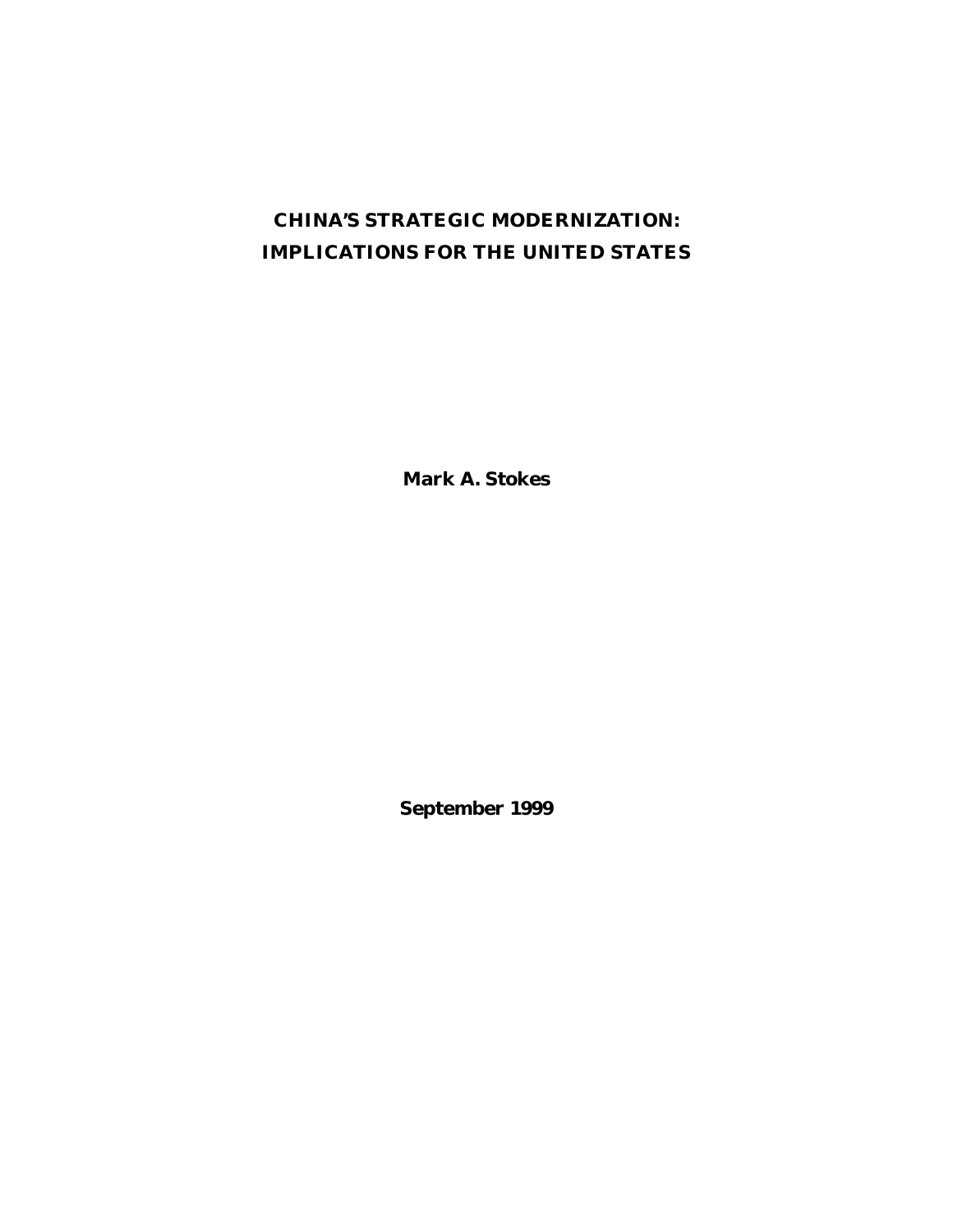**\*\*\*\*\***

The views expressed in this report are those of the author and do not necessarily reflect the official policy or position of the Department of the Army, the Department of the Air Force, the Department of Defense, or the U.S. Government. This report is cleared for public release; distribution is unlimited.

#### **\*\*\*\*\***

Comments pertaining to this report are invited and should be forwarded to: Director, Strategic Studies Institute, U.S. Army War College, 122 Forbes Ave., Carlisle, PA 17013-5244. Copies of this report may be obtained from the Publications and Production Office by calling commercial (717) 245-4133, FAX (717) 245-3820, or via the Internet at rummelr@awc.carlisle.army.mil

#### **\*\*\*\*\***

Selected 1993, 1994, and all later Strategic Studies Institute (SSI) monographs are available on the SSI Homepage for electronic dissemination. SSI's Homepage address is: http://carlisle-www.army. mil/usassi/welcome.htm

#### **\*\*\*\*\***

The Strategic Studies Institute publishes a monthly e-mail newsletter to update the national security community on the research of our analysts, recent and forthcoming publications, and upcoming conferences sponsored by the Institute. Each newsletter also provides a strategic commentary by one of our research analysts. If you are interested in receiving this newsletter, please let us know by e-mail at outreach@awc.carlisle.army.mil or by calling (717) 245-3133.

#### ISBN 1-58487-004-4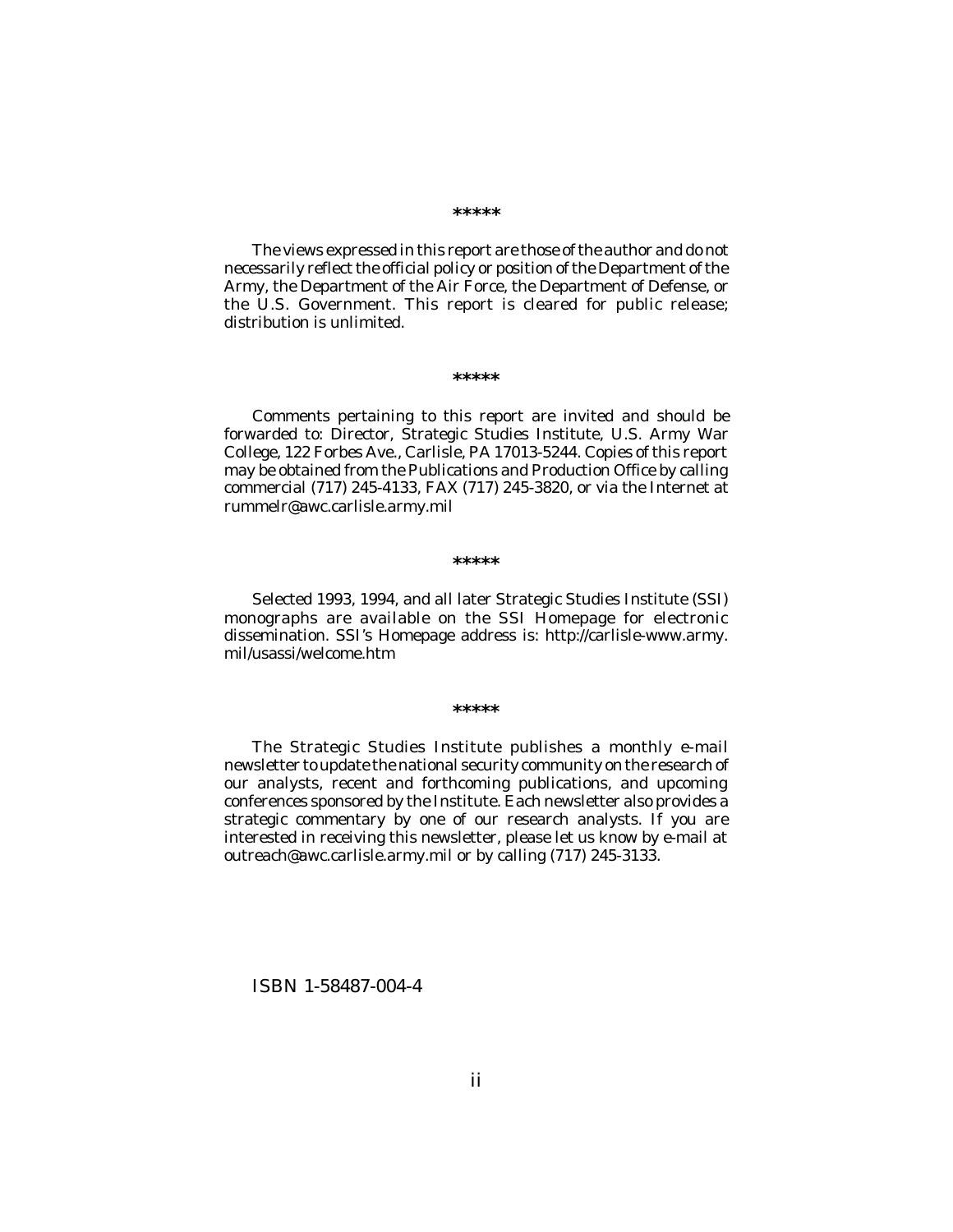# **CONTENTS**

| 2. Foundations of Strategic Modernization 5                                              |
|------------------------------------------------------------------------------------------|
| 3. China's Quest for Information Dominance  25                                           |
| 4. Dawn of a New Age:<br>China's Long-Range Precision Strike Capabilities 79             |
| 5. In Defense of its Own:                                                                |
|                                                                                          |
| Appendix I. China Aerospace Corporation<br>Organization147                               |
| Appendix II. The Legend of Qian Xuesen 169                                               |
| Appendix III. Space Support for Strategic                                                |
| Appendix IV. China's Directed Energy Weapons  195                                        |
| Appendix V. Commission of Science, Technology,<br>and Industry for National Defense. 215 |
| Appendix VI. China's Ministry of Electronics                                             |
|                                                                                          |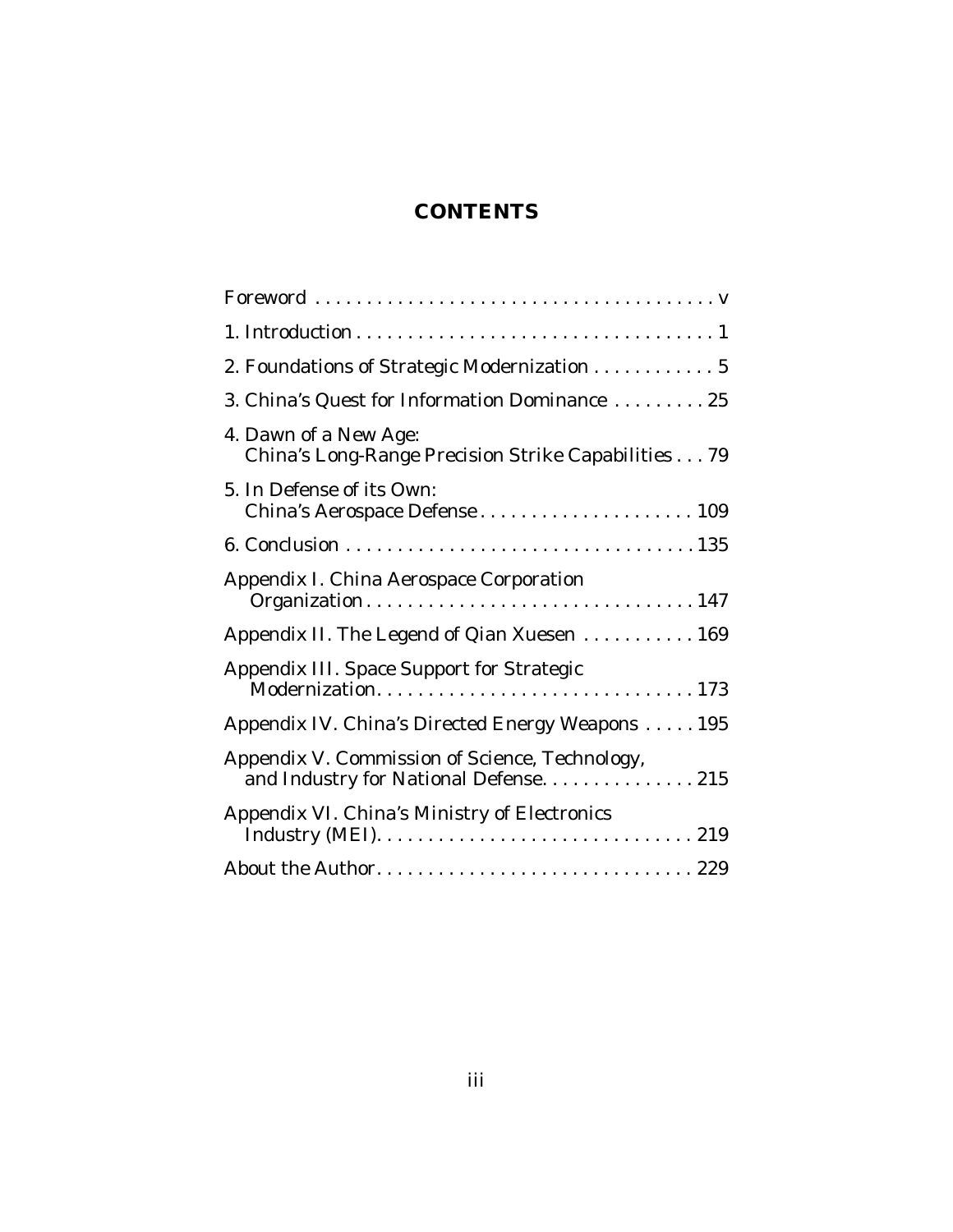# **FOREWORD**

Conventional wisdom portrays the People's Republic of China (PRC) People's Liberation Army (PLA) as a backward continental force that will not pose a military challenge to its neighbors or to the United States well into the 21st century. PLA writings that demonstrate interest in exploiting the revolution in military affairs (RMA) are dismissed by a large segment of the PLA-watching community as wistful fantasies.

Major Mark A. Stokes, assistant air attaché in Beijing from 1992-1995, offers an alternative perspective. In this study, funded by the United States Air Force Institute for National Security Studies, he outlines emerging PLA operational concepts and a range of research and development projects that appear to have been heavily influenced by U.S. and Russian writings on the RMA. Fulfillment of the PLA's vision for the 21st century could have significant repercussions for U.S. interests in the Asia-Pacific region.

Major Stokes ventures into facets of PLA modernization that are often ignored. Backed by extensive documentation, he argues that the revolutionary modernization of the PRC's telecommunications infrastructure, a robust space-, air-, and ground-based sensor network, and prioritization of electronic attack systems could enable the PLA to gain information dominance in future armed conflicts around its periphery. Information dominance would be further boosted by China's traditional emphasis on information denial and deception.

In discussing the most likely scenario for PLA military action, Major Stokes postulates that information dominance—supported by a new generation of increasingly accurate and lethal theater missiles—could give the PLA a decisive edge in a future conflict in the Taiwan Strait. Highly accurate conventional theater missiles would play an especially critical role in rapid establishment of air superiority by suppressing airbases and neutralizing air defenses. Furthermore, the author argues that the PLA is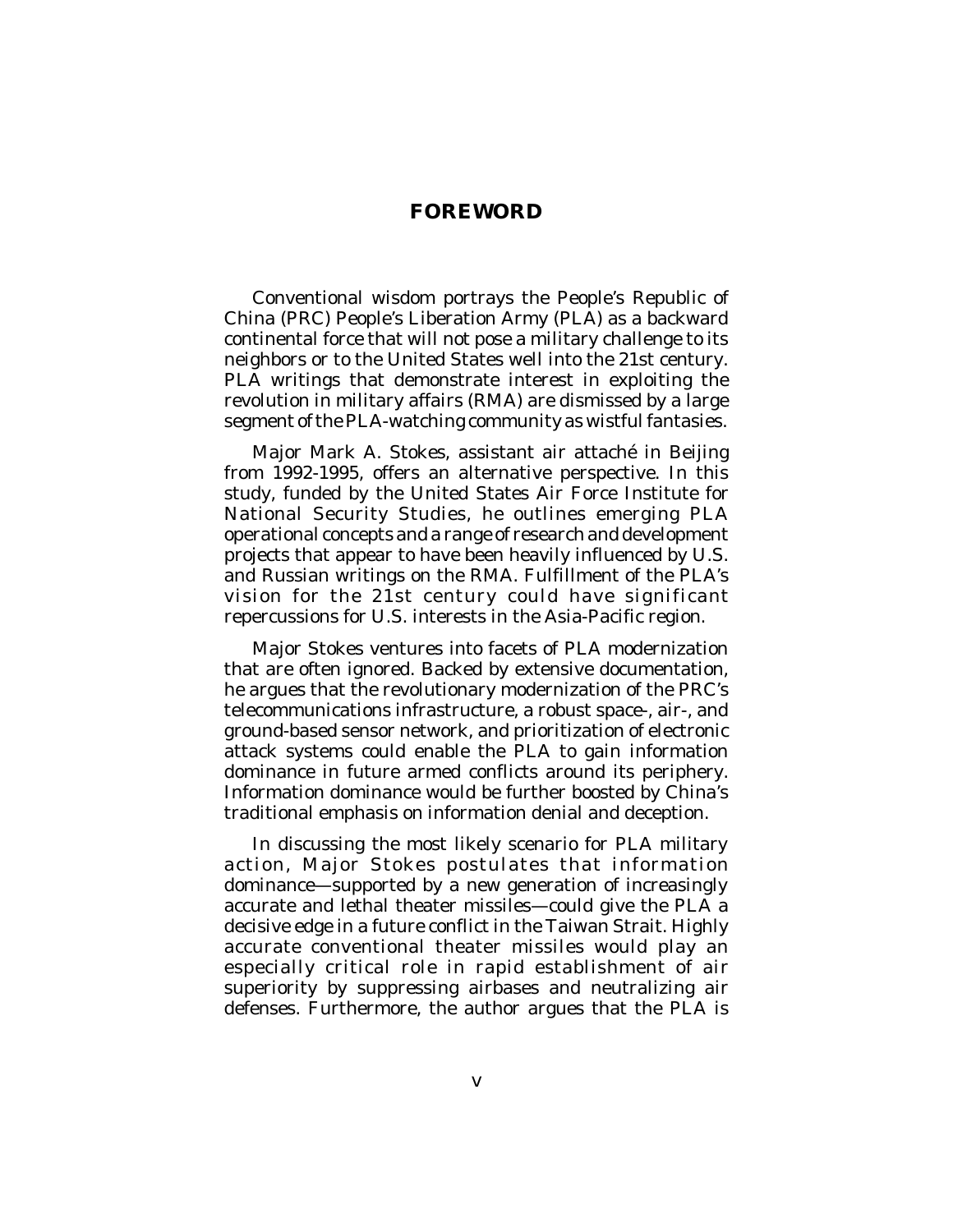striving to develop the capacity to complicate U.S. intervention in a Taiwan crisis.

In his appendices, the author provides an initial glimpse into PLA military space and directed energy weapons development. With extensive foreign technical assistance, China is investing in largely dual-use space-based systems that could provide the PLA with a valued-added boost to its overall military capabilities. In addition, China's development of "new concept" directed energy weapons— including high powered microwave and high powered lasers—may become a reality in the not-too-distant future.

Stokes argues that, while the PLA faces obstacles in fulfilling its modernization objectives, underestimating China's ability to make revolutionary breakthroughs in key areas could have significant ramifications for U.S. national security interests.

> LARRY M. WORTZEL Colonel, U.S. Army Director, Strategic Studies Institute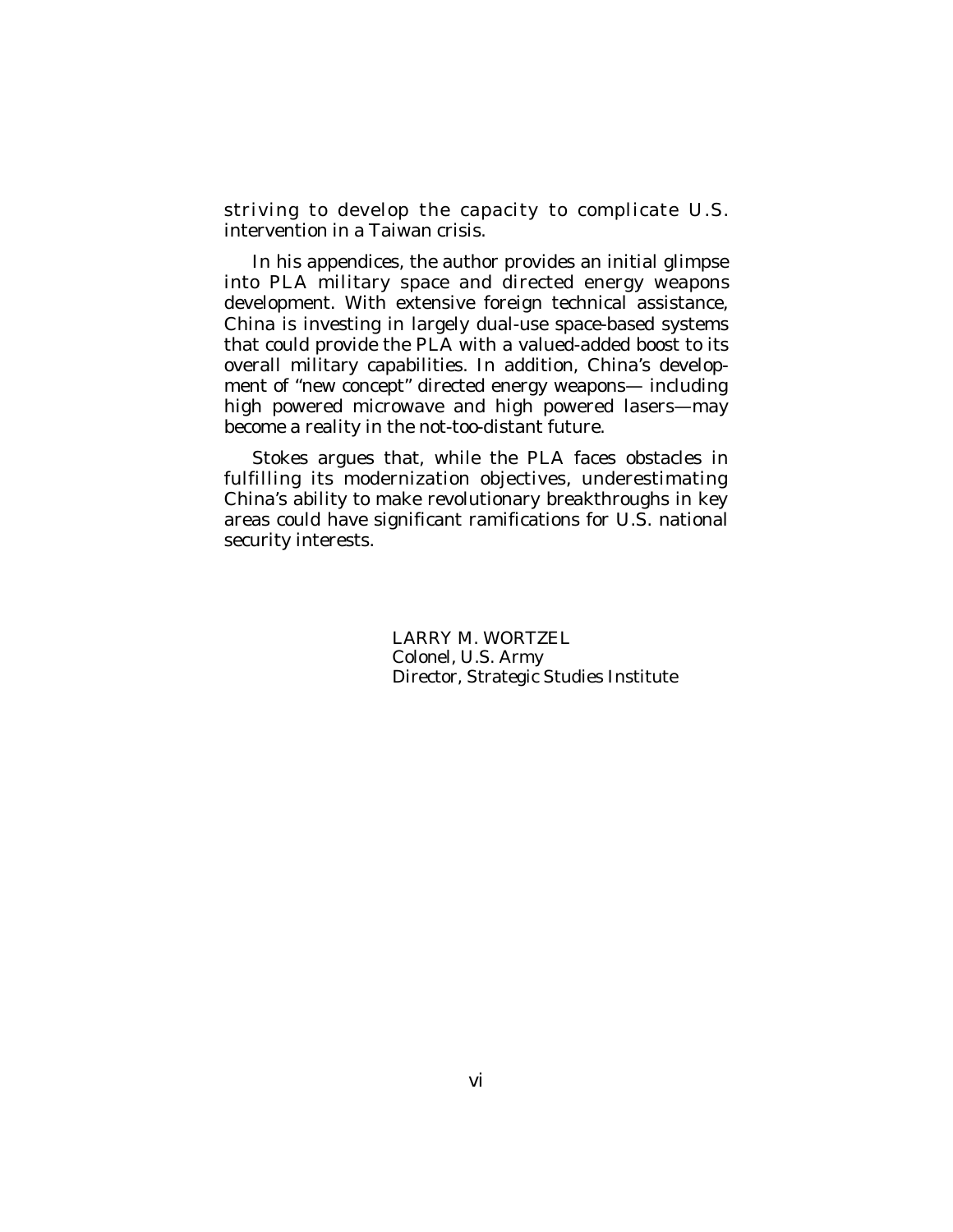## **CHAPTER 1**

#### **INTRODUCTION**

Over the course of the last decade, the Chinese defense-industrial complex has initiated a focused strategic modernization program to meet the requirements of 21st century warfare. Chinese leaders, faced with numerous perceived national security challenges, have called for a readjustment of the People's Liberation Army (PLA) doctrine requiring the modernization of its space, information, long-range precision strike, and other strategic dimensions of warfare.

This study offers an alternative analytical approach to understanding PLA modernization. Ground force analysts, who tend to dominate the PLA studies field, naturally view the PLA mostly in terms of field equipment such as tanks, artillery, basic soldier skills, maneuver, and firepower. Air force analysts usually focus on aircraft, aircraft production, and pilot skills. Navy analysts think of the PLA in terms of destroyers, frigates, and other sea-based platforms. From these perspectives, the PLA is viewed as hopelessly backward, with little prospect, at least within the next 15-20 years, of becoming a challenge to any power in the region. These analysts are not necessarily wrong in their conclusions. Conventional PLA ground, air, and naval forces are woefully inadequate, and it is difficult to believe that they will be able to overcome shortcomings in the short to mid-term.

These traditional approaches, however, often gloss over strategic aspects of PLA modernization. There is an influential segment within China's defense-industrial complex which is concentrating on the development of doctrine and systems designed to enable targeting of adversarial strategic and operational centers of gravity, and defend its own, in order to pursue limited political objectives with an asymmetrical economy of force. In other words, the PLA, as part of its long-range regional security strategy, is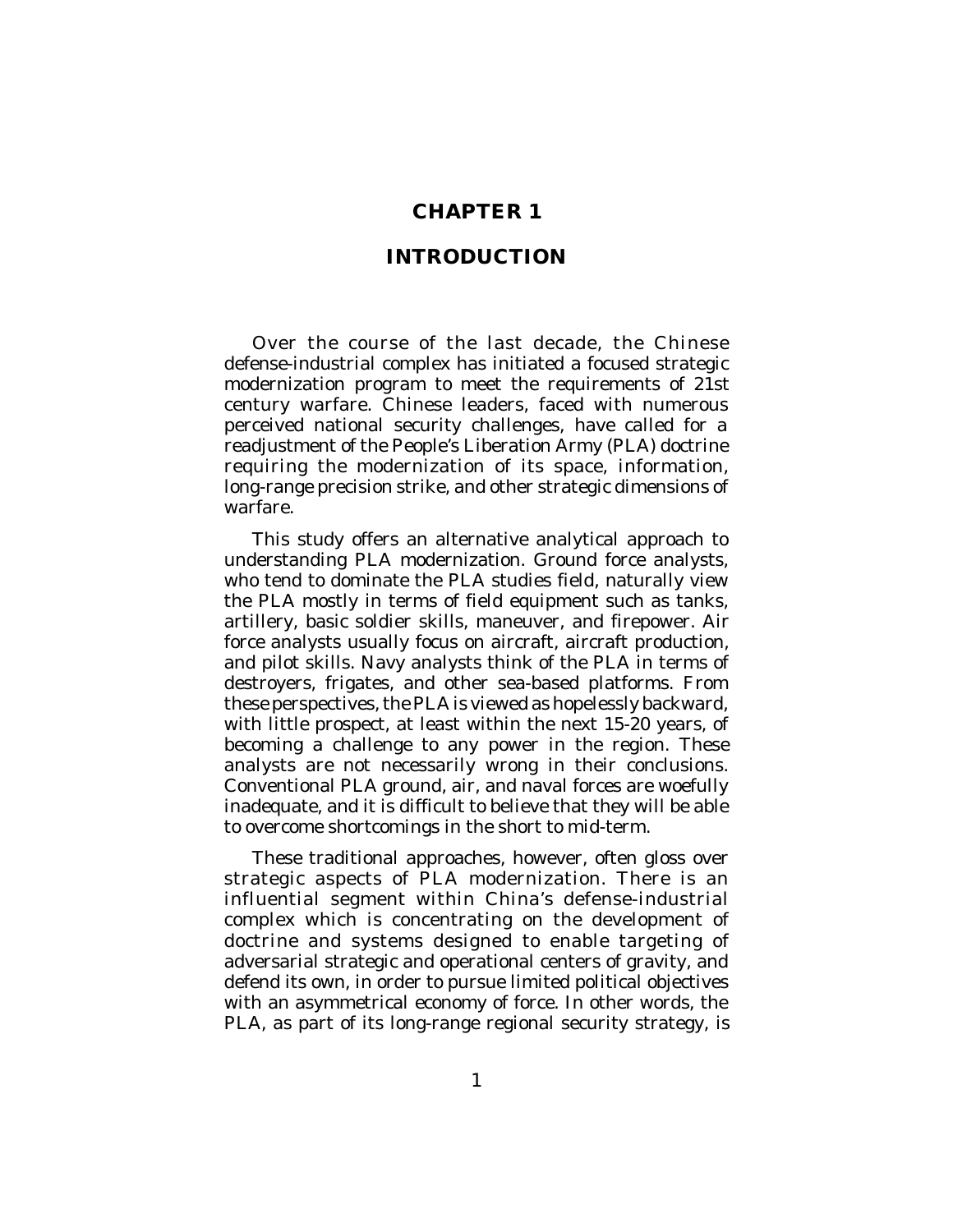attempting to develop an ability to target an enemy's forward-based command, control, communications, computers, and intelligence  $(C<sup>4</sup>I)$  nodes, airbases, aircraft carriers and sea-based  $C^2$  platforms, as well as critical nodes in space. Knowing the importance of protecting centers of gravity, Beijing is also prioritizing the fielding of systems to defend its own.

China's strategic modernization, if successful, will enable the PLA to conduct operations intended to directly achieve strategic effects by striking the enemy centers of gravity. These operations are meant to achieve their objectives without having to necessarily engage the adversary's fielded military forces in extended operations. Strategic attack objectives often include producing effects to demoralize the enemy's leadership, military forces, and population, thus affecting an adversary's capability to continue the conflict.

One of the key target systems of strategic attack is an adversary's command and control system. As Chinese and Western analysts have pointed out, disrupting the ability to communicate can be a critical step toward achieving strategic paralysis and disunity by cutting off the enemy's leadership from the civilian populace and fielded military forces. Conversely, protecting centers of gravity and the ability to command and control friendly forces are key objectives of strategic defense modernization.

There is no question the PLA is modernizing its air, naval, and ground forces across the board. However, since the mid-1980s, the PLA has placed special focus on certain enabling technologies which, short of resorting to weapons of mass destruction, would allow it to give play to its own strengths and exploit adversarial "Achilles heels." The timeframe for these capabilities varies. China's capabilities in ballistic missiles, ground-based radars, and information denial are already among the best in the world. Development of other competencies are much further down the road and are part of China's long-range plan beyond 2010.

This research project has numerous objectives, including the following: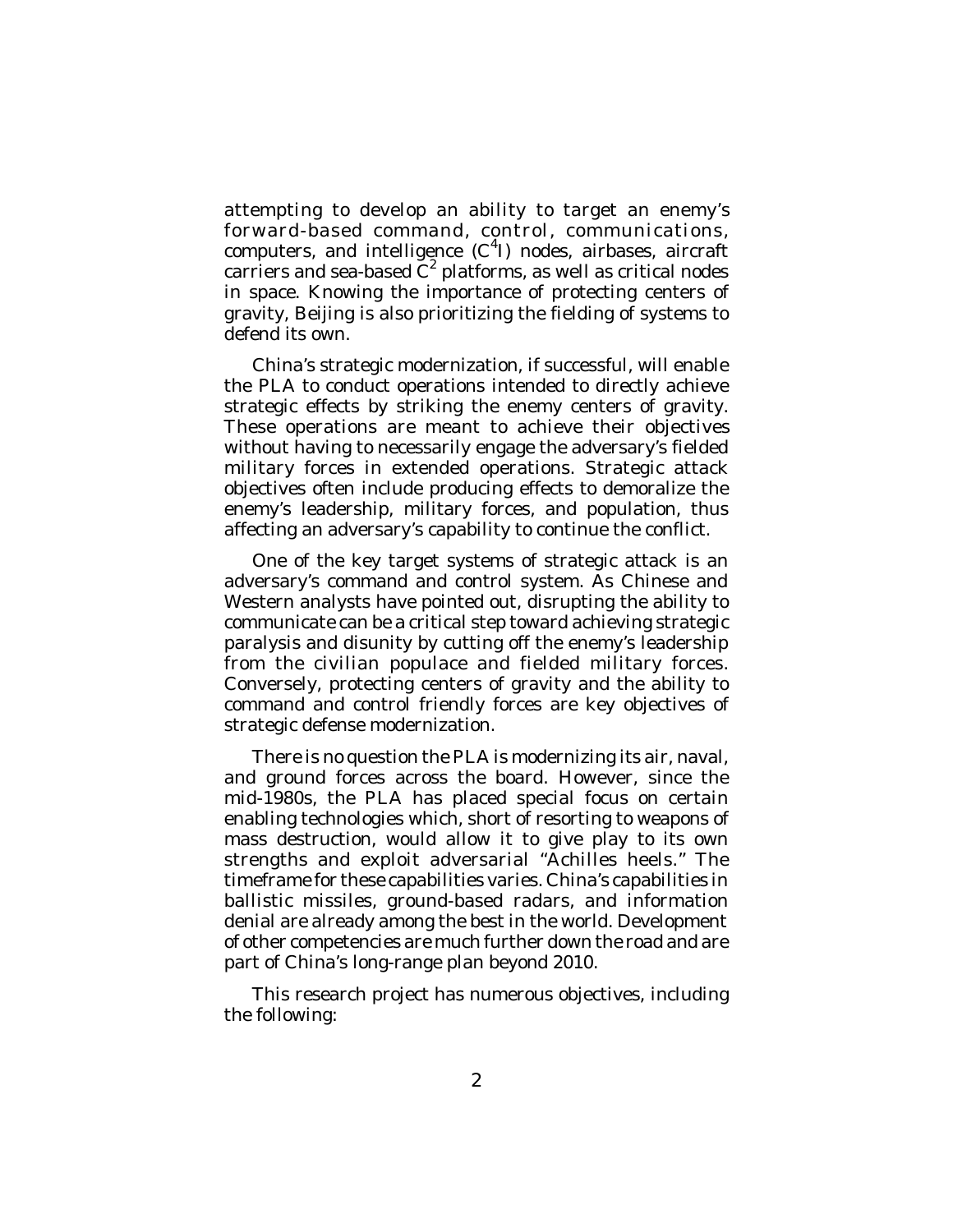- Determining the drivers behind China's strategic military modernization program;
- Identifing key research academies, institutes, and factories involved in strategic modernization;
- Tracing developments and programs related to ballistic and cruise missiles, directed energy weapons, military space program, and information warfare;
- Appraising the level of technology transfer into China which has contributed to its strategic modernization goals;
- Examining potential organizational and doctrinal changes within the PLA to related to new strategic systems;
- Assessing obstacles which may inhibit development and deployment of future strategic weapons systems; and,
- Analyzing ramifications of China's strategic modernization program on regional and U.S. national security.

To meet these objectives, this monograph is divided into four chapters following this introductory chapter. Chapter 2 contains an examination of the foundation for China's military modernization, to include drivers and defense research and development (R&D) strategy. Chapter 3 addresses one of the most critical, and often ignored, aspects of PLA modernization—its aspiration for information dominance. The monograph then turns, in Chapter 4, to an examination of systems which could enable the PLA to carry out paralyzing strikes against an adversary's critical nodes, drawing attention to R&D into increasingly lethal ballistic and cruise missiles. Chapter 5 addresses China's efforts to develop a comprehensive air and space defense network which brings into play many of the developmental efforts discussed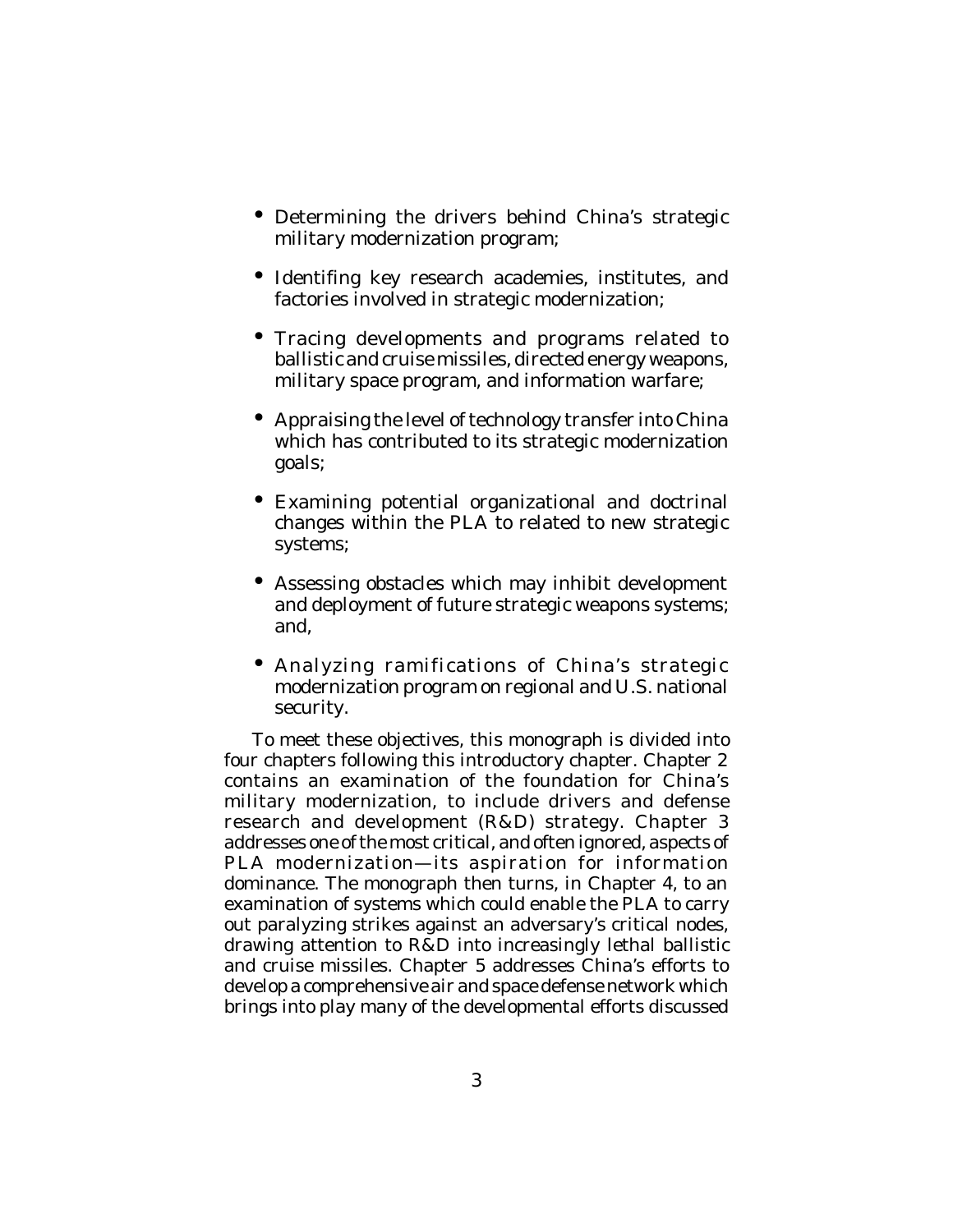previously. Chapter 6 discusses various obstacles to China's strategic modernization objectives and implications for the United States.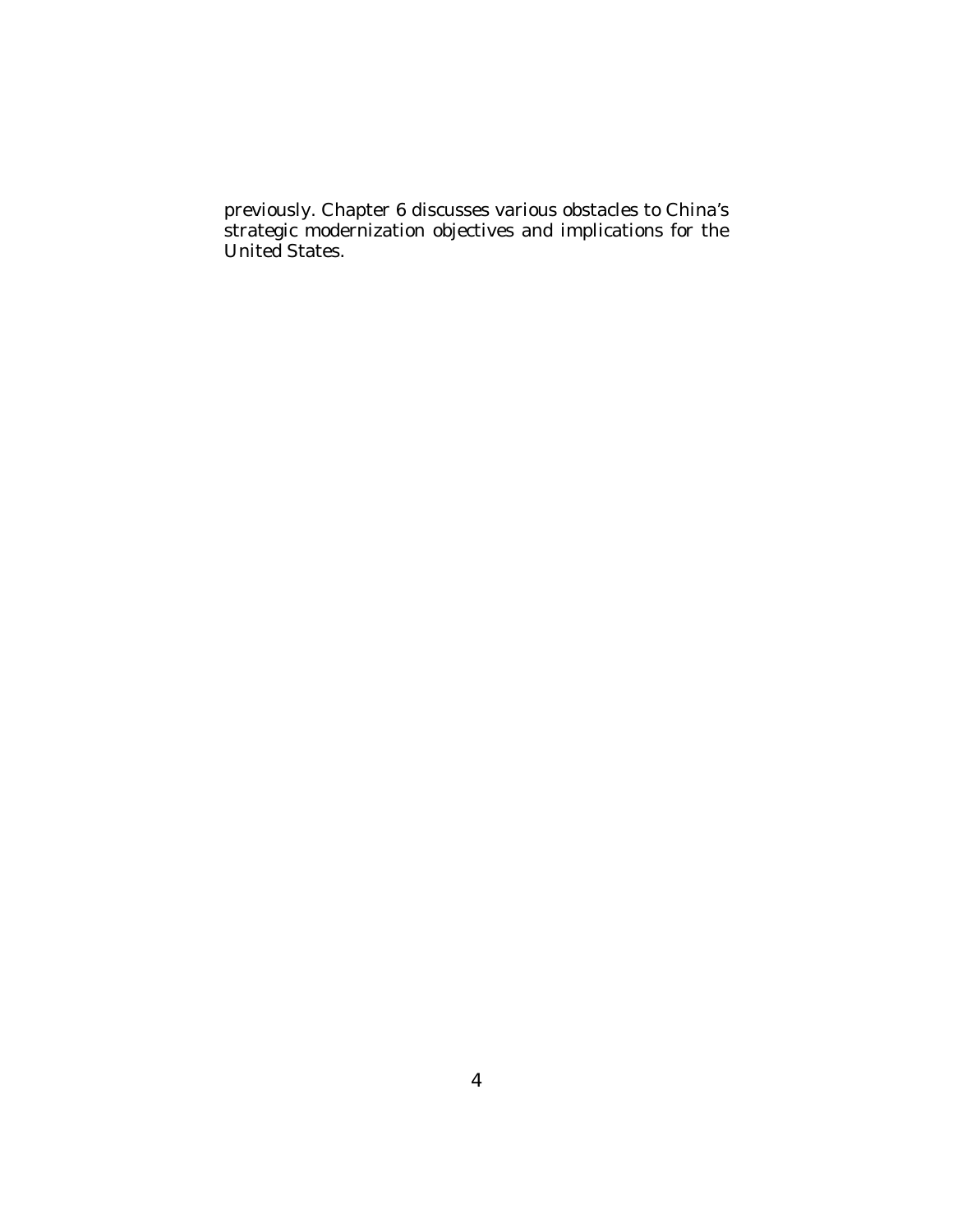# **CHAPTER 2**

# **FOUNDATIONS OF STRATEGIC MODERNIZATION**

This chapter begins with an introduction of the key players within China's defense industrial complex, driving forces behind the strategic modernization program, and an overview of China's defense R&D strategy. An analysis of emerging PLA capabilities must begin with the technological base found within the defense industries. The defense industries operate through a mixture of bottom-up initiative from individual research institutes, and top-down direction from the Central Military Commission (CMC) and State Council. Emerging PLA doctrine, various threat perceptions, and bureaucratic competition are major driving forces for R&D of new weapon systems. Understanding approaches to R&D strategy, to include various developmental phases, provides a useful analytical approach to estimating timelines.

#### **The Defense Industrial Complex.**

The foundation of China's strategic modernization is its defense industrial complex. China has one of the largest and most cumbersome defense industrial establishments in the world. However, only certain segments are key players in China's strategic modernization. Overall responsibility lies with the CMC, which is roughly the counterpart of the U.S. National Command Authority. The CMC works closely with the State Council which conducts national economic planning, and provides policy guidance for general R&D and production. High-level policy related to priority functional R&D areas stems from various state leading groups.<sup>1</sup>

*Central Special Committee*. One other long-standing organization for policy decisions related to China's strategic modernization is the Politburo's Central Special Commission (CSC). The CSC was initially created to oversee China's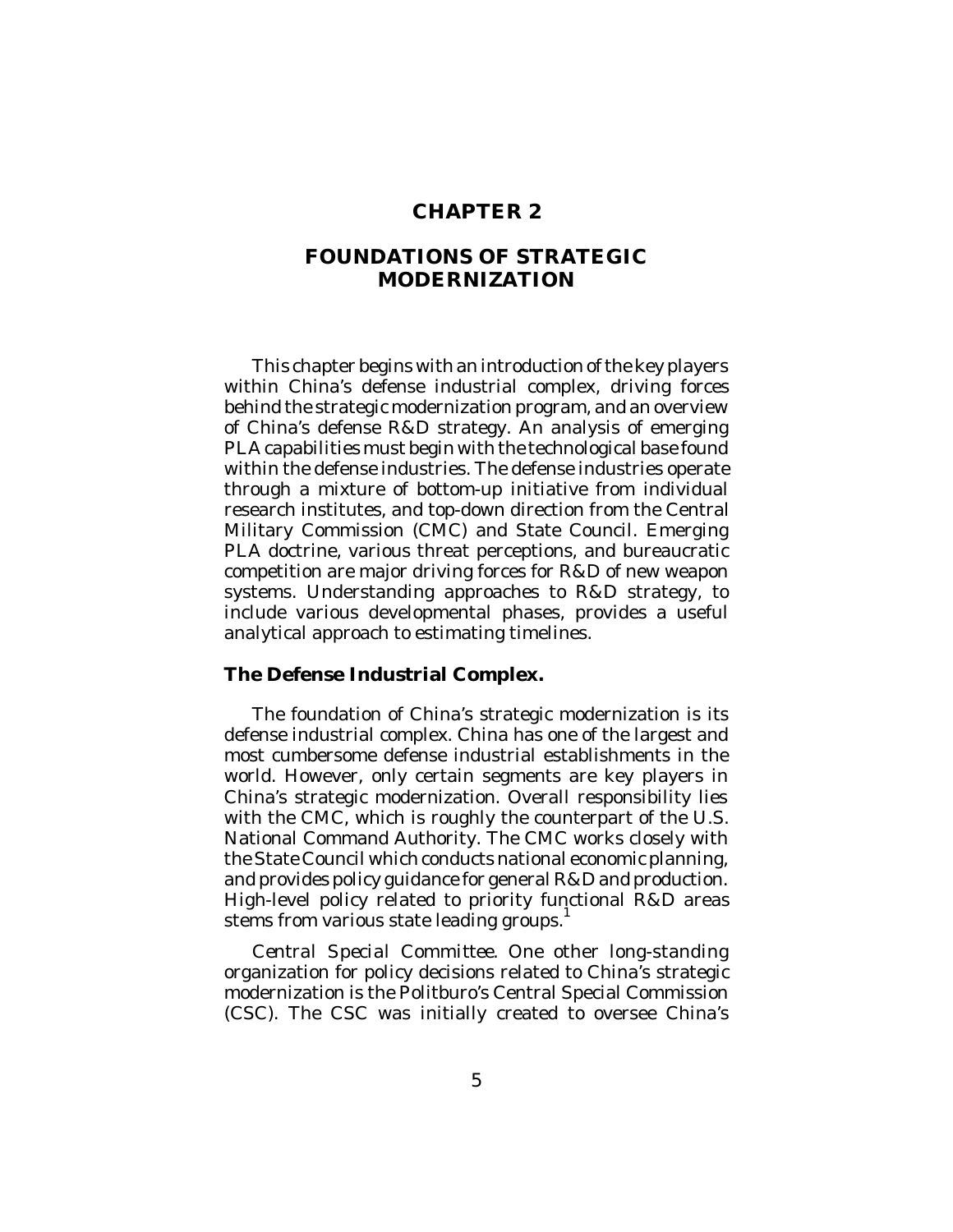strategic missile program in 1962. As of 1992, the CSC was directed by Li Peng, with Liu Huaqing as a deputy, and had as many as 20 members to coordinate, oversee, and make policy decisions at the highest level. Members include most vice premiers and leadership of the military industrial complex. Through the years, this organization has been sometimes referred to with different names, including National Defense Industry Special Commission, Sophisticated Weapons Production Commission, and Central Science and Technology Special Commission.<sup>2</sup>

*State Science and Technology Commission, COSTIND, and the Defense Industries*. The State Council's State Science and Technology Commission (SSTC) and the PLA's Commission of Science, Technology, and Industry for National Defense (COSTIND) oversee China's defense industries. 3 Directed by Song Jian, the SSTC is responsible for China's overall science and technology (S&T) development and manages the S&T budget, which has tripled over the last 2 years.<sup>4</sup> Key industries involved in strategic modernization include China Aerospace Corporation (CASC), China National Nuclear Corporation (CNNC), and Ministry of Electronics Industry (MEI). The general manager of each of these state conglomerates, in theory, reports to Song Jian for administration and civilian production, and to LTG Cao Gangchuan of COSTIND for military contracts.

*China Aerospace Corporation*. Among the defense industries, the CASC is the most important in China's strategic modernization effort. $^5$  CASC oversees the development of ballistic and cruise missiles, air defense systems, and the entire range of space launch vehicles and satellites. CASC is divided into five primary research academies (*yanjiuyuan*) which focus on launch vehicles and ballistic missiles (First Academy); air and missile defense systems, and developmental research into anti-satellite technology (Second Academy), anti-ship and land attack cruise missiles (Third Academy); solid propellant technology (Fourth Academy); and satellites (Fifth Academy). Another academy in Shanghai (Eighth Academy) augments and occasionally competes against the five basic academies in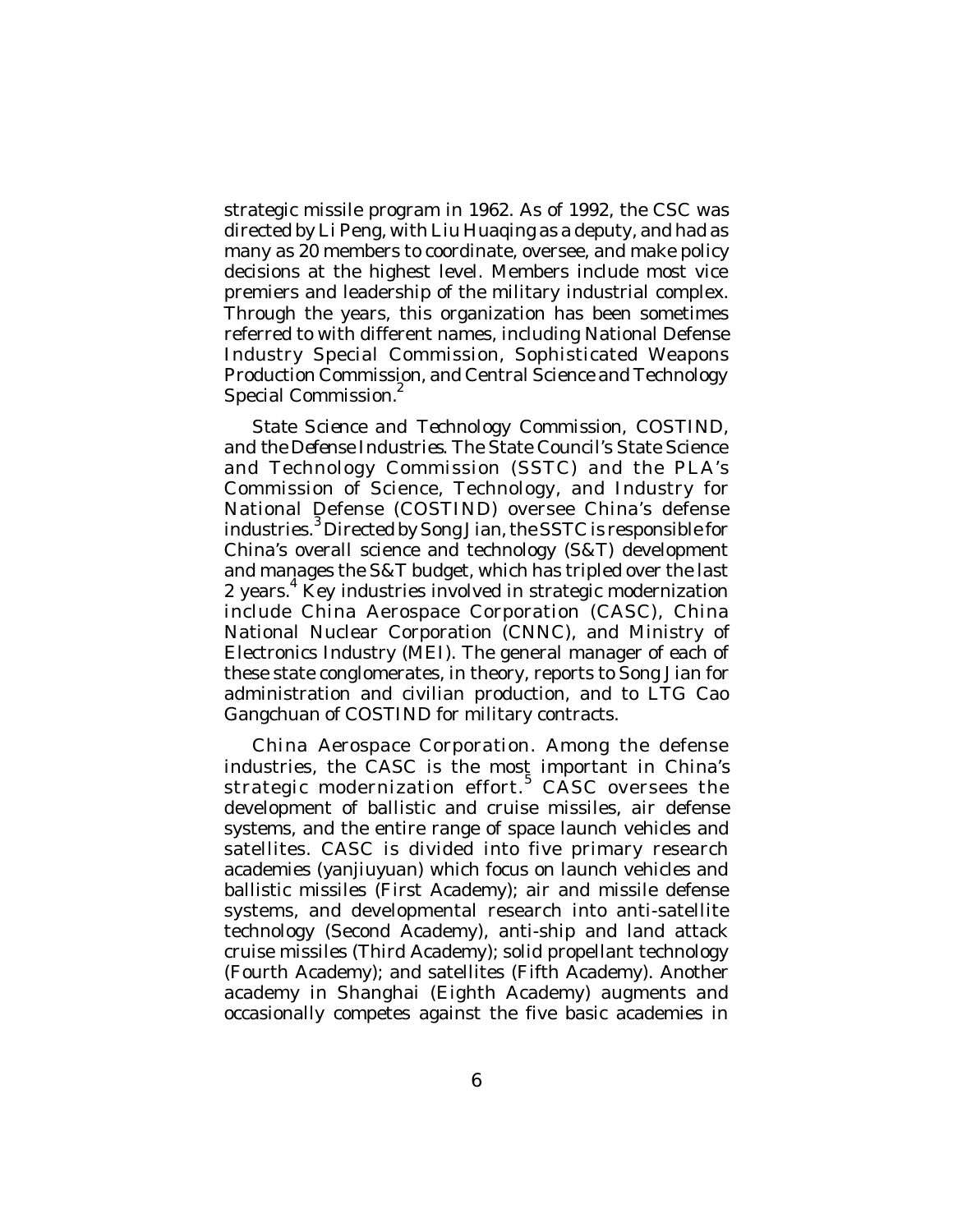launch vehicles and air defense systems. A system of bases (*jidi*), numbered 061 through 068, located around the country have a wide range of manufacturing and R&D responsibilities. Originally established to provide Third Line manufacturing services subordinate to the individual academies, the bases have become independent R&D and manufacturing centers.<sup>6</sup>

### **Drivers of Strategic Modernization.**

What drives Chinese strategic modernization? Is their modernization planning based on a rational top-down model which assesses fundamental values, interests, and national security requirements? Do they conduct scenario-based or threat-based planning? Are requirements subjected to bureaucratic influences between service arms and influence by industrial magnates? The answers to these questions are all probably yes. The mechanics of Chinese defense modernization planning are complex and opaque, probably not too different from the Pentagon. A number of factors, including emerging doctrine, threat perceptions, and bureaucratic politics, influence Chinese strategic planning, indigenous research and development, and acquisition.

*Doctrine*. The most important element driving China's military modernization is an emerging doctrine which emphasizes strategic attack against the most critical enemy targets. A major focus of China's military modernization is on gaining the ability to strike strategic targets, thus presenting the prospect of ending a conflict quickly by destroying an enemy's ability to wage war, or by convincing him to desist without first having to fight and defeat his military forces. Ultimately, the objective is to cause enough damage that the enemy will decide to heed Beijing's will or make it impossible to fight.

Strategic attacks, which are inherently offensive, often comprise the most direct means available to force an enemy to cease fighting or to make political decisions in line with Chinese objectives. They are executed to achieve maximum destruction of an adversary's ability to wage war. Such an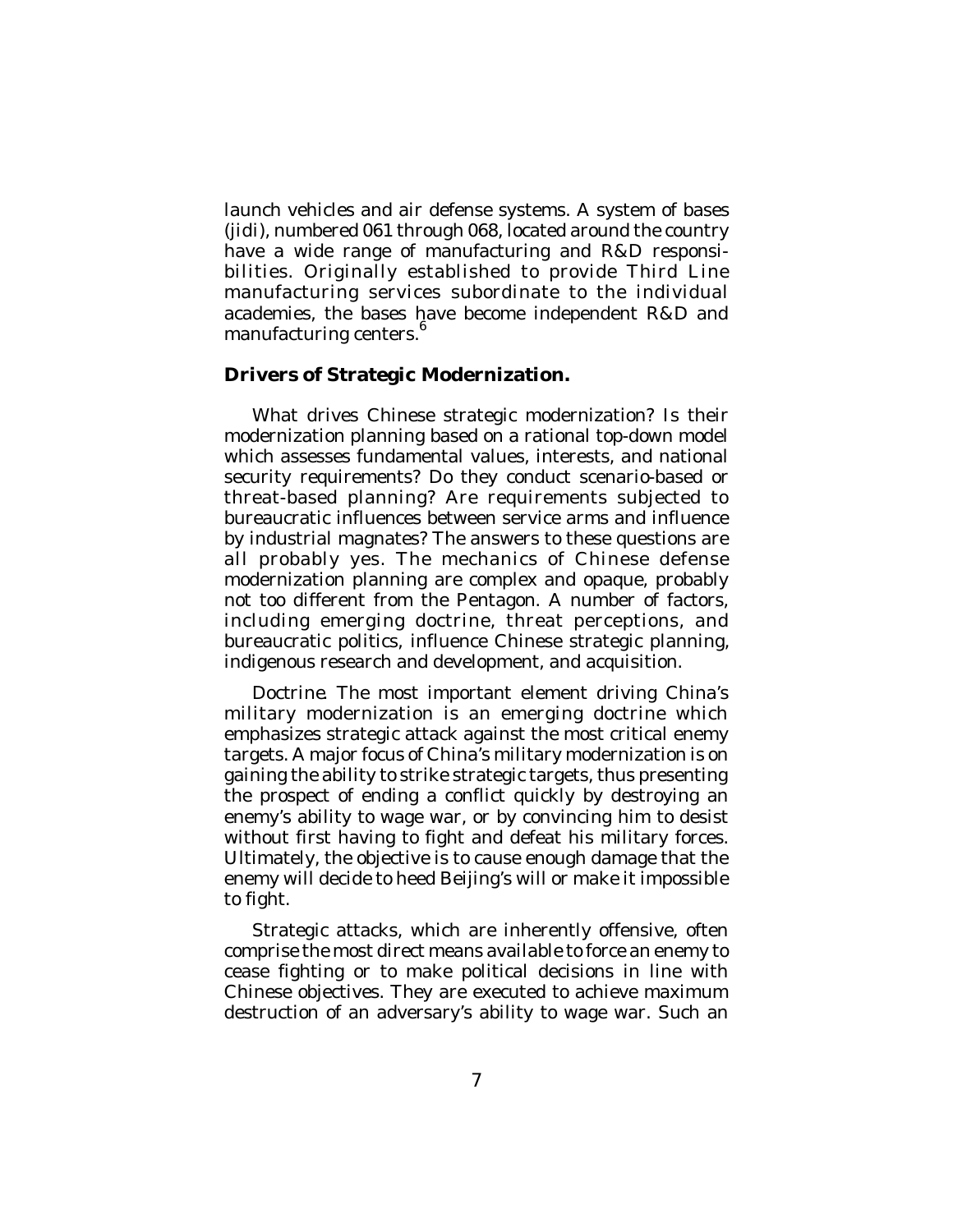approach to warfighting seeks to strike directly at the will and war-making capacity of the enemy unencumbered by surface military operations. As Major General Shen Xuezai, head of the Academy of Military Sciences' (AMS) Military Systems Department, states, "Only by controlling the entire battlespace and striking at key points so as to paralyze the enemy's entire operational system and immobilize its forces, will it be possible to win a war."<sup>7</sup> Strategic attacks rely on forcing the enemy into the reactive and defensive mode, allow retention of the initiative, and reduce threats to friendly units. Strategic campaigns, of course, are only part of an overall war effort and only one means available to those in power who wield national military instruments. Widespread destruction of enemy infrastructure and fielded forces is not necessary.

Drawing doctrinal lessons from U.S. conduct of the Gulf War, many Chinese strategists view the most critical targets as the national command and control apparatus, to include leadership, operational command centers, and the  $C^4$ I infrastructure. Other classes of targets include key manufacturing, petroleum storage, and power generation facilities; transportation infrastructure; population centers; and fielded military forces. Attacking fielded military forces, especially reconnaissance and strike assets, may be necessary as more of a defensive measure to protect friendly centers of gravity.

This strategic attack doctrine, one aspect of the PLA's "limited war under high tech conditions" (*jubu zhanzheng zai gaojishu tiaojian xia*), has a number of characteristics. First, the PLA's emerging doctrine continues to adhere to the traditional strategy of "pitting the inferior against the superior" (*yilie shengyou*), which recognizes technological inferiority for an indefinite period of time. Relative superiority in selected areas, however, can be applied against an enemy's weaknesses. The emerging doctrine is offensive in nature. Chinese doctrinal literature indicates that, if war against a technologically superior power breaks out, an enemy will likely deploy forces rapidly and then launch a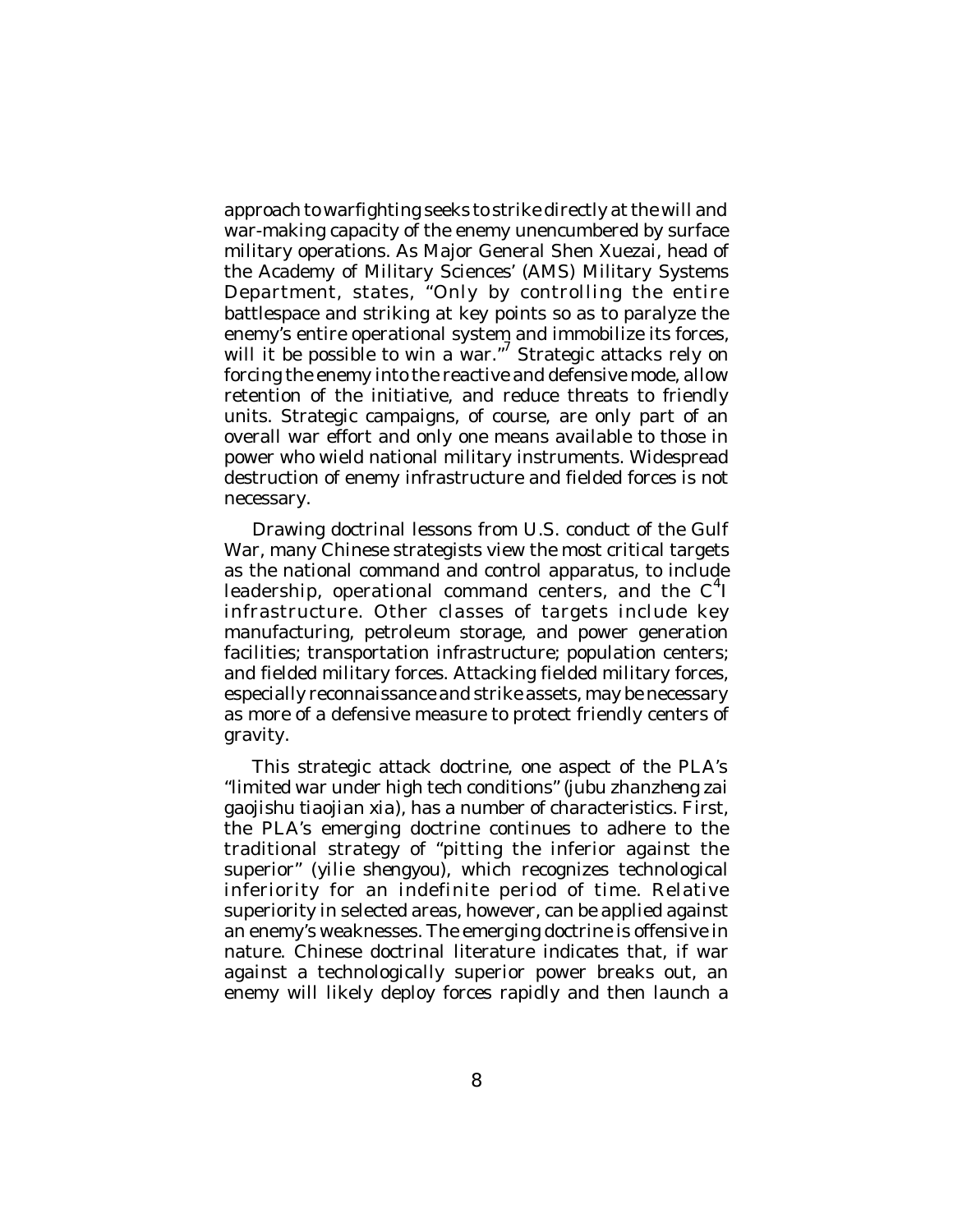massive air campaign. While an enemy is amassing forces, a window of opportunity exists for a preemptive strike.<sup>8</sup>

From the Chinese perspective, this asymmetrical approach, "gaining the initiative by striking first" (*xianfa* zhiren), is an effective means to offset technological and logistical advantages which a more advanced military power brings to the fight. This approach to warfare marks a significant change from the previous principle of "gaining" mastery only after the enemy has struck" (*houfa zhiren*). The emerging doctrine requires a high degree of secrecy, mobility, a highly accurate concentration of firepower, and surprise. These principles make possible a quick resolution of conflict. This does not require annihilation of the enemy or occupation of his territory, only a paralyzing "mortal blow" (*zhiming daji*), "winning victory with one strike" (*yizhan*, *ershen*g). 9

Other important aspects of PLA's doctrinal shift is recognition of a multidimensional, greatly expanded battlespace, encompassing the electromagnetic spectrum, land, air, sea, and space. Only a small proportion of the PLA's total troop strength is necessary to achieve their military objectives. This principle, "winning victory through elite troops" (*jingbing zhisheng*), requires only a small number of highly educated troops in order to achieve a quick victory. The concept of a swift victory is another principle, "fighting a quick battle to force a quick resolution" (*suzhan sujue*). Another principle is priority on the "in-depth strike" (*zongshen daji*) to hit distant, strategic targets in order to avoid forward troops and hit vital centers of gravity, such as ports, critical  $C^4$ I nodes, airbases, and supply centers. Cruise and ballistic missiles, and other long-range precision strike assets, are crucial in conducting these in-depth strikes.<sup>10</sup>

PLA writings strongly indicate the foundation of the emerging doctrine is the concept of information dominance (*zhixinxiquan*). Information dominance is generally achieved through command and control warfare, using combinations of airpower, special forces, and strategic missile units to strike an adversary's C<sup>4</sup>I infrastructure. Interfering with an enemy's ability to obtain, process, transmit, and use information can paralyze his entire operational system. 11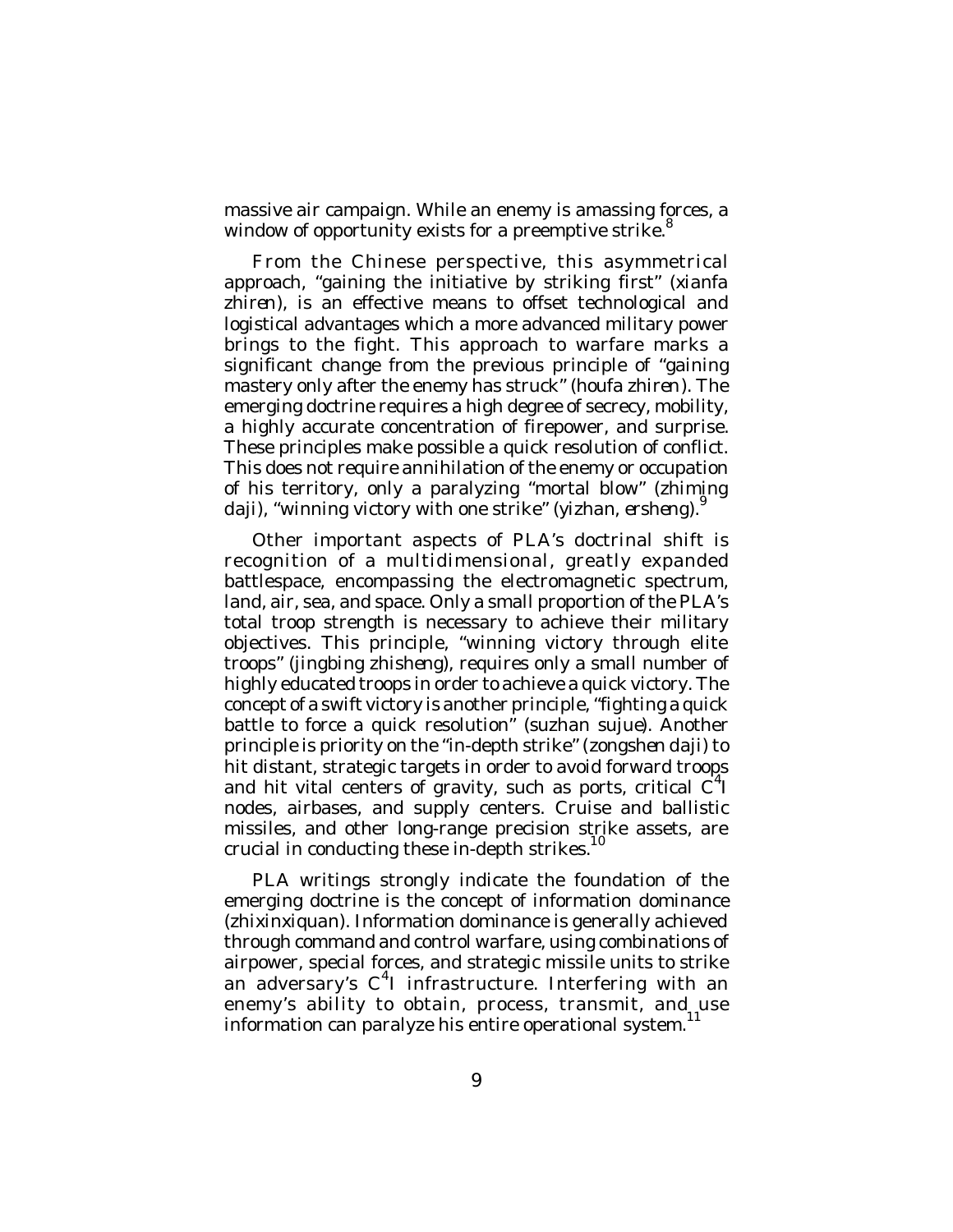Although dissenting opinions probably exist, there are clear indications that emerging PLA doctrine is pushing the development of long-range precision strike and information operations. Because of this, the CMC, through COSTIND, has granted priority to offensive and defensive information systems and to long-range precision strike assets, primarily in the form of ballistic and cruise missiles. At the same time, China is emphasizing development of defensive systems intended to counter enemy information operations and long-range precision strikes against Chinese territory.

*U.S. and Russian Missile Defense Programs*. Since the late 1970s, another key driver for China's strategic modernization has been U.S. and Russian efforts to develop missile defense systems. Preliminary work on the U.S. strategic missile defense program began in the late 1970s and emerged as the Strategic Defense Initiative (SDI) in March 1983. Since then, offshoots of SDI have included Global Protection Against Limited Strike (GPALS), and various National and Theater Missile Defense programs. Current and future national missile defense concepts, including theater high-altitude area defense systems (THAADS) and the experimental Space-Based Laser could be deployed as early as the turn of the century.

Since the late 1970s, the CMC, COSTIND, the Second Artillery, and the space and missile industry have been extremely concerned about the deployment of U.S. and Russian missile defense systems. COSTIND and the space and missile industry have been especially active in keeping appraised of technological and political developments concerning missile defense and have been developing technologies which will assure China a second strike capability. Maintenance of a viable nuclear deterrent has been the highest priority for Chinese defense planners since the mid-to-late 1950s. This is still true today.

This fear of losing their retaliatory capability began shortly after the announcement of SDI in 1983, when Chinese analysts began evaluating potential responses. The first important paper on SDI and its potential implications for China was prepared by the Ministry of Foreign Affairs (MFA)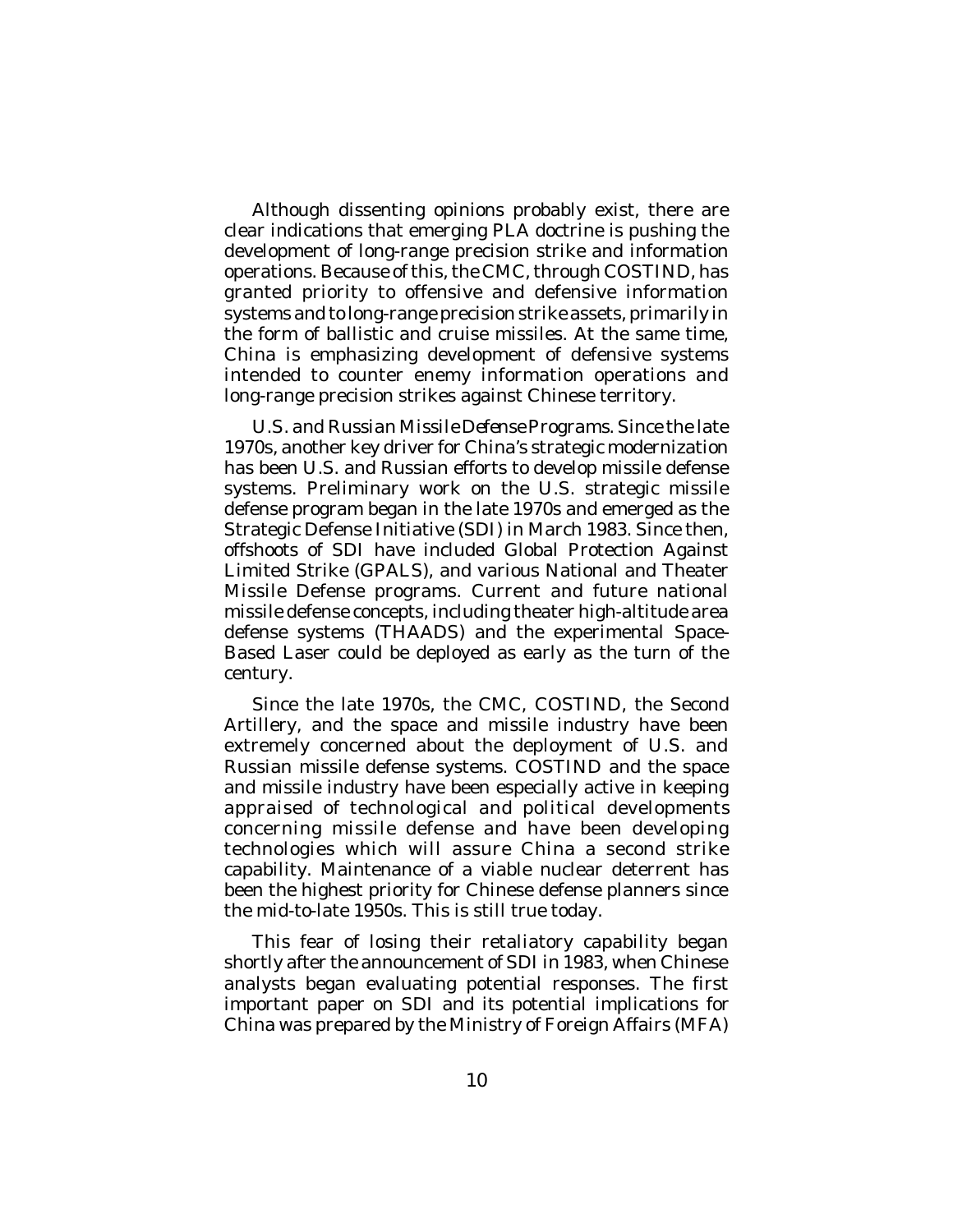for Premier Zhao Ziyang in 1984. In late 1984 or early 1985, the central leadership tasked several ministries and research institutes to thoroughly examine the SDI issue and its implications for China. During 1985, the defense industrial complex hosted several conferences on SDI. A primary conclusion was that Soviet and U.S. development of ballistic missile defense (BMD) systems had significant implications for China's nuclear deterrent. By 1986, Chinese experts generally agreed there were three potential responses: expansion of offensive forces; development of countermeasures, such as shielding and spinning of ballistic missiles to penetrate BMD systems; and deployment of anti-satellite (ASAT) weapons to destroy space-based BMD systems.<sup>12</sup>

COSTIND played a key role in developing the Chinese response to the "global technical revolution" sparked by SDI. As the MFA was developing its SDI response, COSTIND held a March 1984 meeting on "How to Meet the Global Technical Revolution Challenge." In September 1984, COSTIND delivered a proposal to the CMC suggesting relevant PLA branches develop defense S&T gameplans out to the year 2000. Working in conjunction with the State Council, COSTIND formulated a defense S&T strategy which focused attention on certain key technologies and presented it at a November 1985 meeting with CMC leadership. Afterwards, in February 1986, COSTIND, with CMC support, sanctioned the overall long-term development effort and further directed the formation of 18 study groups to focus on designated critical technologies.<sup>13</sup>

However, some within the defense S&T community believed COSTIND's plan was not sufficient to meet the technical challenges posed by SDI. In March 1986, four of China's most prominent defense engineers presented a petition to the Central Committee on establishing a "High Technology Research and Development Plan Outline." All of the engineers pushing the new initiative were involved in strategic programs—Wang Daheng, a preeminent optics expert who played a role in China's space tracking network; Wang Ganchang, one of the founding fathers of China's nuclear program; Yang Jiachi, a satellite attitude control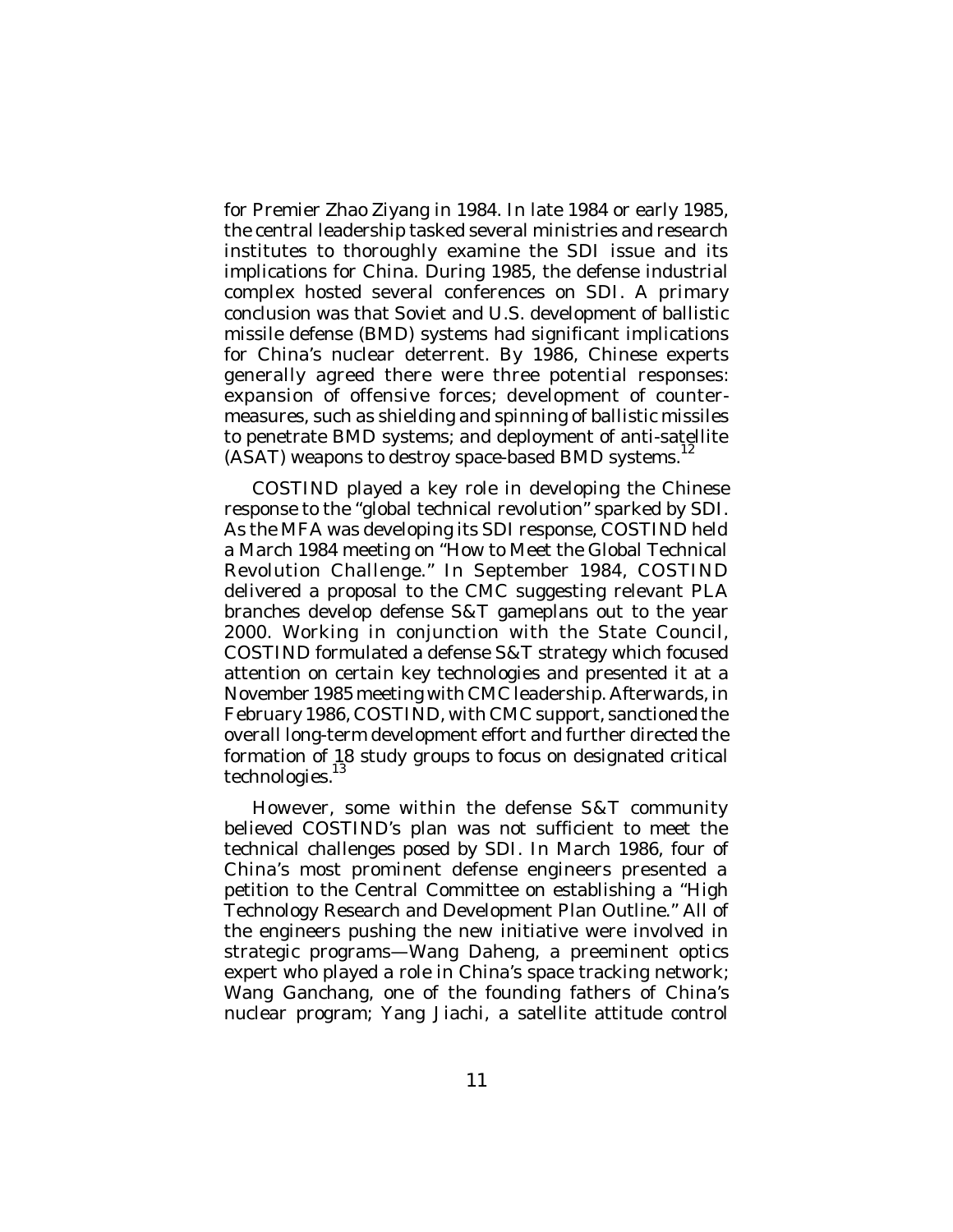expert; and Chen Fangyun, an electronics engineer and leader of the program to develop China's space tracking network. The plan, referred to as the 863 Program, was implemented in parallel to COSTIND's Long Range Plan to Year 2000 and was jointly managed by COSTIND and the SSTC. The 863 Program, still a guide and funding source for numerous preliminary R&D projects, focuses on some of the same technologies included in the SDI and Europe's answer to SDI, the Eureka Program, including space systems, high powered lasers, microelectronics, and automated control systems.<sup>14</sup>

*China's Gulf War Syndrome*. Yet another driver for China's strategic modernization is U.S. performance in the Gulf War. The 1991 Gulf War was a rude awakening for the CMC and the military-industrial complex. The awesome display of military power showed the Chinese leadership just how vulnerable their homeland is to attack from a potential enemy. A second important conclusion which the CMC drew from the Gulf War was the preeminence of air power and long-range precision strike, augmented by information-based warfare, in a greatly expanded battlespace. According to one source, in a December 1995 meeting the CMC concluded "ground fighting can only enhance the results of battle." Key targets in warfare are the enemy's "nervous system and brain," rather than its ground targets and fighting units. Another important conclusion was the primacy of offensive operations as an essential element of defense.<sup>15</sup>

*China's Revolution in Military Affairs (RMA)*. Lessons drawn from the U.S. experience in the Gulf War are being augmented by subsequent literature on the potential RMA. The increased doctrinal emphasis on air power, long-range precision strike, information warfare, and paralyzing strikes on centers of gravity has been further reinforced by calls to grasp concepts associated with the RMA. A number of influential strategists and high ranking members of the defense industrial complex have acknowledged the RMA and called on the PLA leadership to meet its challenges of 21st century warfare. Among the most influential are Zhu Guangya, COSTIND S&T Committee Chairman, and Qian Xuesen, Senior COSTIND Advisor. They advocate placing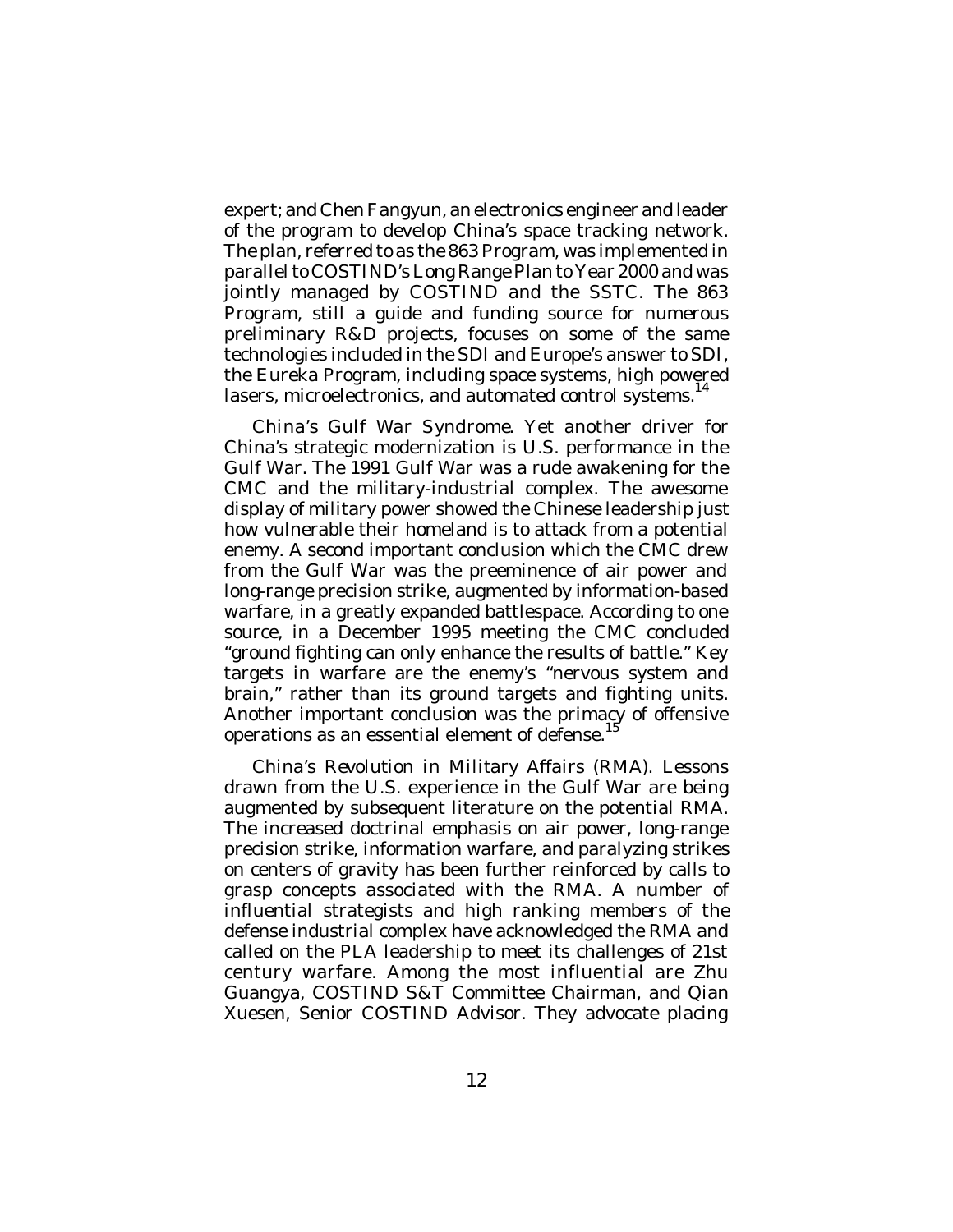priority on understanding the nature of future warfare, investing in key enabling technologies such as microelectronics and information systems, raising the level of PLA officer technical understanding, and adopting innovative doctrine and organizational changes.<sup>18</sup> Chinese commentators view the RMA as driving four spheres of warfighting, including information warfare, precision strike, strategic maneuver, and space combat.<sup>17</sup>

*Quest for Great Power Status*. Yet another driver is the quest for status and procurement of weapon systems which earmark a country as a great power. From the Chinese perspective, there are certain technologies and weapons systems which a great power is simply expected to possess. The mindset is "whatever the West can do, we can do as well." The resulting technologies or systems, however, may not necessarily be optimal for China's defense needs. For example, China's development of an aircraft carrier could be useful against an regional adversary, but would be of little direct consequence to United States. Its real effect is to show that China is a great power.

*Territorial Defense*. China does take a logical and rational approach to meeting its defense requirements, to include enforcement of sovereignty claims. Assessments are made as to what the threats are that China will face in the near, medium, and long term, and how China can assure the capability to defend against those threats. PLA strategists believe China may be faced with surprise attacks from the East and South China Seas early in the next century. In order to guarantee territorial defense, Chinese policymakers have outlined a defense in-depth approach to national security and have adopted a strategy to ensure dominance within the seas area bounded by the first island chain (*diyi daolian*), bounded by Japanese home islands, the Ryuku Islands, Taiwan, the Philippines, and Borneo. The PLA has also begun to examine a territorial defense strategy that extends out to the second island chain (*dier daolian*), including the Marianas, Guam, and the Carolines.<sup>18</sup> The PLA Navy, Air Force, and Second Artillery figure largely in this defense strategy.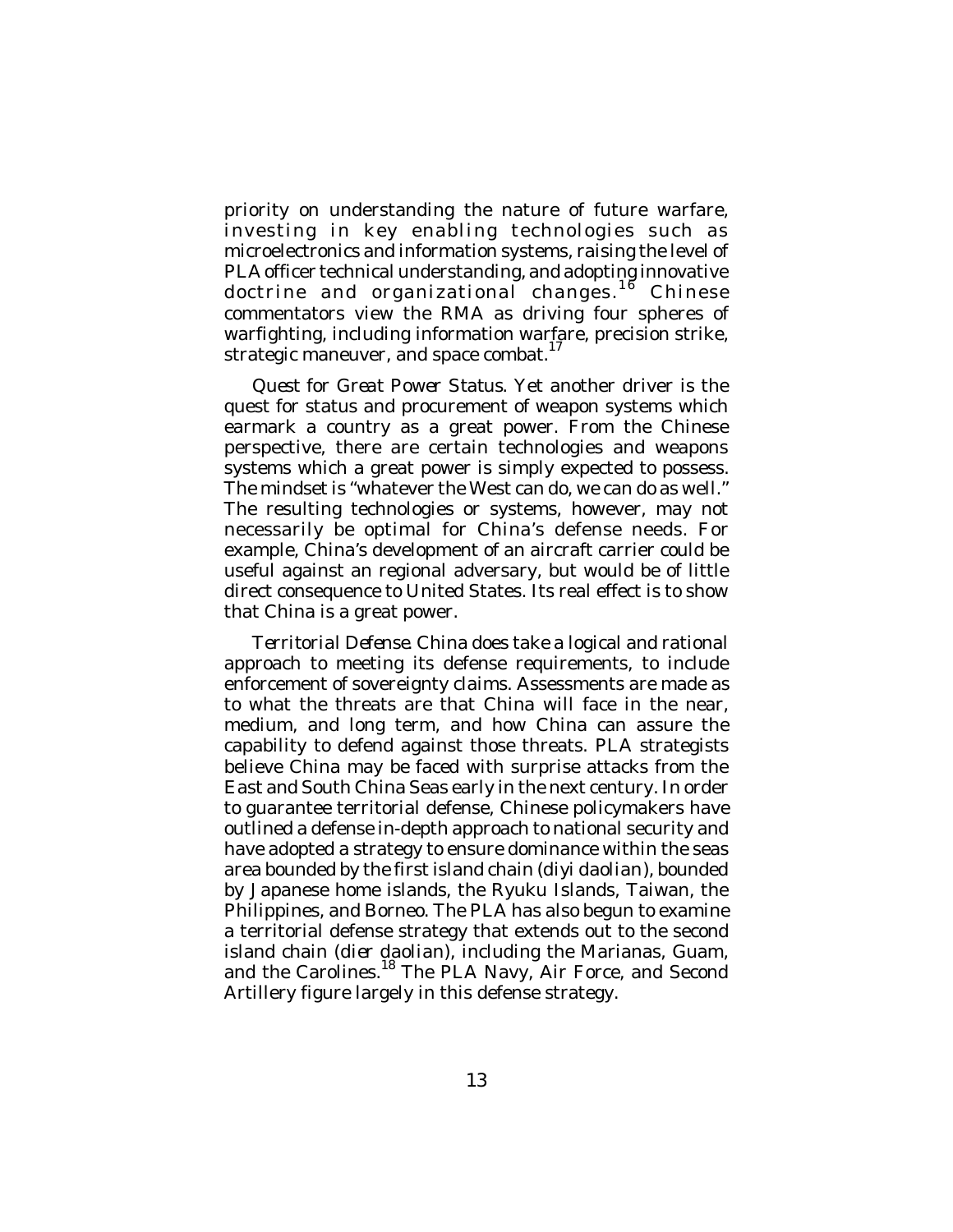Territorial defense also includes sovereignty claims to Taiwan, the South China Sea, and the Diaoyu Islands in the East China Sea. Developing an ability to militarily subdue Taiwan is an especially important driver in China's strategic modernization. PLA planners, however, fully understand the United States maintains the option to intervene if China takes military action against Taiwan. From the PLA's perspective, American intervention in what Beijing believes to be an internal problem serves as the most likely scenario for a collision between China and the United States. Therefore, gaining the ability to defeat a superior power, like the United States, in a clash over Taiwan is a critical factor in China's force planning.

*Support for the National Economy*. Strategic modernization requirements must compete, or at least support, China's overall economic development. China's overarching objective is economic development, and fostering of an environment conducive to their economic security. The PLA plays two roles in supporting the national economy. First, development of systems may be emphasized due to their dual-use nature. COSTIND may be inclined to select and design systems which can produce some economic benefit. Information systems, satellites, and cruise missiles, for example, are systems which can either support the national economy or be sold abroad for profit. Projects which can be plausibly wrapped in a civilian facade make it much easier to import high technology items from countries which ban the sale of military items. Strategic modernization will become increasingly important to ensure China's lines of communication are open to the free flow of oil from the Middle East and other sources.

*Organizational and Bureaucratic Politics within the Defense-Industrial Complex*. The drive for organizational influence and power are as prevalent in China as they are in other countries. There is no doubt various PLA branches and services compete for finite budgets and resources, probably with the Second Artillery, Navy, and Air Force coming out on top. As China's missile defense program takes shape (discussed in more detail later), for example, the PLA Air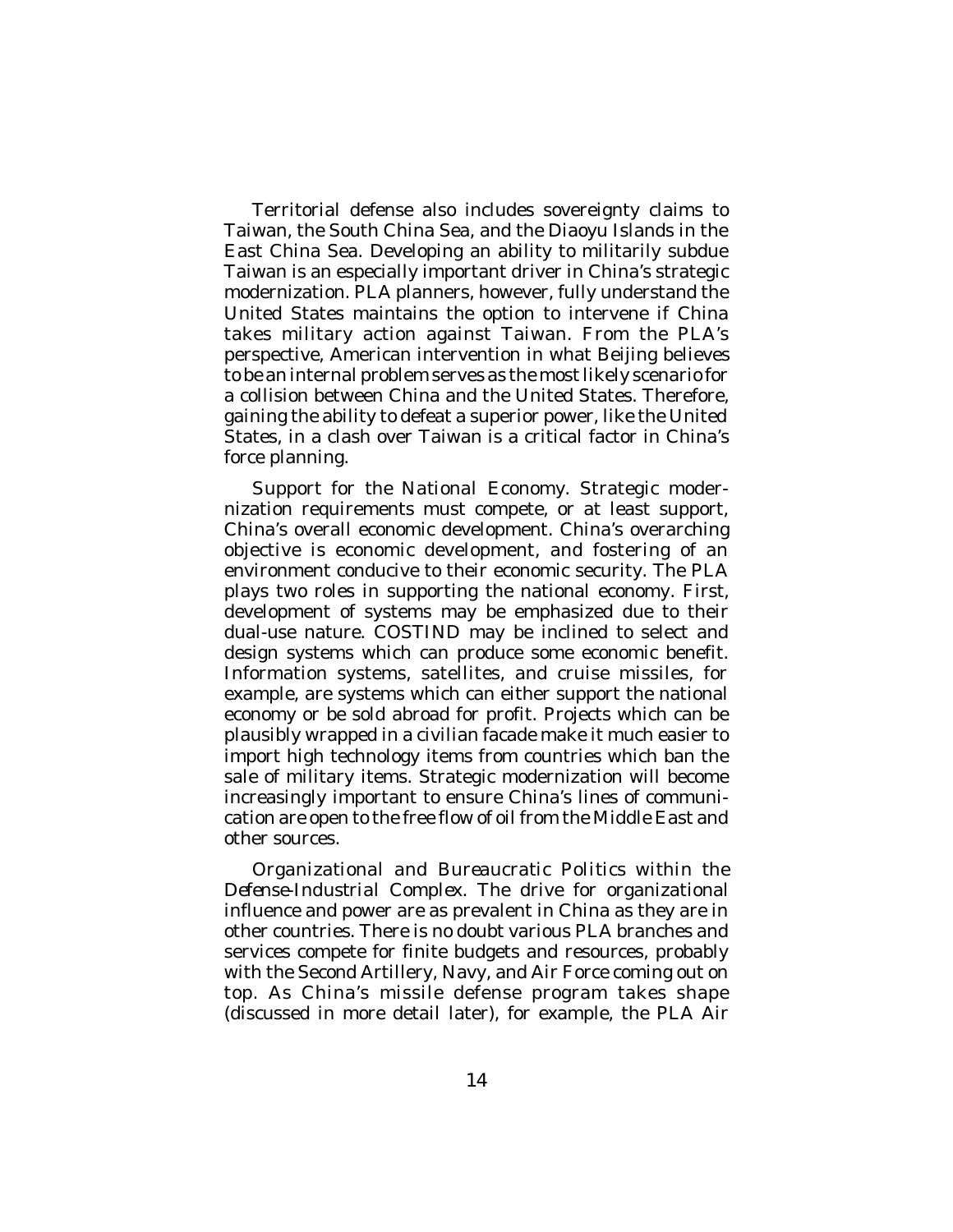Force, Second Artillery, and the ground forces will likely compete for these crucial defense assets. Within the defense industries, competition for contracts, prestige, and profits between and within the space, electronics, aviation, and nuclear industries heavily influence program priorities and investment. The space industry, for example, lobbies for advancement of ground-based air defense systems over the aviation industry's fighter component. Competition between the aviation industry's Nanchang Aircraft Factory and CASC's Third Academy in development of cruise missiles is well-known. Personal connections between industrial leaders and the military and civilian leadership are also important. Examples include electronics industry cliques involving Jiang Zemin, Zou Jiahua, and Hu Qili; and space and missile industry cliques involving Bo Yibo, Liu Huaqing, Zhang Aiping, Ding Henggao, Qian Xuesen, and Liu Jiyuan.

*Technological Advances*. A final driver for strategic modernization is the seemingly endless stream of critical technologies flowing into China. Strategic programs put on hold in the 1970s and 1980s due to technical difficulties have been resurrected due to increased access to foreign technology and expertise. Since 1991, a massive flood of technology has significantly opened the realm of possibilities, and has influenced program decisions which are based on feasibility. First, the breakup of the former Soviet Union in 1991 and dire economic state of former Soviet defense industries have resulted in a shopping spree for China's research institutes. Russian and Ukrainian guest lecturers and annual technical exchanges assist Chinese engineers in solving difficult technical problems. The 1994 demise of COCOM and the lack of an effective successor regime have loosened up the flow of manufacturing, electronics, and materials technology.

## **A Guiding Light: Defense R&D Strategy.**

There is little evidence to suggest that an overarching strategic planning document reflects these disparate influences and drivers and serves as the bible for long-range R&D and acquisition. There are, however, a handful of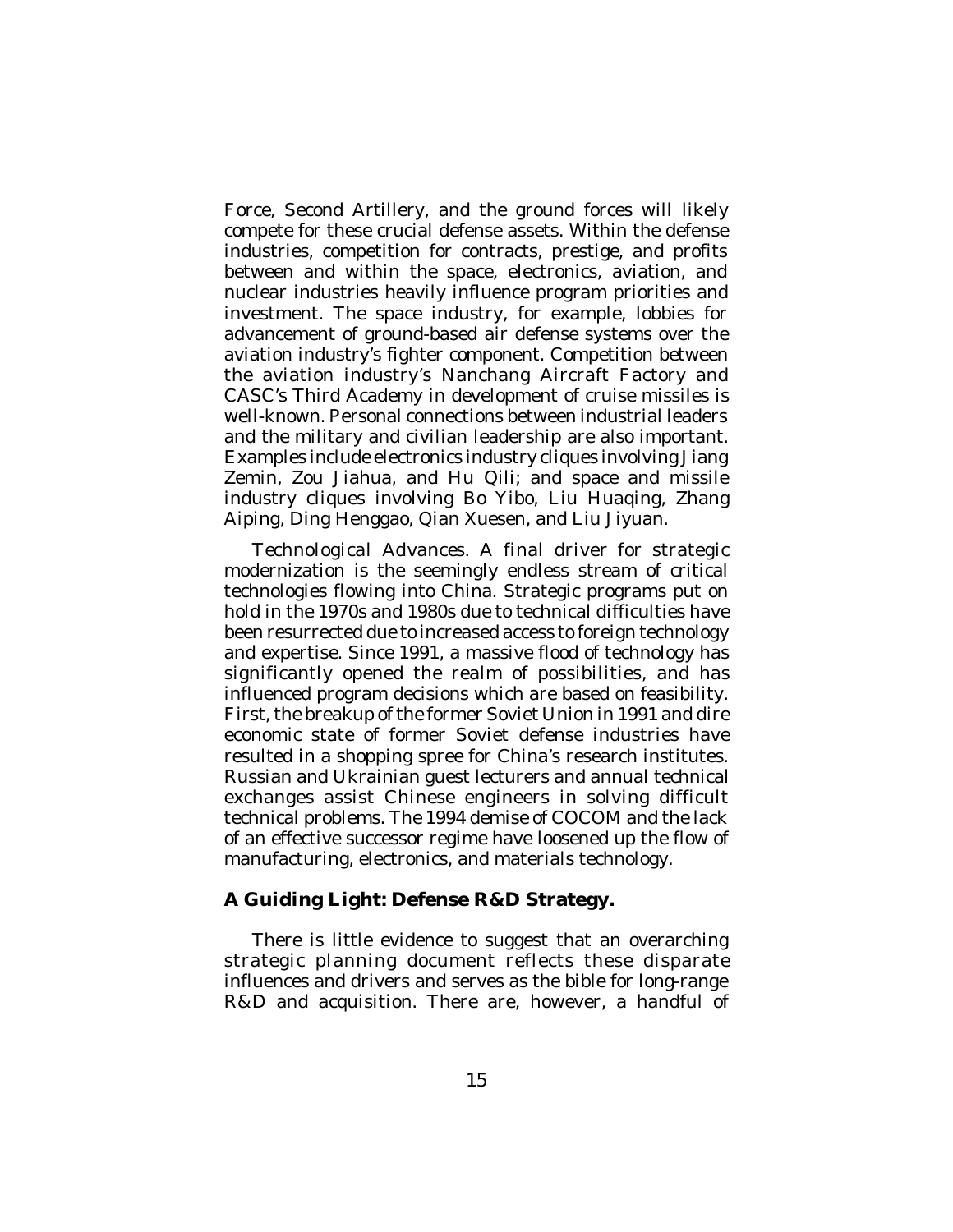interrelated defense S&T plans which guide the efforts of China's defense industry.

*The 863 Program*. Much of China's strategic modernization effort is framed within a large scale plan designed to establish a technological foundation for the 21st century. High-level discussions on this strategic modernization plan, eventually called the 863 Program, were initiated shortly after the announcement of the SDI in March 1983 and the initiation of Europe's Eureka Project in 1985. The 863 Program is roughly comparable to the Eureka Program, which combined civilian and strategic defense programs.<sup>20</sup> The 863 Program, managed by COSTIND and the State Science and Technology Commission, was established as a mechanism to concentrate China's S&T establishment onto seven key areas for long-term development. These areas include space, $^{21}$ lasers, automation, biotechnology, information systems, energy, and new materials. Within these seven areas, 17 major projects were designated. Projects under the 863 Program are budgeted independently from the PLA, COSTIND, and SSTC budgets. COSTIND oversees 863 laser and space programs, while the SSTC manages the other five areas. 22

China's defense R&D strategy has its roots in a directive laid out by Nie Rongzhen in the 1960s. The strategy, called "Three Moves in a Chess Game" (*sanbuqi*), calls for three models in the R&D cycle at any one time. Generally, this is defined as having a model in trial manufacturing and testing; a follow-on model under design; and preliminary research on basic technologies associated with a generation-after-next model.<sup>23</sup> The R&D cycle consists of the three broad phases of preliminary research, model R&D, and production.

*Preliminary Research* (*yuxian yanjiu*, or *yuyan*). Chinese defense industries stress on advance research serves as the foundation for follow-on stages of development. A solid foundation can significantly shorten design time—for example, one medium-range ballistic missile system took only 21 months to design, quite a feat compared to other systems which have taken up to a decade to design. Short R&D time is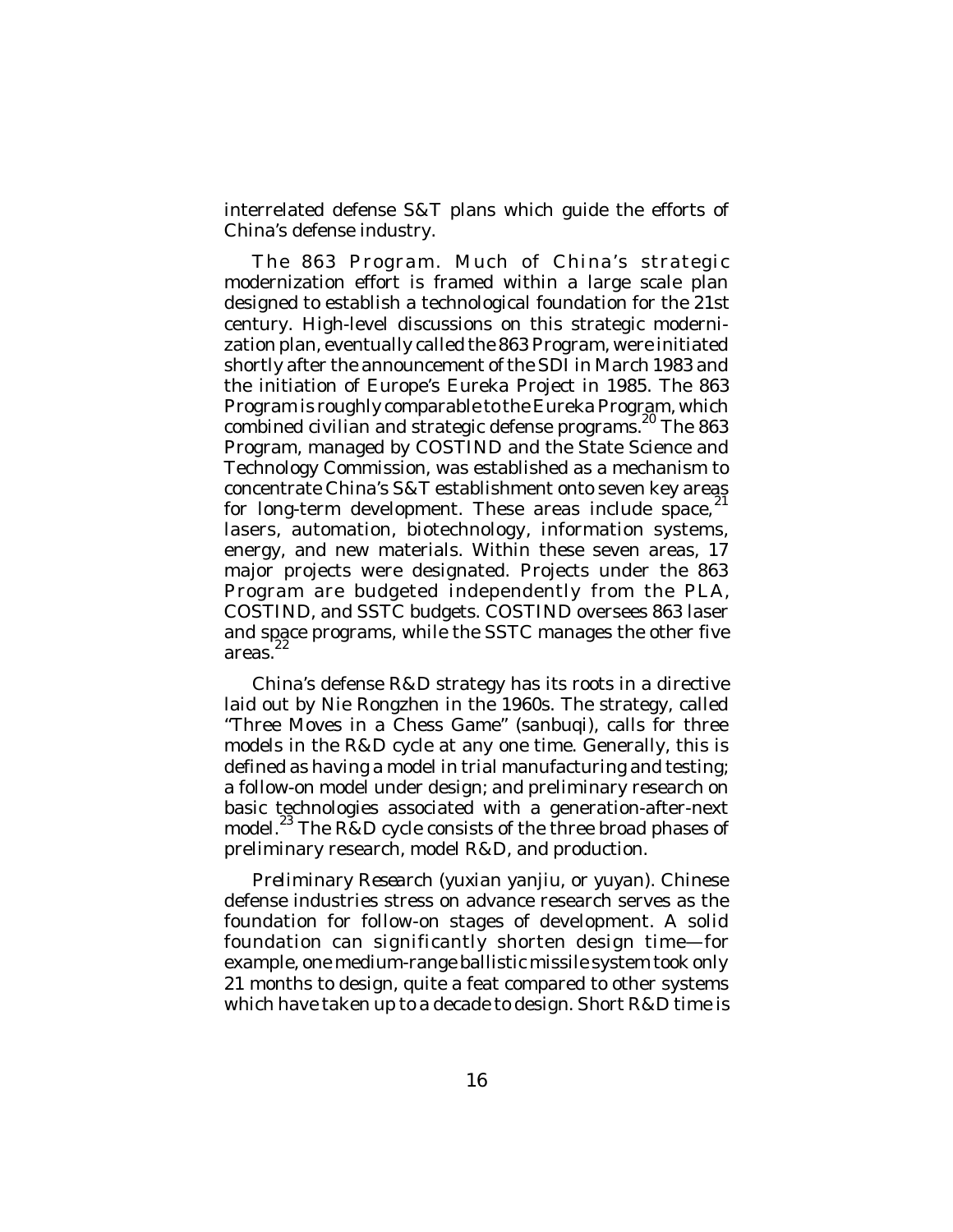due to mastering of mature technologies through preliminary research. Preliminary research has two categories:

- Generic technologies applicable to multiple systems, i.e., telemetry, aerodynamics, GPS exploitation, hypersonics, artificial intelligence, etc;
- Technology applicable to a specific system, for instance, a movable spot beam antenna for a COMSAT or a new propulsion system for a missile.

Preliminary research, an integral part of a long-range plan, is carried out on a contract basis and strives to achieve technological breakthroughs. China has focused on key technologies in long-range plans, best exemplified by the 863 Plan. At the end of the allocated time for the project, approximately 45 percent of advance research projects move on to the following stage, model R&D, while another 40 percent are used as a foundation for follow-on advance research projects. Only 14 percent of preliminary research projects are civilian in nature.<sup>24</sup>

*Model R&D* (*xinghao yanzhi*). After completion of an preliminary research project, COSTIND may contract with a PLA service branch for further research and development, weaponization, and eventual deployment. This phase, model R&D, is lengthy, costly, and is closely monitored by COSTIND. Each model R&D program which emerges from the preliminary research phase requires a new COSTIND managed contract.<sup>25</sup> The model R&D phase is divided into four sub-phases:

- *General systems design.* Chief designer appointed who monitors various subsystem design efforts. Assessments of various design options are selected based on modeling and simulation.
- *Prototype.* Design is revised after a series of ground tests to ensure the model meets technical specifications.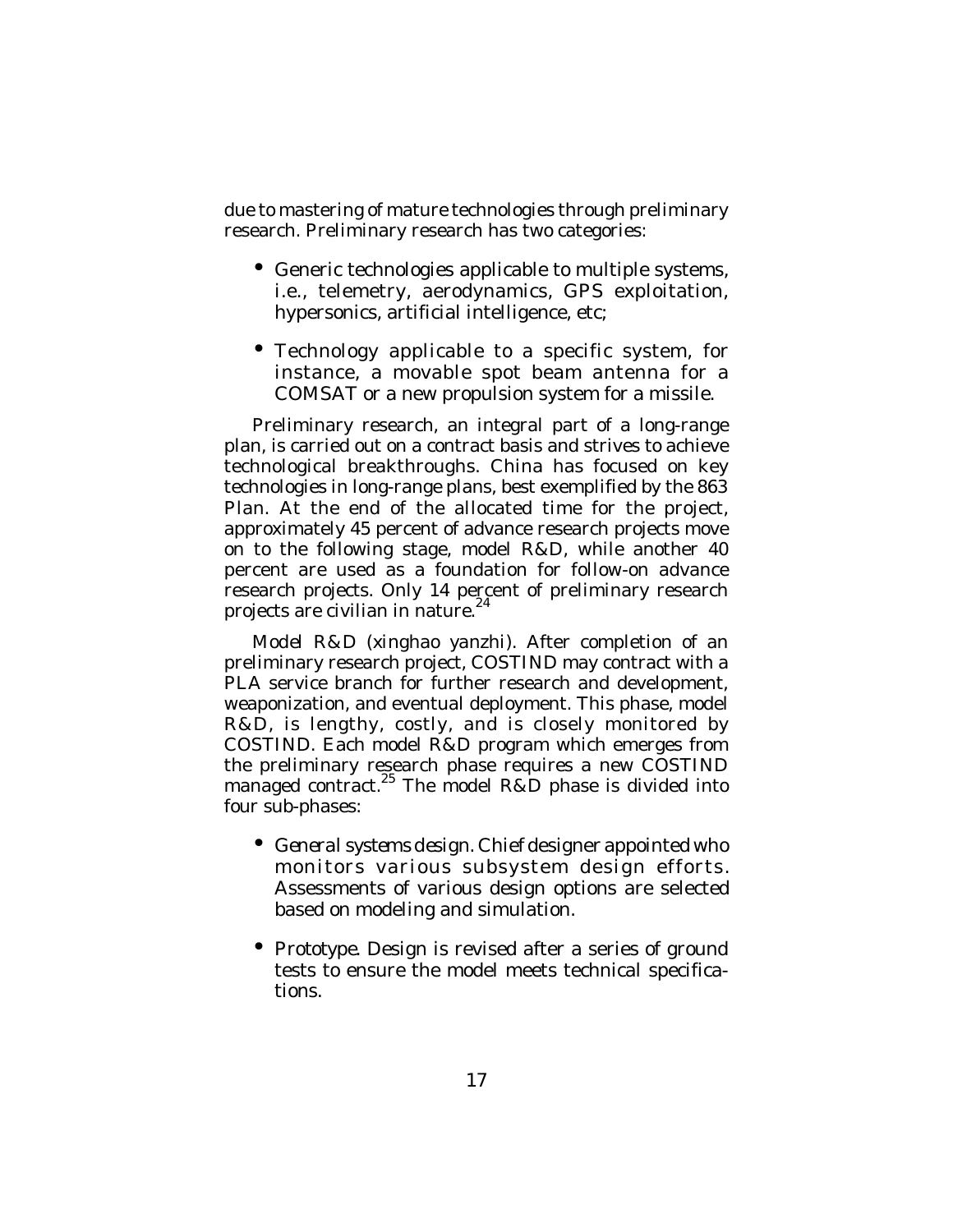- *Flight model.* After ground testing, flight tests are carried out beginning with simple ones, and traversing through a series of increasingly complex tests.
- *Commission.* After successfully completing flight testing, the system will go through a design certification board, and if approved, will enter small batch production.<sup>26</sup>

*Chief Designer System and Dual Command*. A chief designer is appointed at the initiation of the systems design phase to oversee subordinate subsystems design. Subordinate designers are often not within his research organization chain of command. The chief designer coordinates efforts among various research institutes, academies, academic centers, and industries. This chief designer organization is paralleled by an administrative chain of command, represented by industry, academy, and research institute leadership, which ensures requirements and timeliness standards of the PLA are being met. Administrative leadership oversees several programs at once along with their day-to-day management responsibilities. The administrative and technical sides work closely together to ensure an economy of effort, timeliness standards, manpower, materials, funding, and other considerations are attended to. The office of the chief designer is usually located within the systems design department of CASC or the individual academy, with the parallel administration oversight normally residing in the office of one of the deputy directors of CASC or academy. For especially complex projects which significantly draw from resources of various industries, COSTIND plays a leading administrative, and possibly even technical role.

*Systems Engineering Design Departments*. The systems engineering design departments of COSTIND, CASC, and the various academies and bases have a critical role in the development of future weapons systems and projects. Chief engineers work out of these organizations which have a variety of functions. First, with input from subordinate information institutes $^{27}$  and other entities, they offer systems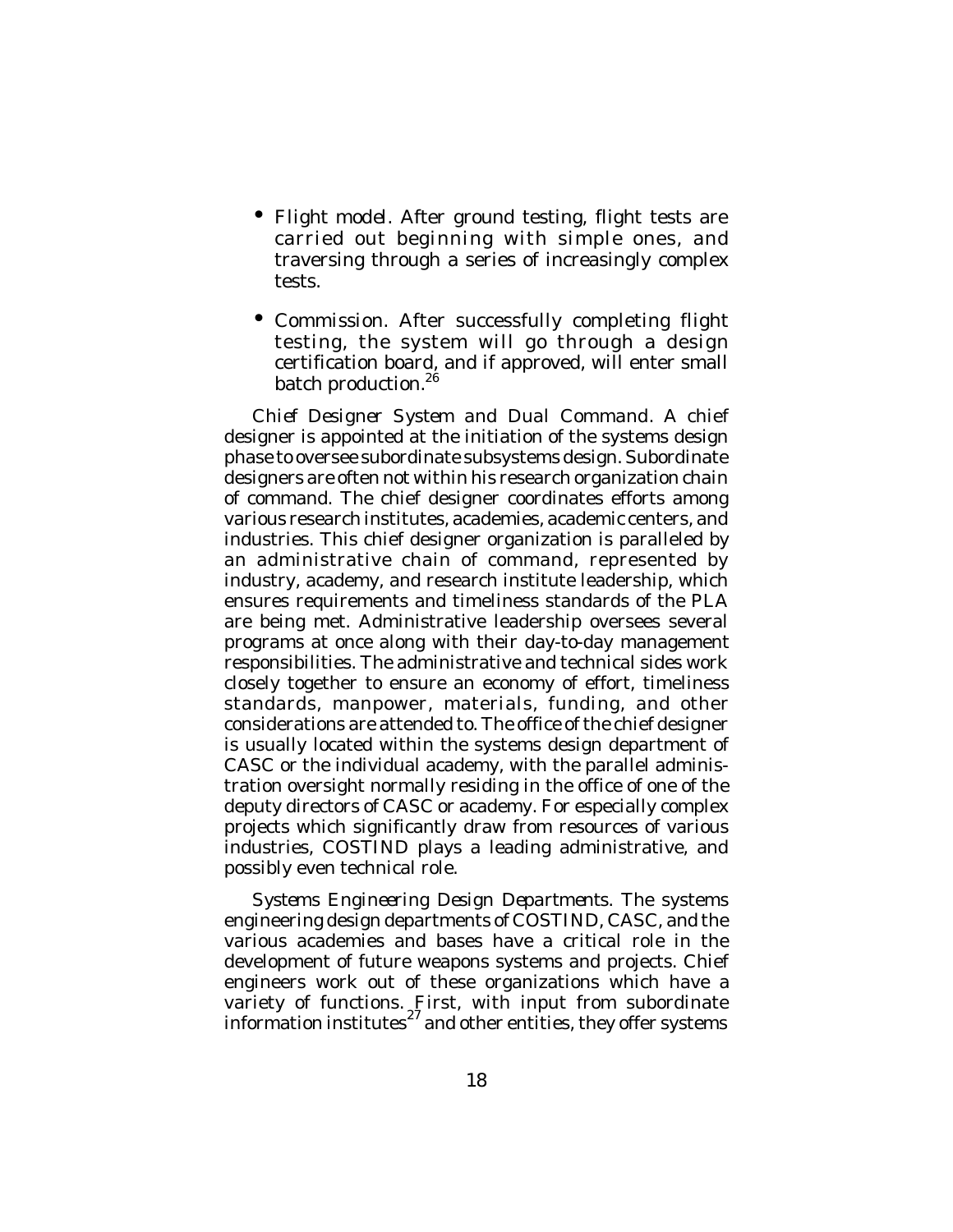development recommendations to industry leadership, COSTIND, State Council, and CMC, and on systems development issues. They analyze technical options and, as industry planners, provide influential recommendations on national level mid- to long-range plans and developmental objectives. The departments also support individual chief designer offices within the department. In addition, systems design departments are responsible for program evaluations and reviews and for overall quality control. The following list exemplifies organizations responsible for systems engineer $ing: <sup>28</sup>$ 

- Beijing Institute of Systems Engineering (COSTIND);
- China Academy of Electronics and Information Technology, Systems Engineering Department (MEI-level);
- China Institute of Astronautical Systems Engineering (CASC-level);
- First Planning Department (CASC's First Academy);
- Beijing Institute of Electronic Systems Engineering (CASC's Second Academy);
- Beijing Institute of Electromechnical Systems Engineering (CASC's Third Academy);
- 41st Research Institute (CASC's Fourth Academy);
- 501st Research Institute (CASC's Fifth Academy);
- Shanghai Institute of Systems Engineering (CASC's Shanghai Academy of Space Technology).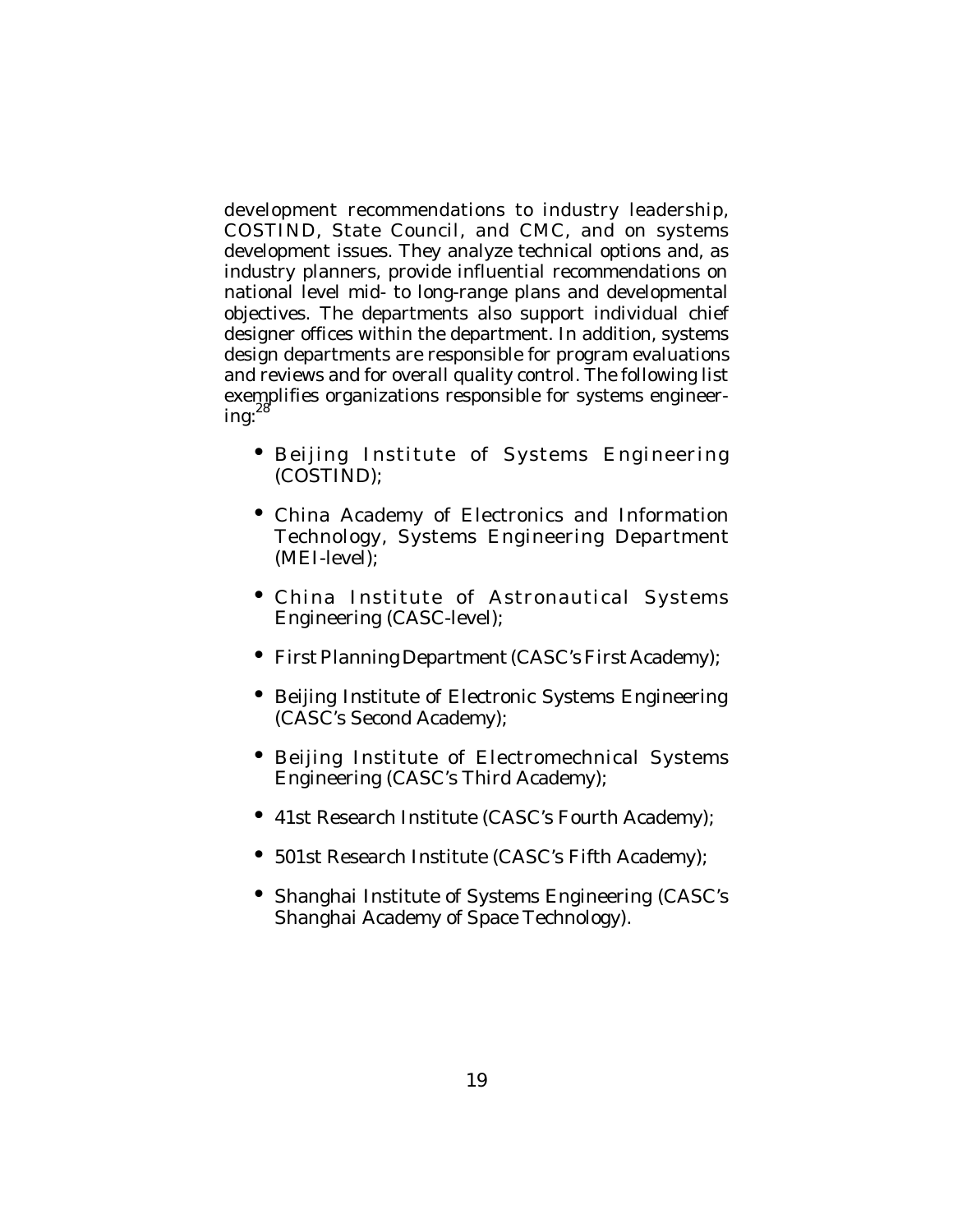#### **ENDNOTES - CHAPTER 2**

1. There are at least seven state leading groups which provide interagency policy guidance for such functional areas as telecommunications, space, and lasers.

2. John Wilson Lewis and Xue Litai, *China Strategic Seapower: The Politics of Force Modernization in the Nuclear Age*, Stanford: Stanford University Press, 1994, pp. 78-79, 262 (footnote #43), 277 (footnote #30).

3. At the time of this writing, SSTC was being transformed into the Ministry of Science and Technology. COSTIND's military functions are being placed under the purview of the PLA General Armaments Department (*zongzhuangbei bu*), equal in stature to the General Staff Department. Civilian aspects of the old COSTIND structure have been melded into a new COSTIND under the State Council.

4. The R&D budget has been increased to 1.5 percent of GDP, still relatively low, as compared to the United States and Japan (both 2.72 percent of GDP in 1993). See Norman Wingrove, "China Sees Tripling of R&D Spending As Key to 21st Century Economic Power," *Research Technology Management*, November-December 1995, pp. 2-3.

5. At the time of this writing, CASC was being subordinated under the newly restructured civilian Commission of Science, Technology, and Industry for National Defense (COSTIND).

6. See Appendix I for a detailed outline of the CASC organizational structure. Since this study was completed, CASC has been divided into two entities: China Aerospace S&T Corporation and China Aerospace Electro-mechanical Corporation. The S&T Corporation has adopted CALT, the Fourth Academy, CAST, 062 Base, and 067 Base. The Electro-mechanical Corporation has integrated the Second and Third Academies and the remaining bases.

7. Major General Shen Xuezai, "The New Military Revolution and Change in Military Organizational Structure," *Zhongguo Junshi Kexue* (*China Military Science*), February 20, 1998, pp. 122-130, in *Foreign Broadcast Information Service, China* (henceforth *FBIS-CHI*)-98-167. Major General Shen, as director of the AMS Military Systems Department, is one of the PLA's most influential figures in the development of strategy and operational doctrine.

8. Senior Colonel Jiang Lei, *Xiandai Yilie Shengyou Zhanlue* (*Modern Strategy of Pitting the Inferior Against the Superiority*), Beijing: National Defense University Press, pp. 6-49. Colonel Jiang is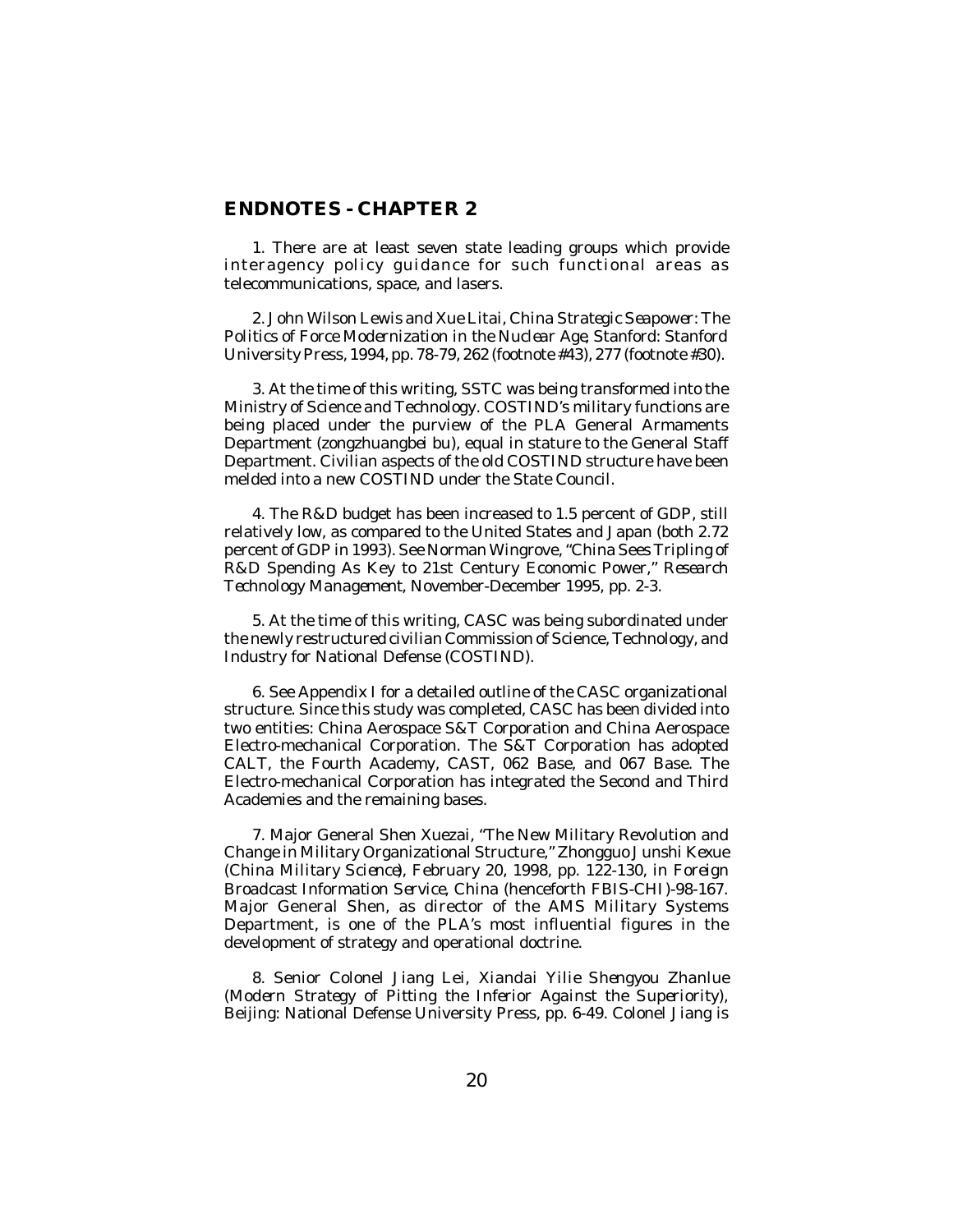one of the few PLA officers awarded a Ph.D. in Operations Research from AMS. He is currently assigned to AMS Strategic Studies Department. On the preemptive strike concept, see Lu Linzhi, "Pre-emptive Strikes Endorsed for Limited High Tech War," *Jiefangjun Bao*, February 14, 1996, in *FBIS-CHI*-96-025.

9. For one of the best overviews of these doctrinal shifts, see Nan Li, "The PLA's Evolving Warfighting Doctrine, Strategy and Tactics, 1985-95: A Chinese Perspective," in *China Quarterly*, July 1995, pp. 443-463. For more detail, see Liu Mingtao and Yang Chengjun, *Gaojishu Zhanzhengzhong de Daodanzhan* (*Missile War Under High-Tech Conditions*), Beijing: National Defense University Press, 1993, pp. 5-26; also see Li Qingshan, *Xin Junshi Geming Yu Gaojishu Zhanzheng* (*New Military Revolution and High Tech Warfare*), Beijing: AMS Press, 1995; Liu Senshan and Jiang Fangran, *Gaojishu Jubu Zhanzheng Tiaojianxia de Zuozhan* (*Operations Under High Tech Local War Conditions*), Beijing: AMS Press, 1994, pp. 13-33.; and Senior Colonels Huang Xing and Zuo Quandian, "Operational Doctrine for High Tech Conditions," *Zhongguo Junshi Kexue* (*China Military Science*), November 20, 1996, pp. 49-56, in *FBIS-CHI*-97-114.

10. *Ibid*.

11. Among numerous references, see, for example, Wang Pufeng, *Xinxi Zhanzheng yu Junshi Geming* (*Information Warfare and the Military Revolution*), Beijing: AMS Press, 1995.

12. Bonnie S. Glaser and Banning N. Garrett, "Chinese Perspectives on the Strategic Defense Initiative, *Problems of Communism*, March-April 1986, pp. 28-44.

13. *China Today: Defense Science and Technology*, Beijing: National Defense Industry Press, 1993, pp. 149-150.

14. *Ibid*, pp. 152-153; also see Richard P. Suttmeier, "China's High Technology: Programs, Problems, and Prospects," *China's Economic Dilemma*, pp. 546-564.

15. Nan Shih-yin, "Inside Story of Enlarged Central Committee Meeting," Hong Kong *Kuang Chiao Ching*, January 16, 1996, in *FBIS-CHI*-96-027; also see Jen Hui-wen, "Latest Trends in China's Military Revolution," Hong Kong *Hsin Pao* (*Hong Kong Economic Journal*), February 9, 1996, in *FBIS-CHI*-96-047. For other comments on lessons from the Gulf War, see Ho Po-shih, "The Chinese Military Is Worried About Lagging Behind in Armament," *Tangdai*, March 9, 1991, pp. 17-18.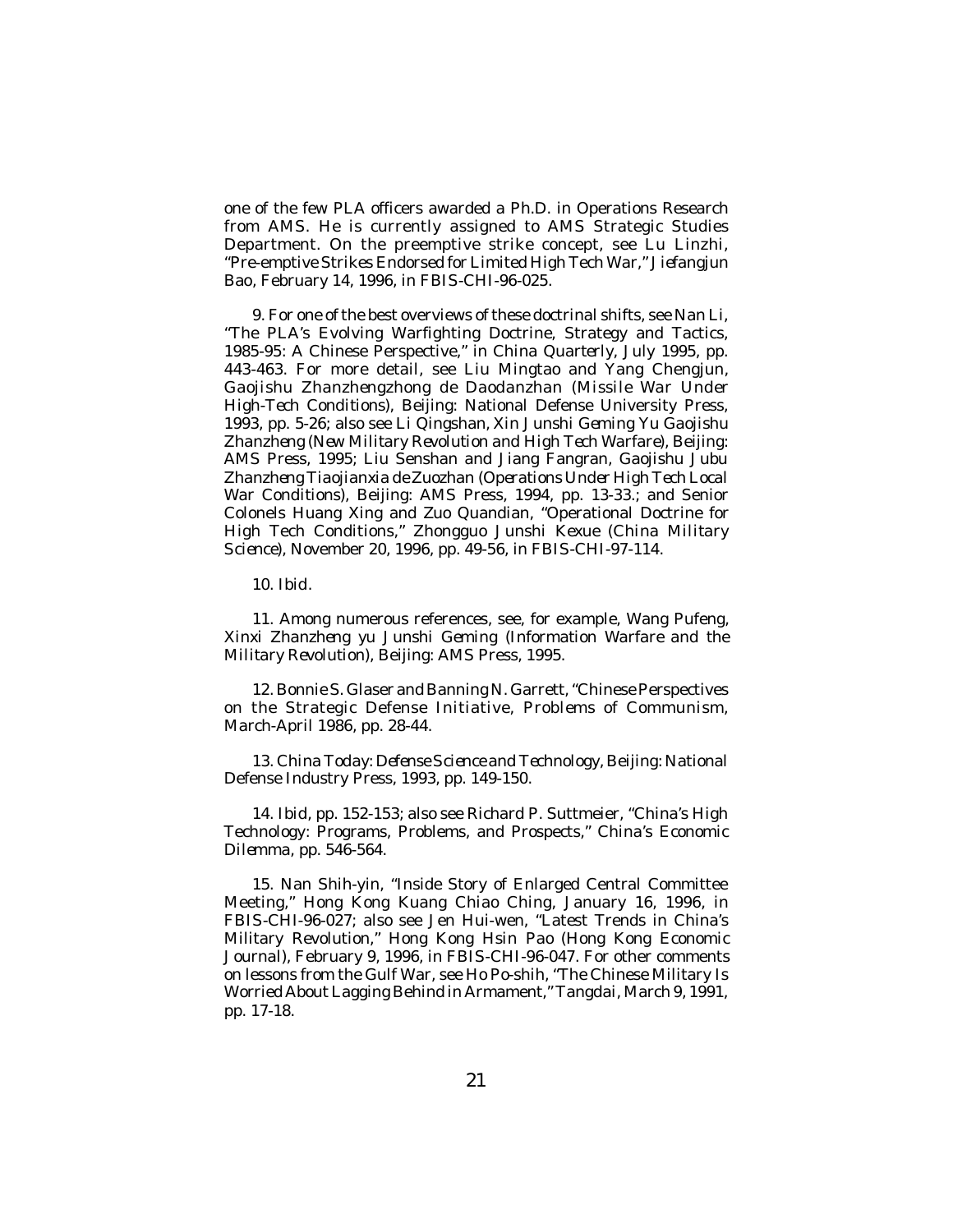16. See Zhu Guangya, "Current Engineering Technology and the New Revolution in Military Affairs," *Zhongguo Junshi Kexue* (*China Military Science*), February 20, 1996, in *FBIS-CHI*-96-246.

17. Liang Zhenxing, "New Military Revolution and Information Warfare," *Zhongguo Dianzi Bao* (*China Electronic News*), October 24, 1997, p. 8, in *FBIS-CHI*-98-012.

18. Lewis and Xue, pp. 229-230.

19. For a theoretical perspective on organizational and bureaucratic models of policy making, see Graham T. Allison, *Essence of Decision: Explaining the Cuban Missile Crisis*, Boston: Little, Brown, and Company, 1971.

20. See "China's Spectacular Plan for tackling Key Scientific and Technological Problems," *Zhongguo Xinwen She*, May 21, 1986, in *FBIS-CHI*, May 30, 1986, p. K17.

21. "*Space*" in Chinese, "*hangtian*," refers to both space systems as well as ballistic, cruise, and surface-to-air missiles.

22. *China Today: Defense Science and Technology*, pp. 151-153. The 863 Program was sparked by a petition to the Central Committee issued by four prominent Chinese scientists, Wang Daheng, an optics expert; Wang Ganchang, one of China's leading nuclear weapons engineers; Yang Jiachi, a control theory expert; and Chen Fangyun, an electronics expert.

23. An example of this approach would be development of the 1,800 kilometer range DF-21 ballistic missile. As this system was being tested and deployed in Second Artillery experimental regiments in the mid-1980s and early 1990s, designers within CASC's First Academy were already designing an upgraded variant of the DF-21, the DF-21A. At the same time, research institutes were examining more advanced technologies which could be integrated into a follow-on for the DF-21A.

24. *China Today: Defense Science and Technology*, pp 155-156.

25. *Ibid*.

26. R&D phases vary between industries and academies. For example, the First Academy divides its phases of missile model R&D as follows: planning phase (*fang'an*); initial prototype (*chuyang*); testing prototype (*shiyang*); design finalization (*dingxing*). See Gan Chuxiong and Liu Jixiang, *Dandao Daodan Yu Yunzai Huojian Zongti Sheji*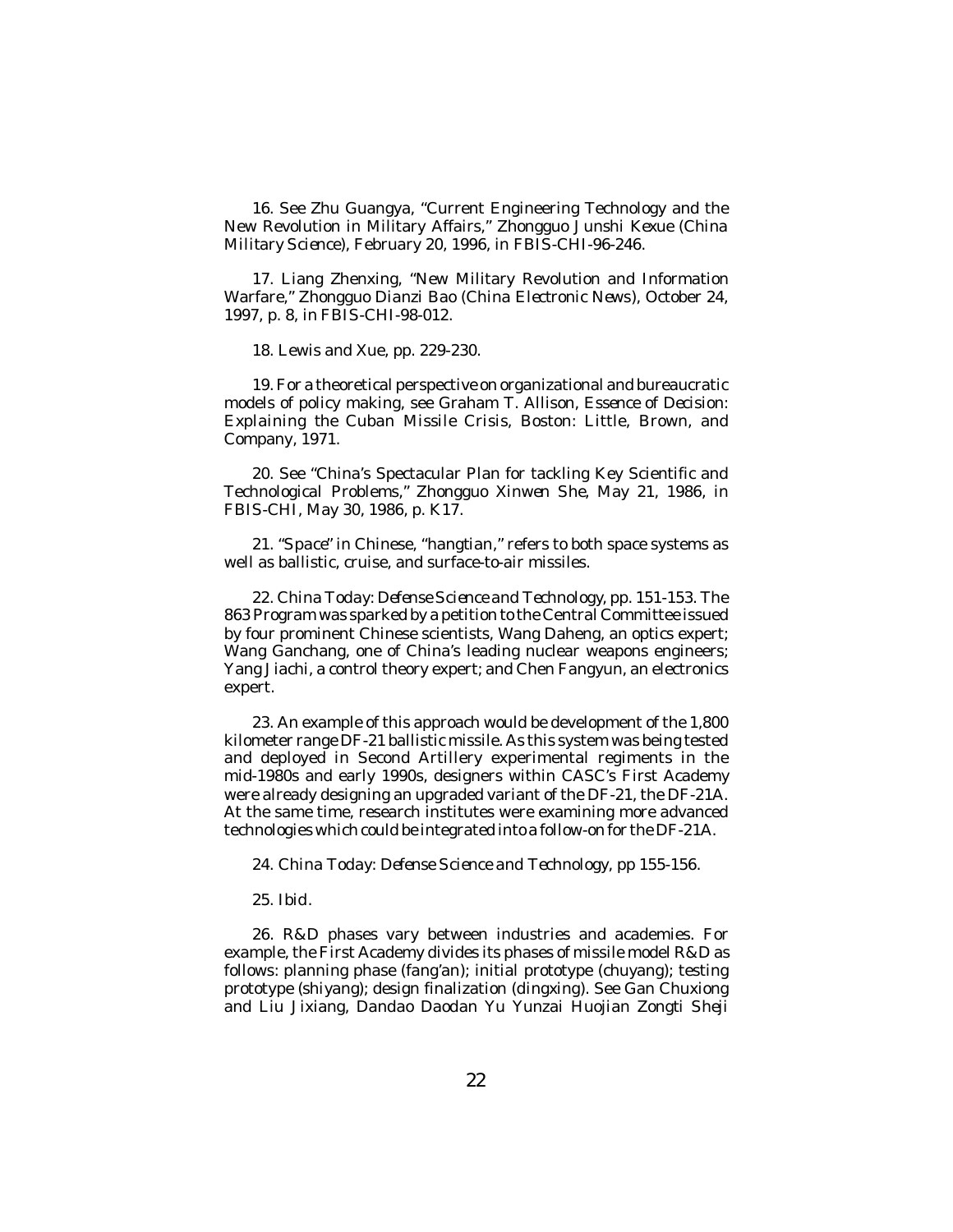*(General Design of Missiles and Launch Vehicles*)*,* Beijing: National Defense Industry Press, January 1996, p. 42.

27. Each academy has an institute which is responsible for research on foreign technology and assessing applications for Chinese systems. In a sense, in addition to COSTIND and CASC headquarters, each academy has its own intelligence apparatus unique to its own specialty. These institutes also serve as advocates for their projects. For example, the Second Academy's 208th Research Institute publishes technical papers on the U.S. THAAD and KKV ASAT programs for use by their academy's engineers. These types of technical papers are abstracted in *China Astronautics and Missilery Abstracts* (*CAMA*) and other journals. The 208th also is CASC's mouthpiece for advocating further investment into ground based air defense systems.

28. Information from *China Today: Space Industry*, Beijing: Astronautic Publishing House, 1992, pp. 430-450.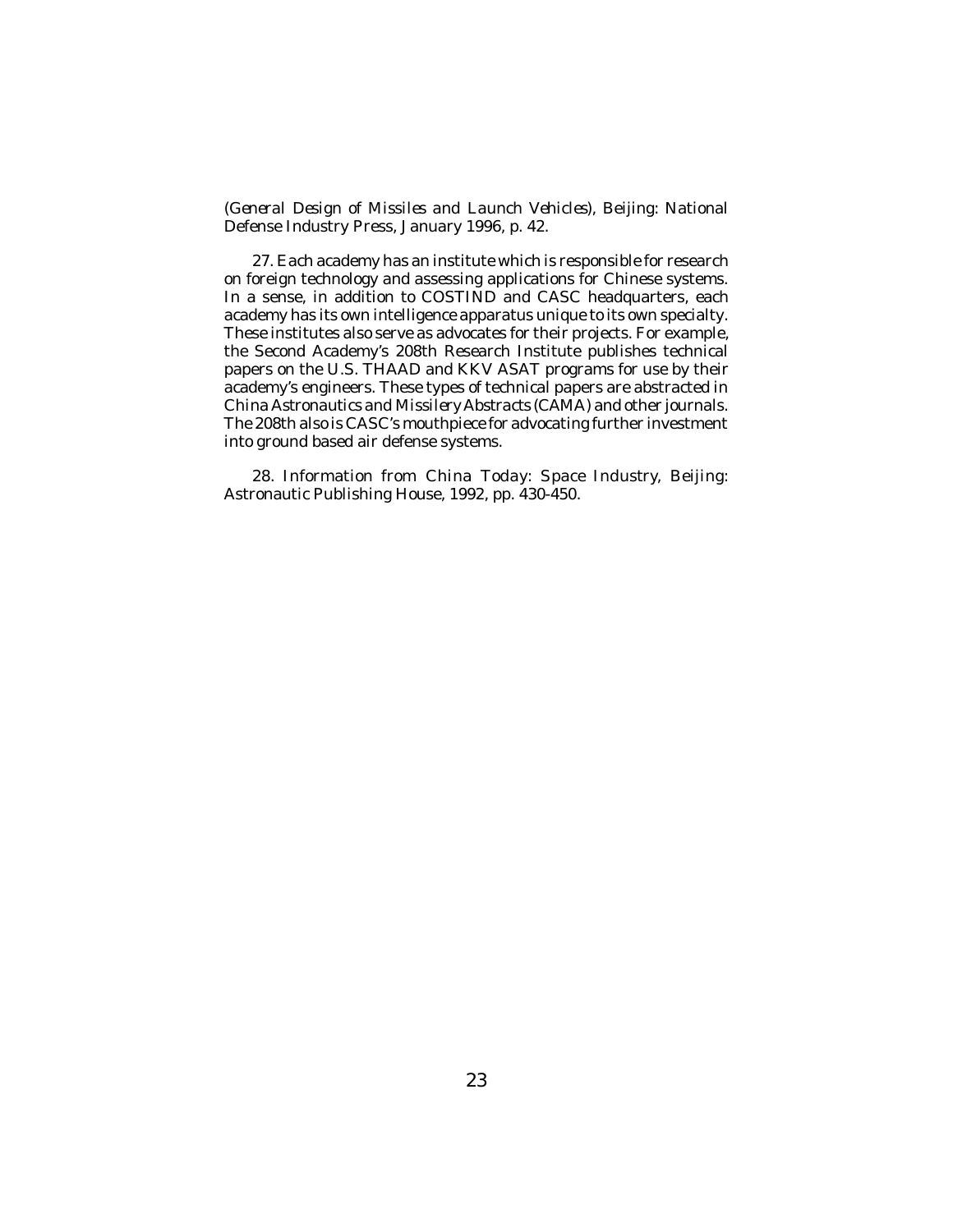## **CHAPTER 3**

# **CHINA'S QUEST FOR INFORMATION DOMINANCE**

Beijing's highest priority for strategic modernization is in the realm of information. Competition for information is not a new concept in China. A review of Sun Tzu's *Art of War* reflects the Middle Kingdom's traditional emphasis on information dominance. For centuries, Chinese leaders have been masters at collecting, controlling, and manipulating information. Building upon this traditional core competency, Beijing is aggressively absorbing technologies associated with the on-going information revolution. In fact, the international business community views the China market as the largest in world and is devoting considerable attention to meeting the Chinese demand for technology. China's unparalleled revolution in information technology will provide the foundation for its overall strategic military modernization. In fact, China's information revolution is changing the fundamental character of the PLA, perhaps much more rapidly than most observers appreciate.

Since the conclusion of the Gulf War, a growing chorus of PLA officials have strongly advocated the aggressive pursuit of information-based warfare doctrine and systems. Analysts claim the PLA first addressed information warfare earlier than the United States or Russia, when, in 1985, a PLA field officer named Shen Weiguang wrote a book entitled *Information Warfare*, excerpts of which were published in the PLA's leading newspaper, *Jiefangjun Bao*, in 1987. Since that time, numerous PLA think-tanks and COSTIND organizations have published articles and held symposiums on information warfare. Some of China's most influential figures, including Qian Xuesen and Zhu Guangya, have called for full-scale adoption of information-based warfare as the foundation for China's revolution in military affairs. U.S. conduct of the Gulf War impressed a growing number of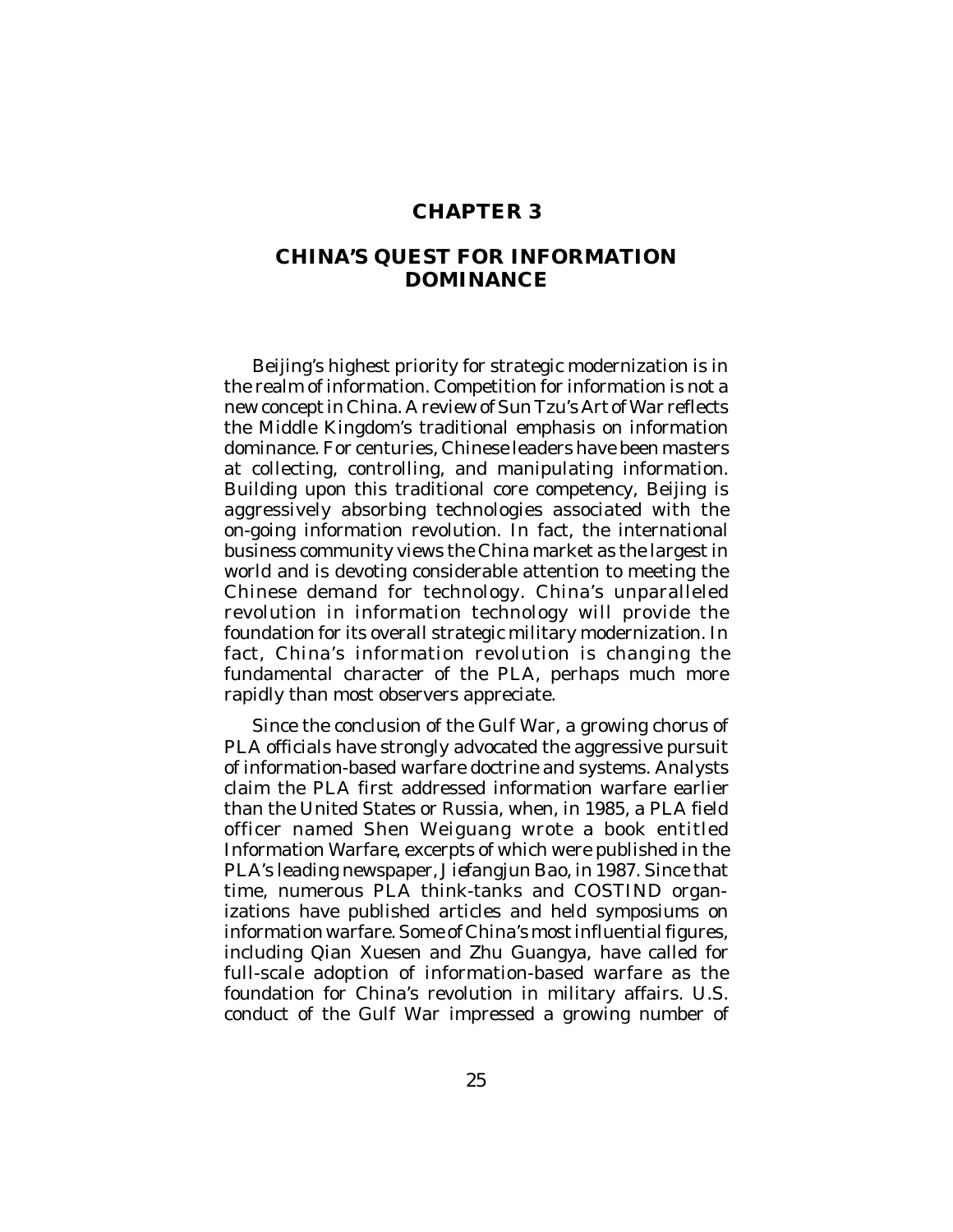information warfare advocates, such as Qian Xuesen, who, in the Third Annual COSTIND S&T Committee meeting in March 1994, called for establishment of a national information network and associated technologies.<sup>1</sup>

COSTIND sponsored a symposium, "Analysis of the National Defense System and the Military Technological Revolution" in December 1994 and followed up with another conference, "The Issue of Military Revolution," in October 1995. A number of entities have combined to form an informational warfare research institute, and there are indications China will form an information warfare simulation center.<sup>2</sup>

Enthusiasm reached a crescendo when China's leading authorities on strategy and warfare convened in Shijiazhuang for a "Forum for Experts on Meeting the Challenges of the World Military Revolution" in December 1995. The consensus of the group was to meet the challenges of the informationdriven revolution in military affairs. The more than 30 high-ranking experts attending the conference called for the development of weapons which can "throw the financial systems and army command systems of the hegemonists into chaos." These types of weapons are useful for underdeveloped countries to use against a nation which is "extremely fragile and vulnerable when it fulfills the process of networking and then relies entirely on electronic computers." China must abandon the strategy of "catching up" with more advanced powers and "proceed from the brand new information warfare and develop our unique technologies and skills, rather than inlay the old framework with new technologies." Some observers believe by adopting information-based approaches to warfare, China can effectively leapfrog into the 21st century as a preeminent military power.<sup>3</sup>

PLA emphasis on information dominance was further reinforced when, at a December 1995 COSTIND National Directors meeting, Vice Chairman of the Central Military Commission General Liu Huaqing allegedly stated:

Information warfare and electronic warfare are of key importance, while fighting on the ground can only serve to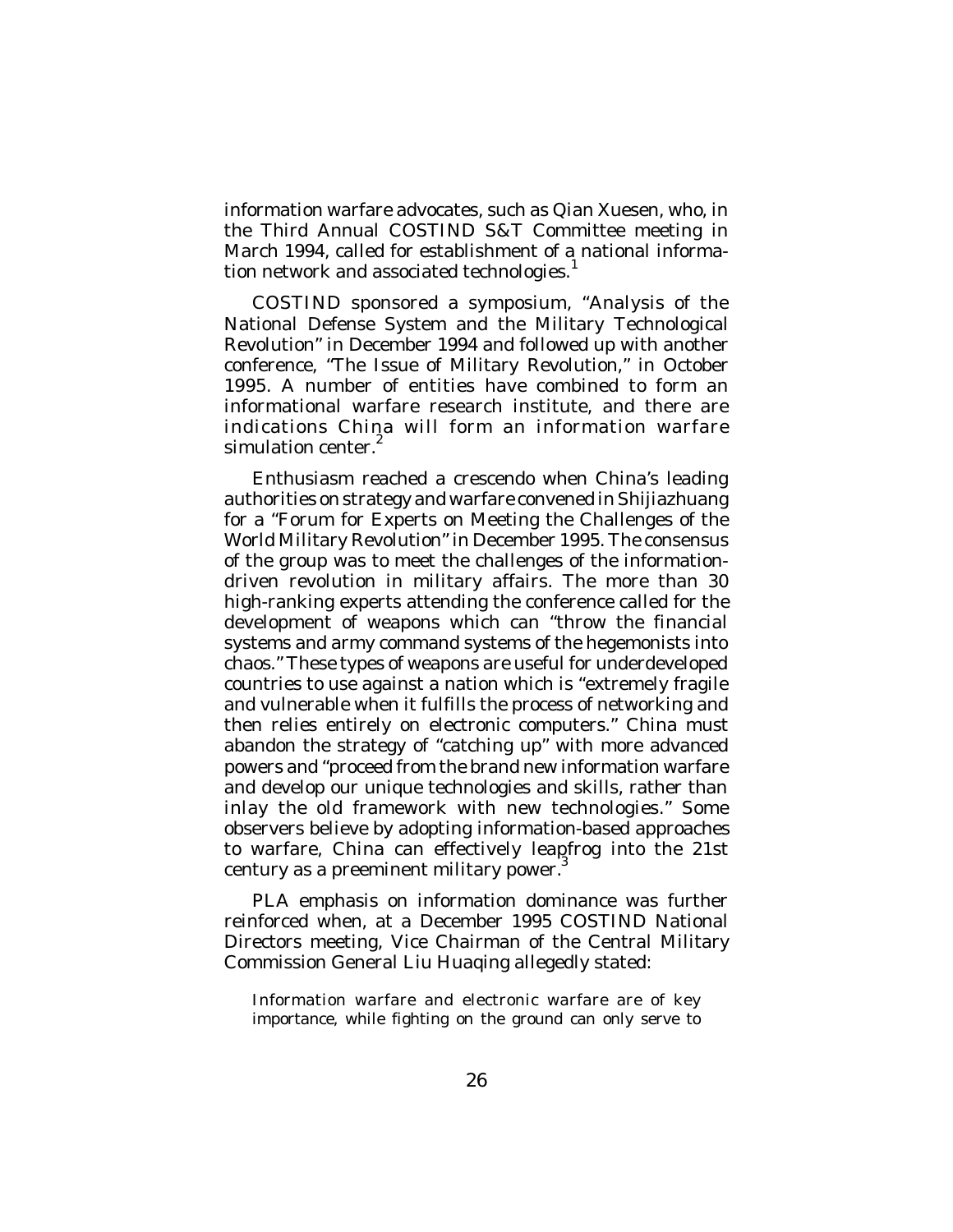exploit the victory. Hence, China is more convinced (than ever) that as far as the PLA is concerned, a military revolution with information warfare as the core has reached the stage where efforts must be made to *catch up with and overtake rivals*. (emphasis added) 4

There is a growing chorus of opinion propelling China toward establishing a national strategy for developing a comprehensive information warfare capability. Components of this strategy include educating China's domestic audience and the PLA on the role of information in warfare through frequent articles in the PLA's newspaper, *Jiefangjun Bao*, and in academic journals, such as the AMS' *Zhongguo Junshi Kexue* (*China Military Science*). There is also a push toward establishment of a high-level leading group on national defense information modernization which can study and draft information warfare theory applicable to China's unique defense requirements, and formulate plans and programs for China's defense information infrastructure. Chinese observers stress the need to develop "perfect weapons" which serve as "trump cards" (*shashoujian*) to exploit an adversary's reliance on sophisticated microelectronics.<sup>5</sup> Other aspects of developmental strategy include focusing efforts to achieve technical breakthroughs in information technology and stepping up the education and training of PLA soldiers, airmen, and sailors on information warfare-related skills.<sup>6</sup>

This discussion on China's quest for information dominance first examines the most critical aspect of China's information revolution—development of its microelectronics capability. The next section addresses Beijing's increasing capability to field sophisticated ground, air and space-based sensors. Subsequent sections examine China's development of its national information infrastructure, Beijing's information control programs, and China's evolving information attack capabilities.

#### **Information Warfare Concepts and Doctrine.**

The PLA strategic community is working furiously to develop information warfare doctrine and concepts. Over the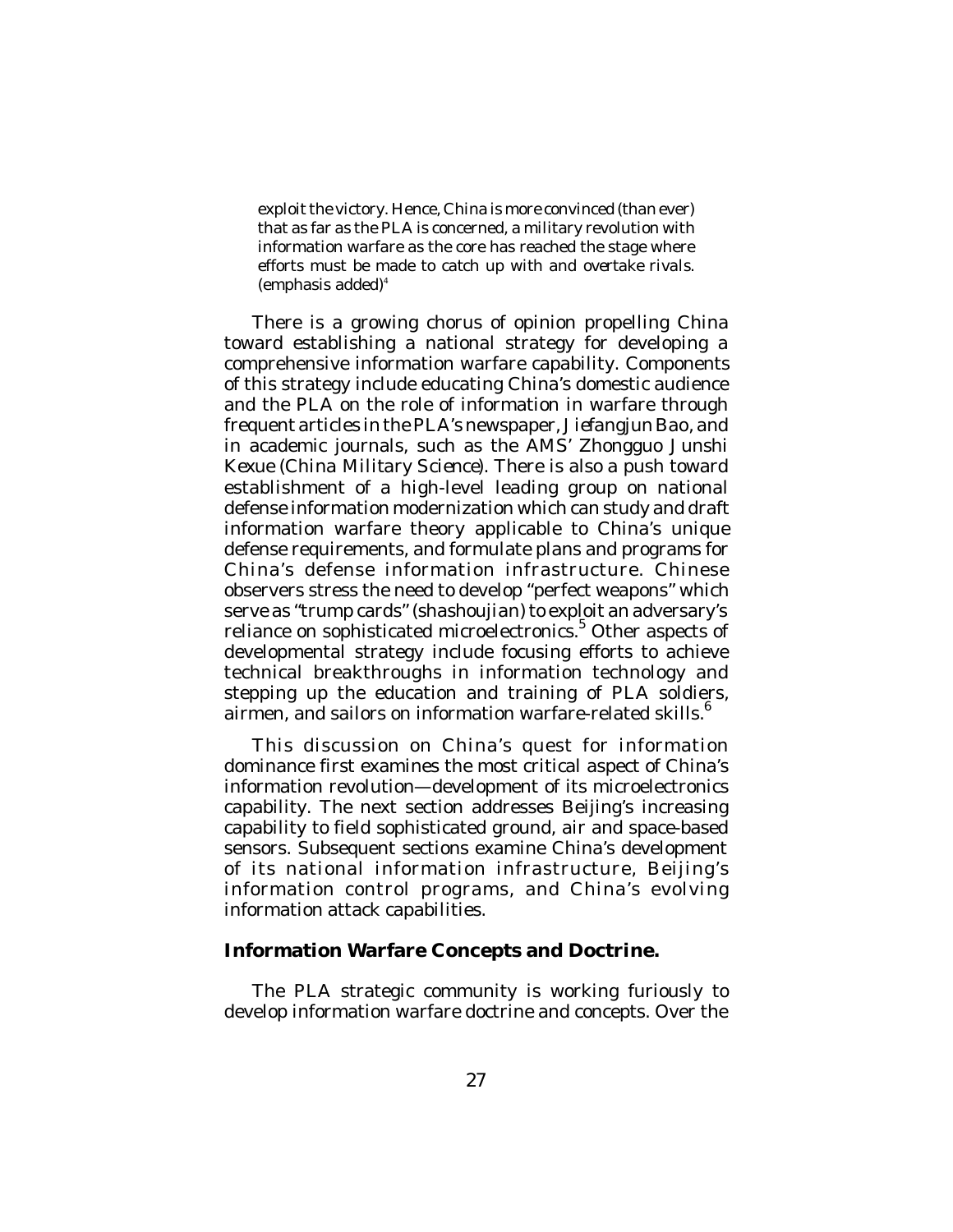last few years, the AMS and the National Defense University (NDU), two of the PLA's leading think-tanks, and COSTIND have flooded China's strategy community with writings on information warfare. Chinese commentators define information warfare in broad terms. For example, COSTIND defines information warfare as follows:

All types of warfighting activities that involve the exploitation, alteration, and paralysis of the enemy's information and information systems, as well as those activities which involve protecting one's own information and information systems from exploitation, alteration, and paralysis by the enemy. $^{\prime}$ 

There are several common principles included in discussions of China's approach to information warfare. First and foremost is the concept of information dominance (*zhixinxiquan*), described as the ability to defend ones own information while exploiting and assaulting an opponent's information structure. As some advocates have pointed out,

The key to gaining the upper hand on the battlefield is no longer mainly dependent on who has the stronger firepower, but instead depends on which side discovers its enemy first, responds faster than the latter, and strikes more precisely than the latter. 8

Information dominance is generally achieved through command and control warfare, using combinations of airpower, special forces, and strategic missile units to strike an adversary's C<sup>4</sup>I infrastructure. Interfering with an enemy's ability to obtain, process, transmit, and use information can paralyze his entire operational system. Crucial to achieving the paralysis effect is increased analysis of the enemy military infrastructure as a system.<sup>9</sup> The multiplying effect of intelligence and information leads to an almost limitless expansion of combat effectiveness. According to some Chinese observers, warfare in the information era is a test of strength between intelligence capabilities of combat forces. Information superiority, say Chinese commentators, is not necessarily determined by technological superiority, but by new tactics and independent creativity of commanders in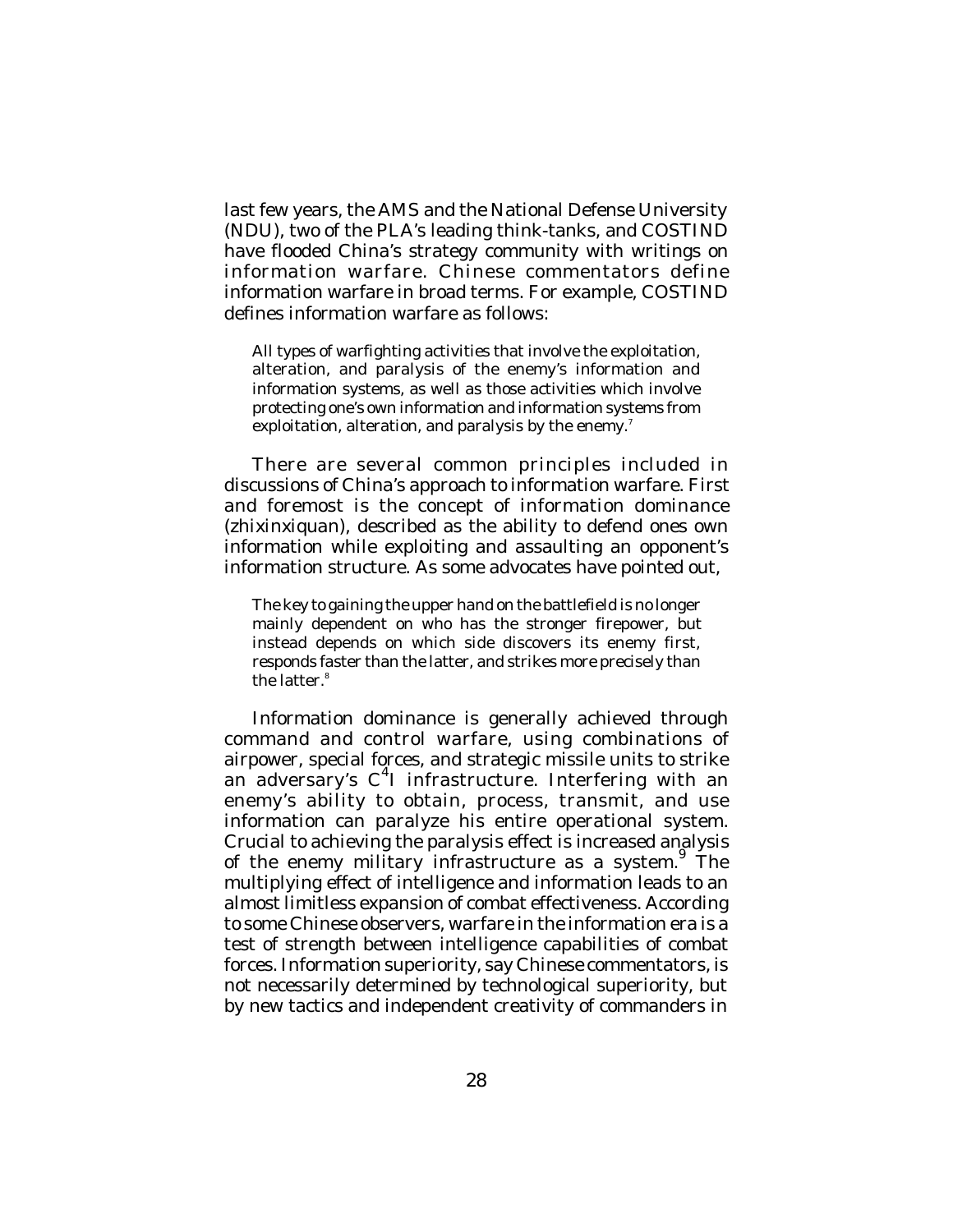the field. In fact, Chinese operational units have begun to integrate information warfare concepts into their training.<sup>10</sup>

Another concept is integration (*yitihua*) and seamless operations (*feixianxing zuozhan*), defined as tying together the five dimensions of warfare—air, land, sea, space, and the electromagnetic spectrum, integrating sensors with mobile missiles, air, and sea-based forces. Chinese information warfare analysts view the battlespace as having been greatly expanded with no clear battlelines. Operational emphasis is on deep strike (*zongshen zuozhan*) against enemy command hubs, information processing centers, and supply systems. Sudden and quick (*turanxing yu kuaisuxing*) strikes at the "vital point" (*dianxue*) of the enemy's information and support systems can paralyze the enemy and destroy his morale.

Operational objectives are not the seizing of territory nor the killing of enemy military personnel, but rather the destruction of the other side's willingness or capability to resist. Over-the-horizon warfare (*yuanzhan*) has replaced close-in fighting, and from the Chinese perspective, will become the main strike force of the future. Chinese information warfare specialists advocate exploiting enemy reliance on complex computers. By destroying an enemy's computer systems, high-tech weaponry can no longer operate. Information warfare specialists also highlight cognitive aspects of information warfare. One concept outlines a five-part approach to offensive information warfare, emphasizing targeting adversarial cognitive systems, jamming, and information manipulation.<sup>11</sup>

#### **The Foundation of Its Information Revolution: China's Development of Microelectronics.**

There is an intimate relationship between information dominance and microelectronics. Recognizing this, since 1991 China has named the development of indigenous microelectronics as a top national security priority. Dual-use microelectronics and telecommunications equipment support both economic development and military modernization. China's unparalleled revolution in information technology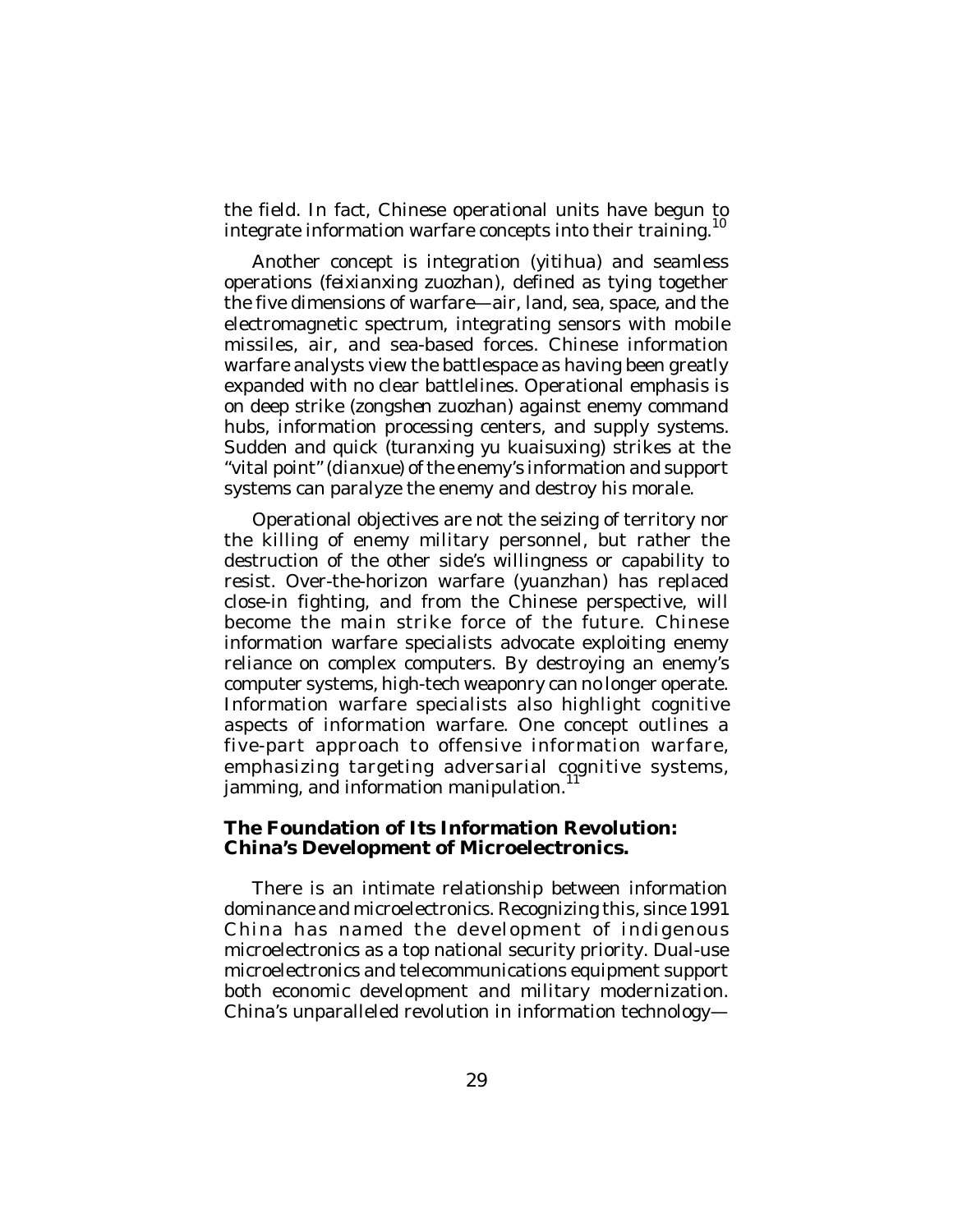to include enabling technologies such as microelectronics, computer systems and software, and artificial intelligence—will provide the foundation for its overall strategic military modernization. Over the past decade, information technology has been the fastest growing segment of China's economy, rising at an annual rate of 30 percent.<sup>12</sup>

Among these enabling technologies, the Chinese defense industrial complex most recognizes the central role of microelectronics. Priority investments in their integrated circuit R&D and production capability could translate into significant payoffs in the next few years. For example, in 1993 China's space and missile industry formed a research academy—equal in stature to those academies which develop cruise missiles and satellites—dedicated toward the development of space-qualified microelectronics. Since the lifting of international export controls on microelectronics in the last few years, the use of foreign integrated circuit (IC) production technology, to include U.S., Japanese, and Korean, is becoming more widespread.

A solid foundation in microelectronics is essential for Beijing's strategic modernization goals. At the heart of China's indigenously developed information systems and guidance platforms is the IC. The Chinese defense establishment recognizes IC chips as the most basic component for their long-term economic health and national strength. In 1993, China depended on foreign sources for up to 80 percent of its ICs. However, by the end of the 8th Five-Year plan in 1995, China was able to meet half of its total IC demand with domestically produced ICs. Over the last few years, China's production of integrated circuits has increased at a rate greater than 20 percent per year. As a highlighted area under the 863 Program, microelectronics has become a strategic industry. The primary focus is on reducing the cost and weight of microelectronics while increasing reliability and survivability.<sup>13</sup> Increasing emphasis is being placed on development of very large scale integrated circuits (VLSIC) which have applications in advanced phased array radars and space systems.<sup>14</sup>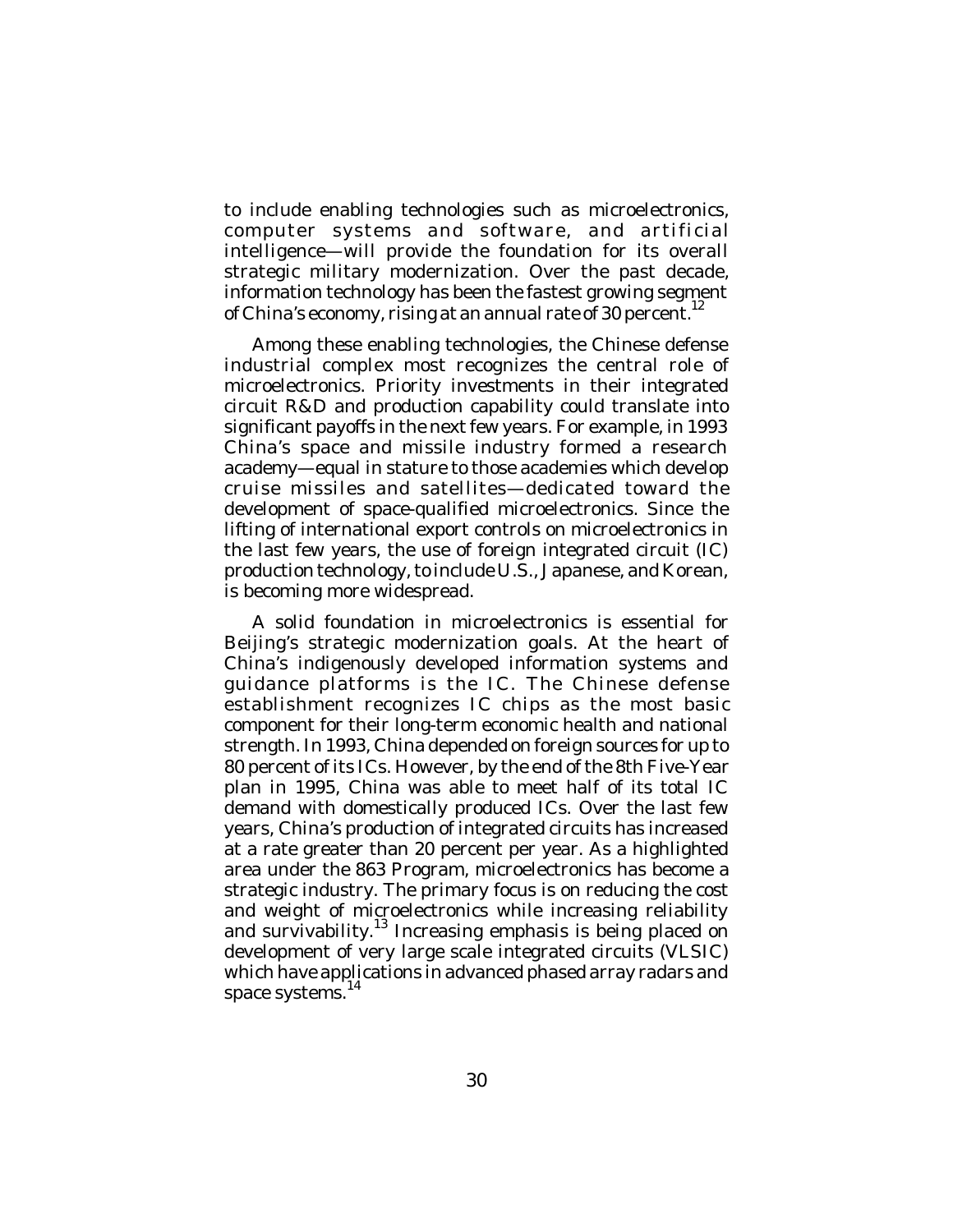The leading organization for microelectronics is the MEI.  $^{15}$ Formerly known as the 10th Ministry of Machine Building Industry, MEI carries out R&D on microelectronics, telecommunications, radars, electronic warfare systems, computers, and systems integration software. Directed by political heavyweight Hu Qili, MEI has entered into a number of joint ventures as a means to raise its technical competence.<sup>16</sup> Joint venture arrangements often include the transfer of IC production lines. Shougang-NEC Electronic Company produces 5000 chips a month and is expected to average 8000 chips in 1997. The production line is not yet up to mass producing sub-micron ICs, but is moving in that direction.<sup>17</sup> One Sino-Japanese joint venture producing sub-micron (0.35 micron) integrated circuits is located in the Shangdi Information Industry Base in northwest Beijing.<sup>18</sup>

Moving beyond sub-micron integrated circuits, the Chinese defense industrial complex is placing more emphasis on microelectromechanical system (MEMS) technology. MEMS is vital for miniaturizing components to reduce weight and volume of military systems, to include satellites, robotic reconnaissance systems, and nano-technological weapon systems. MEMS applications also include miniature inertial measurement units for brilliant munitions; merging information processing with sensors; and for miniature, low cost deformable mirrors to compensate for atmospheric distortions when using high-powered lasers. There is a movement, driven in part by COSTIND, to form a MEMS state-leading group which will focus fiscal and manpower resources to achieve technical breakthroughs.<sup>19</sup>

## **Information Acquisition.**

China's defense industrial complex is developing a wide range of space- and ground-based sensors to cue long-range precision strike assets and provide advanced warning of impending attacks on its territory. China is slowly progressing toward a redundant, layered, and integrated reconnaissance network. There is a large body of NDU, AMS, and defense industrial writings which strongly advocate that China develop a complete reconnaissance network. A broad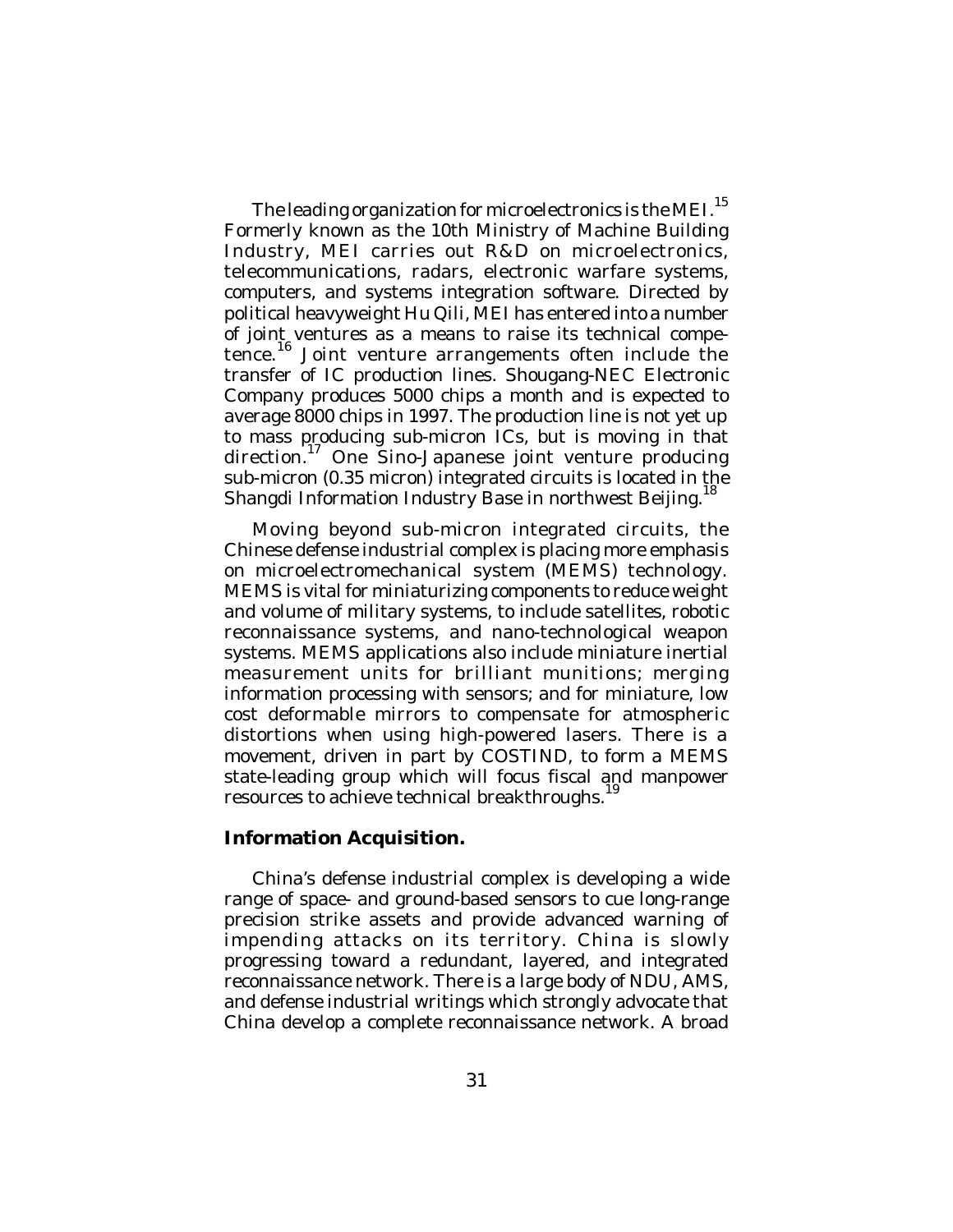survey of PLA and defense industry literature indicates consistent support for the following systems: $^{20}$ 

- electronic reconnaissance satellites;
- electro-optical reconnaissance satellites;
- synthetic aperture radar satellites;
- missile early warning satellites;
- navigational satellites;
- weather satellites;
- strategic and tactical unmanned aerial vehicles (UAVs);
- airborne early warning;
- space surveillance;
- counterstealth radars;
- SIGINT sites:
- tactical reconnaissance vehicles and ships; and,
- special forces (infiltrated into enemy territory).

Of most significance is that the above list is not just wishful thinking—China has already deployed, or is actively developing every one of these information sources. The defense industries, primarily the electronics and space industry, are developing a broad array of ground-based, airborne, and space-based sensors which Beijing hopes will guarantee battlespace information dominance in any future conflicts around China's periphery.

An overview of the PLA's vast intelligence community is useful to fully comprehend the important role information plays in China's strategy.<sup>21</sup> The focal point for strategic and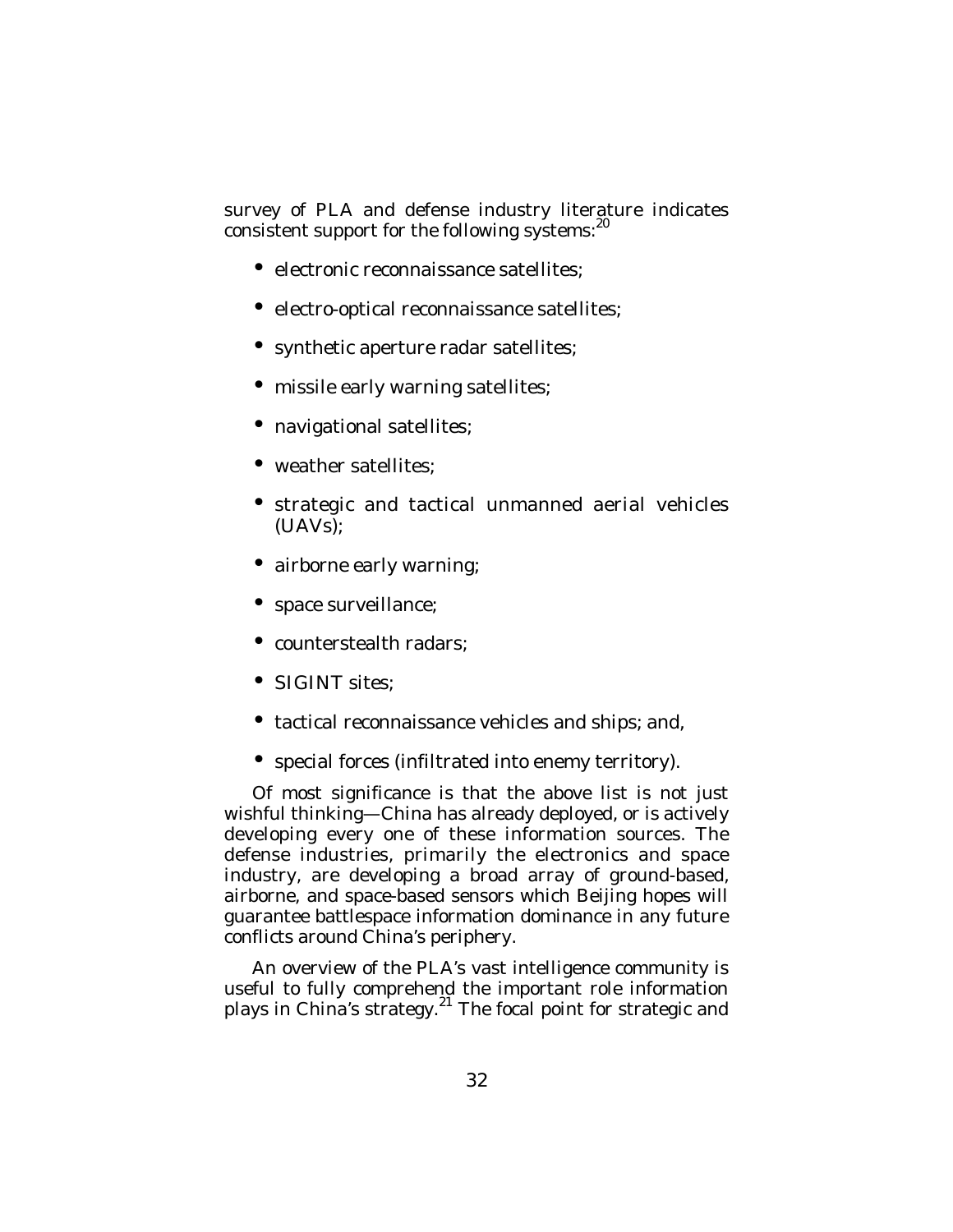tactical military intelligence, and counterpart to the U.S. Defense Intelligence Agency, is the GSD's Second Department (*zongcan erbu*). The Second Department oversees military human intelligence (HUMINT) collection, widely exploits open source materials, fuses HUMINT, signals intelligence (SIGINT), and imagery intelligence data, and disseminates finished intelligence products to the CMC and other consumers. Preliminary fusion is carried out by the Second Department's Analysis Bureau which mans the National Watch Center, the focal point for national-level indications and warning. In-depth analysis is carried out by regional bureaus.<sup>22</sup>

*Signals Intelligence (SIGINT)*. Closely linked to the Second Department is the GSD Third Department and the GSD Electronic Countermeasures (ECM) and Radar Department (*dianzi duikang yu leida bu*), China's answer to the U.S. National Security Agency. China maintains the most extensive SIGINT network of all the countries in the Asia-Pacific region. SIGINT systems include several dozen ground stations, half a dozen ships, truck-mounted systems, and airborne systems. Third Department headquarters is located in the vicinity of the GSD First Department (Operations Department), AMS, and NDU complex in the hills northwest of the Summer Palace. The Third Department (*zongcan sanbu*) is allegedly manned by approximately 20,000 personnel, with most of their linguists trained at the Luoyang Institute of Foreign Languages.

SIGINT sites for the collection of radio and SATCOM are spread throughout China with the net control station situated in Beijing. Beijing also has several other SIGINT stations as well. At one time, a site in Lanzhou was responsible for monitoring Russian signal traffic and for providing strategic early warning of a Russian missile attack. The Shenyang station covers signals from Russia, Japan, and Korea. The Chengdu SIGINT site controls the Third Department's operations against India, Pakistan, and Southeast Asia. The Nanjing site monitors Taiwan signal traffic, and the Guangzhou site covers Southeast Asia and the South China Sea. Other sites are located near the Sino-Russian and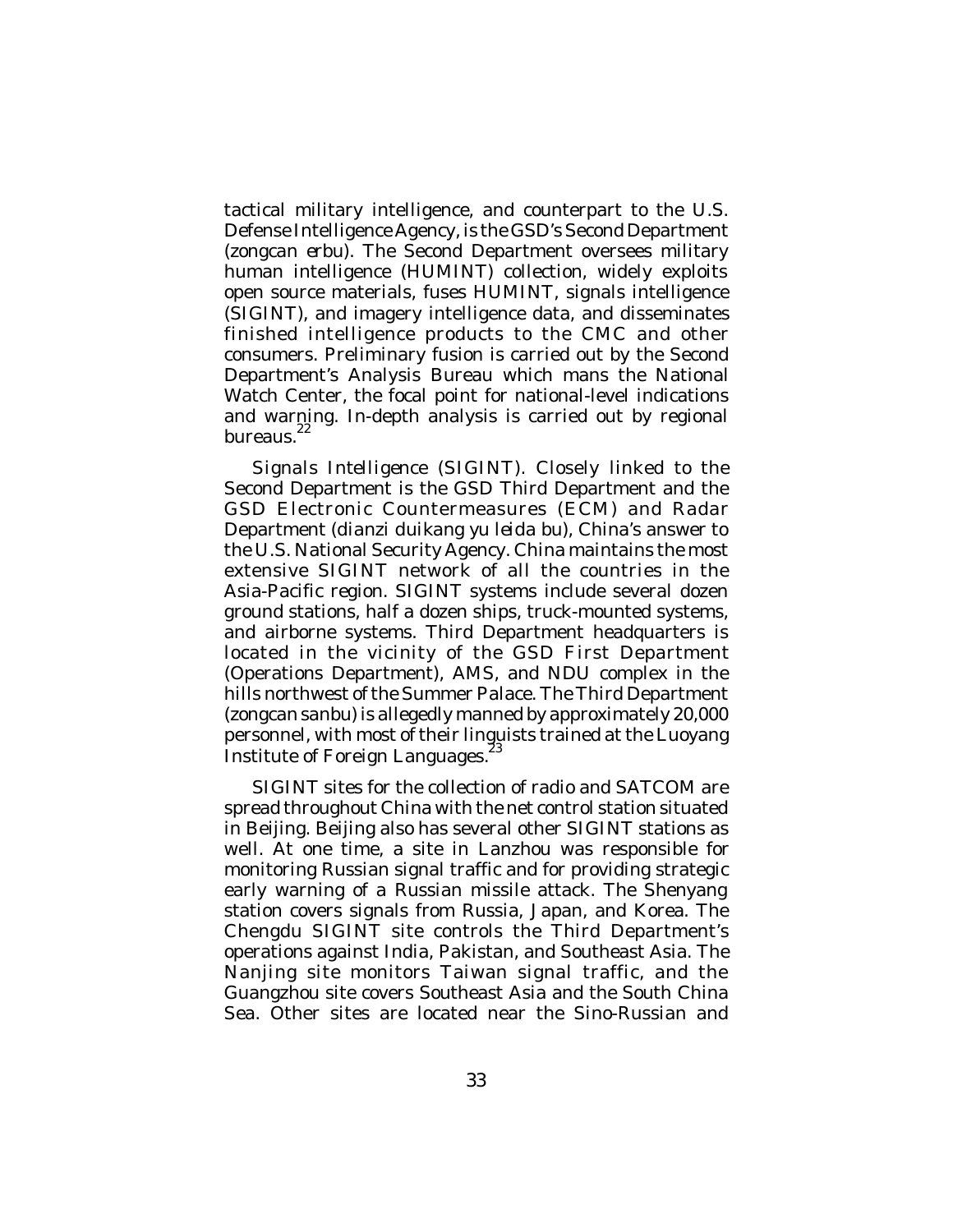Sino-Mongolian border at Jilemutu, Erlian, and Hami. Several sites are in Northwest China. There are at least two SIGINT stations in Shanghai.

Outside China, a SIGINT station has been established on Rocky Island (*Shidao*), near Woody Island in the Paracels. There have been persistent press reports of Chinese electronic surveillance sites in Burma, an ideal location for monitoring naval traffic in the Indian Ocean. China has also established multiple SIGINT sites in Burma and Laos. The Third Department and the Navy cooperate on shipborne intelligence collection platforms. Air Force SIGINT collection is managed by the PLAAF Sixth Research Institute (*kongliusuo*) in Beijing.<sup>24</sup>

The GSD ECM and Radar Department (GSD Fourth Department) has the electronic intelligence (ELINT) portfolio within the PLA's SIGINT apparatus. This department is responsible for electronic countermeasures, requiring them to collect and maintain data bases on electronic signals.<sup>25</sup> ELINT receivers are the responsibility of the Southwest Institute of Electronic Equipment (SWIEE). Among the wide range of SWIEE ELINT products is a new KZ900 airborne ELINT pod. The GSD 54th Research Institute supports the ECM Department in development of digital ELINT signal processors to analyze parameters of radar pulses.<sup>26</sup>

To augment its ground-based collection, China may be resurrecting an ELINT satellite program which has been dormant for over 20 years. The PLA experimented with ELINT satellites, euphemistically called "technical experimental satellites" (*jishu shiyan weixing*), in the mid-1970s under the Shanghai Bureau of Astronautics' 701 Program. The first Chinese ELINT satellite was launched from Jiuquan in July 1975 on the FB-1 launch vehicle which was specifically designed to meet the weight and orbital accuracy requirements of ELINT platforms. The FB-1 launched two more experimental ELINT satellites in December 1975 and August 1976. For unknown reasons, the program was discontinued. Technical writings, however, provide strong indications that the Shanghai Academy of Spaceflight Technology (SAST), the successor of the Shanghai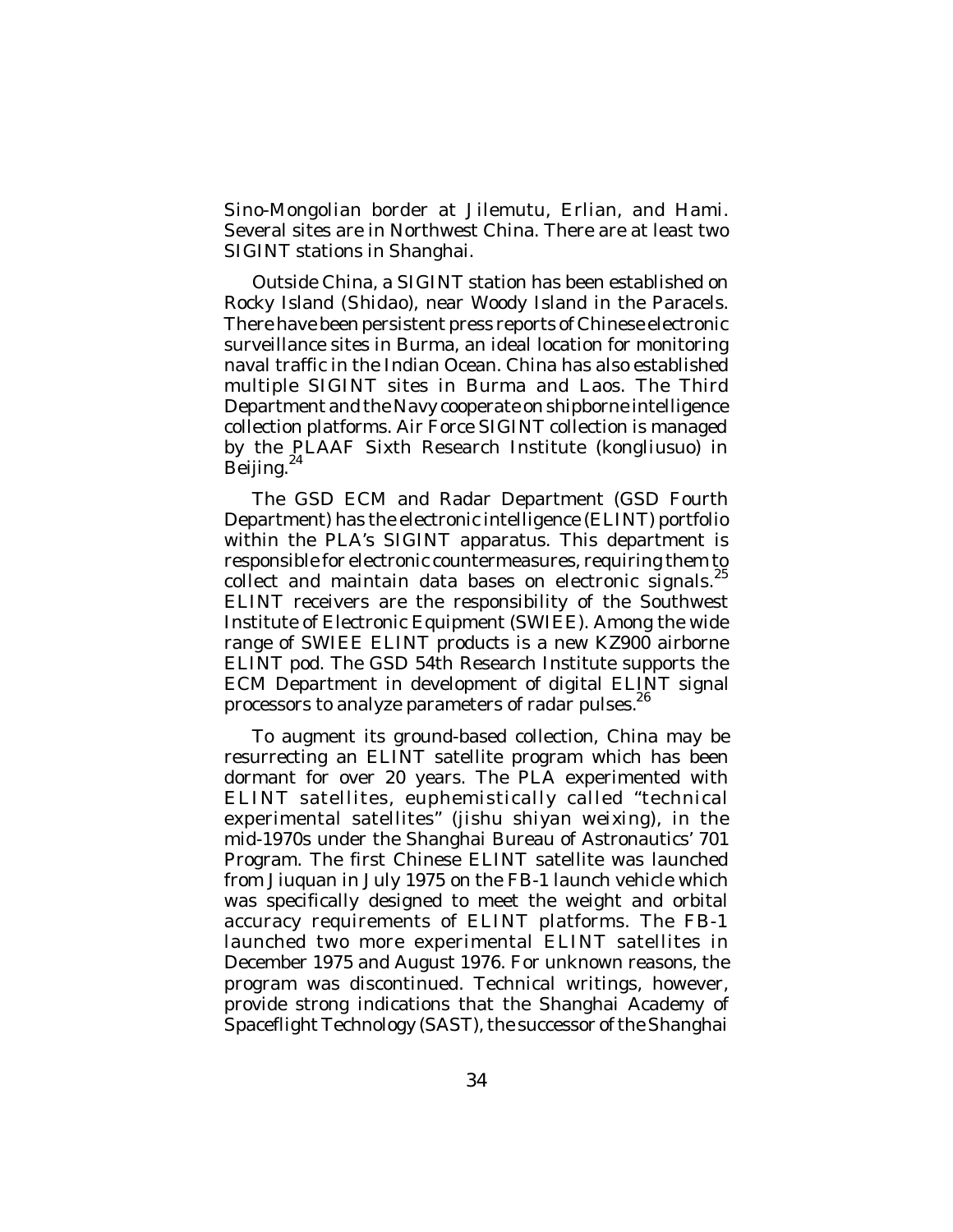Bureau of Astronautics, has resurrected the program and intends to field a satellite-borne electronic reconnaissance system. The SWIEE may be developing the ELINT receivers. At least one SAST design under evaluation is a constellation of small electronic reconnaissance satellites which can ensure precise location data and survivability.<sup>27</sup>

*Photoreconnaissance*. Another source of intelligence information which is increasing in importance is space-based photoreconnaissance, euphemistically referred to as remote sensing (*yaogan*). China is receiving regular satellite intelligence data, building up their digital imagery databases, and gaining experience in the management and interpretation of satellite imagery data. Imagery for use in China's intelligence community comes from two sources: indigenously developed space photoreconnaissance platforms and imagery acquired from foreign sources.

China has been slow to develop a space-based reconnaissance capability. Its first experimental imagery system was launched in November 1975, and was followed by two more tests. The system reached IOC in September 1987 when the FSW-1 (*fanhuishi weixing*, or recoverable satellite) was launched from Jiuquan Space Launch Center, and returned to earth with its film in Sichuan. The FSW-1 provided for wide area imaging and orbits for 8 days. Four FSW-1 were successfully launched between 1987 and 1992. In 1993, a problem in its attitude control system resulted in a failed<br>ESW 1 mission 28 FSW-1 mission.

The follow-on FSW-2 satellite carries 2000 meters of film and has a resolution capability of at least 10 meters. The first FSW-2, also known as the Jianbing-1B, was launched in August 1992, with subsequent launches in 1994 and 1996. One of the more significant aspects of the FSW-2 is its demonstrated maneuvering capability. The FSW-2 orbits for 15 or 16 days before returning to earth with its imagery package.<sup>29</sup> On October 20, 1996, using the LM-2D from Jiuquan, China launched another "scientific survey" (*kexue shence*) satellite which orbited 15 days before returning to earth.<sup>30</sup> The 1996 FSW-2 launch was expected to be the last in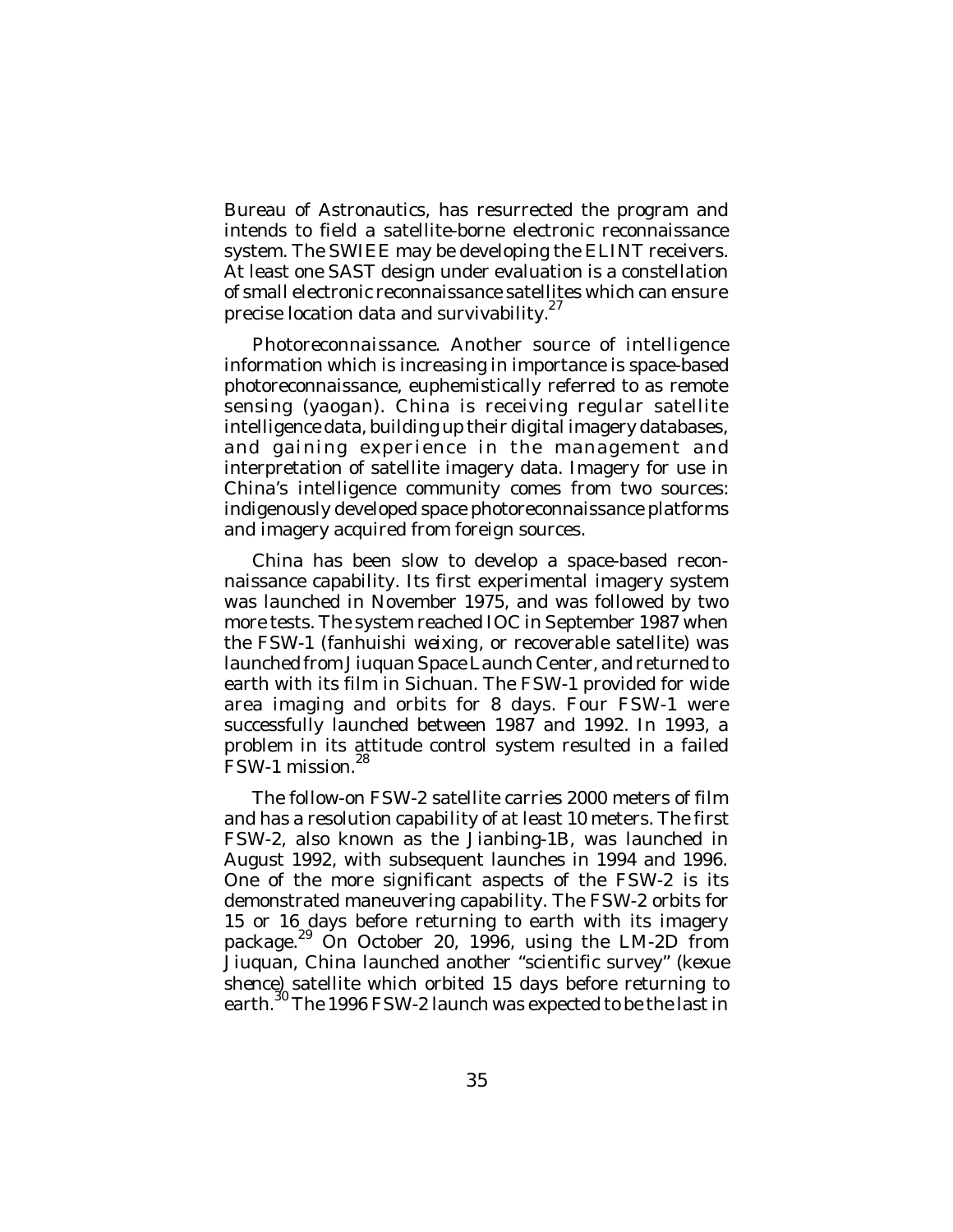this series as China moves to a more advanced imaging system.<sup>31</sup>

China's remote sensing community is working feverishly to deploy at least three different electro-optical remote sensing platforms. First, China's third generation of imaging satellite, the FSW-3, is expected to be a recoverable system with a one meter resolution. China's Academy of Space Technology (CAST) engineers have also conducted design work on a tactical imagery system and associated mobile ground receiving stations. The system is based on small satellite technology, uses a charged coupled device (CCD) array, and, when operating in a 700-kilometer sun synchronous orbit, is designed to have a five meter resolution.<sup>32</sup> Another series of reconnaissance satellites, jointly developed with Brazil, is known as Ziyuan-1, or ZY-1. The ZY-1 will have a 2-year lifespan and will incorporate a data transmission system to beam images back to earth. The ZY-1, operating at an altitude of 778 kilometers, is expected to have only a 20 meter resolution, but will add to China's experience base in electro-optical imaging systems.<sup>33</sup>

The National Remote Sensing Center, directed by Zheng Lizhong, oversees China's remote sensing community, coordinates requirements, and manages the procurement of imagery from foreign sources. The GSD Second Department's Technology Bureau serves as a PLA representative within China's remote sensing community. 34 The Center's Remote Sensing Ground Station is currently China's sole imagery downlink site, serving over 500 organizations throughout the country. The ground station provides 24-hour a day, year-round service and has a reception footprint encompassing 85 percent of China, all of Korea, Taiwan, and Japan.

The National Remote Sensing Center and its ground station have taken advantage of the relaxation of controls on marketing of high resolution imagery and have contracted with numerous foreign entities to receive remote sensing data. China has received data from U.S. LANDSAT and Russian remote sensing platforms for several years.<sup>35</sup> The ground center has contracted with France's National Center for Space Studies (CNES) to receive SPOT imagery up to a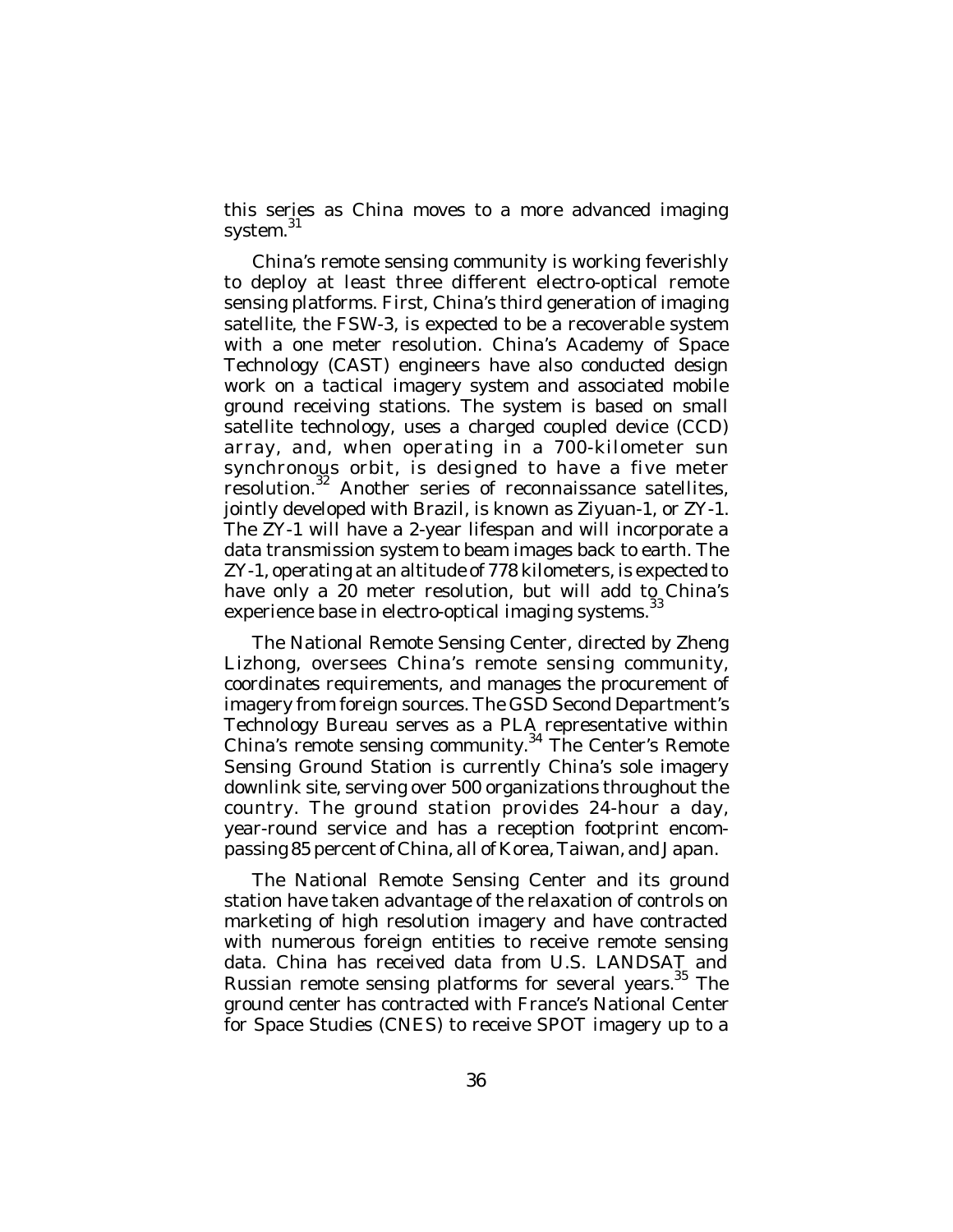resolution of about 2.5 meters and wide image field of 100 kilometers. <sup>36</sup> China is negotiating with or has contracted to receive data from Canada's RADARSAT, the U.S. LANDSAT 7, and Israel's EROS-A one meter resolution system.<sup>37</sup> The station will also receive downlinked images from the first China-Brazil Earth Resources Satellite (CBERS), slated for launch in 1998. Recent reporting also indicates China may be negotiating with Russia to upgrade its remote sensing relationship to include transmission of real-time high resolution imagery for military purposes.<sup>38</sup>

The ground station, working in conjunction with COSTIND, is rapidly progressing in its capacity and technical capabilities. During the Spring of 1992, Italy's Telespazio signed an agreement with China's National Remote Sensing Center worth \$8 million to provide Olivetti image processing computers and software. In March 1992, Telespazio assigned technicians to train Chinese photo interpreters for up to 3 years.<sup>39</sup> In the coming years, the station will be working on ultra-high-speed data processing, storage, and transmission systems, as well as computer, data compression, and networking technology to be able to handle real-time, high resolution imagery from multiple satellites. COSTIND is installing a real-time image storage system as well as an imagery dissemination system, linked to China's national integrated telecommunications network, that will allow subscribers to search and rapidly download images.<sup>40</sup> In 1996, COSTIND installed a digitized high resolution imagery processing system, the BGC-161.<sup>41</sup>

The Institute of Remote Sensing Application (IRSA) is the primary R&D arm of the National Remote Sensing Center. The decision to establish the IRSA was made at the 1978 National S&T Conference, and doors were opened in 1980. IRSA employs almost 300 people and has five basic research departments, three technology research departments, and two applications departments. IRSA manages the Center for Airborne Remote Sensing and the Computer Applications Center. A wide range of recent upgrades to China's remote sensing capabilities are under Project 724. Under the 863 Program, IRSA also has worked to establish parameters for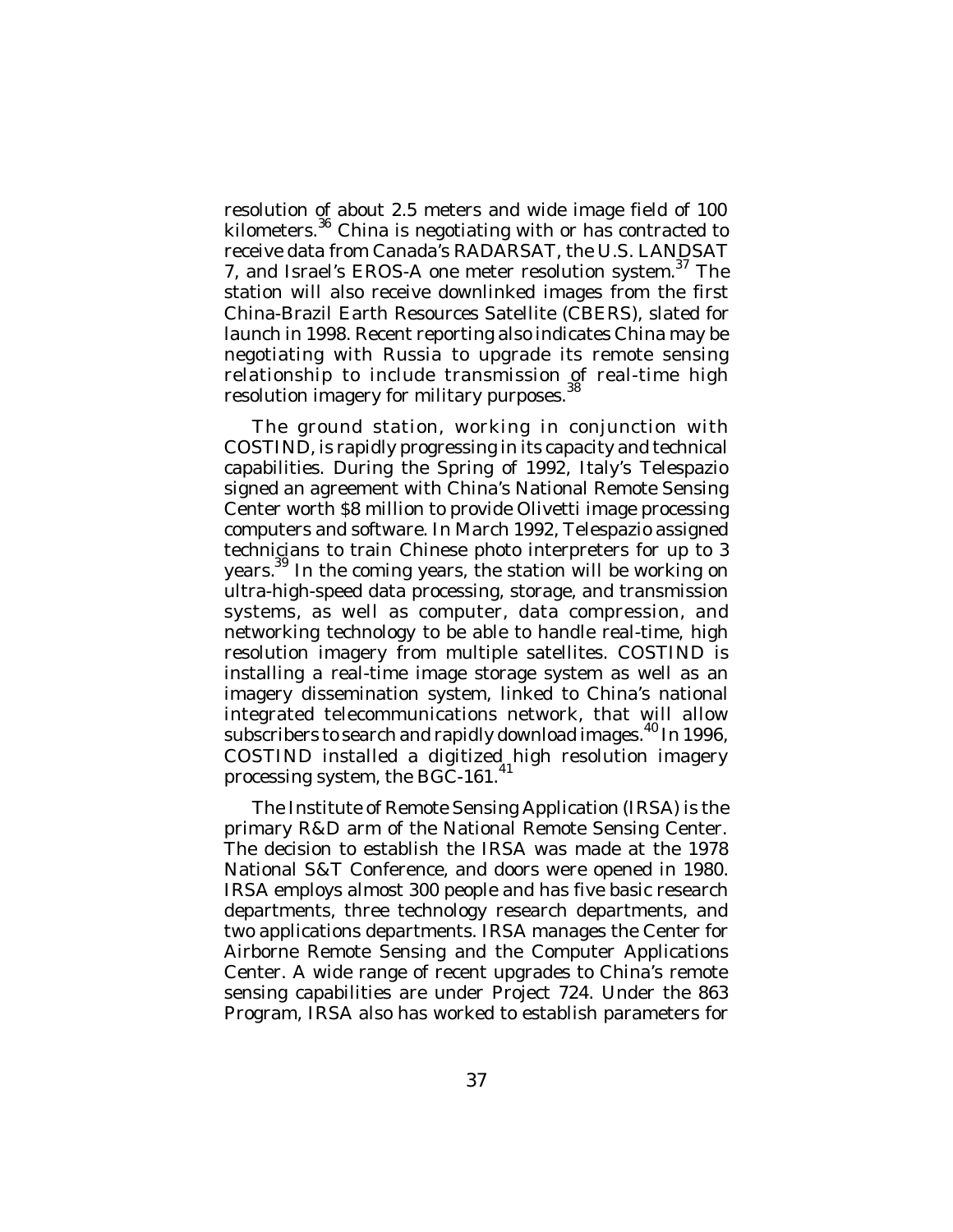China's first indigenous SAR satellite. Testing on subsystems has already been completed.<sup>42</sup>

China is moving toward augmenting its electro-optical sensors with synthetic aperture radar satellite systems for all weather, day and night coverage of ground and maritime targets. The PLA and other parts of the state apparatus view radar satellite imagery as critical in China's ability to achieve information dominance. Unlike electro-optical systems, radar satellites, according to GSD Second Department advocates, can see through clouds, rain, and fog in order to detect targets on the ground or underground, and in or under the ocean. In addition, SAR satellites are extremely useful in tracking moving targets, and can be useful in satisfying military mapping requirements.<sup>43</sup> Chinese engineers have been examining SAR satellites as a means to track enemy submarines in shallow waters.<sup>44</sup> China has already fielded a real-time airborne synthetic aperture radar (SAR) system, and is working toward deployment of an indigenous space based SAR satellite (*hecheng kongjing leida weixing*). 45

Until an indigenous system can be launched, however, China has arranged to receive downlinked radar satellite imagery to help establish a foundation for radar satellite imagery exploitation. China's Remote Sensing Ground Station director Fan Xizhe has contracted with RADARSAT International and the Canadian Space Agency to receive RADARSAT imagery. The Canadian Space Agency has been working with China on various RADARSAT and SAR programs since 1993, under the GlobeSAR project. Furthermore, COSTIND and CASC are negotiating with Canada's Spar Aerospace to construct two RADARSATs. According to the July 1996 draft contract, the first will be launched within the next 3 years and the second by 2004. The satellites will incorporate synthetic aperture radars which can provide all weather, day and night ocean surveillance imagery data. 46

Canadian RADARSATs have provided up to a 7-10 meter resolution in all weather conditions, operating at an altitude of 800 kilometers. In the northern latitudes, the satellite can image targets every 3 days. Although its primary use is likely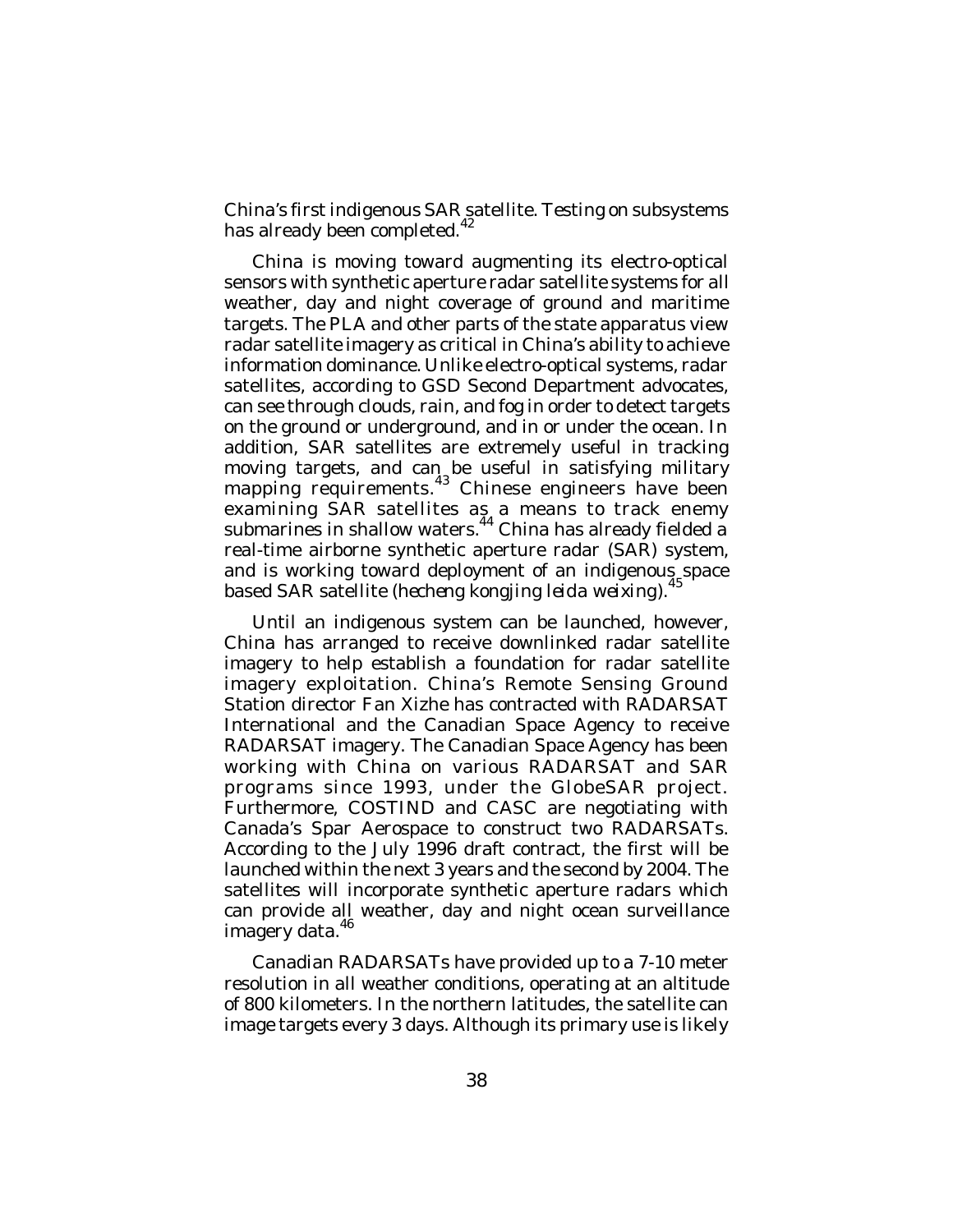civilian in nature, the RADARSAT could allow China to locate ships at sea or large battle groups operating in the Pacific and Indian Oceans, detect military construction, and key other assets for a closer look at militarily significant targets.<sup>4</sup>

China's procurement of a synthetic aperture radar satellite, to include the processing of its images, will lay the foundation for development of an indigenous space based SAR system. Preliminary R&D (*yuxian yanjiu*) on a space-based SAR satellite was initiated in the late 1980s, and model R&D (*xinghao yanzhi*) began in 1991. In May 1995, SSTC and COSTIND approved the finalized design and work on associated high speed data transmission is well underway. In accordance with the national defense S&T strategy, while the first generation SAR satellite is in the prototype development phase, preliminary research has already begun on the second generation SAR satellite system. Key institutes involved in the indigenous development of synthetic aperture radar satellites include CAS' Institute of Electronics, CAST's 501st and 504th Research Institutes (Xian Institute of Space Radio Technology), Shanghai Institute of Satellite Engineering, and MEI's 14th Research Institute and the Southwest Institute of Electronic Equipment (SWIEE). 48

To gain a real or near real-time indigenous photoreconnaissance capability, China will need to take one of two potential routes. The primary difficulty is that remote sensing satellites must be within line of sight to download imagery data. Essential for the efficient processing of downlinked imagery is data compression technology, which CAST is attempting to master.<sup>49</sup> The first route which China is working toward is the development of data relay satellites (*shuju zhongji weixing*). Included in China's long-range plan for space development, data relay satellites will allow China's space sensing platforms to pass data to a ground station without being within line of sight of a ground station.<sup>50</sup> The second option is establish ground stations abroad. China signed agreements with France (1993) and Chile (1994) for joint use of their ground stations.<sup>51'</sup> Seeking to transmit imagery directly to theater and field commanders, China's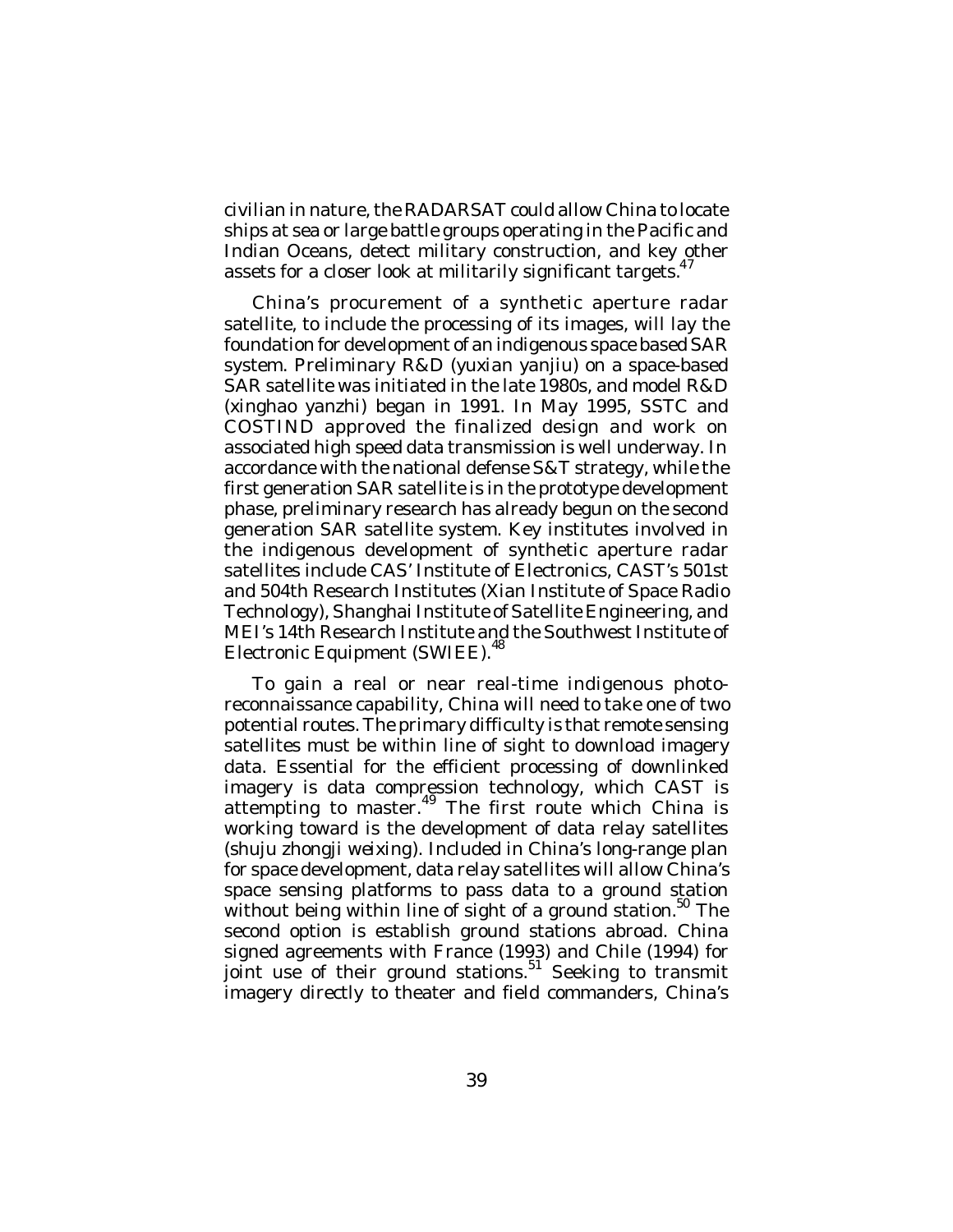remote sensing community has also begun to explore development of mobile remote sensing ground stations.<sup>52</sup>

*Space Surveillance*. China has an extensive space and missile tracking network. The construction of the network, known as the 154 Project, took place in the 1960s and supported China's missile testing. Subsequent upgrades, undertaken to support the launch and control of the first Dongfanghong (DFH) communications satellite, were done under the 157 Project. Leading figures in this effort included Chen Fangyun, Shen Rongjun, and Wang Daheng. The network has optical, radar, telemetry, and communications components. Software development and systems integration work is done at COSTIND's Luoyang Institute of Tracking, Telemetry, and Telecommunications (LITTT).

COSTIND operates the national space and missile tracking command center in Beijing. The satellite tracking and control network is managed from the Xian Satellite Control Center in the eastern edge of the city. The national satellite control center was formerly located in Weinan, Shaanxi province, but moved to Xian in December 1987. Tracking stations supporting the national network are located at Weinan (GEO/LEO), Xiamen (GEO/LEO), Nanning (LEO); Kashgar (LEO); Changchun (LEO); and Minxi (GEO/LEO). China's Academy of Sciences Nanjing Observatory does orbital predictions and modeling. China also operates shipborne missile tracking platforms (*Yuanwang*), which are capable of operating throughout the Pacific, Atlantic, and Indian Oceans. In addition, China is working to link up with foreign tracking and control networks, and has signed agreements for space tracking cooperation with Chile, Kiribati, and France. Chinese engineers are also working to establish a space-based component to their TTC network.<sup>53</sup> The current network is primarily to support its own satellites and has only limited capabilities against non-cooperative spacecraft. However, it serves as the foundation for future efforts to develop a more robust space tracking system which can accurately track foreign systems as well. Beijing may have already received technical assistance in laser radars used to track image satellites and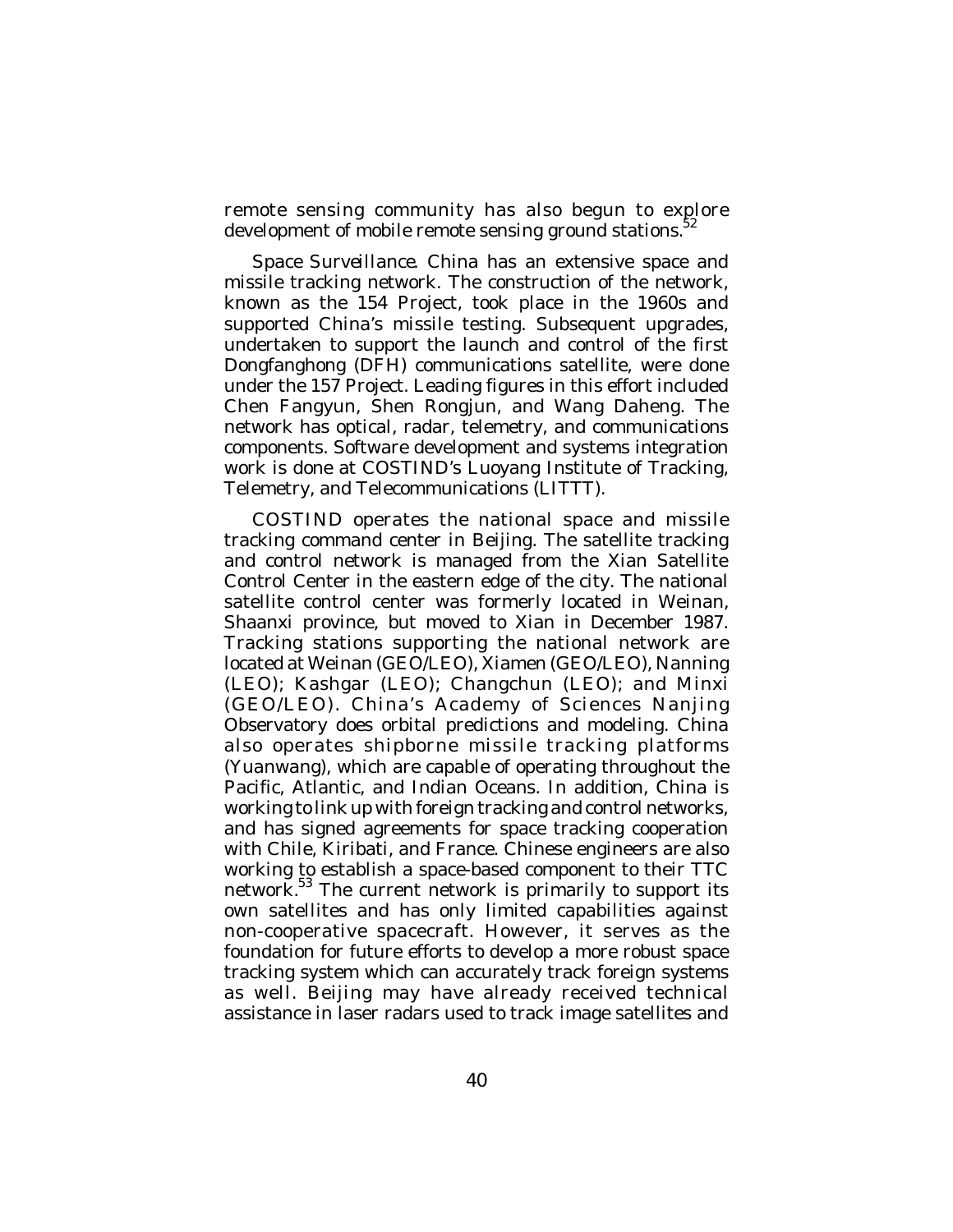may be seeking an advanced radar system with the ability to track satellites in low earth orbit. 54

*Over-the-Horizon (OTH) Sensors*. China began development of HF ground wave OTH sensors in November 1967. A group led by Deputy Director of the Space and Missile Industry Qian Xuesen was assigned the responsibility of developing a ground wave OTH sensor able to detect targets at 250 kilometers. The radar was to provide targeting data for their embryonic anti-ship cruise missile program. In the 1970s, an experimental ground wave OTH radar, with an antenna length of 2300 meters, was deployed. Foreign export restrictions, however, prevented China from obtaining technology which was needed for further improvements.

Since 1985, developments in computing, microelectronics, and digital signal processing have permitted further advances in China's OTH technology. Chinese institutes, such as the Harbin Institute of Technology (HIT), have most recently concentrated on improving the OTH sensor's ECCM capabilities and digitizing the radar system. There is also some interest in developing a mobile version of the OTH radar. China has also developed an experimental sky-wave OTH radar which tracks aircraft targets at a range of 1,000 kilometers. Chinese systems engineers believe the OTH system can contribute to an integrated air defense system. In 1995, HIT tested a new HF radar system capable of detecting low altitude and sea-skimming targets as well as naval targets.<sup>55</sup>

*Phased Array Radars*. Chinese engineers see increased opportunities for indigenous development of solid state phased array radars due to advances in integrated circuit technology. The MEI's 14th Institute, located in Nanjing, is China's leading organization for phased array radar development. An integral part of China's space tracking network includes large phased array radars (LPAR). Work on LPARs began in 1970. They were intended to catalogue space targets and provide for early warning of missile attacks. At least one radar, positioned on a mountain slope at 1,600 meter elevation near Xuanhua, is believed to be manned by Second Artillery forces.<sup>56</sup> The 7010 radar was developed by MEI'S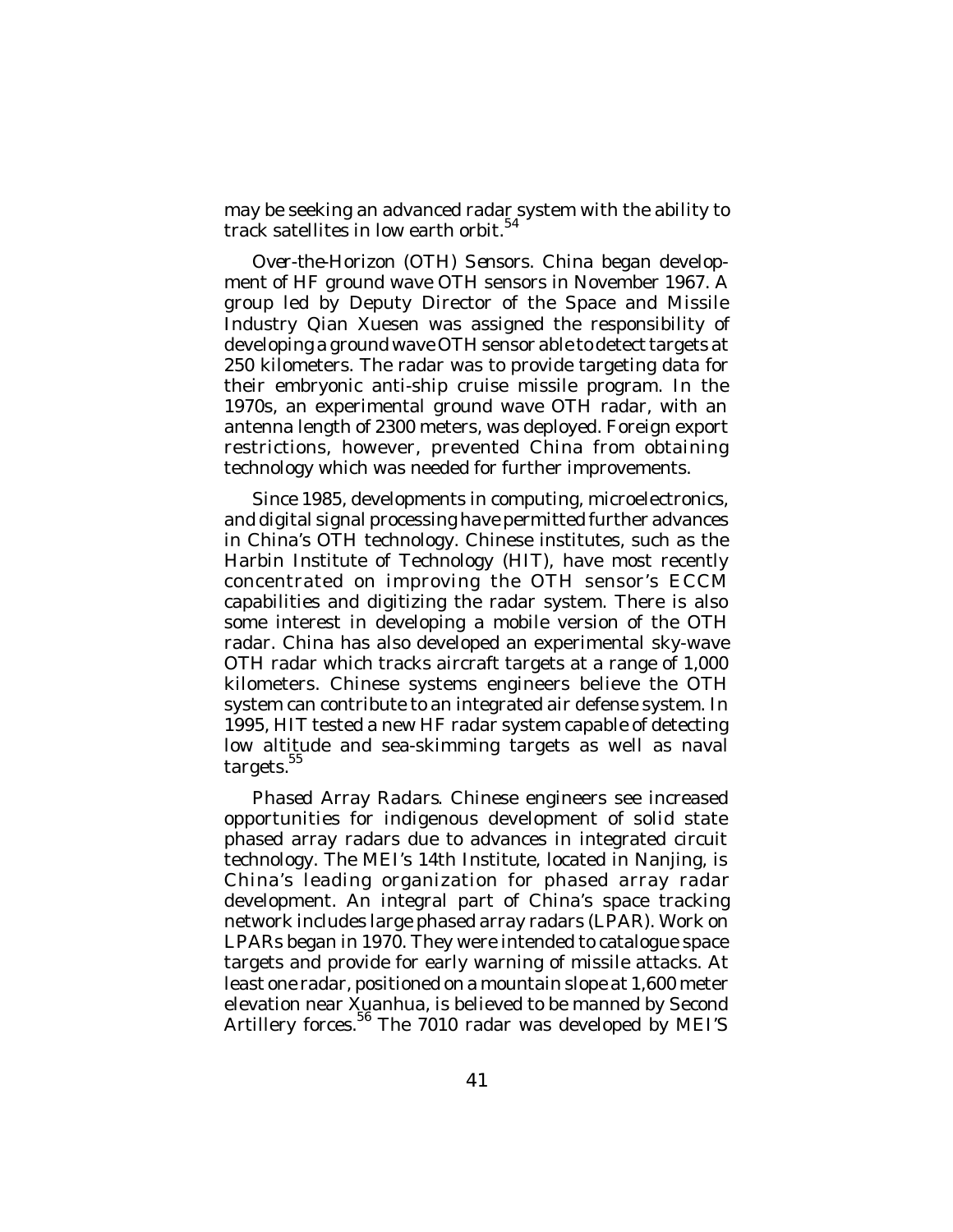14th Research Institute. The antenna array was completed in 1976 and has gained prominence for its tracking of several satellites. The 7010 radar hands off targets to other tracking sensors, such as the 110 radar. The 110 radar is a large monopulse precision tracking surveillance radar which began R&D in 1966. The radar system, enclosed in a 44 meter-indiameter radome, was commissioned into service in 1977. Like the 7010 radar, the 110 radar was developed by the 14th Research Institute in Nanjing.<sup>57</sup>

*Unmanned Aerial Vehicles (UAV's)*. Chinese military officials have also given priority to the development of UAV's (*wuren jiashi feiji*). UAV R&D is centered in BUAA's Institute of Unmanned Flight Vehicle Design Institute and NUAA's Institute of Unmanned Aircraft. One of China's newly deployed UAV's is the ASN-206, developed by the Xian ASN Technology Group. This UAV has a coverage range of 150 kilometers, can operate both day and night, and can carry a variety of sensors, including optical and infrared. Real-time intelligence can be transmitted to a ground control station for targeting purposes. Maximum altitude of the system is 5,000-6,000 meters, and its flying time is 4-8 hours.<sup>58</sup> NUAA is designing a GPS-based navigation system to assist in route planning and course navigation and a new UAV which .<br>incorporates a low radar cross-section design.<sup>59</sup> Beijing may also have concluded an agreement with a foreign supplier to acquire a high altitude, long endurance UAV, together with a ground control station, and either production or co-production rights. This UAV would give China the ability to conduct extended imagery reconnaissance and surveillance, ELINT collection, as well as electronic warfare missions. 60

## **Development of China's National Telecommunications Infrastructure.**

The vast amount of data collected by China's intelligence system requires a highly advanced national telecommunications infrastructure. The Chinese leadership clearly recognizes that a modern, survivable  $C^4$ I network is an essential element in modern and future warfare. A high capacity communications network, capable of handling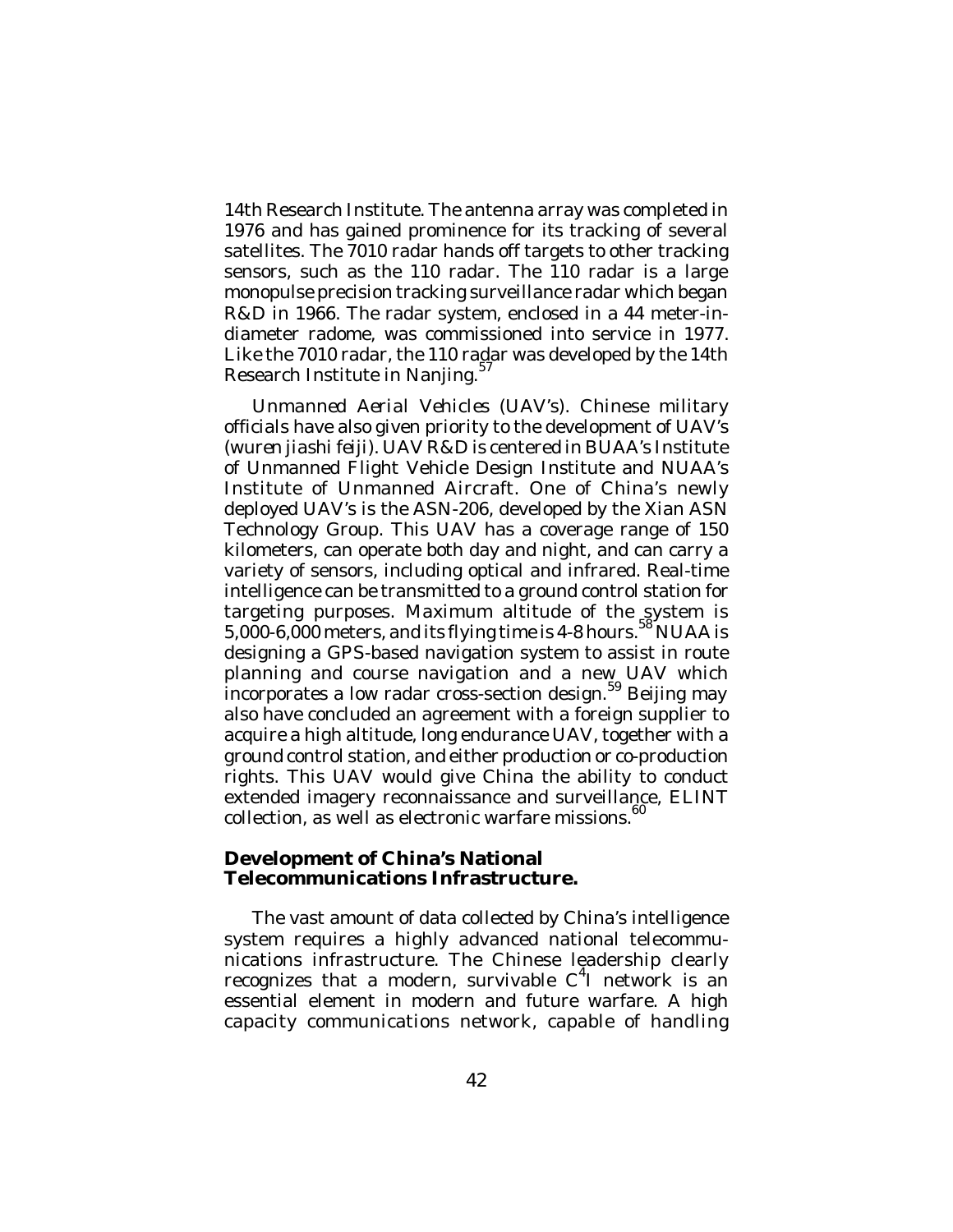multiple gigabits per second, is vital in linking targeting data with strike assets. Over the last 5 years, China has opened its market to the leading telecommunications firms around the world in what is truly an information revolution. As AT&T official Bill Warwick stated, "China has the opportunity to leapfrog almost overnight into the information age."<sup>61</sup> The emphasis is on high capacity fiber optics; switching systems, to include highly survivable common channel signaling No. 7 software; satellite communication systems; and systems integration and data fusion.

China has taken initial steps toward forming a national integrated C<sup>4</sup>I system. Before 1991, China's C<sup>4</sup>I system was disjointed and void of interconnectivity. After the Gulf War, the State Council and CMC directed the establishment of a national information system which will bring together various communications networks. The Eighth Five-Year Plan (1991-95) marked a dramatic change in China's attitude toward telecommunications, which has become the fastest growing sector of China's dynamic economy. The State Council directed the formation of an Information Technology Leading Group which develops policy and coordinates information technology development. By the end of 1995, China had constructed ten of the largest networks in the world. Based on Beijing's long range telecommunications plan to 2050, this rapid modernization is expected to continue. This full court press toward informationalization has prompted some to assert that China has the potential to become the world's most advanced telecommunications infrastructure.<sup>62</sup>

Foreign providers have been key to China's initial successes in telecommunications development. Leading companies include Alcatel, Ericsson, Siemens, Nokia, Northern Telecom, AT&T, Sprint, and Motorola. Providers of communications satellites and associated technology include Hughes (primarily very small aperture terminals, or VSATs), Lockheed-Martin, and Loral.

The military implications of China's revolutionary leap in information capabilities are significant. Recognizing the need for a real-time sensor-to-shooter capability, the PLA is working closely with the Ministry of Post and Telecom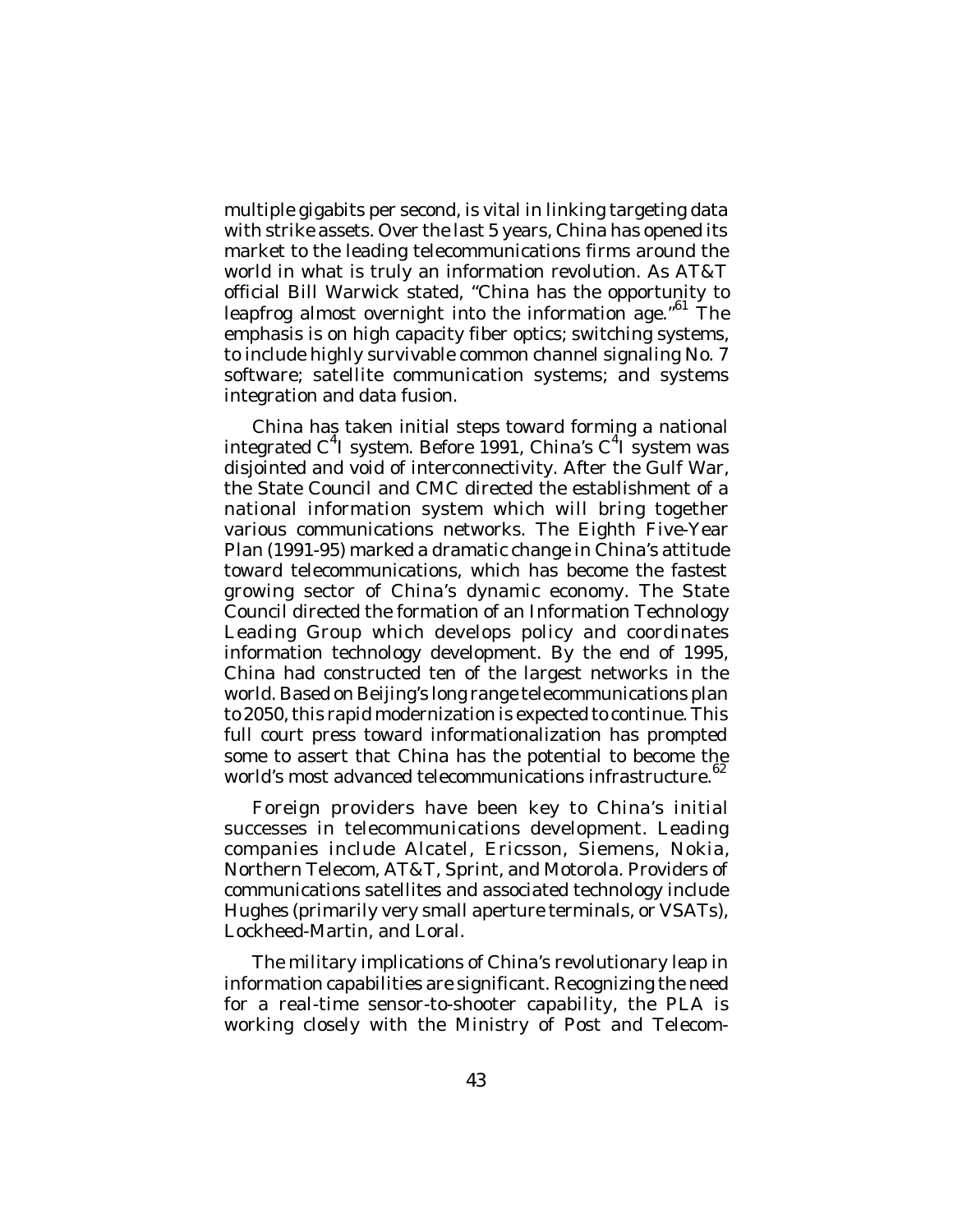munications (MPT), the electronics industry, and the space industry to help establish an integrated high capacity national information infrastructure. Since promulgation of the 863 Program, China's telecommunications community has embarked upon a long-term, dual-use program valued at  $$200$  billion U.S. $^{63}$ 

China's telecommunications sector encompasses civilian and military organizations. As is the case in the United States, a national telecommunications network is inherently dual-use, meaning civilian and military sectors can benefit from its use. The MPT, under the leadership of the State Council, is the preeminent player in China's telecommunications sector. MPT held a monopoly over telecommunication services until 1994, when the State Council authorized the formation of a competing network, United Telecommunications Corporation (Liantong). Liantong came into existence through the merging of the electronics, railways, and power industries, and at least a portion of the PLA General Staff Department communication networks. 64 MEI's China Academy of Electronic Information Technology also plays a role in developing a national information infrastructure.<sup>65</sup>

Development of dedicated PLA communications networks is a top national priority. Since 1992, the capacity of PLA communication networks has increased 10-fold. According to one estimate, the central government allocates approximately 20 percent of the total telecommunications budget toward dedicated PLA communications systems.<sup>66</sup> There are currently at least four military networks—a military telephone network, a secure telephone network, an automated command system, and an integrated field communication network. The automated command system links ground force units with PLA Air Force and Navy units. Construction began in 1987 and, when completed, will be able to transmit data, imagery, and other types of militarily useful information.<sup>67</sup> PLA and civilian networks are currently separate. There are efforts underway, however, to integrate PLA telecommunications networks into the public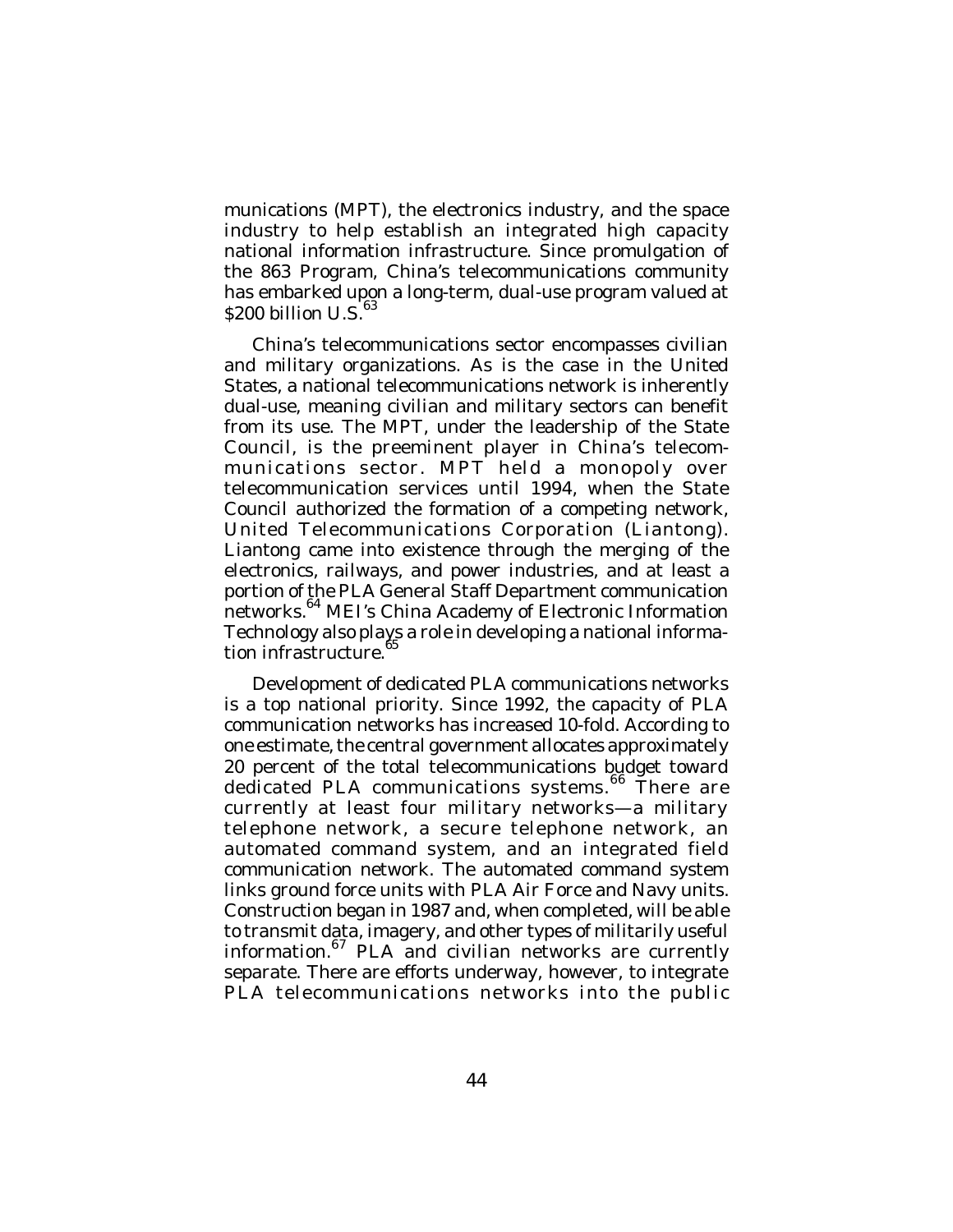communications network, making extensive use of civilian services possible.<sup>68</sup>

The PLA is developing its communications infrastructure in accordance with the "six transformations." These include moving from analog to digital technology; electrical cable to optical cable; electromechanical switches to programcontrolled switches; single function terminals to multifunction terminals; single service networks to networks offering integrated services; and administration based on human labor to control based on automation and the application of intelligent technology.<sup>69</sup>

Two of the leading PLA organizations responsible for development of China's defense information infrastructure include the GSD's Telecommunications Department and COSTIND's Beijing Institute of Systems Engineering (BISE). Entities under the Telecommunications Department include the GSD Information Engineering Academy and a communications-related business endeavor, the China Electronics Systems Engineering Company (CESEC), which operates what is commonly known as China's third  $\frac{1}{2}$ communications network.<sup>70</sup> BISE works closely with the GSD Telecommunications Department and civilian entities in integrating various networks into an national system.<sup>71</sup> PLA communication troops also work with national and provincial MPT authorities, often being tasked to install communications links.<sup>72</sup> China's investment into a modern information infrastructure is nothing short of revolutionary. Purchasing some of the world's most advanced telecommunications technology, China is installing a dizzying array of terrestrial and satellite networks.

China's telecommunications development will provide a significant boost in the PLA leadership's ability to command and control its forces. The central headquarters of the PLA GSD  $C<sup>4</sup>$  apparatus is located in the Xishan area in the western suburbs of Beijing. It functions as a communications, intelligence, and combat control center. In short, the Xishan command complex is the operational nerve center of the PLA ground units, air forces, navies, and strategic missile forces, similar in nature to the Pentagon's National Military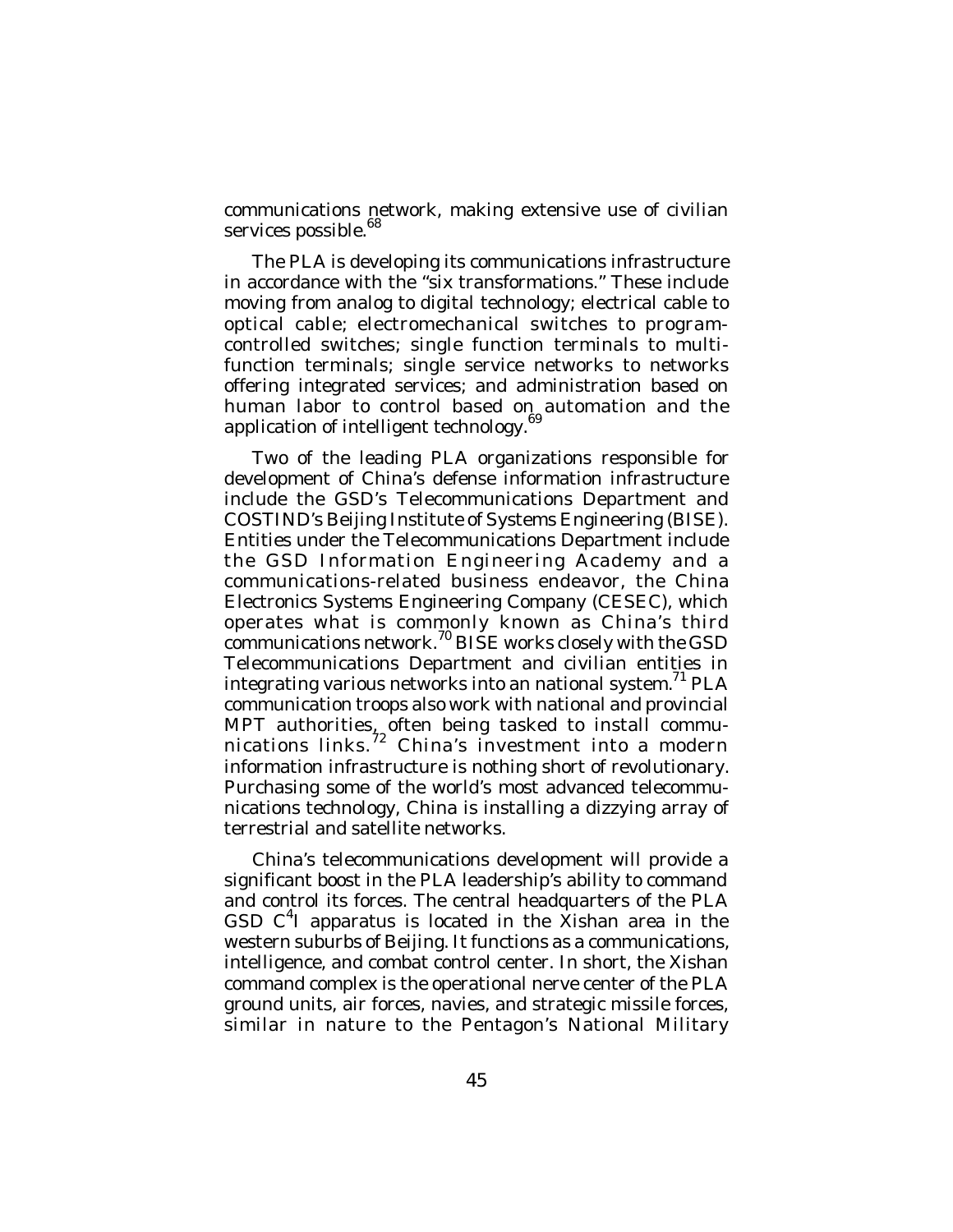Command Center. The Command and Control Headquarters includes the GSD First Department (known as *zongcan zuozhan bu*, or operations department), key Second Department offices, and the Third Department. The First Department, under direct control of the GSD director, mans the Command and Control Headquarters 24 hours a day.

All operational orders to PLA units originate from the Command and Control Headquarters. Mobilization orders usually result from high level meetings held in the Xishan complex, attended by the CMC Standing Committee, other high ranking military officials, and selected civilian leaders. Orders can be transmitted through a number of means, including secure telephone or landline. The military command network is a closed network. Orders from the national command authority can go to the military region or directly to an individual division.<sup>73</sup> There is an effort underway to develop a strategic SATCOM network which uses very small aperture terminal (VSAT) mobile ground stations with an antenna smaller than three meters in diameter. Eventually, all units at the group army-level and<br>above will be equipped with this consbility <sup>74</sup> above will be equipped with this capability.

*The Ground Segment*. The mainstay of China's communications development is installation of a backbone fiber-optic network, linking all provincial capitals except Lhasa. With work well underway to connect cities at the prefecture level, installation of fiber-optics has achieved an annual growth rate of 92 percent. The fiber optic network augments previously existing microwave and high frequency (HF) networks.<sup>75</sup> To ensure various networks can accommodate vast amount of data, MPT, ostensibly backed by the PLA, is investing heavily into synchronized digital hierarchy (SDH), asynchronous transfer mode (ATM), synchronous optical networking (SONET), wavelength division multiplexing (WDM), and other technologies which significantly increase survivability and useable bandwidth.  $^{76}$ 

China's national fiber-optic network is an essential aspect of China's quest for information dominance. Fiber-optics deny an adversary the ability to intercept communications since there is no transmission of signals through the air. The only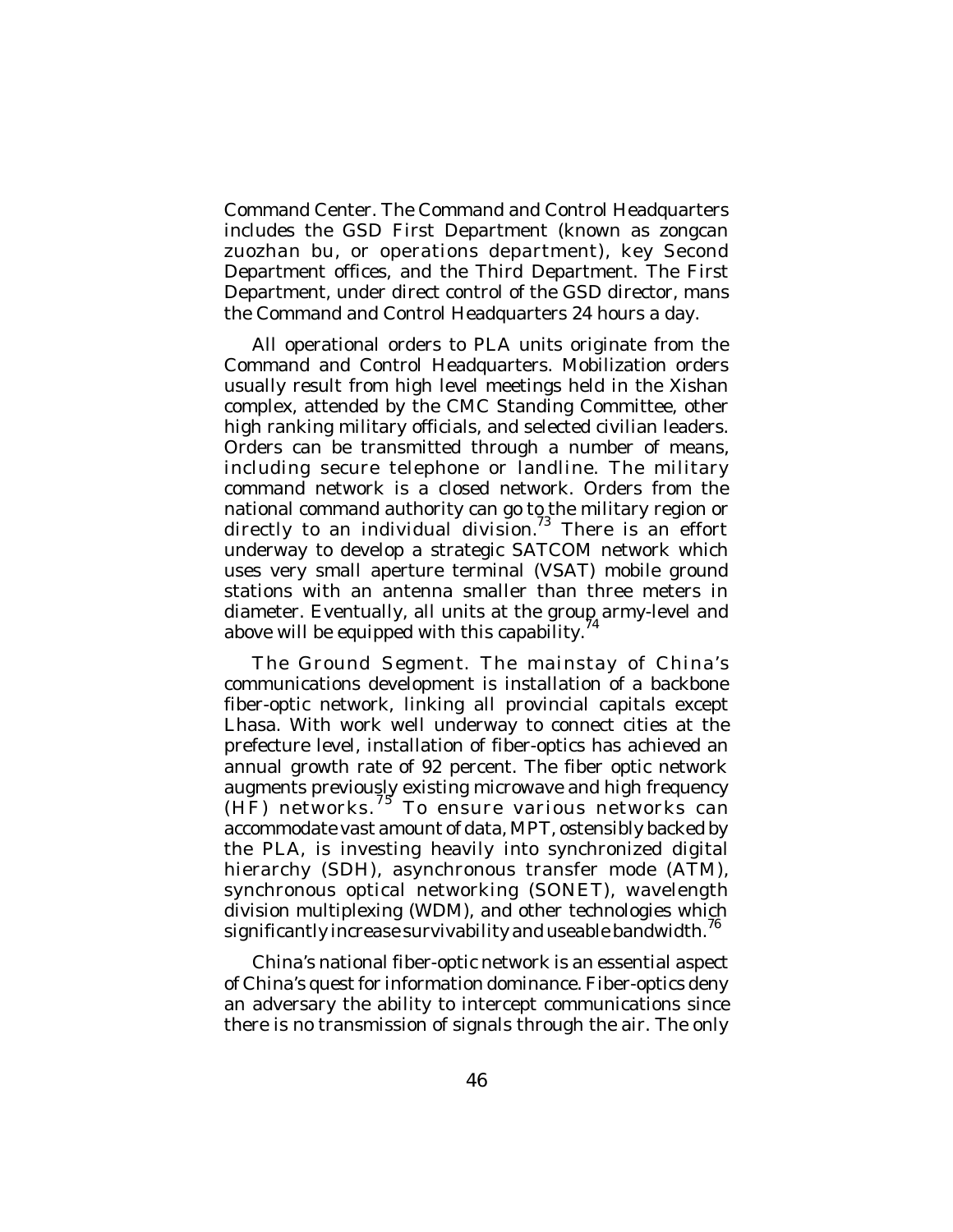viable means of tapping into fiber-optic links is to physically penetrate the cable, which can be detected by system administrators. Fiber-optic networks also complicate the ability of overhead photo reconnaissance platforms to detect command and control nodes, which usually have a noticeable signature. These types of technologies associated with fiber-optics are capable of "all optical" operations in that there are no optical-to-electronic transitions which may cause bottlenecks or limit versatility. These networks are also rapidly reconfigurable in the case of a sudden surge in communications requirements.<sup>77</sup>

*The Space Segment*. COSTIND, MPT, and China's space community are making progress in integrating a space segment into its overall telecommunications infrastructure. All four of their first operational generation satellites, the DFH-2 series launched in the 1980s, have ceased to function. After a long delay, CASC and COSTIND have succeeded in placing the first of their second generation domestic communications satellite, the DFH-3, in orbit. The first DFH-3, launched in November 1994, failed to reach its proper orbit. However, the second attempt to place a DFH-3 into orbit in May 1997 was successful.<sup>78</sup>

CASC's satellite R&D and manufacturing arm, CAST, has commenced work on the next generation communication satellite, the DFH-4, a direct broadcasting system which can transmit data to users without the need for ground station rebroadcasting.<sup>79</sup> The fielding of a direct broadcast satellite offers a capability for distributing information to the lowest echelon in a battlefield. The term "sensor-to-shooter" can become a reality if this technology were adapted to military applications, potentially transmitting data (maps, pictures, and enemy deployments) on demand to small units, each using an 18-inch (or smaller) capability to receive orders and situational information. The DFH-4 could feasibly permit the transmission of tailored data to hundreds of units simultaneously. CAST is also researching measures to ensure survivability of their satellite communications, to include spread spectrum and frequency hopping technology.<sup>80</sup>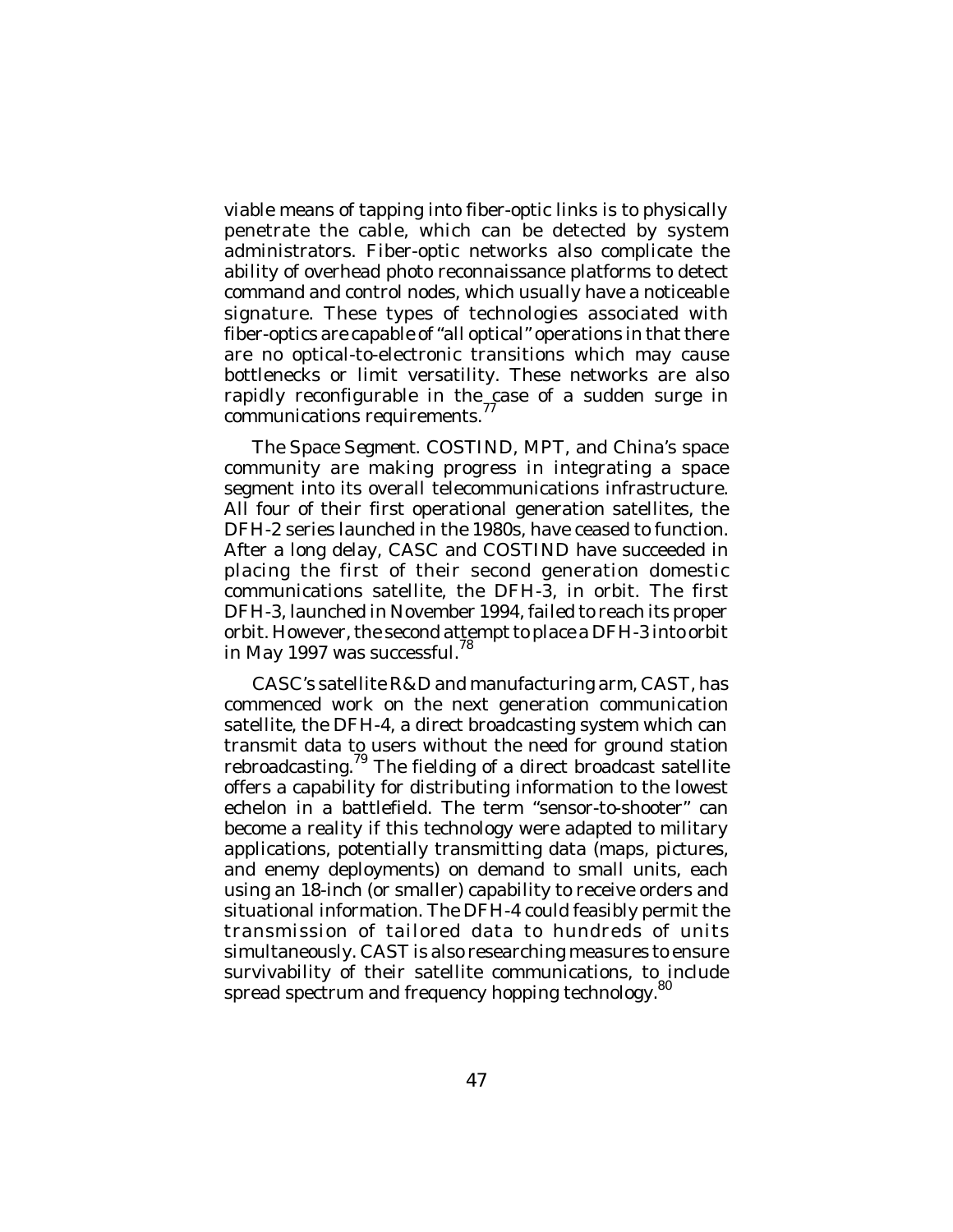While developing an indigenous ability to build communications satellites, COSTIND and MPT have contracted to purchase several foreign satellite systems. To fill the gap in coverage after the DFH-2 satellites approached the end of their service life, MPT purchased an in-orbit satellite, CHINASAT-5, in 1993. MPT, COSTIND, and CASC also joined in a partnership arrangement with Thai and Hong Kong companies to form Asia-Pacific Telecommunications Company (APT). Their first satellite, APSTAR-1, was launched in July 1994 and is expected to have a lifetime of 10 years. APSTAR-2 exploded shortly after launch in January 1995. A replacement satellite was launched in April 1997.<sup>81</sup>

Other satellite procurements included CHINASAT-7 which was launched in August 1996, but failed to reach its proper orbit. China has contracted for a replacement satellite with 52 transponders (36 C-Band/16 Ku-Band), the CHINASAT-8 (Zhongwei-8), which will be launched by the end of 1998.<sup>82</sup> In August 1995, China Orient Telecommunications Satellite Company signed a contract for a U.S. manufactured satellite, designated as the CHINASTAR-1 (Zhongxing-1), which will be launched on an LM-3B during 1998. This modern, high capacity system of 38 transponders will provide voice, data, and other services, and will have a lifespan of 15 years. China Orient's TT&C ground station will be located within a complex of existing ground stations in Dongbeiwang, northwest of the Beijing's Summer Palace.<sup>83</sup> COSTIND, CASC, and MPT are also working closely with Germany in the joint development of another generation of communication satellite, SINOSAT-1 (Xinnuo Weixing-1), the first of which is due for launch in 1998. The German firm Teledix is serving as a subcontractor for the SINOSAT-1, the DFH-3, and other programs, supplying attitude control systems to orient and stabilize the spacecraft body.<sup>84</sup>

China is also participating in international consortiums which will provide global mobile telephone services. First, CASC is a shareholder in the Iridium consortium, which will provide global cellular services via a 66 satellite constellation. COSTIND will launch 22 of the satellites. An Iridium gateway in China will interconnect with the public switched network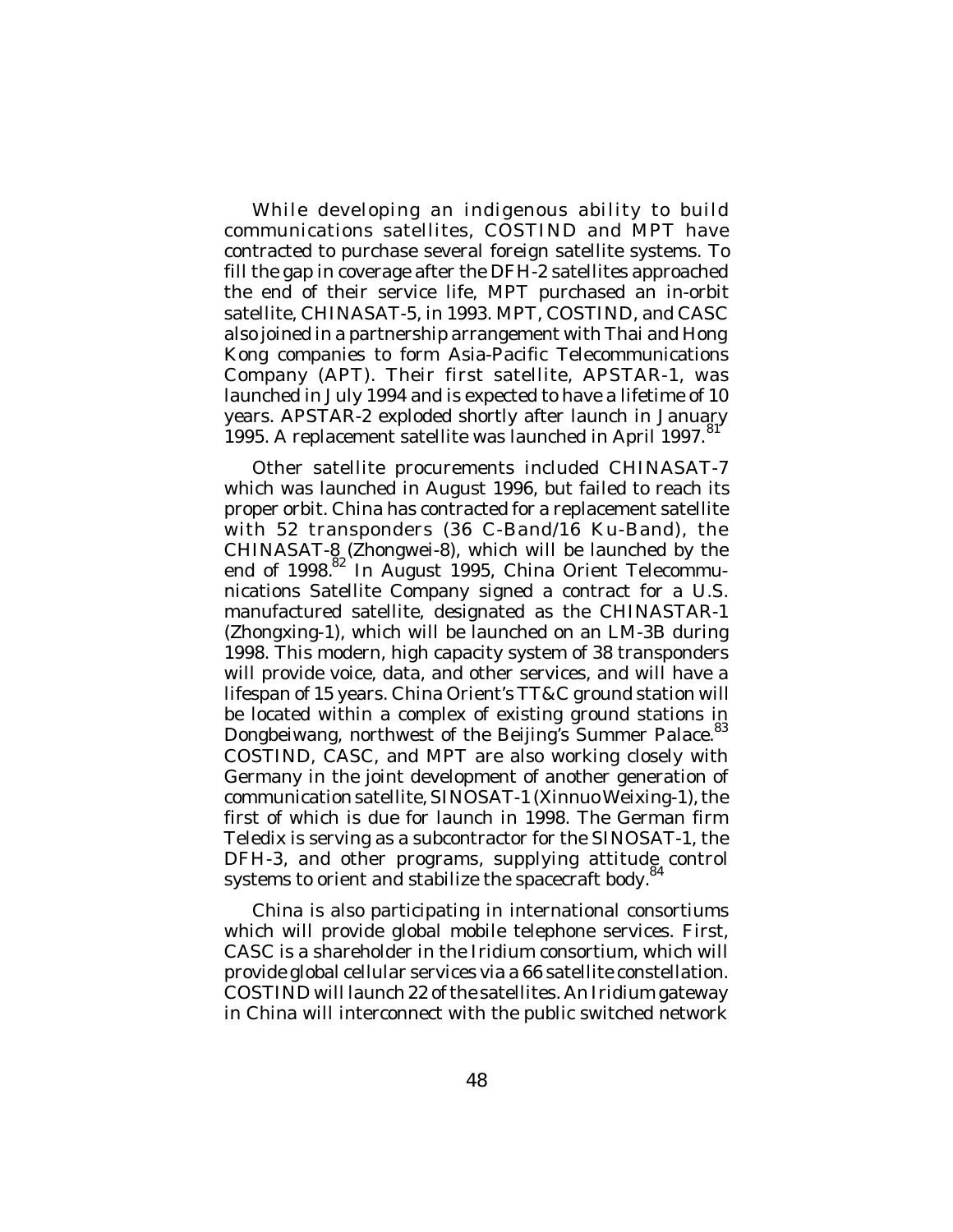which will make communications possible between Iridium lines and any other telephone in the world.<sup>85</sup> COSTIND has also given serious consideration to developing its own global network, the Global Mobile Satellite Information System (GMSIS). GMSIS, utilizing a small number of satellites in medium earth orbit, will provide mobile communications services to a large number of domestic and regional customers. 86

Finally, COSTIND, CASC, Liantong, and MPT have signed an agreement with Singapore and Thailand for joint procurement and management of a communications satellite which will offer mobile hand-held phone service. The consortium, called Asia-Pacific Mobile Telecommunications (APMT) will buy a U.S. satellite for U.S. \$640 million. Launch of an LM-3B from Xichang is scheduled for mid-1998. The initial concept for the system called for a Hughes 601 platform in geostationary orbit off the west coast of Sumatra. The system, which will operate in the L and Ku bands, is designed to handle 4,000 calls simultaneously. Chinese requirements include multiple beam technology (specifically 32) for increased security. 87 China's space and ground communications segments are being integrated into a national information infrastructure.<sup>88</sup>

*Systems Integration*. Combining the various networks and equipment into a survivable, integrated network is a national priority. Concerned about potential effects of an enemy strike against a communications node, China's telecommunications community is investing heavily into common channel signaling number seven switching technology (SS7). SS7 software allows for automatic rerouting of traffic should a key C3 node be disabled. Beijing hopes to complete a national SS7 "intelligent network," within the current 5-year plan (1996-2000). MPT and the PLA Telecommunications Department's Institute of Information Engineering jointly developed China's first domestically produced SS7 intelligent network, the CIN-01, and in March 1997, the PLA GSD installed an intelligent SS7 network in the Beijing area. <sup>89</sup> As a side note, much the PLA's software development for systems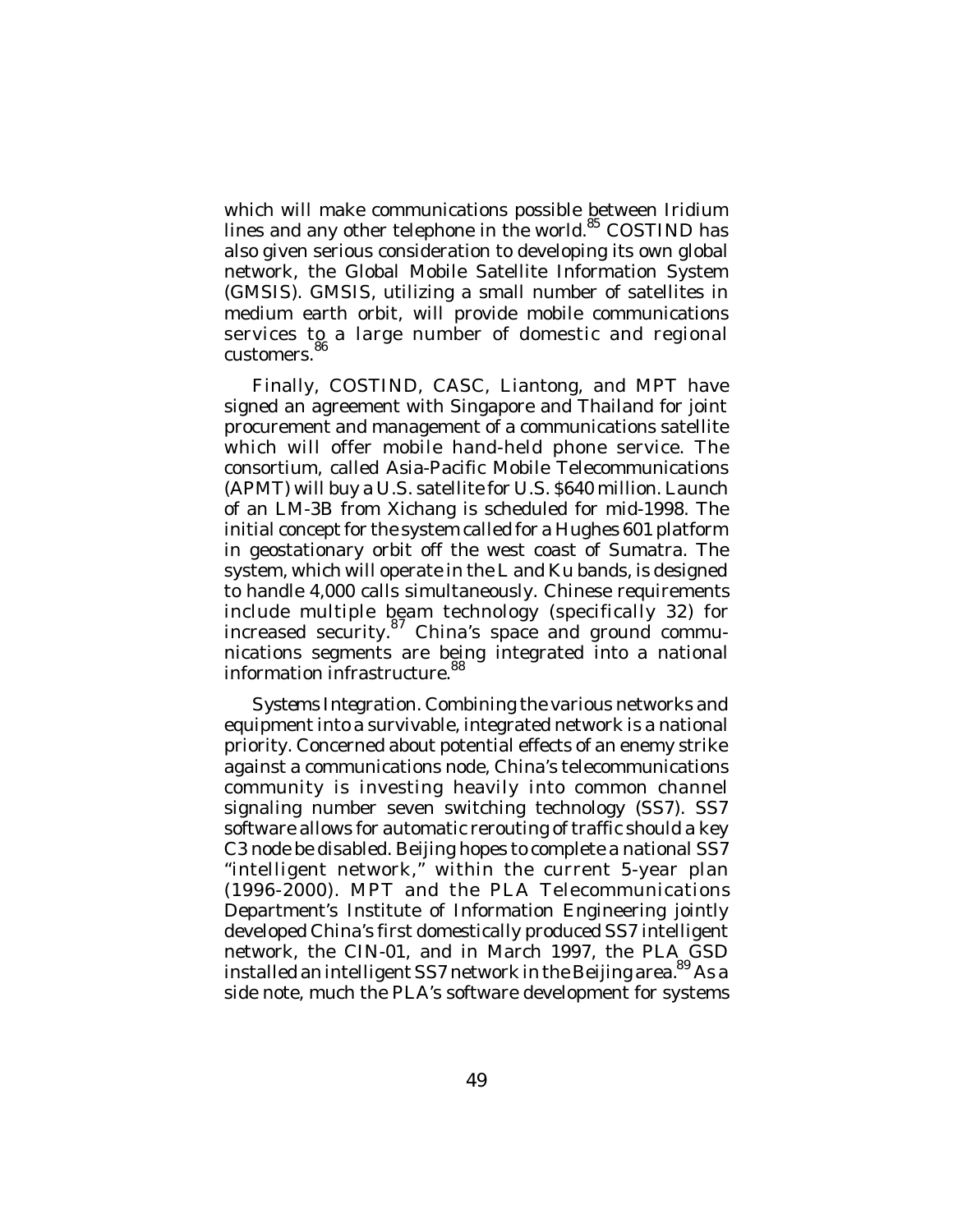integration is concentrated within COSTIND's Beijing Institute of Systems Engineering.<sup>90</sup>

On the military side, one concept called for establishing and connecting five military networks—command and control systems, intelligence and reconnaissance, early warning and detection, communications, and electronic warfare. In theory, the formation of a defense information infrastructure will allow operational integration and combined command of China's ground, naval, air, and Second Artillery forces. Sources indicate the PLA currently does not have a comprehensive  $C^4$ I network, but appears to be adopting a step-by-step approach toward forming one.<sup>91</sup>

*Computing*. Dominating the information environment requires the computer processing of vast amounts of data. High speed computers are also essential for simulations and modeling, and operation of a wide range of new weapons systems. Recognizing the importance of computing, the State Council formed a state leading group on computerization in May 1996. The leading group is headed by Zou Jiahua and consists of representatives from MEI, MPT, State Planning Commission, People's Bank of China, and 12 other departments. The group will formulate national policies, strategies, and mid- to long-range plans for national computerization.<sup>92</sup>

COSTIND and other state R&D organizations have prioritized development of supercomputing technologies under the 863 Program. The SHUGUANG 1000 parallel computer system, an 863 funded program, achieved 2.5 billion operations per second in 1985. Projects underway include a CAS effort to develop a parallel supercomputer system, the DAWN series, capable of speeds up to 300 billion calculations per second.<sup>93</sup> China's defense industry is also working to reduce the size of its microcomputers for missile, launch vehicle, and satellite use. For example, CASC's first microcomputer for launch vehicles weighed 50 kilograms. The size was reduced to 30 kilograms, and reduced again to 10 kilograms.<sup>94</sup>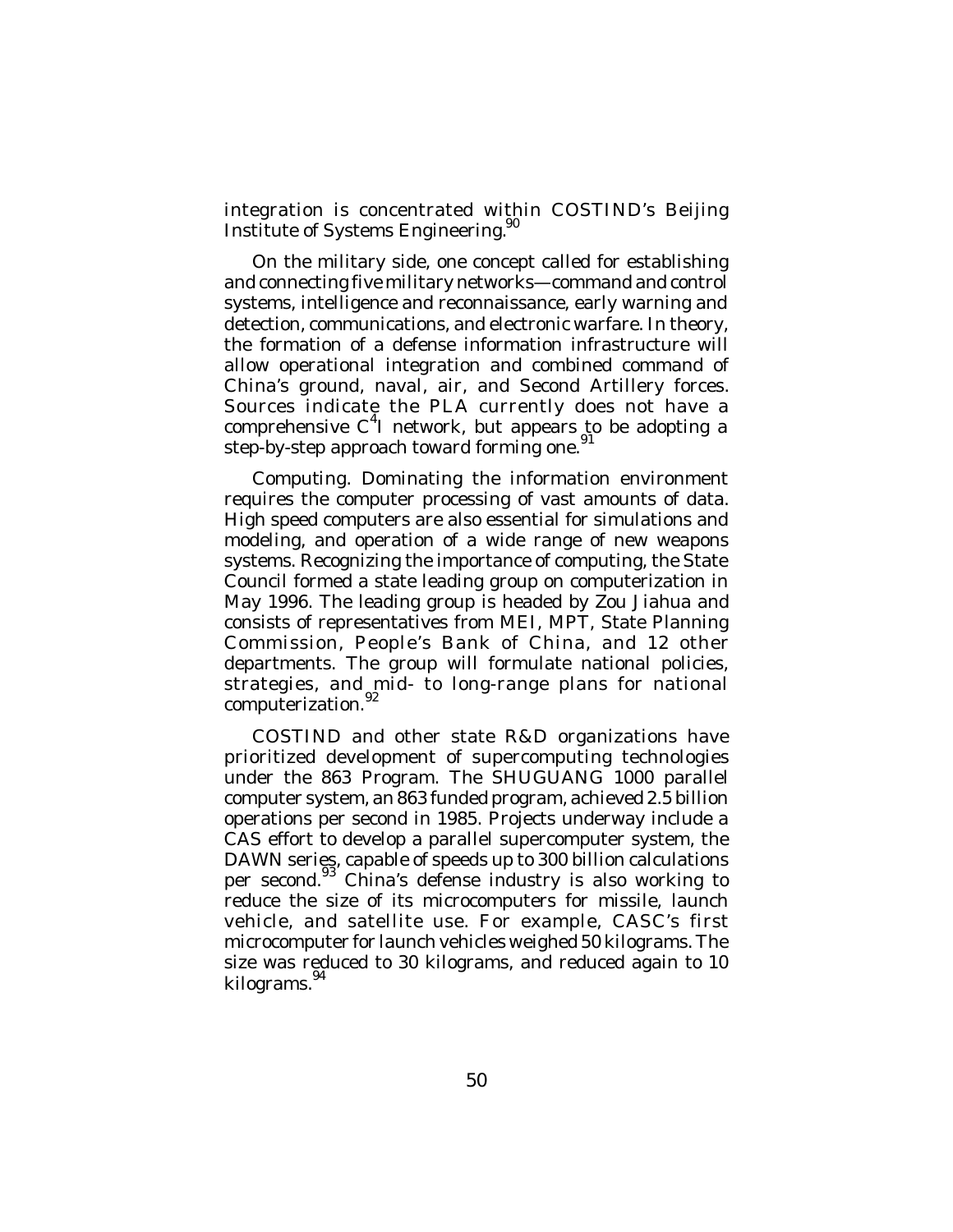China is increasing emphasis on computer simulation. Useful systems include a new series of Chinese supercomputers, the Yinhe (Galaxy), developed by COSTIND's National University of Defense Technology (NUDT) in Changsha, Hunan province. Most recently, NUDT developed an advanced real-time simulation system which has been used by CASC and the aviation industry in the development of a new generation of missile control systems and UAVs.<sup>95</sup> CASC's primary simulation facility, the Beijing Simulation Center, is the largest in Asia. As a side note, in April 1997, the Russian Defense Minister initiated cooperative efforts with the Beijing Simulation Center in computer simulation technology. $^{96}$ 

China is also investing heavily in the development of artificial intelligence and intelligent computer systems. The SSTC and COSTIND designated intelligent computing as a key area of development under the 863 Program. National level coordination of artificial intelligence R&D is done through the Expert Group for Intelligent Computing (code named 863-306), chaired by Wang Chengwei. Establishment of the National Research Center for Intelligent Computing Systems further reflects growing emphasis on artificial intelligence. 97 Artificial intelligence systems, such as neural networks, have a wide variety of applications, to include weapon system design and manufacturing, simulation, automatic target recognition (ATR), and decisionmaking.

China is poised to become a world leader in advanced computer networking technology. According to AT&T Chairman Louis Gerstner, "China has the opportunity to move more quickly than other countries because its has invested less in traditional systems and practices." China's across-the-board introduction of state-of-the-art systems avoids pitfalls other countries are facing, such as investing in making incompatible computer systems talk with each other.<sup>98</sup>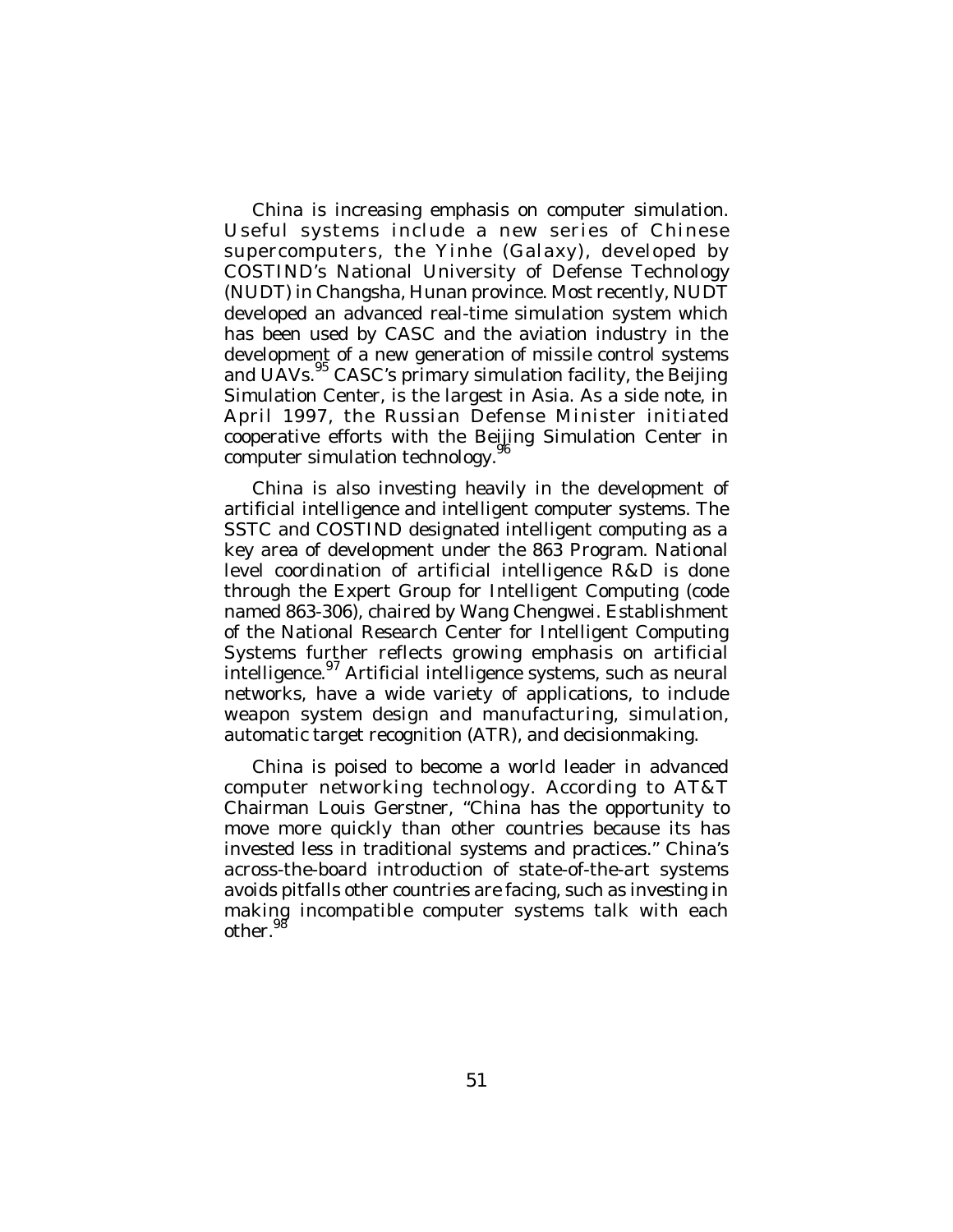## **Information Attack.**

A final aspect of China's quest for information dominance is information attack. PLA strategists see precision targeting of critical command and control nodes, computer warfare, and a counterspace capability as means to offset adversarial strengths. The development of an effective electronics countermeasures capability is a top priority within the PLA General Staff Department, specifically the Electronic Countermeasures and Radar Department (*dianzi duikang yu leida bu*), and within the R&D community. Information warfare advocates are pressing for more sophisticated means to engage in command and control warfare, including better jammers and high powered microwave technology.

First, PLA strategists are increasing emphasis on computer warfare as one means to offset adversarial strengths. Chinese observers point out the effectiveness of U.S. use of viruses against Iraqi computer systems during the Gulf War and note the utility of using computer viruses as a weapon. Engineers have conducted feasibility studies on introducing viruses (*bingdu*) into adversary's computer systems from long distances via wireless means. Besides serving as a means to attack computer networks, these studies have been useful in developing countermeasures to enemy attempts to inject viruses into Chinese computers.<sup>99</sup>

China's defense industrial complex is placing a great deal of emphasis on electronic countermeasures (ECM) development. The GSD Electronic Countermeasure and Radar Department (also known as GSD Fourth Department), established in 1990, has overall responsibility for electronic warfare, including electronic intelligence collection and maintenance of threat libraries and electronic orders of battle. Besides coordinating the PLA electronic warfare doctrine and strategy, GSD Fourth Department units provide electronic warfare defense of strategic targets, such as the PLA command bunkers in the Western Hills (*Xishan*) of Beijing. 100 The GSD Fourth Department leadership is currently tackling problems associated with command and control of ECM operations. Because of the close coordination required, an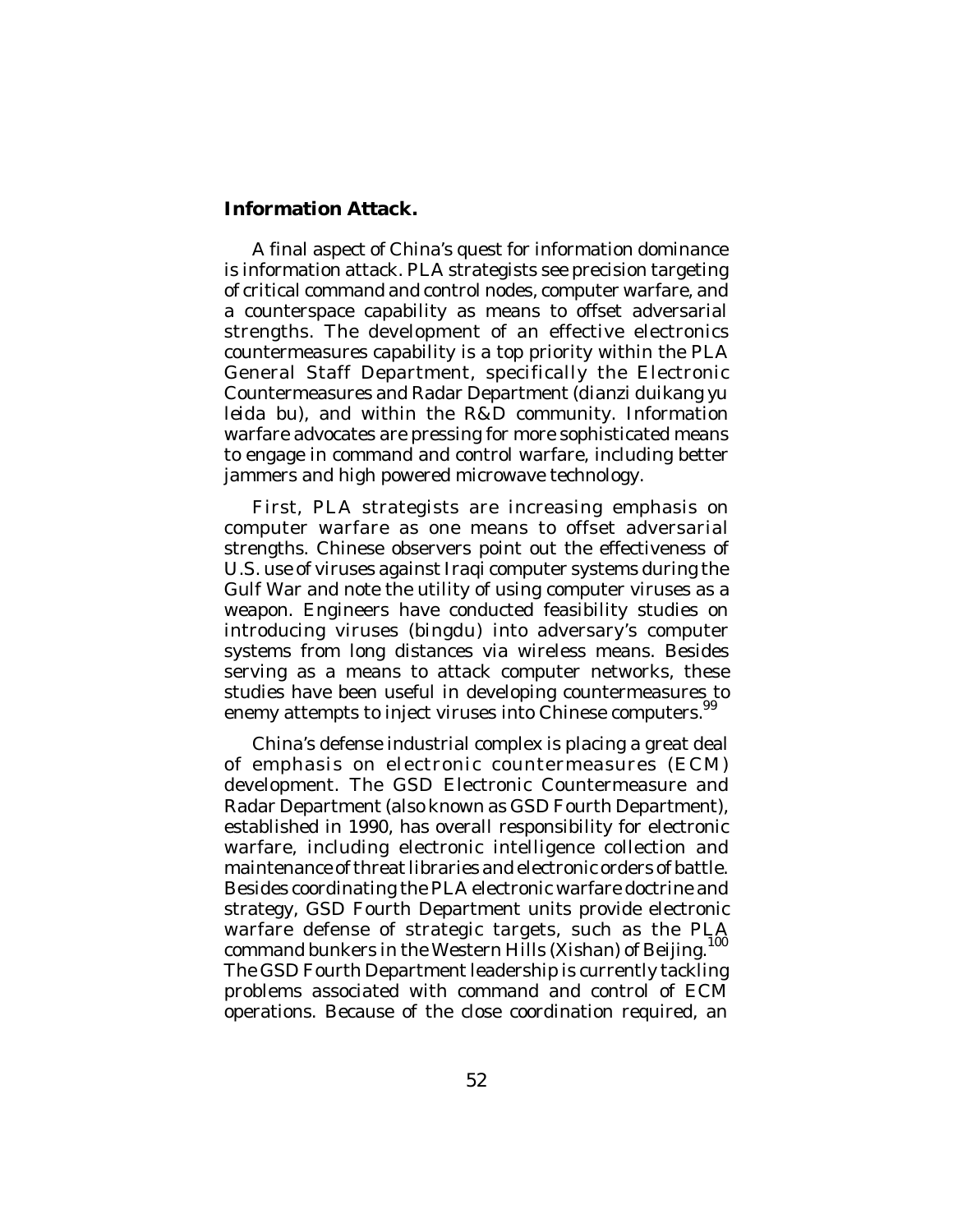ECM command operations cell will serve as an integral part of a theater command post.<sup>101</sup> Electronic warfare units have conducted major joint exercises as recently as March 1996 in<br>the South China See <sup>102</sup> the South China Sea.

The research institute most responsible for ELINT development and radar jammers is the electronic industry's SWIEE (the 29th Research Institute) in Chengdu, Sichuan province. Research and development on communications jammers is the responsibility of the 36th Research Institute in Hefei, Anhui province. SWIEE is also conducting operational feasibility studies on using UAVs as electronic warfare platforms.<sup>103</sup> The PLA's primary academic and training institute on electronic warfare appears to be the PLA Academy of Electronic Engineering, located in Hefei, Anhui province. 104

Chinese planners have begun to develop electronic warfare concepts to counter adversarial air and space systems as well. For example, there are indications the PLA is preparing to test or deploy a SATCOM jammer.<sup>105</sup> SWIEE engineers have carried out feasibility studies for jamming<br>symthetic enerture reder resenceiseerse estallites <sup>106</sup> synthetic aperture radar reconnaissance satellites. Chinese research institutes are also conducting feasibility studies on jamming the U.S. NAVSTAR Global Positioning System.<sup>107</sup> Finally, Chinese engineers are examining methodologies to enable the PLAAF to jam airborne early warning platforms and sophisticated networks, such as the Joint Tactical Information Distribution System (JTIDS). 108

One of the most significant foreign sources of electronic warfare technology is Israel. In the late 1980s/early 1990s, Israel export firms and China's Ministry of Electronics Industry signed a memorandum of understanding on technological transfer of electronic warfare hardware and software. Israeli companies such as Elbit, Elisra, Tadiran, Elop, and Elta entered into cooperative development ventures with Chinese entities such as SWIEE, the Hebei-based Communications, Telemetry, and Telecontrol Research Institute (MEI 54th Research Institute), and the Anhui-based East China Research Institute of Electronic Engineering (ECRIEE, or the MEI 36th Research Institute). Projects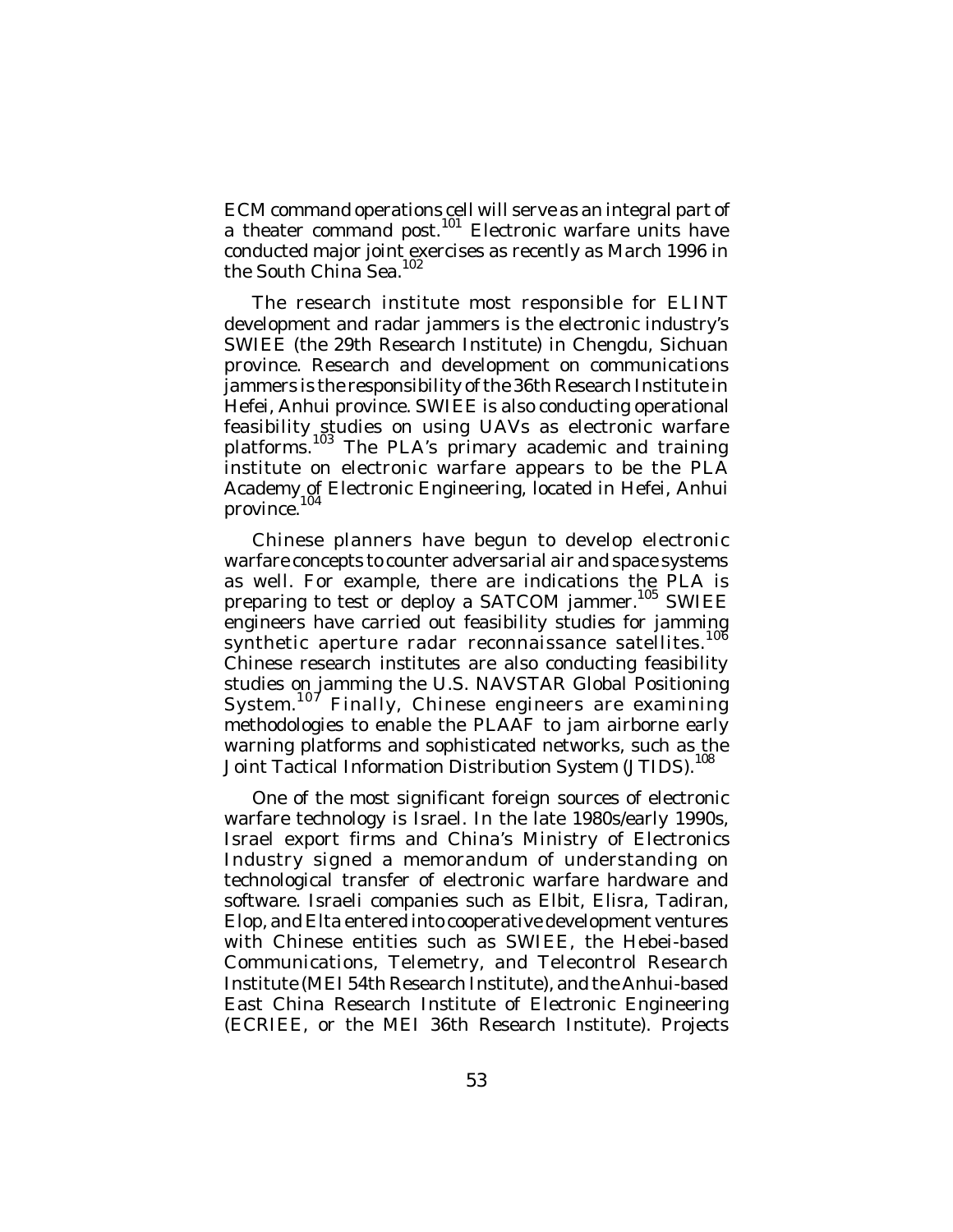include airborne radar warning receivers, ELINT systems, and radar jammers.<sup>109</sup>

Under COSTIND guidance, China's R&D community is also dabbling in even more advanced information attack technology related to high powered microwave (HPM) weapons. China's most respected advocates of information warfare have strongly supported HPM development. COSTIND subordinated research institutes have already mastered certain power sources commonly associated with microwave weapons, including flux compression generators (*baoci yasuo fashengqi*) and vircators (*xuyin jizhen dangqi*). Chinese writings have outlined three attack applications for HPM devices: as a directional microwave air defense system to damage the electronic systems of attacking aircraft and antiradiation missiles (known to Chinese engineers as an electromagnetic missile); an ASAT weapon to degrade sensitive satellite electronic systems; and a warhead to use in an opening salvo to shut down adversarial radars and  $C<sup>4</sup>$ systems.<sup>110</sup>

In addition to "soft kill" approaches to information dominance, China's R&D establishment is developing a variety of "hard kill" means to neutralize segments of an enemy's C<sup>4</sup>I infrastructure. Employment of ballistic, cruise, and antiradiation missiles against  $C^2$  centers and ground-based early warning sites is one approach. Targeting of airborne early warning platforms is another. The Chinese defense industrial complex is examining a range of designs for a long-range air-to-air missile to counter high value assets such as airborne early warning platforms, airborne warning and control systems (AWACS), and airborne jammers. Development appears to be in the theoretical evaluation (*lunzheng*) phase where various institutes evaluate system feasibility and performance requirements. Key organizations in this effort include the Shanghai Academy of Space Technology's primary missile design institute (Shanghai Institute of Electromechanical Engineering) and the PLAAF Eighth Research Institute (Weapon System Evaluation). A solid propulsion system and combined passive microwave and infrared imaging seekers are under consideration.<sup>111</sup>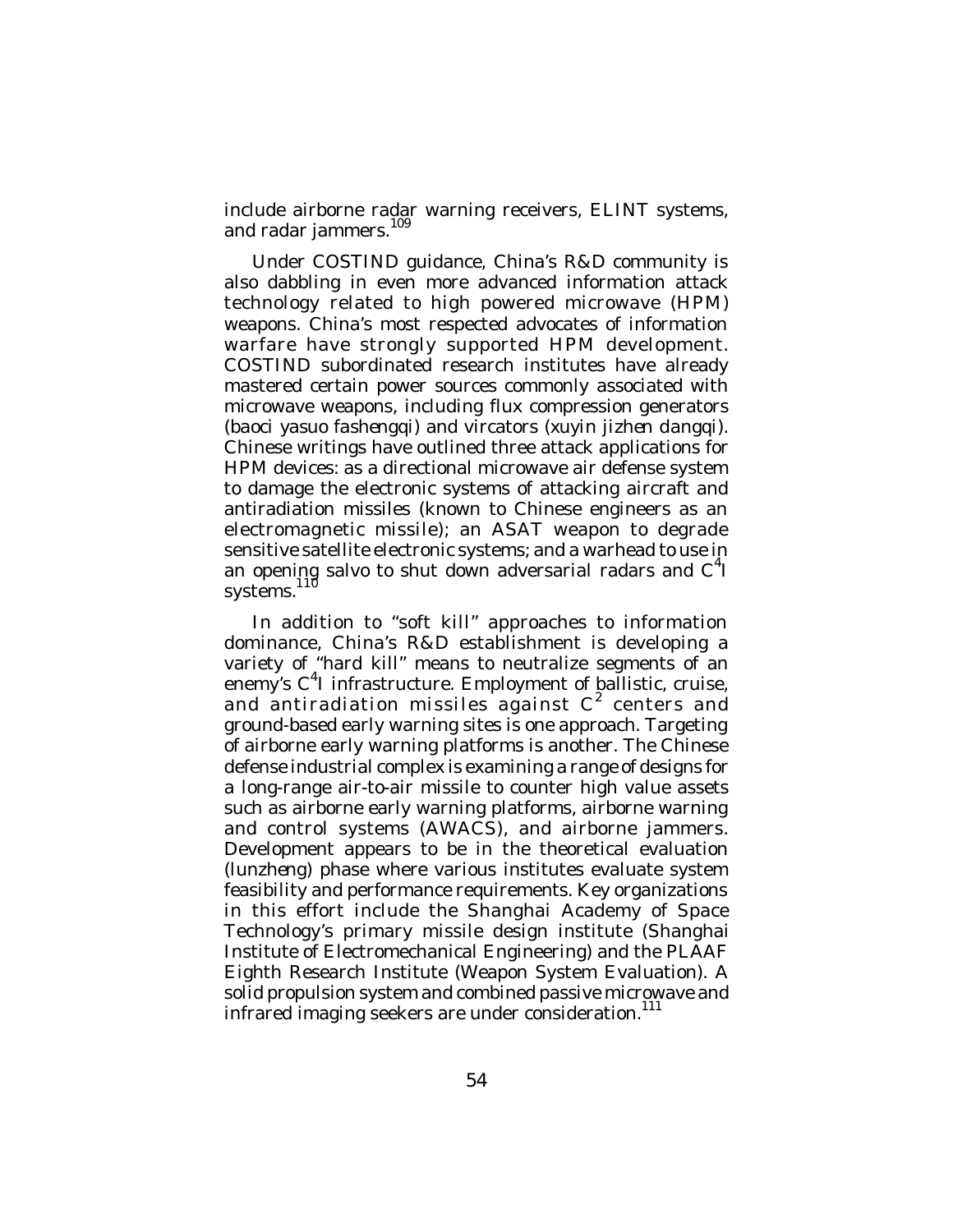The most common concept for a long-range anti-airborne early warning (AEW) or anti-AWACs system is to use a missile with a jet engine, plus a rocket booster for final approach to the airborne platform. A missile, preferably with a low radar cross section, could approach the AEW platform at an extremely low altitude using passive radar, homing in on the aircraft's radar signal. Once under the AEW platform, it would ignite its rocket and home in on the AEW using active radar or infrared. Such a missile could be quite difficult to avoid, as it might be 20-30 seconds before such a fast moving missile from below connected. 112

CASC is already marketing a surface-to-air anti-radiation missile system. The FT-2000, intended to neutralize airborne jammers and early warning sensors, operates in the 2-18GHZ range and can reach targets out to an advertised range of 100 kilometers. 113

 A final, less high tech approach to information attack is the growing PLA emphasis on special operations forces. Chinese writings indicate one of the most important of special operations missions is to carry out strikes against an adversary's leadership and command centers.<sup>"14</sup> After clandestine entry into enemy territory, special operations troops could strike critical early warning installations, cut communications landlines running out of command centers, or designate targets for air strikes.

## **Information Protection.**

One of the most important pillars in China's quest for information dominance is denying an adversary information on PLA plans, force deployments, and vulnerabilities, and protecting the PLA's ability to command and control its forces. Secrecy has been a traditional aspect of Chinese strategy, and as an authoritarian society, information security is pervasive. However, China's entry into the information age presents a new set of problems. The 1992 failure of 12 railroad computer systems due to viruses was a rude awakening for China's leadership. The rise of information warfare has driven fears that its growing information infrastructure is vulnerable to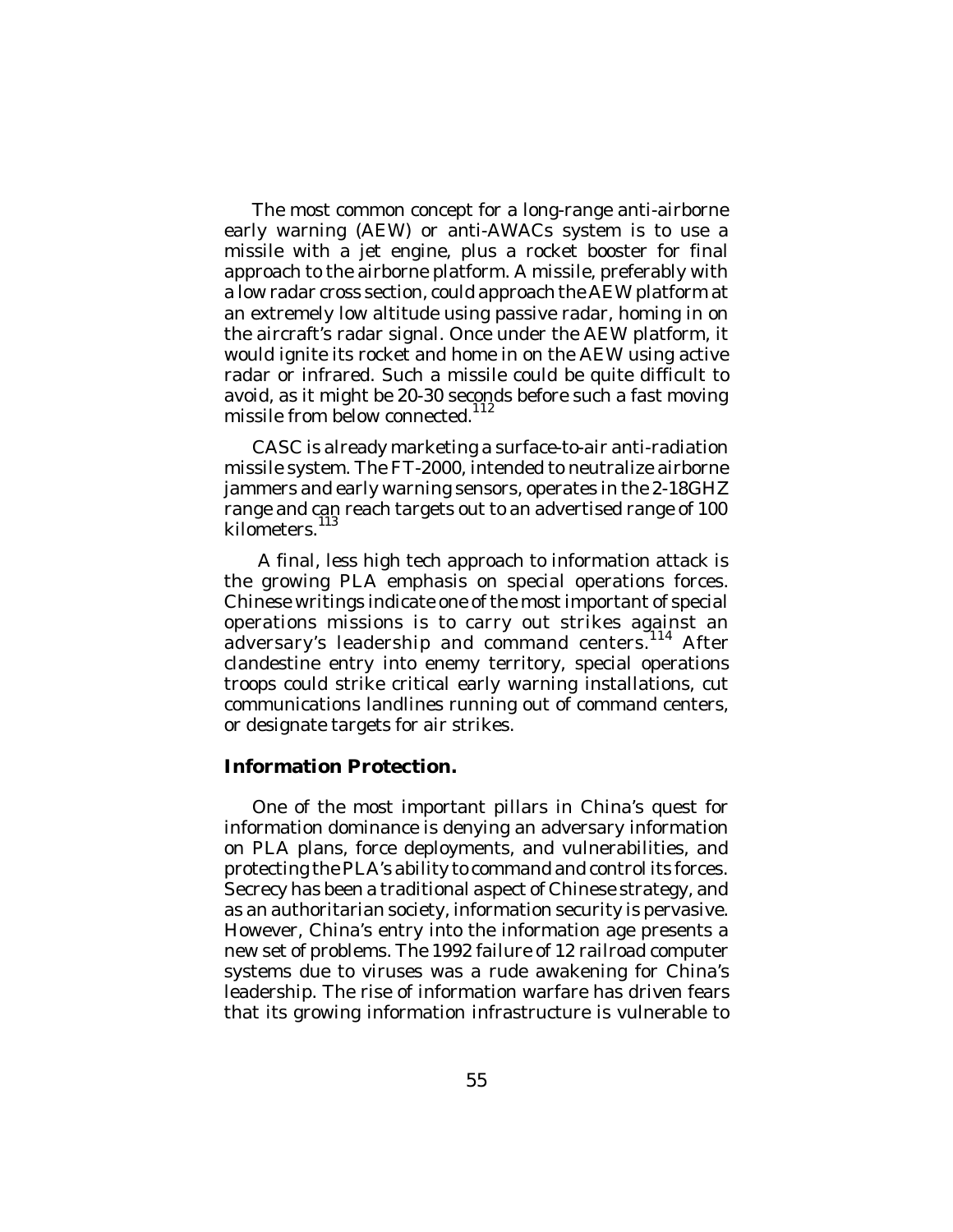attack or sabatoge. To help counter its growing vulnerability, Beijing established a National Key Laboratory of Information Security under China's University of Science and Technology.

As a further measure, in 1996, China's State Secrets Bureau and the State Council's Development Research Center published a strategy for information security. The most significant conclusion was a call for the State Council's Leading Group on Information Technology to develop information security strategy and technology in parallel with China national information infrastructure development. The report also points out that China's computer systems, now largely unprotected, need to enhance their security measures. Other sources indicate China has taken steps to protect the leakage of electronic emissions from computer systems which can be intercepted and exploited by adversaries. In 1996, China Academy of Science established the Information Security Technology Engineering Research Center while the State Council began formulation of TEMPEST standards.<sup>115</sup>

Chinese leadership and strategic analysts are becoming increasingly concerned about foreign attempts to insert viruses into their information systems. Acutely aware of the havoc which computer viruses can cause to a command and control system, PLA analysts have advocated measures to protect internal computer networks. These measures include decreasing dependence on foreign sources of integrated circuits, increasing investment into R&D on computer warfare, strengthening information systems' ability to resist EMP, and improving computer security management.<sup>116</sup> At least one PLA institute dedicated to INFOSEC and computer security is the PLA Academy of Electronic Technology in Zhengzhou, Henan province.<sup>117</sup>

In May 1996, *Jiefangjun Bao* (*PLA Daily*), published an article calling for greater attention to emission security. The article was sparked by the April 1996 death of a Chechen separatist leader who was killed when the Russian Air Force plotted his precise location after he used a cellular phone. The PLA has also studied the success of U.S. SIGINT in monitoring and cataloguing Iraqi electronic transmissions before and during the Gulf War. The PLA has issued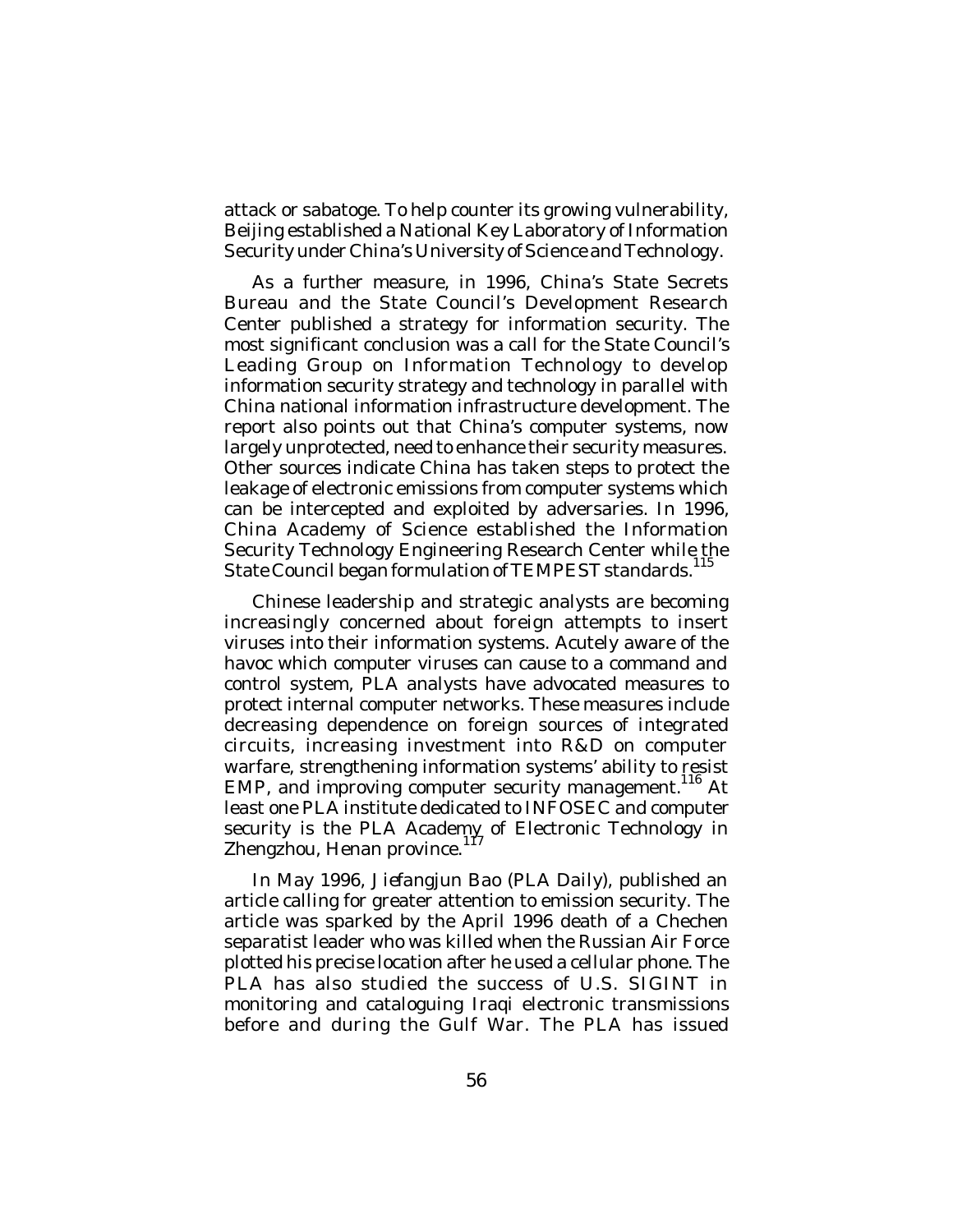directives to strictly control any communications and radar emissions and implement an effective frequency management system.<sup>118</sup>

Beijing is examining a wide range of technologies to reduce vulnerabilities of its communications to interception or jamming. For example, widespread introduction of fiber optics communications significantly increases its communications security. Engineers are studying the application of spread spectrum and frequency hopping technology for Beijing's satellite tracking and control network, as well as more secure satellite communications methodologies.<sup>119</sup> China is also stepping up integration of more complex encryption (*mimaxue*) algorithims. At least one organization involved in cryptography is the Sichuan Institute of Information Science, which produces one of China's leading publications on the subject, entitled "Leading Edge Research in Cryptography." A major conference, CHINACRYPT '96, was recently held to discuss the latest advances in encryption.

 To augment other information security measures, Chinese engineers and military operators stress concealment, camouflage, and deception (CCD) concepts which are ingrained into traditional Chinese strategic constructs. Writings of industry and military officials indicate widespread attempts to deny foreign satellite platforms information related to disposition of missile forces and other strategic assets. Chinese strategists differentiate camouflage and concealment by the degree of technology involved. Camouflage includes decoys, netting, radar angle reflectors, and other means to prevent an adversary from detecting forces and weapon systems.

Technology, however, has reduced the effectiveness of traditional camouflage measures and has forced China to move toward concealment. Concealment is the employment of technology to decrease detection by adversary satellite systems. Concealment measures, integrated into the weapons R&D process, include electromagnetic, radar, noise, and infrared signature reduction. China emphasizes use of camouflage to avoid detection by foreign optical, infrared, and radar satellites. For example, they camouflage their missile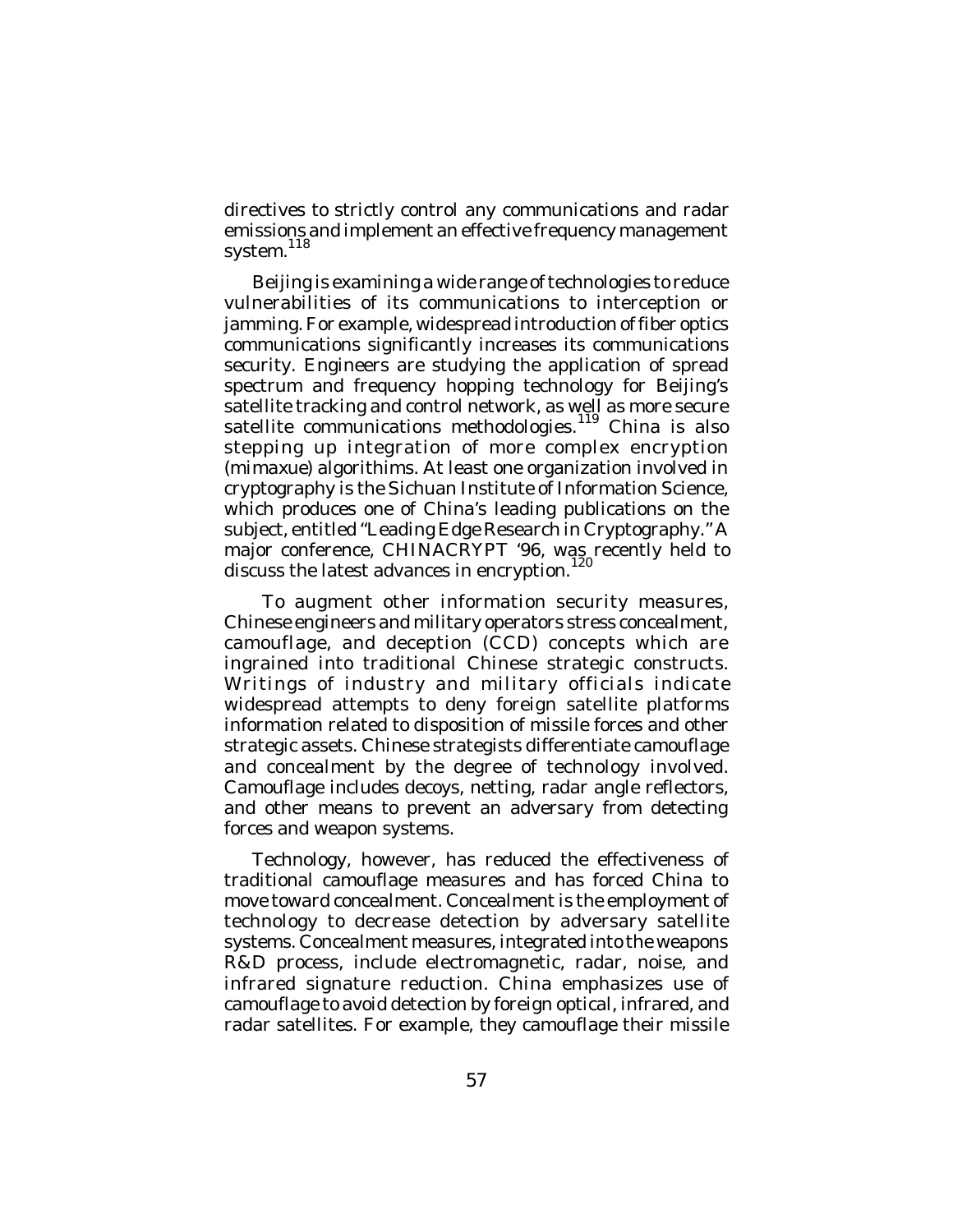silos and construct dummy silos. Analysts acknowledge that camouflage has become more difficult since the advent of radar and infrared satellites. However, Chinese strategists are certain that emerging concealment materials and technology can effectively counter foreign surveillance systems. One example is infrared suppression, which will counter heat-seeking precision guidance systems.<sup>121</sup> PLA engineers have also published technical papers on methods to reduce infrared signature of underground facilities.<sup>122</sup>

China's efforts to develop counterstealth systems have contributed to the development of low observable technology for aircraft, UAV's, and cruise missiles. China clearly recognizes the advantages of low observable technology and has stepped up investment into stealth (*yinshen*) research, achieving what some engineers believe to be technological 123 breakthroughs.

Psychological operations, manipulation, and strategic deception aspects of information warfare are deeply ingrained in Chinese military doctrine. Traditional Chinese military history, to include the strategic writings of Sun Tzu, is full of examples of strategic and tactical surprise, and deception. Initial Chinese entry into the Korean War can be characterized as a strategic surprise.

In summary, Chinese military planners appear to be striving for a comparative advantage in the ability to control, collect, process, act upon, and disseminate information, giving the PLA a future edge in conflicts around its periphery. The PLA is increasingly viewing information as a strategic weapon. Just as possession of nuclear weapons marked a major power in the 1950s, 1960s, and 1970s, information technology is characteristic of a major power of the 21st century. Crucial in this effort is the development of critical communications and information processing technologies, such as space-based surveillance, direct broadcast satellites, and high speed computers. China's information technology community is making necessary investments into correcting shortcomings in Beijing's ability to integrate complex information systems. At the same time, the PLA is investing in systems which can disrupt an adversary's  $C<sup>4</sup>$  infra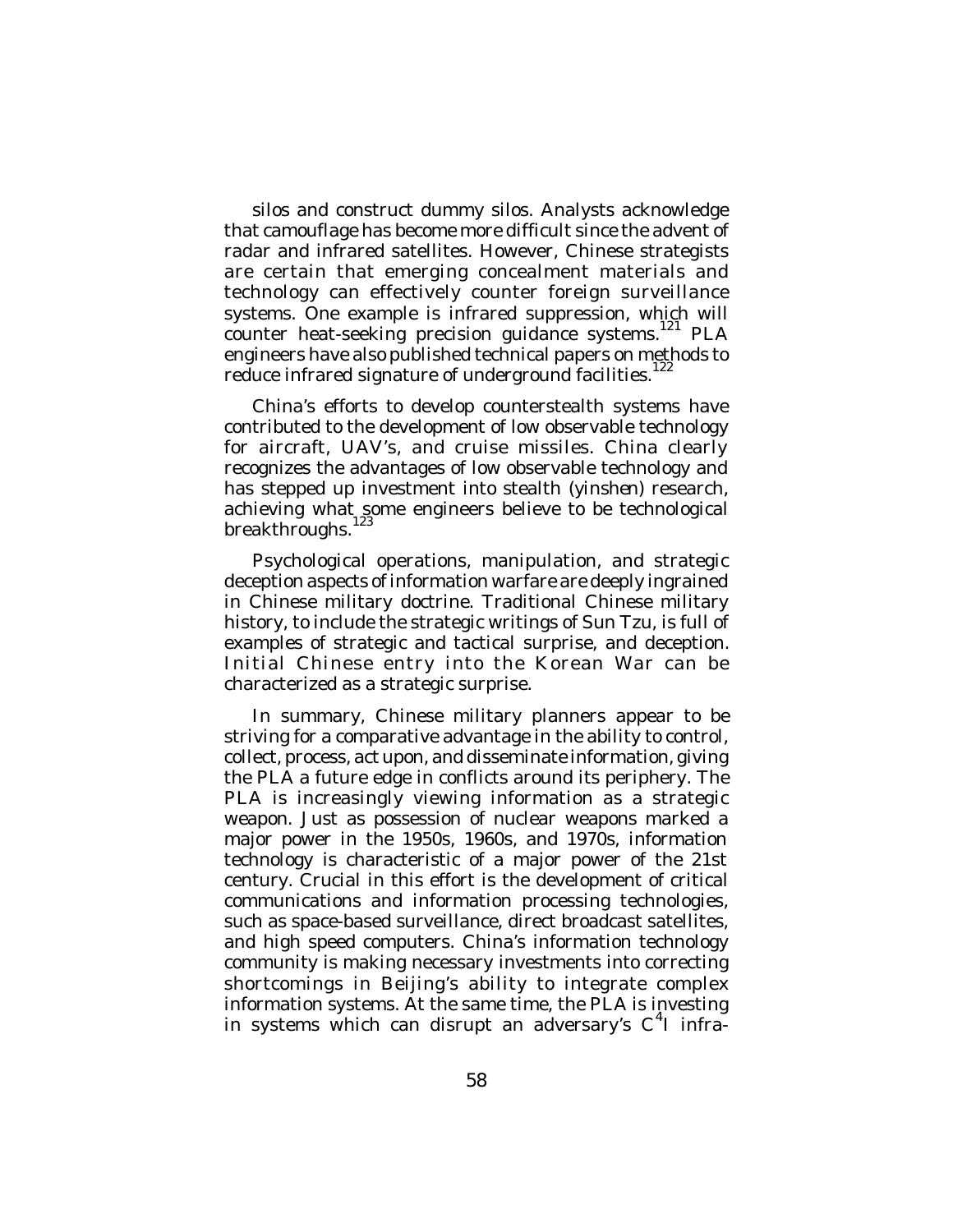structure as a means to blind and disrupt the leadership's ability to control forces under his command.

China's rate of improvement is likely to improve dramatically in the next decade. China's information revolution is driven by technologies available worldwide. Digitization, computer processing, precise global positioning, and systems integration—the technological basis on which a range of new capabilities depends—are available to any country with the money and will to use them systematically to improve military capabilities. Based on its large investment into sensors, telecommunications, electronic warfare, and information protection technologies, China clearly views exploitation of the information revolution as key to its strategic modernization.

## **ENDNOTES - CHAPTER 3**

1. "Guofang Kegongwei Kejiwei Zhaokai Disanjie Nianhui,"(COSTIND S&T Committee Opens Third Annual Meeting), in *Keji Ribao* (*S&T Daily*), March 14, 1994. Members also called for prioritizing programs for remote sensing technology, space shuttle, a single-stage-to-orbit space vehicle (SSTO), stealth technology, flexible mirrors (*lingjing*), and materials science. Members present included Zhu Guangya (COSTIND S&T Committee Chairman, physicist with U.S. PhD), Chen Fangyun (tracking and control specialist, chief designer of China's national satellite TT&C network, and COSTIND advisor), Cheng Kaijia (COSTIND advisor, nuclear scientist involved with China's nuclear bomb development), Chen Nengkuan (COSTIND S&T Committee Deputy Director, nuclear physicist with U.S. PhD), and Zhao Renkai (SLBM scientist).

2. Shen Weiguang, "Xinxizhan: Mengxiang Yu Xianshi" ("Information Warfare: Dreams and Reality"), *Zhongguo Guofang Bao* (*China Defense News*), February 14, 1997, p. 3; Zhang Feng and Li Bingyan, "Historical Mission of Soldiers Straddling the 21st Century: Roundup of 'Forum for Experts on Meeting the Challenges of the World Military Revolution'," in *Jiefangjun Bao* (*PLA Daily*), January 2, 1996, in *FBIS-CHI*-96-061; and Shen Weiguang, *Zhongguo Guofang Keji Xinxi*, September-December 1996, No. 5/6, pp. 87-89, in *FBIS-CHI*-98-029.

3. Shen Weiguang, p. 3; Zhang and Li; and Wang Jianghuai and Lin Dong, "Viewing Our Army's Quality Building From the Perspective of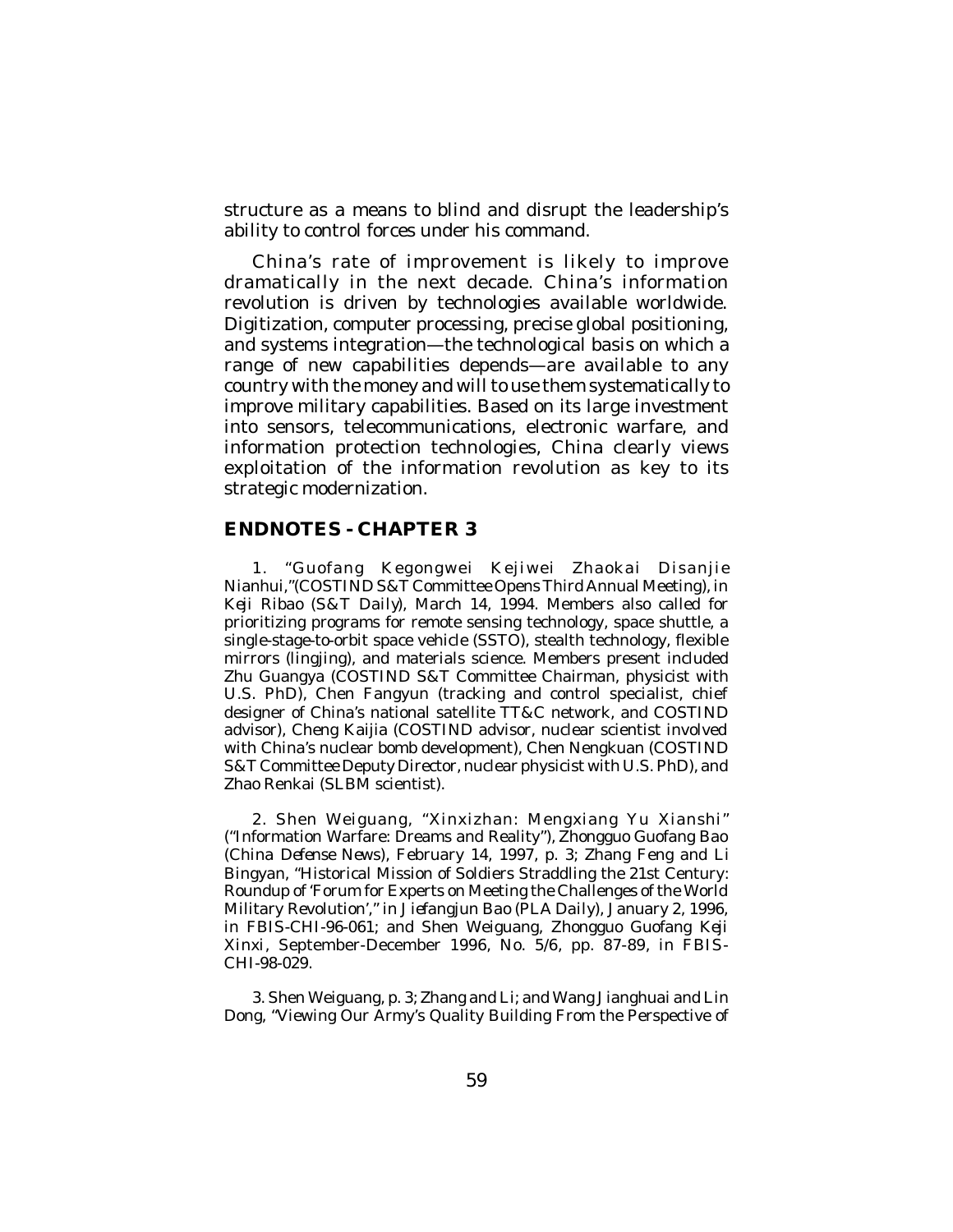What Information Warfare Demands," *Jiefangjun Bao*, March 3, 1998, p. 6, in *FBIS-CHI*-98-072.

4. Jen Hui-wen.

5. Cai Renzhao, "Exploring Ways to Defeat the Enemy Through Information," in *Jiefangjun Bao*, March 19, 1996, p. 6, in *FBIS-CHI*-96-100.

6. See, for example, Dai Kouhu, "Accepting the Challenge: Reinforcing China's Defense Information Modernization," *Zhongguo Dianzi Bao*, October 24, 1997, p. 8, in *FBIS-CHI*-98-012.

7. Liang Zhenzing, "New Military Revolution and Information Warfare," p. 8. Over the last few years, Liang Zhenzing has emerged as one of COSTIND's most authoritative figures on  $C^4$ I and information warfare issues.

8. Wang Jianghuai and Lin Dong, p. 6.

9. Zhang Deyong, Zhang Minghua, and Xu Kejian, "Information Attack," *Jiefangjun Bao*, March 24, 1998, p. 6, in *FBIS-CHI*-98-104.

10. Xu Sheng and Gao Jianlin, "Shenyang MR Holds Information Warfare Exercise," *Jiefangjun Bao*, March 30, 1998, in *FBIS-CHI*-98-120; for a general PLA overview of information warfare, see Wang Baocun, "A Preliminary Analysis of Information Warfare," *Zhongguo Junshi Kexue*, November 1997, in *FBIS-CHI*-98-093.

11. Most prominent among information warfare specialists is Major General Wang Pufeng, former Vice-President of the Academy of Military Sciences. See Wang Pufeng, pp. 186-189. For an excellent American analysis on Major General Wang's work, see John Arquilla and Soloman Karmel, "Welcome to the Revolution . . . in Chinese Military Affairs," *Defense Analysis*, Vol. 13, No. 3, pp. 255-270; also see Li Qingshan, *Xin Junshi Geming Yu Gaojishu Zhanzheng* (*New Military Revolution and High Tech Warfare*); Chen Huan, "Military Aspects of Information Technology Viewed," in *Xiandai Junshi* (CONMILIT), March 11, 1996, pp. 8-10, in *FBIS-CHI*-96-169; Shen Weiguang, "Focus of Contemporary World Military Revolution— Introduction to Information Warfare," *Jiefangjun Bao*, November 7, 1995, p. 6, in *FBIS-CHI*-95-239; Wang Huyang, "Five Methods of Information Warfare," in *Jiefangjun Bao*, July 16, 1996, p. 6, in *FBIS-CHI*-96-194; Liu Fengcheng and Yu Shuangquan, "Concentrate Forces in New Ways in Modern Warfare," *Jiefangjun Bao*, November 21, 1995, p. 6, in *FBIS-CHI*-96-017; and Hai Lunh and Chang Feng, "Chinese Military Studies Information Warfare," in *Kuang Chiao Ching*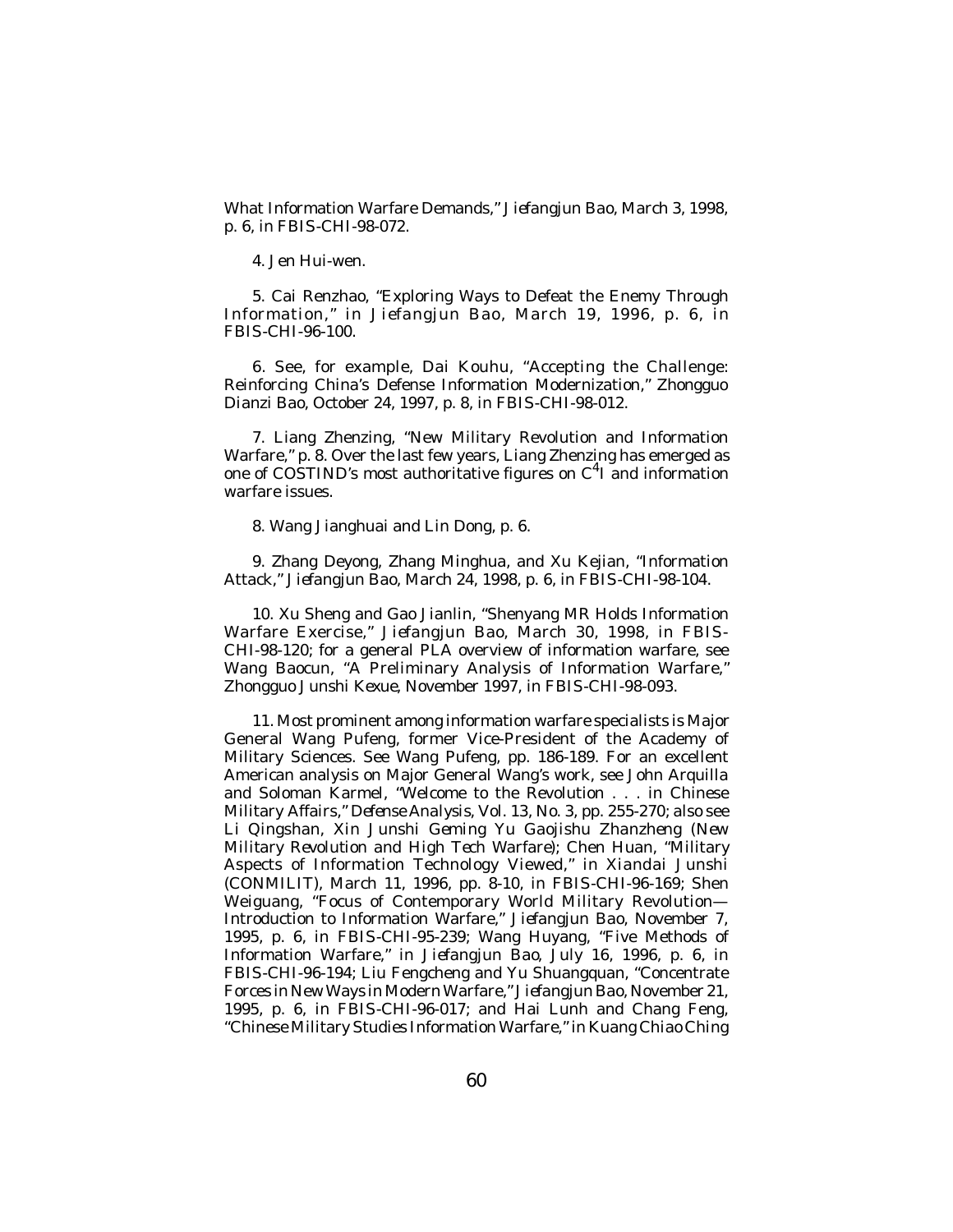*(Wide Angle),* January 16, 1996, No. 280, pp. 22-23, in *FBIS-CHI*-96-035. COSTIND's Deputy Director Huai Guomo blessed these basic tenets in a 1996 *China Military Science* article. See Huai Guomo, "On Meeting the Challenge of the New Military Revolution," *Zhongguo Junshi Kexue* (*China Military Science*), February 20, 1996, pp. 22-25, in *FBIS-CHI*-96-130; also see Wang Xusheng, Su Jinhai, and Zhang Hong, "Xinxi Geming Yu Guofang Anquan" ("Information Revolution and Defense Security"), *Jisuanji Shijie* (*China Computerworld*), No. 30, August 11, 1997, p. 21. Wang, Su, and Zhang are from the PLA Academy of Electronic Technology. Also see Zhang Deyong, Zhang Minghua, and Xu Kejian, p. 6; and Cai Renzhao, p. 6. Also see Lei Zhuomin, "Information Warfare and Training of Skilled Commanders," *Jiefangjun Bao*, December 26, 1995, p. 6, in *FBIS-CHI*-96-036.

12. Ouyang Wen, "The Gulf War Shows the Importance and Urgency of Strengthening Construction of China's Electronic Industry," *Zhongguo Keji Luntan* (*Forum on Science and Technology in China*), July 18, 1991, pp. 20-21, in *JPRS-CST*-91-020; Zhang Pingli, "Development of China's Electronics Industry," *Renmin Ribao*, August 5, 1994, p. 1, in *FBIS-CHI*-94-177; and Zhang Xiaojun, "Modern National Defense Needs Modern Signal Troops," *Guofang* (*National Defense*), October 15, 1995, pp. 20-21, in *FBIS-CHI*-96-035.

13. AMS, for example, believes reducing the cost of microelectronics is critical. General Mi Zhenyu notes that microelectronics account for 33 percent of the cost for an aircraft, 45 percent in a missile, 66 percent in space vehicles, 22 percent in ships, and 24 percent in ground combat vehicles.

14. Zhang Zhizhong, "Tactical Advantages of Quasi-Wideband Phased Array Radar," *Dianzi Xuebao* (*Acta Electronica Sinica*), March 1993, pp. 86-91, in *JPRS-CST*-93-009.

15. At the time of this writing, MEI has been folded into a new Ministry of Information Technology.

16. Hu Qili is a former member of the Politburo Standing Committee. As a close associate of Zhao Ziyang, he was removed from his Standing Committee position in 1989. He was rehabilitated in 1993 and appointed to reinvigorate the electronics industry.

17. "Trends in the Electronics Industry in China," *Electronics Association of Japan*, April 1994, in *JPRS-CST*-95-001; also see "Shougang-NEC Electronic Company Goes into Limited Production," *Beijing Ribao*, November 23, 1994, in *FBIS-CHI*-94-234.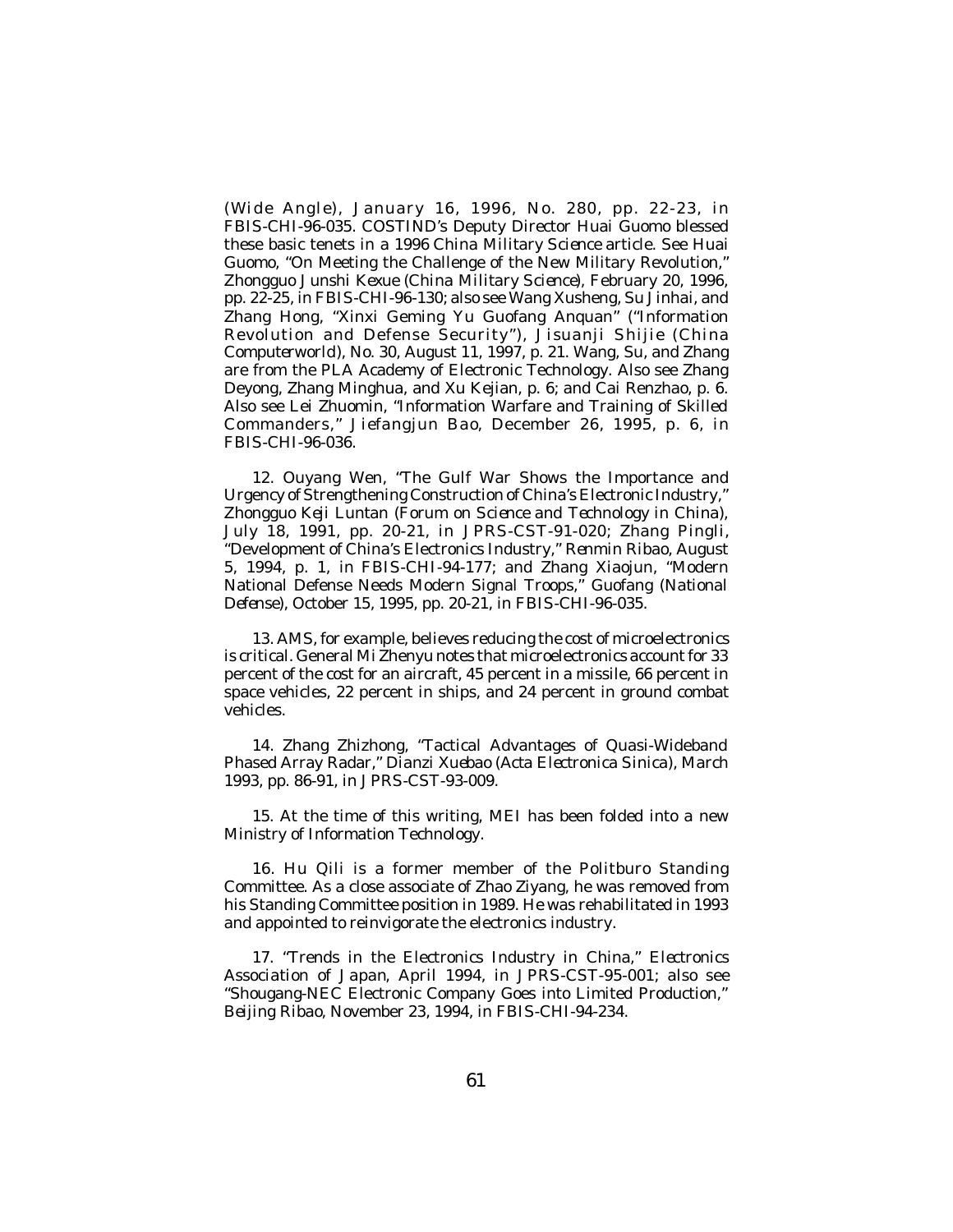18. *Zhongguo Dianzi Bao*, March 26, 1996, p. 1, in *FBIS Science and Technology Perspectives*, Vol. 11, No. 3, June 1996.

19. Han Yuqi, "Nation Faces Challenge of MEMS Technology," *Keji Ribao*, November 6, 1996, in *FBIS-CST*-97-001. Leading figures in political and technical effort include Li Zhijian, Zhou Zhaoying, Wang Daheng, Zhang Wei, Tang Jiuhua, and Ding Henggao. For an AMS overview of nanotechnology, see Sun Bailin, "Nanotechnological Weapons Will Appear on the Battlefield: Prospects for Military Use of Micro-Scale Electromechanical Apparatuses," *Guofang*, June 15, 1996, pp. 39-40, in *FBIS-CHI*-96-151. A breakthrough in nanoscale optoelectronic measurement devices applicable to adaptive optics is discussed in "New Breakthrough in Nanoscale Optoelectronic Measurement Technology," *Keji Ribao*, March 28, 1997, p. 1, in *FBIS-CHI*-97-010.

20. See for example, Wang Qingsong, *Xiandai Junyong Gaojishu* (*Modern Military-Use High Technology*), Beijing: AMS Press, 1993, pp. 251-254; Li, pp. 92-95; Zhu Youwen, Feng Yi, and Xu Dechi, *Gaojishu Tiaojianxia de Xinxizhan* (*Information War Under High Tech Conditions*), Beijing: AMS Press, 1994, pp. 99-101, 163-167, and 270-280; and Wang Pufeng, pp. 113-116. Also see Wan Xuying, "Lun Zhanshu Daodan Weixie Yu Duikang Cuoshi" ("Discussion of the Tactical Missile Threat and Countermeasures"), *Zhongguo Hangtian*, November 1992, pp. 30-32.

21. PLA Deputy Chief of Staff Lieutenant General Xiong Guangkai is a key figure who oversees the PLA's entire intelligence apparatus. His portfolio also includes oversight of the PLA's foreign military-tomilitary relationships.

22. Nicholas Eftimiades, *Chinese Intelligence Operations*, Annapolis: Naval Institute Press, 1994, pp. 78-89.

23. Ping Kefu, "Capabilities of The GSD Third Department in Technical Intelligence," *East Asian Diplomacy and Defense Review*, 96 (5), p. 6.

24. Information on China's SIGINT apparatus drawn from Desmond Ball, "Signals Intelligence in China," *Jane's Intelligence Review*, August 1, 1995, pp. 365-375; and Robert Karniol, "China Sets Up Border SIGINT Bases In Laos," *Jane's Defense Weekly*, November 19, 1994, p. 5.

25. Ping Kefu, p. 6.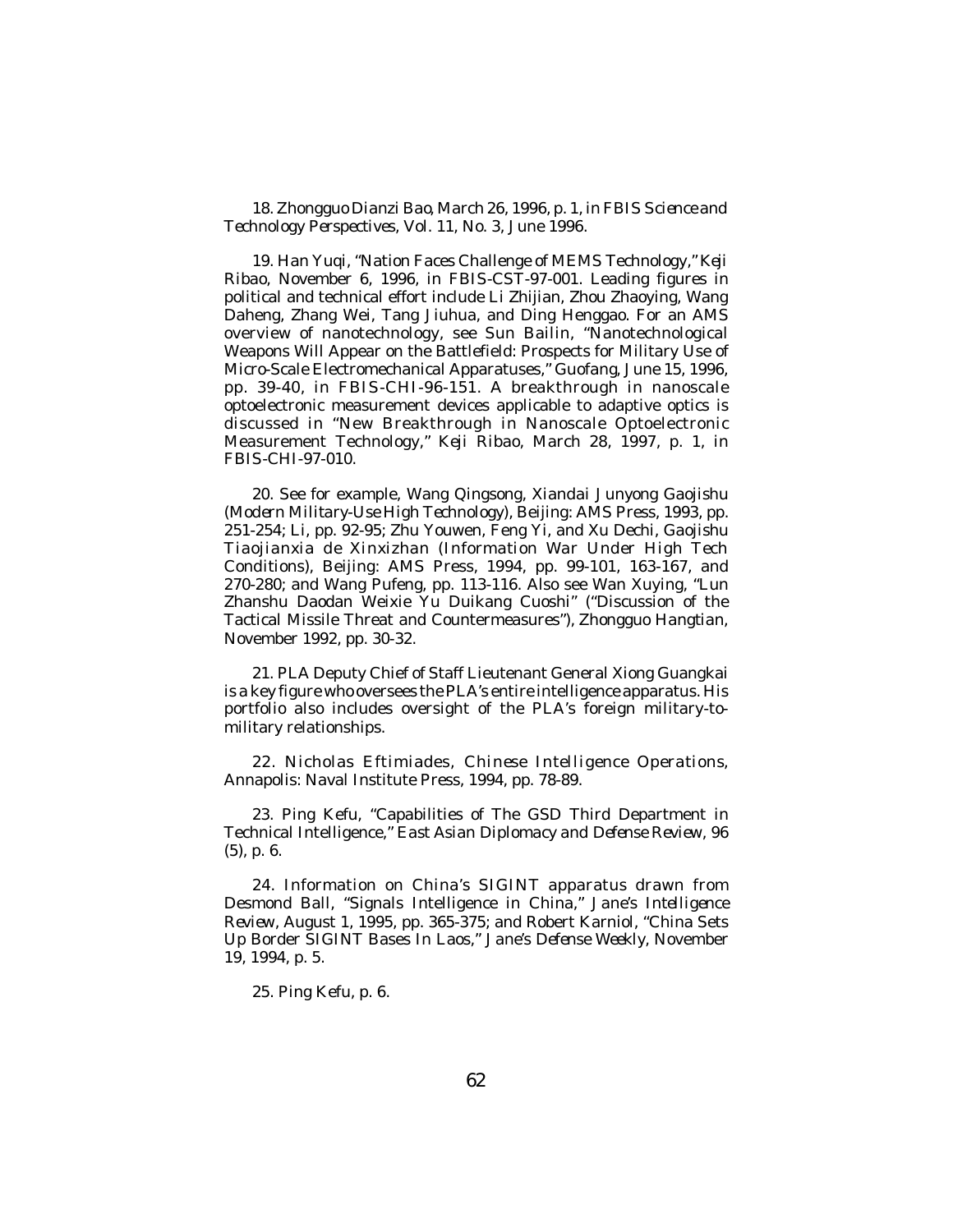26. Zhou Lanying, "Overview of Signal Processing for Radar Countermeasure Information Reconnaissance," *Dianzi Duikang*, 1997, Vol. 2, pp. 9-14, in *CAMA*, Vol. 4, No.5; the KZ900 ELINT Pod was marketed in a brochure at the November 1998 Zhuhai Airshow.

27. Zhou Enlai directed initiation of the 701 Program and its launch vehicle, the FB-1, on August 14, 1969. The satellites operated in an inclination of 69-70 degrees, a perigee of 186 kilometers, an apogee of 464 kilometers, and a period of 90 minutes. The apogee on the last technical experiment satellite in August 1976 was raised to 2,145 kilometers. The August 1976 satellite decayed from orbit on November 25, 1978. China's technical experiment satellite of the 1970s is the only space platform not discussed in detail in official histories. ELINT satellite development is likely one of the most sensitive programs within the defense industry and PLA. One can not rule out the possibility that China has masked or will mask the presence of ELINT packages piggybacked onto other satellites. See *China Today: Space Industry*, pp. 162-170; "Summary of Launches in China," *Zhongguo Hangtian*, September 1996, p. 29; "Capabilities of The GSD Third Department in Technical Intelligence," p. 6; Liao Yuanshou, "Development of Satellite-borne Precision Direction Finding Antenna Array*," Dianzi Duikang Jishu* (Electronic Countermeasure Technology), March 1995, pp. 19-26, in *CAMA*, Vol. 2, No. 5. Liao is from the Southwest Institute of Electronic Equipment (SWIEE), also known as the 29th Research Institute, China's premier entity engaged in radar electronic support measures and ECM equipment; for another SWIEE piece on space ELINT, see Li Yudong, "Satellite-Borne Radar Reconnaissance," *Dianzizhan Xinjishu Yu Qingbao Gaige Wenzhai*, October 1995, pp. 126-133, in *CAMA*, Vol. 3, No. 6. For specific reference to SWIEE R&D on space-based electronic reconnaissance, see *China Today: Defense Science and Technology*, p. 742. Also see Yuan Xiaokang, "Satellite Electronic Reconnaissance, Antijamming," *Shanghai Hangtian*, October 9, 1996, pp. 32-37, in *FBIS-CST*-97-011; and Yuan Xiaokang, "Some Problems of Space Electronic Reconnaissance," *Hangtian Dianzi Duikang*, March 1996, pp. 1-5, in *CAMA*, Vol. 3, No. 4. Yuan is a key engineer involved in a the space ELINT development from the SAST 509th Research Institute (Shanghai Institute of Satellite Engineering). Also see Li Ming, "Satellite-Borne Reconnaissance Antennas," *Hangtian Dianzi Duikang*, April 1997, pp. 38-41, in *CAMA*, Vol. 5, No. 2. Li is from the Nanjing Institute of Electronic Equipment.

28. Jeffery Richelson, "Navy Says China Poised to Close Space-Intel Gap," in *Defense Week*, February 24, 1997, p .9.

29. *Ibid*.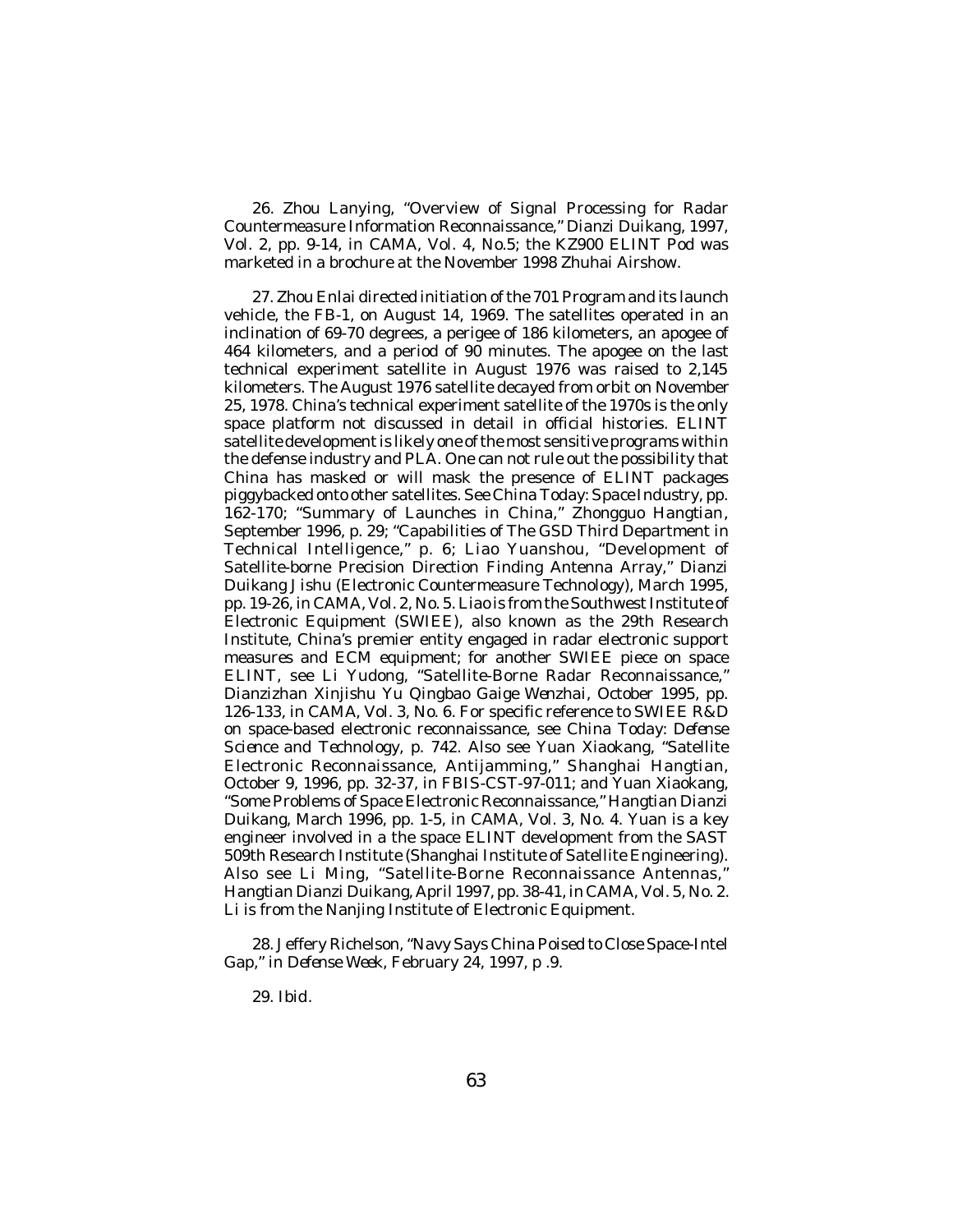30. "Woguo Chenggong Fashe Yike Weixing" ("China Successfully Launches A Satellite"), *Zhongguo Hangtian*, November 1996, p. 10.

31. Bill Gertz, "Crowding In On the High Ground," *Air Force*, April 1997, pp. 18-22; and Covalt, pp. 22-23.

32. China's remote sensing program is funded at least in part by the 863 Program, specifically the 863-308 project. Hong Mei, "Tactical Application Satellite Imagery System," *Hangtian Fanhui Yu Yaogan* (*Spacecraft Recovery and Remote Sensing*), 1995, Vol. 16, No. 1, pp. 30-33, in *CAMA*, Vol. 2, No. 5. A 700 kilometer optimizes coverage at the expense of resolution—a lower orbit naturally will increase the resolution. An advanced imaging system, perhaps the FSW-3, could be launched as early as 1999. See "China To Launch Ten More Satellites by 2000," *Xinhua*, February 22, 1998, in *FBIS-CHI*-98-053.

33. Jean Etienne, "Les Nouveaux Projets de L'Asie Spatiale," in *Space News*, No. 110, November 4, 1996, at http://www.sat-net.com/ space-news. Also see Chou Kuan-wu, "China's Reconnaissance Satellites," *Kuang Chiao Ching*, March 16, 1998, pp. 36-40, in *FBIS-CHI*-98-098.

34. A broad survey of China's aerospace literature indicates the Second Department's Technology Bureau is a leading PLA proponent of photoreconnaissance systems. Leading Technology Bureau figures include Zhang Wanzeng.

35. Brochure, *National Remote Sensing Centre of China*, p. 4, no date.

36. Christian Lardier, "SPOT Image Pursues Changing Market," in *Cosmos/Aviation International*, February 14, 1997, p. 38, in *FBIS-EST*-97-005. A February 1997 Sino-French agreement also spells out cooperation in small satellite development, associated launch vehicles, joint development of satellite imagery systems.

37. "Woguo Jiang Zengshou Wuke Weixing de Guance Shouju" ("China Will Receive Five Sources of Surveying Data"), *Zhongguo Hangtian Bao (China Space News),* January 5, 1997, p. 1; Fan Xizhe, "Future Importance of Information," in *Zhongguo Kexue Bao* (*China Science News*), December 16, 1996, in *FBIS-CST*-97-003. Also see announcement by SSTC Vice Minister Xu Guanhua, Xinhua News Release, in *FBIS-CHI*-96-247. Even previous LANDSAT and SPOT imagery, with a resolution of 10-30 meters has significant military uses despite its poor resolution. For example, the U.S. Defense Mapping Agency used SPOT and LANDSAT imagery during the Gulf War to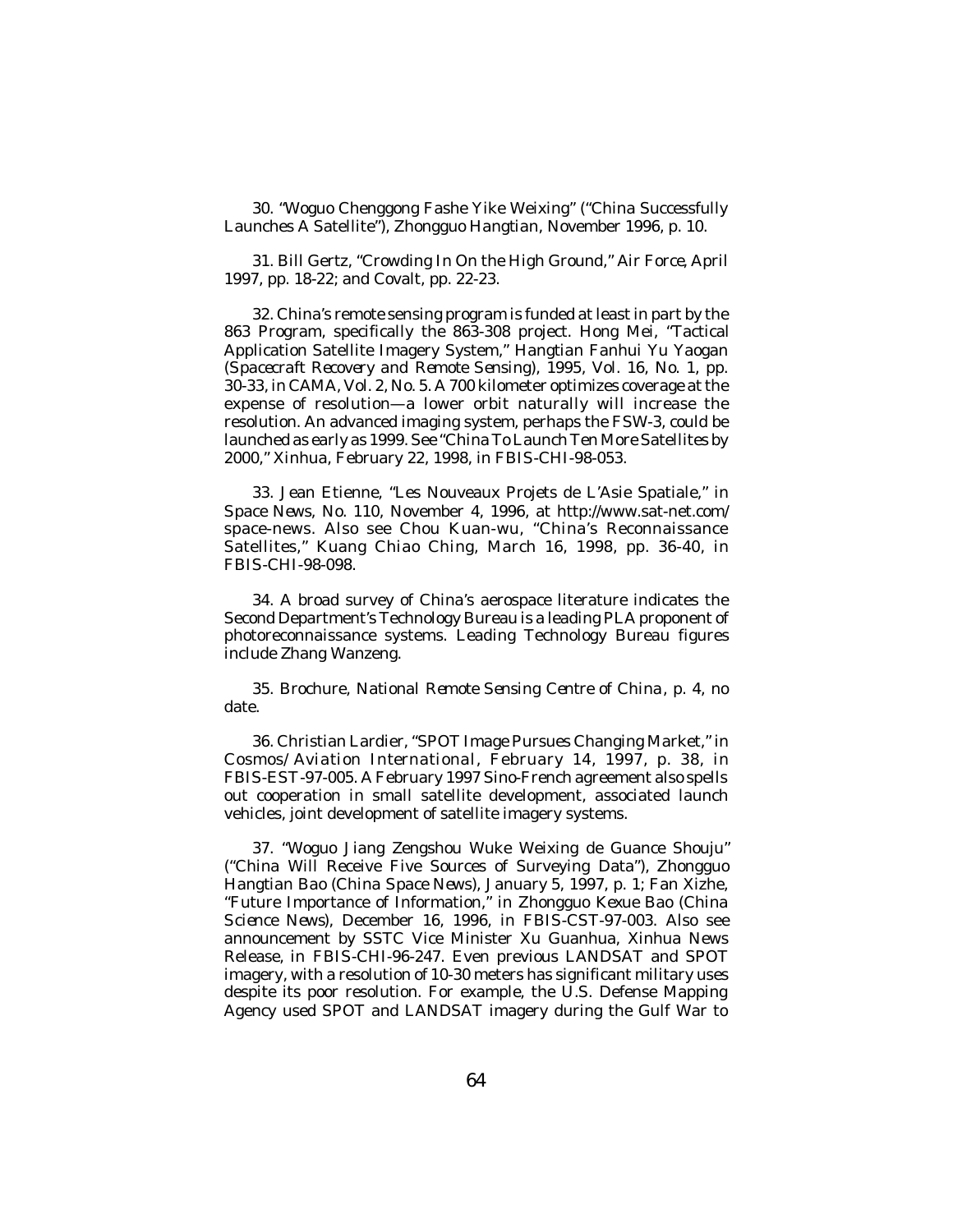update digital maps used by troops, strike mission planning, and bomb damage assessment.

38. Hiroshi Yuasa, "Russia Offering Spy Satellite Service to PRC," *Sankei Shimbun*, October 12, 1997, p. 1, in *FBIS-EAS*-97-286.

39. "China To Use Italian Software to Interpret Imagery," *Space News*, March 2-8, 1992, p. 23. Two other Chinese organizations involved in the project include China's Research Institute for Surveying and Mapping and the National Laboratory of Resources and Environmental Information Systems. Peng Yiqi, a senior engineer at the National Remote Sensing Center, led the Chinese negotiations.

40. "Woguo Jiang Zengshou Wuke Weixing de Guance Shouju" ("China Will Receive Five Sources of Surveying Data"), p. 1; Fan Xizhe, "Future Importance of Information," *Zhongguo Kexue Bao*, December 16, 1996, in *FBIS-CST*-97-003. Also see announcement by SSTC Vice Minister Xu Guanhua, Xinhua News Release. Twelve subscribers will be able to link into the stored images. Also see Chiu Fangying, "China's Remote Sensing Image Digitization Equipment Meets Advanced International Standards," *Keji Ribao*, October 26, 1995, p. 1, in *FBIS-CST*-96-002.

41. "Wo Weixing Yaogan Tuxiang Shuzihua Shebei Shijie Lingxian" ("Our Satellite Remote Sensing Digitized Imagery Equipment Leads the World"), *Zhongguo Hangtian*, January 1996, p. 39; also see "China's Satellite Remote Sensing Image Digitization Equipment Meets Advanced International Standards," *Keji Ribao*, October 26, 1995, in *FBIS-CST*-96-002.

42. Xu Guanhua and Guo Huadong, "Progress, Mission of Remote Sensing Research," *Yaogan Kexue Xin Jinzhan* (New Progress of Remote Sensing Science), April 1995, in *FBIS-CST*-96-002.

43. Long Zhihao, "Leida Weixing de Yingyong" ("Applications of Radar Satellites"), *Zhongguo Hangtian*, November 1991, pp. 29-31; Zhang Wanzeng, "Weixing Hecheng Kongjing Chengxiang Leida de Tedian Jiqi Zai Junshi Zhenchazhong de Yingyong" ("Applications and Characteristics of Satellite SAR for Military Reconnaissance"), *Zhongguo Hangtian*, November 1993, pp. 20-22. Zhang Wanzeng is assigned to the PLA GSD Second Department's Techology Bureau.

44. Huang Weigen, Zhou Changbao, and Wan Zhongling, "Woguo Xingzai SAR Haiyang Yingyong de Xianzhuang yu Xuqiu" ("Current State and Requirements of China's Satellite-borne SAR for Maritime Applications"), in *Zhongguo Hangtian*, December 1997, pp. 5-9.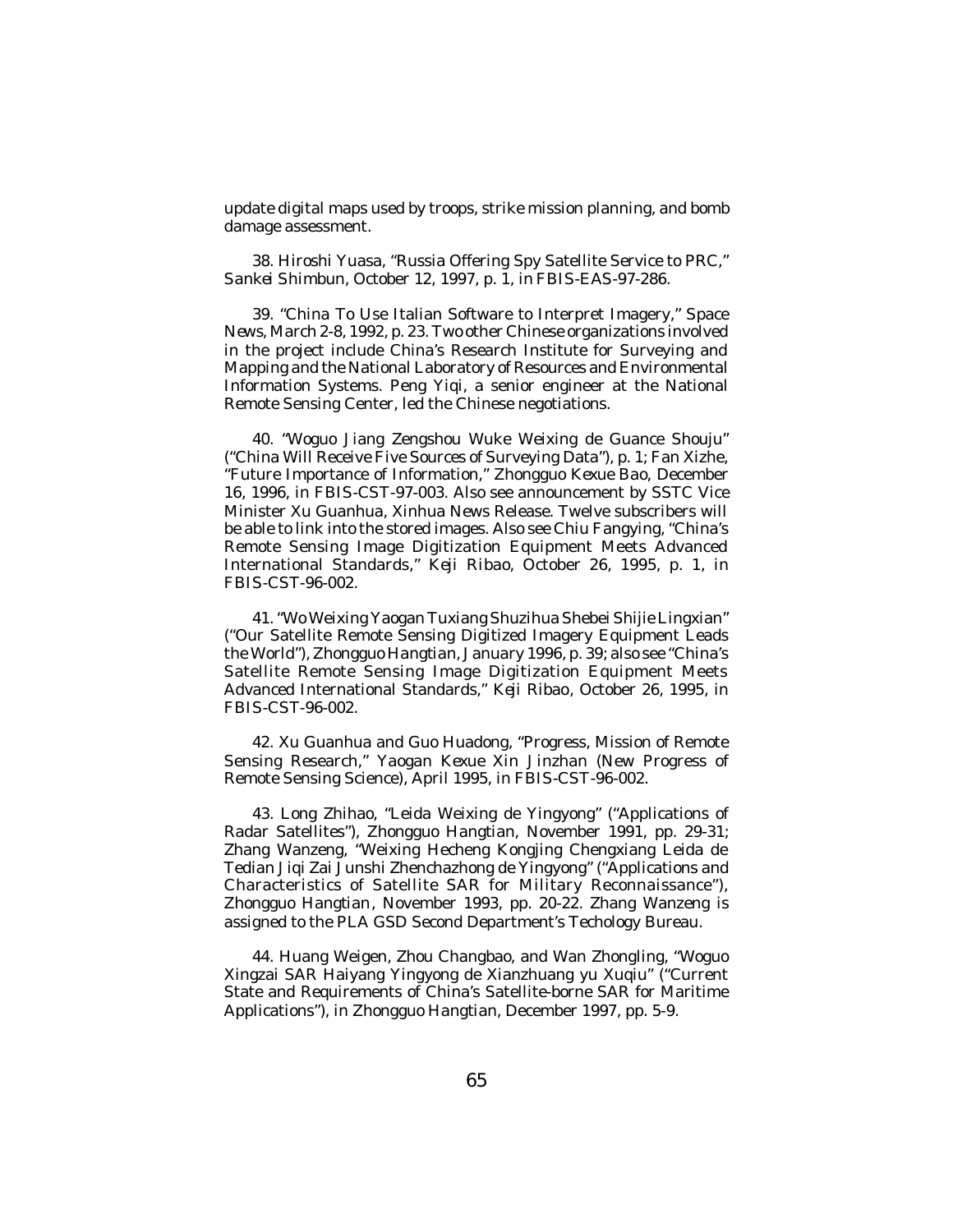45. Data collected by China's airborne SAR remote sensing platform can be transmitted real time to a ground station that is within 120 kilometers of the aircraft. A tactical ground processing system equipped with a VSAT terminal can then transmit the data to a command center. See "Remote Sensing Technical Systems for Reducing Flood Disasters," *Yaogan Kexue Xin Jinzhan*, April 1995, in *FBIS-CST*-96-002; and Xu Guanhua and Guo Huadong.

46. It is not clear if an actual contract has been signed or a Canadian export license issued. Zhong Bu, "Spar Commissions To Build Satellites for China," *China Daily (Business Weekly*), July 14-20, 1996, in *FBIS-CHI*-96-136; Press releases, "China Signs Radarsat Data Reception and Distribution Agreement," *Spar Aerospace Limited*, April 25, 1996; Liu Wei, "Spar Intends to Join Hands With CASC," *Zhongguo Hangtian*, June 1996, in *FBIS-CST*-96-015; and "Spar Clarifies China Satellite Reports," *Spar Aerospace Limited*, July 15, 1996.

47. Steve Berner, "Proliferation of Satellite Imaging Capabilities: Developments and Implications," in *Fighting Proliferation: New Concerns for the Nineties*, Henry Sokolski, ed., Air University Press, 1996, pp. 95-128.

48. Wang Wei, "State S&T Organs Approve Design of Spaceborne Synthetic Aperture Radar," *Zhongguo Kexue Bao* (*China Science News*), May 3, 1995, in *FBIS-CST*-95-010; "Woguo Xingzai Hecheng Kongjing Leida Yingyong Yanjiu Qude Zhongda Jinzhan" ("China's Satellite SAR Applied Research Achieves Tremendous Advances"), *Zhongguo Hangtian*, February 1996, p. 16; "Spaceborne-SAR Modern Information Technology Highlighted," *Zhongguo Kexue Bao*, September 20, 1996, p. 4, in *FBIS-CST*-96-020; Yuan Xiaokang, "High Speed Data Transmission of Satellite-borne SAR," *Zhidao Yu Yinxin* (Guidance and Detonators), 1995(4), pp. 8-14. (509th RI), in *CAMA*, Vol. 3, No. 4. Also see Yuan Xiaokang, "Performance Parameters and Design Requirements of Satellite SAR," *in Shanghai Hangtian*, 1996 (3), pp. 12-18; Long Zhihao, p. 29; Li Yudong, pp. 126-133. Li is from Xinan Dianzi Shebei Yanjiusuo (SWIEE). For comments on preliminary research on the second generation SAR satellite, see "China's Microwave-Imaging Radar Systems Engineering Highlighted," *Zhongguo Kexue Bao*, September 20, 1996, p. 4, in *FBIS-CST*-96-020.

49. Chang Jijun, "Remote Sensing Image Data Compression and Its Performance Evaluation," *Kongjian Jishu Qingbao Yanjiu*, July 1994, pp. 37-54, in *CAMA*, Vol. 1, No. 6.

50. Zhang Wanbin, "Spaceflight Development Strategy: Mid-Long Term Development Strategy, *Zhongguo Keji Luntan* (*Forum on Science*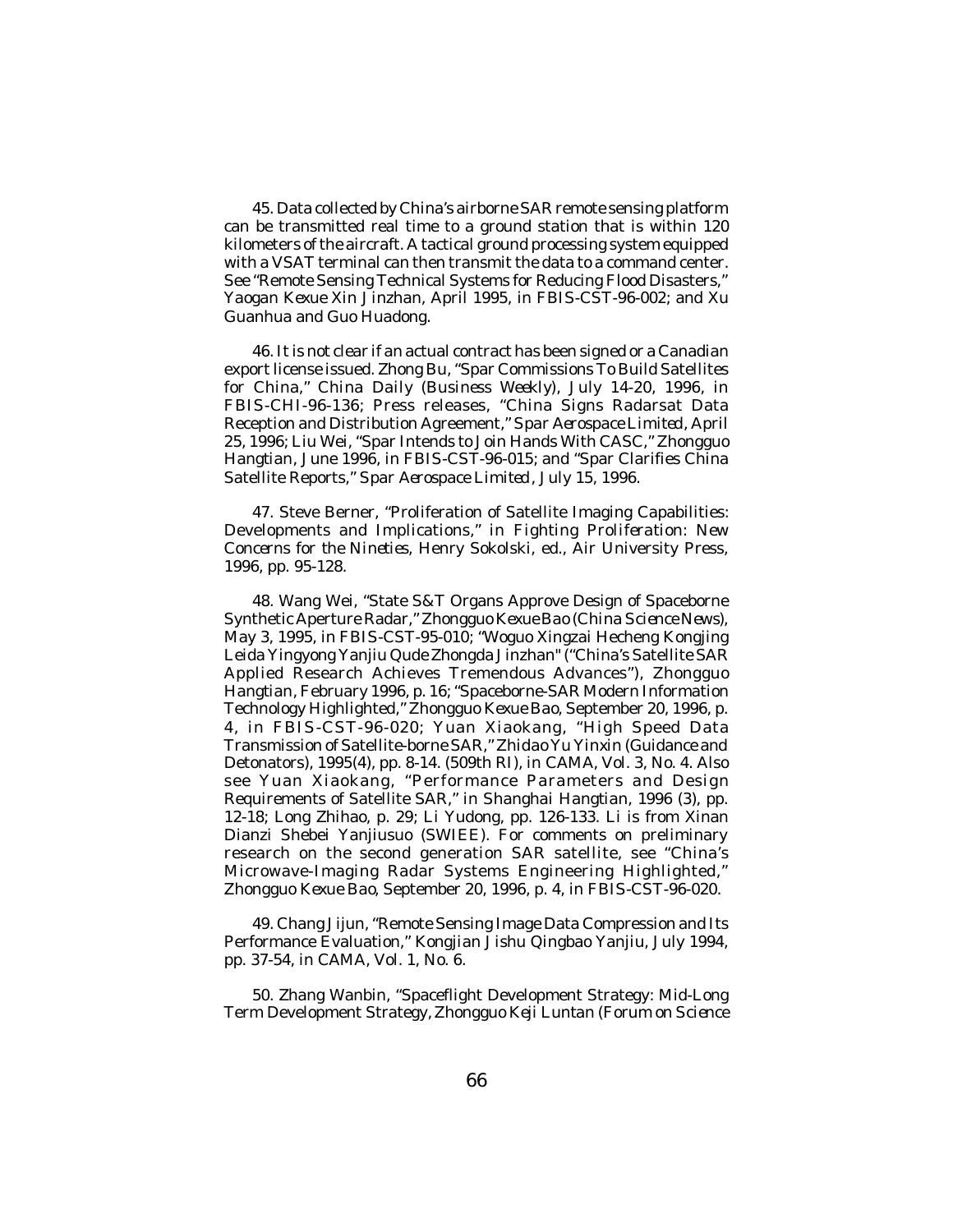*and Technology*), November 1992, pp. 9-12, in *JPRS-CST*-93-002; and Cheng Yuejin, "Information Transmission System of Data Relay Satellites," *Space Technology Information Research*, 1993, summarized in *CAMA*, 1994, Vol. 1, No. 6.

51. Wang Chunyuan*, China's Space Industry and Its Strategy of International Cooperation*, Stanford: Stanford University, July 1996, p. 4. Lieutenant Colonel Wang serves on the senior staff of COSTIND's foreign affairs bureau.

52. Wang Mingyuan, "Mobile Remote Sensing Ground Stations," *Kongjian Dianzi Jishu* (*Space Electronic Technology*), 1997 (2), pp. 32-37, in *CAMA*, 1997, Vol. 4, No. 6.

53. Zhang Yinlong, "Xian Satellite Control Center, China Satellite TT&C Network," *Zhongguo Hangtian*, October 1991, pp. 44-47, in *JPRS-CST*-92-006; deployment of a space based tracking system is explictly listed in CASC's long-range development plan. Also see Dong Guangliang, "A Computing Method for Determining Satellite-to-Satellite Tracking Visual Interval," *Feixingqi Cekong Jishu* (Flight Tracking Technology), February 1994, pp. 20-25, in *CAMA*, Vol. 1, No. 5.

54. DoD Report to Congress, Pursuant to Section 1226 of the FY98 National Defense Authorization Act.

55. See Zhang Zhe, "Development of Over-the-Horizon Sensor Technology," *Zhongguo Hangtian*, August 1991.

56. This site, allegedly visible on the road from Beijing to Zhangjiakou, may be inactive.

57. *China Today: Defense Science and Technology*, pp. 728-729.

58. ASN-206 Brochure, Xian Aisheng Jishu Jituan; Li Youhao and Yang Changhua, "Development and Successful Flight Test of China's First High Altitude Photographic Surveillance UAV," unpublished BUAA paper, April 1994; also see Ji Xiumin, "Modern UAVs Profiled," *Hangkong Zhishi*, October 1997, pp. 41-47, in *FBIS-CHI*-98-083.

59. Wang Yongsheng, "Design and Implementation of a Navigation System for UAVs Using GPS," *Xibei Gongye Daxue Xuebao*, 1996, Vol. 14, No. 3, in *CAMA*, Vol. 3, No. 6; and Zhang Zhong'an and Wang Lue, "Contour Design for a Low Radar Cross-Section Unmanned Aerial Vehicle," *Yuhang Xuebao* (*Journal of Astronautics*), February 1, 1996, pp. 43-47, in *FBIS-CST*-96-017.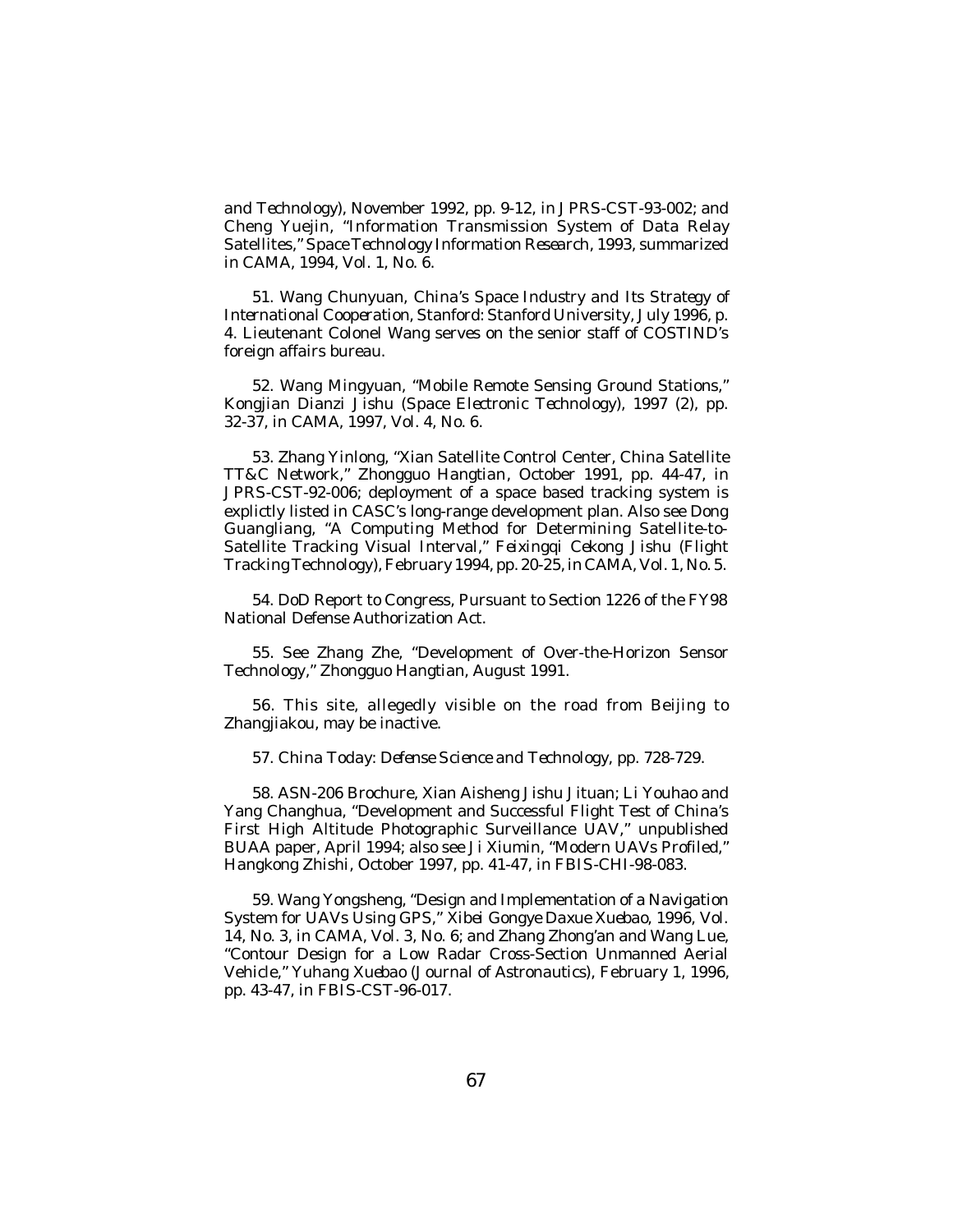60. DoD 1998 Report to Congress, pursuant to Section 1226 of the FY98 National Defense Authorization Act.

61. AT&T News Release, "AT&T Signs Broad Agreements for Telecom Infrastructure in China," April 28, 1994.

62. Hao Yunpeng, *China's Telecommunications: Present and Future*, Stanford: Center for International Security and Arms Control, June 1997. For China's long-range plans, see "Xinxi Gaosu Gonglu de Fazhan he Duice Yanjiu," ("Development and Policy Research on Information High Speed Highway"), *Hangtian Jishu yu Minpin* (*Space Technology and Civil Products*), April 1996, pp. 21-26.

63. Wang Shengrong, "The Information Superhighway and Military Communications," *Guofang* (National Defense), February 15, 1995, in *FBIS-CHI*-95-100; also see Zhang Xiaojun, October 15, 1995.

64. Alexandra Rehak and John Wang, "On the Fast Track," *The China Business Review*, March-April 1996, pp. 8-13; PLA involvement was reported when news of Liantong's formation first broke in early 1993. Since then, however, Liantong has downplayed PLA involvement. See Geoffrey Crothall, "New Telephone Network Planned," *South China Morning Post*, February 18, 1993. One other source which commented on PLA communications network being linked into an integrated national network is a 1994 interview with Liantong director Zhao Weichen, in Xie Minggan, "Communications Company Chief Interviewed," *Ching Chi Tao Pao* (*Economic Reporter*), August 29, 1994, in *JPRS-CAR*-94-053.

65. Author's Fall 1993 visit to CAEIT, also known as China Electronics Corporation, Systems Engineering General Department. As of 1993, CAEIT was directed by Madame Hu Bangde.

66. "Fiber Optic Communications Technology," *Zhongguo Dianzi Bao*, December 1, 1995, p. 3, in *FBIS-CST*-96-005; Liu Dongsheng, "Telecommunications: Greater Sensitivity Achieved," *Jiefangjun Bao*, September 8, 1997, p. 5, in *FBIS-CHI*-97-287.

67. Tang Shuhai and Guan Ke, "All-Army Public Data Exchange Network Takes Initial Shape," *Jiefangjun Bao*, September 18, 1995, in *FBIS-CHI*-95-230; and Liu Dongsheng, "Telecommunications: Greater Sensitivity Achieved," *Jiefangjun Bao*, September 8, 1997, p. 5, in *FBIS-CHI*-97-287.

68. For example, in the United States, over 95 percent of DoD and the intelligence community voice and data traffic uses the public telephone system, and this amount is likely to increase.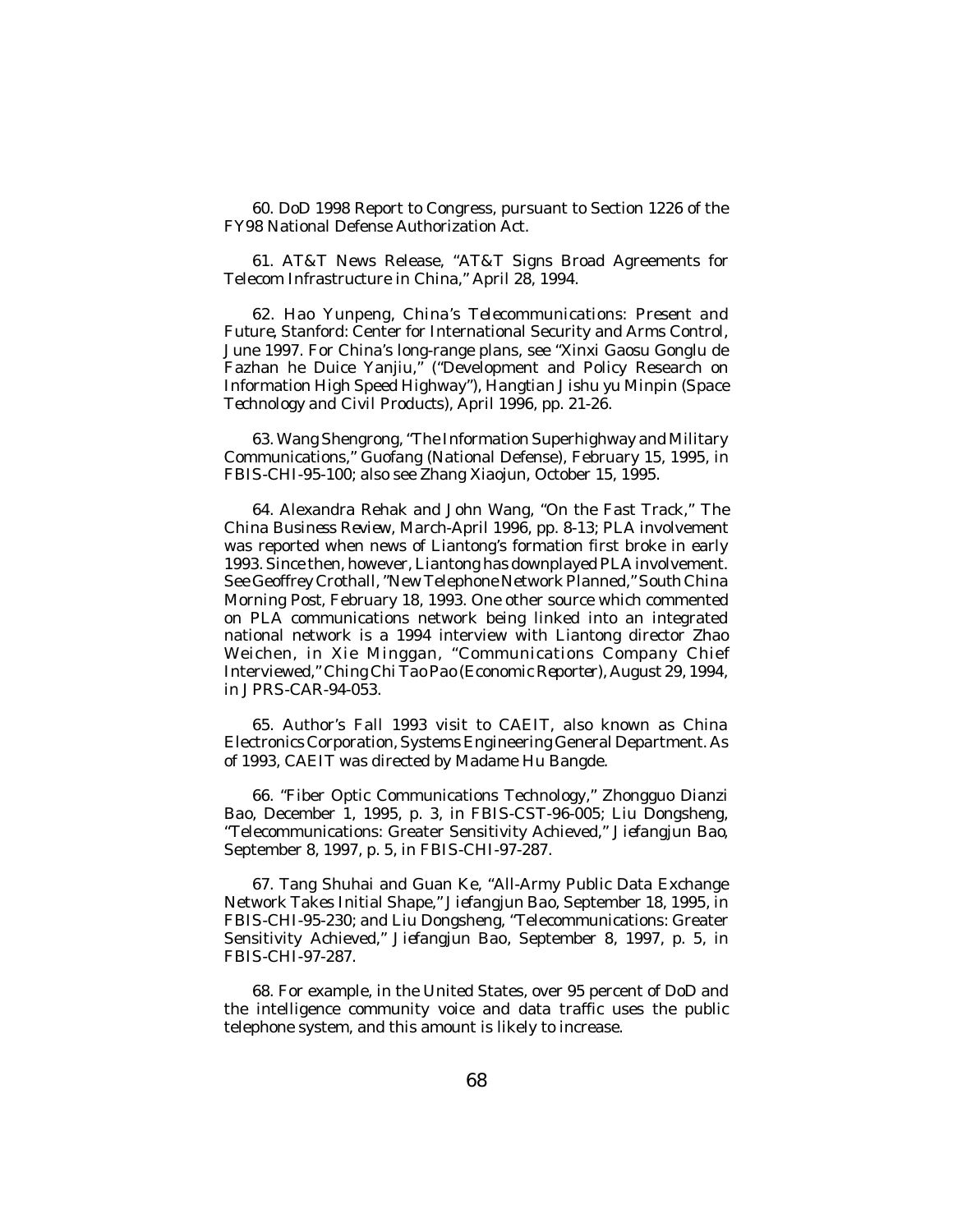69. Tan Keyang, "Defense Military Computer Network Interconnects PLA Army, Navy, and Air Force," *Jisuanji Shijie*, August 11, 1997, No. 30, p. 1, in *FBIS-CHI*-97-324.

70. See Dennis Blasko, Ray Lawlor, John Corbett, Mark Stokes, and Chris Kapellas, *China's Defense-Industrial Trading Organizations*, Defense Intelligence Reference Document, October 1995; and Foo Choy Peng, "Dutch Firm Forges Telecom Partnership with PLA Unit," *South China Morning Post*, February 27, 1998, p. 27, in*FBIS-CHI*-98-058. The other two networks include that of MPT and Liantong. CESEC has recently entered into a joint venture with a Dutch company, KPN.

71. Author's January 1993 meeting with BISE representatives; and *Directory of PRC Military Personalities*, USDLO Hong Kong, October 1996, p. 13. The GSD Telecommunications Department is directed by Major General Yuan Banggen. Until his recent retirement, the individual most involved in COSTIND's  $C<sup>4</sup>$ I systems integration effort was Chang Mengxiong, who has emerged to become a leading advocate for full exploitation of the RMA. At least one GSD subordinated research institute, probably under the Telecommunications Department, the 61st Institute, has communications R&D responsibilities.

72. See, for example, "Communications Project Approved," in *Qinghai Ribao*, July 21, 1993, which outlined a joint MPT-Second Artillery (80306 Unit in Xining) project to install a 480 channel digital microwave link between Xining and Golmud.

73. China's C 2 apparatus is detailed in Michael D. Swaine, *The Military and Political Succession in China*, RAND Corporation, 1992, pp. 122-123.

74. You Ji, "High Tech Shift For China's Military," *Asian Defense Journal*, September 1995, pp. 4-10; Viacheslav A. Frolov, "China's Armed Forces Prepare for High-Tech Warfare," *Defense & Foreign Affairs: Strategic Policy*, January 1998, pp. 12-13; and Nanjing Research of Electronics Technology (NRIET) brochure on 3 Meter Offset-Fed SATCOM antenna.

75. Hao Yunpeng, *China's Telecommunications: Present and Future*, Stanford: Center for International Security and Arms Control, June 1997, p. 1.

76. Wang Boyi, "State 863 Program's Communications Technology Area's Ninth FYP Research Projects Detailed," *Dianxin Jishu*, June 10, 1997, pp. 4-6, in *FBIS-CST*-97-010; Wei Leping, "Higher Speed, Longer Wavelength, Multiple Wavelength—Major Trends of Optical Fiber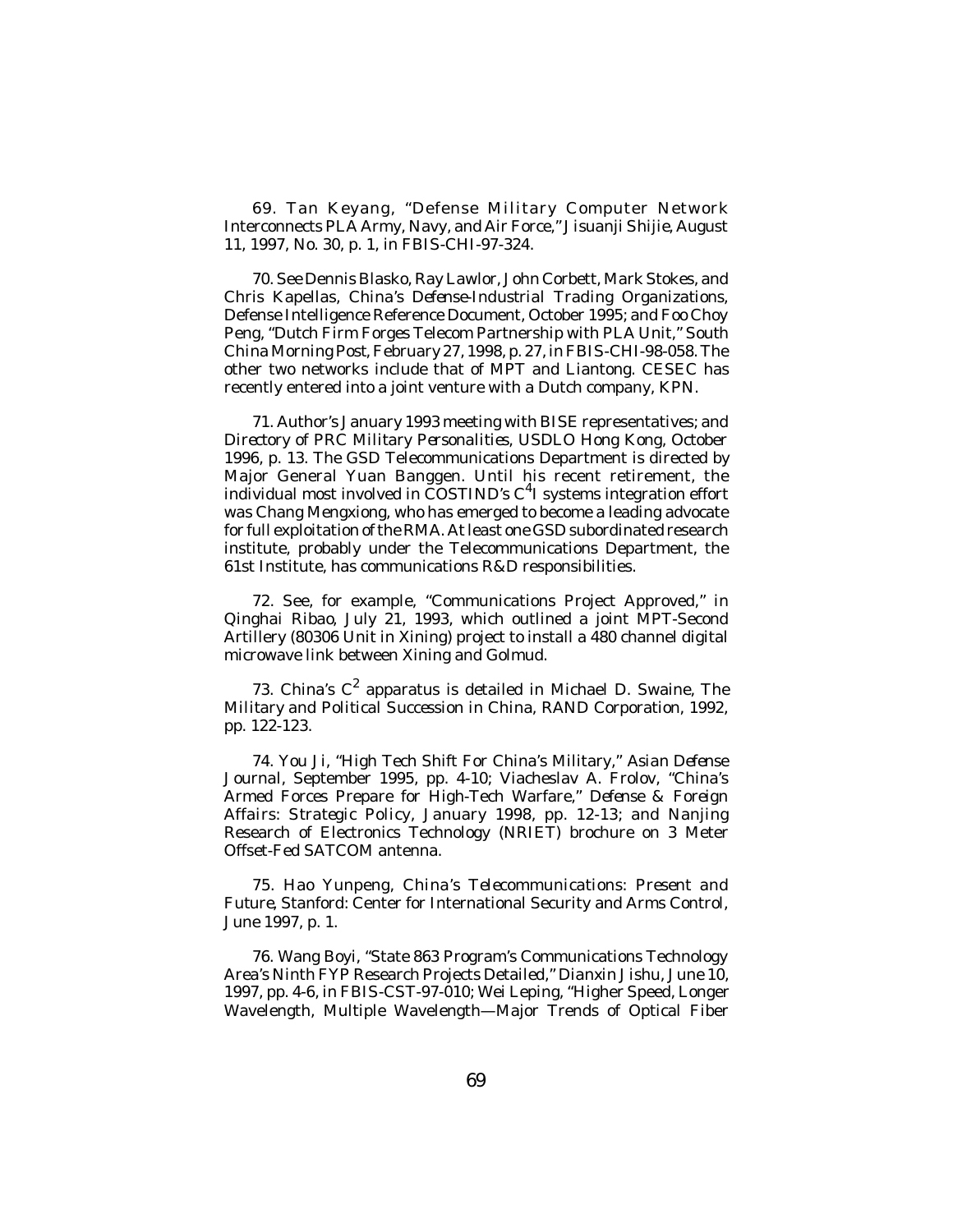Systems For Long Haul Transmission in China," China Telecommunications Construction, July 3, 1996, pp. 20-26, in *FBIS-CST*-96-009; "Advanced Telecommunications Equipment Joint Venture Set Up," *Xinhua*, February 2, 1996. Current SDH fiber-optic cable systems have transmission rates ranging from 2.5-10 gigabits per second. After 2002, according to a DoD 1998 report to Congress on PLA military capabilities, China's fiber-optic network will be completely composed of SDH.

77. For background on some of these communications technologies, see *New World Vistas: Air and Space Power for the 21st Century, Information Applications Volume*, 1995.

78. Xu Dianlong, "Beijing Reports 8 Dec Satellite Launch," *Xinhua*, December 9, 1997, in *FBIS-CHI*-97-349.

79. Zhang Xinzhai, "Achievements, Future Development of China's Space Technology," *Aerospace China*, June 1996, in *FBIS-CST*-96-015. Also see "China To Launch Ten More Satellites by 2000," *Xinhua*, February 22, 1998, in *FBIS-CHI*-98-053.

80. Zhou Quan, "Spread Spectrum Techniques for Satellite Communications," *Kongjian Dianzi Jishu*, 1997, (2), pp. 5-9, in *CAMA*, Vol. 4, No.6; and Xiao Kai, "Synchronization Concepts for DH/DS Spread Spectrum Receivers," *Kongjian Dianzi Jishu*, 1997 (2), pp. 10-15, in *CAMA*, Vol. 4, No. 6. Zhou and Xiao are from the Xian Institute for Space Radio Technology, the primary organization responsible for satellite transponders and remote sensing downlinking technology.

 81. "Company Plans Asian Satellite," *Space News*, June 1-7, 1992. COSTIND's participation as an investor provides the necessary bureaucratic leverage for the PLA to use transponder space should the need arise. The PLA generally relies on domestic satellites, such as the DFH-3, for its communications requirements.

82. Ji Hongguang, "MPT Buys CHINASAT-8 From Space Systems Loral," *Keji Ribao*, March 24, 1997, in *FBIS-CHI*-97-010.

83. China Orient is paying \$100 million for the satellite including ground support equipment. "Long March to Launch Satellite," *China Daily*, August 29, 1996, in *FBIS-CHI*-96-169. MPT-run satellite TT&C ground stations in Beijing monitor operating conditions of the satellites. However, COSTIND's Xian Satellite Control Center will exercise satellite station keeping responsibilities.

84. Berner, p. 110. The specific device is the DF50 momentum wheel, which can also be used in remote sensing platforms. A viable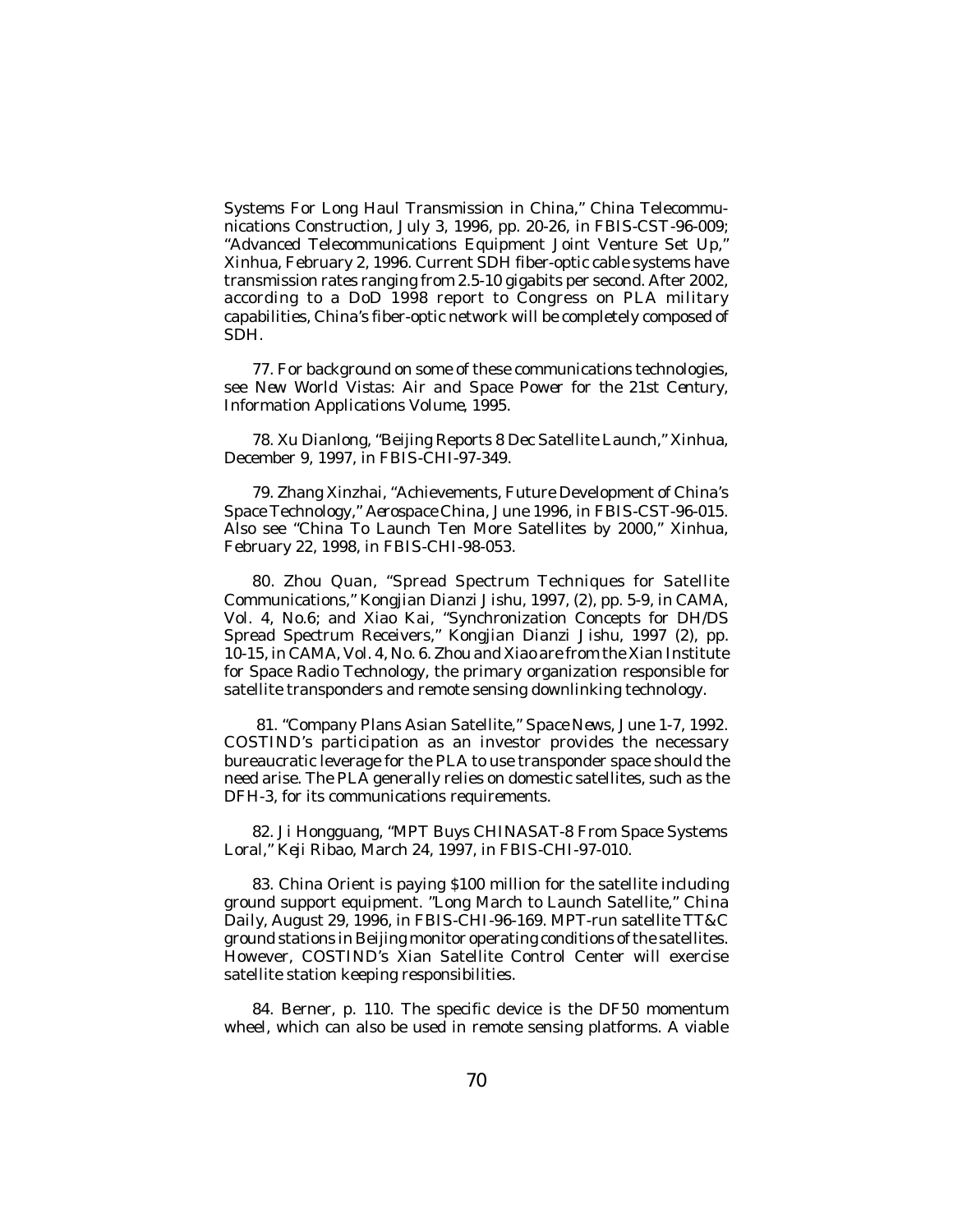attitude control system remains the most vexing problem for China's space industry. Attitude control problems lie at the root of DFH-3 failures, and, based on author's June 1998 discussions with China's weather officials, the FY-2 weather satellite system.

85. "The Iridium System," *Iridium Homepage*, *www.iridium.com*.

86. Chen Shupeng, "China: Geomantics, Regional Sustainable Development," April 1995, in *FBIS-CST*-96-02.

87. "Singapore Firms Agree on Satellite Communications," *Xinhua*, December 28, 1995, in *FBIS-CHI*-96-002; and Min Changning, "Concepts or China, Asia-Pacific Mobile Telecom Satellite," *Zhongguo Hangtian*, November 1994, in *JPRS-CST*-95-003.

88. Ma Rushan, "Status and Development of China's Golden Bridge Network," *Jisuanji Shijie* (*Computerworld*), September 13, 1995, pp. 195-197, in *FBIS-CST*-96-001.

89. "National Toll-Telephone Network Intelligent Network Project Gears Up," *Dianxin Jishu*, June 1996, p. 48, in *FBIS-CST*-96-017; "Shanghai Bell's R&D Budget Reaches 300 Million Yuan," *Zhongguo Dianzi Bao*, September 26, 1995, p. 1, in *FBIS-CST*-96-001; "BTA, Guangdong Nortel Sign Contract for Development of Intelligent Network," *Keji Ribao*, May 29, 1996, p. 5, in *FBIS-CST*-96-013; Wu Jichuan, "China's Telecommunications Striding Into the Ninth Five-Year Plan," *Dianxin Jishu*, March 27, 1996, "Into the Ninth Five-Year Plan," *Dianxin Jishu*, March 27, 1996, pp. 3-5, in *FBIS-CST*-96-005, Gao Hui, "China's First Set of High Intelligence Network Systems Has Been Tested and Accepted," *Jiefangjun Bao*, December 5, 1997, p. 1, in *FBIS-CHI*-97-357; and "China's Intelligent Networks," *Keji Ribao*, May 29, 1996, p. 5, in *Science and Technology Perspectives*, Vol. 11, No. 4, August 1996, p. 3-5, in *FBIS-CST*-96-005.

90. A significant proportion of technical writings on military software development originate from BISE. Examples include He Xingui, "Activeness of Software and Its Military Application*," China Computer Society Meeting Abstracts*, May 1994, pp. 1-7, in *CAMA*, Vol. 1, No. 6; and Liu Shuming, "Quality Measurement Model and Testing of Military Software," *China Computer Society Meeting Abstracts*, May 1994, pp. 131-135, in *CAMA*, Vol. 1, No.6. Both authors are from BISE.

91. Liang Zhenxing, "Information Warfare: Major Influence on China's Defense Modernization," in *Jisuanji Shijie* (*China Computerworld*), April 8, 1996, in *FBIS-CST*-96-009; also see Liang Zhenxing and Lan Guoxing, "Summary of Integrated Electronic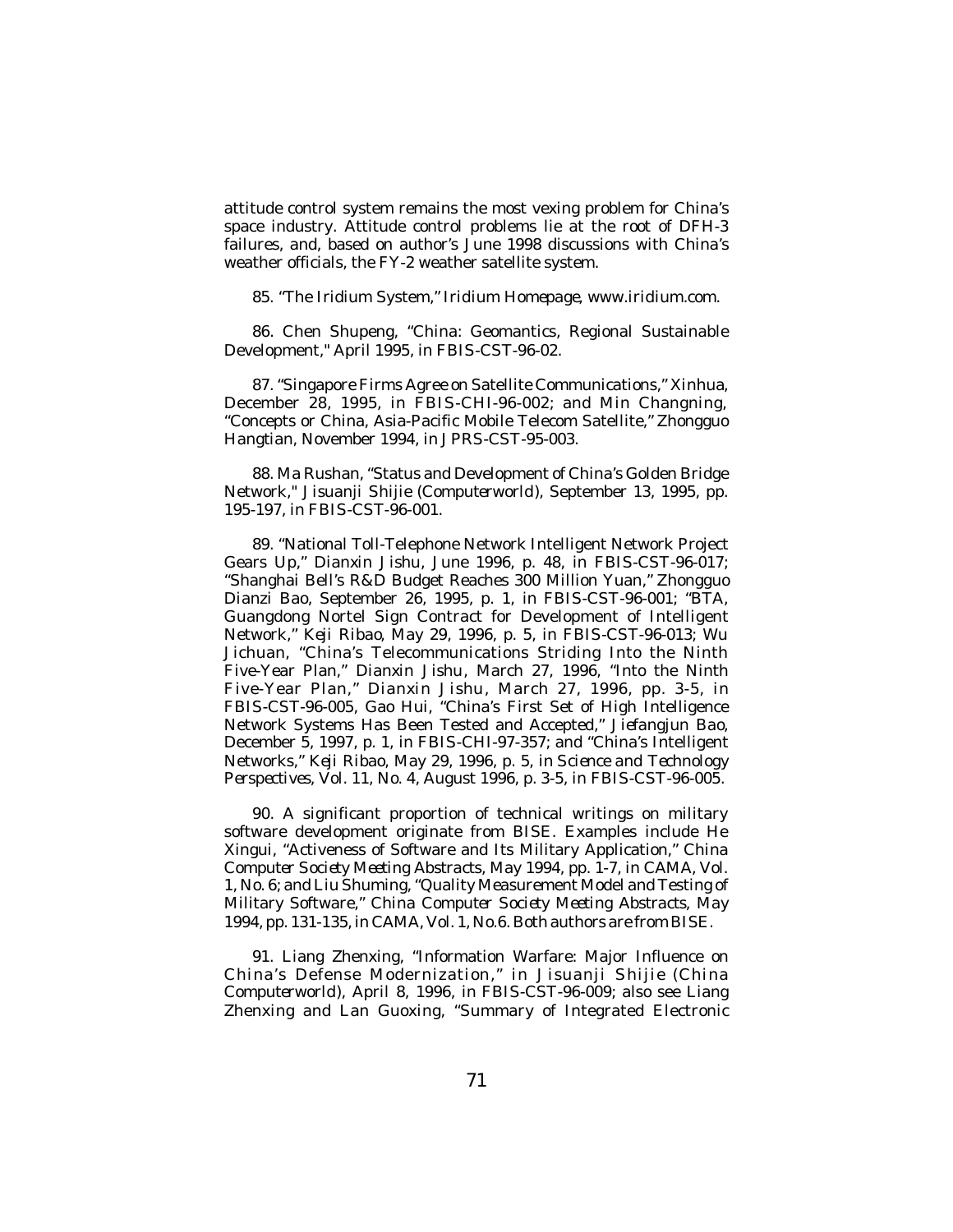Information (C<sup>4</sup> I) System Development," *Jisuanji Shijie*, February 3, 1997, No. 5, pp. 94-95. Liang Zhenxing is from the Beijing Institute of Systems Engineering, a COSTIND entity which plays a central role in the development of China's national C<sup>4</sup>I network.

92. Li Guangru, "Zou Jiahua Addresses Information Leading Group's Inaugural," *Xinhua*, May 27, 1996, in *FBIS-CHI*-96-119.

93. Chen Zhujia, "Marching Towards the Commanding Height of Science and Technology," *Renmin Ribao*, May 29, 1995, in *FBIS-CHI*-95-117; and Qin Chun, "Higher Speed Large Parallel Computer System To Be Built," *Xinhua*, January 31, 1996, in *FBIS-CHI*-96-024.

94. Qian Weihua, "Institute Develops Advanced Space Computers," *Wenhui Bao*, February 5, 1991, in *FBIS-CHI*-91-029. Institutes involved in microcomputer development include the 771st Institute in Lishan and Huadong Computer Technology Institute in Shanghai.

95. Tan Keyang, "YH Super Simulation Computer, YH Intelligent Computer Systems Certified," *Jisuanji Shijie*, October 21, 1996, p. 1, in *FBIS-CST*-97-002.

96. Caption under picture of Russian Defense Minister Touring Beijing Simulation Center, *Zhongguo Hangtian Bao*, April 23, 1997, p. 1.

97. Wang Chengwei, "Review and Near Term Prospects for Intelligent Computer Systems," *Scientia Sinica* (*Science in China*), Vol. 38, September 1995, pp. i-iv, in *FBIS-CST*-96-009.

98. "IBM Chief Says China Poised To Lead in Networking Technology," *AT&T Homepage*, nando.net.

99. Liang Baichuan, "Experimental Studies on Computer Virus Injecting Technology Through Radiation," *Huoli Yu Zhihui Kongzhi (Firepower and Command Control*), Vol. 20, No. 4, 1995, in *CAMA*, Vol. 3, No. 3, 1996. The author conducts research at the Xian University of Electronic Science and Technology.

100. There is still a gap in knowledge about the GSD Fourth Department which is rapidly becoming one of the most significant GSD entities. One of the first references to outline GSD Fourth Department missions is Ping Kefu, p. 6. While the GSD Third Department has the communications intelligence portfolio, the Fourth Department is responsible for ELINT and ECM operations.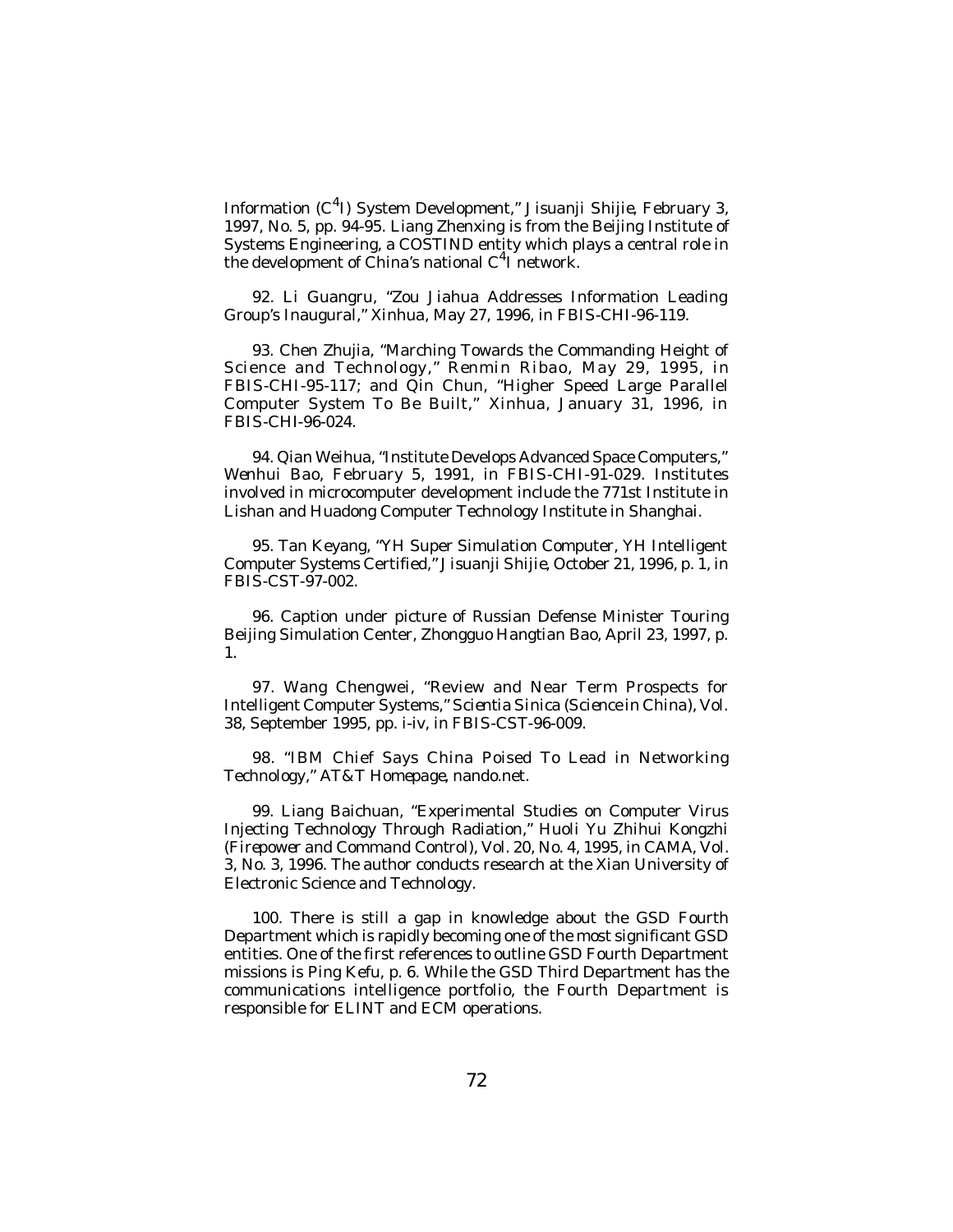101. Zhang Youcai, "Denglu Zhanyi Dianzi Duikang Zuozhan Zhidao de Jige Wenti" ("Some Questions Surrounding Theater ECM Operational Principles"), in *Zuozhan Zhihui Yanjiu* (*Research on Operational; Command and Control*), Beijing: National Defense University Press, January 1997, pp. 327-333. Based on his rank, MGen Zhang Youcai is likely director or deputy director of the GSD Fourth Department.

102. Mei Zhongtang, "Electronics: Building Up the Republic's 'Information Great Wall'," *Jiefangjun Bao*, September 11, 1997, p. 5, in *FBIS-CHI*-97-287.

103. Li Yongqiang, "Applications of UAVs in Electronic Warfare," *Dianzi Duikang Jishu*, February 1995, pp. 15-21, in *CAMA*, Vol. 2, No. 5. Li is from the Southwest Institute of Electronic Equipment (SWIEE); also see Li Jiaxiang, "Development of UAVs for Electronic Warfare," *Hangtian Dianzi Duikang*, March 1994, pp. 43-47, in *CAMA*, Vol. 1, No. 6. Besides jammers, SWIEE carries out R&D into airborne and space-based radar reconnaissance platforms.

104. Among numerous references, see Zhang Shenghai, "Research on ECM Equipment Science," *Proceedings of New Electronic Warfare Technology and Intelligence Reform Conference*, October 1995, pp. 18-21, in *CAMA*, Vol. 3, No. 6.

105. Wu Jinliang, "Range Testing of Satellite Communication Countermeasures," *Proceedings of New Electronic Warfare Technology and Intelligence Reform Conference*, October 1995, in *CAMA*, 1996, Vol. 3, No. 6. Wu Jinliang is from the PLA 89823 unit, most likely a COSTIND-subordinated entity. The Shijiazhuang Institute of Telecommunications and Tracking Technology (54th Research Institute) is one entity which has has conducted R&D on SATCOM jammers. See Zhu Qinghou, "Satellite Communications Countermeasures in Information Warfare," *Hangtian Dianzi Duikang*, 1997, Vol. 1, pp. 23-26, in *CAMA*, Vol. 4, No. 4; Zhu Qinghou, "Research On Jamming Methodologies of Military Multichannel Satellite Transponders," *Hangtian Dianzi Duikang*, March 1997, pp. 31-34, in *CAMA*, Vol. 5, No. 2. Zhu is from the Shijiazhuang Institute of Communications, Tracking, and Control Technology.

106. Chen Ning and Zhang Jieru, "Research Into Synthetic Aperture Radar Jamming Technology," *Hangtian Dianzi Duikang*, April 1997, pp. 45-48, in *CAMA*, Vol. 5, No. 2. One May 1998 source with direct access to commercial SAR imaging services claims that the Chinese may have attempted to jam a foreign SAR satellite as it passed over a 1996 PLA exercise in Fujian province.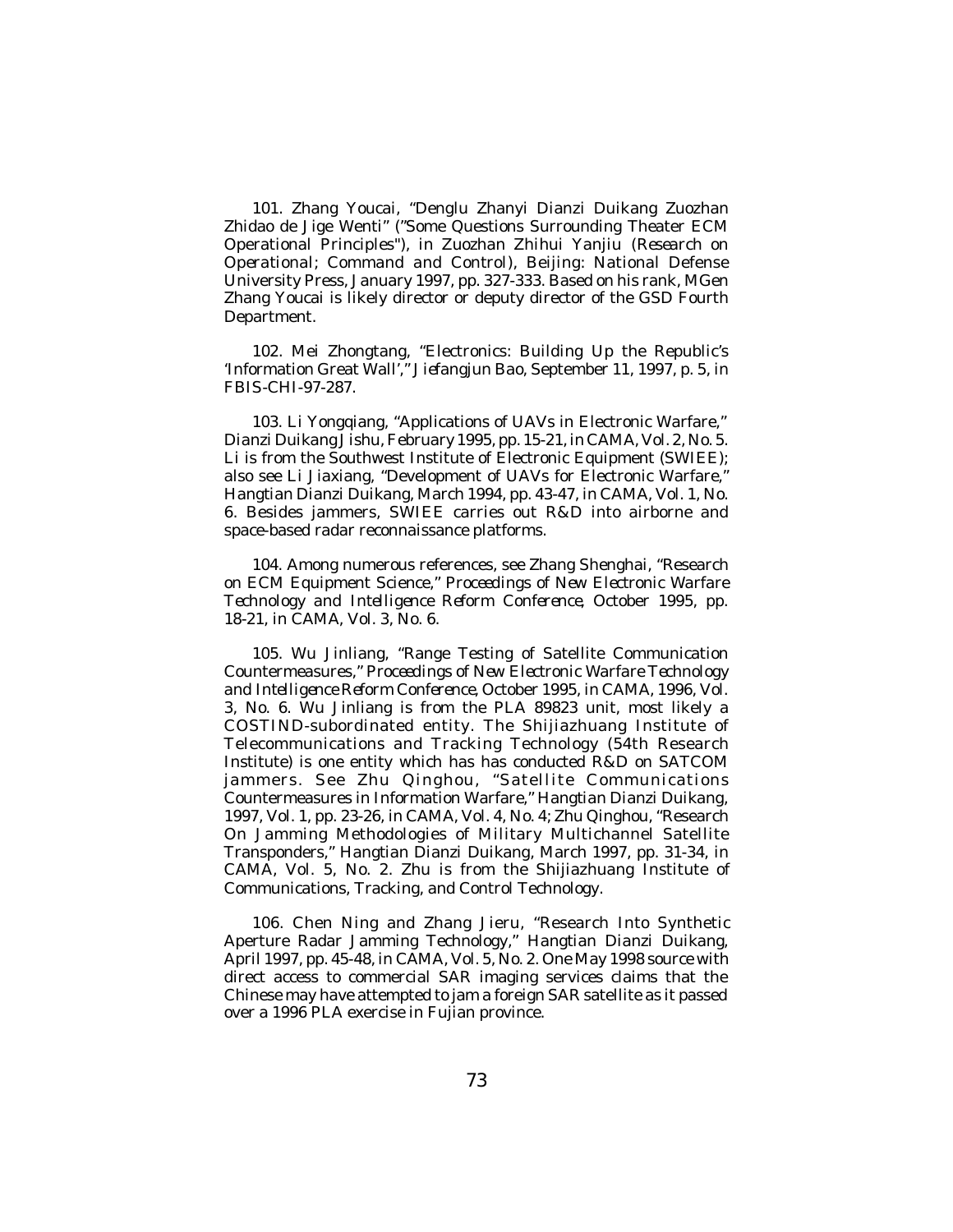107. Liang Baichuan, "The Jamming of the Global Positioning System," *Shanghai Hangtian*, March 1996, pp. 35-40, summarized in *CAMA*, Vol. 3, No. 5; and author's unpublished study, "PLA Strategic Modernization: The Role of China's Space and Missile Industry," September 1995. Two institutes carrying out research into GPS jammers include Jiangnan Electronic Communications Research Institute in Guizhou province (061 Base) and Xian University of Electronic Science and Technology (*Xidian*).

108. Liang Baichuan, "Technologies for Jamming AWACS in China's National Air Defense System," *Shanghai Hangtian*, 1994, 11(3), in *CAMA*, Vol 1. No. 5; and Liang Baichuan, "Main Lobe Jamming Against Phased Array Airborne Early Warning Radars," *Shanghai Hangtian*, 1997, 14(6), pp. 12-15, in *CAMA*, Vol. 5. Liang Baichuan, from the Xian University of Electronic Science and Technology (*Xidian*), is one of China's most prolific writers on information operations. Xidian, reportedly one of China's highest level military communications institutes, has conducted computer simulation on AEW jammers. Also see Tao Benren, "Ground-based Reconnaissance Systems for Countering Airborne Warning and Jamming Aircraft," in *Hangtian Dianzi Duikang (Space Electronic Countermeasures*), 1995, (2), pp. 40-44, in *CAMA,* Vol. 2., No. 5. Tao is an electronic warfare specialist from the Shanghai Institute for Electromechanical Engineering. On electronic combat against JTIDS, see Xu Xiutao, "Countermeasures Against Joint Tactical Information Distribution System," in *Dianzi Duikang*, February 1995, pp. 1-7, in *CAMA*, Vol. 2, No. 5. Xu is from the Jiangnan Institute of Electronic Communication, the same institute which is carrying out R&D into GPS jammers.

109. Prasun Sengupta, "Asia-Pacific Enters the Electronic Warfare Arena," *Aerospace*, June 1992, pp. 28-30.

110. A flux compression generator (FCG) is the most mature technology applicable to HPM bomb designs. Lin Zheng, "New Advances in Electronic Warfare," in *Proceedings of '96 Conference Sponsored By Journal "Huoli Yu Zhihui Congzhi*," October 1996, pp. 16-21, in *FBIS-CST*-97-012; Zhang Zhenzhou, "Longitudinal Tranmission of Exploding Electromagnetic Waves," in *Xiandai Fangyu Jishu*, April 1995, pp. 47-58, in *CAMA*, Vol. 2, No. 5. Also see Qin Zhiyuan, "HPM Weapons in Tomorrow's War," paper presented at 1997 COSTINDsponsored international conference on RMA. See Appendix V for more details.

111. Li Guangpu, "Long Range Multipurpose Air-to-Air Missile: Most Effective Weapon to Strike Radiating High Value Airborne Assets," *Yuancheng Kongkong Daodan Zhuanji (Long Range Air-to-Air*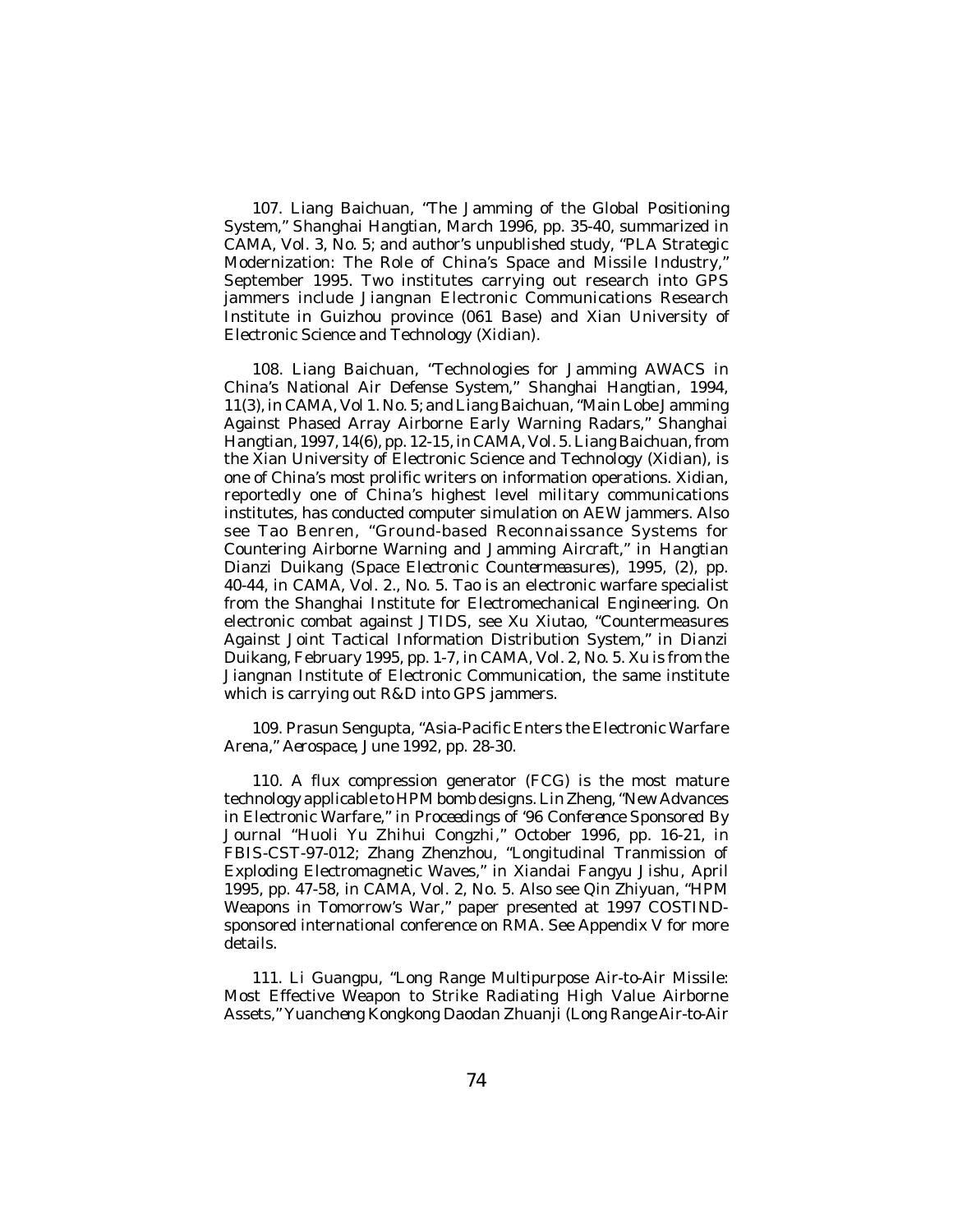*Missile Special Collection)*, June 1996, pp. 1-13, in *CAMA*, Vol. 4, No. 2. Li is from the Shanghai Academy of Space Technology's primary missile design institute, the Shanghai Institute of Electromechanical Engineering (SIEE). Also see Xing Xiaolan (PLAAF 8th Research Institute, responsible for AAM program management), "Development of Anti-AEW Aircraft Weapon System," *Yuancheng Kongkong Daodan Zhuanji,* June 1996, pp. 14-21, in *CAMA*, Vol. 4, No. 2; Zhang Dechang (Shanghai Institute of Engineering Technology Information), "Development Trends of Long Range Air-to-Air Missiles," *Yuancheng Kongkong Daodan Zhuanji,* June 1996, pp. 22-43; Tao Benren (SIEE), "Characteristics of AWACS and Airborne Jammers," *Yuancheng Kongkong Daodan Zhuanji*, June 1996*,* pp. 54-57; Zhang Wangsheng (SIEE), "Guidance and Control Technology of Long Range Air-to-Air Missiles," *Yuancheng Kongkong Daodan Zhuanji,* June 1996*,* pp. 58-65; Wang Chaoqun (SIEE), "Application of Passive Microwave/Infrared Imaging Dual Mode Complex Homing Technology For Long Range Multipurpose Air-to-Air Missiles," *Yuancheng Kongkong Daodan Zhuanji,* June 1996, pp. 66-72, in *CAMA*, Vol. 4, No. 2; Hu Fuchang (Shanghai Institute of Radio Equipment), "Design of Passive Microwave Seeker," *Yuancheng Kongkong Daodan Zhuanji,* June 1996, pp. 73-81, in *CAMA*, Vol. 4, No. 2; Wu Youliang, "Airborne Passive Microwave Detection Positioning System," *Yuancheng Kongkong Daodan Zhuanji,* June 1996, pp. pp. 82-94, in *CAMA*, Vol. 4, No. 2; Min Bin, "Multiple-Start Pulsed Solid Rocket Motor," *Yuancheng Kongkong Daodan Zhuanji,* June 1996, pp. 95-101, in *CAMA*, Vol. 4, No. 2 (Min is from the Shanghai Xinli Power Equipment Institute); Zhang Wangsheng (SIEE), "Development of Long Range Multipurpose Air-to-Air Missile: Constitution of A Counterair Operational System," paper presented at China Space Society Conference on UAVs, November 1996, 11 pp.

112. Outlined in James Dunnigan, *Digital Soldiers: Evolution of High Tech Weaponry and Tomorrow's Battlefield*, New York: St. Martin's Press, 1996, p. 180.

113. 1998 China Precision Machinery Import and Export Corporation FT-2000 brochure.

114. Kang Hengzhen, "The Rise of Special Operations," *Jiefangjun Bao*, August 13, 1996, p. 6, in *FBIS-CHI*-96-187; and Zhou Mengwu, "Uncovering the Secrets of the Chinese Special Forces," *Junshi Wenzhai*, October 5, 1997, in *FBIS-CHI*-98-037.

115. Dai Shenglong and Shen Fuzhen, *Xinxizhan Yu Xinxi Anquan Zhanlue* (Information Warfare and Information Security Strategy), Beijing: Jincheng Publishing House, 1996, pp. 148-164. Also see Cai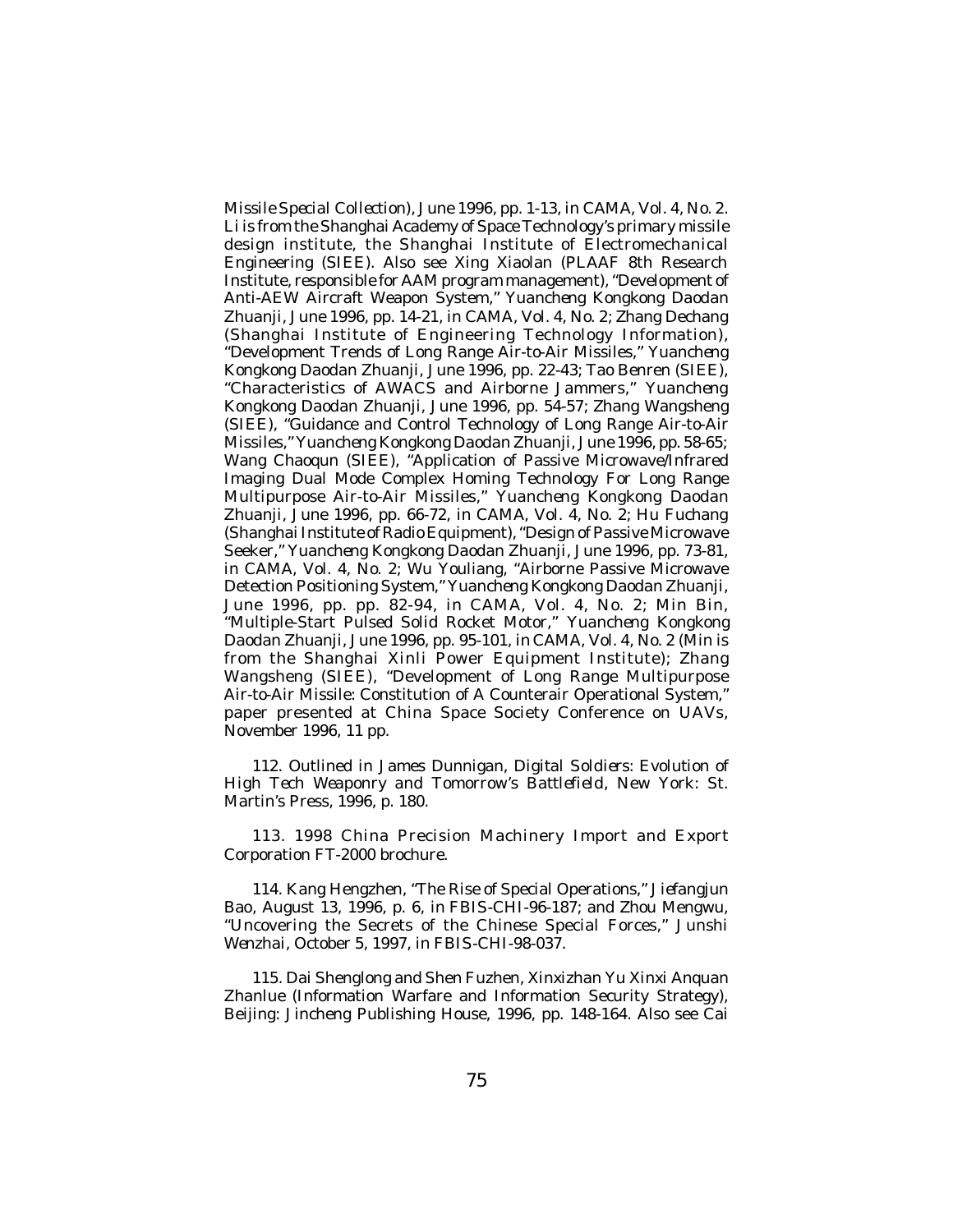Delu and Li Ruifeng, "Electronic Security Technologies and Standards," *Zhongguo Dianzi Bao*, January 21, 1997, p. 11, in *FBIS-CHI*-97-199. Dai is Director of the State Secrets Bureau. On the CAS INFOSEC Research Center, see Chen Xiechuan, "CAS Information Security Technology Engineering Research Center," *Zhongguo Kexue Bao*, August 30, 1996, p. 1, in *FBIS-CST*-96-019. On the National Key Laboratory, see Zhao Zhansheng, "Information Security and the Three Golden Projects," *Keji Daobao*, April 1995, pp. 29-32, in *FBIS-CST*-95-010.

116. Chou Hsi, "Exploration and Analysis of Military Computer Security and Virus Protection," *CONMILIT*, January 11, 1996, pp. 34-35, in *FBIS-CHI*-96-116; Gan Shaowu, "Computer Virus Offense Patterns, Methods Viewed," *Jiefangjun Bao*, July 30, 1996, in *FBIS-CHI*-97-107; Xu Renjun and Chen Xinzheng, "Computer Virus Weapons," *Guofang*, February 15, 1997, pp. 42-44, in *FBIS-CHI*-97-073; "Expert Suggests Building Information Security System," *Xinhua* news release, March 6, 1997, in *FBIS-CHI*-97-065; Xiao Zheng, "Security of Information Vital Next Step for China," *China Daily*, March 18, 1997, p. 4; and Zheng Qianli, "Building a Powerful 'Information Boundary'— Interview With Information Warfare Expert," *Keji Ribao*, April 30, 1997, p. 2, in *FBIS-CST*-97-012.

117. Sun Yougui, "A Look at Military Schools," *Military Prospect*, April 1998, pp. 31-38.

118. Mao Guanghong, "On Electromagnetic Management of the Modern Battlefield," *Jiefangjun Bao*, May 21, 1996, p. 6, in *FBIS-CHI-*96-134.

119. Zhang Jian, "Analysis of ECCM Principles of Spread Spectrum Unified Satellite Tracking, Telemetry, and Control Network," *Hangtian Dianzi Duikang*, April 1997, pp. 26-30, in *CAMA*, Vol. 5, No. 2. Zhang is from the China Academy of Engineering Physics' Electronic Engineering Institute. Also see Wei Chenxi, "ECCM Measures for Military Communications Satellites," *Hangtian Dianzi Duikang*, March 1997, pp. 31-34, in *CAMA*, Vol. 5, Vol. 1.

120. Qin Zhongping and Zhang Huanguo, "ALT: Algorithim for Attacking Cryptosystems," *Jisuanji Xuebao*, Vol. 20, No. 6, pp. 546-550, in *FBIS-CHI*-97-311; and Zhou Hong and Ling Xieting, "Encryption By Inverse Chaotic Systems," *Fudan Xuebao*, June 1997, Vol. 36, No. 3, pp. 301-308, in *FBIS-CHI*-97-281.

121. Sun Zi'an, "Strategies To Minimize High Tech Edge of Enemy," *Xiandai Bingqi* (*Modern Weaponry*), August 8, 1995, pp. 10-11, in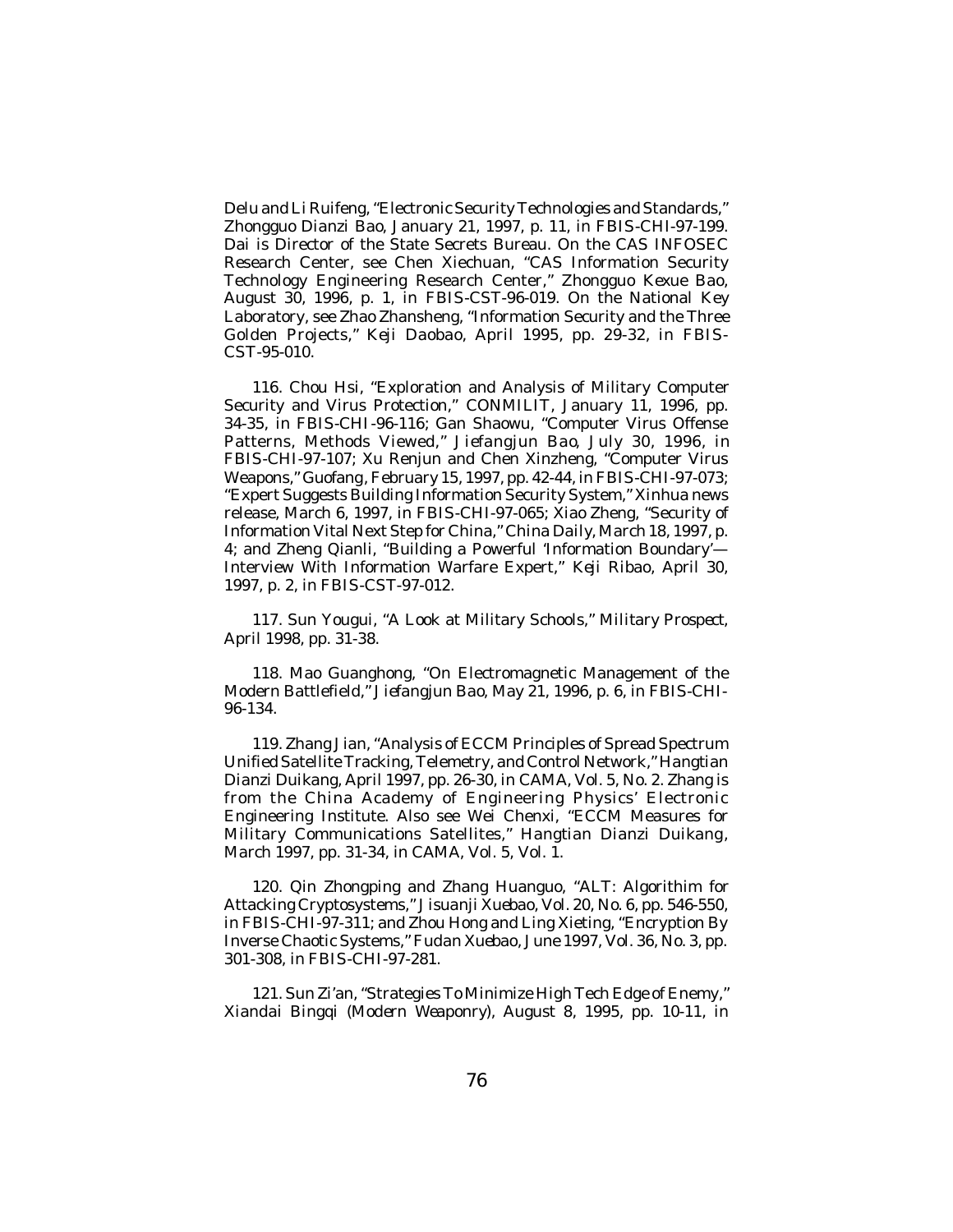*FBIS-CHI*-96-036; Mi Zhenyu, "China's National Defense Development Concepts," in Michael Pillsbury, *Chinese Views of Future Warfare*, National Defense University Press, 1997; and Xu Xingju, "Tigao Woguo Dimian Fangkong Wuqi Dianzizhan Nengli" ("Raising China's Ground Based Air Defense Electronic Warfare Capability"), *Xiandai Bingqi*, August 1995; and Li Chunshan, "Introduction of National Military Standard 'Camouflage Requirements of Surface-to-Surface Missile Systems'," *Hangtian Biaojunhua*, May 1994, pp. 12-15, in *CAMA*, Vol. 2, No. 1; and Kang Qing, "Infrared Camouflage Mechanisms and Applications," *Hongwai Jishu* (Infrared Technology), January 1996, pp. 25-27, in *FBIS-CST*-96-016.

122. Kang Qing, "IR Stealth of Buried Targets," *Hongwai Jishu*, 1996, 18 (6), pp. 21-24, in *CAMA*, 1997, Vol. 4, No. 1. Kang is from the PLA Academy of Logistics Engineering.

123. See, for example, Huang Peikang and Yin Hongcheng, "A New Stealth Technique for Flight Vehicles," *Yuhang Xuebao*, 1994, Vol. 15, No. 2.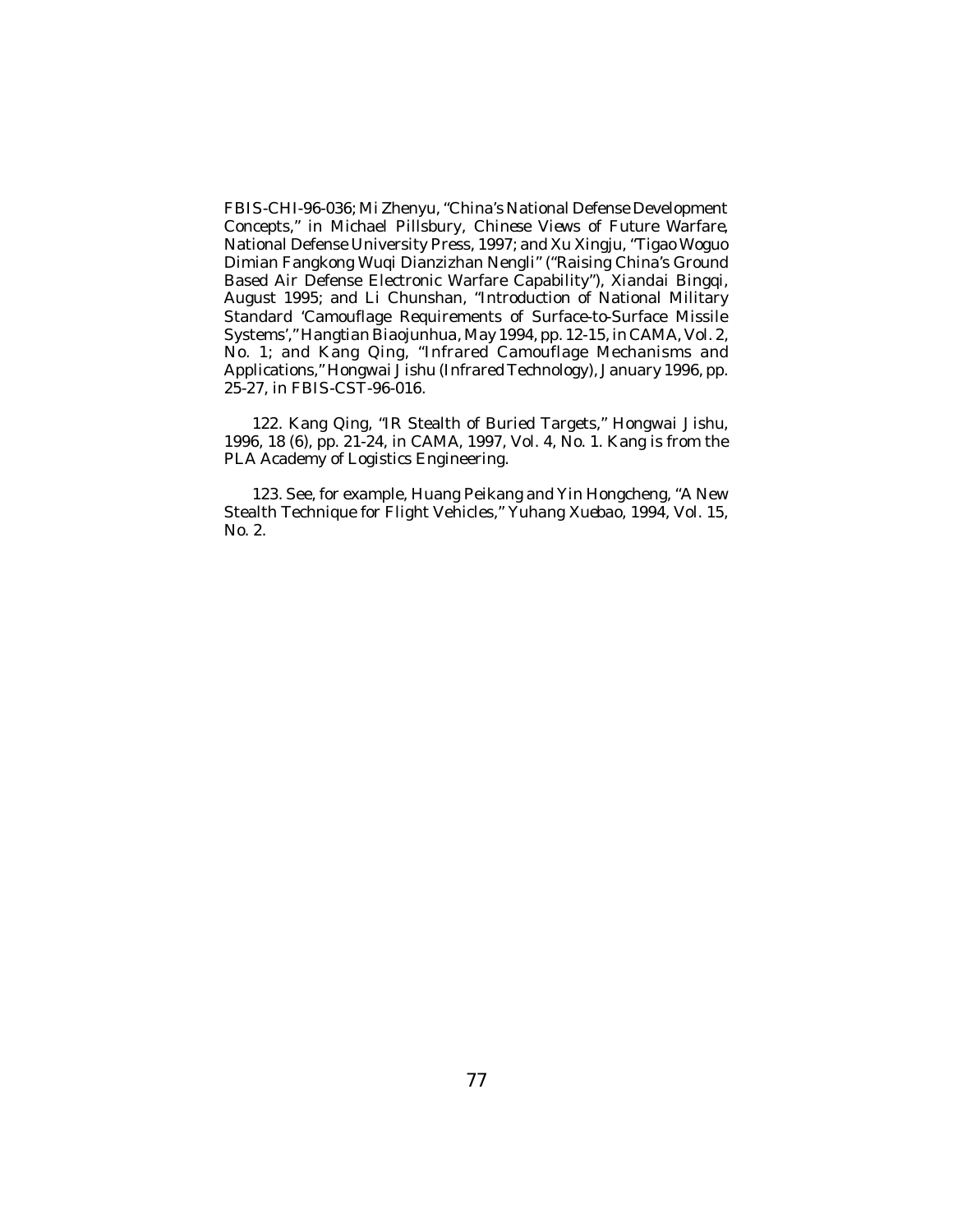### **CHAPTER 4**

# **DAWN OF A NEW AGE: CHINA'S LONG-RANGE PRECISION STRIKE CAPABILITIES**

With a solid base of information, PLA planners hope someday to be able to mate sensors and strike assets into a real-time strategic reconnaissance/strike complex. The PLA hopes to develop a range of strike assets with which to exploit adversarial vulnerabilities on the ground, on the ocean, in space, and within the electromagnetic spectrum. Chinese strategists and planners have priority programs to develop a new generation of lethal, highly accurate, and survivable ballistic and cruise missiles, able to penetrate any theater or national missile defense system. Since 1991, the PLA and the space and missile industry have made conventionally armed surface-to-surface missiles and extended range cruise missiles key projects in their 15-year developmental plans.

Shortly after the Gulf War, the PLA expanded the role of its strategic rocket forces, known as the Second Artillery, as a conventional striking force. The new mission is the direct result of a dramatic increase in the accuracy of its ballistic missile force. Missiles are rapidly becoming the sole credible long-range firepower projection asset which the PLA has in its inventory, and this will remain likely true for the foreseeable future.<sup>1</sup> This chapter examines selected long-range strike assets which could allow the Chinese to achieve their limited objectives. An examination of China's cruise missile program is first explored, followed by an outline of its ballistic missile research and development, and concluded with an overview of China's strategic missile force, the Second Artillery.

### **Cruise Missiles.**

Since the Gulf War and the increasing availability of technology, the Chinese defense industrial complex has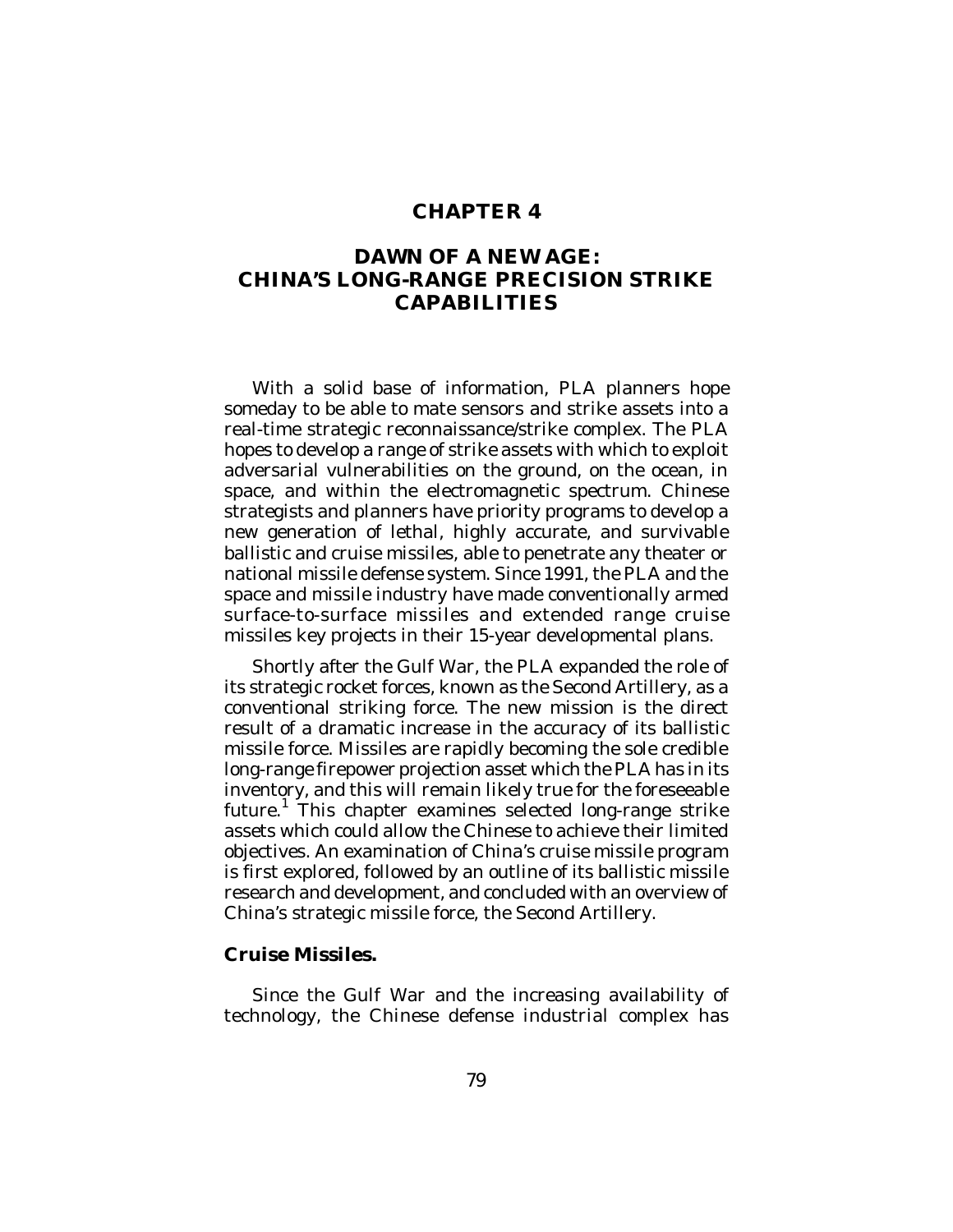decided to upgrade its aerodynamic missiles. Building upon a well-established foundation of air launched, ground launched, and submarine launched anti-ship missile technology, China is creating a new generation of cruise missiles able to penetrate defenses and strike critical targets with precision and increased firepower. Fielding of land attack cruise missiles will prompt expansion of missions of the PLA's Second Artillery and Navy.

The heart of China's aerodynamic missile development lies within CASC's Third Academy (*di san yanjiuyuan*, or *sanyuan* for short), headquartered in Yungang, southwest of Beijing. Over 14,500 technicians and workers ply their trade in ten research institutes and two major factories. Each of the ten research institutes focuses on specific subcomponents of a cruise missile, such as propulsion, inertial navigation, control systems, terminal guidance, and launching equipment. The Third Academy's Third Design Department, consisting of over 1,000 technicians, has systems engineering and design responsibilities.<sup>2</sup>

The Third Academy's cruise missile R&D effort began in the late 1950s. Intended as an anti-ship coastal defense system, Qian Xuesen led the industrial campaign. Based on an agreement signed in 1959, the Soviet Union provided prototypes and technical information. R&D and production facilities were established under the space and missile industry at Yungang near Beijing, in Hubei province (066 Base) and in Sichuan (062 Base). The aviation industry established an augmenting, and sometimes competing, center for anti-ship missile production at the Nanchang Aircraft Factory. With Soviet assistance, an anti-ship missile testing complex was established off the coast of Liaoxi, Liaoning province. Since 1959, over 10 variants of anti-ship missiles<br>have been produced <sup>3</sup> have been produced.

The Gulf War provided a new impetus for cruise missile development. The PLA and the defense industries were awed by the performance of U.S. and allied land attack cruise missiles, especially the Tomahawk. Since then, the Third Academy has flooded the civilian and military leadership with feasibility studies on air, ground, and sea launched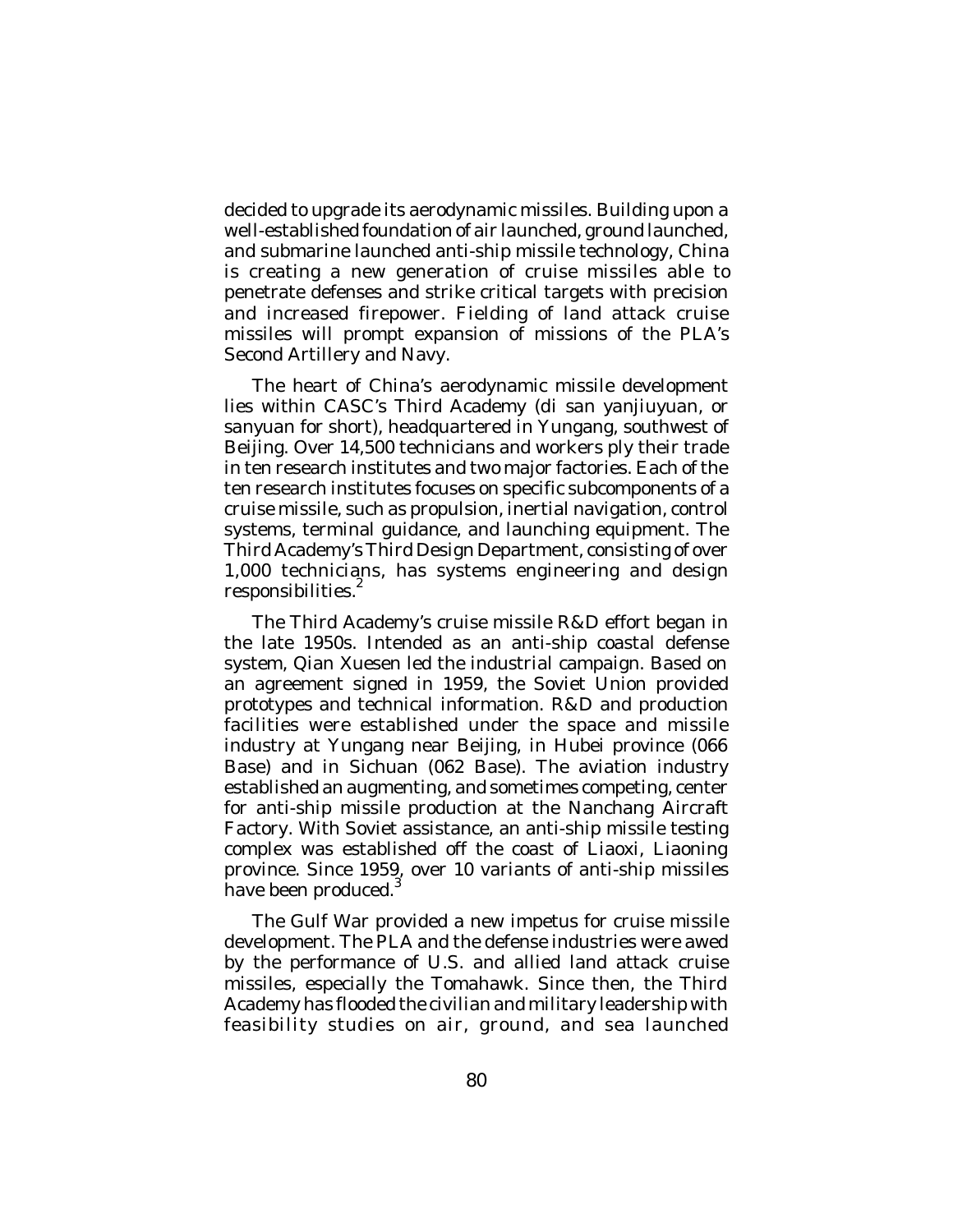aerodynamic missiles. The PLA and the Third Academy have moved beyond the concept of utilizing cruise missiles for tactical coastal defense, to a more ambitious goal of fielding missiles which are able to strike strategic land- and sea-based targets.

The defense industrial complex strongly advocates increasing investment into cruise missiles. In an offensedefense cost comparison, some believe that developing an arsenal of cruise missiles can have a 9:1 ratio between developing, deploying, and maintaining cruise missiles over the cost of defending against them. As the president of the Third Academy has pointed out, the cost of producing cruise missiles is 20-30 percent less in China than it is in other countries.<sup>4</sup> A national program aimed developing cruise missiles will further foster technological spin-offs from work in inertial guidance, terrain matching, scene matching terminal guidance, turbojet and turbofan engines, supercritical bomb wings, electronic warfare, and concealment and counterconcealment technology. Third Academy representatives also assert that highly capable cruise missiles can be profitable by marketing their products overseas.<sup>5</sup>

Third Academy director Wang Jianmin has outlined what he considers to be priorities for future cruise missile development. First and foremost is a completely new generation of mid- to long-range cruise missiles included in the 2010 long-range plan. He outlined specific technologies, such as low smoke solid fueled motors, composite ramjet engines, IR imaging guidance, active/passive microwave/IR imaging guidance, and IR/laser imaging composite guidance, and new forms of ECCM and on board jammers, as top priorities in R&D efforts. $^6$ 

Chinese analysts see three applications of cruise missiles. First, they clearly envision using cruise missiles in an offensive counterair role. Highly accurate missiles can offset an adversary's superiority in air forces by striking its air assets while they are concentrated on the ground or on a carrier. Other potential targets include runways, air operations centers, POL facilities, and quarters housing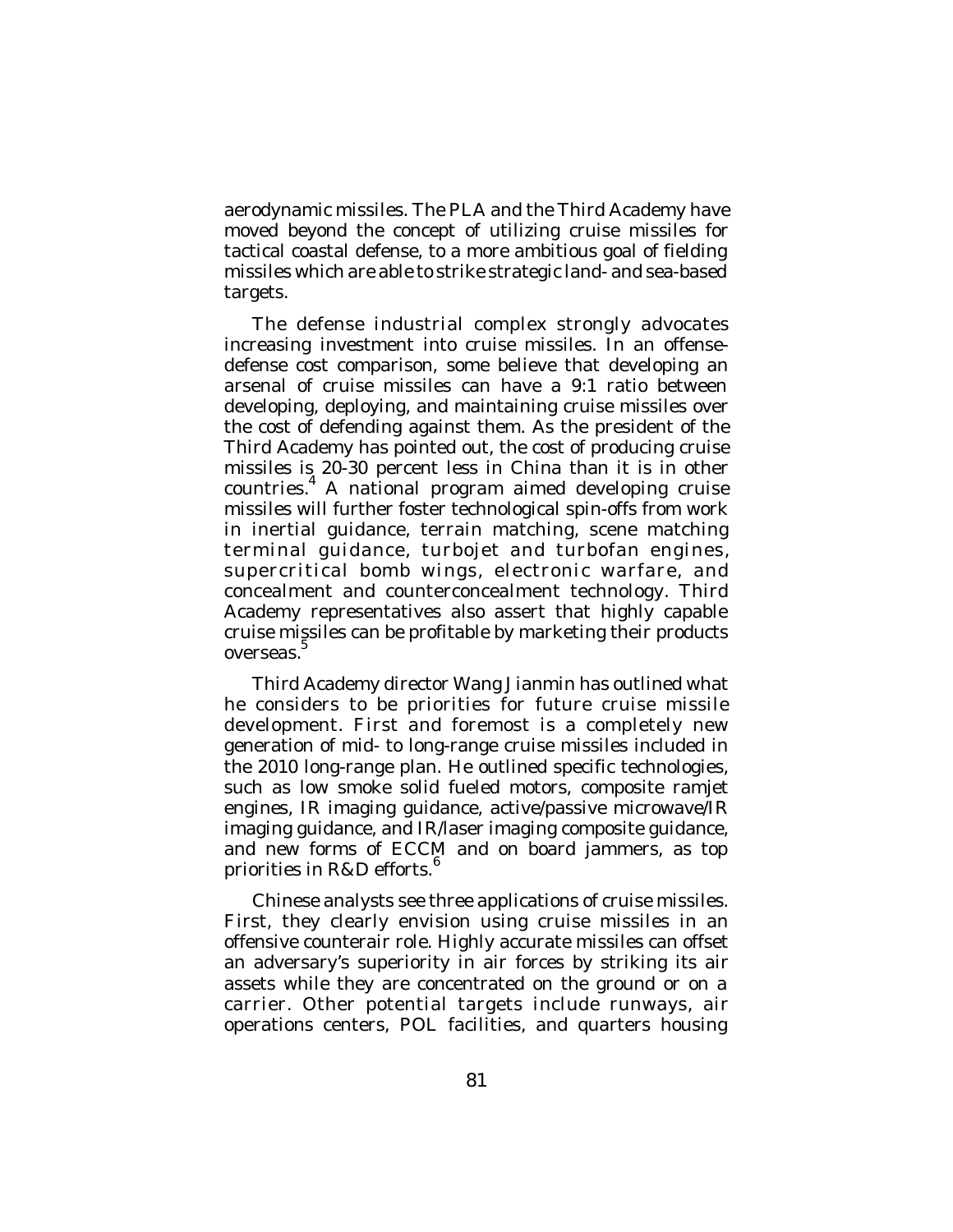pilots. Such a targeting capability requires near real-time sources of information, a high degree of accuracy, and effective munitions.<sup>7</sup> The Third Academy has conducted in-depth targeting assessments of U.S. aircraft carriers, including fleet defense assets, characteristics of radar and infrared emissions, and electronic combat capabilities.<sup>8</sup>

Chinese strategists also discuss cruise missiles as a critical element in their quest for information dominance. Cruise missiles are necessary to take out an adversary's eyes and ears. This includes antiradiation missile (ARM) strikes against radars, land attack cruise missile attacks against high value reconnaissance assets on the ground, and strikes against  $C<sup>4</sup>$  nodes in order to paralyze command and control. China's defense industrial complex, specifically the Third Academy with support from the Harbin Institute of Technology, is aggressively pursuing deployment of a long-range antiradiation missile.<sup>9</sup> An ARM capability would be a significant leap in the PLA's ability to hit important targets protected by air defense assets. A final utility of cruise missiles is nuclear deterrence. There are clear indications that China will likely have a nuclear warhead sized for one of their cruise missiles and are seriously considering adding another leg to their nuclear force. $^{\rm 10}$ 

Hoping to field a viable aerodynamic missile which is able to hit critical targets at sea and on land, the defense industrial complex is focusing resources on a few key areas potentially applicable to all variants under development.<sup>11</sup> First, the Third Academy is striving to reduce the radar cross section (*leida jiemian*) of its missiles, potentially requiring a new class of cruise missile. Specific methodologies include shaping of the airframe and application of the radar absorbing materials.<sup>12</sup> Reduced cross section is needed to minimize an adversary's ability to detect an incoming missile or at least reduce reaction time.

Engineers are also working on better propulsion systems which can increase the lethal range or speed of the cruise missile. Faster cruise missiles reduce an adversary's reaction time. In one of China's most significant aerospace programs, COSTIND and the Third Academy are designing a supersonic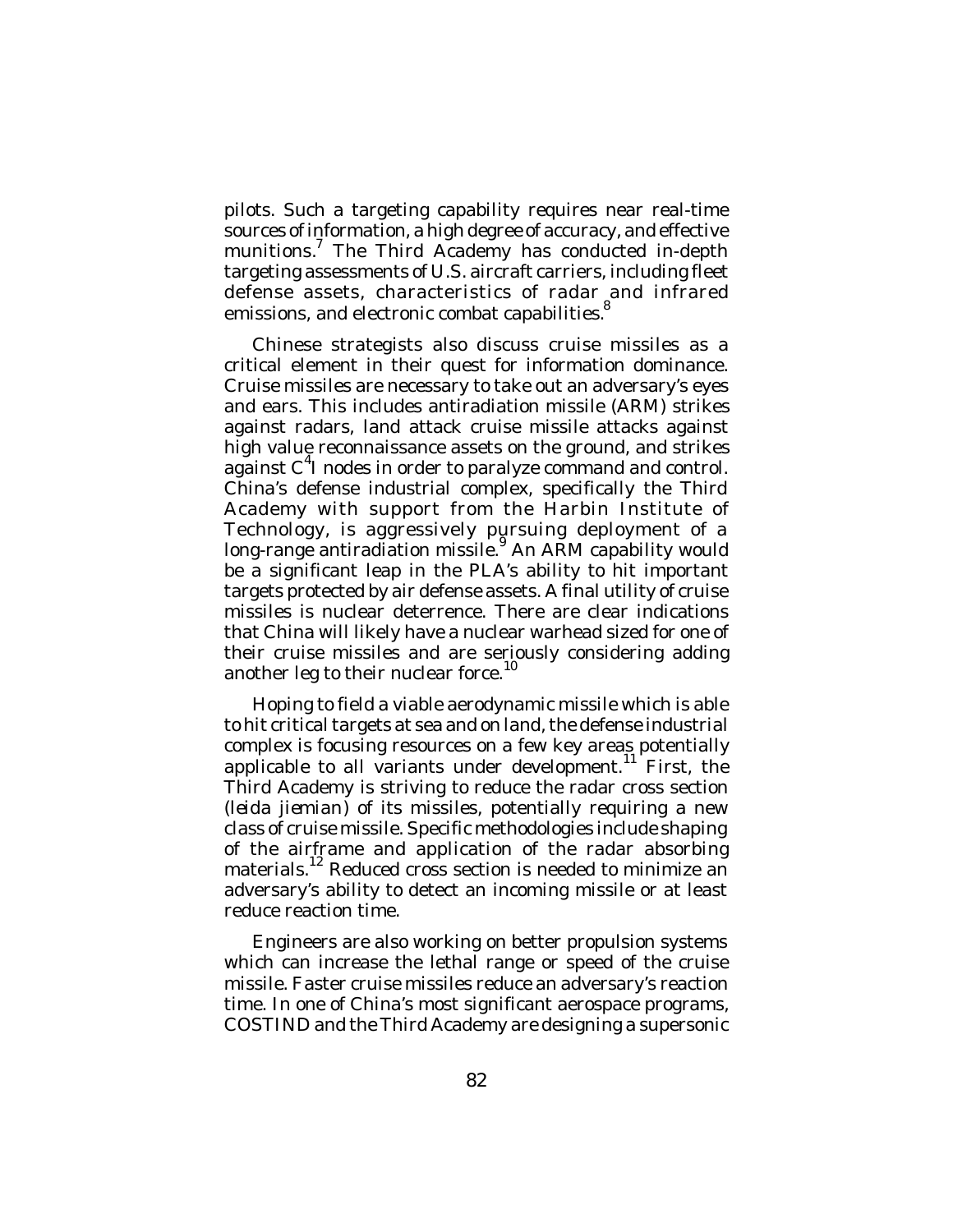combustion ramjet engine (scramjet, or *chaoran chongya* fadongji) which can propel a missile at hypersonic speeds of between Mach 4-10.<sup>13</sup> Engineers are also working toward more efficient turbojet and turbofan engines and motors in order to significantly extend the range of its cruise missiles. The current range of China's antiship missiles is limited to around 200 kilometers. To be able to hit targets in Japan using a ground launched system, for instance, the Third Academy would have to produce a missile with an approximately 1,250-1,500 kilometer range (750 kilometers for Okinawa). 14

The Third Academy is also capitalizing on many available technologies in order to improve the accuracy of its missile force. At least one of the Third Academy's requirements driving the next generation of cruise missiles is the ability to strike airfield runways with conventional munitions, a feat which requires tremendous accuracy. China's rapid rise in computing capabilities and growing availability of commercial satellite imagery provides increased opportunity to integrate terrain command guidance (TERCOM) and digital scene matching area correlator (DSMAC) into their navigation and guidance systems. The Third Academy has been conducting preliminary research into TERCOM (*dixing pipei zhidao*) since at least 1988, and, in 1991, published a thorough internal analysis of the Tomahawk's performance in the Gulf War.<sup>15</sup>

TERCOM capability is based on preprogramming the missile with digital maps. During flight, the missile's radar system matches the terrain surveyed to the computerized maps to ensure its course. This requires highly sophisticated digital mapping systems and powerful computers which will allow very accurate targeting. DSMAC uses a digitized satellite image of the target stored in the missile's computer system. In flight, the missile matches the stored image with images detected in flight. In general, the better resolution of the stored image, the more accurate the missile. China has already made great strides in development of digital mapping. To correct for en route navigation errors, Third Academy engineers are attempting to integrate GPS receivers with their inertial navigation units and TERCOM systems. Third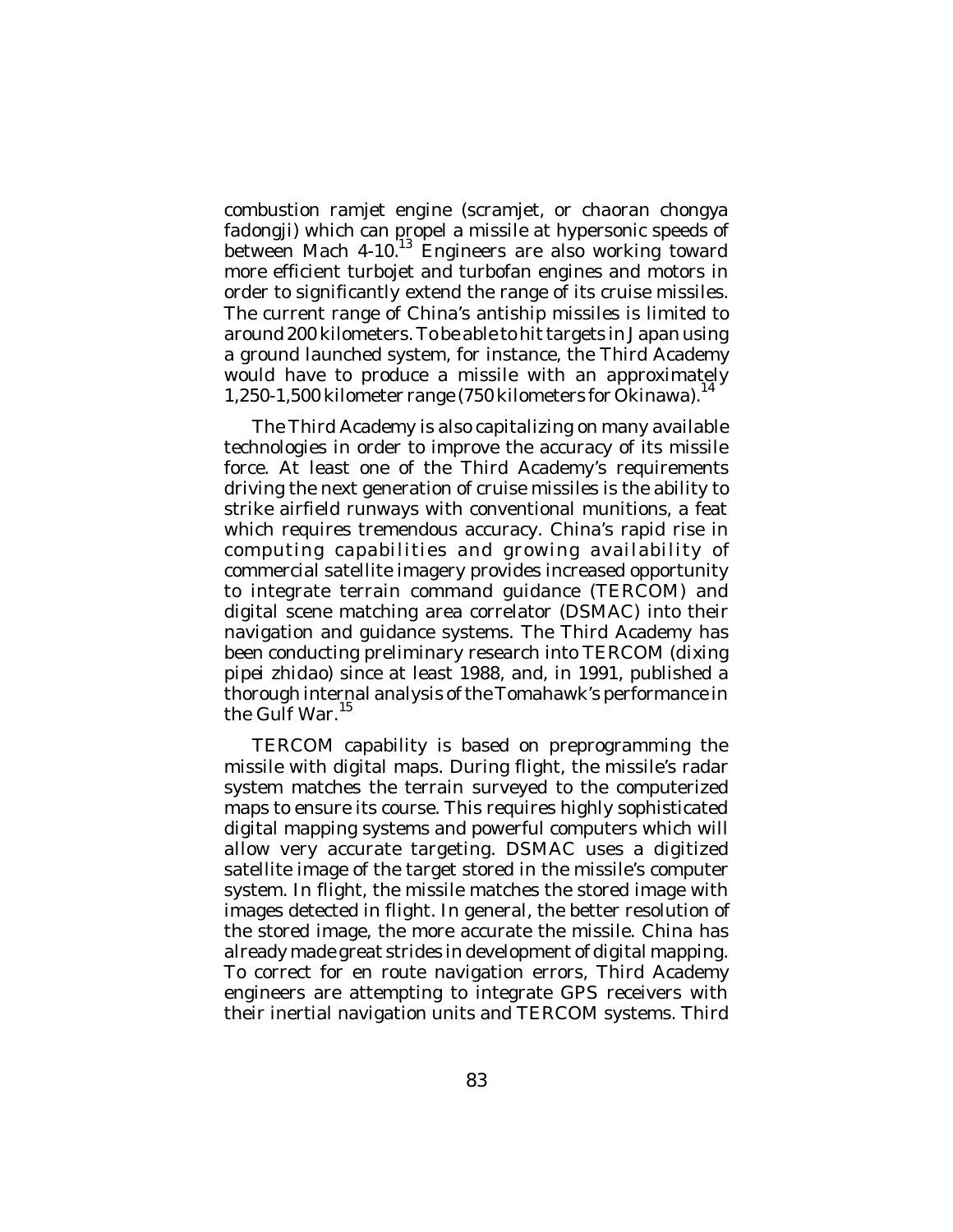Academy engineers believe DSMAC can guarantee a CEP of less than 16 meters. Mid-course corrections through a combined GPS/INS system can further reduce the accuracy of cruise missiles to 10 meters.<sup>16</sup> There is some indication China is examining integrating combined GPS/GLONASS receivers on board their missiles as well.<sup>17</sup>

Other terminal sensor technologies under development include passive imaging infrared, CO<sup>2</sup> laser radar, millimeter wave, and synthetic aperture radar terminal sensors, as well as various composite systems. R&D into passive imaging infrared sensors is focused on matching a stored computerized image with a real infrared image detected by the missile.<sup>18</sup> Third Academy engineers have already laid the technical foundation for a  $\overrightarrow{CO}^2$  laser guidance system, to include the target recognition components.<sup>19</sup> Chinese aerospace engineers believe synthetic aperture radar, millimeter wave radar, infrared imaging, and laser radar guidance can result 20 in an accuracy of one to three meters.

There are other technologies the Chinese are researching to mask launch sites and enhance the ability of their missiles to penetrate defenses. Engineers are attempting to reduce the signature on cruise missile propellants, and conceal location of mobile land based strategic and tactical cruise missiles. $^{21}$ To further increase the penetration capability, the Third Academy is examining the technical prospects of integrating electronic and optical countermeasures onto cruise missiles in order to complicate adversarial detection, tracking, and discrimination systems. <sup>22</sup> The PLA Navy has conducted modeling of various anti-ship cruise missiles to evaluate performance against the SM-2 air defense missile system.<sup>23</sup>

The Third Academy is working with other defense industries to develop warheads which can effectively disable strategically important targets. Most significant is work on mastering submunition (*zidantou*) and guided dispensor (*zhidao busanq*i) technology. Submunitions can knock out aircraft in the open, crater runways to temporarily prevent aircraft from taking off and landing, or lay mines to make runway repair more difficult. They are also furthering R&D on more lethal unitary warheads for precision strikes against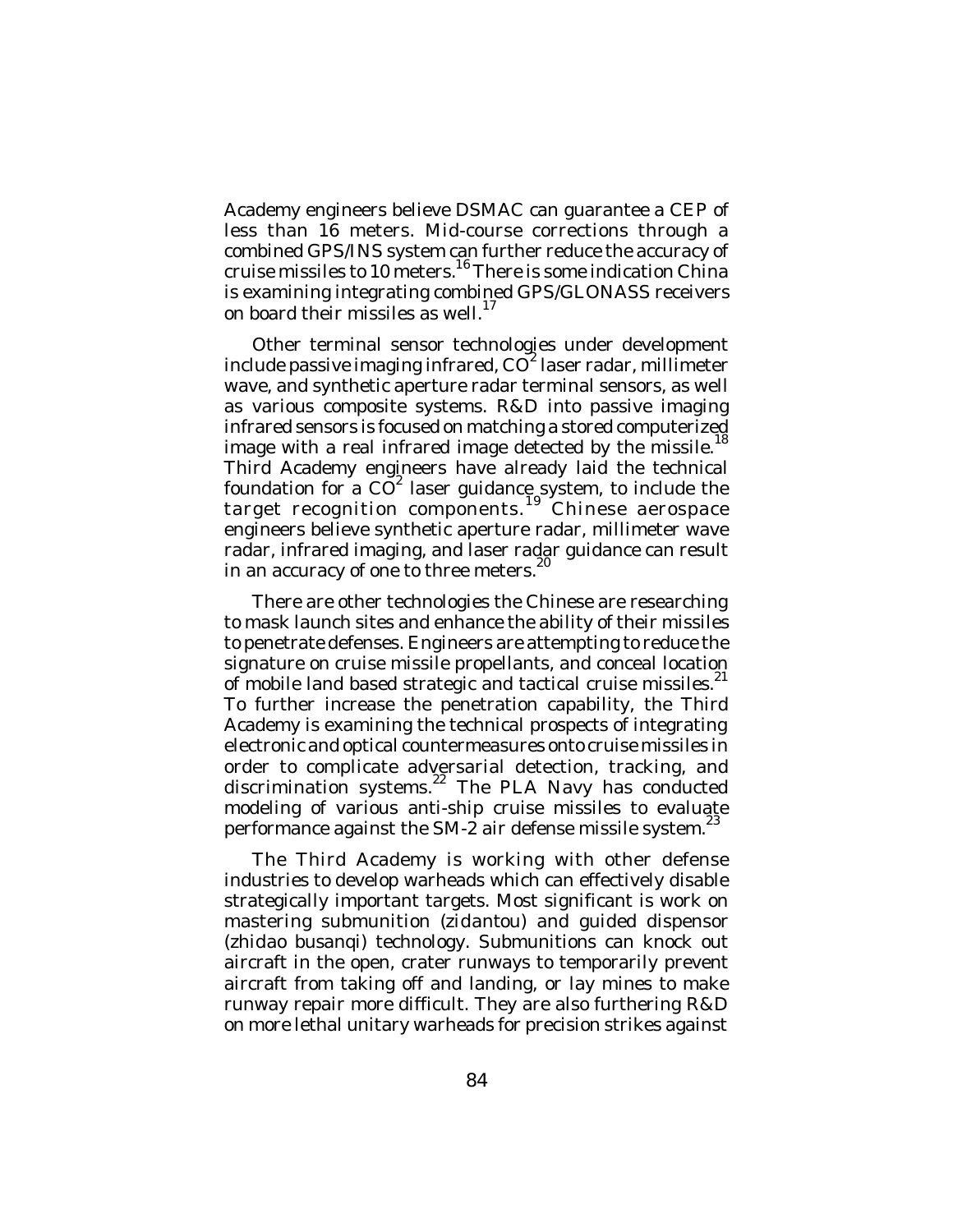key facilities.<sup>24</sup> There are persistent signs that the Chinese intend to arm at least a portion of their cruise missile inventory with nuclear warheads. Engineers are also laudatory of cruise missiles equipped with high powered microwave (*dagonglu weibo*) warheads. If they are able to move beyond preliminary R&D on high powered microwave technology, such a directed energy warhead would be especially lethal against shipborne or airbased electronic systems.

The Third Academy has upgraded its ability to design and manufacture highly complex cruise missiles. They are integrating the use of virtual reality (*xuni xianshi*) in cruise missile development, and are using increasingly sophisticated supercomputers to design the missiles. Third Academy manufacturing centers have imported some of the world's most advanced engineering workstations, and three, four, and five-axis computer numerically controlled machine tools.<sup>26</sup> CASC's world-class simulation facility in western Beijing also aids cruise missile development by theoretically reducing testing requirements by 40-60 percent and shortening overall development time by 30-40 percent.<sup>27</sup>

A new generation of low observable, extended range, faster, and more lethal missiles will probably be adapted for multiple platforms. Cruise missiles launched from airborne (H-6 or H-7) or naval platforms will result in significantly extended range. Perhaps more dangerous would be an ability to launch from a submerged submarine, which the Third Academy is closely examining. $^{28}$  It is believed that the first naval platform capable of submerged launching of cruise missiles will be the Song-class submarine, produced at the Wuhan shipyard.<sup>29</sup>

Extension of the range and target set of its cruise missiles will likely require a shift in organizational responsibilities. Conventional and nuclear air-launched land attack cruise missiles will most likely be subordinated to the PLA Air Force. Tactical and strategic attacks against sea platforms will continue to be a PLA Navy mission. The PLA Navy will expand its mission to include conventional and nuclear cruise missile strikes against land-based targets.<sup>30</sup> The greatest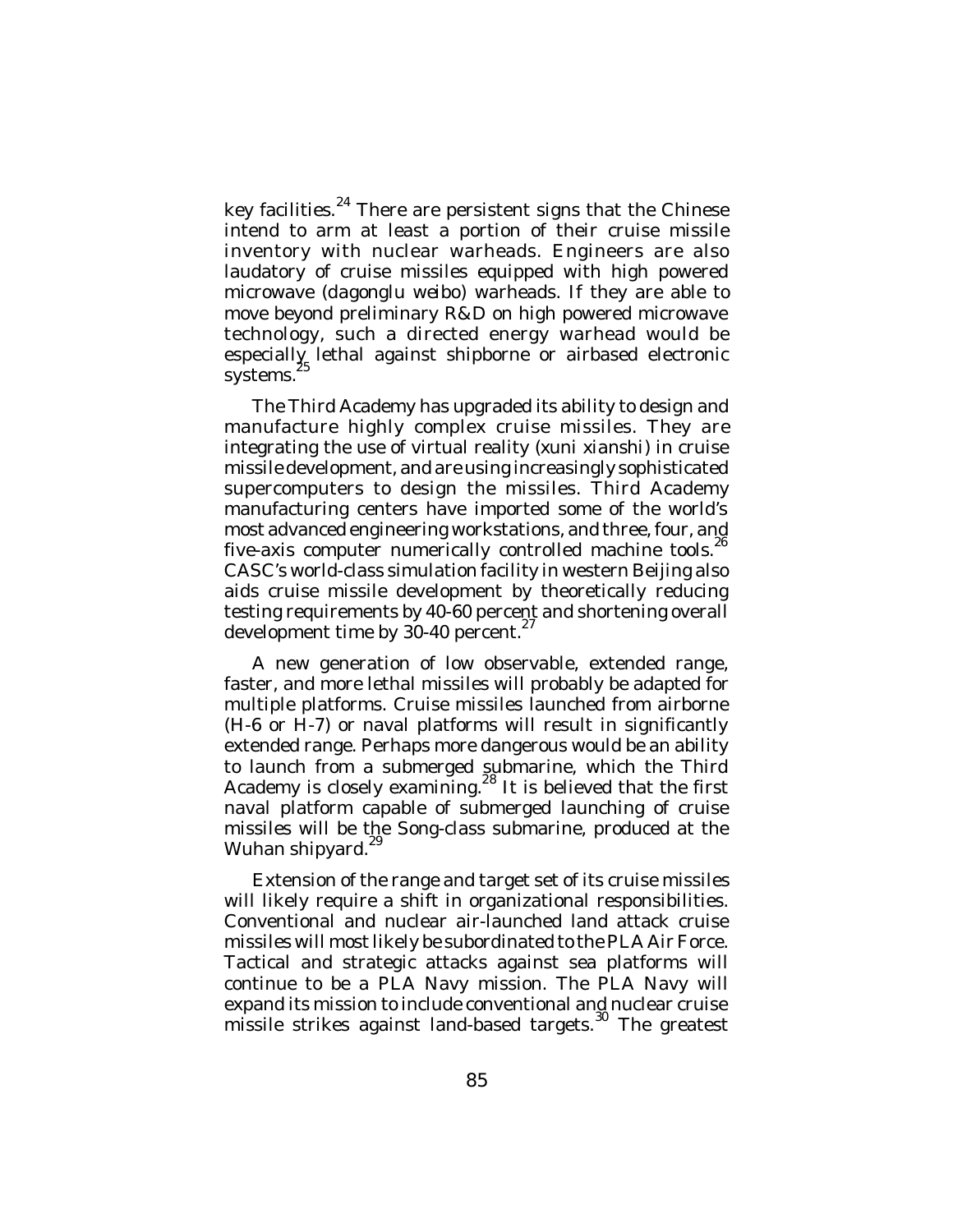change in responsibilities may well be an expansion of the Second Artillery's mission to include strategic groundlaunched land attack with cruise missiles equipped with both nuclear and conventional warheads. In support of this new mission, the Second Artillery's Fourth Research Institute has been modeling the ability of cruise missiles to penetrate air<br>defence systems <sup>31</sup> defense systems.

The Third Academy approach is to develop variations of existing shorter-range airframes which encompass some advanced technologies. The Third Academy is believed to have advanced to model R&D and testing of some of these initial variants. First, the PLA has allegedly ordered the acceleration of a ground launched land attack version of the YJ-8A (C-802). This 135-kilometer range system would be the first to incorporate GPS-assisted navigation and TERCOM guidance. Some sources believe GPS aided navigation could result in cruise missiles like the YJ-8 to achieve accuracies of up to 10 meters. GPS-aided guidance could be augmented by<br>terrain conteur matching  $^{32}$ terrain contour matching.

Until they are able to field their next generation of cruise missiles, China may enter into an agreement with Russia for the purchase of antiship missiles. The sale of two Russian guided missile destroyers was discussed during Li Peng's visit to Moscow on December 28, 1996. The destroyers include the SS-N-22, designed to counter Aegis ships, and allegedly one cruise missile the U.S. Navy fears most because of its<br>superconic anced monouvershility and large werhood 33 supersonic speed, maneuverability, and large warhead. Russia's Raduga Design Bureau has also assisted the Third Academy in application of stealth technology to an unidentified air launched cruise missile.<sup>34</sup> Russia has also sent specialists to the Third Academy's 8359th Institute to overcome various technical obstacles in the development of new launch platforms.<sup>35</sup>

#### **Ballistic Missile Research and Development.**

In addition to cruise missiles, CASC is making rapid advances in increasing the survivability and lethality of ballistic missiles. China began its ballistic missile research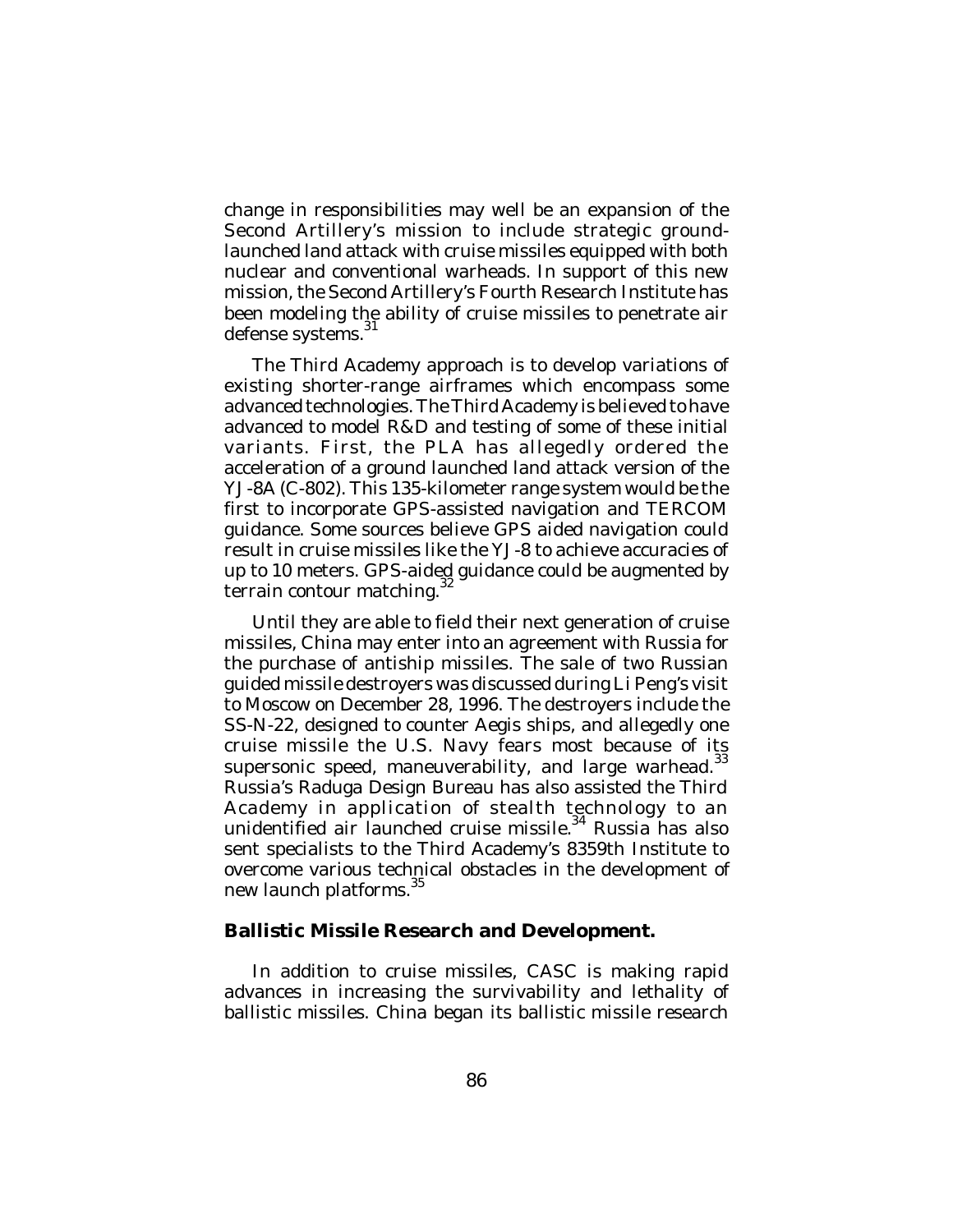and development program in the mid-1950s. Recently returned from the United States, Qian Xuesen submitted a proposal for missile development in 1956. The CMC approved the proposal but had to turn to the Soviet Union for technical assistance. Under the 1957 Sino-Soviet technical accord, the Soviet Union provided rudimentary missiles, associated launching equipment, and technical assistance. By 1960, however, the Sino-Soviet relationship deteriorated and all Soviet technicians returned to Moscow. Despite this setback, China test launched its first domestically produced missile, the DF-2A, in 1965. Over the course of the next 20 years, a series of liquid-fueled missiles were designed and tested to allow the PLA to strike U.S. bases in Japan (DF-2), the Philippines (DF-3), Guam (DF-4), and continental United States (DF-5). In the 1960s, China's missile industry began development of a solid-fueled sea launched ballistic missile, the JL-1. In the late 1970s, work began on a land-based version of the JL-1, the 1,800 kilometer range DF-21. Subsequent solid fueled missile development has focused on shorter range systems equipped with conventional payloads and longer range counterparts to the DF-4 and DF-5 ICBMs.<sup>36</sup>

China's preeminent organization for ballistic missile development is the CASC First Academy (*diyi yanjiuyuan*, or *yiyuan*). The First Academy, also known as the China Academy of Launch Technology (CALT), consists of an overall design and systems integration department, and 13 research institutes and seven factories which are responsible for engines, control technology, inertial systems, warheads, materials, testing, and launchers. With more than 27,000 personnel, the First Academy is the largest R&D organization within CASC. Leveraging its expertise in ballistic missiles, the First Academy, headquartered in the southern Beijing suburb of Nanyuan, has developed a range of satellite launch vehicles. In its work on solid systems, the First Academy depends upon the Fourth Academy in Hohhot, Inner Mongolia, for its solid motors. CALT is also supported by institutes and factories subordinated to various bases deep inside China. One of these bases, the Sanjiang Space Group in Hubei province, has developed its own complete ballistic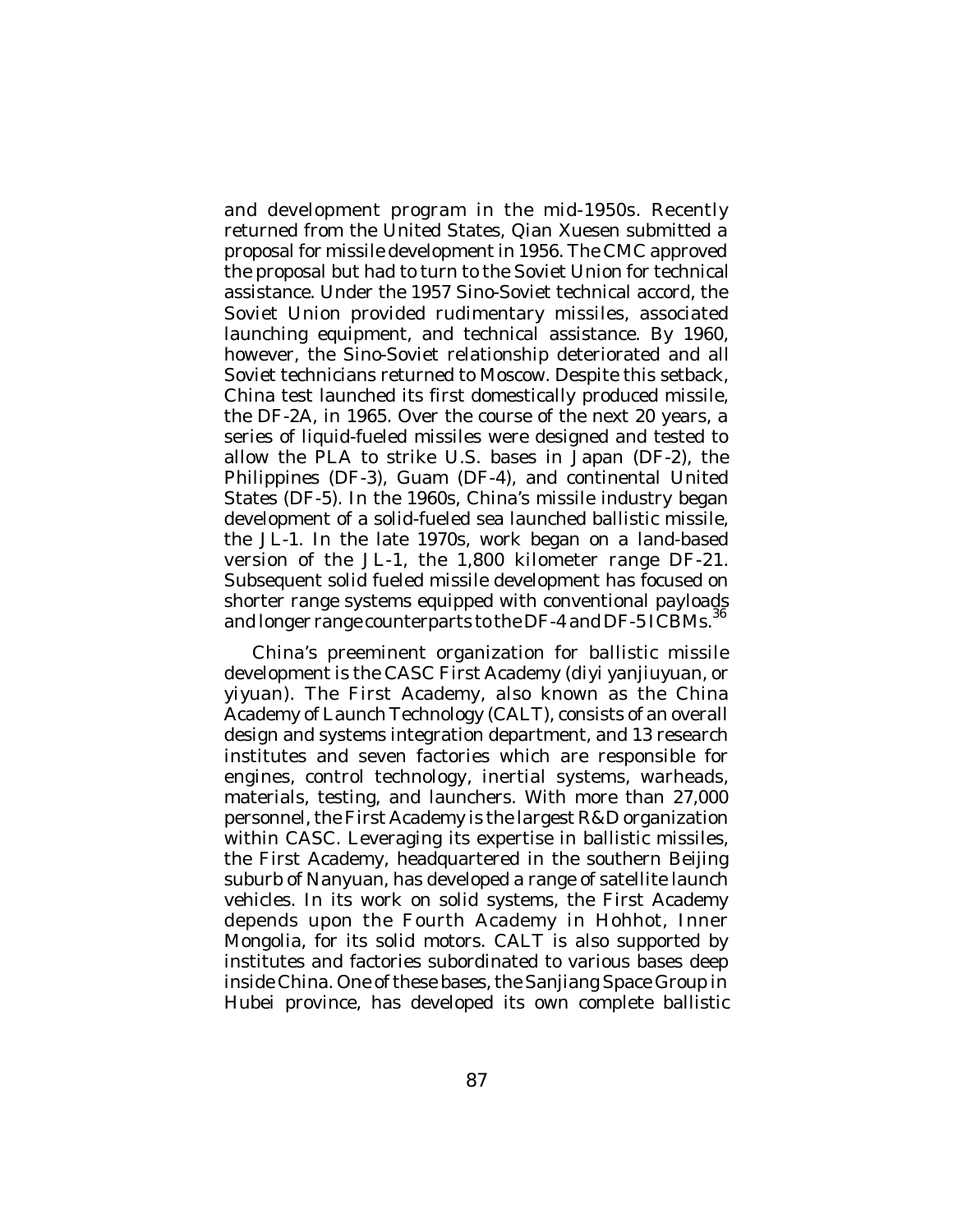missile system, the 300-kilometer DF-11 (also known as  $M-11$ ).<sup>37</sup>

Today, the First Academy's research and development resources are devoted toward ensuring its nuclear ballistic missile force remains a viable deterrent in the face of emerging missile defenses. Since the initiation of work on the Strategic Defense Initiative in the late 1970s, Chinese missile engineers have been busily working to ensure their missile force retains its vitality.<sup>38</sup> In addition, the PLA, drawing profound lessons from the Gulf War, views conventional ballistic missiles as a crucial aspect of China's emerging deep attack (*zongshe*n) capability. <sup>39</sup> To meet these objectives, the First Academy's research and development resources have focused on increasing the range of its solid fueled ballistic missiles, and increasing the survivability, accuracy, and lethality of its existing tactical, campaign or theater (*zhanyi*), and strategic short range missiles.

China's program to modernize their nuclear intercontinental ballistic missile forces is well-documented. To briefly summarize, however, China's current ICBMs, able to strike targets throughout the United States, are liquid fueled. To offset vulnerabilities in their small ICBM force, the space and missile community is developing a new generation of mobile, solid fueled ICBMs. These include the DF-31 (8,000 kilometer range) and DF-41 (12,000 kilometer range) ICBMs, and the sea-based version of the DF-31, the JL-2. The nuclear tipped DF-31 will probably be deployed in experimental regiments around the turn of the century, and will have the ability to strike targets as far away as Guam and Hawaii. After successfully testing the DF-31, the space and missile industry will likely move the DF-41 to the next developmental stage.<sup>41</sup>

As CALT proceeds in its DF-31/DF-41 development, another top R&D priority is ensuring its current and future products are able to penetrate potential missile defenses and survive any counterattack. Probably the most well-known program is the development of multiple warhead technology. This includes multiple warheads against a single target, and multiple warheads against multiple targets with the option of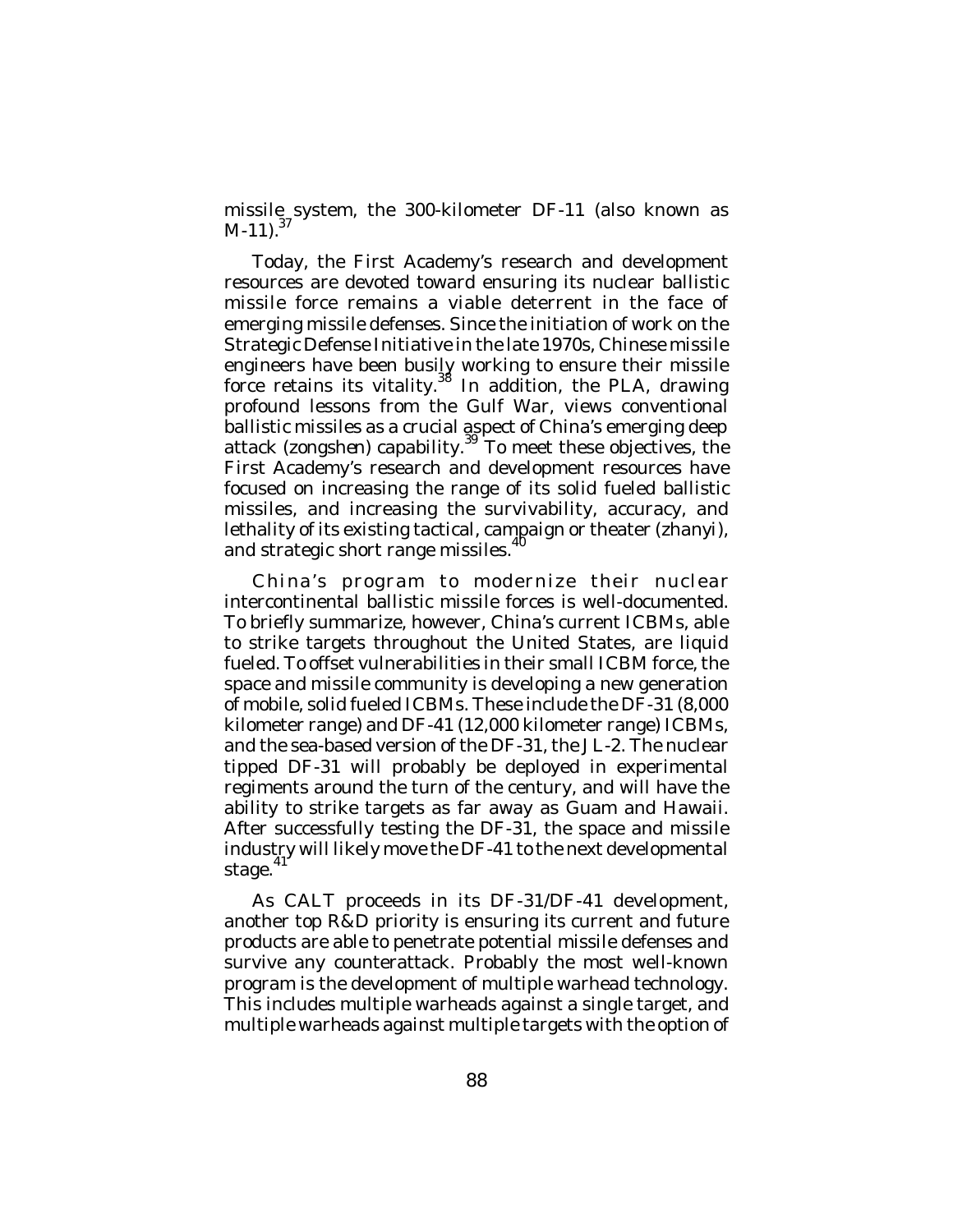equipping each with independent guidance sets. As of January 1996, CALT was in midst of developing multiple warheads, each with its own guidance system and maneuvering capability.<sup>42</sup>

R&D on multiple independent reentry vehicles (MIRVs) was initiated as early as 1970. Technical difficulties, however, have stalled the program. The First Academy renewed R&D in 1983, shortly after the SDI was announced in March 1983. The DF-5A, able to strike targets in the continental United States (CONUS), was the designated recipient of the MIRVs, although there is no evidence that they have been deployed. Critical to this effort is the miniaturization of warheads, a possible objective of tests at Lop Nur over the last few years. According to Chinese missile designers, real and decoy warheads (*jia dantou*) can be mixed using multiple warhead technology. Real warheads can be painted with radar absorbing materials that will weaken radar returns, to maximize similarities between real and decoy warheads.<sup>4</sup>

CALT is developing maneuverable (*jidong biangui*) reentry vehicles to complicate missile defense tracking. While vehicles can maneuver at any time during flight, Chinese engineers see most utility in programming a reentry vehicle to maneuver in its terminal phase, 20-30 seconds before striking its target. A reentry vehicle has the ability to maneuver within a lateral range of 556-900 kilometers. Another maneuvering option discussed is to send the warhead up to a higher altitude after separation from the missile, slowly descending in a glide for a very long distance, and then finally diving toward the target. Chinese engineers are also addressing problems associated with maintaining accuracy after exo-atmospheric maneuvering.<sup>44</sup>

Another option Chinese designers have recently discussed is a fractional orbiting missile (*bufen guidao daodan*) in which a warhead is placed into a low earth orbit. When the time comes to attack a target, an engine can be fired to bring the warhead to bear against a target, creating great difficulties for an adversary's missile defense. 45 China conducted a feasibility study on a fractional orbital bombardment system (FOBS) in 1966. This system launches a missile into very low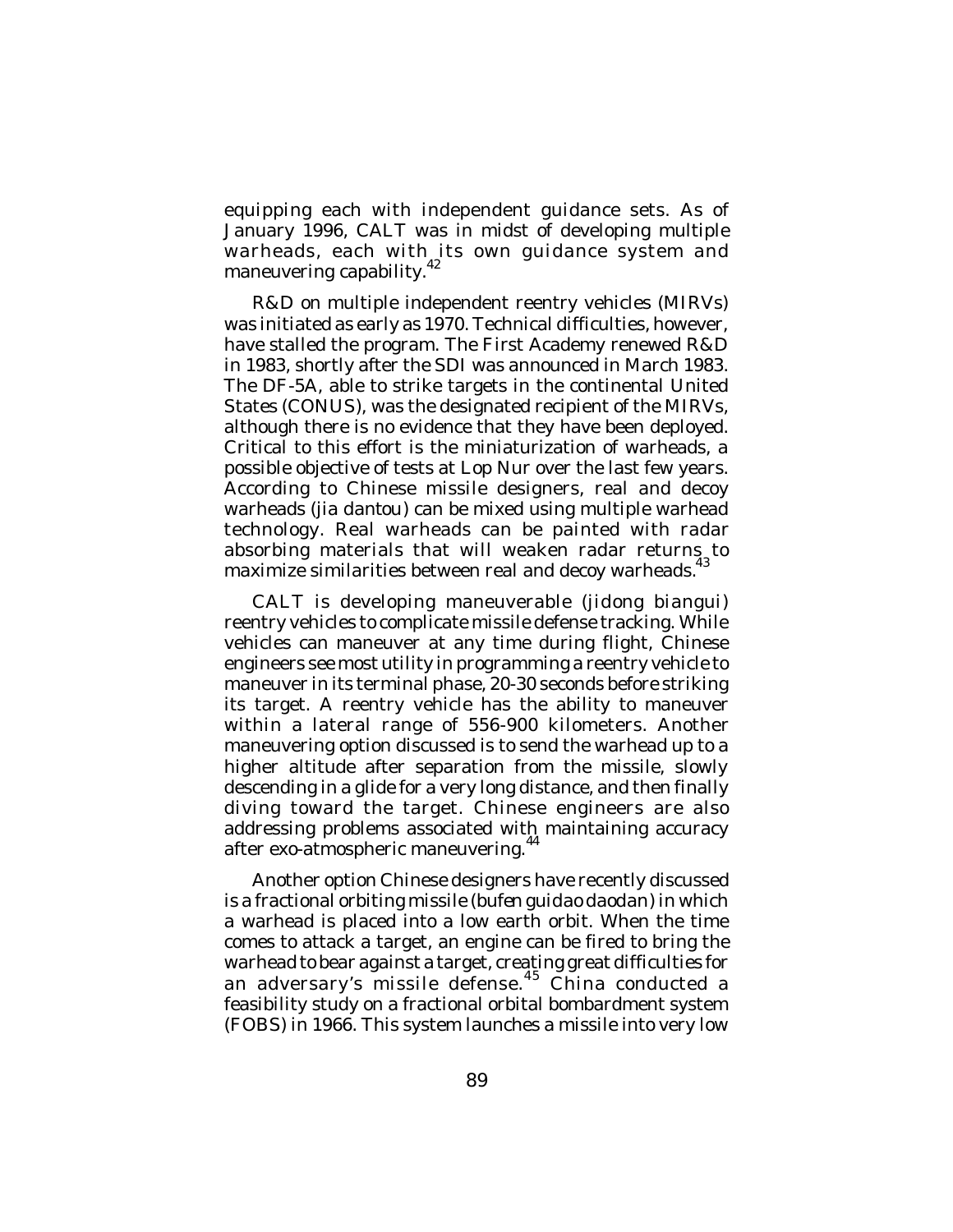orbit, approximately 95 miles above earth. Before completion of first orbit, a retro-rocket retards the speed of the warhead, which hits the target with only a few minutes warning. In 1965, China had learned from an American report that the Union of Soviet Socialist Republics (USSR) was developing a forward operations base (FOB); this report was never confirmed. They explored launching a missile over Antarctica and penetrating the weakest point in the U.S. warning network. 46

The Chinese have devoted resources toward countering potential deployment of air- and space-based high powered laser systems. First, Chinese engineers have carried out R&D into spinning their ballistic missiles to prevent concentration of a high powered laser on a single spot.<sup>47</sup> Another method under consideration as an explicit countermeasure to boost phase intercepters is fast burn booster (*suran zhutui*) technology for China's next generation of solid fueled strategic ballistic missiles. Chinese engineers, however, caution designers about potential quality control problems related to stage separation and accuracy, and suggest this technology should be divided into three stages based on the pace of foreign missile defense developments. 48

Missile analysts view depressed trajectories (*yadi guidao*) as another option to counter space-based and exoatmospheric upper-tier missile defense systems. Intercontinental ballistic missiles (ICBMs) often reach altitudes of 2,000 kilometers on a normal trajectory. However, launching a missile at a depressed trajectory could allow the missile to achieve only a 100 kilometer altitude which complicates some space-based systems' ability to penetrate the atmosphere. Testing and modeling has been done on the DF-3, which normally has a range of 2,780 kilometers, with a maximum altitude of 550 kilometers. With depressed trajectory, the DF-3 travels 1,550 kilometers at 100 kilometers altitude.

Jammers can also increase the ability of missiles to penetrate missile defenses and strike their targets. Passive jamming includes the use of chaff (*jinshu botiao*) to confuse enemy sensors, and tests have shown that 122 kilograms of chaff can affect an area 320 kilometers wide and 720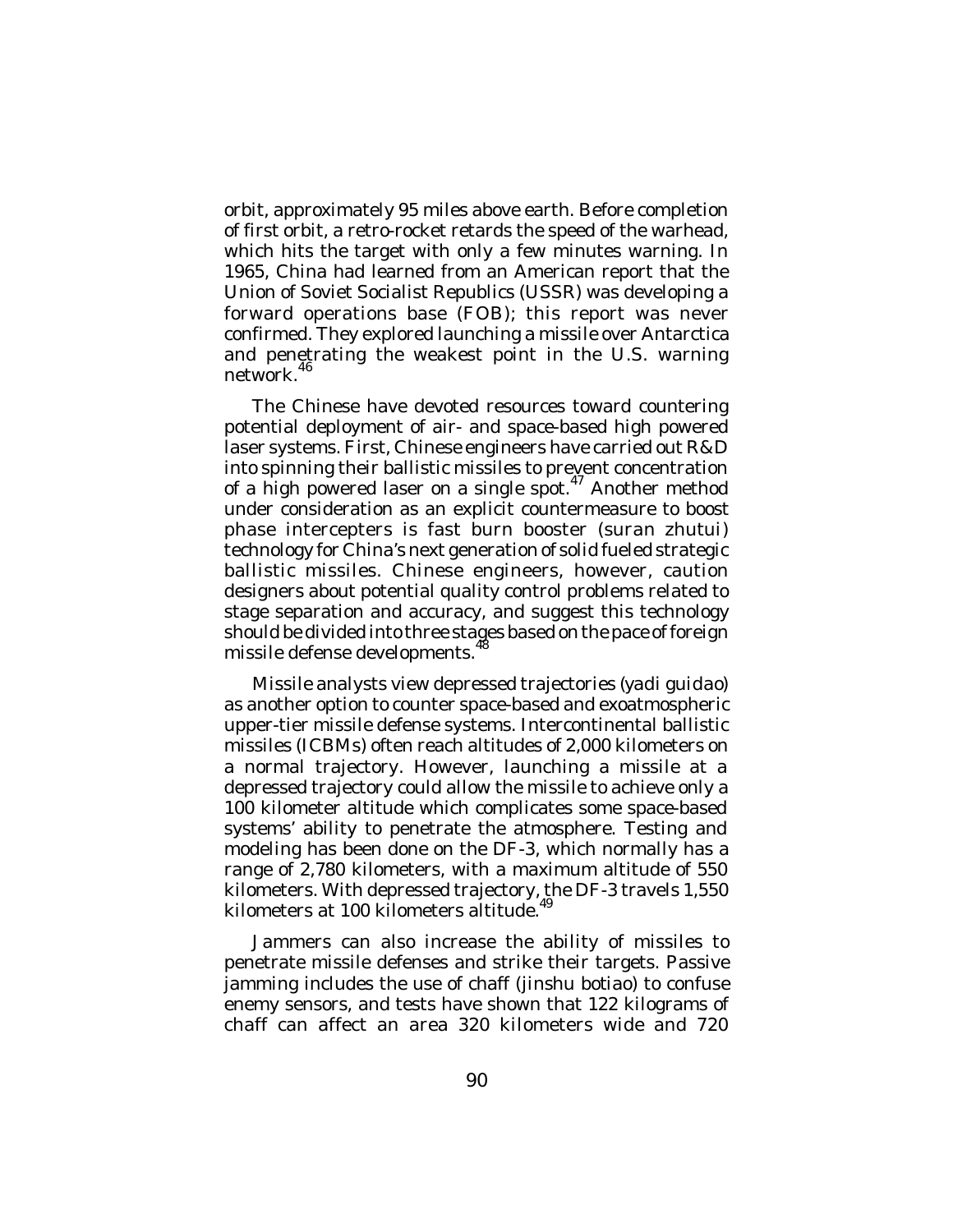kilometers long. Other measures under investigation include electronic and infrared countermeasures on board reentry vehicles, as well as carrying out hard kills against enemy theater missile defense (TMD) radars through the use of anti-radiation missiles.<sup>50</sup>

Finally, the Second Artillery and CASC have conducted modeling exercises and simulations to test China's ability to break though the wide range of projected U.S. TMD deployments. This includes developing a capability to attack airborne missile defense platforms as well. Modeling has focused on using combinations of surface-to-surface, air-to-surface, and sea-to-surface missile systems.<sup>51</sup> After computer simulations and modeling exercises, CALT is confident that its maneuverable theater ballistic missile re-entry vehicles can defeat opposing PAC-2+ systems.<sup>52</sup>

Protection against attack, or survivability, is another important aspect of ballistic missile modernization. Survivability measures include silo hardening, mobility (road/rail); scattered and camouflaged launch sites.<sup>53</sup> Chinese R&D into camouflage technology is explicitly intended to counter U.S. air and space-based reconnaissance platforms. 54 CALT officials have evaluated various deployment and launching modes for their strategic missile survivability, and many have concluded China's future interests can best be served through a mix of silo-based and mobile launchers, with an emphasis on rail-launched systems. Also emphasized was integration of decoys and concealment technology in their missile development and deployment.<sup>55</sup>

Another vital aspect of ballistic missile modernization is accuracy. The First Academy is striving to increase the precision of their ballistic missiles through a variety of means. First, the First Academy is developing better gyros and inertial measurement units. With assistance from Russia, CALT is working on applying beryllium technology to their inertial measurement units to decrease the weight of their guidance sets.<sup>56</sup> Reducing the weight of attitude control and guidance sets is crucial for development of multiple warheads on a single missile, with each reentry vehicle equipped with its own guidance system.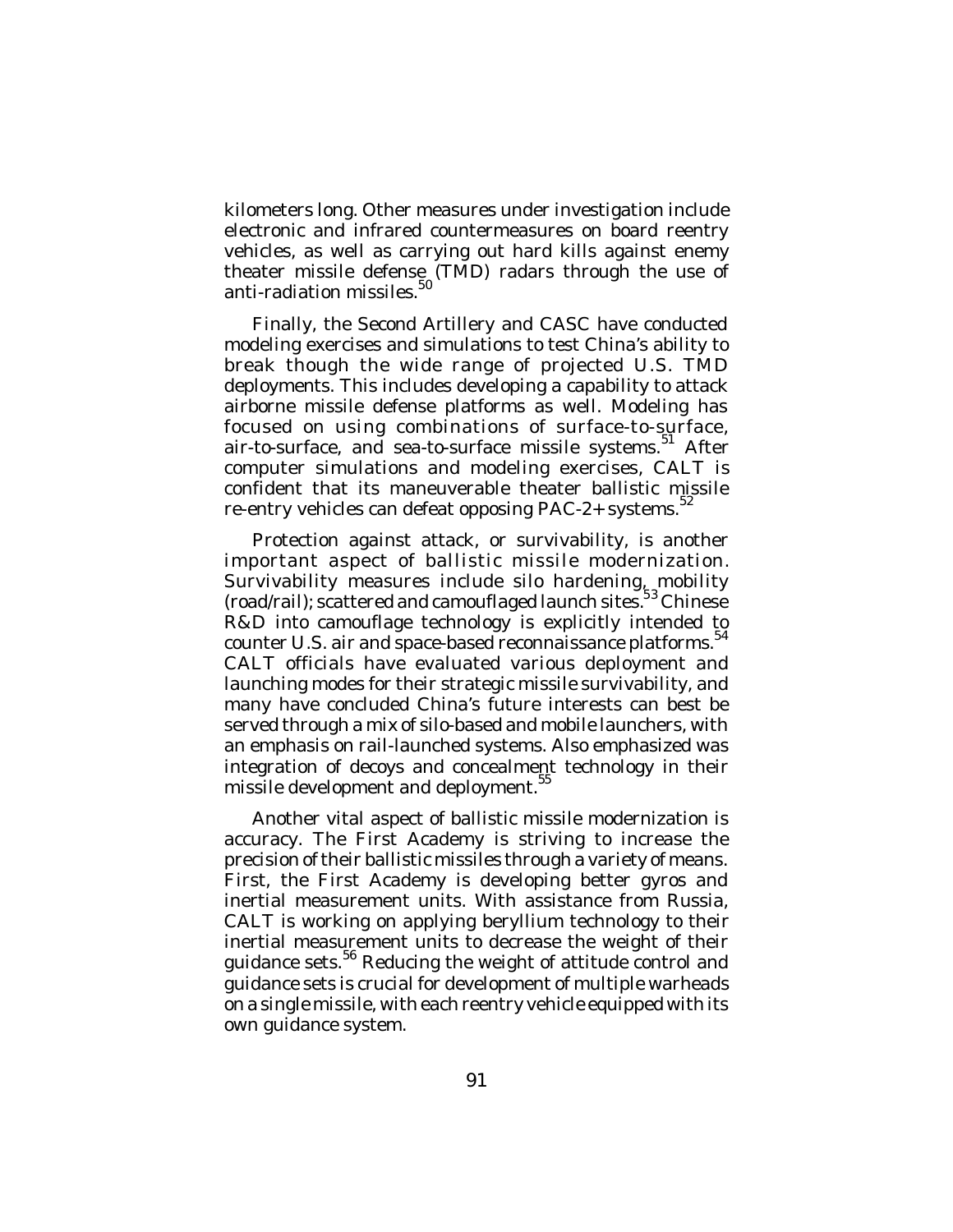Like the Third Academy, CALT is exploiting the U.S. NAVSTAR Global Positioning System (GPS) constellation of satellites. With a receiver installed onto the missile, these GPS satellites provide en route updates to the control system to correct trajectory errors. Some estimates indicate GPS assistance can help achieve an accuracy of 100 meters or better.<sup>57</sup> At least two tests of an on-board GPS trajectory reference system had been conducted as of 1995.<sup>58</sup> According to one authoritative estimate, GPS-aiding of ballistic missiles can improve overall ballistic missile accuracy by 20-25 percent.<sup>59</sup> Engineers have also developed an integrated NAVSTAR GPS and GLONASS receiver.<sup>60</sup> If mounted on a missile, the benefits of such a receiver are great. Should an adversary jam or turn off GPS, the missile system can still rely on the GLONASS updates. The First Academy is integrating GPS onto their mobile launchers to further enhance the initial reference point and increase accuracy.<sup>61</sup> Engineers have also carried out applied research into applications of differential GPS (*chafen quanqiu dingwei xitong*) as another measure to further increase the accuracy of ballistic missiles.<sup>62</sup>

To improve accuracy even further, the space and missile industry is carrying out preliminary R&D on digital scene matching terminal guidance (*jingxiang quyue xiangguanqi*), which uses on-board computers to correlate stored images with landmarks. First Academy engineers believe digital scene matching can result in a 5-12 meter accuracy for their ballistic missiles.<sup>63</sup> The Second Artillery has expressed support in scene matching terminal guidance, which would require the manueverable reentry vehicle previously discussed. 64

The First Academy, in conjunction with COSTIND and the Second Artillery, is examining a wide range of warheads in order to make its missiles more lethal and able to exploit weaknesses in foreign TMD systems now under development. The First Academy's warhead design institute (13th Research Institute, or Beijing Institute of Special Electromechanics) is carrying design work on runway penetrators to support offensive counterair missions. <sup>65</sup> Indications exist that the 13th Research Institute is working to overcome problems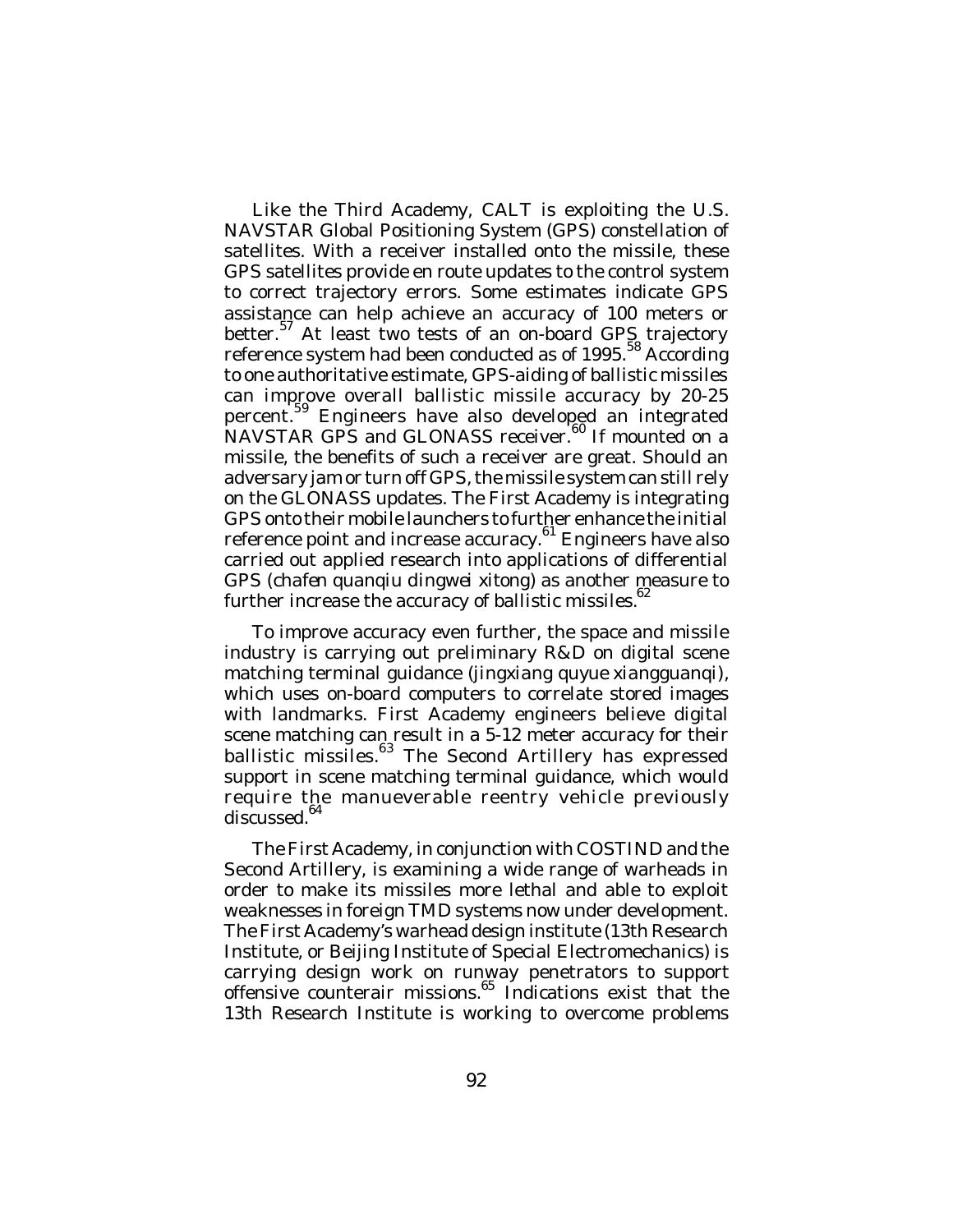associated with submunition dispensing warheads, which can cause damage over a significantly greater area than a unitary warhead. Other warheads under development reportedly include mine-laying payloads, an electromagnetic pulse warhead (i.e., HPM) to take out enemy C<sup>4</sup>I equipment, and penetration warheads to target fortifications deep underground. Some reporting indicates the 600 kilometer range  $DF-15$  could feasibly achieve an accuracy of 30-45 meters.<sup>66</sup>

# **Second Artillery.**

The PLA's primary arm for strategic attack is the Second Artillery (*erpao*). Its traditional realm has been in nuclear strategic missiles. However, since the conclusion of the Gulf War, Chinese planners have seen value in expanding the 2nd Artillery's mission to include conventional strikes against high value strategic targets. The Second Artillery, with an estimated 90,000 personnel, consists of headquarters elements, six launch bases, four research institutes, two command academies, and possibly an early warning unit.<sup>67</sup> The headquarters is located in Qinghe, a suburb to the north of Beijing. Commanded by LTG Yang Guoliang, the Second Artillery headquarters complex consists of headquarters, political, logistics, and equipment technology departments, each headed by a PLA major general. The headquarters complex maintains contact with subordinate units through its own communications regiment. Three deputy commanders assist Lieutenant General Yang Guoliang in his responsibilities. The Second Artillery maintains liaison offices within the China Academy of Engineering Physics, CASC's First Academy's liquid fueled logistic vehicle (LV) integration factory (211 Factory) and CASC's 307 Factory (solid fueled system integration).

The Second Artillery headquarters complex oversees six launch bases which are division-sized elements, each commanded by a major general. A base headquarters structure mirrors that of the national headquarters in Qinghe with Headquarters, Political, Logistics, and Equipment and Technology Departments (Bu). Base-level equipment and technology departments (*zhuangji bu*) oversee launch site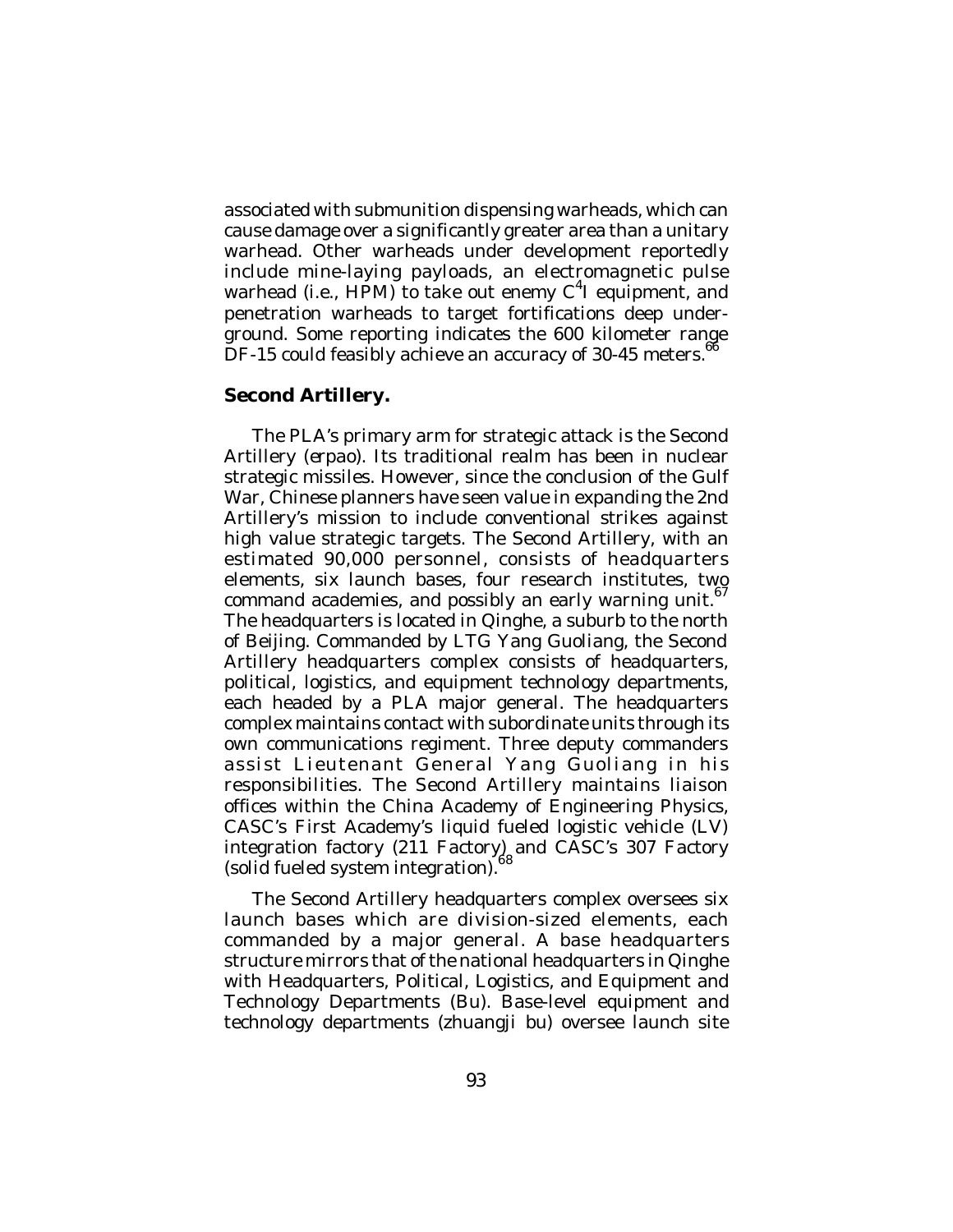management (*zhendi guanli*); warhead stations (*dantizhan*); and launch repair facilities.

Each base has two or three subordinate brigades (*lu*) and regiment-level special departments (*chu*) responsible for chemical defense, communications, training, security, and weather. Each brigade, commanded by a colonel, has up to four launch battalions (*fashe ying*). Missile brigades are generally structured by type of missiles. In other words, one brigade only has one type of missile, thus facilitating maintenance and specialization. There are least 13 brigades in the Second Artillery. In addition, each base has training (*jiaodaodui*) and nuclear warhead (euphemistically referred to special equipment) maintenance units. Each base is directly subordinate to the Second Artillery commander in Qinghe, although they do receive support from the military regions. The total number of nuclear warheads maintained by the Second Artillery is unknown.<sup>69</sup>

*80301 Unit*. The 80301 Unit is headquartered in Shenyang, Liaoning province, and consists of three launch brigades, each with up to three launch battalions. Its DF-21 and DF-3 IRBMs cover the Korean peninsula and Japan, to include Okinawa. At least one of the brigades, equipped with 1,800 kilometer range DF-21s (CSS-5), is concentrated in the area of Tonghua, approximately 80 kilometers north of the North Korean border. R&D on the DF-21 began in 1967 and had its first successful test in 1985. Shortly thereafter, the DF-21 was deployed into an experimental regiment. The DF-21 follow-on, the DF-21A, is expected to have a 1800 kilometer range, with a 600 kilogram warhead.<sup>70</sup>

*80302 Unit*. The 80302 Unit, also known as 52 Base, is headquartered in the mountain resort town of Huangshan, Jiangxi province, and is the Second Artillery's most important unit for conventional long-range precision strikes against Taiwan. The Huangshan base has at least two, but probably three brigades. The 52 Base's most well-known brigade, the 815th, garrisoned in Leping, Jiangxi province, is equipped with the newest addition to the Second Artillery's inventory, the DF-15. The 600-kilometer range DF-15s gained notoriety during the March 1996 missile exercises off the coast of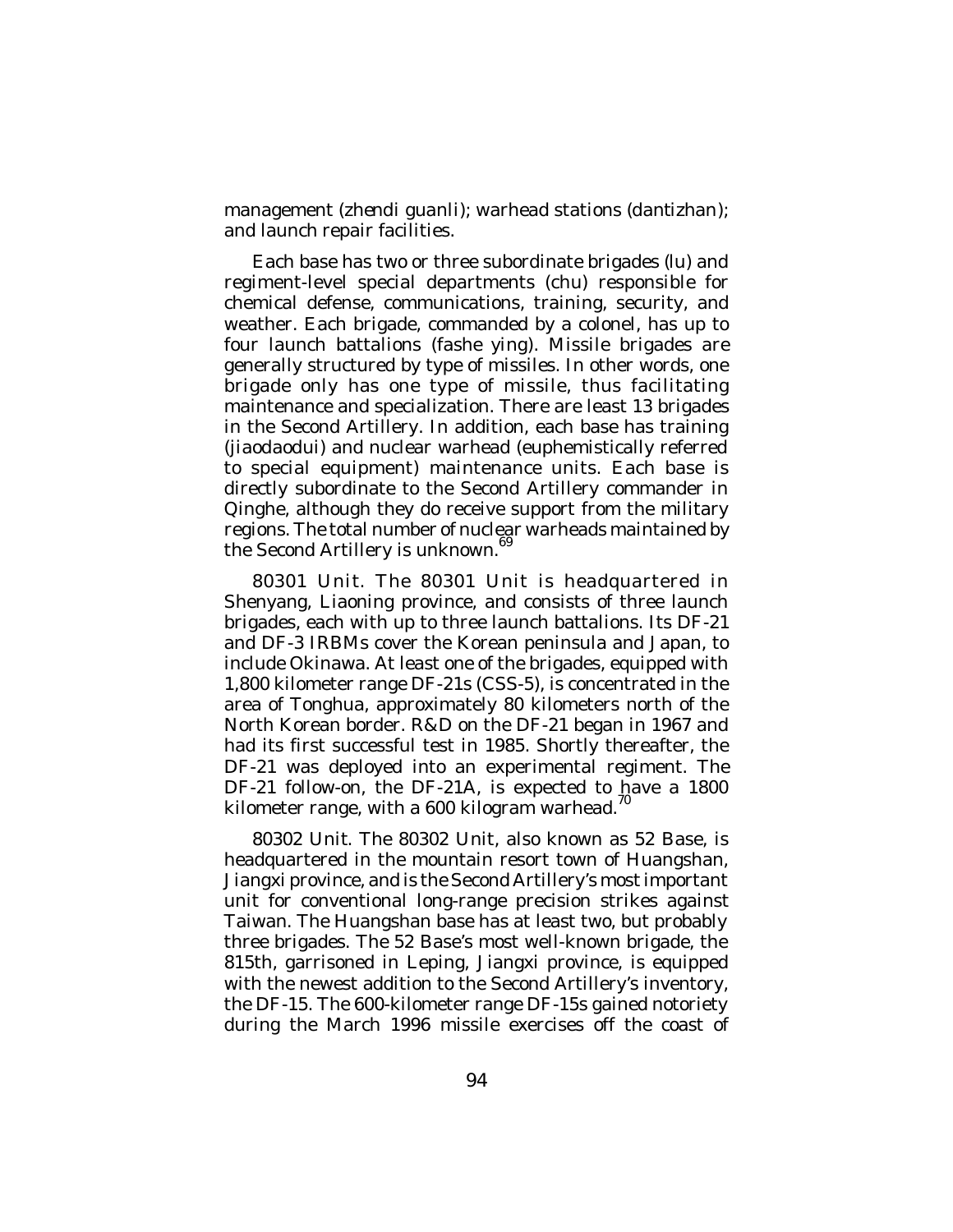Taiwan. During a wartime situation, the 815th Brigade's missiles scatter to pre-surveyed launch sites (*zhendi*) in Fujian province in order to range the entire island of Taiwan. China's total DF-15 inventory is estimated as being from one hundred to several hundred missiles. Rail is the usual way of moving missiles from garrison to field deployments. $^{\rm 71}$ 

*80303 Unit*. The 80303 Unit, headquartered in the eastern suburbs of Kunming, Yunnan province, has two brigades. One of the brigades, equipped with DF-21s, is located in Chuxiong, approximately 100 kilometers west of Kunming, while the other is located at Jianshui, south of Kunming. These missiles are in range of several targets in India and Southeast Asia.<sup>72</sup>

*80304 Unit*. The 80304 Unit, headquartered in Luoyang, Henan province, has three brigades. At least one brigade, located in the area of Luoning, is equipped with the 12,000 kilometer DF-5 ICBM, able to strike targets throughout the United States and Europe. One other brigade is located near Sundian.<sup>73</sup>

*80305 Unit*. Headquartered in the remote western Hunan provincial city of Huaihua, the 80305 Unit is the second command equipped with ICBMs. Its two subordinate brigades are located south of Huaihua, near the town of Tongdao.<sup>74</sup>

*80306 Unit*. The 80306 Unit, headquartered in Xining, Qinghai province, has three brigades, including one potential experimental regiment, concentrated in the Datong, Delingha, and Da Qaidam areas. Indications exist that the 80306 Unit may upgrade to the DF-21. The 80306 Unit is able to target sites in the former Soviet Union and India.<sup>75</sup>

*Institutes and Colleges*. The Second Artillery also has one engineering design academy and four research institutes to solve problems associated with operations, transporter erector launchers (TELs), and logistics (First Institute), command automation, targeting, and mapping (Third Institute), and missile and warhead engineering design. The Second Artillery's Command College in Wuhan prepares officers for leadership positions within headquarters elements and launch brigades. The Engineering College in Xian educates technicians largely associated with equipment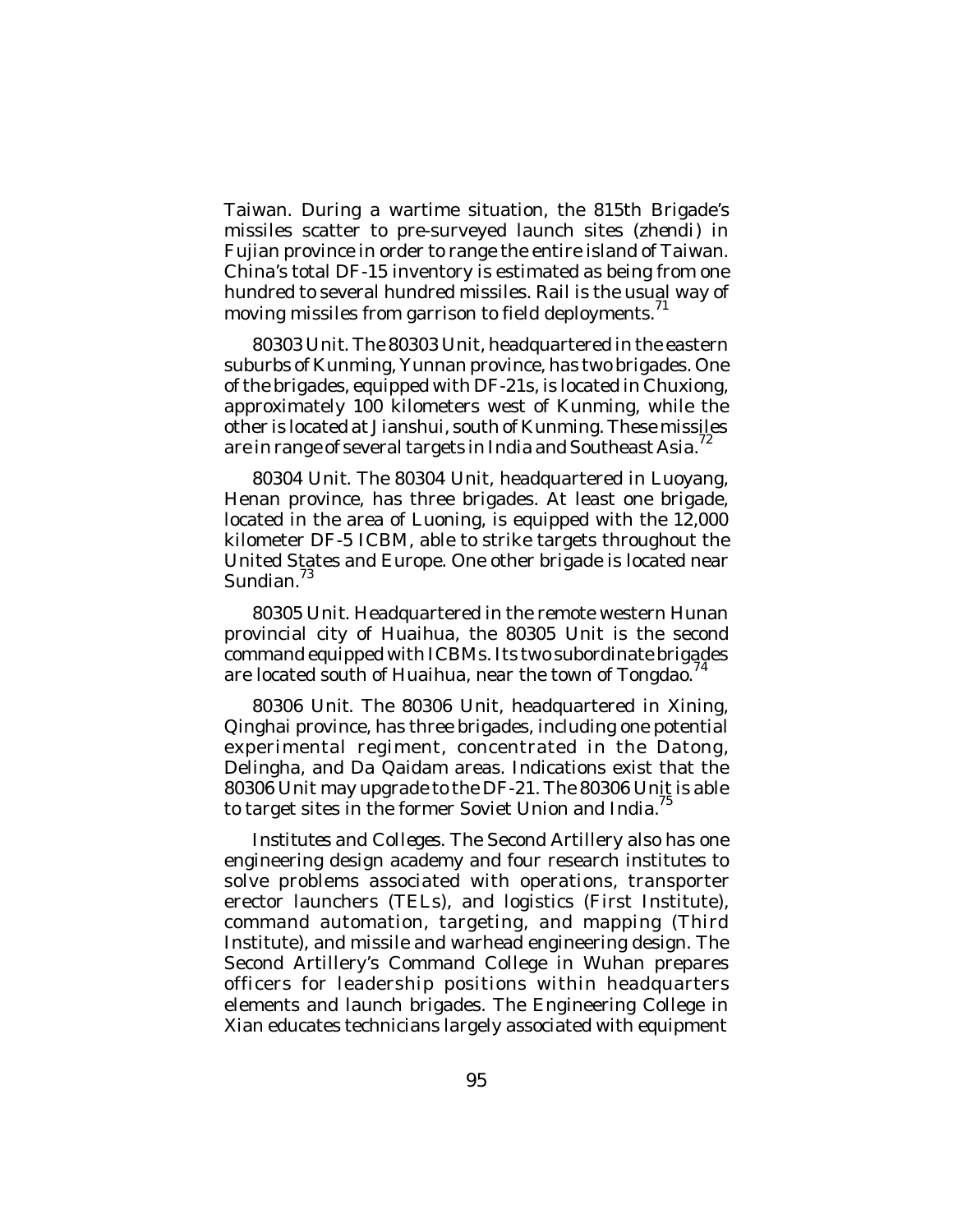and technology departments at various headquarters and field units. The Second Artillery's Academy of Engineering Design works closely with CASC in evaluating overall design work. 76

*Doctrine*. The 2nd Artillery has separate doctrines for its nuclear and conventional missile forces. First, ballistic missiles are the key to providing strategic nuclear deterrence. In the past, the Second Artillery is thought to have followed a doctrine which required only a small number of warheads necessary to cause unacceptable damage on a handful of enemy cities. This minimal deterrence doctrine, however, appears to be evolving toward a limited nuclear deterrence (*youxian weishe*) approach. Limited nuclear deterrence differs from minimal deterrence in that the latter relies on simple countervalue strikes. Very few warheads are necessary. Limited deterrence doctrine has counterforce and warfighting elements with intended targets including enemy missile bases, C<sup>4</sup>I centers, and strategic warning assets. Limited deterrence requires a greater number of smaller, more accurate, survivable, and penetrable ICBMs and sealaunched ballistic missiles (SLBMs); a ballistic missile defense capability to protect its limited deterrent force; and ASAT assets to hit enemy satellites. According to nuclear weapon strategists, a space-based early warning capability is needed to speed up reaction time.<sup>77</sup> China's strategic modernization R&D support this shift toward a limited warfighting approach to nuclear warfare.

The Second Artillery's conventional mission currently provides China its only reliable means of long-range attack against an enemy's high value targets. A growing sector of the PLA believes ballistic missile strikes against strategic targets are the best way to even out the playing field when fighting against a technologically superior force. Increasingly accurate ballistic missiles, aerospace engineers assert, can be targeted against enemy air defense nodes and even against aircraft carriers. Chinese analysts view a large arsenal of ballistic missiles as a relatively cheap means to saturate an expensive theater missile defense architecture.<sup>78</sup> According to one estimate, the Second Artillery's missile supplier, CASC, will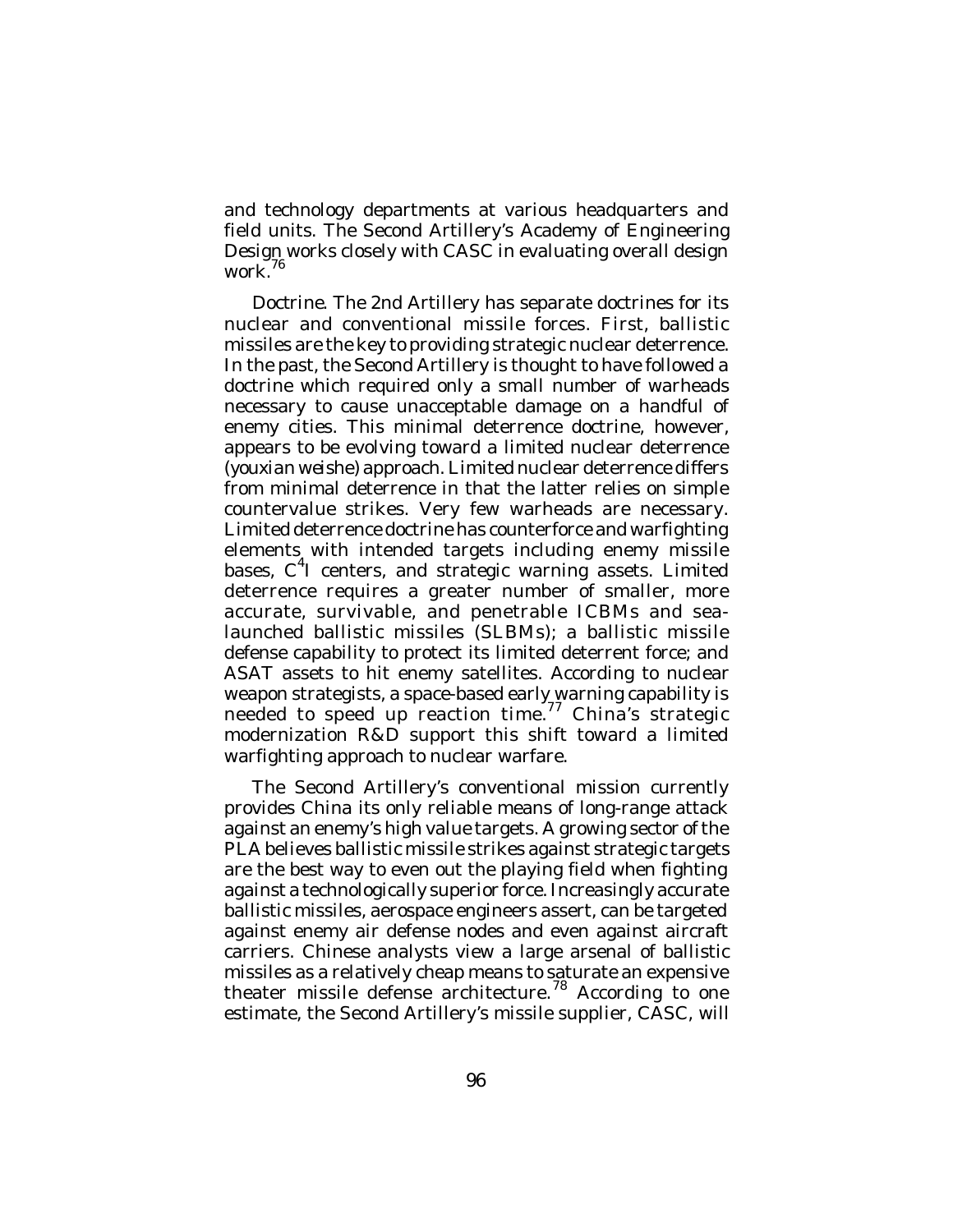have the capacity to produce 1,000 new ballistic missiles<br>within the next decade <sup>79</sup> within the next decade.

Over the horizon missile strikes against critical nodes can paralyze an enemy's combat capacity. Strikes against important targets also drive up the human and material costs and put psychological pressure on enemy troops and domestic constituency. Targets in a campaign include  $C^3$ I nodes, weapon control centers, high value air assets on the ground, logistics bases, and important sea combat platforms. Strikes against air bases can enhance the PLAAF's ability to gain air superiority by temporarily degrading an enemy's ability to generate sorties. Other important targets include logistics bases.<sup>80</sup>

Missile strikes would likely be conducted as soon as the Chinese leadership believes war is inevitable. Absorbing lessons learned from the Gulf War, the PLA believes an enemy such as the United States is most vulnerable when it is deploying forces and logistics to the area of operations. A preemptive strike during this phase, many PLA strategists believe, will significantly offset the an enemy's technological advantages.<sup>8</sup>

The Second Artillery clearly understands the implications of counterstrikes after missile attacks. Chinese engineers are devising means to reduce the time a missile launcher is exposed at a pre-surveyed launch site. In one concept, adjustments are made to the TEL which allows for the missile erection within one minute and retraction within a minute. Reductions in TEL weight will increase mobility and allow transport over lower classes of roads and bridges.<sup>82</sup> To increase accuracy of their missiles, TELs are being equipped with GPS receivers.<sup>83</sup>

## **ENDNOTES - CHAPTER 4**

1. "China Replacing Nuclear Warheads on Some Missiles," *Jane's Defense Weekly*, January 27, 1994.

2. See Appendix I on CASC organization for details on Third Academy.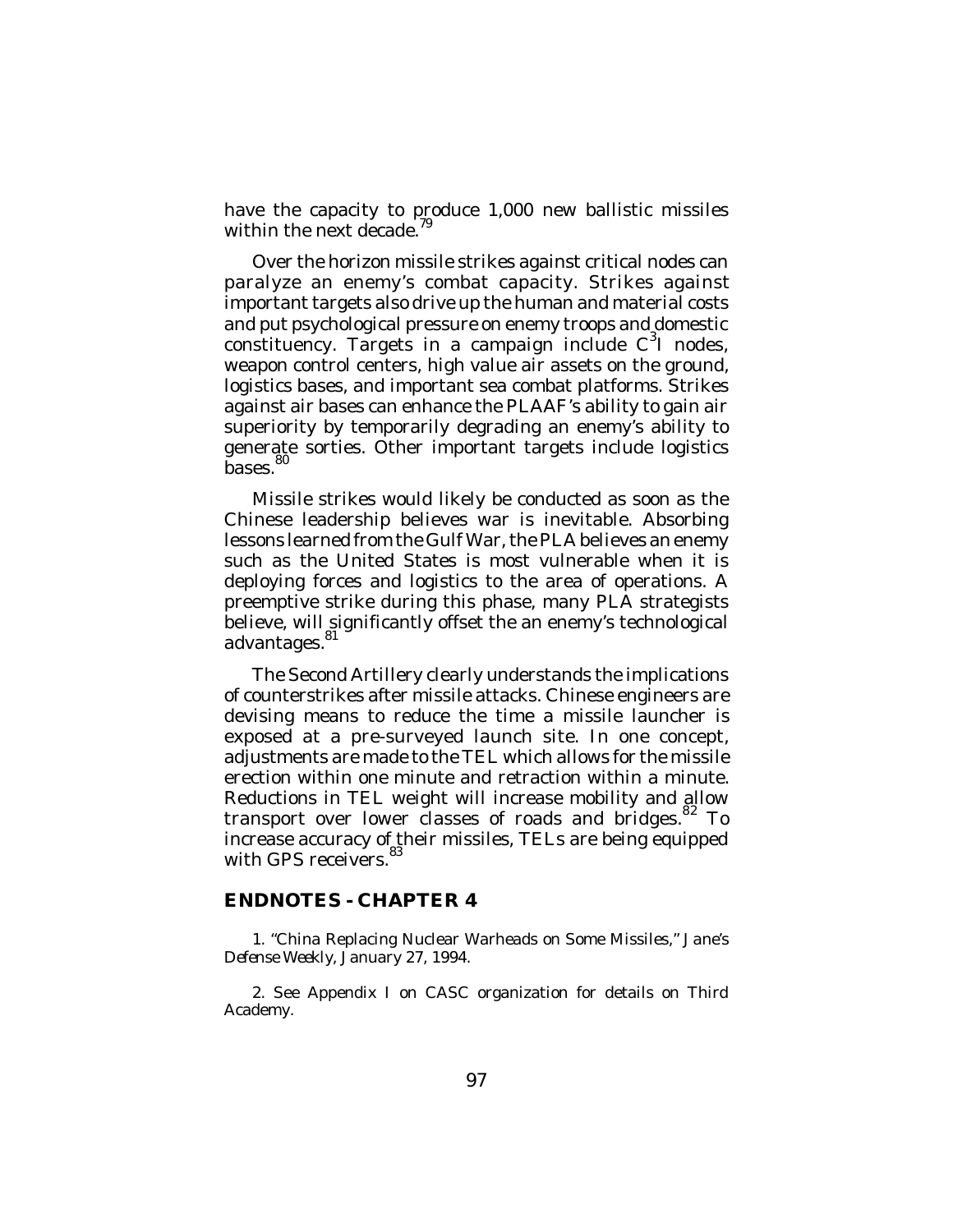3. Yu Yongbo, ed., *China Today: Defense Science and Technology*, Vol. 2, Beijing: National Defense University Press, 1993, pp. 508-541.

4. Wang Jianmin and Zhang Zuocheng, "Jiasu Jibenxing Xiliehua Jincheng Nuli Fazhan Woguo Feihang Daodan Shiye" ("Rapid Progress in Series Development of China's Cruise Missile Industry"), *Zhongguo Hangtian*, September 1996, pp. 12-17.

5. Xu Ande, "Significance and Economic Benefits of Developing a Modern Cruise Missile for China," *Xiandaihua* (Modernization), Vol 14, No. 4, April 1992, in *JPRS-CST*-92-013.

6. Wang Jianmin and Zhang Zuocheng, pp. 12-17.

7. See Zheng Wanqian, "Xunhang Daodan Wuqi Xitong de Guanjian Jishu" ("Key Technologies of Cruise Missile Weapon Systems"), *Zhongguo Hangtian*, July 1996, pp. 42-45.

8. Yu Wenman and Liu Chunbao, "Sea Target Characteristic Study," *Hangtian Qingbao Yanjiu Baogao Xilie Wenzhai*, October 1987, pp. 252-259.

9. Si Xicai, "Research on Long Range Antiradiation Missile Passive Radar Seeker Technology," *Zhanshu Daodan Jishu* (*Tactical Missile Technology*), 1995, Vol. 2, pp. 42-52, in *CAMA*, 1995, Vol. 2, No. 5. Other studies on specific approaches to ARM technology include Yang Huayuan, "Study on Superwideband High Accuracy Microwave DF System," *Daojian yu Zhidao Xuebao*, February 1995, pp. 7-12, in *CAMA*, Vol. 2, No. 5. There are also strong indications that SAST's system engineering organization, the Shanghai Institute of Electro-Mechanical Engineering, is carrying out preliminary R&D on a long-range air-to-air antiradiation missile for targeting airborne early warning platforms, such as the U.S. E-3 AWACS or Taiwan's E-2C's. Engineers note critical technologies for development of a long-range ARM include a passive seeker with a sensitivity of greater than 100dB, as well as monolithic microwave (*danpian weibo*), gallium arsenide, very large scale, and very high speed integrated circuits (MMIC, GAAS, VLSIC, VHSIC'S). The seeker makes up for greater than 50 percent of the R&D and production costs for an ARM. At least one Second Academy entity which has conducted work on antiradiation missile seeker technology is the Beijing Institute of Remote Sensing Equipment (probably the CASC 25th Research Institute).

10. China's nuclear-tipped cruise missile R&D is discussed in 1993 DoD report which warns too much of SDIO's effort is focused on countering ballistic missiles, ignoring an increasing cruise missile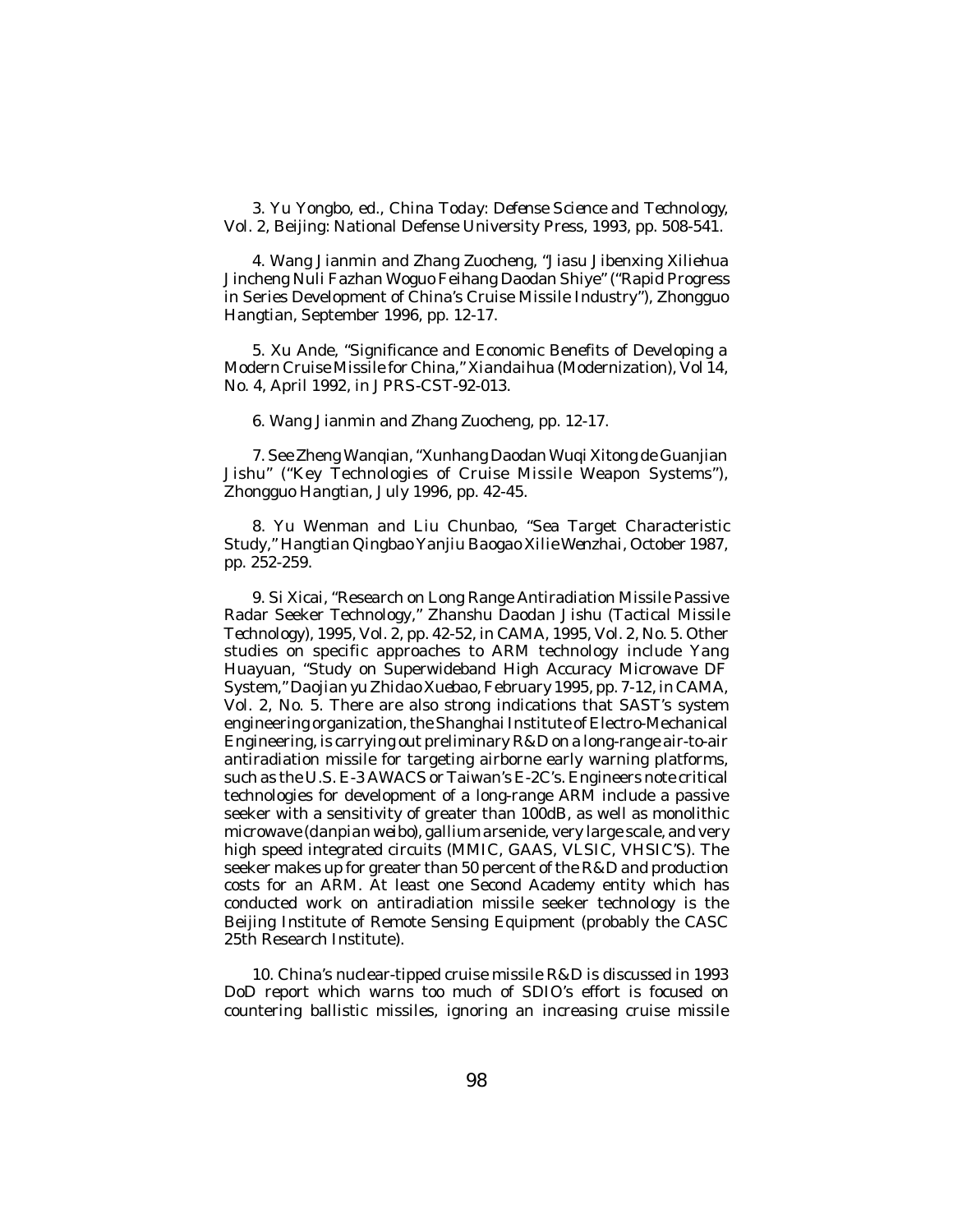threat. See "Cruise Missiles Becoming Top Proliferation Threat," *Aviation Week & Space Technology*, February 1, 1993, pp. 26-27.

11. For a good overview of the Third Academy's direction in cruise missile development, see Zheng Wanqian, "Xunhang Daodan Wuqi Xitong de Guanjian Jishu" ("Key Technologies of Cruise Missile Weapon Systems"), *Zhongguo Hangtian*, July 1996, pp. 42-45.

12. 3rd Academy's Zhu Yubao, "Study of LRCS Contour Design for Conventional Cruise Missiles, *Zhanshu Daodan Jishu* (*Tactical Missile Technology*), Vol. 3, 1994, pp. 1-11; and Huan Shengguo, "Application of Stealth Technology in Missiles," *Shanghai Hangtian*, June 1996, pp. 57-59, in *FBIS-CST*-97-002.

13. Long Yuzhen, "Characteristics and Design Schedule of Scramjet Engine For Hypersonic Cruise Missile," *Feihang Daodan*, August 1997, pp. 29-37, in *CAMA*, 1997, Vol. 4, No. 6; Shang Aidong, "A Supersonic Combustion Ramjet Missile," *Feihang Daodan*, June 1996, pp. 40-48, in *CAMA*, Vol. 1, No. 5; Dong Yuejuan, "Technical Path for Developing A Scramjet Engine Propulsion System," *Feihang Daodan*, Vol. 1, 1996, pp. 42-50; Si Tuming, "Performance Analysis of Waverider Hypersonic Cruise Missile With Integrated Scramjet Engine," in *Zhanshu Daodan Jishu* (*Tactical Missile Technology*), 1996 (1) pp. 45-50; and Si Tuming, "Supersonic Cruise Missile and Ramjet Engines," in *Feihang Daodan*, Vol 1, 1996, pp. 35-41. Long Yuzhen and Si Tuming are from the 31st Institute (Beijing Institute of Power Machinery) of the Third Academy, the primary entity responsible for R&D of cruise missile propulsion systems. *Feihang Daodan* is the Third Academy's most well-known technical journal and China's most authoritative voice for cruise missile development. Also see Huang Zhicheng and Qiu Qianghua, "Prospects for Hypersonic Flight," *Liuti Lixue Shiyan Yu Celiang* (*Experiments and Measurements in Fluid Mechanics*), 1997, Vol. 11, No. 1, pp. 6-11, in *CAMA*, Vol. 4, No. 4; and Huang Zhicheng, Qiu Qianghua, and Yuan Shengxue, "Background, Recent Status, and Missions of Supersonic Combustion Research," paper presented at the November 1996 National Aerospace Aerodynamics Society Meeting, in *CAMA*, 1997, Vol. 4, No. 5. Technical writings indicate COSTIND's Beijing Institute of Systems Engineering, specifically Huang Zhicheng and Qiu Qianghua, also plays a major role in hypersonic vehicle R&D, especially as part of China's aerospace plane program.

14. If the Chinese are looking to develop a 1,500 kilometer missile, the Russian 1,500 kilometer range AS-15 could be used as a model. Some modifications would have to made to enable it to launch from the ground. The Tomahawk has a 450 kilometer range, while the U.S. AGM-86B has a 3,000 kilometer range.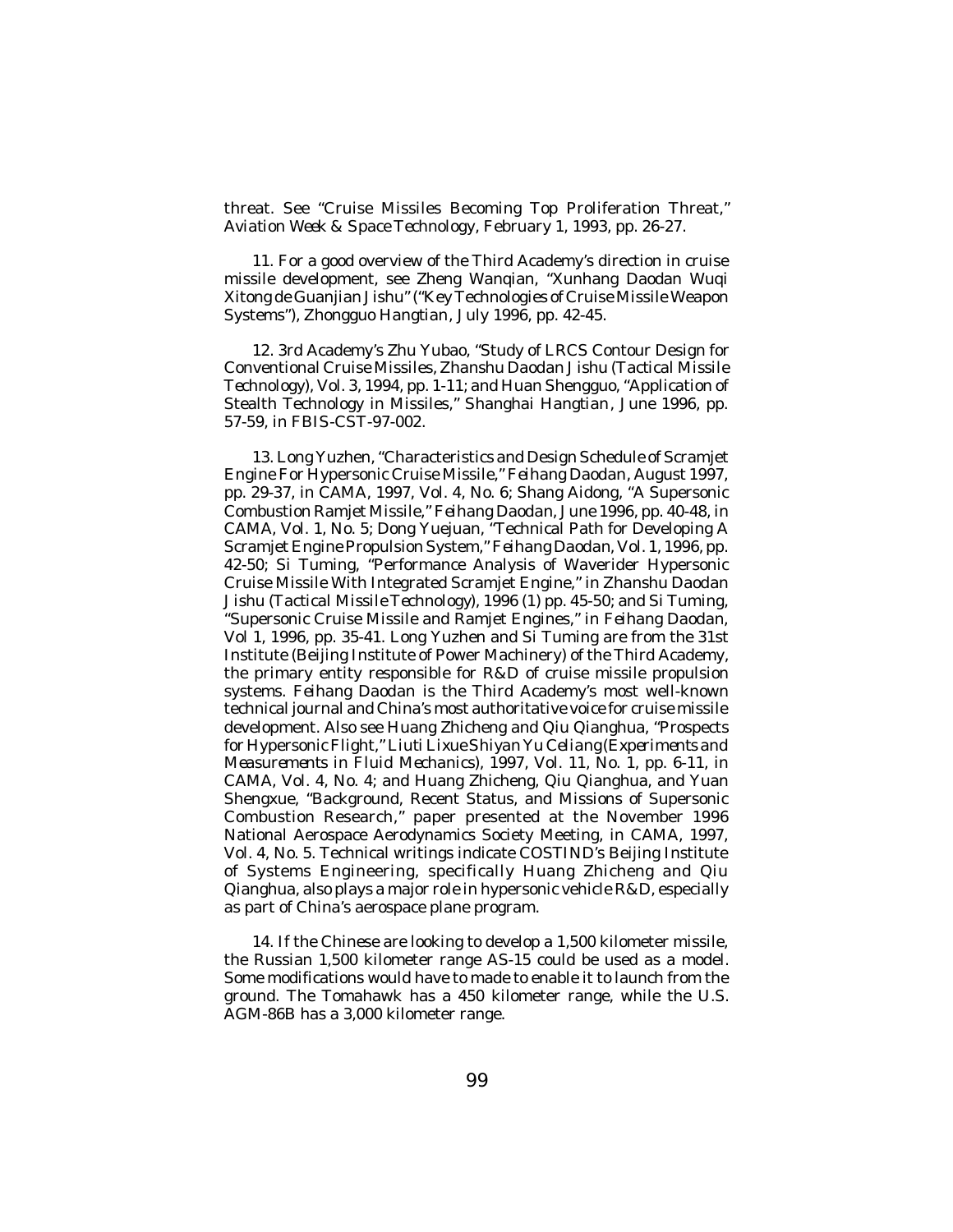15. Zhong Longyi, "Zuhe Daohang Xitong he Bingxing Duoji Xitong Zai Xunhang Daodanzhong de Yingyong," ("Application of Combined Navigation Systems on Cruise Missiles") in *Hangtian Qingbao Yanjiu* (*China Information Research)*, 1993 (3), pp. 432-445. Zhong is from the Third Academy's 8357 Research Institute, responsible for cruise missile control systems. For an example of research on runway penetrators, see Yang Bingwei, "Structural Design Problems and Test Methods of Anti-Runway Penetrators," *Hangtian Keji Qingbao Yanjiu Baogao*, Vol. 5, May 1995, pp. 288-303, in *CAMA*, Vol. 3, No. 6.

16. Zheng Wanqian, p. 43. TERCOM requires highly sophisticated digital mapping systems and powerful computers. COSTIND and the Second Artillery have made significant achievements in both areas. See Wang Yongming, "Introduction to Military Electronic Maps," *Xiaoxing Weixing Jisuanji Xitong*, (Mini-Micro Computer Systems), August 1995, pp. 12-18, in *FBIS-CST*-96-001. Wuhan Technical University of Surveying and Mapping is one institute involved in digital mapping. Also see Jing Shaoguang, "GPS/SINS Integrated Navigation System for Cruise Missiles," *Xibei Gongye Daxue Xuebao*, 1997, Vol. 15 (1), pp. 79-83, in *CAMA*, 1997, Vol. 4, No. 6.

17. Guan Dexin, "The Investigation of Compatible Receiver For GPS and GLONASS," *Xitong Gongcheng Yu Dianzi Jishu*, 1996, Vol. 18, No. 7, pp. 69-74, in *CAMA*, Vol. 3, No. 6; and Sheng Jie, "Demonstration of Navigation Performance of GLONASS/GPS Composite Receivers," *Weixing Yingyong*, February 1994, pp. 56-59, in *CAMA*, 1994, Vol. 1, No. 5.

18. See Wang Jianmin, "Work Hard to Develop Cruise Missile Industry," *Zhongguo Hangtian*, September 1996, pp. 12-17; Sun Qingguang, "Study on Laser Imaging Guidance," *Feihang Daodan*, March 1995, pp. 46-50, in *CAMA*, Vol. 2, No. 3; Liu Yongchang, "Infrared Imaging Precision Seeker Technology," *Hongwai Yu Jiguang Jishu* (*Infrared and Laser Technology*), 1996, Vol. 25, No. 3, pp. 47-53, in *CAMA*, Vol. 3, No. 6; Zhao Jun, "Applied Research Into Laser Imaging Guidance Technology Development," *Hangtian Qingbao Yanjiu*, HQ-96039, in *CAMA*, 1997, Vol. 4, No. 2; and Li Jin, "Development of Infrared Focal Plane Array Imaging Technology," in *Feihang Daodan Qingbao Yanjiu Baogao Wenzhai* (*Cruise Missile Information Research Reports*), December 1996, pp. 190-209, in *CAMA*, Vol. 4, No. 6. Leading the infrared imaging effort is the Third Academy's Tianjin Jinhang Technical Physics Institute.

19. Sun Qingguang, "Jiguang Chengxiang Zhidao ji Ganrao Moushi de Yanjiu" ("Research Into Laser Imaging Guidance and Jamming"), in *Hangtian Qingbao Yanjiu*, HQ-93017, pp. 228-241.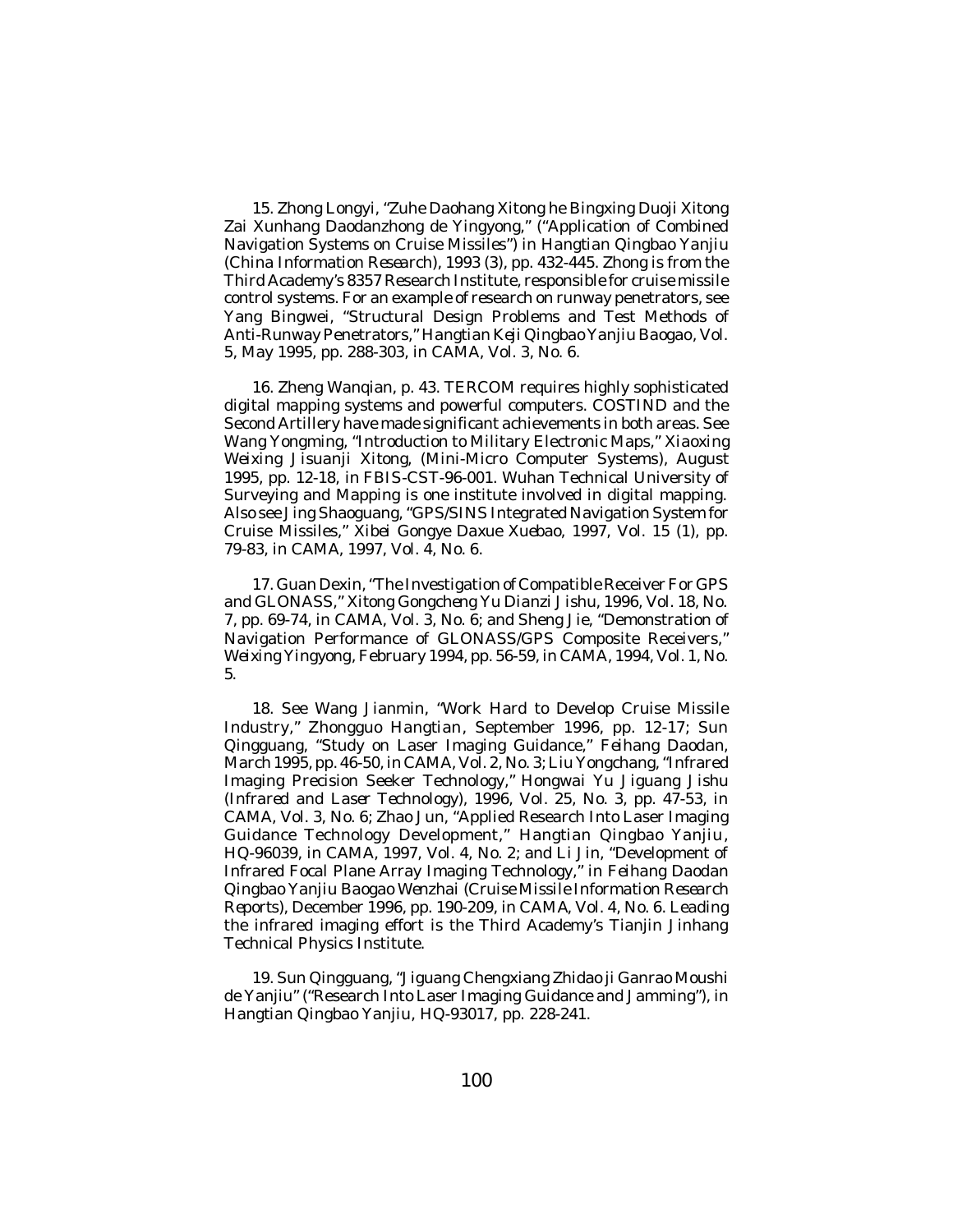20. Zheng Wanqian, p. 43.

21. Zhang Haixiong, "ADN: Oxidizer for A Low Signature Propellant," in *Feihang Daodan*, July 1996, pp. 35-38, in *CAMA*, 1996, Vol. 3, No. 6; and Lu Xiaohong, "Camouflage and Concealment Technology of Mobile Missile Launchers and Ground Equipment," *Harbin Institute of Technology Journal*, December 1996, pp. 266-277, in *CAMA*, Vol. 4. Lu is from the Third Academy's Beijing Institute of Special Machinery, responsible for cruise missile launchers.

22. Zhou Yunwu, "Jamming Techniques for Cruise Missile Penetration," *New Electronic Warfare Technology and Intelligence Reform Abstracts*, 1995 (10), pp. 143-147, in *CAMA* 1996, Vol 3, No. 6. Zhou is from the Third Academy's Beijing Institute of Electromechanical Engineering.

23. Xu Cheng, "Research on Optimal Penetration Model of A Chinese Anti-ship Missile," paper presented at November 1997 conference of National Missile Designers Information Network Conference, in *CAMA*, Vol. 5, No. 3.

24. Dong Yuejuan, "Zhidao Busanqi Jiqi Yingyong Fenxi" ("Applied Analysis of Guided Dispensors"), *Hangtian Qingbao Yanjiu*, HQ-93016, pp. 214-227.

25. High-powered microwave weapons are discussed in more detail in Chapter 5 of this study. See Zheng Wanqian, p. 43.

26. Tian Baolong and Li Wengang, "Feihang Daodan CAM Chejian Danyuan Xitong" ("Cruise Missile CAM Workshop Unit System"), *Zhongguo Hangtian*, April 1993, pp. 44-46; Xu Haijiang, "Virtual Reality and Its Application in Development of Cruise Missiles," in *Feihang Daodan*, 1996 (8), pp. 1-9; Wang Zhenhua, "Parallel Computation on Supercomputers for Axisymmetric Interaction Flow," *Yuhang Xuebao* (*Journal of Astronautics*), January 1995, pp. 43-45, in *JPRS-CST*-95-005.

27. Li Weiliang, "Jiang Zemin dao Beijing Fangzhen Zhongxin Zhouyan" ("Jiang Zemin Inspects Beijing Simulation Center"), *Zhongguo Hangtian Bao*, January 17, 1994, p.1; Li Li, "Chinese Simulation Technology Among Leaders Worldwide," *Liaowang Zhoukan*, August 16, 1993, pp. 4-5, in *JPRS-CST*-93-017. American aerospace representatives who have been allowed access have remarked that the CASC Beijing Simulation Center is very close in capabilities to Western simulation facilities.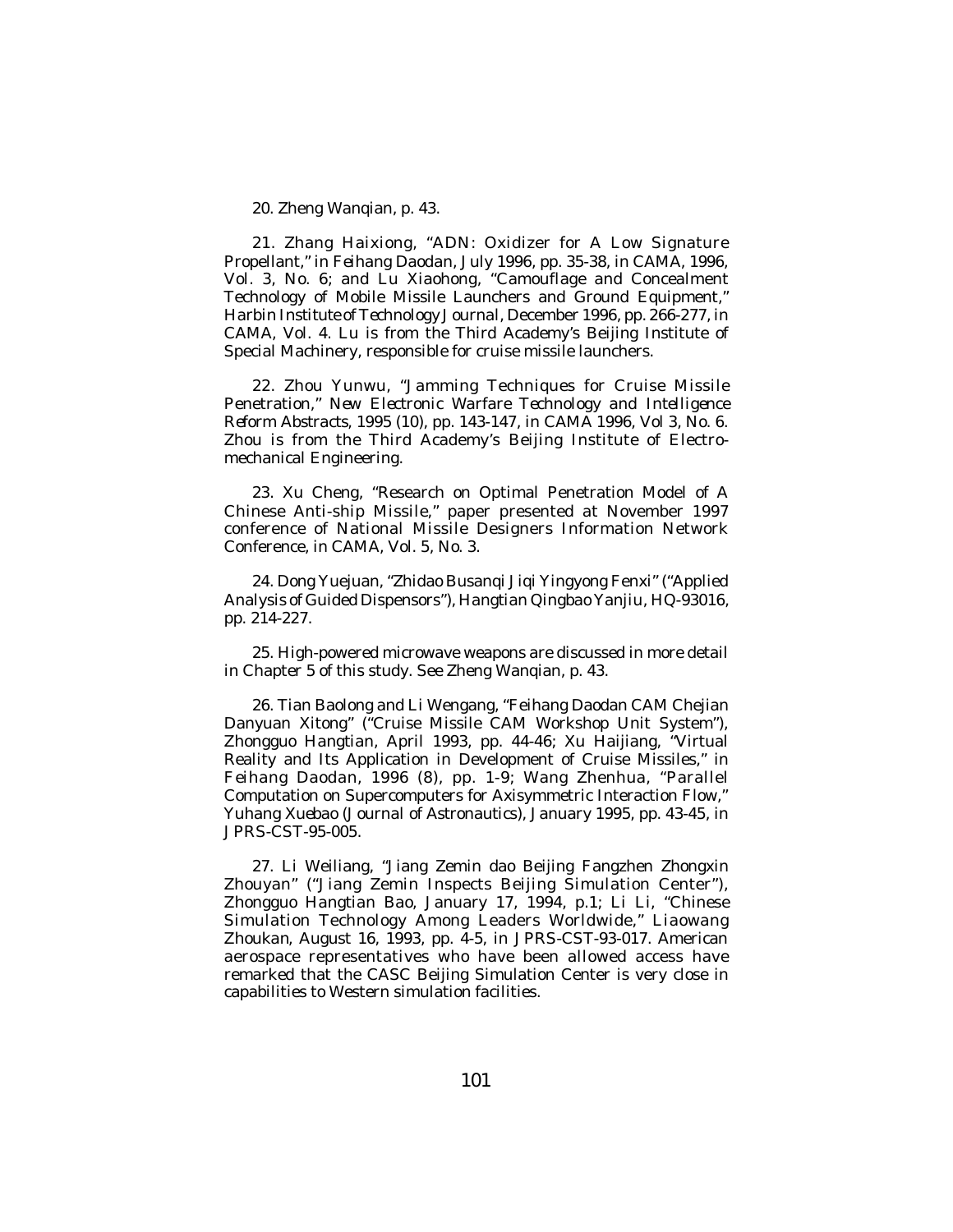28. Zheng Wanqian, p. 44; Zhang Lingxiang, "Cruise Missile Container Launching Technology," *Hangtian Fashe Jishu* (*Space Launch Technology)*, January 1996, pp. 1-8, *CAMA,* 1996, Vol 3, No. 6. Zhang is from the Beijing Institute of Special Machinery (Beijing Tezhong Jixie Yanjiusuo).

29. *Jane's Navy International*, April 1, 1997, p. 14.

30. Liu Kejun, "Information Warfare Challenge Faced By Navy," *Zhongguo Dianzi Bao*, October 24, 1997, p. 8, in *FBIS-CHI*-98-012.

31. One Taiwan source explicitly asserts land attack cruise missiles will be assigned to the Second Artillery. See "Mainland Acquisition of Russian Weapons Viewed," *Lien-Ho Pao*, April 29, 1996, in *FBIS-CHI-96-086*; also see Sun Xiangdong and Qin Xiaobo, "Operational Efficiency Analysis of SAMs Against Cruise Missiles," *Xitong Gongcheng Yu Dianzi Jishu* (*Systems Engineering and Electronics*), October 1996, pp. 59-63, in *FBIS-CST*-97-013.

32. Jason Glashow and Theresa Hitchens, "China Speeds Development of Missile With Taiwan Range," *Defense News*, March 4-10, 1996, p. 1.

33. Bill Gertz, "U.S. Not Against Russia-China Deal," *Washington Times*, January 11, 1997, p. A4.

34. "Russian Missile Assistance to China," *Flight International*, August 31, 1995. As a side note, Raduga is also working on hypersonic standoff cruise missiles.

35. "BasanWuJiu Suo Yu E'luosi Zhuanjia Jinxing Jishu Jiaoliu" ("The 8359 Institute and Russian Experts Carry Out Technical Exchanges"), *Zhongguo Hangtian Bao*, July 7, 1994, p. 2. The 8359th, also known as the Beijing Institute of Special Machinery, is responsible for development of cruise missile launching equipment, to include air, ship, submerged submachine, and ground equipment.

36. For a complete history, see *China Today: Defense Science and Technology*, pp. 256-311; *China Today: Space Industry*, pp. 90-116; Lewis and Xue; and Lewis and Hua, pp. 5-40.

37. See Appendix I for a complete organizational breakout. A large number of Sanjiang's M-11s are thought by many to have been sold to Pakistan in the early 1990s.

38. For an example of a study done in response to the U.S. Brilliant Pebbles project, see Chen Jianxiang, "Threat Area of Brilliant Pebbles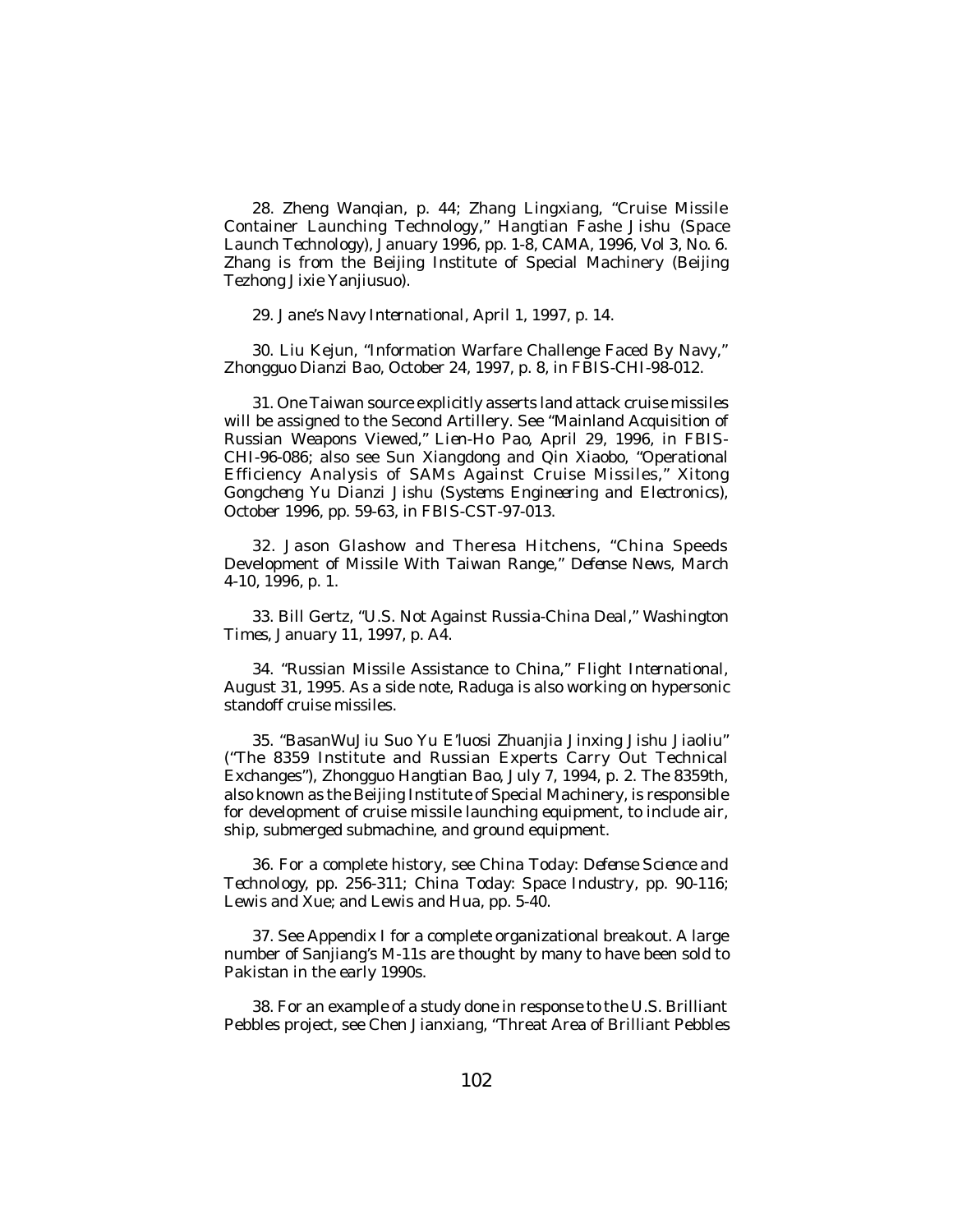and Attacking ICBMs," *Xitong Gongcheng Yu Dianzi Jishu*, 1994, Vol. 16, No. 8, pp. 69-80, in *CAMA,* 1994, Vol. 1, No. 5.

39. Liu and Yang, pp. 4-26; and Wang Jixiang, "Inspiration for Chinese Ballistic Missile Development From the Gulf War," *Hangtian Keji Qingbao Yanjiu Baogao Xilie Wenzhai*, April 1994, pp. 49-56, in *CAMA*, Vol. 3, No. 6.

40. CALT defines tactical missiles as having a range of 10-300 kilometers (i.e., the DF-11), campaign missiles as having a range of 300-1,000 kilometers (i.e., the DF-15), and strategic short-range missiles as having a range of 1,000-2,000 kilometers (i.e., the DF-21). See Gan and Liu, p. 30.

41. The best account of China's ballistic missile modernization program is Lewis and Hua.

42. Gan and Liu, p. 42.

43. *Ibid*., p. 46; Gui Yongfeng, "Penetration of Tactical Ballistic Missile's Decoy," *Hubei Hangtian Keji* (*Aerospace Hubei*), February 1994, pp. 36-38, in *CAMA*, 1995, Vol. 2, No. 1; and Li Hong, "Motion Characteristics of Atmospheric Reentry Ballistic Missile Warheads and Their Applications To Heavy Decoy Design," *Jiangnan Hangtian Keji* (*Jiangnan Space Technology*), 1997 (1), pp. 26-30, in *CAMA*, 1997, Vol. 4, No. 3.

44. Gan and Liu, p. 43. Also see Cai Yuanli, "Research on Trajectory Recovery in Exo-Atmospheric Flight," *Daodan Yu Hangtian Yunzai Jishu* (*Missiles and Space Vehicles*), March 1995, pp. 10-15, in *CAMA*, Vol. 2, No. 5; and Zhao Hanyuan, "Simulation, Analysis of Maneuverable Reentry Vehicles," *Yuhang Xuebao*, January 1, 1997, pp. 96-99, in *FBIS-CST*-97-012. Zhao is from the National University of Defense Technology.

45. Gan and Liu, p. 44.

46. Lewis and Hua, p. 17.

47. Meng Daikui, "Simulation of Control and Guidance of Spinning Missiles," *Xitong Gongcheng yu Dianzi Jishu*, 1994, Vol. 5, No. 3, summarized in *CAMA*, 1995, Vol. 2, No. 1; Wan Chunxiong and Yang Xiaolong, "Identification of Flight Disturbances on Spinning Missiles," *Zhanshu Daodan Jishu* (*Tactical Missile Technology*), March 1995, pp. 1-8, in *CAMA*, Vol. 2, No. 3. For a general assessment on methodologies to protect missile systems against high-powered lasers, see Ji Shifan, "Protection of Missiles Against Lasers," *Daodan yu Hangtian Yunzai*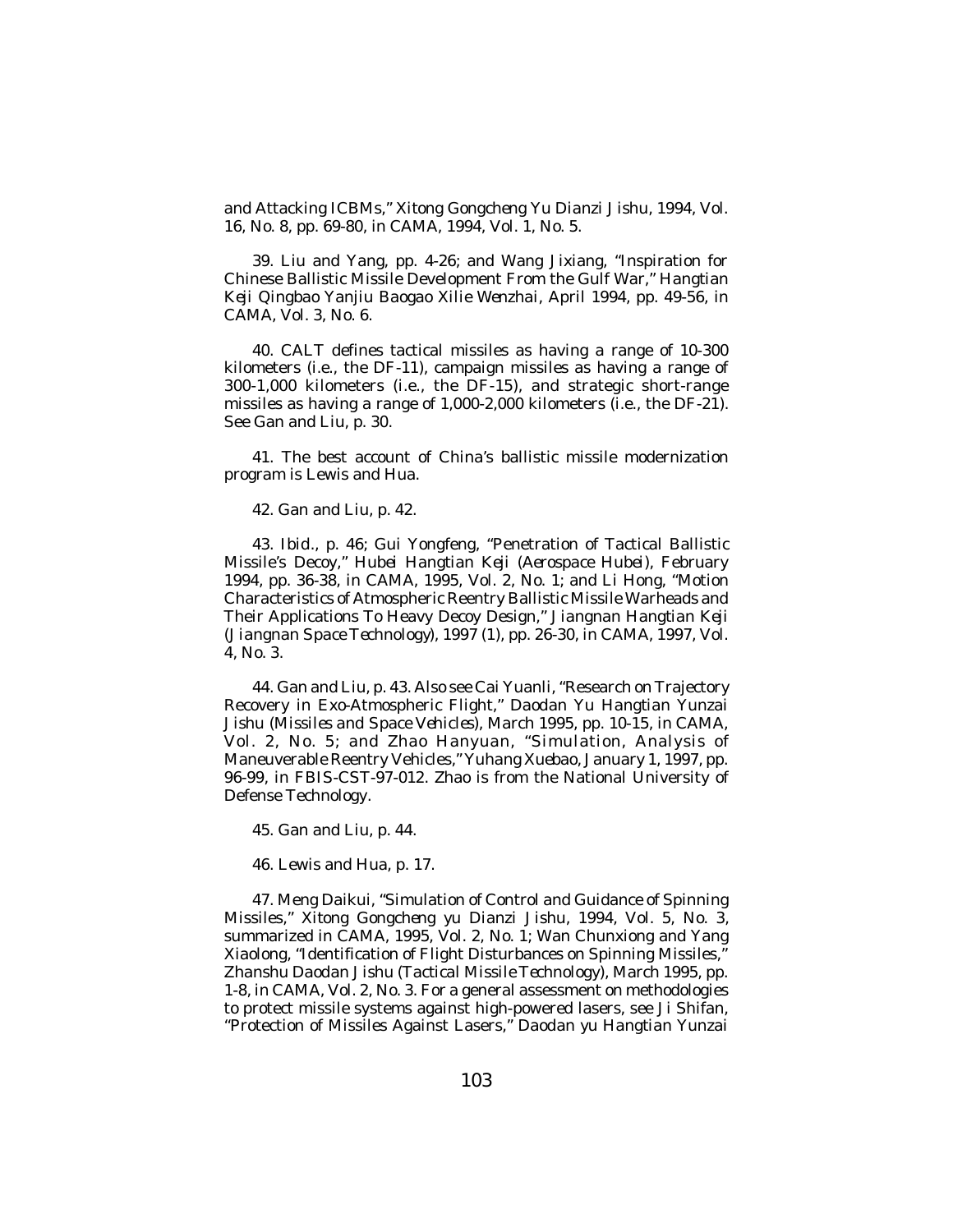*Jishu*, 1996 (5), pp. 35-42, in *CAMA*, Vol. 4, No. 1. Ji's research concentrated on the effects of high-owered lasers on a variety of materials and opto-electronic systems.

48. Wang Jixiang, "Fast Burn Boost Strategic Ballistic Missile Technology," *Aerospace S&T Intelligence Studies Abstracts* (2), Vol. 92 (4), pp. 68-78, in *CAMA-*96, Vol 3, No. 6. Wang is from the Beijing Institute of Space Systems Engineering (Beijing Yuhang Xitong Gongcheng Yanjiusuo); also see Qin Guangming, "Application of Slotted Tubular Grain in Fast Burn Solid Motors," *Bingong Xuebao* (*Ordnance Journa*l), 1996, Vol. 18, No.2, pp. 41-43, in *CAMA*, Vol. 3, No. 6. Qin is from the Xian Institute of Modern Chemistry.

49. Du Xiangwan, "Ballistic Missile Defense and Space Weapons," in *Quanguo Gaojishu Zhongdian Tushu, Jiguang Jishu Linghuo*, (*National High Technology Key Reference— Laser Technology Realm*), Beijing: National Defense University Press, undated, p. 285.

50. Gan and Liu, p. 45. Also see Zhang Demin, "Study on Penetration Techniques on New Generation Ballistic Missiles," *Xinjunshi Gemingzhong Daodan Wuqi Fazhan Qianjing*, November 1996, pp. 18-24, in *CAMA*, Vol. 4, No. 2.

51. Jin Weixin, "Mathematical Modeling of Tactical Surface to Surface Missiles Against TMD," *Systems Engineering and Electronic Technology*, 1995, Vol. 17 (3), pp. 63-68, in *CAMA* 1995, Vol 2, No.3.

52. Zhang Demin and Hou Shiming, ""Simulation Research of Offensive and Defensive Capability of Conventional Manuevering Reentry Missile," *Xitong Gongcheng Yu Dianzi Jishu*, 1997, Vol. 19 (4), pp. 45-49, in *CAMA*, 1997, Vol. 4, No. 5. Full translation in *FBIS-CHI*-97-272. Zhang is from the Beijing Electromechanical Engineering Design Department, also known as the CASC Fourth Systems Design Department. According to one evaluation, PAC-2 has a probability of kill of 10-25 percent against an unidentified tactical ballistic missile. See Zhao Yuping, "Probability of PAC-2 Intercepting a Certain Tactical Ballistic Missile," paper presented at November 1997 conference of National Missile Designers Specialist Network, in*CAMA*, Vol. 5, No. 3.

53. Gan and Liu, pp. 42-45.

54. Lu Xiaohong, "Camouflage and Concealment Technology for Mobile Launchers and Ground Equipment of Strategic and Tactical Missiles," *Aerospace Industry Press*, HQ-96034, 1996, in *CAMA*, Vol. 4, No. 2. The key institute for CCD technology related to missile launchers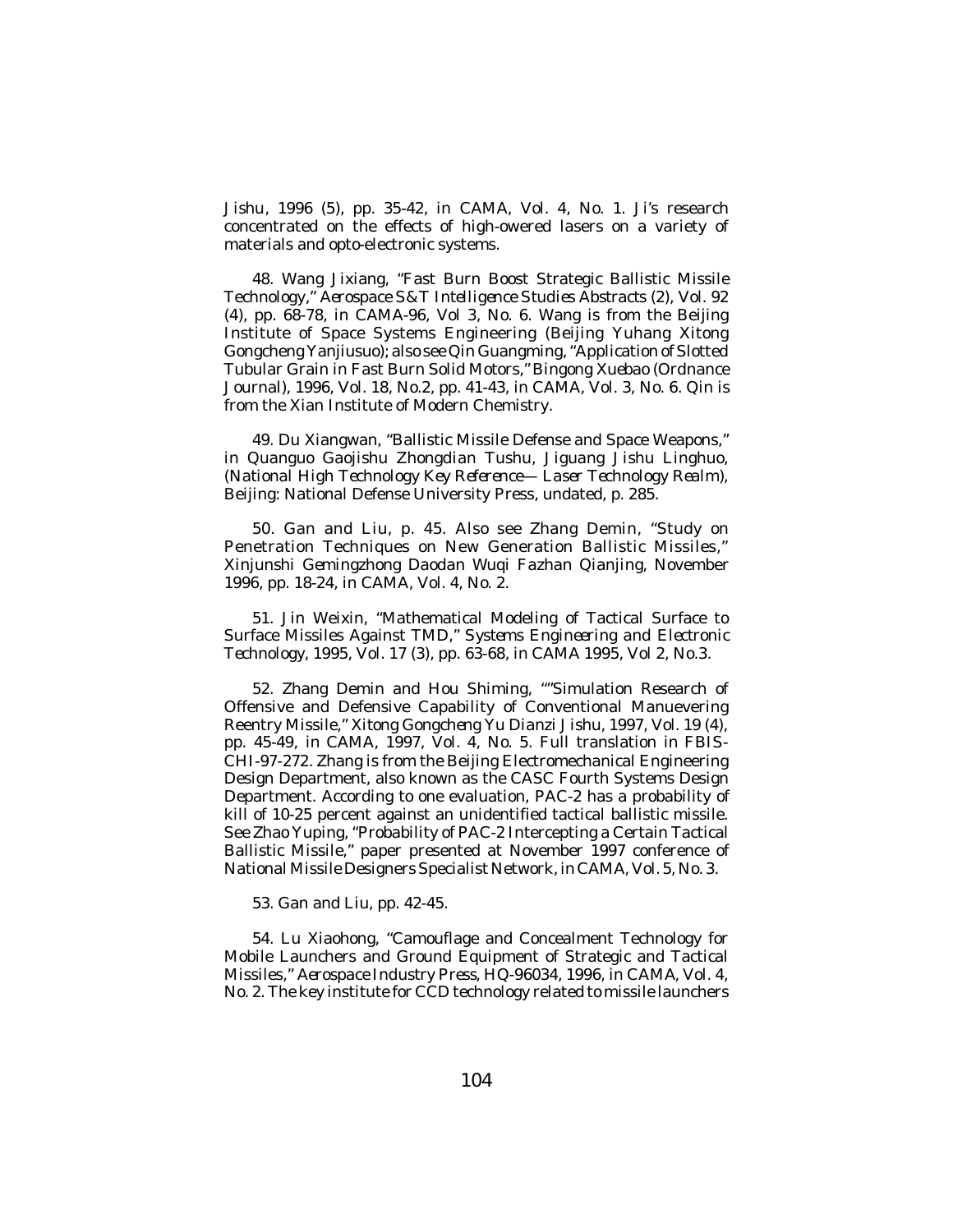is the Beijing Institute of Special Machinery (CALT 15th Research Institute).

55. Wen Longzhi, "Evaluation of the Strategic Missile Survivability," *Aerospace Science Intelligence Studies Report Abstracts*, No. 5, 1995, pp. 353-368, in *CAMA,* Vol. 3, No. 6.

56. See for example, Chen Zhaoxi, "Manufacturing Technology of Beryllium Inertial Measuring Units," *Hangtian Gongyi*, March 1993, pp. 39-41, in *CAMA*, Vol. 1, No. 5. Chen is from the Beijing Institute of Control Instruments (Beijing Kongzhi Yibiao Yanjiusuo). The United States has used beryllium in its strategic missile guidance sets since the 1960s.

57. Wang Chiung-hua, "The Military of Communist China Plans to Use Global Positioning System to Improve Precision of Missiles," *Chung-Yang Jih-Pao*, December 24, 1997, p. 10, in *FBIS-CHI*-97-361.

58. For a summary of test results, see Sun Mei, "GPS For Evaluating Inertial Measurement Unit Errors," *Hangtian Congzhi* (*Aerospace Control*), 1995, Vol. 13, No. 1, pp. 69-75, summarized in *CAMA*, 1995, Vol. 2, No. 4. Also see Wang Shuren, "Principles of Onboard GPS Navigation Transponders," *Hangkong Dianzi Jishu*, undated, pp. 20-23, in *CAMA*, 1994, Vol. 1, No. 5. Wang is from the Second Artillery's Academy of Engineering.

59. Scott Pace, Gerald Frost, Irving Lachow, David Frelinger, Donna Fossum, Donald Wassem, and Monica Pinto, *The Global Positioning System: Assessing National Policies*, RAND: Critical Technologies Institute, p. 68.

60 "GNSS=GPS+GLONASS," *Zhongguo Hangtian Bao*, November 6, 1996, p. 4. The receiver exploits a total of 48 GPS and GLONASS satellites to achieve a 0.5 CEP for differential positioning accuracy or a seven meter CEP for no differential. Differential positioning system includes a reference station within 100-200 kilometers of the launch site. Also see Sheng Jie, "Performance Demonstration of Combined GLONASS/GPS Receivers," *Weixing Yingyong* (*Satellite Applications*), February 1994, pp. 56-59, in *CAMA*, Vol. 1, No. 5. There is no hard evidence China has integrated these receivers on a missile system, or that China has a differential positioning station within 200 kilometers of the missile launch site. However, there are indications China uses a differential GPS system in support of its space launch program.

61. Zhang Hu, "Application of GPS in Missile Maneuvering Positioning," *Zhongguo Yuhang Xuehui Fashe Gongcheng Yu Dimian*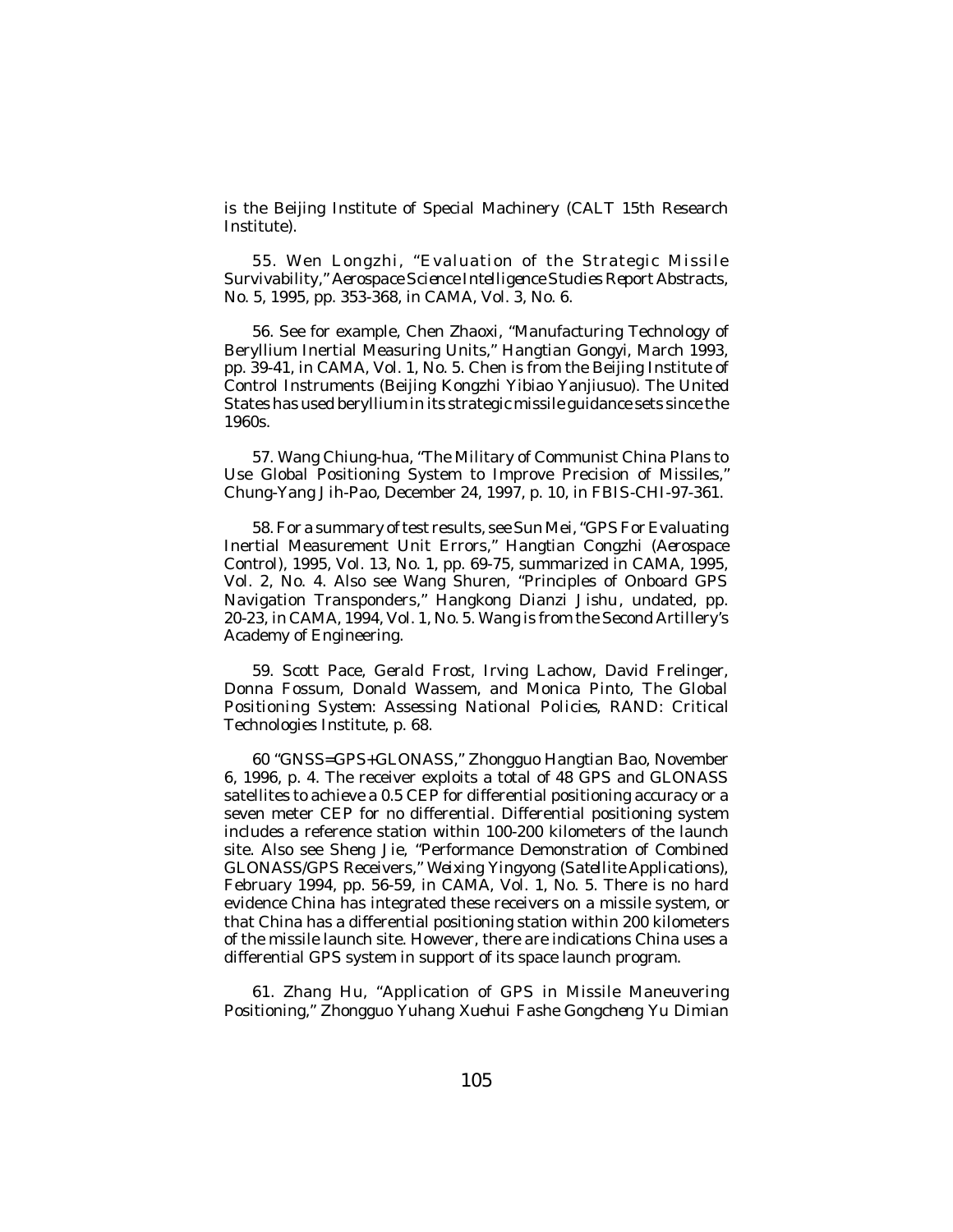*Shebei Wenzhai* (*China Astronautics Society Launch Engineering and Ground Equipment Abstracts*), November 1993, in *CAMA*, Vol. 1, No. 5.

62. Li Yonghong, "Ballistic Trajectory Determination Using the Differential Global Positioning System," *Binggong Xuebao*, 1997, Vol. 18 (4), pp. 372-374, in *CAMA,* Vol. 5, No. 2.

63. It is not clear how far engineers have gone in their preliminary research in this type of ballistic missile terminal guidance. See Gan and Liu, pp. 68-69. TERCOM is only effective over land where landmarks are used as reference points.

64. Wang Honglei, "Optical Image Guidance Technology," *Zhidao yu Yinxin*, January 1995, pp. 34-37, in *CAMA.* Vol. 2, No. 3. Wang is from the Second Artillery. There has been some Western open source reporting on China's research into optical terminal guidance for its missiles. Russia's SS-X-26 utilizes a similar system.

65. Yang Bingwei, "Structural Design Problems and Test Methods of Anti-Runway Penetrators," *Aerospace S&T Intelligence Studies Report Series Abstracts (5),* 1995, pp. 288-303, *CAMA,* Vol. 3, No. 6; and Liu Jiaqi, "Penetration Technology for Tactical Missile Warheads," *Aerospace S&T Intelligence Studies Abstracts* (5), Vol. 95 (5), *CAMA,* 1996, Vol. 3, No. 6. Yang is from the Beijing Institute of Special Electromachinery (Beijing Teshu Jidian Yanjiusuo).

66. Huang Tung, "M-Series Missiles and New Navy Equipment—New Weapons in Taiwan Strait Exercises," *Kuang Chiao Ching*, April 16, 1996, pp. 22-25, in *FBIS-CHI*-96-097. The reporting on the EMP warhead is consistent with R&D underway on a HPM device, intended to target enemy electronic systems. For discussions on negating hardened targets, see Xu Xiaocheng, "Research on Penetration Depth of Projectiles Into Thick Concrete Targets," *Qiangdu Yu Huanjing*, 1996 (4), pp. 1-7, in *CAMA*, 1997, Vol. 4, No. 3. Xu is from CALT's 13th Research Institute. For a study addressing submunition dispersal problems, see Yan Dongsheng, "Technical Means for Reducing Dispersal of Mini-Warheads," paper presented at the October 1995 Annual Conference on Flight Mechanics, in*CAMA*, 1997, Vol. 4, No. 5.

67. General Second Artillery organizational information drawn from numerous sources, to include open source Chinese publications and from discussions while assigned as the assistant air attache in Beijing, China from 1992-1995. Also see PLA Directory of Personalities, USDLO Hong Kong, 1996, pp. 48-51; Bill Gertz, "New Chinese Missiles Target All of East Asia," *Washington Times*, July 10, 1997, p. 1; Hisashi Fujii, "Facts Concerning China's Nuclear Forces*," Gunji Kenkyu*,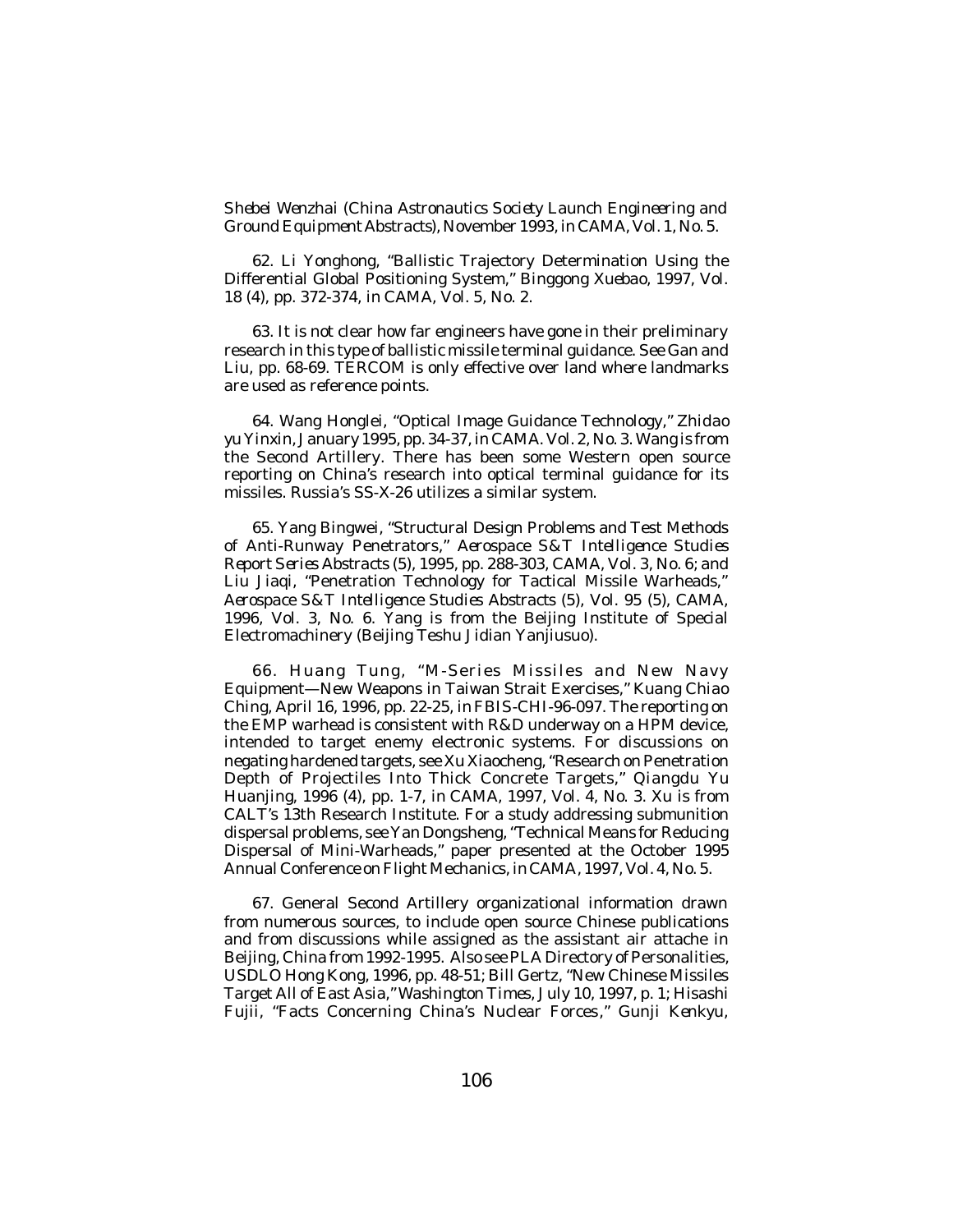November 1995, in *FBIS-CHI*-96-036; "2nd Artillery Honor Roll," *Flying Eagle (Changying)*, November 1993; "Outstanding Units," *Flying Eagle,* May 1992; Lewis and Xue, p. 213 footnote; and Nuclear Weapons Database, Vol. 5, pp. 324. Among sources, *Flying Eagle,* one of a handful of Second Artillery-associated publications, is most useful in piecing together the organizational structure.

68. *Ibid*. The tall white Second Artillery Headquarters building, which has the roman number "two" written on its surrounding walls, is clearly visible to the west when driving from Beijing through Qinghe on the way to the Great Wall at Badaling.

69. *Ibid*. Estimates vary wildly, ranging from 450 to 1200. China closely guards the size of its arsenal of warheads and missiles, and any estimate is only an educated guess. The 450 number is derived from Nuclear Weapons Database, Vol. 5, p. 324.

70. *Ibid*. This unit may also be known as the 51 Base. Base numbers (i.e., 51 Base) and types of missiles assigned are depicted in a 1996 Heritage Foundation graphic outlining regional missile threats. For details on DF-21, see Gertz, p. A16.

71. *Ibid*. Also see Richard D. Fisher, "China's Missiles Over the Taiwan Strait: A Political and Military Assessment," paper presented at September 1996 Coolfont Conference on the PLA, pp. 1-30. Huangshan is also known as Tunxi.

72. *Ibid*.

73. *Ibid*.

74. *Ibid*.

75. *Ibid*.

76. For information on Third Institute research into mapping, see Wang Yongming article in *Xiaoxing Weixing Jisuanji Xitong*, August 1995, in *FBIS-CST*-96-001. For a Third Institute targeting study, see Yuan Zaijiang, "Optimum Modeling Study and Algorithm of Targeting Selection," *Huoli yu Zhihui Kongzhi*, 1998, Vol. 23 (1), pp. 31-38, in *CAMA*, Vol. 5, No. 3.

77. This theory on the shift in Chinese nuclear doctrine is outlined in Alastair Iain Johnston, "China's New 'Old Thinking:' The Concept of Limited Deterrence," *International Security*, Winter 1995/1996, pp. 5-42.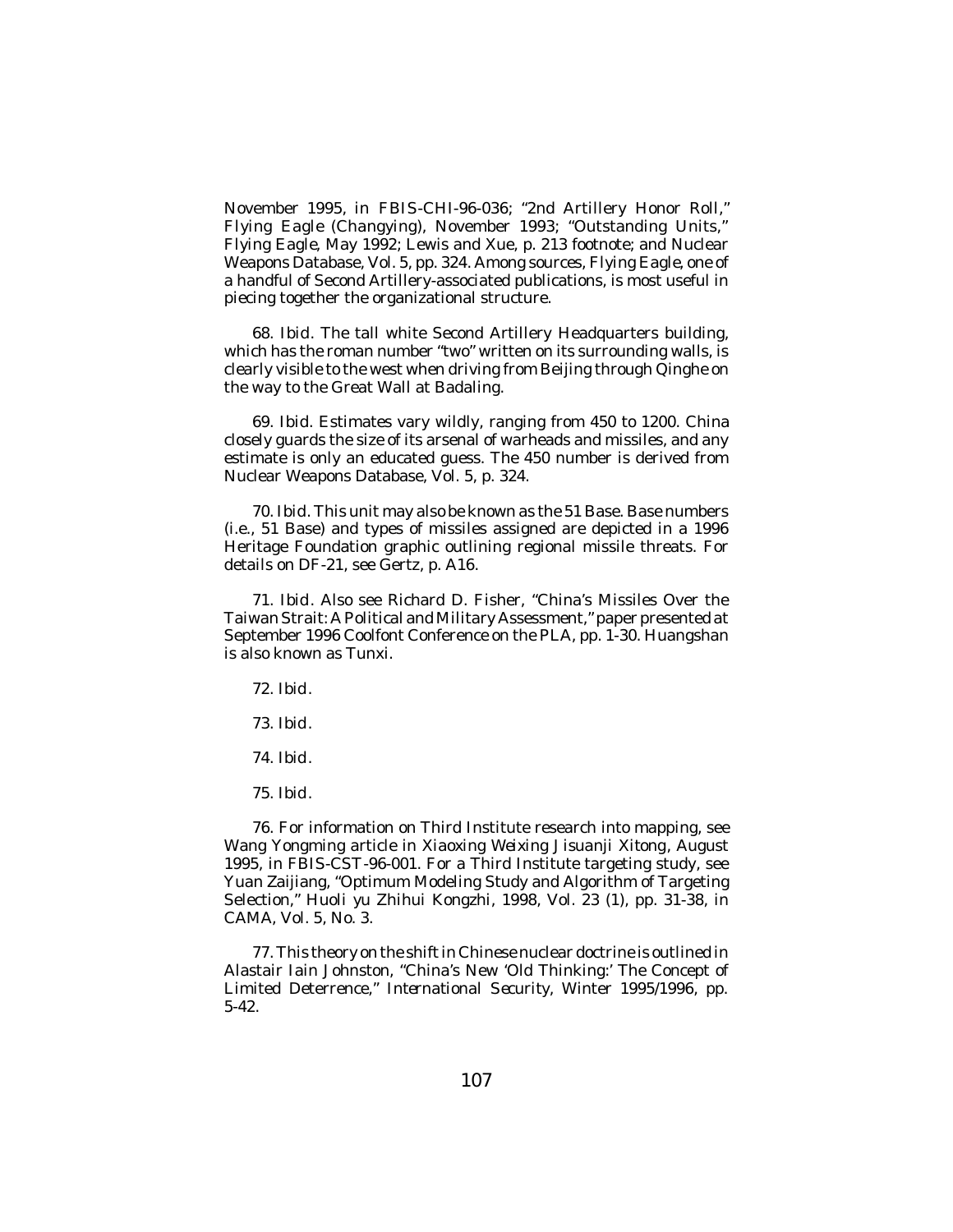78. Sun Zi'an, "Strategies to Minimize High Tech Edge of Enemy," *Xiandai Bingqi*, (*Modern Weaponry*), August 8, 1995, in *FBIS-CHI-*96-036; on the use of ballistic missiles against aircraft carriers, see Zhu Bao, "Discussion of Technical Means to Attack Aircraft Carriers With Tactical Ballistic Missiles," *Hubei Hangtian Keji*, 1997 (1), pp. 46-49, in *CAMA*, 1997, Vol. 4, No. 4. Zhu is from the 066 Base Institute of Precision Machinery.

79. "Selected Military Capabilities of the PRC," Department of Defense, April 1997, quoted in Timothy W. Maier, "U.S. Is Financing China's War Plan," *Insight*, May 12, 1997, p. 8.

80. Yu Guohua, "National Defense University Officer on Weaker Force Achieving Victory in Local War," *Zhongguo Junshi Kexue*, May 20, 1996, pp. 100-104, in *FBIS-CHI*-96-252. For studies on use of missiles against airfields, see Yu Renshun, "Research on Terminally Guided Submunitions For Blocking Airfield Runways," paper presented at November 1997 conference of National Missile Designers Network, in *CAMA*, Vol. 5, No. 3.

81. Lu Linzhi, "Preemptive Strikes Crucial in Limited High-Tech Wars," *Jiefangjun Bao*, February 14, 1996, p. 6, in *FBIS-CHI*-96-025.

82. Gu Baonan and Cai Xudong, "Rapid Maneuvering and Erecting Concept for Missile Launch Vehicles," *Space Launch Technology*, Vol. 92 (2), pp. 16-19.

83. Zhang Hu, "Application of GPS in Mobile Missile Positioning," Beijing Institute of Special Engineering Machinery paper presented at 1993 Conference on Launch Engineering and Ground Equipment, abstracted in *CAMA*, Vol. 1, No. 5.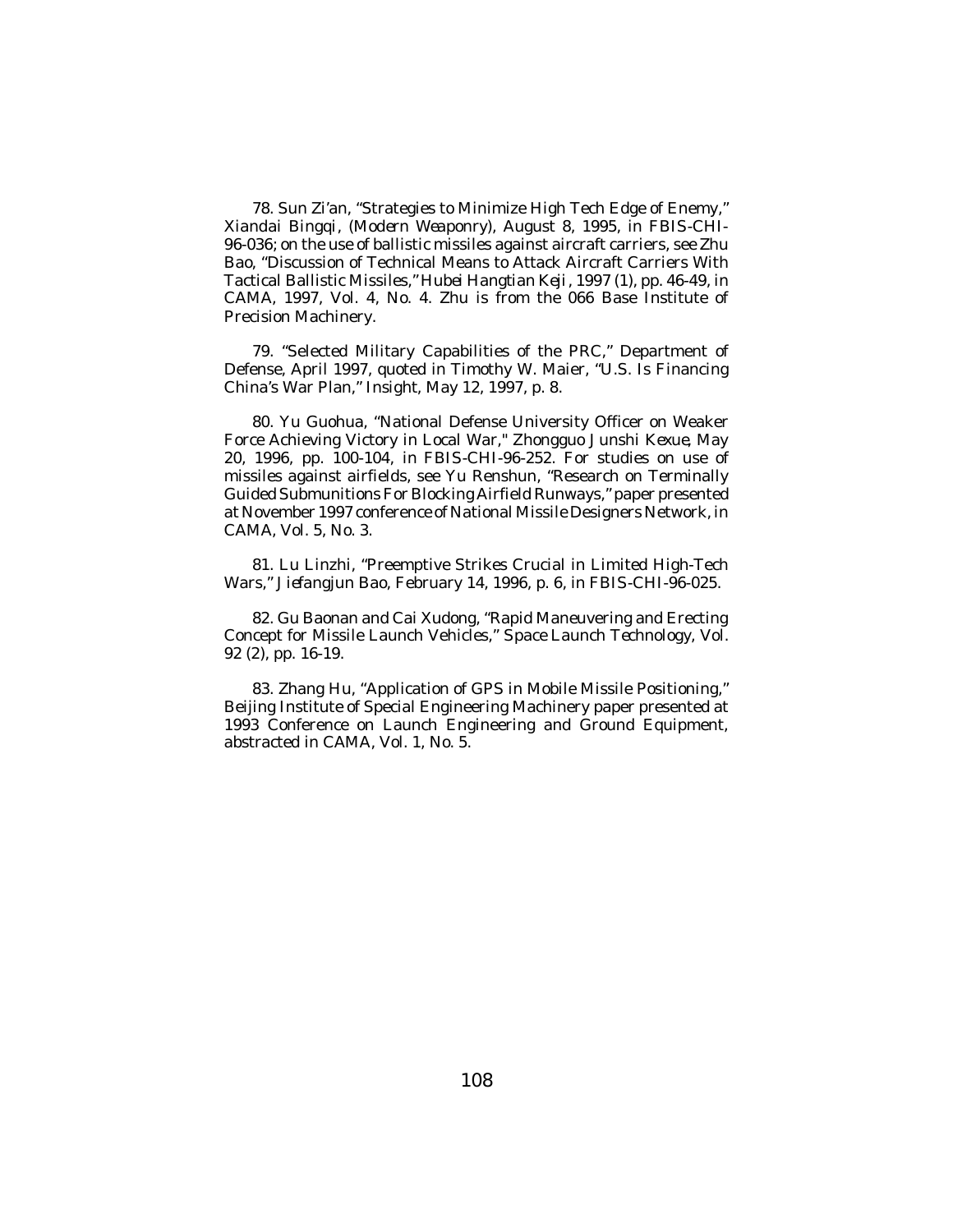## **CHAPTER 5**

## **IN DEFENSE OF ITS OWN: CHINA'S AEROSPACE DEFENSE**

China's quest for information dominance and growing competency in long-range precision strike is intimately related to its overall aerospace defense modernization effort. The PLA has long suffered from an antiquated air defense intelligence network, command and control, and capable air defense weapon systems. Specifically, the PLAAF has lacked decent early warning radars, early warning satellites, and automated intelligence handling and transmission facilities.<sup>1</sup> However, since the Gulf War, Chinese policymakers have placed a high priority on upgrading their overall air defense capability in order to protect strategically critical points. With China's space and missile industry leading the way, a comprehensive air defense network is being designed to counter air and missile attacks. The network is composed of numerous segments, including early warning, command and control, air defense weapons, and offensive counterair and counterspace weapons systems.

A national air defense reconnaissance network composed of a variety of sensors is a top priority. Chinese strategic analysts have consistently outlined the most important sensors for development. In addition to strategic HUMINT, missile early warning, photoreconnaissance, and SIGINT systems, priorities include airborne early warning platforms, bipolar/multipolar (*shuang/duodi*) radars, over-the-horizon sensors, ultrawideband (UWB), impulse (*chongji*), microwave, laser, millimeter, inverse synthetic aperture, and acoustic radars. A common theme throughout the literature is an outstanding requirement for an ability to counter stealthy aircraft and missiles. 2 China, especially the PLAAF, is clearly concerned about the effect of stealth weapons, such as the F-117A, on its air defense systems and is attempting to enhance its existing air defense system. $^3$  Crucial to its effort to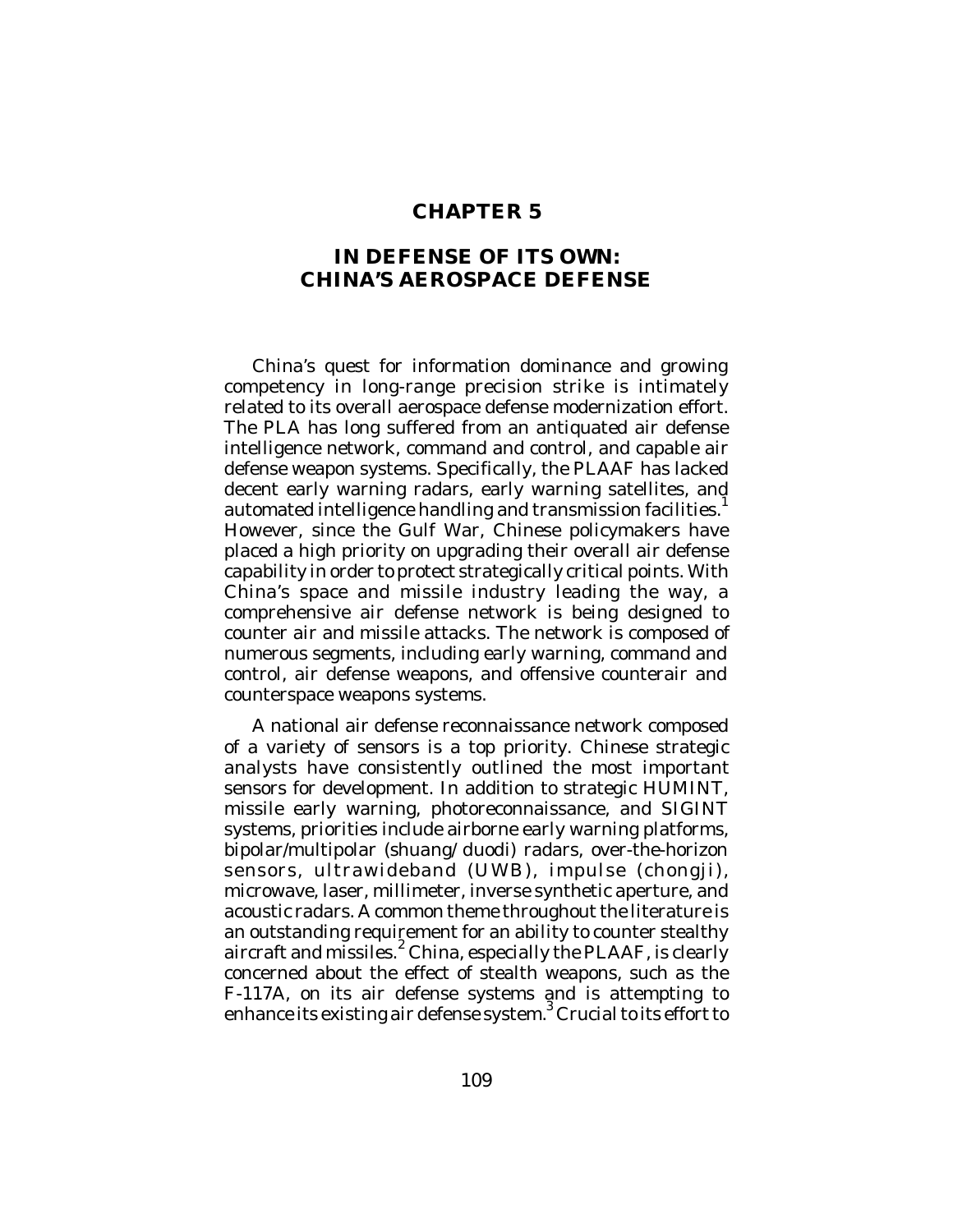form a integrated air defense network is the ability to fuse data from multiple sensors, introducing widespread data netting of sensors in order to reduce the value of stealth. Several institutes are engaged in working this problem.<sup>4</sup>

First, China is working to indigenously develop an airborne radar. In the meantime, however, the Chinese have contracted with Great Britain's Racal and Israel's IAI for the purchase of AEW radars. Racal will supply six to eight of its Searchwater surveillance radars to the PLA Navy. IAI, through Shaul Eisenberg's UDI office in Beijing, is negotiating the sale of the Phalcon radar which will be fitted into the Russian A-50 (IL-76 derivative). The contract is valued at 250 million U.S. dollars.<sup>5</sup> Aerostats are another type of airborne sensor being closely examined by the PLA Air Force and Navy. An aerostat (*qiqiu*) network, helpful for detection of low flying cruise missiles, would consist of a series of large inflated dirigibles hoisted above China's coastline.<sup>6</sup>

China's development of ultrawideband (UWB) radar technology is focused on counterstealth (*fan yinshen*). Proponents claim UWB (*chaokuandai*) systems can decrease radar cost, detect small, stealthy targets, defeat enemy jamming, and minimize the size of radars. UWB radars send repetitive transmissions of a single powerful pulse of a very wide bandwidth. Chinese experimental tests have been conducted against coated targets. UWB radars commonly have a bandwidth of up to one gigahertz and can track hundreds of targets. 7

There are numerous other sensor programs underway, such as bistatic and multistatic radar development. A well-known counterstealth system, bistatic and multistatic radars use different sites for transmission and return of radar pulses.<sup>8</sup> Laser radars are another priority area of development. The Chinese are experimenting with radar-like devices called lidars, which use the laser light reflected from targets and received by an optical lens to locate the targets. A deliberately widened beam is first used to acquire a target and then reduced to a pencil beam in order to improve target calculations. Chinese researchers have emphasized  $CO<sup>2</sup>$ lasers in particular. The Chinese have also conducted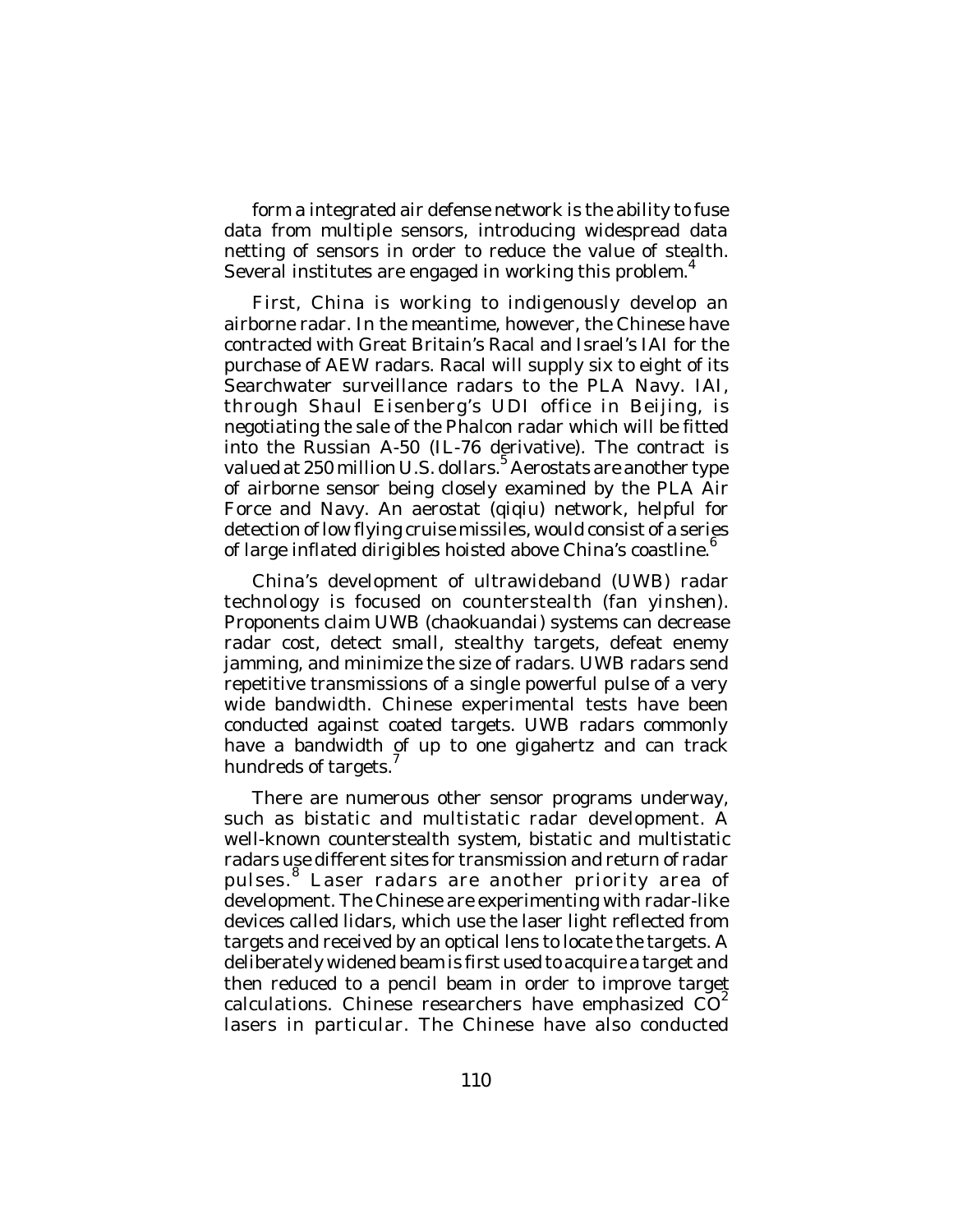research on a higher-power laser radar similar to the U.S. "Firepond," which has space tracking capabilities. <sup>9</sup> Engineers are also carrying out R&D into gigawatt-level high powered microwave as a counterstealth measure.<sup>10</sup>

China is also stepping up investment into developing an ability to counter antiradiation missiles through the use of low probability of intercept radars (*di zaihuo gailu leida*), phased array radars, and radar networking. The low probability of intercept (LPI) radar technology is concentrating on low peak power transmission and spread spectrum (*guangpin*) technologies. In addition, when radars of the same frequency form a net, they can cause deviation errors in the ARM guidance set. Signal adjustments can be made to ensure the signals operating on the same frequency do not interfere with each other. Widespread use of decoys and traps (*youpian*) to deceive ARM sensors is another option under close scrutiny.<sup>11</sup>

These sensors are critical for cueing kinetic and directed energy weaponry for air defense. Like many developing nations, China's air defense architecture is dominated by its ground based segment. PLAAF fixed wing assets remain the weak link in guarding China's airspace.<sup>12</sup> With the Second Academy in the lead, China is aggressively modernizing its surface-to-air missile capability by upgrading current systems; fielding new generation SAMs; and procuring foreign systems. Standard scenarios drawn up by Chinese analysts include initial launches of foreign tactical ballistic and cruise missiles against weak points in China's air defense structure, destroying air defense assets located along key air routes. Then an adversary, under an ECM shield, is expected to launch ARMs and precision air-to-ground munitions using combinations of aircraft and cruise missiles to attain air<br>cunoriarity.<sup>13</sup> superiority.

To counter an enemy air and missile campaign, PLA strategists and Second Academy analysts believe they must develop multicapable air defense systems able to engage a variety of missiles and aircraft at low to high altitudes. SAM systems must use advanced search, discrimination, tracking, and guidance technology; advanced mobile equipment, high quality materials, and powerful propulsion and fire control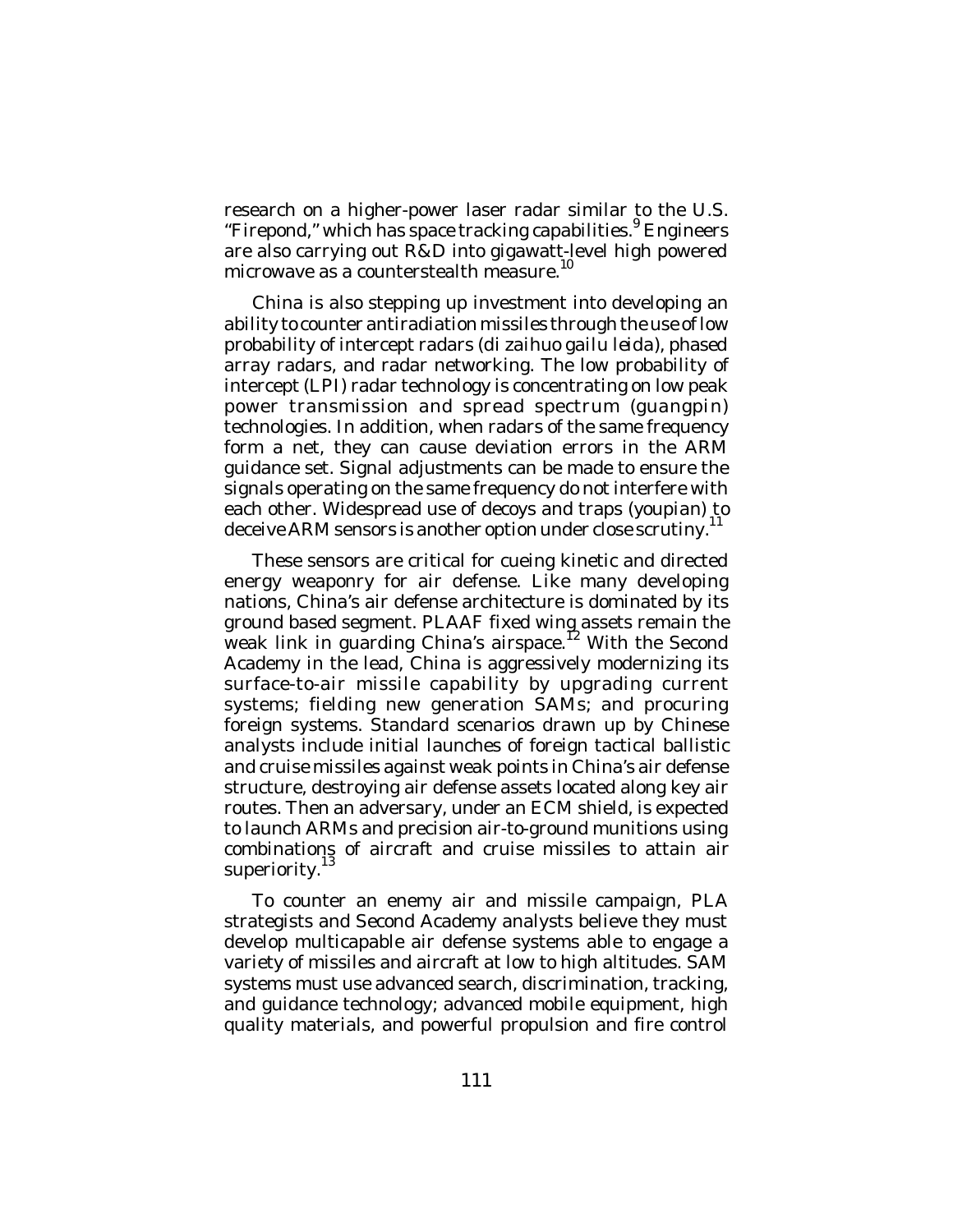systems, together with multisensor warheads and advanced software. Chinese analysts stress the importance of an air defense "firepower network," comprised of SAMs, AAA, electromagnetic shells (*diancipao*), and air defense lasers.

In its SAM development, the Second Academy is striving for ever faster speeds and more effective quidance systems. Among other achievements, the Second Academy believes they have made significant advances in developing a passive long-wave infrared imaging terminal guidance seeker, which can be used in all weather conditions and is highly resistant to electronic countermeasures.<sup>14</sup> Engineers are pressing for completion of preliminary research into millimeter wave and infrared integrated seeker for hypervelocity missiles, similar to the U.S. ERINT system. Borrowing from foreign experiences, Chinese engineers are attempting to correct problems they have encountered.<sup>15</sup> In order to ensure the ability of future SAMs to operate in a the face of heavy jamming, CASC has designed digital simulators to allow operators to train in a 16 dense electronic combat environment.

China is taking advantage of every opportunity to incorporate foreign technology in order to hasten developmental objectives. Chinese clandestine acquisition of Patriot technology after the Gulf War, and the purchase of Russian S-300PMU (SA-10B) and S-300/PMU-1 (SA-10C) SAM systems have made important contributions to the Second Academy's ability to develop a highly capable indigenous SAM. One candidate for incorporating S-300 and PAC-2 Patriot technology is the HQ-9, which may have rudimentary missile defense capabilities, including defense against cruise missiles.<sup>17</sup> The Second Academy is probably most interested in phased array radar and missile guidance technology used in both the PAC-2/PAC-3 and S-300. China and Russian negotiators have also recently signed an agreement on the sale of TOR-M1 (SA-15) SAM systems.<sup>18</sup>

The Second Academy is carrying R&D into more advanced air defense technologies. For example, their systems engineering department has examined the utility of HPM weapons as an air defense weapon both to jam or destroy incoming aircraft. 19 Some call HPM weapons a "natural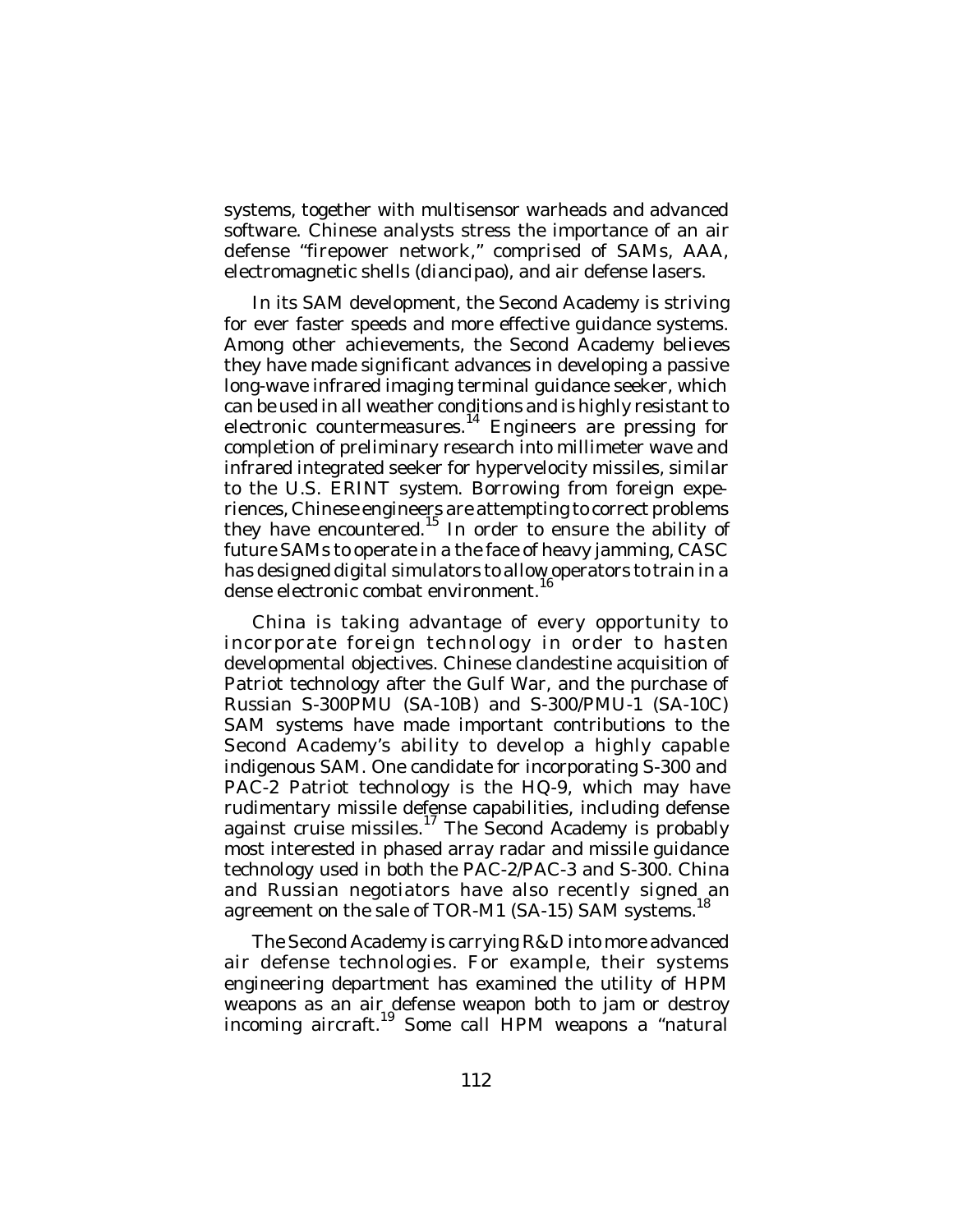enemy" (*tiandi*) of more technologically advanced militaries and an "electronic trump card" (*dianzi shashou*), which can be used as counterstealth as well as an antiradiation weapon.<sup>20</sup>

Possibly related to HPM technology, more exotic air defense concepts under development include an electromagnetic missile (*dianci daodan*). This "missile" is a burst of radio frequency (RF) energy which can severely disrupt the electronic systems of an attacking aircraft or missile. Both the Second Academy and the University of Electronic Science and Technology of China have active electromagnetic missile programs which also have useful properties for counterstealth and long-range communications.<sup>21</sup>

Another relatively mature technology under development is the electromagnetic and electrothermal gun. China's first experimental railgun (*daoguipao*), developed by the China Academy of Engineering Physics, was tested in 1986, when a 0.34 gram object was hurled at 1.68 kilometers a second. China's first electrothermal gun (*dianrepao*) was tested in 1991 and achieved a velocity of 1.86 kilometers a second. CAS's Institute of Particle Physics also developed a railgun in 1988 which propelled a 50 gram shell at 3 kilometers a second. The same institute tested a coilgun (*dianquanpao*), capable of projecting a 44 kilogram object 14 meters per second, in 1990. CAEP developed its own electrothermal gun in 1991 and fired a 20 gram projectile at 1.85 kilometers a second.<sup>22</sup>

Finally, analysts advocate upgrading China's existing antiaircraft artillery (AAA) to meet challenges posed by enemy missiles, especially to counter the cruise missile threat. Modeling has been conducted against the BGM-109C Tomahawk, and the results gave 37mm AAA a kill rate of 23.0 percent. The air defense system was able to detect the cruise missile at a range of 43 kilometers and was able to track it at a range of 9.1 kilometers.<sup>23</sup>

Chinese strategists also stress limiting an adversary's information. Advocates urge adopting measures such as camouflage, deception, dispersal, mobility, and secrecy. Of great importance is physical destruction of an adversary's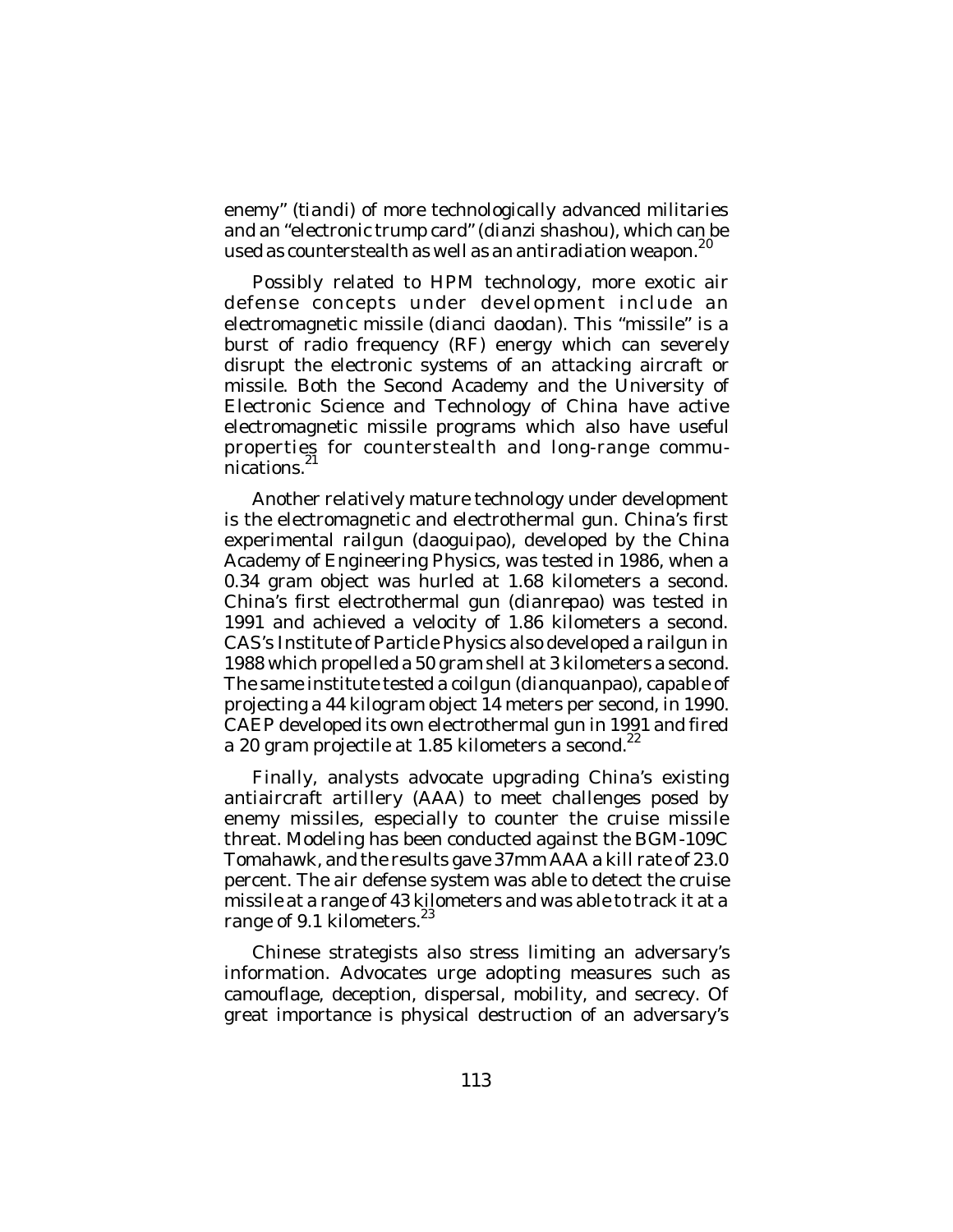reconnaissance platforms, $^{24}$  employment of low probability of intercept radars and communications equipment, deployment of baits and false targets, and reduction the radar cross section (RCS) of air defense weapon systems. When not employed in combat, weapon systems must be hidden in bunkers or covered with camouflage netting, and emissions must be controlled and frequencies kept secret. Under combat conditions, air defense operators will theoretically plug into C<sup>3</sup>I systems for targeting data and rapidly change positions, and be on guard against enemy special forces.<sup>25</sup>

Chinese operational concepts, however, indicate that Beijing believes it must never get to the point where enemy air assets are crossing into Chinese airspace. In a phased approach to air defense, first and most important is to destroy opposing force's air and missile assets before they leave the ground. According to aerospace analysts, the top priority in emerging air defense doctrine are preemptive strikes (*xianfa zhiren*) against adversarial air assets on the ground, especially high value assets such as airborne warning and control, and electronic reconnaissance platforms. Highly accurate ballistic and cruise missiles are crucial for preemptive strikes against airfields and supporting  $C<sup>4</sup>I$ assets. Chinese writings have specifically noted the threat of UAVs and have strongly advocated striking out at nodes within the UAV  $C^3$  system.<sup>26</sup>

After reducing the punch an adversary can deliver, Chinese analysts believe they must prepare key targets, such as C<sup>3</sup> centers, ports, airfields, missile sites, and UAV bases to counter enemy attacks. Attacking aircraft and cruise missiles must be identified as soon as possible. When outside of 100 kilometers, fighter aircraft and long-range SAMs must be employed. Between 10-100 kilometers, mid- to short-range SAMs, railguns, and air defense lasers must be activated. Once inside 10 kilometers, air defenders must rely on short-range and ultrashort-range SAMs and  $A\overline{A}A$ .  $^{27}$ Formation of composite air defense units is a key step in seamless air defense operations.<sup>28</sup>

*Missile Defense*. China's air defense concepts include protection against cruise and ballistic missiles as well. The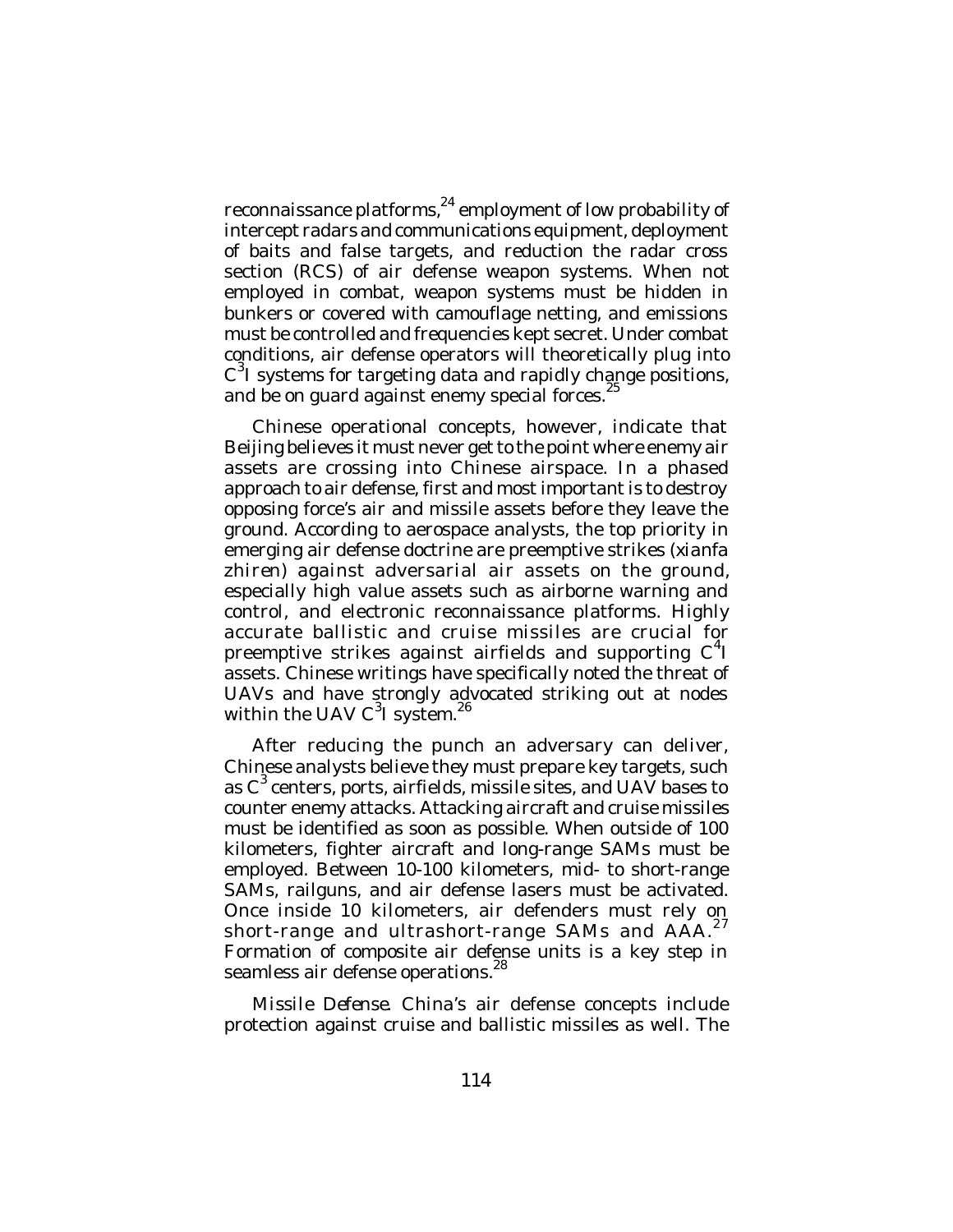Second Academy and the Shanghai Academy of Spaceflight Technology are leading the way in China's TMD R&D. Western open source reporting and Chinese technical journals provide clear indication that the CMC has approved funding for a 10-year developmental program for a theater missile defense system, to include satellites for missile launch warning. The PLAAF and CASC have advocated a 15-year, three-phase approach to TMD development, first by fielding a "Patriot-like" system, such as the HQ-9; initiating model R&D on an extended range anti-theater ballistic missile modeled on the U.S. PAC-3 interceptor; and carrying out preliminary research on a THAAD-class system.<sup>29</sup>

Studies indicate the Second Academy has already initiated programs to develop means to counter tactical as well as medium-range ballistic missiles, focusing on infrared seeker development, and on combined infrared and millimeter-wave seekers. China is modeling and conducting computer simulation of a theater missile defense system that can counter missiles with a range of 2,500 kilometers. After successfully developing a missile defense system, initial concepts indicate they would cover major cities and operational centers of gravity, to include key ballistic missile units, and would also be organic assets of certain group armies. 30

Chinese strategists and engineers recognize that a space-based early warning capability is essential to a viable missile defense architecture. China has a well-established technology base in infrared sensors, which, when placed on satellites, can detect a missile almost immediately after launch by detecting the infrared radiation from its engine or motor plume.<sup>31</sup> Technical writings indicate the space industry is working to master specific technologies associated with missile early warning satellites. In a potentially related program, CAST has primary responsibility for providing the satellite bus for the infrared telescope which, according to design outlines, will be placed in a geosychronous orbit shortly after the turn of the century.<sup>32</sup>

*Command and Control*. China understands the problems of orchestrating an air defense campaign which has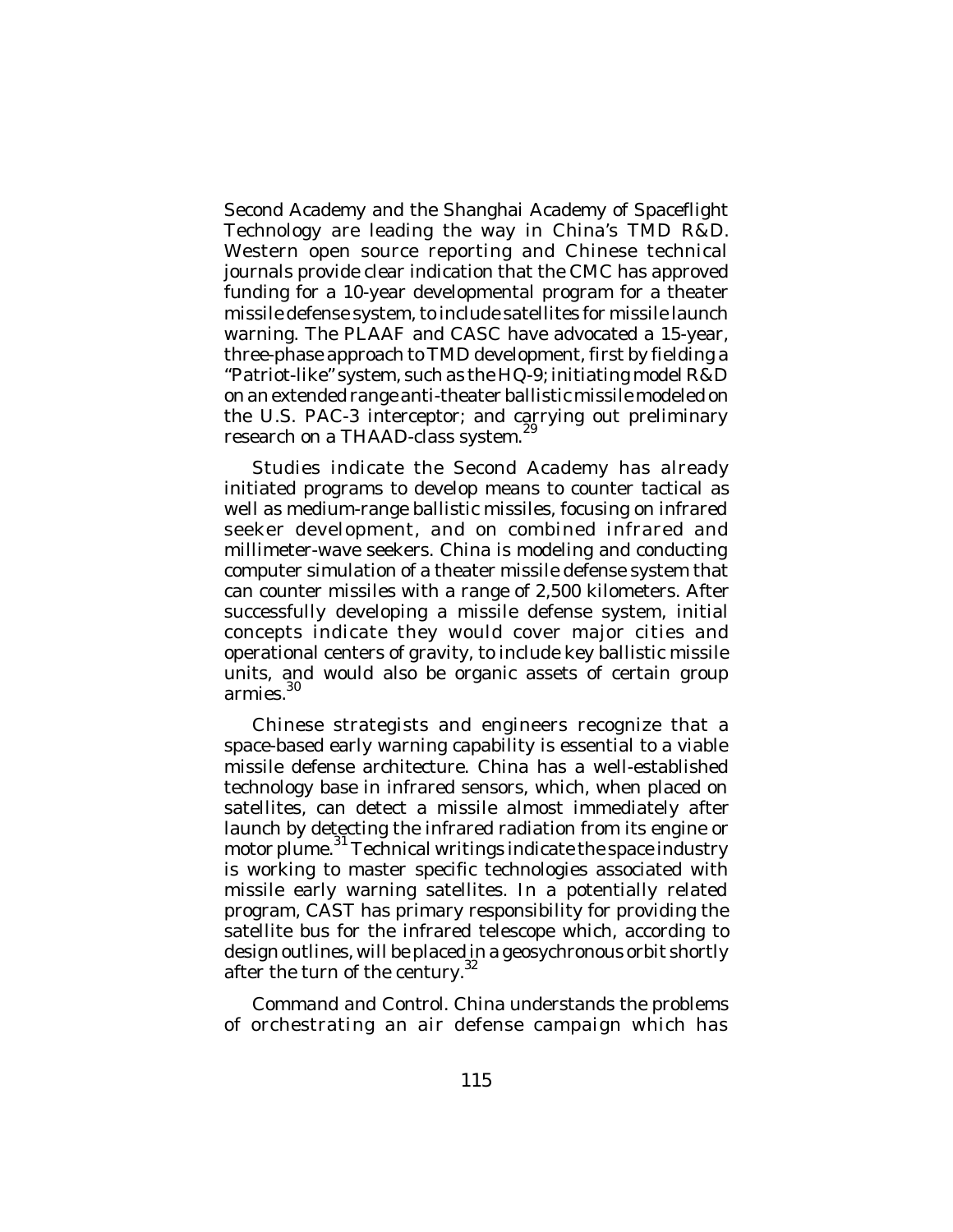reconnaissance, offensive counterair, and defense counterair components. An integrated national air defense system is the long-term objective. The PLA Air Force has responsibility for air defense of Chinese territorial air space. Offices of the PLA Air Force leadership are located in the PLA Air Force headquarters complex in western Beijing. Similar to its U.S. counterparts, the headquarters oversees the organization, training, and equipping of the PLAAF. Headquarters, PLAAF also manages a command center which uses a semiautomated  $\tilde{C}^2$  system to monitor airspace inside Chinese territorial airspace and maintain links with PLAAF units throughout the country. However, as a GSD service arm, PLAAF operational orders originate from the GSD Operations Department complex in the Western Hills.

The next echelon resides at the military region level. The various Military Region Air Force (MRAF) headquarters support PLA Military Region commanders by providing air defense and air support to ground operations. Each MRAF oversees one or more air corps or command posts which have operational command over aviation and air defense assets. Each command post/air corps is responsible for air defense in its particular area of operations.<sup>33</sup>

In a wartime situation, the Sector Operations Center (SOC) is  $C^2$  authority over defense counterair assets within its area of responsibility. The SOC is being designed to receive data from over the horizon and missile early warning radars, and other sensors. It has authority to direct PLAAF and Navy air defense fighters, SAMs, AAA, and air defense jammers. The SOC also maintains control over any mobile tactical air defense systems which control radars, air defense fighters, SAMs, and AAA. The SOC reports to the regional Air Defense Operations Center.<sup>34</sup>

The key entity responsible for R&D and systems engineering design of China's automated C<sup>2</sup> systems is the Ministry of Electronics 28th Research Institute in Nanjing. The 28th Research Institute was a key player in the development of China's area air defense network, which acquires, processes, and represents the air situation for the area under its command. Naturally, the 28th Institute is also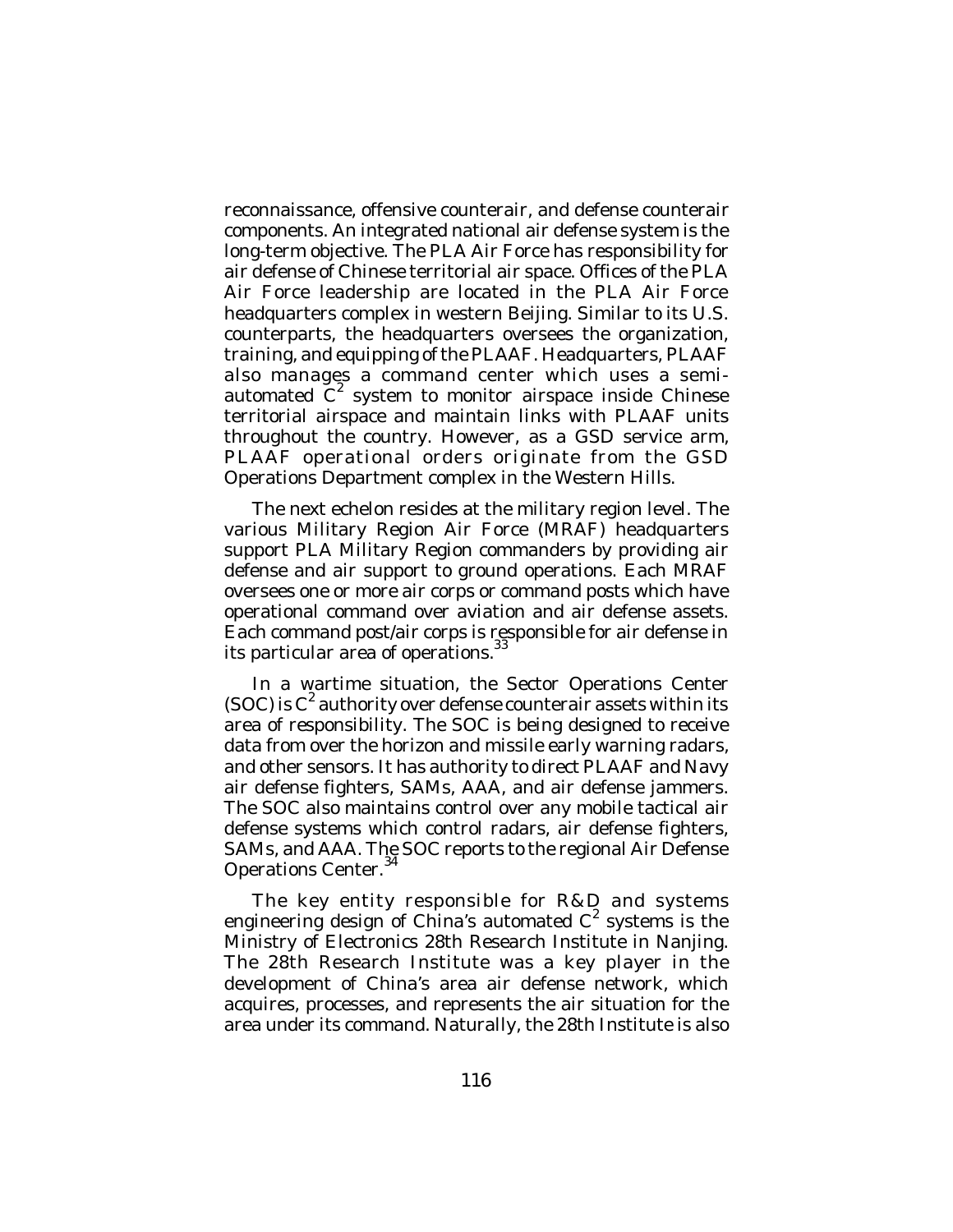responsible for development of China's national air traffic control network. 35

*Counterspace*. Another important aspect of China's aerospace defense program is found within the rubric of counterspace. Chinese writings have long given lip service to the need to gain the upper hand in space as a prerequisite to battlespace dominance. However, since the Gulf War, a growing body of literature from the Academy of Military Sciences (AMS), COSTIND, and China Aerospace Corporation (CASC) has advocated the development of a counterspace capability, and indicates ongoing programs to master enabling technologies.

Counterspace operations are viewed as an inevitable aspect of future warfare and as part of an overall information denial doctrine. AMS writings note that the United States relies on satellite platforms for 70 percent of its communications (90 percent for navy communications), and 90 percent of its intelligence.<sup>36</sup> Chinese strategists and engineers perceive U.S. reliance on communications, reconnaissance, and navigation satellites as a potential "Achilles' heel." COSTIND advocates believe China must develop space combat systems which are a fundamental aspect of the revolution in military affairs and a new sphere of warfighting.<sup>37</sup>

The PLA and the defense industries have implemented or are examining a broad range of passive and active counterspace measures. The PLA currently stresses passive counterspace measures in an attempt to deny foreign reconnaissance satellites with information on its disposition of forces and R&D programs. For example, in 1992 COSTIND and CASC established camouflage standards for missile development in order to counter foreign optical, infrared, and radar satellite systems.<sup>38</sup> Active measures under consideration include kinetic kill vehicles, ground-based lasers, and satellite jammers. CASC is among the strongest advocates for an antisatellite (ASAT) development program, arguing that an ASAT (*fanweixing*) capability is needed to deter potential adversaries from attacking China's own satellites. They also believe that an ASAT capability is easier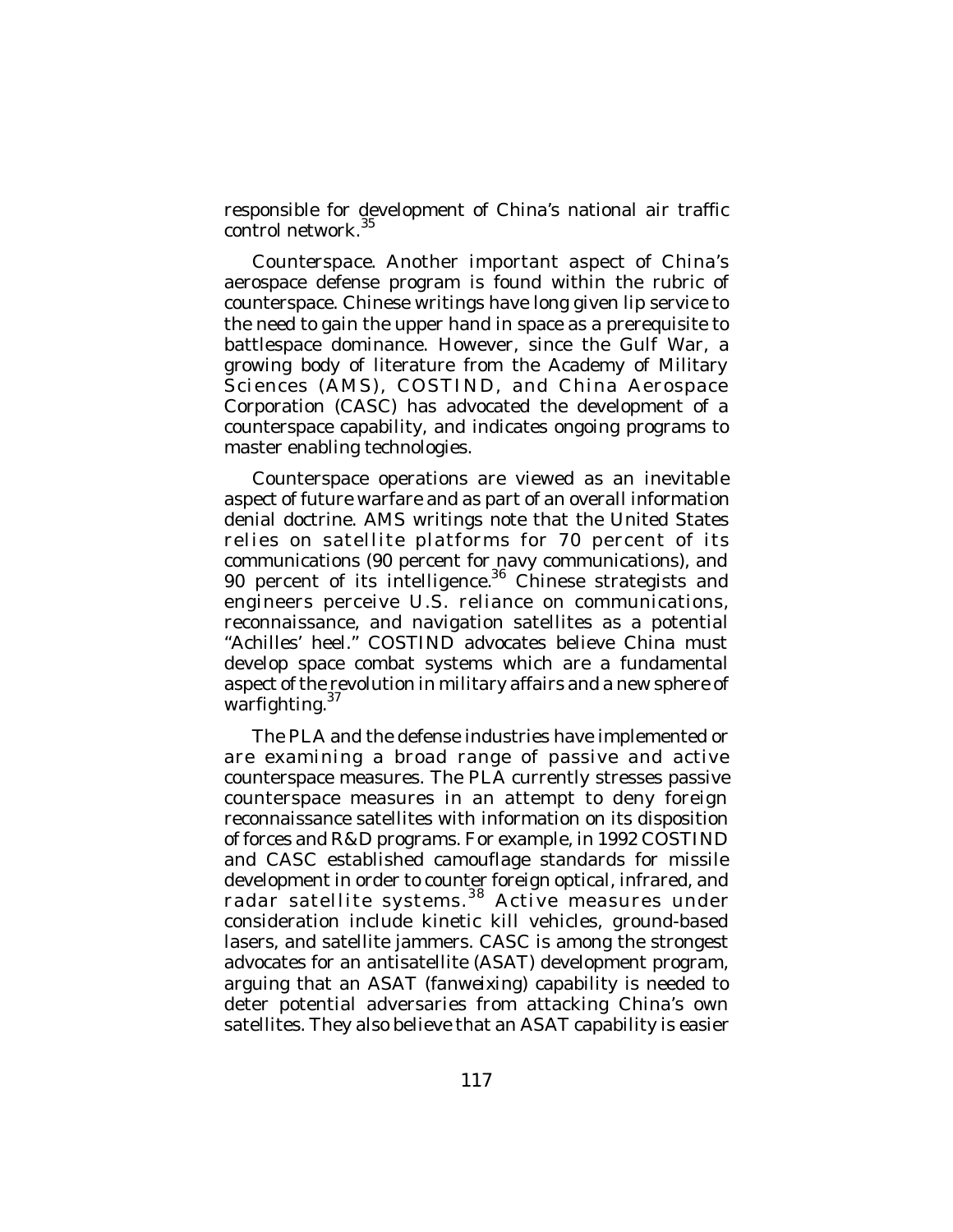to develop than ballistic missile defense systems. In fact, components of the two systems are intimately related.<sup>39</sup>

Preliminary research (*yuxian yanjiu*) on ASATs has been carried out since the 1980s, at least partly funded under the 863 Program for High Technology Development. However, R&D on fundamental technologies applicable to an ASAT weapons system have been ongoing since the 1960s. Under the 640 Program, the space and missile industry's Second Academy, traditionally responsible for SAM development, set out to field a viable antimissile system, consisting of a kinetic kill vehicle, high powered laser, space early warning, and target discrimination system components. While this program was abandoned in 1980, engineers associated with this effort are still active. For example, the 640 Program chief designer, Song Jian, is chairman of the State Science and Technology Commission.<sup>4</sup>

Chinese strategists recognize the importance of a space tracking network in counterspace operations. COSTIND is modernizing and expanding its space tracking network. This network, operated by COSTIND's China Launch and Tracking Control (CLTC), will be necessary for tracking and control of a projected increase in China's domestic satellites and its international satellite launch business. COSTIND is adding overseas links in Chile and the South Pacific island of Kiribati, and has contracted with France for access to data from its space tracking network. <sup>41</sup> China Academy of Sciences' astronomical observatories in Nanjing and Kunming feed into the CLTC network, providing orbital prediction data for CLTC. CAS and CLTC are upgrading their network of high resolution telescopes, augmented by laser tracking devices. China's space community claims an ability to detect objects in space down to 10 inches.<sup>42</sup> While the network is designed for cooperative targets, it does provide the framework for improvements against non-cooperative targets.

CASC researchers, primarily concentrated within the Second Academy, are leading China's preliminary and model R&D of counterspace systems. Several articles have appeared in the Second Academy's journal, *Systems Engineering and Electronics*, which indicate they are tackling some specific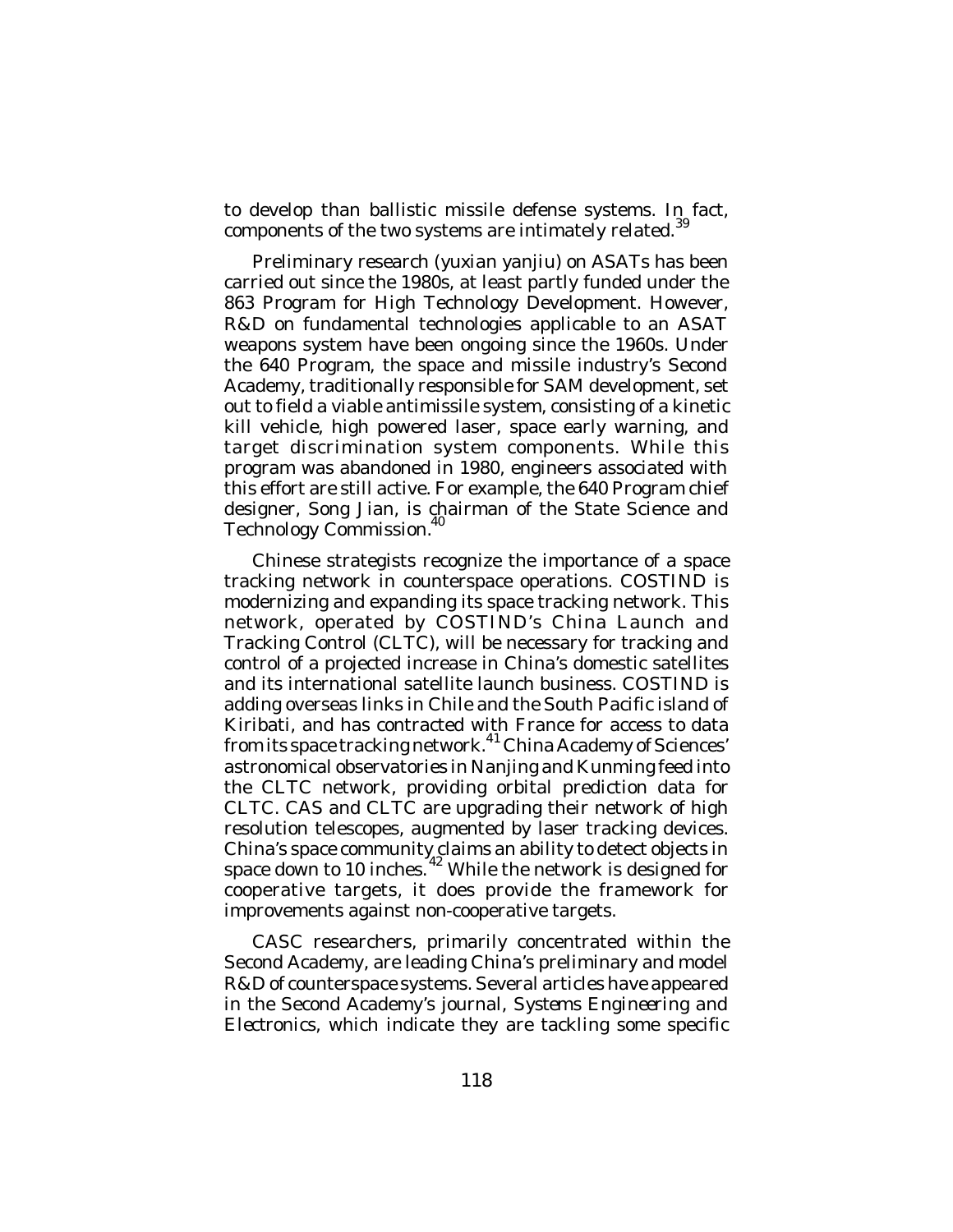problems in negating adversarial satellites. Almost all deal with terminal guidance problems with a homing kill vehicle. Specific systems under evaluation and simulation include infrared, radar, and impulse radar terminal guidance.<sup>43</sup> Chinese engineers have also conducted studies to counter satellite decoys as well.<sup>44</sup>

Other entities associated with CASC have supported the overall R&D effort. Harbin Institute of Technology and Beijing University of Astronautics and Aeronautics, for example, have carried out modeling and simulation of various space intercept control and terminal guidance systems. One control concept involved the use of several small solid motors for orbital control stabilization.<sup>45</sup> CASC analysts within the Third Academy have conducted assessments of air launched ASAT missiles and have noted this approach as the most inexpensive ASAT option. Supporting assessments have focused on solid fueled motors for the air-launched miniature homing vehicle.<sup>46</sup>

Chinese aerospace analysts view ground-based high-powered lasers, able to degrade or destroy satellites at all altitudes, including medium and geosynchronous orbits, as an alternative to kinetic kill vehicles. Directed energy ASAT weapons are touted as the wave of the future.<sup>47</sup> China has the basic technologies needed to move to more advanced R&D stages of a ground-based laser (GBL) ASAT system. One of the most capable lasers under development is a free electron laser (FEL). COSTIND's China Academy of Engineering Physics (CAEP) began FEL (*ziyou dianzi jiguang*) development in 1985 and activated their first experimental system, the Shuguang-1, in May 1993. The experimental Shuguang-1, developed by CAEP's Southwest Institute of Fluid Physics, achieved a power output of 140 megawatts during a test in 1994. CAEP is working to reduce FEL size as a means to increase mobility. In addition to a FEL system, CAEP and CAS have made significant achievements in chemical and solid state lasers.<sup>48</sup> PLA-affiliated publications assert that while the Chinese do not yet possess the capability to destroy satellites with high-powered lasers, they are capable of damaging optical reconnaissance satellites.<sup>49</sup>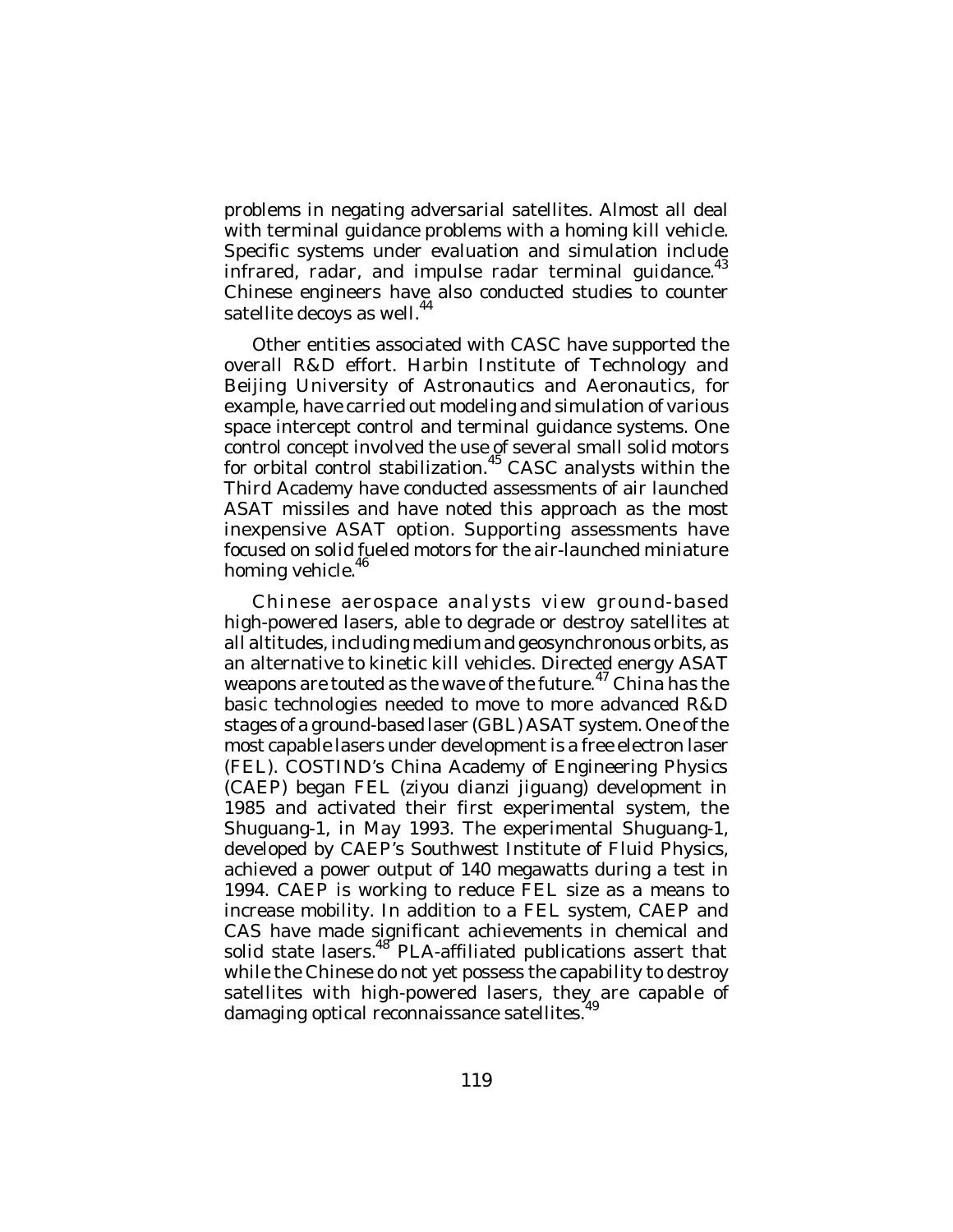As an integral part of its high-powered laser program, China has placed high priority on development of adaptive optics and deformable mirrors. Adaptive optics, which use numerous electronic devices to shape a mirror for optimal beam pattern, are necessary to compensate for atmospheric absorption, scattering, and thermal blooming. During the 1994 COSTIND S&T Committee Meeting, "flexible mirrors" (*lingjing*) were singled out as a critical technology for increased emphasis. Concentrated effort into adaptive optics began in 1980 when the CAS formed an adaptive optics research group and laboratory within its Institute of Optoelectronics in Beijing. Since then, other CAS institutes, including Shanghai Institute of Optics and Fine Mechanics and Anhui Institute of Optics and Fine Mechanics, have lead China's adaptive optics R&D.<sup>50</sup> CAEP's Institute of Applied Physics and Computational Mathematics (IAPCM) has supported the effort through modeling work on atmospheric effects on ground based high-powered laser weapons.<sup>51</sup>

One other directed energy concept which the Second Academy has evaluated, and advocates, is the use of HPM weapons in a counterspace role.<sup>52</sup> AMS and COSTIND analysts believe HPM weapons will serve a useful purpose in the 21st century and strongly advocate their development. CAEP's Institute of Applied Electronics, University of Electronic Science and Technology of China, and the Northwest Institute of Nuclear Technology in Xian are three of the most important organizations engaged in the research, design, and testing of Chinese HPM devices.<sup>53</sup>

There have been other ASAT concepts alleged to be under consideration as part of an overall aerospace defense system. References, albeit dubious in nature, outline simple ASAT measures including an antisatellite satellite in a counter-orbit which releases 30 gram steel balls in order to penetrate the satellite shell. This option, called "fairy spreading flowers" (*xiannu san hua*), is low cost and effective. Another option specifically directed against space-based laser platforms calls for the application of powder, paint, or dust to cover reflectors in order to prevent laser weapons from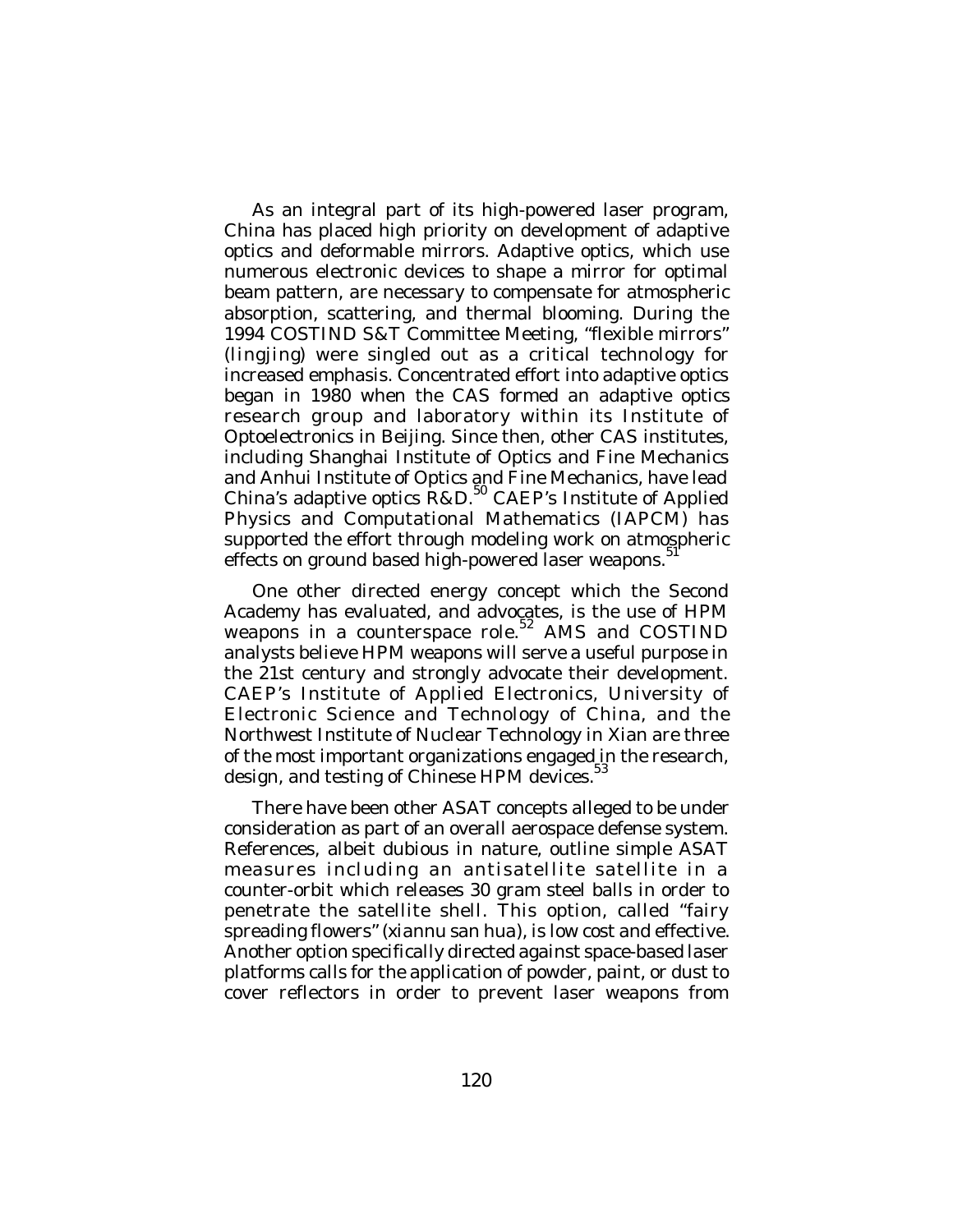focusing on targets. This measure is simple, but vulnerable to attack from enemy satellites.<sup>54</sup>

One final counterspace measure under examination is an electronic countermeasure directed against enemy satellites. COSTIND and CASC are conducting feasibility studies on various satellite jammers intended to complicate use of communication satellites and NAVSTAR GPS.<sup>55</sup> Such measures would deny an adversary use of a satellite, but not destroy the platform itself, perhaps avoiding escalation of the conflict.

There are some within China who are more circumspect about ASAT development and the militarization of space. Arms control experts, such as Du Xiangwan, have openly called for a international ban on ASATs and establishment of an international regime for oversight and control of military satellites. He is critical of certain missile defense systems, such as the space based laser, which has the capability to attack satellites as well as missiles.<sup>56</sup> Other Chinese arms control advocates see the development of ASATs as inevitable due to the growing importance of satellites for military operations. Therefore, limitations are required on military satellites as well as on ASAT development.<sup>5</sup>

The development and deployment of an active counterspace weapon system would require a decision at the highest level of the PLA leadership. The literature does not provide any clear indication that the CMC has directed the defense industrial complex to move toward ASAT testing or production stages. Technical writings do, however, clearly point to conceptual assessments on various ASAT systems and related technologies. AMS writings provide the doctrinal framework. The literature suggests China's ASAT program is beyond preliminary research and has moved into the model definition stage of R&D. These studies could form the basis of any joint CMC-State Council decision to proceed to the next step in the R&D cycle.

Cost would be a major factor in deciding whether or not to deploy an ASAT system. According to some estimates, basic space sensors, facilities, and manpower would run a fixed cost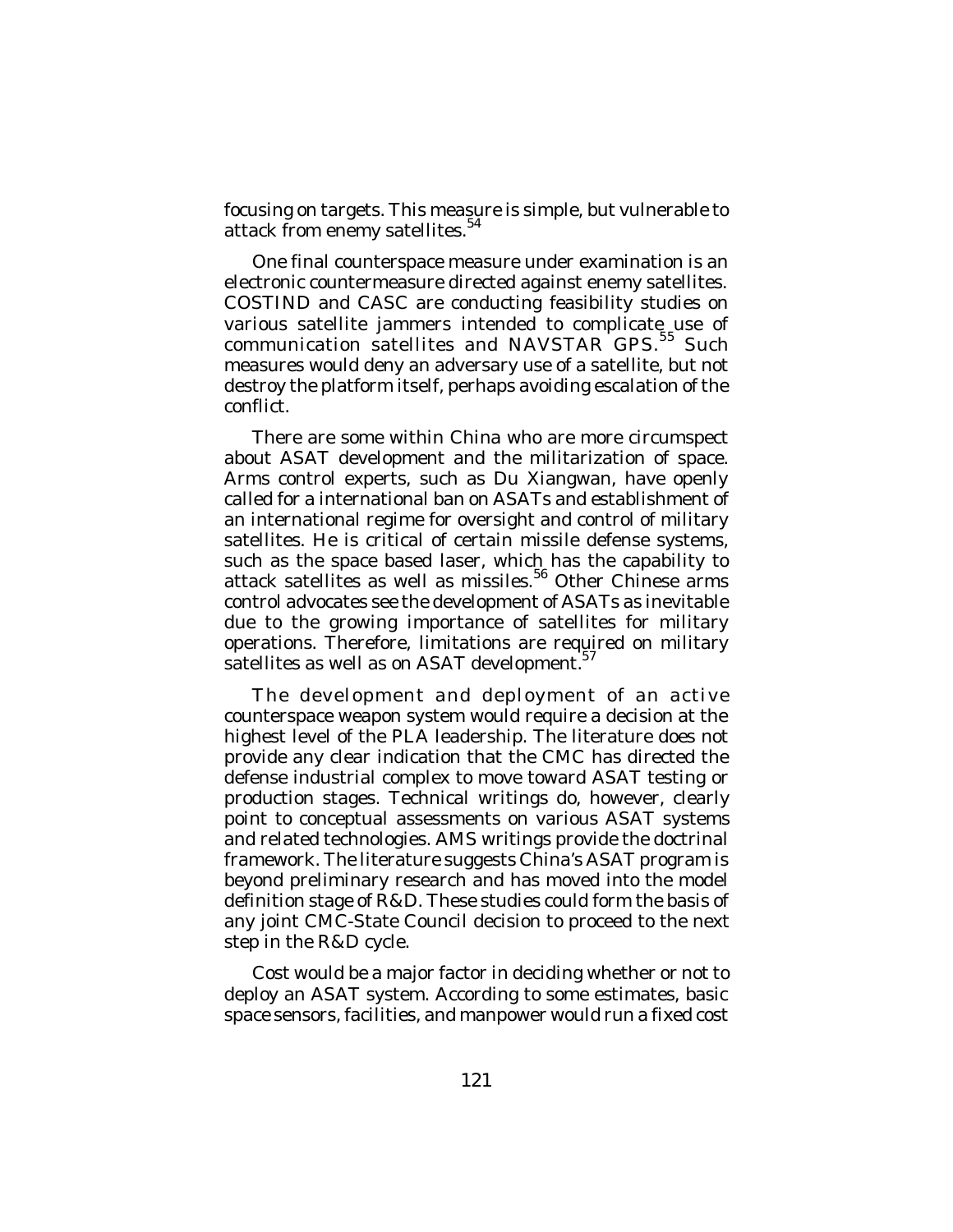of approximately \$20-30 million. Cost of on-board sensors (\$1 million) and the missile (\$1 million) would add up to a variable cost of around \$2 million. If a facility launched 10 interceptors, its fixed and variable costs would be about equal, and the total cost per launch would be about \$4-6 million per interceptor. Against a high performance satellite valued at \$1 billion, such an interceptor would have a cost effectiveness ratio of about 200:1. In short, development of an ASAT capability could be determined to be an economically sound decision.<sup>5</sup>

There are a number of detractors, however, which may discourage the PLA from attempting to deploy a ground-based launcher (GBL) ASAT. First is the technical difficulty of atmospheric absorption, scattering and thermal blooming of the high-power laser. Further development of adaptive optics and choice of laser will help to mitigate this problem. Deuterium fluoride and free electron lasers can operate at wavelengths which minimize atmospheric problems. Basing a GBL on a high mountain, above cloud cover, can also reduce the amount of atmosphere through which a laser must travel. Basing a GBL in a relatively arid region, such as Gansu, Qinghai, or Xinjiang would help reduce weather problems.

Another detractor is the infrequency in which a low earth orbit reconnaissance satellite would pass within view of the GBL site. Deployment of a larger number of GBLs would increase opportunities, but would also drive up the costs. One other factor is the vulnerability of a GBL. A static GBL tucked away inside a mountain could be concealed, especially if potential adversaries were not looking for it. However, after its use on a satellite, the GBL would become a primary target for adversarial strikes.

Absent from discussions of active counterspace systems are clues as to the type of launcher which could be used to deliver a homing vehicle to its designated target. Chinese writings indicate that the former Soviet Union utilized the SS-9, which could counter recon, navigation, and weather satellites, as well as the space shuttle. They also detail an unidentified U.S. three-stage ground launched solid direct ascent ASAT (*zhijie shenggao fanweixing*) and the air-launched ASAT missile. Analysts, however, are critical of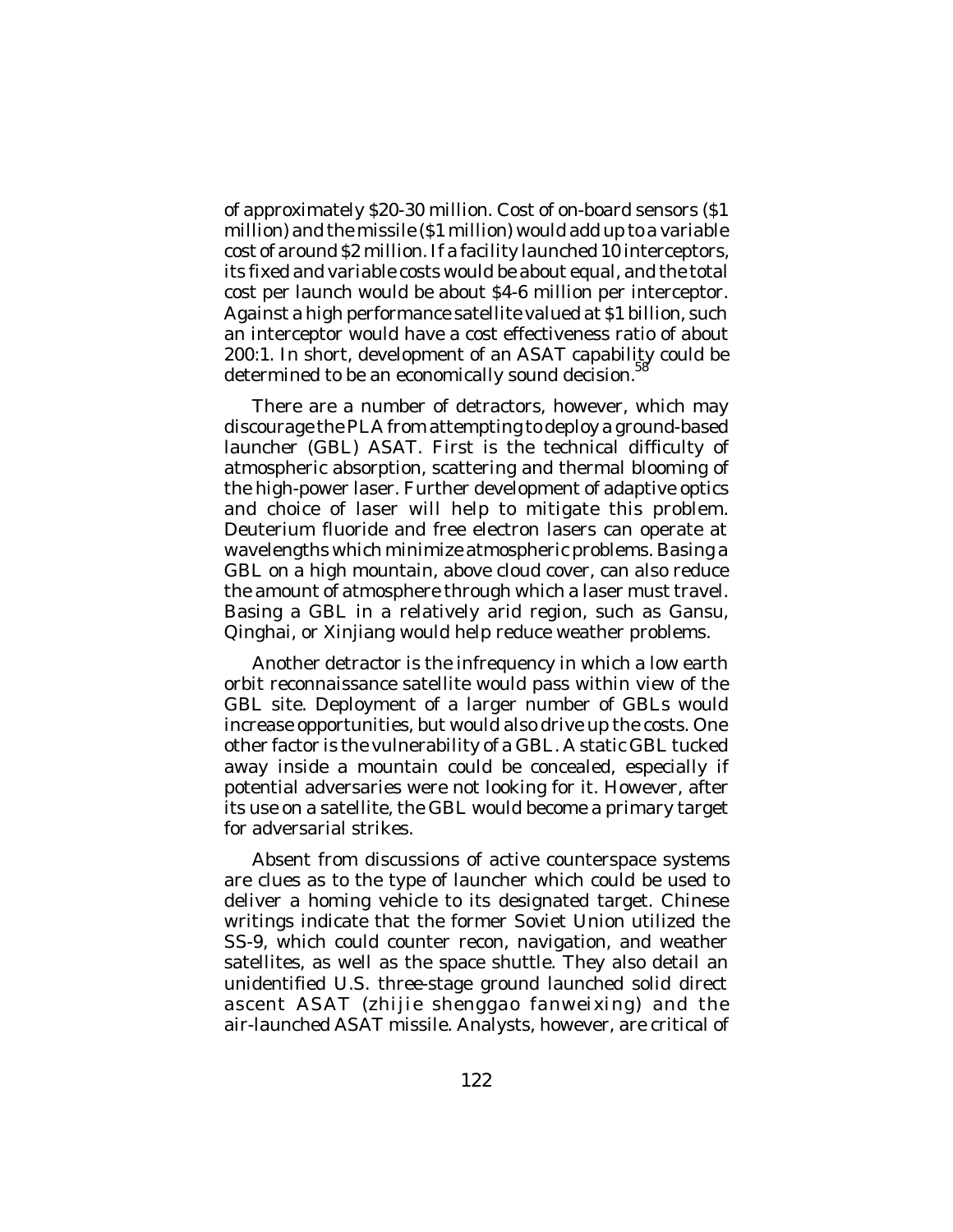shortcomings of the Russian system in the face of U.S. satellite maneuverability, radiation and laser hardening, and advanced warning systems; as well as the 2,000 kilometer altitude limitations of the Russian coorbital ASAT (*gongguishi fanweixing*) system, and amount of time (at least 3 hours) it would take to reach its target. CASC analysts are also critical of the Russian system, citing the requirement to be tied to satellite launch centers. On the other hand, a fighter armed with an ASAT missile is praised for its flexibility and mobility. 59

China's defense industrial complex clearly has set its sights on an integrated national air defense system, together with a counterspace capability, that would be able to oppose any would be attacker. The Second Academy's role in planning, doctrinal development, and systems R&D is significant should not be underestimated. The adversary used for its threat based planning, aquisition, and development is clearly the United States. The Second Academy, COSTIND, and other PLA entities carefully studied how the United States decimated the Iraqi air defense system and are taking steps to ensure China is capable enough to not suffer a similar fate.

## **ENDNOTES - CHAPTER 5**

1. PLAAF deficiencies are discussed at length in Kenneth W. Allen, Glenn Krumel, and Jonathon Pollack*, China's Air Force Enters the 21st Century*, RAND Project Air Force study, 1995, pp. 112-113.

2. The Chinese believe this combination of sensors will be especially useful against cruise missile attacks. Key research institutes involved in radar development include the electronics industry's 14th Research Institute in Nanjing and CASC Second Academy's 23rd Research Institute in Beijing. See Xu Xingci, "Xunhang Daodan Fangyu Cuoshi" ("Cruise Missile Defense Measures"), *Zhongguo Hangtian*, April 1996, pp. 36-39. For a good comprehensive look at future directions in Chinese air defense, see Xu Xingju, "Tigao Woguo Dimian Fangkong Wuqi Dianzizhan Nengli" ("Raising China's Ground based Air Defense Electronic Warfare Capability"), *Xiandai Bingqi* (*Modern Weaponr*y), August 1995. Xu, who has written widely on air and missile defense topics, is from the CASC's Second Academy Information Group. Also see "Counterstealth Ground Radars," *Hangtian* (*Spaceflight*), March 1997,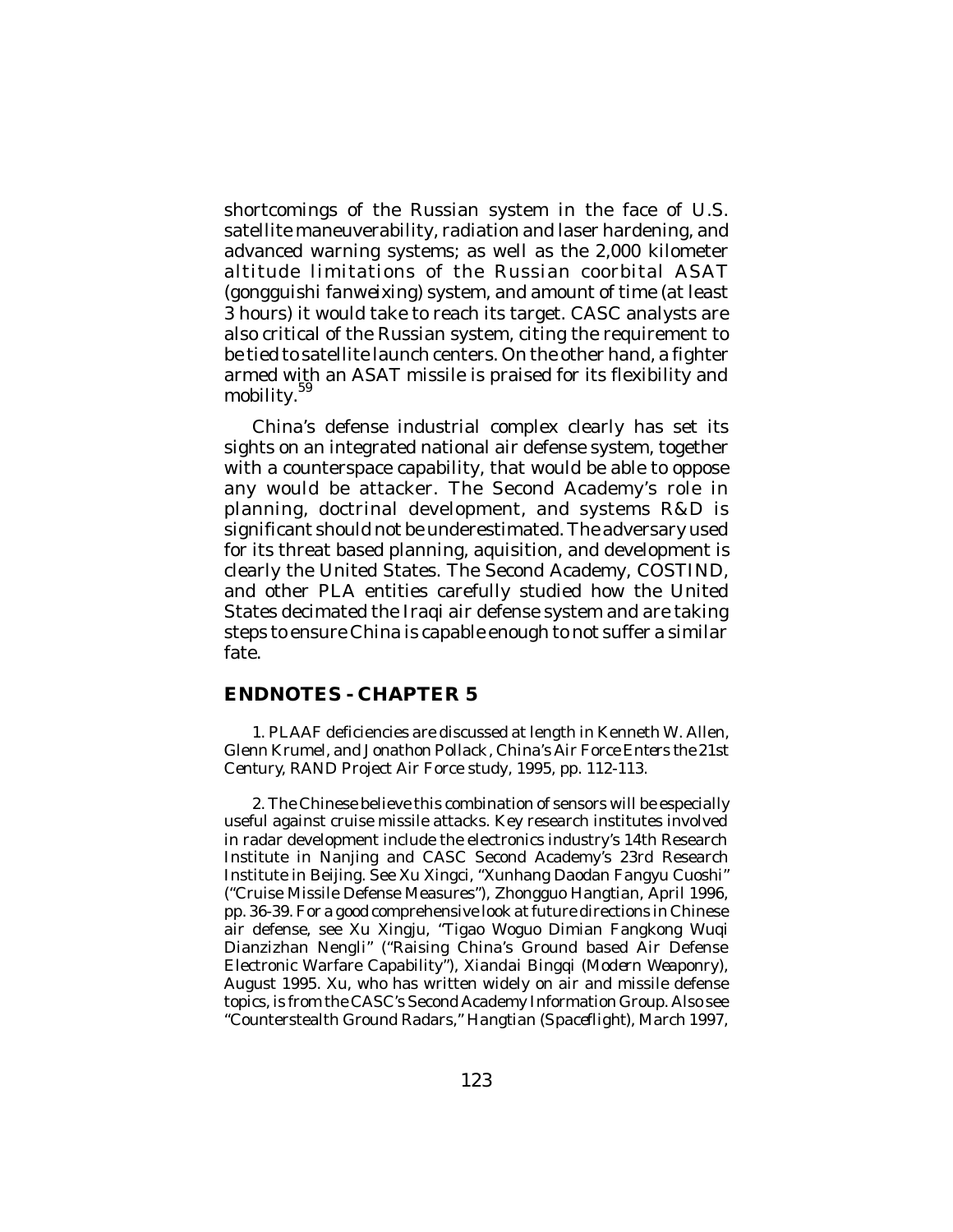pp. 20-21, in *FBIS-CHI*-97-225, for an account of two radars. The first is an inverse SAR system which can image aircraft, warships, and satellites; and the second, the J-231, developed by the Second Academy's 23rd Research Institute, can detect and track targets at 30,000 meters. Both supposedly have an effective counterstealth capability.

3. Wang Xuichun, "Threat of Stealth Weapons to Modern Air Defense," *Xiandai Zhanshu Fangkong Jishu Wenzhai (Modern Tactical Air Defense Technology Abstracts*), October 1994, pp. 42-47, in *CAMA*, Vol. 3, No. 6; Hu Jian, "Research on Counterstealth Technology for the HQ-2 Surface-to-Air Missile System," *Air Force Missile Academy Journal*, 1994, Vol. 16, No. 3, in *CAMA*, Vol. 2, No. 5. Prominent U.S. advocates of stealth technology are skeptical that China, or any other country, would ever be able to counter the U.S. lead in stealth technology.

4. Wu Ji, "Multisensor Data Fusion Technology and Its Application," *Kongjian Dianzi Jishu*, February 1994, pp. 1-6, in *CAMA*, 1994, Vol. 1, No. 5; Yu Wenxian, "Comments on Multisensor Information Fusion," *Guofang Keji Daxue Xuebao*, 1994, Vol. 16, No. 3, in *CAMA*, Vol. 2, No. 1. Yu is from NUDT. Zhang Saijin, "Multisensor Data Fusion for Target Detection, Recognition, and Tracking," *Hongwai Yu Jiguang Gongcheng*, 1996, Vol. 25, No. 2, pp. 21-26, in *CAMA*, Vol. 3, No. 4.

5. Amnon Barzilay, "Russia About To Decide on Ilyushin for IAI-PRC Deal," *Ha'aretz*, September 24, 1996, p. A1, in *FBIS-NES*-96-186.

6. PLAAF S&T Department representatives were discussing aerostat options with foreign producers in 1993. Current status is unknown. One could surmise that since signing an AEW contract with Israeli and Russian firms, the interest in an aerostat system could have diminished.

7. He Jianguo, Lu Zhongliang, and Liu Kecheng, "Counterstealth Mechanism of UWB Radar," *Guofang Keji Daxue Xuebao* (*Journal of National University of Defense Technology*), February 1997, Vol. 19, No. 1, pp. 71-76, in *FBIS-CST*-97-014.

8. Among numerous references, see, for example, He Weixing, "Position Method and Precision Analysis for Bistatic Radars and Its Network System," *Fourth Annual Exchange of the China Aviation Society*, May 1992, pp. 42-47, in *CAMA*, Vol. 2, No. 2; Liu Qi and Sun Zhongkang, "Analysis of Detection Range in Air-Ground Bistatic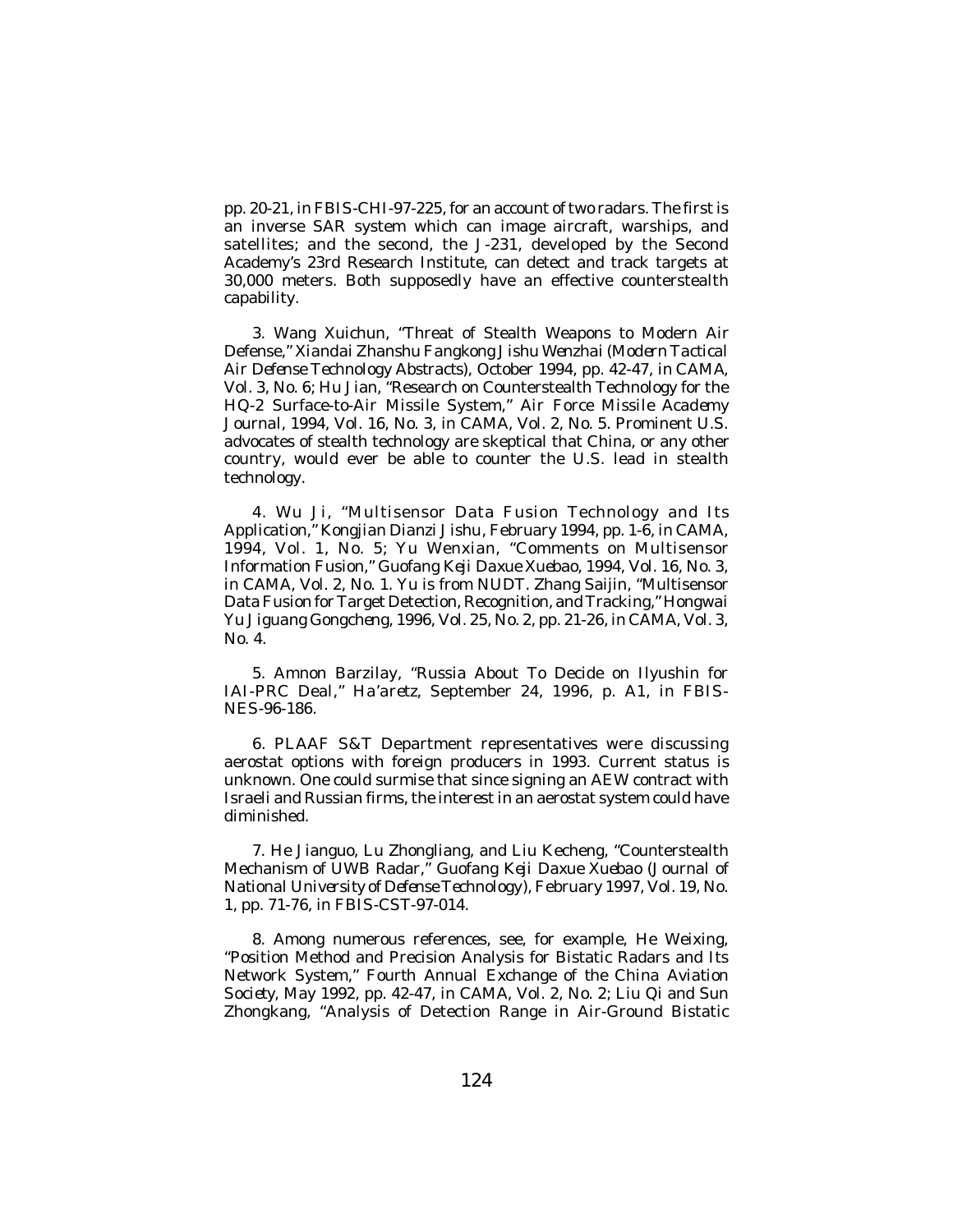Radar," *Guofang Keji Daxue Xuebao*, October 1997, pp. 14-17, in *FBIS-CHI*-98-007; Wu Xielun, "Development of Multistatic Radar Networking Technology and Its Application Against Stealth Vehicles," *Xiandai Fangyu Jishu*, January 1995, pp. 8-20, in *CAMA*, Vol. 2, No. 2; and Wu Peilun, "Development and Application of Bistatic/Multistatic Radar Network," *Astronautics Research Information Report of the Second Academy,* Vol. 2, November 1995, in *CAMA*, Vol. 4, No. 6.

9. Sun Baoju and Chen Gang, "CO2 Jiguang Leida Jiqi Yingyong"("Applications of CO2 Laser Radar"), *Zhongguo Hangtian*, February 1993, pp. 44-46; Mao Guo'an, "Angular Tracking System of Coherent CO 2 Laser Radar," *Xitong Gongcheng Yu Dianzi Jishu*, 1996, Vol. 18, Vol. 3, pp. 47-54, in *CAMA*, Vol. 3, No. 4; and Zhu Dayong, "Super-Long Range Doppler Laser Radar," *Hongwai Yu Jiguang Gongcheng*, 1996, Vol. 25, No. 1, pp. 8-15, in *CAMA*, Vol. 3, No. 4.

10. Liang Baichuan, "Research on Active Stealth Techniques," *Shanghai Hangtian*, September 29, 1997, pp. 12-16, in *FBIS-CHI-*97-272.

11. Zhang Running and Chen Guangfei, "Counter-ARM Signal and Its Doppler Phase Compensation," *Dianzi Kexue Xuekan* (*Journal of Electronics*), January 1, 1997, in *FBIS-CST*-97-012; Shi Zhen, "Digital Simulation Study on Deception Technology For Countering Antiradiation Missiles," *Danjian Yu Zhidao Xuebao* (*Journal of Projectiles, Rockets and Guidance*), February 1996, pp. 22-30, in *CAMA*, Vol. 3, No. 6. Shi is from Harbin Institute of Technology; and Wang Weilun, "Research on Spread Spectrum and Bistatic Radar Systems," *Zhongguo Hangkong Xuehui Leida Yu Zhidao Jishu Wenzhai* (*China Aviation Society Radar and Guidance Technology Abstracts*), May 1993, 7 pp., in *CAMA*, Vol. 2, No. 1; and Chen Zongfei, "Alarm of Antiradiation Missile Directed Against Tracking Radars," *Shanghai Hangtian*, 1995, Vol. 12, No. 3, in *CAMA*, 1995, Vol. 2, No. 5. Chen is from the Shanghai Institute of Electromechanical Engineering. Also see Shi Zhen, "Simulation Research on Defense Against Anti-Radiation Missiles By Phased Array Radars," *Daojian Yu Zhidao Xuebao*, 1997 (1), pp. 19-22, in *CAMA*, 1997, Vol. 4, No. 3.

12. For an overview of these problems, see Kenneth Allen, Glenn Krumel, and Jonathon Pollack, *China's Air Force Enters the 21st Century*, RAND: Santa Monica, 1995.

13. Xu Xingju; and Zang Jize, "Developmental Direction of China's Ground-Based Air Defense Systems" ("Wo Guo Dimian Fangkong Wuqi Xitong de Fazhan Fangxiang"), *Xiandai Wuqi*, 1995.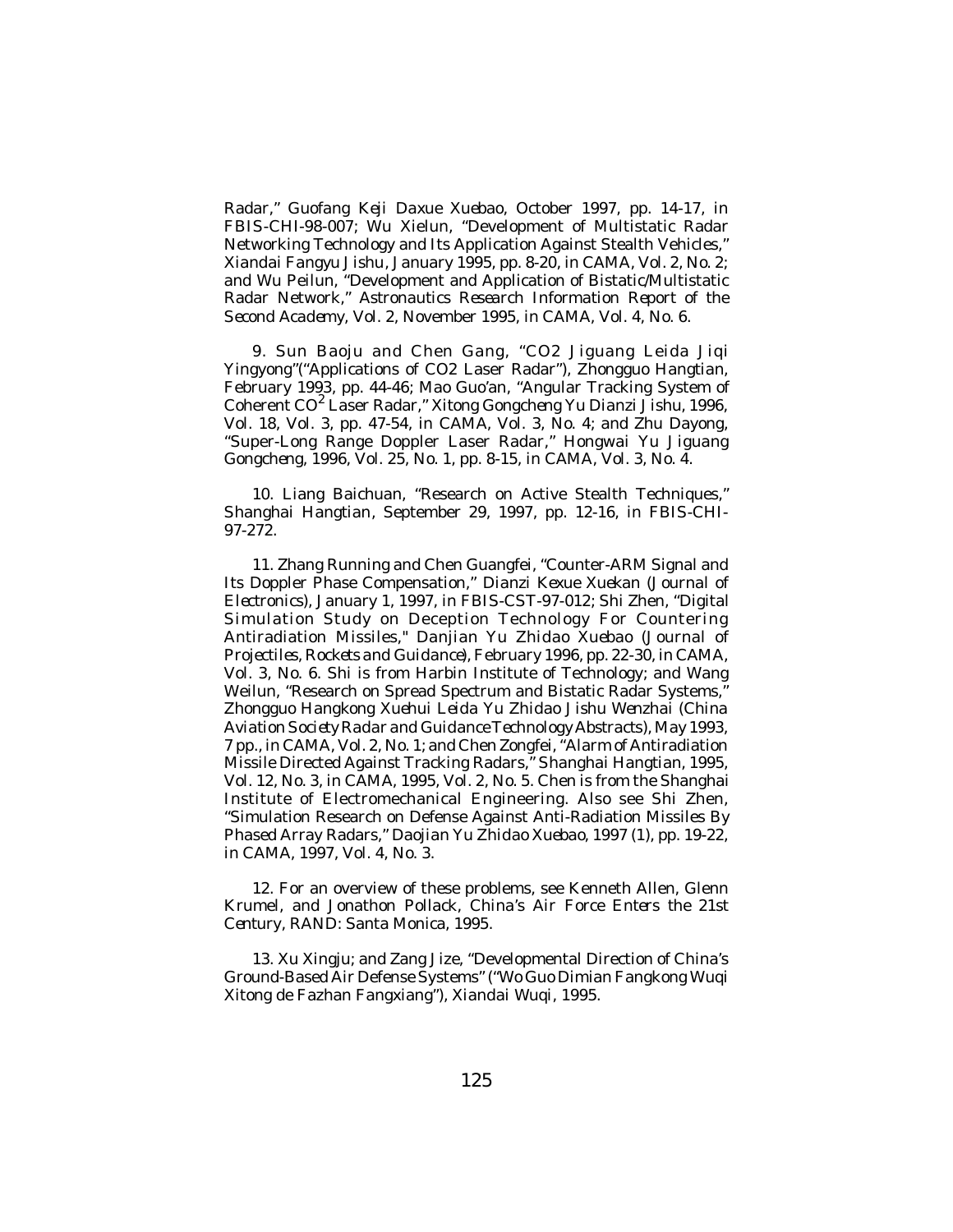14. Passive imaging infrared sensors use the infrared (heat) energy emitted from targets as their detection mechanism. They differ from simple infrared sensors in that they build up a pixelated image of the scene and match it with a digitized template of the target. See Guo Jinzhou, "Signal Processing System for Infrared Imaging Seekers," *Hongwai Yu Jiguang Gongcheng*," August 1996, pp. 12-19, in *FBIS-CST*-97-005. The Second Academy's 25th Research Institute is leading the effort with assistance from COSTIND's National University of Defense Technology and MEI's 11th and 13th Research Institutes. Also see Li Qunzheng, "Xunsu Fazhan de Hongwai Chengxiang Jingque Zhidao Jishu" (Rapid Development of Infrared Imaging Precision Guidance Technology), *Zhongguo Hangtian*, February 1991. Engineers are most confident about their mercury cadmium telluride (HgCdTe) long wave infrared (LWIR) detectors, developed by the North China Research Institute of Electro-Optics (NCRIEO).

15. He Liping, "Research on Millimeter Wave/Infrared Composite Seeker in Hypervelocity Missile," unpublished paper by the Aerospace Institute on S&T Information, *CAMA*, Vol. 2, No. 3. Published in *Hongwai yu Jiguang Gongcheng*, 1996, Vol. 25 (4), pp. 56-65, in *CAMA,* Vol 3, No. 6; Liu Yongchang, "Analysis of IR/MMW Combined Seeker," *Hongwai Jishu*, 1994, Vol. 16, No. 4, pp. 1-8, in *CAMA*, Vol. 2, No. 4.

16. Zhou Shuigeng, "Design of Digital Simulator of Jamming Environment of a Surface-to-Air Missile System," *Shanghai Hangtian*, 1995, Vol. 12, No. 1, pp. 10-14, in *CAMA*, Vol. 2, No. 2.

17. David Fulghum, "China Exploiting U.S. Patriot Secrets," *Aviation Week & Space Technology Review*, January 18, 1993, p. 20.

18. "Moscow Expects to Increase Military Cooperation With China," *Moscow Interfax*, June 27, 1997.

19. Zhang Hongqi, "High Powered Microwave Weapons," *Xiandai Fangyu Jishu*, April 1995, pp. 38-46, in *CAMA,* 1995, Vol. 2, No. 5. Zhang is from Second Academy's Beijing Institute of Electronic Systems Engineering. HPM technology is discussed in greater detail in other areas of this report.

20. Gong Jinheng, "High Powered Microwave Weapons: A New Concept in Electronic Warfare," *Dianzi Duikang Jishu*, February 1995, pp. 1-9, in *CAMA,* 1995, Vol. 2, No. 5. Gong is from the Southwest Institute of Electronic Equipment (SWIEE), China's premier electronic warfare research entity.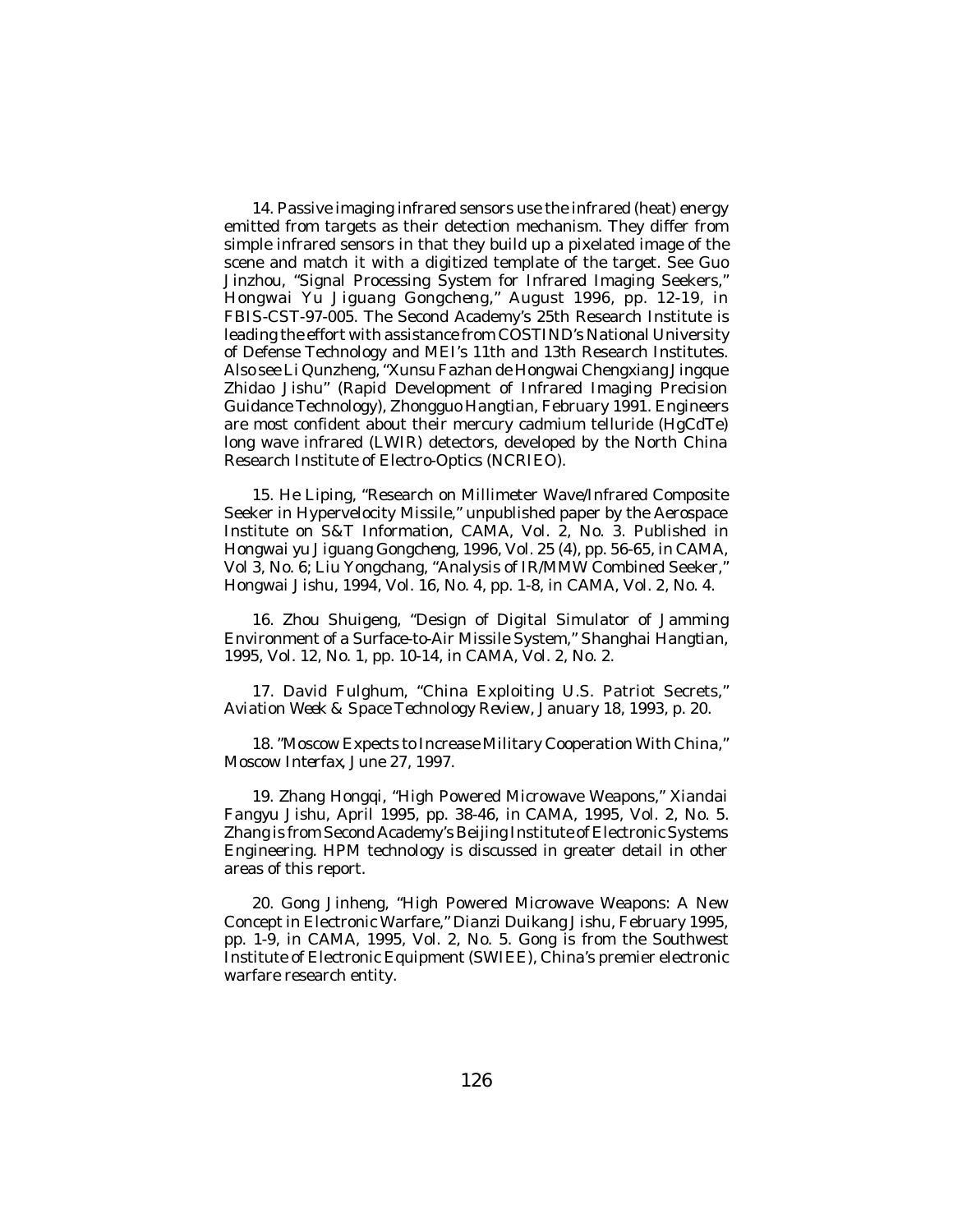21. Zhu Zhichi, "Future Wars and the Electromagnetic Missile," Astronautics Publishing House paper HQ-94029, 1994. Zhu is from the Second Academy's 207th Research Institute; also see "Preliminary Experimental Study of Electromagnetic Missiles Conducted," *Dianzi Keji Daxue Xuebao*, February 1992, in *JPRS-CST*-92-013; and "Study of Backscattering of Electromagnetic Missiles," *Dianzi Xuebao*, June 1992, in *JPRS-CST*-92-023. As a side note, one of China's foremost experts on HPM devices is Lin Weigan, who earned his PhD from UC Berkley in 1950.

22. Wang Ying and Xiao Feng, *Dianpao Yuanli* (*Electronic Gun Principles*), Beijing: National Defense University Press, 1993, p. 9-11.

23. Zhu Jin and Tan Jianjun, "Simulation Research on 37-mm Twin Antiaircraft Gun System to Intercept Cruise Missiles," *Huoli yu Kongzhi*, September 1996, pp. 24-31, in *FBIS-CST*-97-002; and Zang Jize, "Wo Guo Dimian Fangkong Wuqi Xitong de Fazhan Fangxiang" ("Developmental Direction of China's Ground-Based Air Defense Systems"), *Xiandai Wuqi*, 1995.

24. There are clear indications CASC, with PLAAF support, is designing an anti-AEW air-to-air missile. Key institutes include the Shanghai Institute of Electromechancial Engineering and the PLAAF's 8th Research Institute. Xing Xiaolan, "Development of Anti-AWACs Weapon System," *Yuancheng Kongkong Daodan*, June 1996, pp. 14-21, in *CAMA*, Vol. 4, No. 2; Li Guangpu, "Long Range Multi-use Air-to-Air Missile: Primary System for Attacking Radiating High Value Targets,"*Yuancheng Kongkong Daodan*, June 1996, pp. 1-13, in *CAMA*, Vol. 4, No. 2; and Zhang Wangsheng, "Development of Long Range Multipurpose Air-to-air Missile and Construction of An Air Defense System," paper presented at the November 1996 China Astronautics Committee, Annual Meeting of Unmanned Aerial Vehicle Specialists, *CAMA*, Vol. 4, No. 4.

25. Xu Xingju, p. 27.

26. Liu Xuejun and Zhang Changliu, "Study of Measures to Counter Unmanned Aerial Vehicles," *Guoji Hangkong*, March 1, 1996, pp. 21-23, in *FBIS-CHI*-96-176; and Xu Xingju, p. 17.

27. See Xu Xingci, "Xunhang Daodan Fangyu Cuoshi," pp. 36-39; and Xu Xingju, "Tigao Woguo Dimian Fangkong Wuqi Dianzizhan Nengli."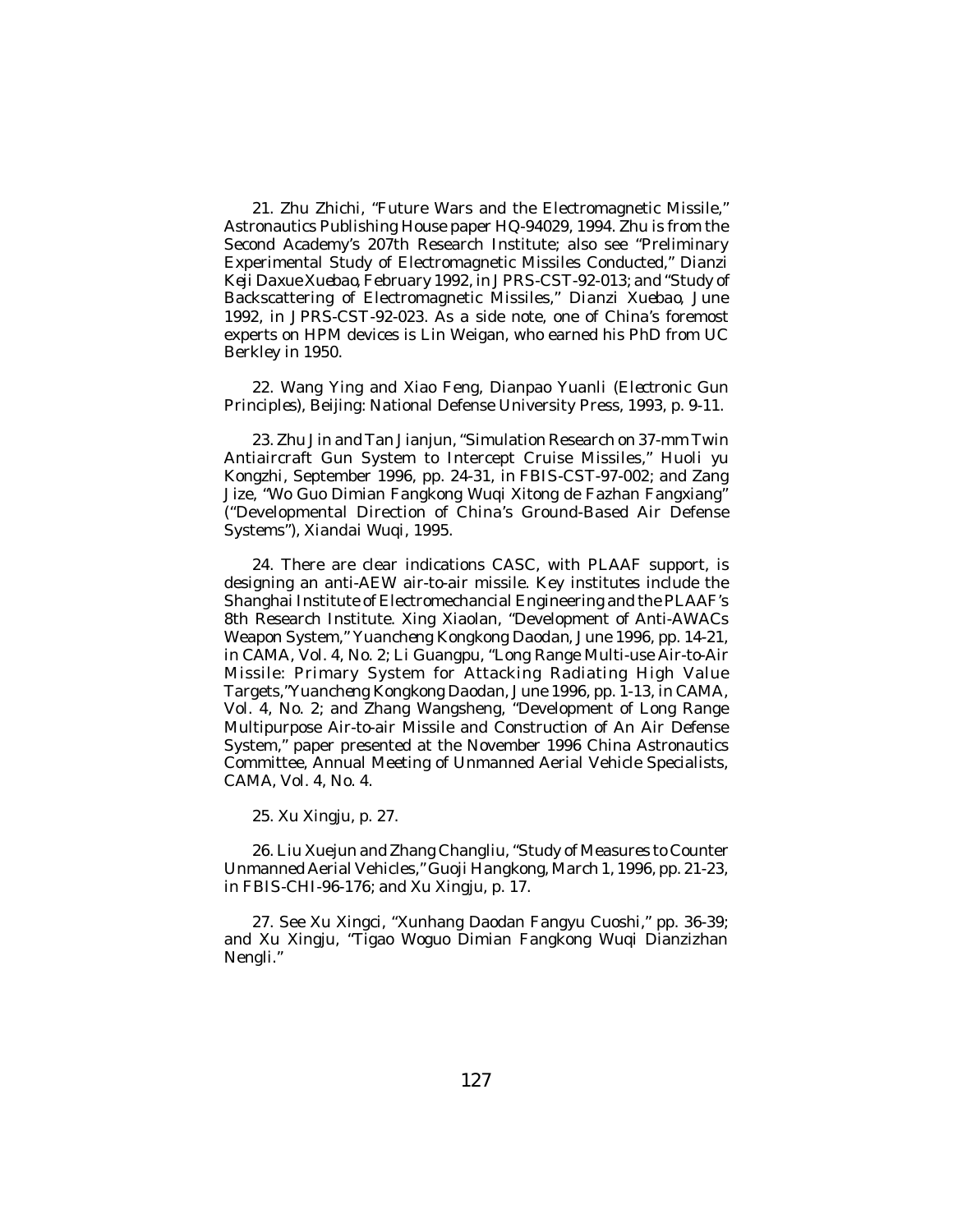28. Wan Mingjie, "Study of Composite Deployment of Surface-to-Air Missile Troops in Air Defense of Strategic Area," *Air Force Missile Academy Journal*, 1994, Vol. 16, No. 3, in *CAMA*, Vol. 2, No. 5.

29. Such an approach is consistent with the space and missile industry's "Three Moves on A Chessboard" development strategy to have three systems in the R&D and production cycle at the same time. Gao Fuli, "Development Strategy and Serial Research of Anti-Tactical Ballistic Missiles," *Foreign Missile Technology Development in 2000*, October 1994, pp. 48-59, in *CAMA*, Vol. 2, No. 4. The three phase approach (*sanbuzou*) for China's TMD development is also discussed in Yang Chunfu and Liu Xiao'en, "Research Study on U.S. Ballistic Missile Development Plan," Aerospace Information Paper HQ-96009, 1996, in *CAMA*, Vol. 4, No. 2. A PAC-3-class interceptor would likely require a millimeter wave, track-via-missile capability.

30. "Source on Developing Multistage Air Defense System," *Sankei Shimbun*, May 30, 1996, p. 1, in *FBIS-CHI*-96-107; and Zhu Zhenfu and Huang Peikang, "TBM IR Radiant Signature, Selection of Optimum Operating Band for Anti-Missile Defenses," *Xitong Gongcheng Yu Dianzi Jishu* (*Systems Engineering and Electronics*), January 1996, pp. 9-17. Zhu and Huang are from the Second Academy's 207th Research Institute. Also see Wen Xianqiao, "Parameter Modeling of Attack Countermeasures for Anti-Tactical Ballistic Missiles," *Xiandai Fangyu Jishu* (Modern Defense Technology), April 1996, pp. 11-23, in *CAMA*, Vol. 3, No. 6; and Chen Jianxiang, "Research on Counter-Parallel Interception of Tactical Ballistic Missiles," *Xitong Gongcheng Yu Dianzi Jishu*, 1998, Vol. 20(4), pp. 18-22, in *CAMA* Vol. 5, No. 5. Wen Xianqiao and Chen Jianxiang are from the Second Academy's Beijing Institute of Electronic Systems Engineering. Also see Li Guangpu, "Army-Level Antitactical Ballistic Missile System," *Shanghai Hangtian*, February 1994, pp. 36-38, in *CAMA*, Vol. 2, No. 1. Li is from Shanghai Institute of Electromechanical Engineering. For a discussion on endoatmospheric TMD development, see Wu Guanghua, Liu Yongchang, and Gu Yuquan, "Dual-Mode Millimeter-Wave/IR Seeker for Endoatmospheric Interception," *Danjian Jishu* (*Projectile and Rocket Technology*), 1996, Vol. 9, No. 3, in *FBIS-CHI*-97-261. Wu, Liu, and Gu are from the Xian Qinghua Electromechanical Technology Institute.

31. AMS and defense industry officials consistently advocate missile early warning satellites in concepts for a national reconnaissance network. Leading institutes for infrared detector R&D include Beijing Institute of Remote Sensing Equipment, Shanghai Institute of Technical Physics, North China Research Institute of Optoelectronics, Kunming Institute of Physics, and Shanghai Xinyue Instruments Factory. CAST's Lanzhou Institute of Physics is a key provider of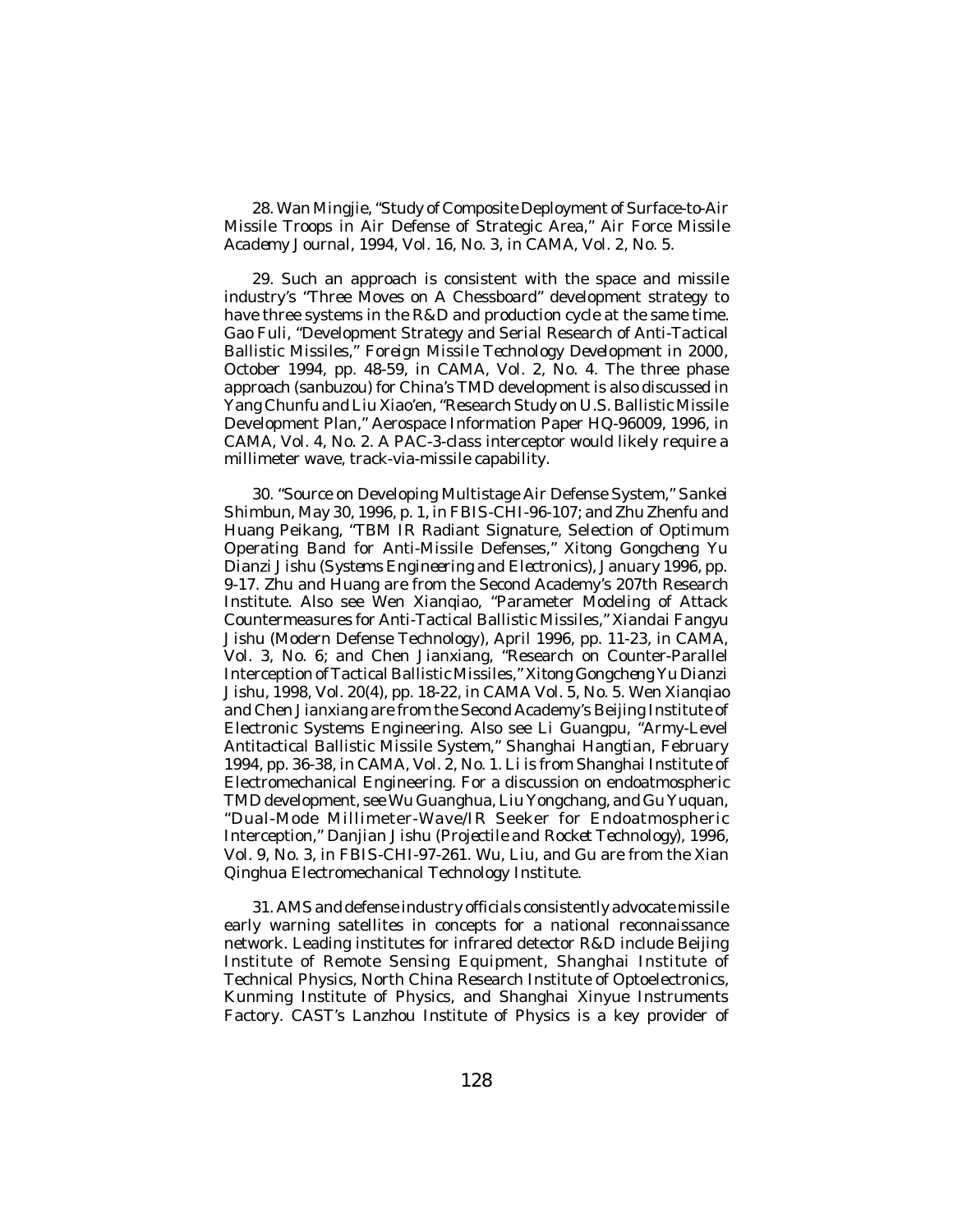cyrogenic equipment for cooling the infrared sensors. See Liu Jintian, "Hongwai Qijian Guoneiwai Fazhan Dongtai" (Developmental Prospects of Chinese and Foreign Infrared Devices), *Zhongguo Hangtian*, March 1992, pp. 41-45; and Wu Runchou, "Hangtian Linghuo Hongwai Jishu de Fazhan" (Development of Space Infrared Technology), *Zhongguo Hangtian*, March 1993, pp. 19-23. For other references to China's space-based infrared/ultraviolet telescope designs, see Chen Longzhi, "New Developments in Space Cryogenic Optics," *Diwen Gongcheng* (Cyrogenic Engineering), March 1994, pp. 9-13, in *CAMA*, Vol. 1, No. 5; and Ma Pinzhong, "Woguo Kongjian Wangyuanjing Fazhan" (Development of China's Space Telescope), *Zhongguo Hangtian*, July 1994, pp. 29-32. To give China the benefit of the doubt, the above references do not explicitly state these infrared sensors will be used for missile early warning. Space-based infrared sensors could plausibly be used for scientific or meteorological purposes. However, China, like many other countries, downplays military uses of satellites, and would be expected to mask any early warning satellite behind the facade of a scientific platform.

32. The former Soviet space-based early warning system, completed in 1982, used a constellation of satellites in highly elliptical Molniya orbits. The first U.S. missile early warning system, MIDAS, was launched in the early 1960s and was followed by Defense Support Program (DSP) satellites in the early 1970s. DSP satellites use infrared telescopes, backed by an optical component, in a geosynchronous orbit. For information on Chinese missile early warning systems and associated technology, see Lu Mingyu, Yi Kui, Yang Junfa, and Deng Ruzhen, "Development of Signal Source for Real-Time Infrared Earth Sensor," *Zhongguo Kongjian Kexue Jishu*, June 1996, pp. 63-70, in *FBIS-CST*-96-016; and Qiu Yulun, "Staring Focal Plane Array Imaging for Missile Early Warning," *Kongjian Jishu Qingbao Yanjiu*, May 1995, pp. 150-160, in *CAMA*, 1997, Vol. 4, No. 2.

33. Kenneth W. Allen, Glenn Krumel, and Jonathon Pollack*, China's Air Force Enters the 21st Century*, RAND Project Air Force study, 1995.

34. This concept, part of an advertised Theater Air Defense System (TADS), is outlined in an undated brochure from the 28th Research Institute, Nanjing, obtained during author's January 1996 visit.

35. *Ibid*.

36. Zhu Youwen and Feng Yi, *Gaojishu Tiaojianxia de Xinxizhan* (*Information Warfare Under High Technology Conditions*), Beijing: Academy of Military Science Press, 1994, p. 316. The U.S. Navy *is*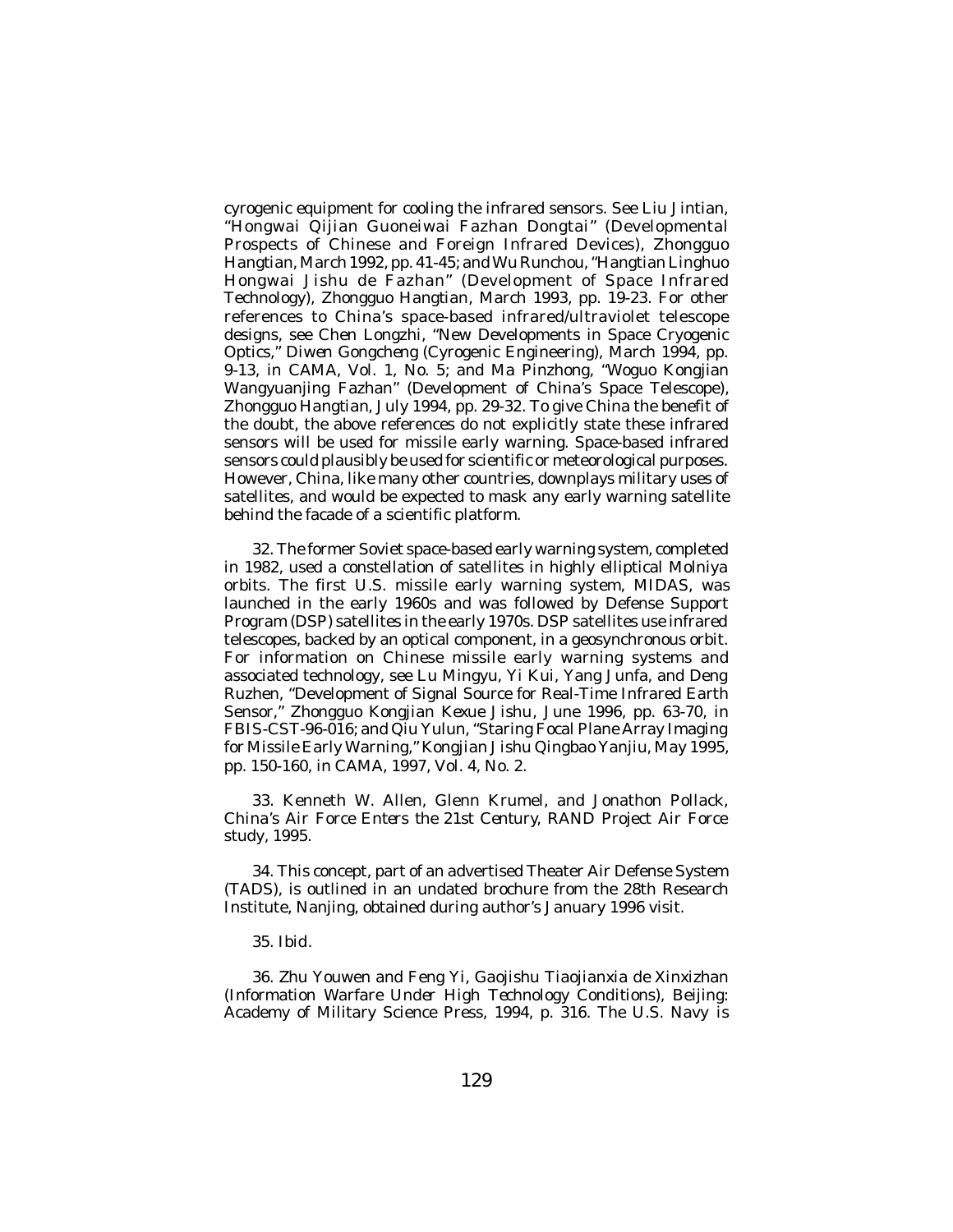inextricably dependent on satellite communications for its every mission from peacetime forward presence to war at sea.

37. Liang Zhenxing, "New Military Revolution and Information Warfare," p. 8.

38. Li Chunshan, "Introduction and Explanation of the National Military Standard 'Camouflage Requirements for Surface-to-Surface Missile Weapon Systems'," *Hangtian Biaozhunhua* (Space Standardization), 1994, Vol. 5, pp. 12-15, summarized in *CAMA*, 1995, Vol. 2, No. 1. Li is from the Beijing Space Systems Engineering Design Department.

39. Yang Chunfu and Liu Xiao'en, "Fanweixing Wuqi Xitong Fazhan Qianjing de Yanjiu" ("Study on the Developmental Prospects for ASAT Weapons"), *Aerospace Information Research*, HQ-93005, CASC 707 Institute.

40. See Lewis and Xue for information on the 640 program. As a side note, leading U.S. experts have noted that ABM systems generally have inherent capabilities as ASATs, but the converse is not always true.

41. Wang Chunyuan, *China's Space Industry and Its Strategy of International Cooperation*, Stanford: Stanford University, Center for International Security and Arms Control, July 1996, p. 4; "China Building Satellite Tracking Station on Tarawa," *Asian Defense Journal*, March 1997, p. 66; and "Satellite Command Station Operational in Kiribati," *Zhongguo Xinwenshe*, October 14, 1997, in*FBIS-CHI*-97-287.

42. Trip report, NASA visit to China, June 12-22, 1991. For example, China plans to develop a 500-meter aperture radio space telescope for deep space exploration. With a price of approximately 25 million dollars, the system, which will be based in Guizhou Province, will primarily support civilian academic research, but could also be used to supplement China's space surveillance network. CAST and the China Academy of Sciences are involved. See "Beijing Plans to Develop 500 Meter Radio Telescope," *Xinhua*, April 9, 1998, in *FBIS-CHI*-98-099.

43. Examples include Yin Xingliang and Chen Dingchang, "Guidance and Control in Terminal Homing Phase of a Space Interceptor," *Xitong Gongcheng yu Dianzi Jishu* (*Systems Engineering and Electronics*), 1995, Vol. 17, No. 6, pp. 1-9, summarized in *CAMA*, 1995, Vol. 2, No. 5; Yin Xingliang, Chen Dingchang, and Kong Wei, "TESOC Method Based on Estimated Value Theory For a Space Interceptor in Terminal Homing," *Xitong Gongcheng yu Dianzi Jishu*, 1995, Vol. 17, No. 8, pp. 1-14; Yin Xingliang, Chen Dingxiang, and Yuan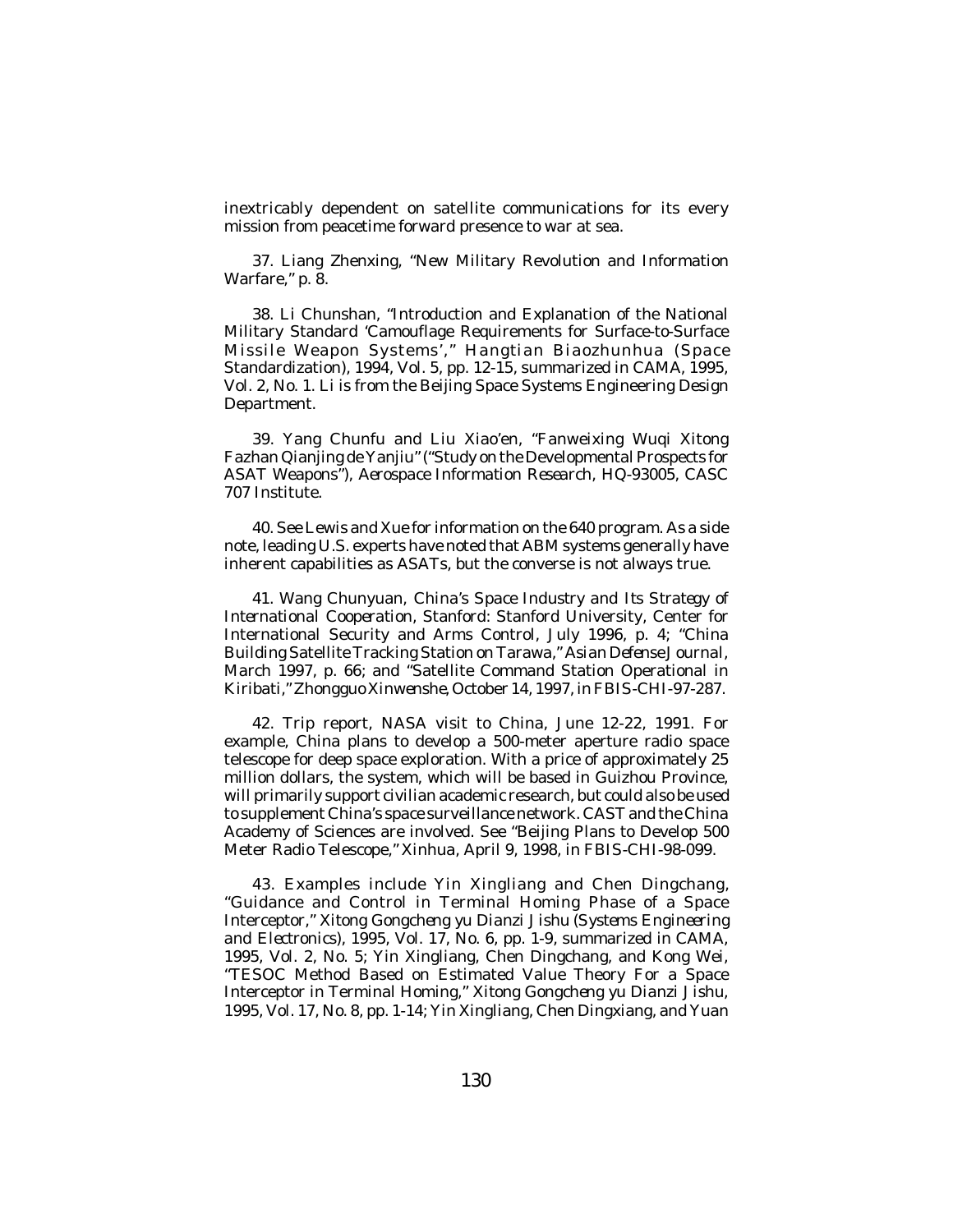Qi, "Systems Design for Terminal Homing and Option for Lateral Acceleration of Space Interceptor," *Xitong Gongcheng yu Dianzi Jishu*, 1995, Vol. 17 (5), pp. 1-10, in *CAMA,* Vol. 2, No. 4; and Shi Xiaoping, Wang Zicai, and Ke Qihong, *Acta Aeronautica et Astronautica Sinica*, 1995, Vol. 16, No. 3, pp. 291-298. Also see Chen Haixin, "Longwave Infrared Automated Target Recognition System For Space Target Seekers," *Hongwai yu Jiguang Gongcheng* (Infrared and Laser Engineering),  $1996$ , Vol. 25 (3); Li Fengchun, "Summation of the Micro-Orbital Control Rocket Motor For the Miniature Homing Interceptor," *Guti Huojian Jishu* (*Solid Motor Technology*), 1994, Vol. 18, No. 2, pp.1-7, in *CAMA*, Vol. 1, No.5; and Zhou Hongjian, Zhao Yongjun, and Wu Ruilin, "Application of PWPF Modulator in Space Interceptor Side Force Control," *Xitong Gongcheng yu Dianzi Jishu*, April 1997, pp. 9-12, in *FBIS-CHI*-97-272. For reference to infrared terminal guidance, see Shi Xiaoping, "Estimation of the Range Between the Intercepter and Target During Infrared Terminal Guidance of Space Interception," *Hangkong Xuebao*, 1995, Vol. 16, No. 3, pp. 281-298, in *CAMA*, 1996, Vol. 3, No. 5. Chen Dingchang, obviously very involved in evolving ASAT technology, is director of the CASC Second Academy and editor-in-chief of *Systems Engineering and Electronics*. Impulse radar is also known as ultrawideband radar, which Chinese engineers see as one of several approaches to counter stealth technology. Some of these references could be refering to exoatmospheric intercept of ballistic missiles.

44. Xu Hui and Sun Zhongkang, "Temperature Differences Between Satellites and Satellite Decoys," *NUDT Journal*, 1994, Vol. 16, No. 3; also see Li Hong, "Identification of Satellites and Its Decoys Using Multisensor Data Fusion," *Xiandai Fangyu Jishu*, June 1997, pp. 31-36, in *CAMA*, Vol. 5, No. 1. Li is from the NUDT Electronic Technology Department.

45. For references to control problems, see Deng Zichen, "Problems in High Precision Computation for Nonlinear Control of Space Interceptors," *Feixing Lixue*, 1998, Vol. 16 (1), pp. 85-89, in *CAMA*, Vol. 5, No. 5. Yang Yingbo, "Control Research on a Space Interceptor in the Terminal Guidance Phase," unpublished BUAA paper, May 1994; Shi Xiaoing, "Study on Pulse Guidance Law for Space Interception," in *Zhidao yu Yinxin*, 1994, (4), pp. 1-4, in *CAMA*, Vol. 2, No. 3. Shi is from the Harbin Institute of Technology's Simulation Center. Deng is from Northwest Polytechnical University. For other studies, see Li Zhongying, "Study on Mid-Course Guidance for Aerodynamic Control of Anti-Missile Defense," unpublished paper (BH-B4774), Beijing University of Aeronautics and Astronautics (BUAA), May 1996, in *CAMA*, Vol. 5, No. 5; and Li Zhongying, "Approximative Estimation of Optimal Guidance for Frontal Ballistic Missile Intercepts," unpublished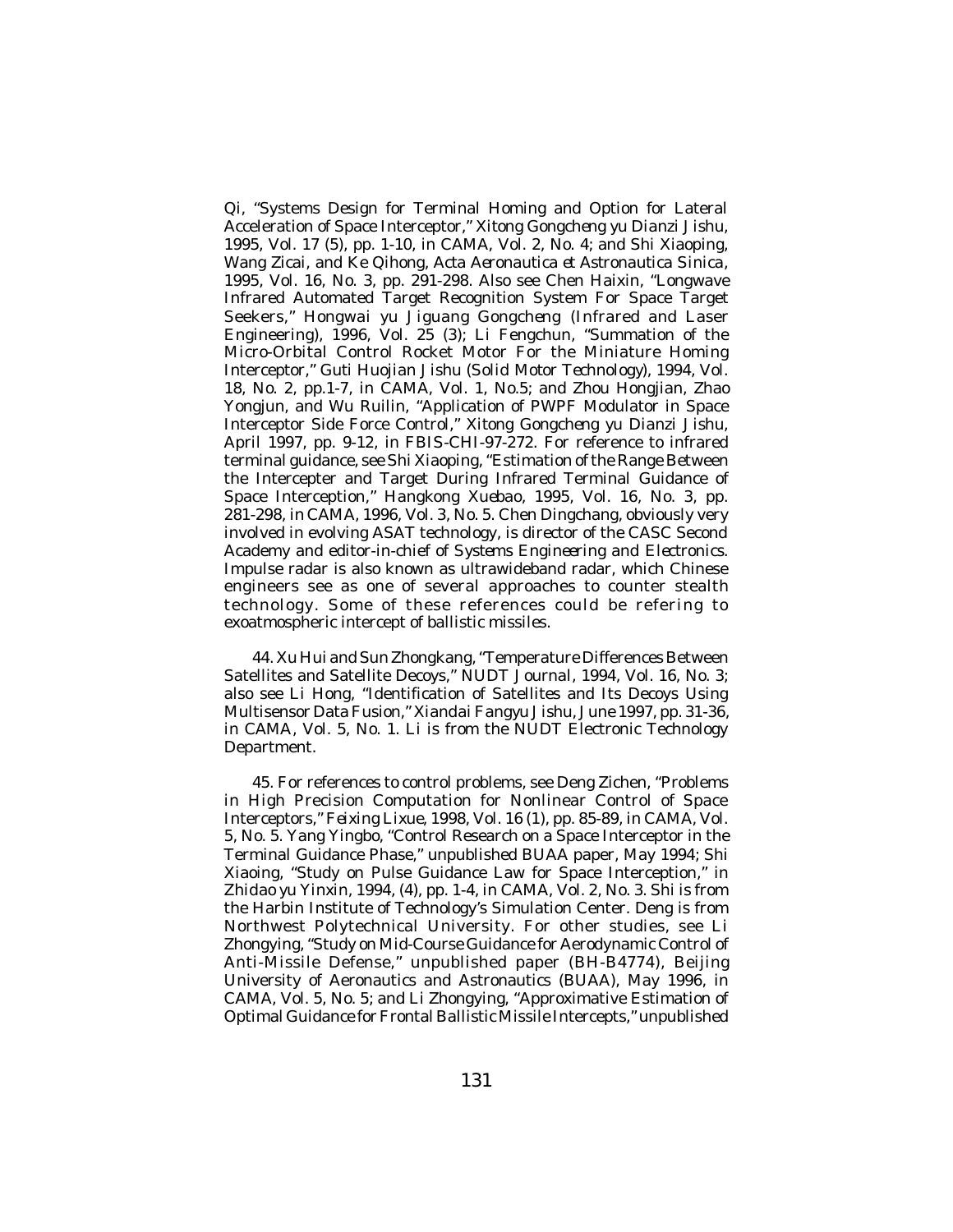BUAA paper (BH-B4776), in *CAMA*, Vol. 5, No. 5; and Li Zhongying, "Mathematical Modeling of Optimal Guidance for Anti-Tactical Ballistic Missiles," unpublished BUAA paper (BH-B4854), May 1996, in *CAMA*, Vol. 5, No. 5.

46. Yang Qunfu and Liu Xiao'en, "Fanweixing Wuqi Xitong Fazhan Qianjing de Yanjiu" ("Study on the Developmental Prospects for ASAT Weapon Systems"), *Hangtian Qingbao Yanjiu* (*Aerospace Information Research*), March 1993. According to one footnote, the Third Academy's Cheng Delin was responsible for an assessment of an air launched ASAT system. The footnote was associated with a portion of the paper which addressed China's domestic ASAT program. Unfortunately, censors omitted this part of the study. Also see Li Fengchun, "Summation of the the Miniature Homing Interceptor and Its Micro Orbital Control Solid Motors," in *Journal of Solid Rocket Motor Technology*, 1994, Vol. 18 (2), in *CAMA*, Vol. 1, No. 5.

47. Yang and Liu, p. 77. See Appendix IV for more on China's directed energy weapons program.

48. Hui Zongxi, "Research, Design of SG-1 Free Electron Laser," *Qiang Jiguang yu Lizishu*, August 1990, in *JPRS-CST*-91-014; "COSTIND Minister on Aerospace, Laser Advances," *Renmin Ribao*, April 3, 1996, in *FBIS-CHI*-082-96; and "SG-1 FEL Amplifier Output Reaches 140MW," *Qiang Jiguang yu Lizishu*, December 1994, in *JPRS-CST*-94-019. On FEL miniaturization, see "High Performance Short Period FEL Wiggler," *Qiang Jiguang yu Lizishu*, May 1992, in *JPRS-CST*-92-019. The output power probably does not represent the actual amount of energy which would be delivered to the target.

49. Chou Kuan-wu, "China's Reconnaissance Satellites," *Kuang Chiao Ching*, March 16, 1998, pp. 36-40, in *FBIS-CHI*-98-098. *Kuang Chiao Ching,* or *Wide Angle*, is a Hong Kong-based publication with close ties to the PRC military establishment. Official U.S. Government reports are consistent with this assessment. The 1998 Report to Congress on PRC Military Capabilities (pursuant to Section 1226 of the FY98 National Defense Authorization Act) states "China already may possess the capability to damage, under specific conditions, optical sensors on satellites that are very vulnerable to damage by lasers. However, given China's current interest in laser technology, it is reasonable to assume that Beijing would develop a weapon that could destroy satellites in the future."

50. See "Qian Xuesen at COSTIND S&T Committee Meeting," *Keji Ribao*, March 14, 1994, p. 1; "Nation's Adaptive Optics Technology in World's Front Ranks," *Zhongguo Kexue Bao*, May 21, 1991, in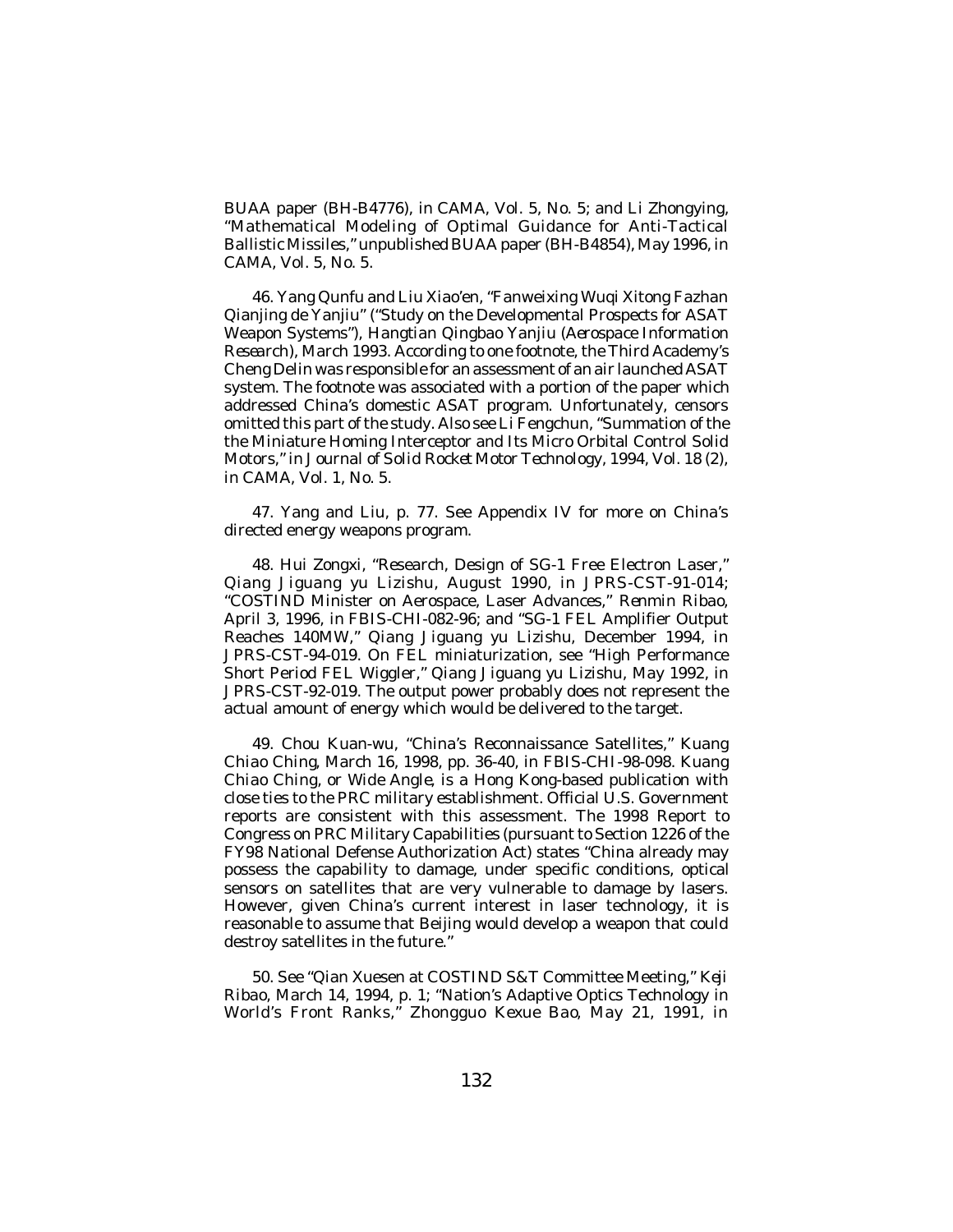*JPRS-CST*-91-015; "Adaptive Optics Technology Is World Class," *Keji Ribao*, October 30, 1992, in *JPRS-CST*-92-025; "Effects of Deformable Mirror/COAT System Finite Subaperature Size on Compensation Efficiency," *Zhongguo Jiguang* (*Chinese Journal of Lasers*), February 1992, in *JPRS-CST*-92-010; and "Demonstration of Uniform Illumination on Target Focusing High Power Laser Beam," in *Guangxue Xuebao* (Acta Optica Sinica), March 1992, in *JPRS-CST*-92-013.

51. "Methods for Investigating Near-Field Power in Ground-Based High Power Laser Weapon Testing," *Zhongguo Jiguang* (*Chinese Journal of Lasers*), December 1992, in *JPRS-CST*-93-008.

52. Li Hui and Wang Zibin, "Development of High Powered Microwave Weapons and Their Applications for Counterspace and Air Defense," *Zhidao yu Yinxin*, 1995 (1), pp. 3-15, in *CAMA*, 1995, Vol. 2, No. 3. This article has also appeared as an *Aerospace Information Research* article, HQ-94030. China's HPM program is discussed in more detail in another part of this study.

53. Zhu Youwen and Feng Yi, *Gaojishu Tiaojianxia de Xinxizhan*, (Information Warfare Under High Technology Conditions), Academy of Military Science Press, 1994, pp. 308-310; "Beam Energy Weaponry: Powerful as Thunder and Lightening," *Jiefangjun Bao*, December 25, 1995, in *FBIS-CHI*-96-039; "Outlook for 21st Century Information Warfare," *Guoji Hangkong*, (*International Aviation*), March 5, 1995, in *FBIS-CHI*-95-114; "Microwave Pulse Generation," *Qiang Jiguang yu Lizishu*, May 1994, in *JPRS-CST*-94-014. Most writings on HPM development come from these three organizations.

54. Wang Yongkui, "Can China Successfully Protect The Three Gorges Dam?," *Tangtai*, October 15, 1993, in *FBIS-CHI*-93-208.

55. Wu Jinliang, "Range Testing of Satellite Communication Countermeasures," *Electronic Countermeasure Technology and Intelligence Reform Abstracts*, November 1995, pp. 96-101, in *CAMA*, 1996, Vol. 3, No. 6. Reference to a Chinese study on a GPS jammer is included in author's unpublished report, *China's Space and Missile Industry*, June 1995.

56. Du Xiangwan, "Analysis and Discussion of Arms Control in Space," paper presented at the bilateral meeting between the Chinese People's Association for Peace and Disarmament and the U.S. National Academy of Sciences, October 16-18, 1992 in Beijing. Du Xiangwan, Deputy Director of the Institute of Applied Physics and Computational Mathematics, is China's leading expert on arms control issues.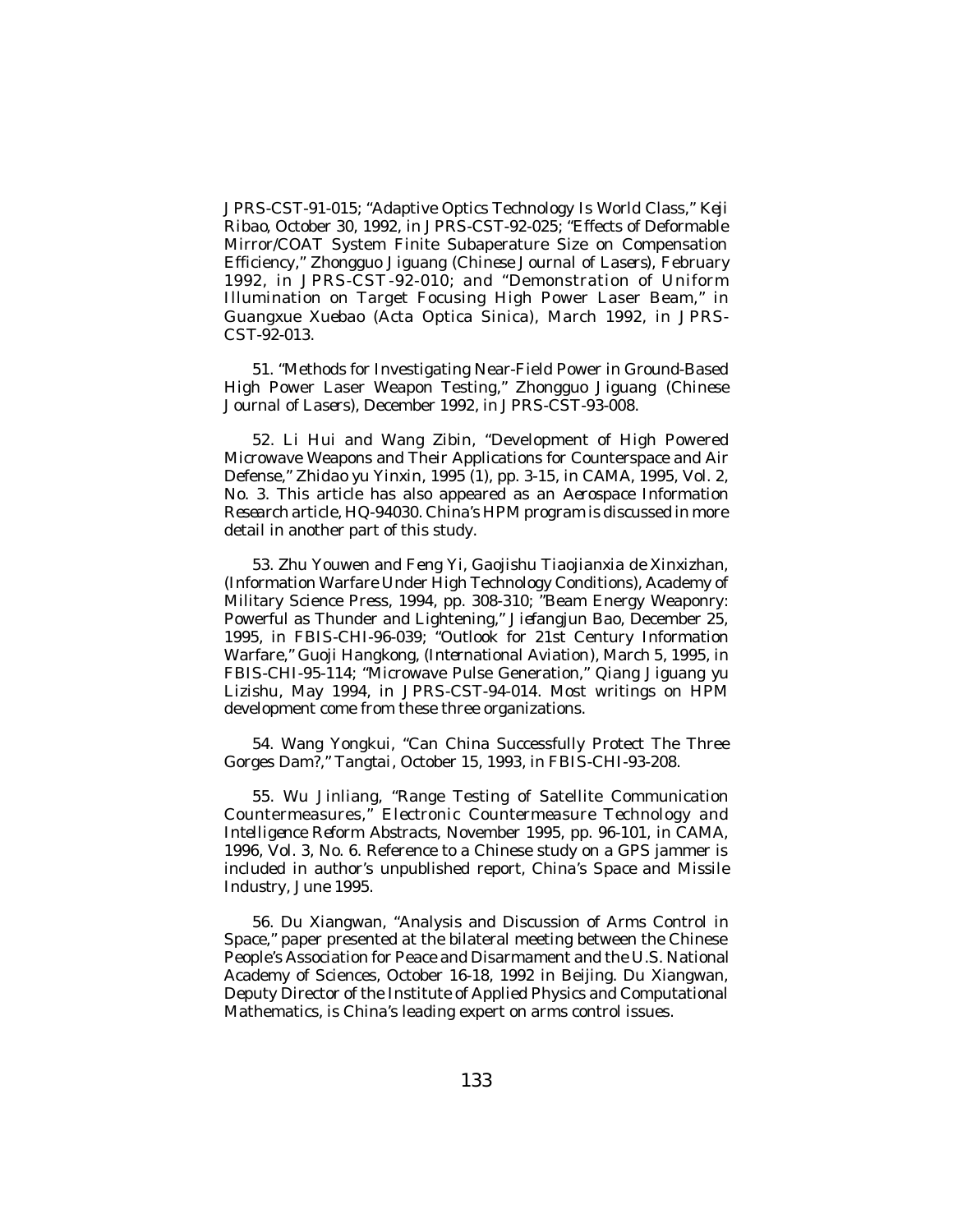57. Liu Erxun, "Arms Control in Outer Space," paper presented at the same bilateral conference cited in the previous footnote. Liu is an arms control expert from CASC's China Academy of Launch Technology.

58. This assessment is outlined in detail in *New World Vistas: Air and Space Power for the 21st Century*, (*Space Applications Volume*), p. 56.

59. Yang and Liu, p. 76.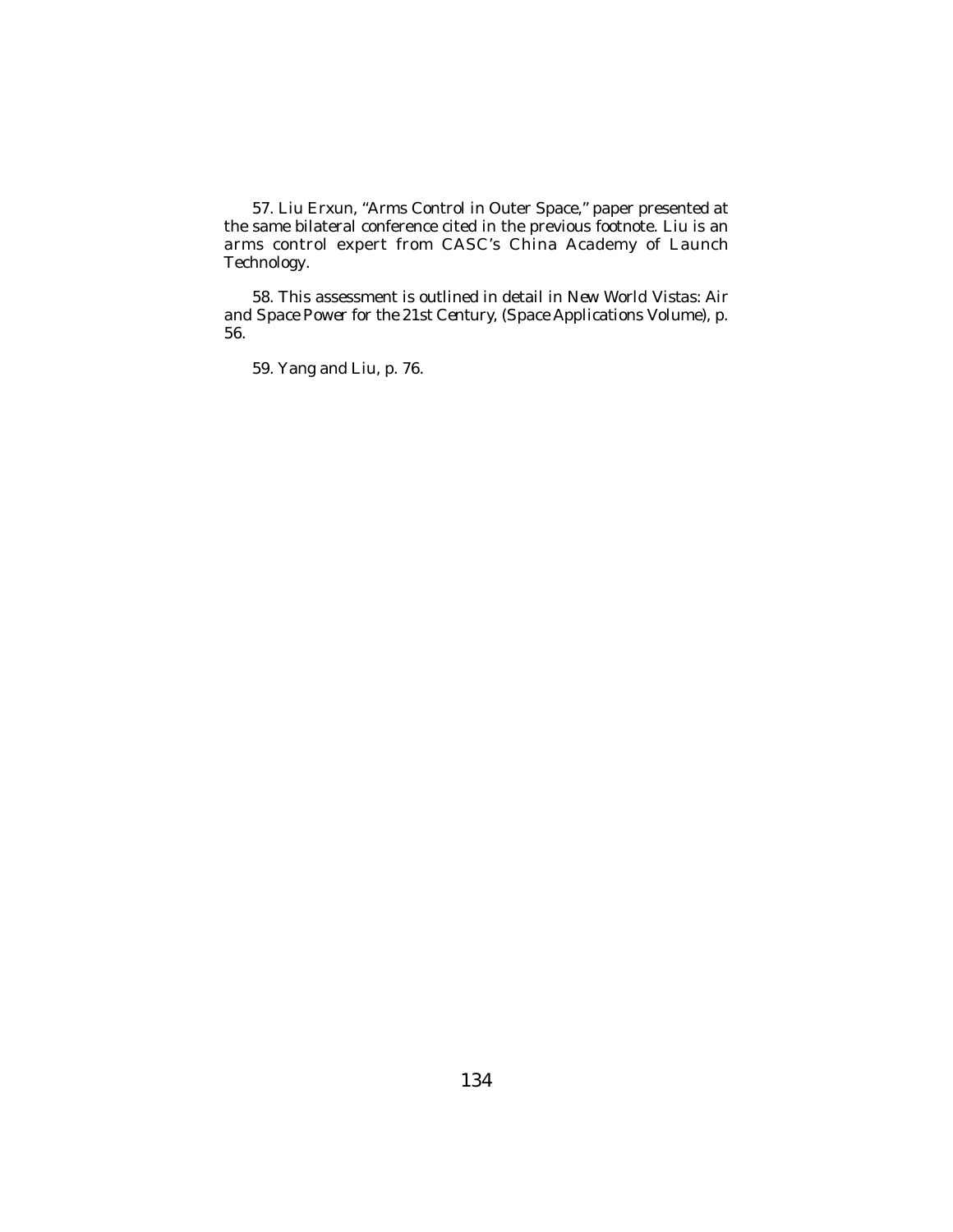# **CHAPTER 6**

# **CONCLUSION**

China's military industrial complex—driven by an evolving doctrine which emphasizes information dominance, preemptive, long-range precision strikes against critical nodes, and a highly capable air defense—is conducting preliminary and applied R&D into a dizzying array of technologies and weapons systems. China's success, however, in achieving technological breakthroughs and fielding the kind of reconnaissance/strike complex discussed in this monograph is not assured. Yet even modest breakthroughs could advance the PLA's ability to achieve its national security objectives, including forceful integration of Taiwan into the PRC, and deny the United States an ability to intervene.

### **Obstacles in PLA Strategic Modernization.**

There are a number of obstacles which will complicate China's ability to modernize the PLA. First, defense R&D and production must compete with other economic priorities. Advance research, at least compared to model R&D, testing, and production, is relatively cheap and can produce useful spin-offs for the civilian sector. However, the costs of most programs would likely rise significantly the closer they move toward production. Therefore, China's defense industries can afford to do theoretical evaluation on a variety of systems and technologies, but will be forced to selectively choose systems for further development.

There is a widespread perception that the technological level of the Chinese defense industrial complex, to include quality control, is just too far behind to ever produce weaponry which could challenge U.S. supremacy. However, most within the PLA believe matching the technological level of the United States is not necessary to complicate U.S. power projection in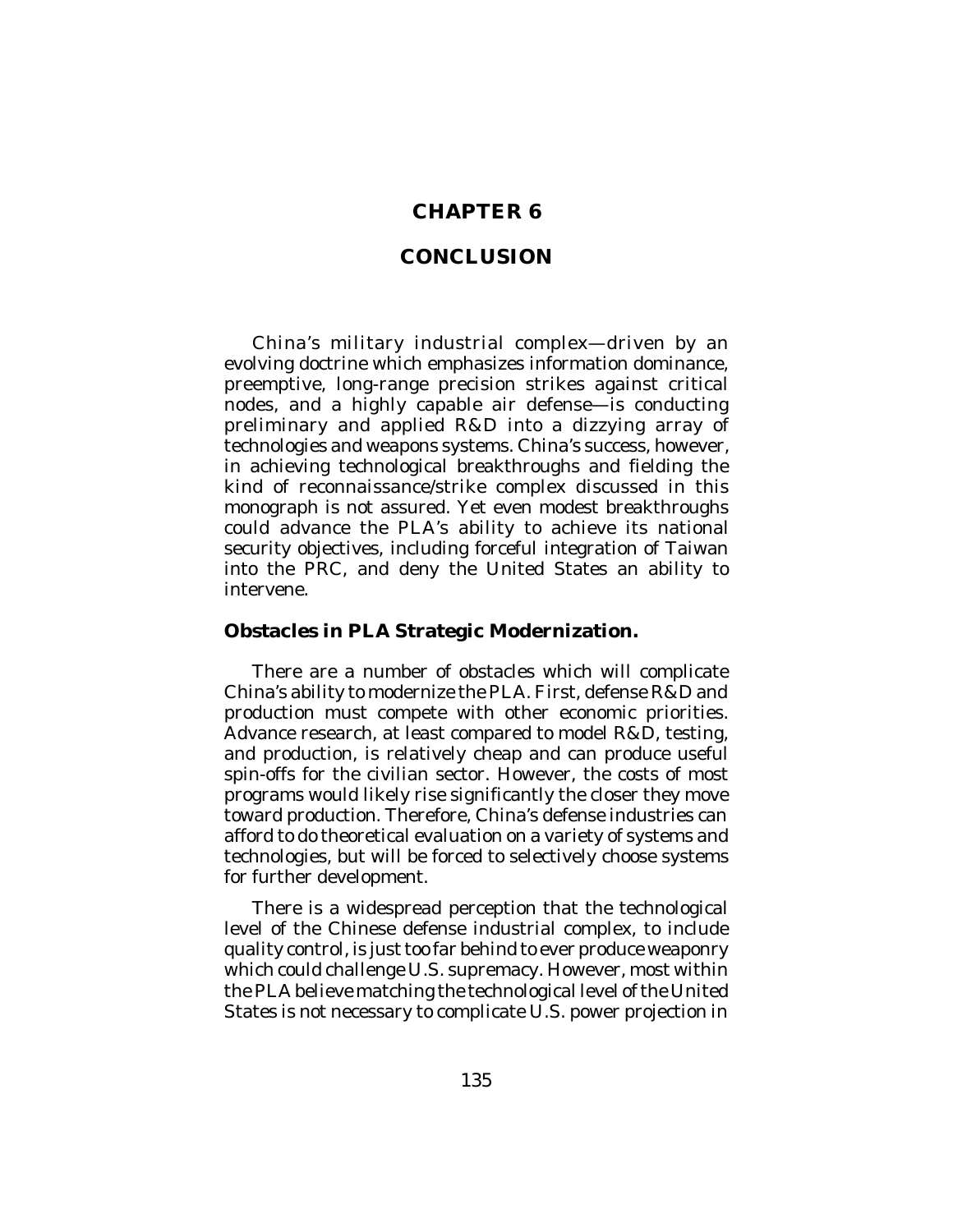the Asia-Pacific region. The predominant view within China, and that which was advocated by Deng Xiaoping, is that selective emphasis into a few "pockets of excellence" is enough.

Since the demise of the USSR and dissolution of any viable international export control regime, some of the world's most advanced technology has flooded into China. It is commonly argued that the rate of technology introduction is simply more than the defense industries can handle. China has had difficulties translating theory and design success into reliable weapon systems. Beijing is painfully aware of this shortcoming, and has taken steps to improve manufacturing through the widespread introduction of computer aided manufacturing, highly precise machine tooling equipment, and added emphasis on integrating research and production.

China's defense industries have been purchasing a broad range of foreign high tech equipment without much thought as to how to integrate various components into a system. Examples include their air traffic control and national telecommunications infrastructure modernization. Aware of their shortcomings, the defense industrial complex is seeking out international systems integration consultants. Security considerations and bureaucratic in-fighting, however, continue to slow progress.

#### **Strategic Modernization and the Cross-Strait Military Balance.**

Despite these obstacles, it is dangerous to underestimate China's ability to make significant leaps in capability over the next decade or two. Mistakes in assessing PLA modernization could be extremely costly to U.S. regional interests and even in U.S. lives. Nowhere is this more true than assessing the balance in the Taiwan Strait and the effect U.S. intervention could have.

China's strategic modernization has the potential to significantly alter the military equation in Taiwan Strait early in the next century. Emphasis on preemptive, long-range precision strikes, information dominance,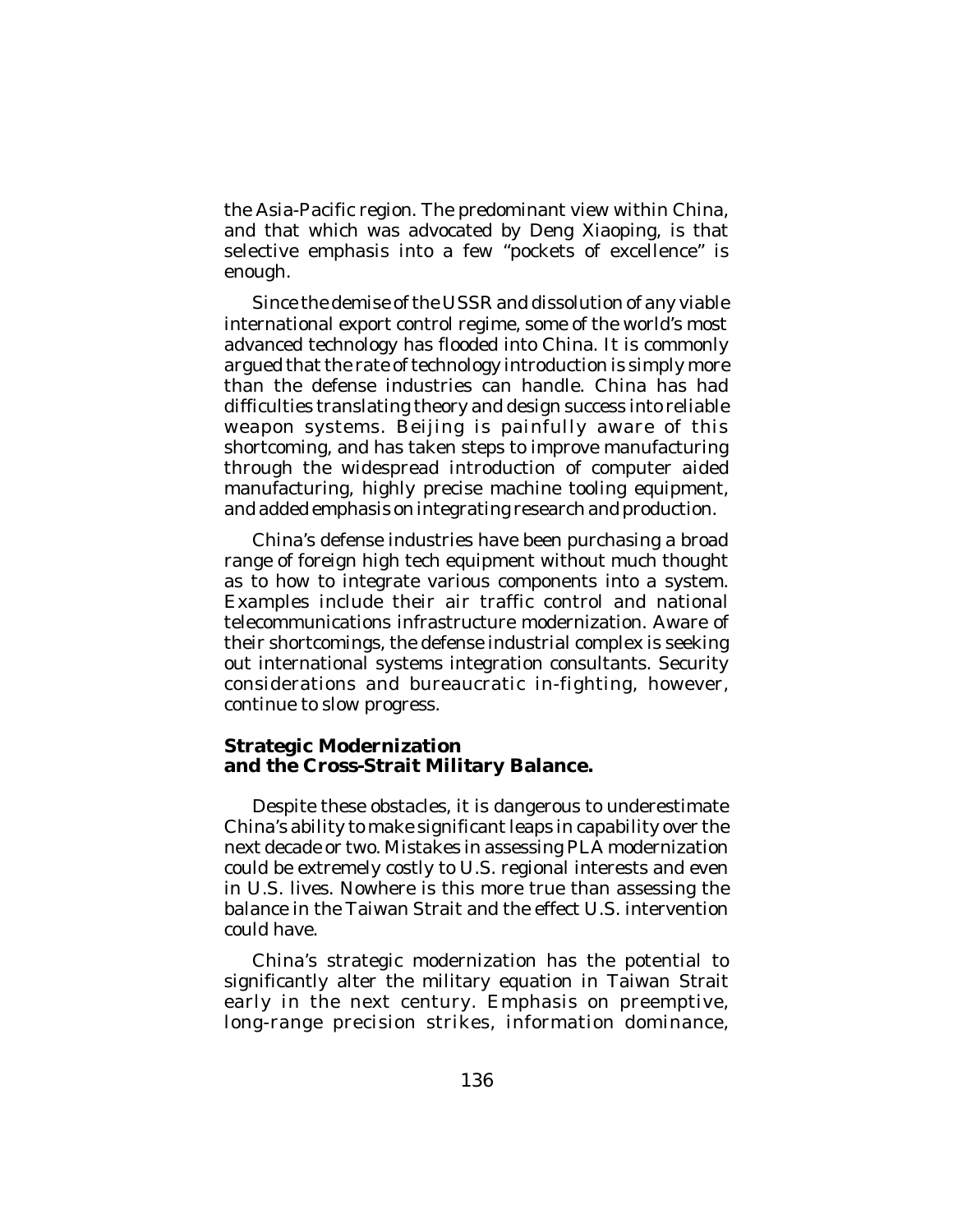command and control warfare, and integrated air defense could enable the PLA to defang Taiwan's ability to conduct military operations. While Beijing has a range of other options available, such as seizing an off-shore island or conducting missile exercises similar to those of March 1996, paralysis of the Taiwan military can allow Beijing to achieve its objectives with relatively few casualties and without widespread destruction of the island.

The following discussion provides one scenario which could bring into play the doctrine and strategy under discussion as well as systems under development. In 2010, for example, should the CMC decide to settle the Taiwan question once and for all, doctrinal writings and systems under development indicate the PLA's first objective could be to conduct parallel operations against Taiwan's early warning radar sites, SIGINT facilities, power plants, national-level command centers, and communications nodes in order to paralyze Taiwan's military command and control apparatus. PLA operations would require coordinated use of electronic warfare assets, anti-radiation missiles, land attack cruise missiles, ballistic missiles, special forces, and conventional air strikes. Preparation and coordination for such a complex operation would have to go undetected by Taiwan and U.S. intelligence. This would require strict emission security and passive counterspace measures, such as transmission of satellite warning messages, concealment, camouflage, and deception.

PLA electronic warfare operations would be directed against Taiwan's approximately 25 early warning radar sites. Through the GSD Fourth Department ELINT collection, the PLA likely has a library of the operating parameters of these radars, which can be used to program ship and airborne radar jammers. Without sophisticated ECCM, the performance of Taiwan's early warning radar network would likely be degraded. If radars are still operating, air-launched antiradiation missile strikes could either destroy the radars or at least force the operators to turn them off. Low flying PLA attack helicopters, if fielded by 2010, could be employed as well. Special operations forces could not only strike selected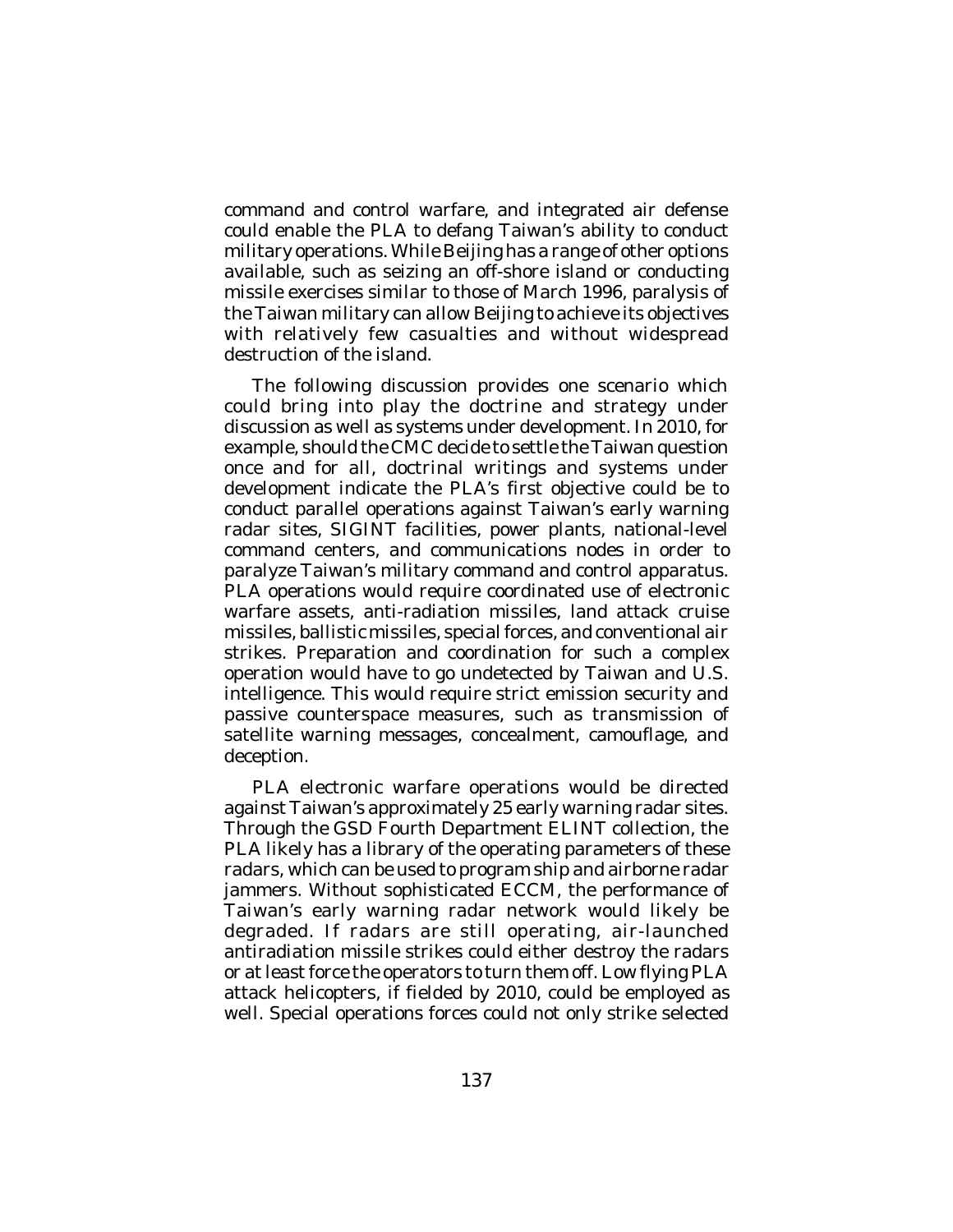radar sites, but could also cut communications links connecting the radar sites to air defense command centers. The PLA would also likely attempt to jam, or if available by 2010, use long-range antiradiation air-to-air missiles to target Taiwan's E-2T AEW platforms should they be airborne.

Taiwan's surface-to-air missile sites, especially Modified Air Defense System (MADS) and Tien-kung I and II, would be also primary targets. Air defense radars and tactical  $C^2$  links would be the focus of jamming operations, antiradiation, land attack cruise, and ballistic missile strikes. Like the early warning radars, the threat of antiradiation missile strikes could force operators to shut them down.

PLA doctrinal writings on command and control warfare strongly indicate they would target strategic command, control, communications, and intelligence centers as well. Major SIGINT facilities which would be monitoring some PLA activities would be targeted with ballistic and cruise missile strikes. Special forces could target antennas and cut communications links to command centers. Ministry of National Defense and Taiwan Air Force (TAF) command centers would also likely be attacked. Hardened command centers, however, are not easy to destroy. PLA operations, therefore, would likely be directed against the communications links, to include fiber-optic cables, connecting the command centers to the outside world. At the same time, PLA information operations would attempt to shut down Taiwan's military and civilian power and transportation computer systems through the insertion of viruses.

In parallel with strikes against Taiwan's  $\textsf{C}^4\textsf{I}$ infrastructure, the PLA Second Artillery may target Taiwan's eight primary airfields. Ballistic and cruise missile strikes against airfields would likely focus on runways, POL facilities, and barracks housing pilots. Airfields hosting E-2T, F-16s, and any electronic combat aircraft would likely take priority. If their missiles are indeed able to achieve an accuracy of 30-45 meters or better, the PLA would likely attempt to target specific taxiways as well as entrances to any underground aircraft storage facilities.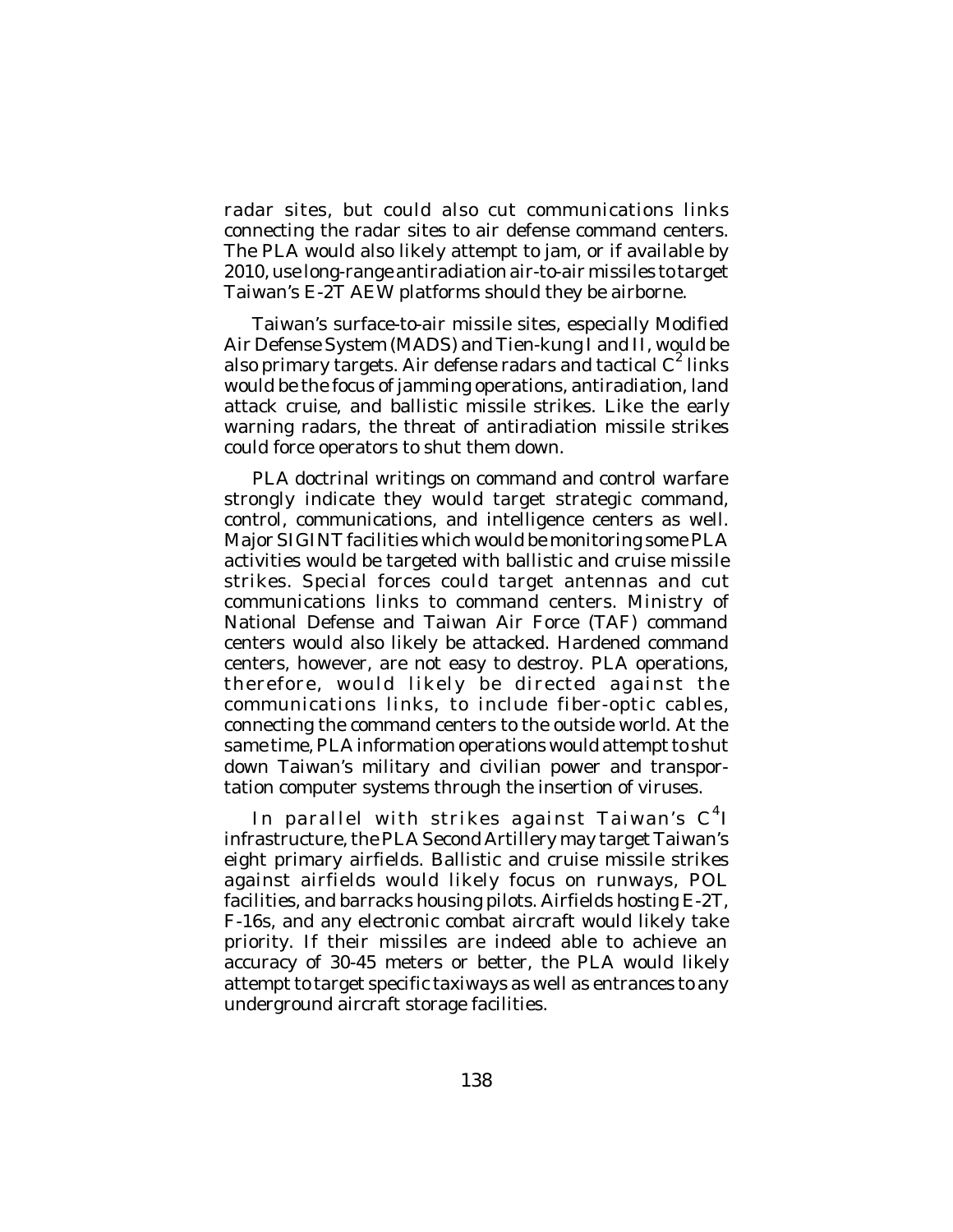Should the Taiwan Air Force (TAF) be able to get aircraft off the ground, PLA air defense modernization and CCD programs could severely limit successful counterair or counterforce operations. One option for Taiwan to counter the ballistic and high performance cruise missile threat is to carry out offensive missions against the PLA bases, ships, and submarines which are carrying out the strikes. However, even if able to generate sorties in between missile or air strikes, finding and then reaching mobile Second Artillery launchers, missile garrisons, and command and control facilities in a dense air defense environment could be a daunting task.

The cumulative effect of simultaneous strikes against critical nodes in Taiwan's C 4 I infrastructure, SAM sites, and airfields could be systemic paralysis. A temporary breakdown of Taiwan's early warning apparatus, command and control structure, major SAM sites, and airfields would allow a brief window of opportunity for the conduct of conventional air strikes against the same set of targets, as well as a broader range of targets. Ballistic and cruise missile strikes probably would not be able to completely shut down an airfield. However, missile strikes, combined with an information vacuum caused by heavy jamming and disruption of communications, could be enough to seriously complicate the TAF's ability to generate sorties.

This, in theory, provides a brief window for the PLAAF to follow up with second wave of strikes, this time using PLAAF assets with precision guided bombs. Through the use of ballistic, land attack cruise, and antiradiation missiles, and force multipliers such as electronic warfare and computer attacks, the PLAAF can offset any disadvantages it has in comparision to the TAF. The end result of these first two waves—the first using a combination of jamming, antiradiation, cruise, and ballistic missiles, and special operations forces and the second employing conventional air strikes—would be enough to effectively suppress Taiwan's information infrastructure and air defense system. Some Beijing-based analysts believe air superiority over Taiwan could be acheived in 45 minutes or less.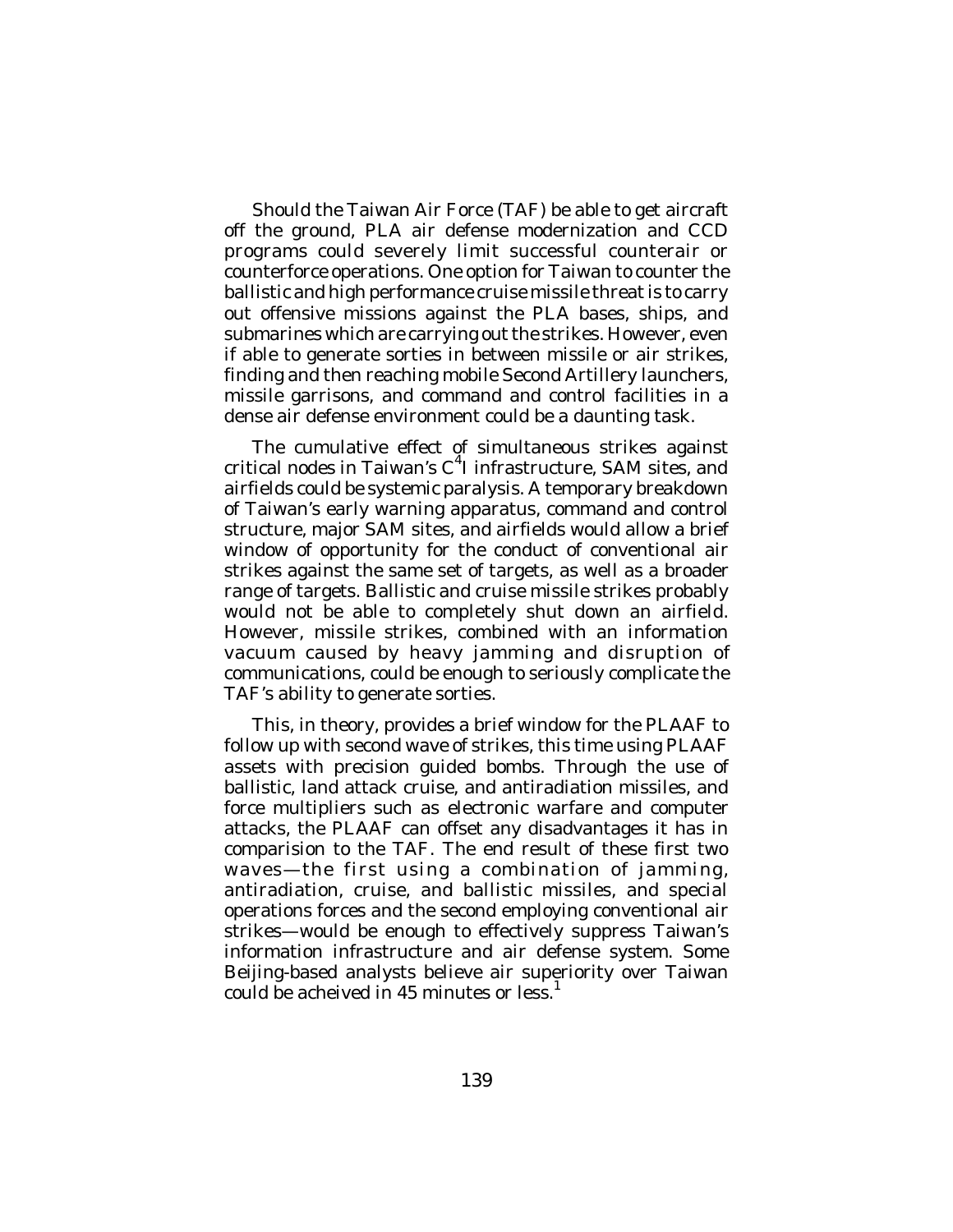Owning the skies over Taiwan, the PLA would have numerous options available. Beijing could simply establish a no-fly-zone in order to pressure Taiwan authorities to assent to their demands. If further hostilities are necessary, the PLA could leverage its air superiority to then achieve dominance of the waters around Taiwan. If occupying the island is necessary, a final step, after air and naval superiority are established, would be to transport PLA ground forces across the Strait. Owning the skies above and the waters around Taiwan, PLAAF and PLA(N) assets would provide the necessary firepower to ensure Taiwan ground force resistance would be minimal. PLA preparation of the battlespace through long-range precision strikes and information operations threatens Taiwan's ability to command and control its forces, and significantly reduces its costs of achieving air superiority—even with the PLA's backward air force. In short, emphasis on information dominance, missile forces, and air defense could decisively tip the cross-Strait military balance in Beijing's favor.

### **PLA Strategic Modernization and the United States.**

The PLA's strategic modernization has implications for the United States. An increasingly capable PLA does not necessarily mean China is an emerging threat. Chinese strategy is based on developing a military that is relatively cheap, does not require a large infrastructure to maintain, but that nevertheless could complicate U.S. power projection ability should interests collide. There are signs that some within China believe that armed conflict with the United States is inevitable in the long term, especially over Taiwan. In the short to mid term, though, China must maintain a peaceful environment—and good relations with the United States—in order to develop its economy, S&T base, and military force. $^2$  While there is modernization underway across the board, only certain areas, such as  $C<sup>4</sup>$  and missiles, have been granted special attention. Successful fielding of only a handful of key systems could significantly hamper U.S. operations in the region.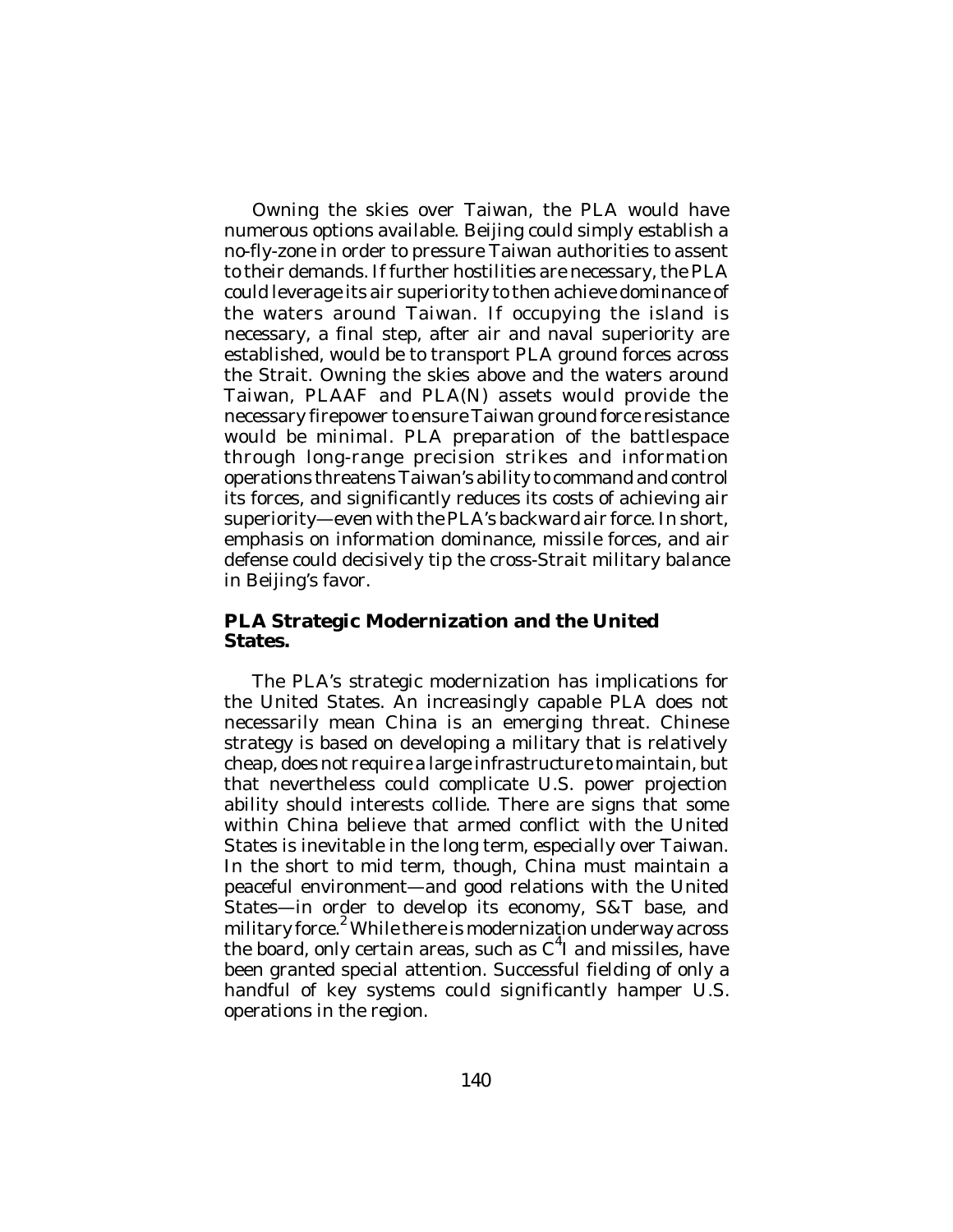The Taiwan scenario discussed above did not include U.S. involvement. One could, however, be devised. Open source writings and R&D efforts indicate that PLA planners do consider the possibility of U.S. intervention. In the scenario above, the PLA would conduct spasmodic, preemptive strikes to quickly establish information dominance and air superiority over the skies of Taiwan. U.S. aircraft carrier battle groups and USAF assets operating out of Okinawa, Japan and Guam may attempt to prevent or remove the PLA's air superiority.

China is devoting considerable resources toward preparing for potential conflict with the United States, especially over Taiwan. Despite its overwhelming victory in the Gulf War, Chinese analysts have concluded the U.S. military has vulnerabilities which can be exploited. For example, the United States continues to rely on a few fixed bases from which to project power into the region in a contingency situation. Heavy concentrations of aircraft flowing into bases will become increasingly easy to identify, as will aircraft carrier battle groups operating within the first island chain. C<sup>4</sup>I assets, to include critical nodes in space, would be monitored as well.

The PLA is placing a premium on denying the United States and other potential adversaries information dominance. Fiber-optics, communications and operational security practices, and increasingly sophisticated CCD measures will make it difficult to correctly identify and target operational centers of gravity. In the unfortunate event of a major war, Beijing's investment into a highly capable air defense system, with emphasis on counterstealth, could significantly raise the human and material costs of attacking targets on the mainland, even if critical nodes can be identified. U.S. logistical bases and prepo facilities will become more vulnerable as well.

China's defense industrial establishment is investing in the development of components of a sensor network which, within the the next 15 years, could enable the PLA to detect, identify, and track ships operating around its periphery. Successful deployment of electronic reconnaissance and radar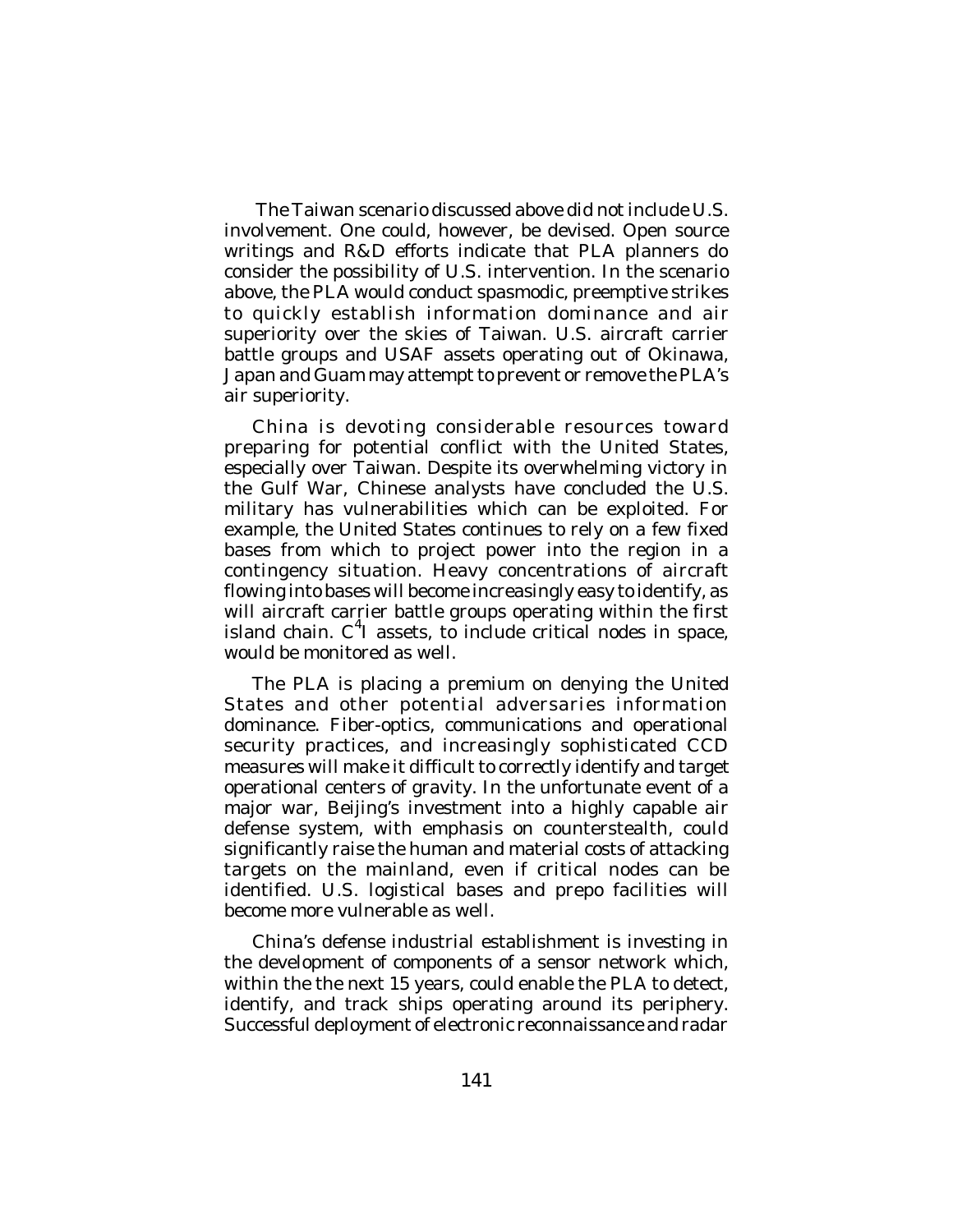satellites, in particular, could have significant implications. ELINT and radar satellites could work well together to detect, identify, and track U.S. carrier battle groups and other vessels of interest. The combination is effective because they would be complementary and redundant. If the ship being tracked goes silent, the passive electronic reconnaissance satellite will not be able to pick it up but the SAR satellite will still register its position. If the ship attempts to jam the radar, the ELINT platform can easily pick it up. Using the spacecraft in combination, therefore, makes it extremely difficult for the enemy ships to hide, especially if linked to PLA ground-based SIGINT, surface wave over-the-horizon radars, submarines, and ostensibly civilian sentry vessels operating in the open ocean.

Chinese publications are already assessing that the United States could not sustain combat operations in defense of Taiwan. Analysts are carefully evaluating vulnerabilities in U.S. aircraft carrier battle groups. Shortcomings of aircraft carriers, some have concluded, include their prominent signature, tendency for bad weather to degrade operations, reliance on complex logistics, poor ASW and anti-mine capability, and difficulties in rapidly repairing damaged flight decks. Ways to counter aircraft carriers include mine laying, submarine operations, electronic warfare, attacking carrier-borne AEW assets, employment of large numbers of UAVs, and night operations. Aircraft carrier battle groups, say Beijing-based publications, are too reliant on highly vulnerable logistics ships and disruption of supply lines will force withdrawal of the carriers.

The PLA does not limit vulnerability assessments to the U.S. Navy. Assuming Japanese permission is granted, USAF operations out of Okinawa's Kadena Airbase, Chinese writers say, would be hampered by the distance beween Okinawa and Taiwan. Deploying USAF assets to Taiwan would open them up to attack by highly accurate ballistic and cruise missiles. Resuppling Taiwan by air or ship would also be vulnerable to attack. Analysts have also examined employment of ballistic missiles against carriers.<sup>3</sup> In short, China's force modernization, to a certain degree, appears to be geared toward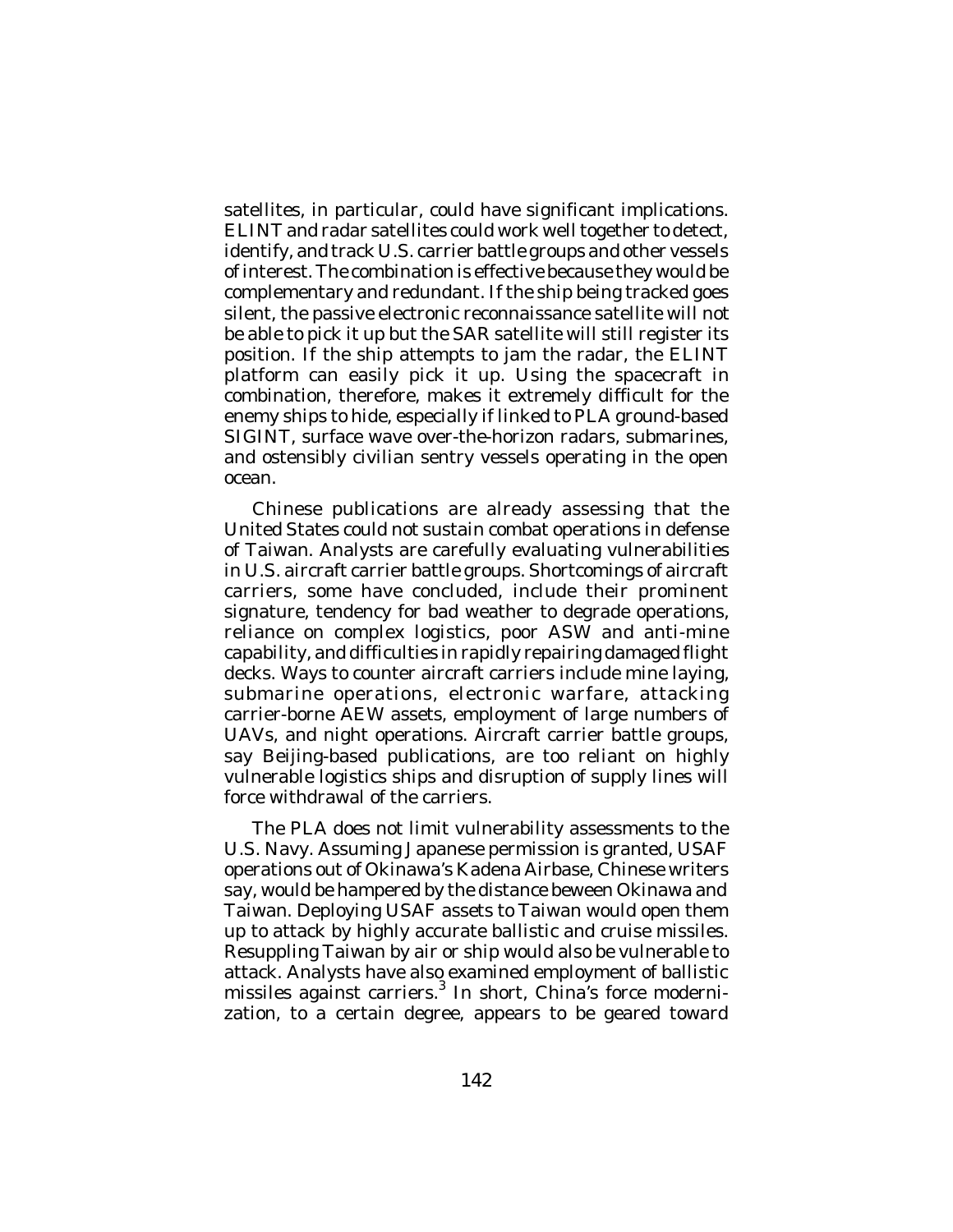countering U.S. ability to intervene in a cross-Strait conflict. This anti-access strategy is centered on targeting operational centers of gravity, including  $C^2$  centers, airbases, and aircraft carrier battle groups located around the periphery of China.

### **China and the Revolution in Military Affairs.**

Chinese open source writings often discuss information dominance, long-range precision strike, and asymmetrical warfare within the context of a revolution in military affairs (RMA) with Chinese characteristics. In fact, Chinese analysts have pointed out that the RMA could favor a country like China more than the United States. Ironically, one reason is the U.S. experience in the Gulf War conflict:

It is the U.S. victory in the Gulf War that can hinder the further development of the U.S. military . . . the U.S. military has already become excessively reluctant to part from its existing military power and concepts—it is very possible future enemies will use this weakness and in the new RMA put forth more advanced thinking than the US. 4

Another reason is the proliferation of information technology. Chinese observers believe that U.S. superiority in technology associated with information warfare is rapidly fading. To a great extent, some of the world's most advanced information technology is widely available on the commercial market. Strategists point out that the United States overestimates its ability to gain information superiority in the face of a determined adversary that has a well-established program to deny U.S. sensors its intelligence objectives. 5

The RMA's highly precise weaponry, efficient array of sensors, and modern, survivable telecommunications infrastructure may be more conducive to denying the U.S. power projection than in making power projection the easy peace action which many military leaders expect. Little RMA technology gives the United States the capability to insert decisive force half-way around the world without large bases and platforms. The RMA shows no signs of reducing U.S. dependence on a few fixed air bases, ports, and carriers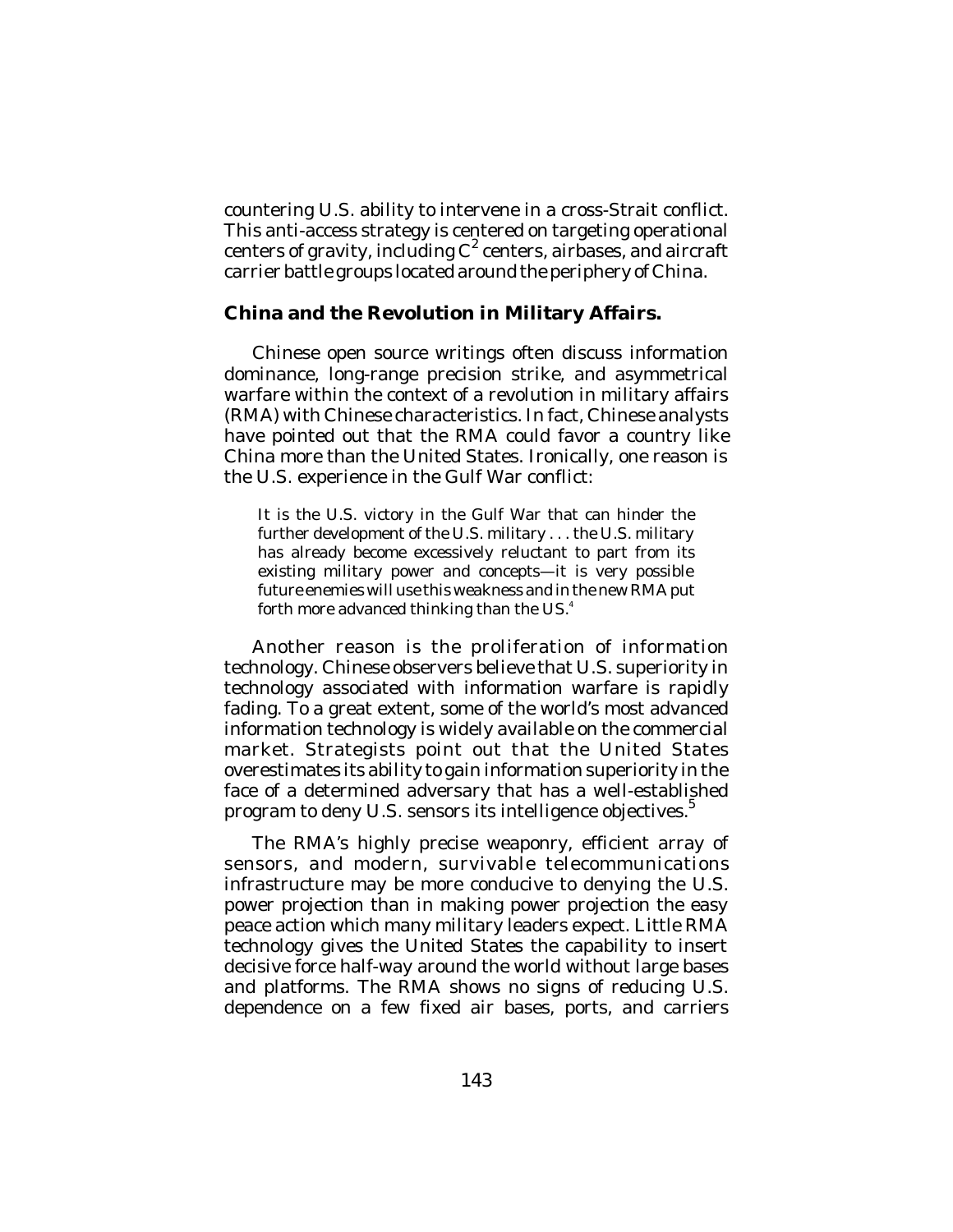located close to the battlefield. Simply put, projecting power will be far more difficult than being a regional defender.

China, operating from its own territory, is growing in its ability to disperse assets, set decoys, confuse sensors, and distribute supplies well in advance. These technical changes will make offensive military action much more difficult. A well-prepared regional power like China can hide and disperse its forces much better than the United States. It is clear that the RMA, which stems from precise weapons, powerful sensors, and increased communications capability, could shift the balance of power to a country like China, despite clear U.S. superiority and what most analysts would still call a backward PLA.

Asymmetrical advantages which the PLA may acquire over time have political implications. As it becomes increasingly clear that power projection will become more costly, both in terms of lives and material, the United States may find that interests it previously judged vital will no longer warrant intervention. Thus, China may well defeat U.S. strategy without actual combat, the essence of Sun Tzu. It is no coincidence that as China develops an ability to complicate power projection, it is also beginning to use political rhetoric against the U.S. system of bilateral alliances and the maintenance of U.S. forward deployed forces in the region.

In the long term, China may hope to challenge unquestioned U.S. supremacy in space. Cooperation in space technology with former Soviet states, France, and Germany increases the chances of Chinese success in this area. China's rise in space comes at a time when Russia's space program is shriveling up due to a lack of funding. At one time, Russian leaders considered abandoning their manned space program and stated that orbiting Russian communication satellites may cease to exist at any time. The Russian space program has a severe shortage of launch vehicles as well.<sup>6</sup>

There are no easy solutions to potential challenges posed by PLA modernization. The first problem lies in analytical approaches to evaluating PLA modernization. Most within the U.S.-based PLA watching community are skeptical of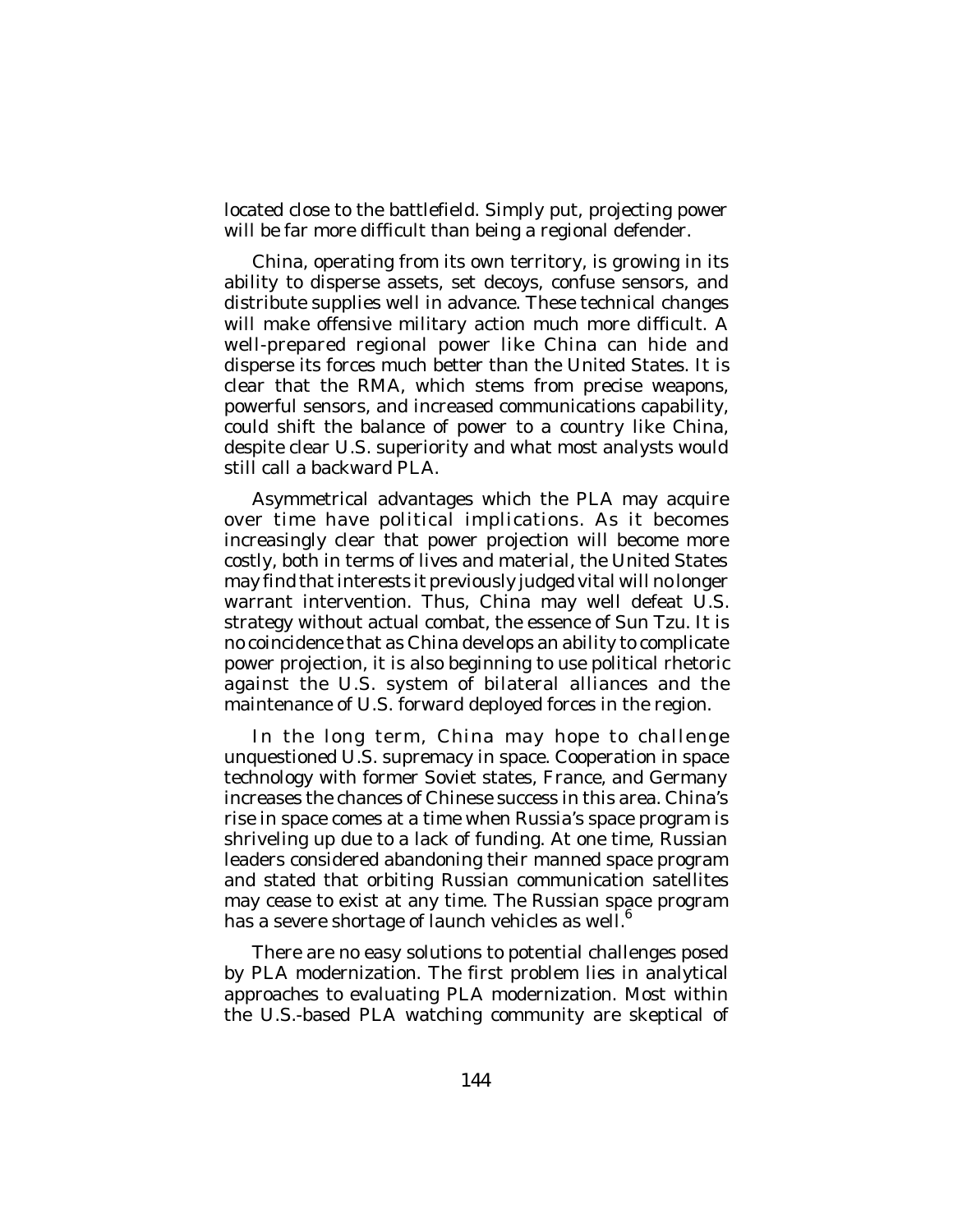China's ability to modernize its military. One helpful measure would be a shift from concentration on the PLA's many shortcomings to a careful, sober examination of what the PLA could do now and in the future. The first step is recognizing that the PLA intentionally masks its capabilities as a fundamental approach to deterrence. While the U.S. purposefully displays its capabilities to effect deterrence, China hides its strengths and weaknesses as a means to inject uncertainty into the minds of potential adversaries.

Greater effort must be made to convince China that being a cooperative and transparent member of the international community is in China's interests. We must continue to expand our network of contacts with the PLA in order to better understand their long-range objectives and guide them toward responsible behavior within the region. In our relationship with the PLA, though, we must be realistic in anticipating how far the PLA will go in opening their doors to outside observers. Transparency is anathema to their doctrinal emphasis on concealment and deception. Nevertheless, maintaining a wide ranging dialogue will aid in building confidence and reducing suspicions. In short, a PLA which is able to complicate U.S. power projection through asymmetrical means does not automatically mean China is a threat to the United States if the relationship is wellmanaged.

#### **ENDNOTES - CHAPTER 6**

1. For an assessment of Taiwan vulnerabilities and PLA attack strategies using combination of ballistic and cruise missiles, electronic warfare, and aircraft, see Yuan Lin, "The Taiwan Strait is No Longer a Barrier—PLA Strategies for Attacking Taiwan," *Kuang Chiao Ching* (*Wide Angle*), April 16, 1996, No. 283, pp. 14-19. *Wide Angle* is a Hong Kong-based publication with close links to the PLA. For an in-depth mainland discussion on use of ballistic missiles against airfields, see Li Xinyi, "On the Air Supremacy and Air Defense of Taiwan and China: Is Taiwan an 'Unsinkable Aircraft Carrier'?," *Taiwan de Junbei* (*Taiwan Military Preparations*), July 1, 1996, pp. 11-18, in *FBIS-CHI*-97-323. Li is the analyst who asserts the Taiwan Air Force would be brought to its knees in about 45 minutes.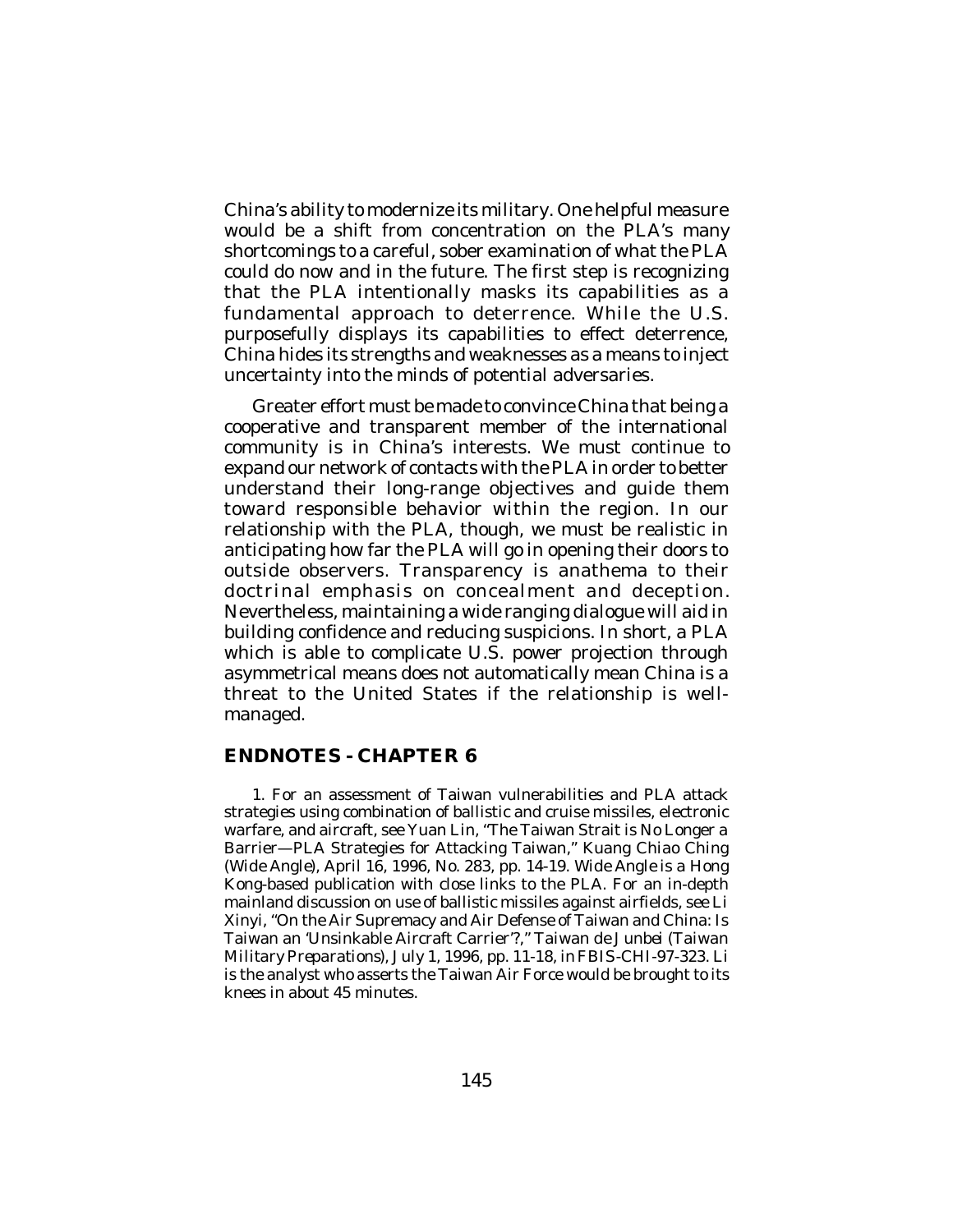2. See, for example, Li Tzu-ching, "CPC Thinks China and the United States Will Eventually Go To War," *Cheng Ming*, May 1997, pp. 15-16, in *FBIS-CHI*-97-126.

3. Ying Nan, "Hangmu de Biduan Ji Fanhangmu Zuozhan" ("Shortcomings of Aircraft Carriers and Anti-Carrier Operations"), *Xiandai Junshi*, January 1998, pp. 13-15; Zhu Bao, "Discussion of Technical Means to Attack Aircraft Carriers With Tactical Ballistic Missiles," *Hubei Hangtian Keji*, 1997 (1), pp. 46-49, in *CAMA*, 1997, Vol. 4, No. 4. Zhu is from the 066 Base Institute of Precision Machinery. Employment of ballistic missiles against aircraft carriers could be a reality if the First Academy is able to master maneuvering re-entry vehicles and terminal guidance technologies. Also see Chang Lan, "Analysis of the Defense System of American Aircraft Carriers," paper presented during November 1997 conference of National Missile Designers Network, in *CAMA*, Vol. 5, No. 3. Chang is from the Beijing Institute of Space Systems Engineering, CASC's primary missile systems design institute. In addition, see "U.S. Military Intervention in Cross-Strait Conflict Seen As Unlikely," *Taiwan de Junbei*, July 1, 1996, pp. 76-79, in *FBIS-CHI*-97-302; and Su Qi, "Intervention in Taiwan Question Seen As Harmful to U.S. Interests," *Taiwan de Junbei*, July 1, 1996, pp. 72-75, in *FBIS-CHI*-97-302.

4. Zhu Xiaoli and Zhao Xiaozhuo, *Mei'E Xin Junshi Geming* (*The United States and Russia in the New Military Revolution*), Beijing: AMS Press, 1996, pp. 40-45.

5. *Ibid*.

6. "Russia Official Says Finances Threaten Nation's Space Aims," *Boston Globe*, December 20, 1996.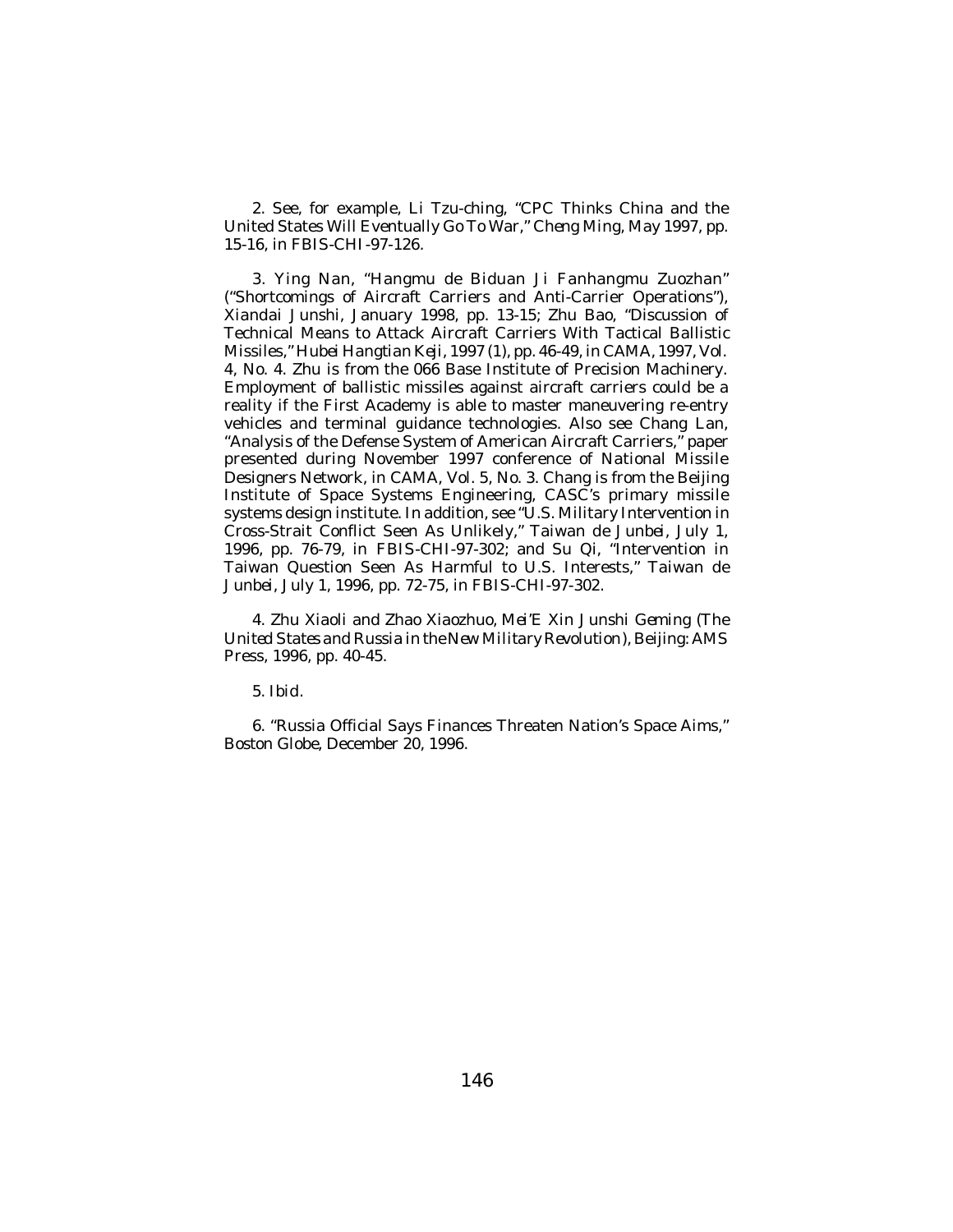# **APPENDIX I**

# **CHINA AEROSPACE CORPORATION ORGANIZATION**

**Director:** Liu Jiyuan. Russian educated, former vicepresident of CALT.

### **Vice-Directors:**

- Wang Liheng. Former Third Academy vice-president.
- Luan Enjie. Navigation and control expert.
- Bai Bai'er. Educated at Harbin Institute of Technology.
- Xia Guohong. PhD from University of California.

Total Number of CASC Employees: 270,000

## **Direct Reporting Elements:**

- General Office. Manages daily duties of CASC headquarters.
- Comprehensive Planning Department. Develops long-range developmental strategies and policies.
- Scientific Research and Production Department. Manages fiscal year planning for commercial space launches and military and civil production.
- S&T Department. Oversees basic research projects.
- International Cooperation Department. Responsible for international exchanges and negotiations.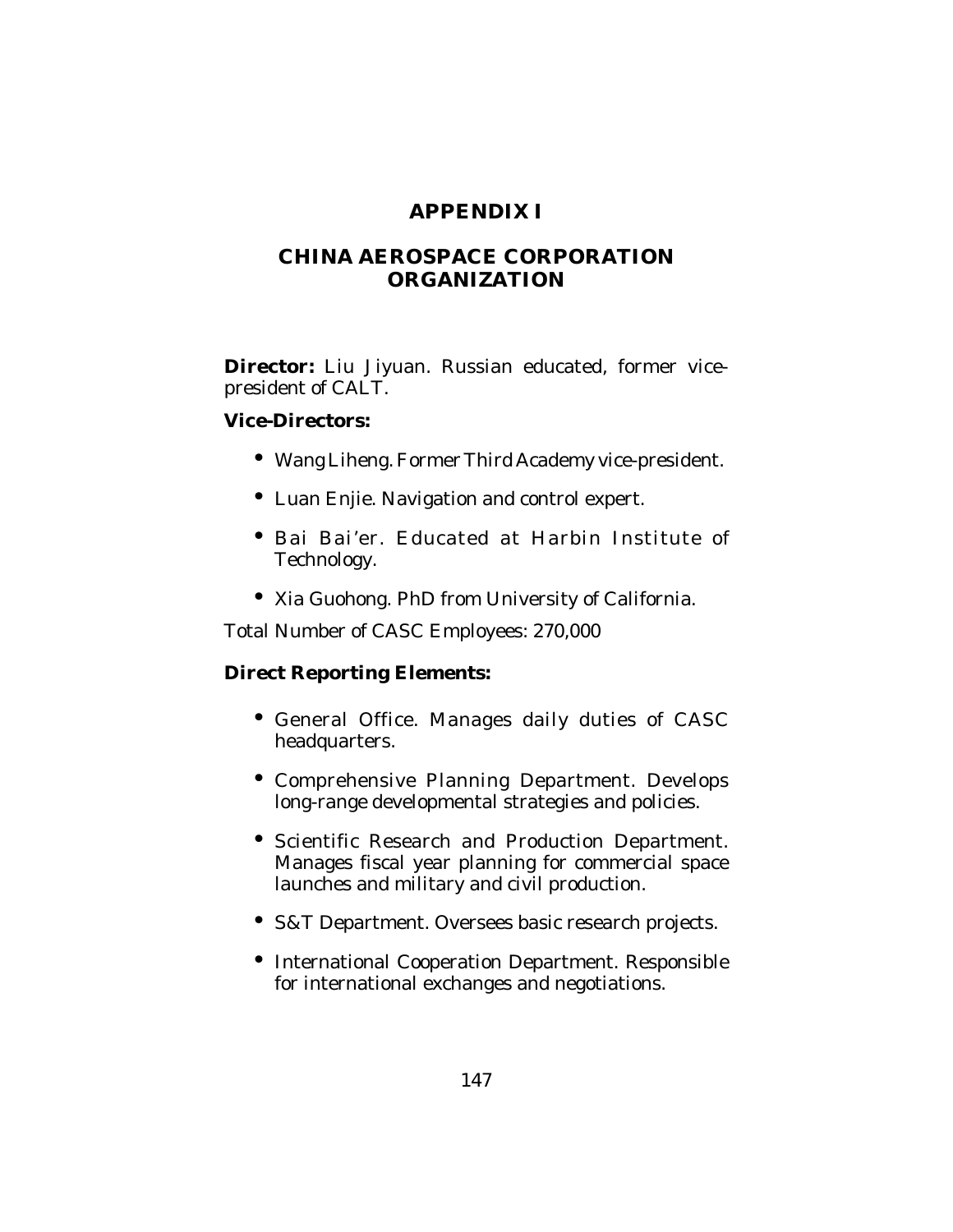- Security Department. Safeguards information on China's space and missile R&D and production**.**
- China Great Wall Industry Corporation (CGWIC). Markets a wide range of items, to include satellite launch services and a broad range of civil and military products. China Precision Machinery Import/Export Corporation (CPMIEC), a subordinate entity under CGWIC, has dominated the missile sales realm.

| Beijing Institute of<br>Aerodynamics. Conducts<br>windtunnel testing for CASC<br>systems.                                                       |
|-------------------------------------------------------------------------------------------------------------------------------------------------|
| Institute for Astronautics<br>Information. Collects, analyzes,<br>and distributes information for<br>use throughout the aerospace<br>community. |
| Institute of Space Standard-<br>ization                                                                                                         |
| Institute of Computer Systems                                                                                                                   |
| Nanjing Chenguang Machine<br>Factory. Final assembly for solid<br>fueled missile systems. Employs<br>7,800 people.                              |
|                                                                                                                                                 |

- Science and Technology Committee.
- China Resource Satellite Application Center.Directed by Wu Meirong. Conducts liaison with others in remote sensing community.
- Beijing Simulation Center. Asia's largest simulation facility.
- Beijing Space Technology Test Center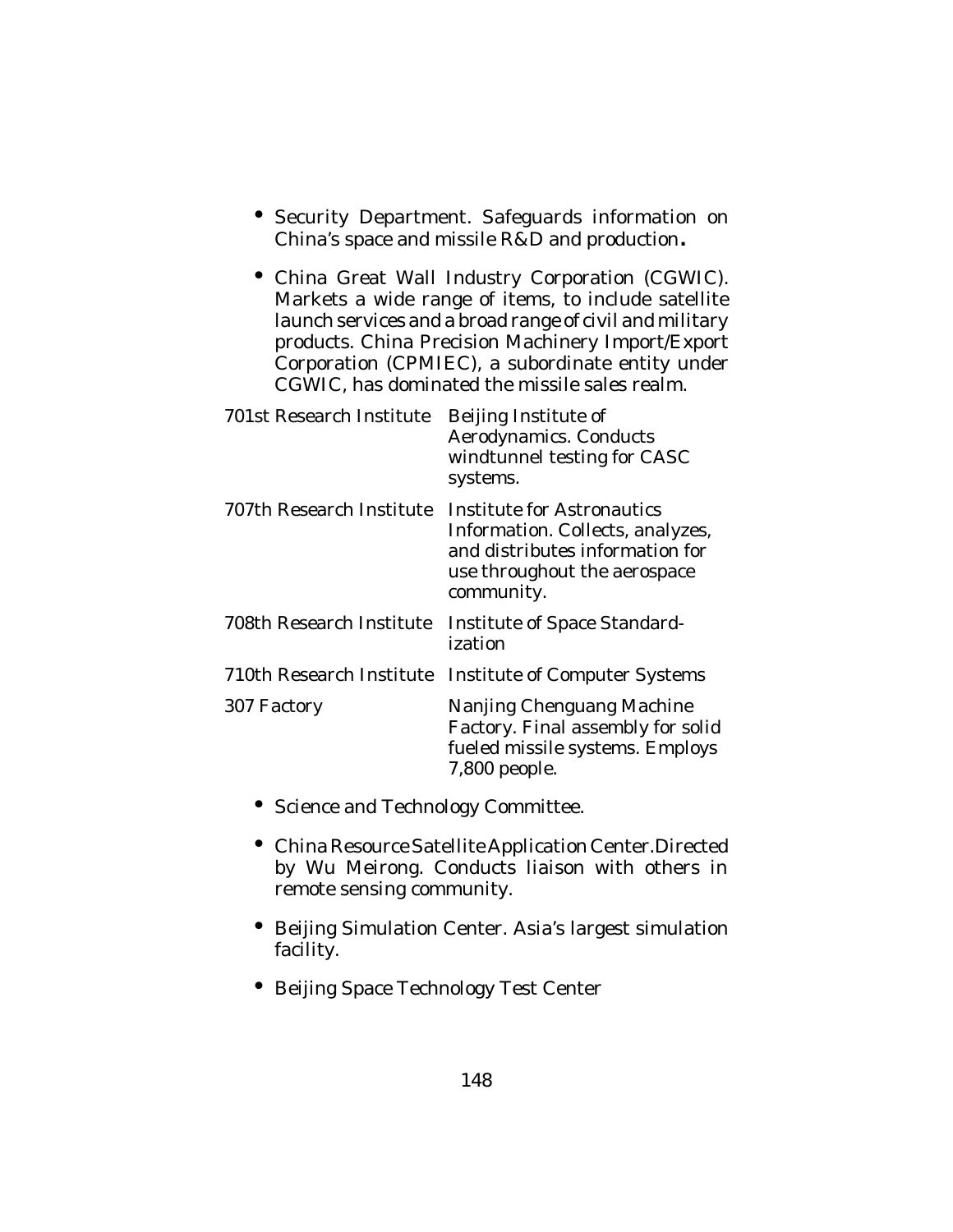- Shenyang Xinguang Dynamic Machinery Company
- Shenyang Xinle Precision Machinery Company
- Xinyang Company

# **1st ACADEMY**

# **CHINA ACADEMY OF LAUNCH TECHNOLOGY**

**Director:** Shen Xinshun

### **Vice-Director:** Xu Dazhe

**Location:** Nanyuan, adjacent to PLAAF Nanyuan Airfield in southern suburbs of Beijing**.**

**Mission:** R&D and production of launch vehicles; liquid fueled surface-to-surface missiles; and solid-fueled surface-to-surface and submarine launched missiles. Employs over 27,000 personnel. Business name of Beijing Wanyuan Industry Corporation. Organized into 13 research institutes and seven factories.

## **Important departments, institutes, and factories:**

| 1st Planning Department | Beijing Institute of Astronautical<br><b>Systems Engineering (Liquid</b><br>Systems)                                                                                                                                                                   |
|-------------------------|--------------------------------------------------------------------------------------------------------------------------------------------------------------------------------------------------------------------------------------------------------|
|                         | 4th Planning Department Beijing Institute of Electro-<br>mechanical Systems Engineering<br>(Solid systems engineering)                                                                                                                                 |
| 11th Research Institute | Beijing Institute of Liquid Rocket<br>Engines. Also known as Beijing<br>Fengyuan Machinery Company.<br>Directed by Liu Guogiu and<br>employs over 900 people.<br>Operates 067 Base liaison office<br>and test site in southwest<br>suburbs of Beijing. |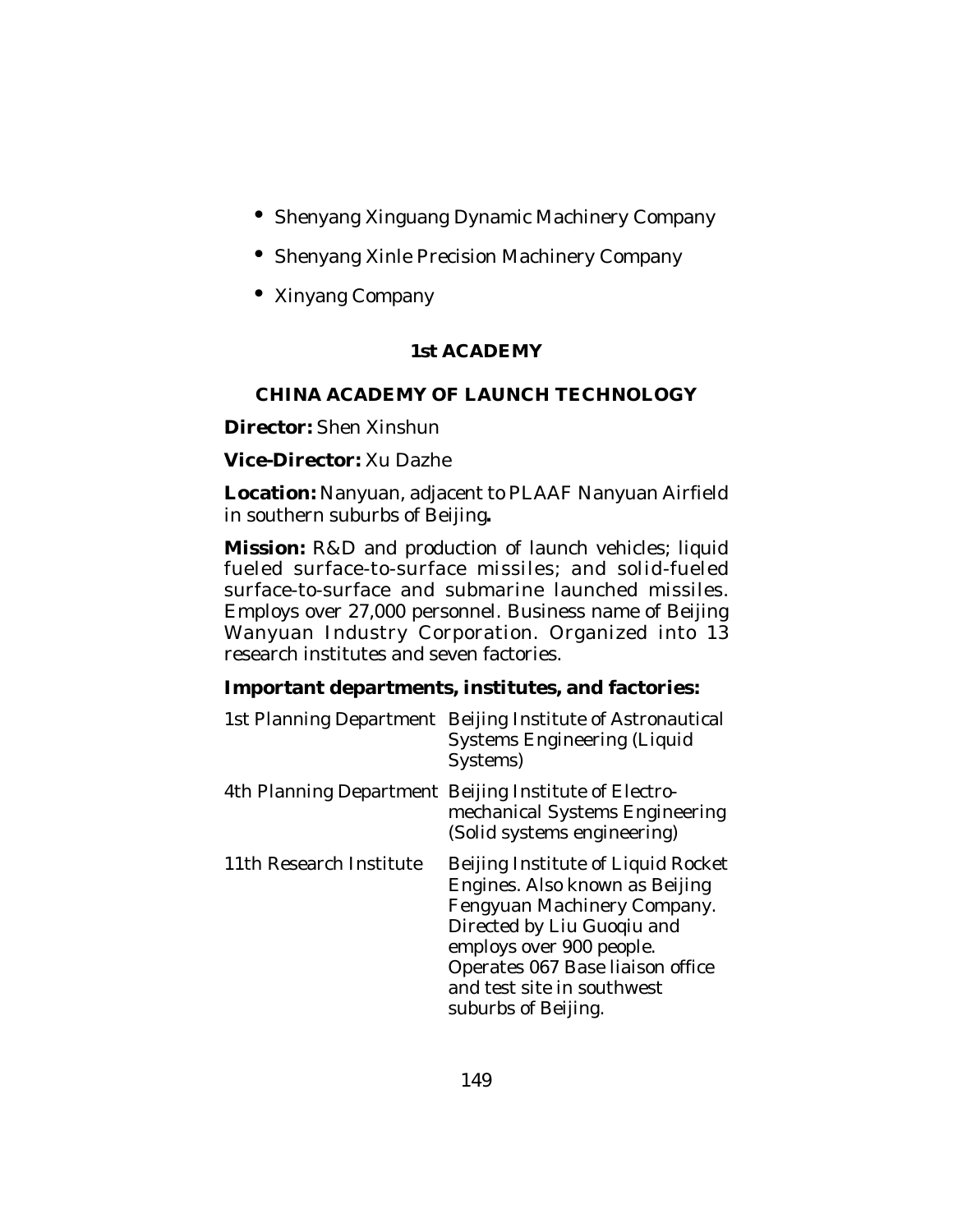| 12th Research Institute  | Beijing Institute of Automatic<br>Control. Colocated with 2nd<br>Academy facilities on Yongding<br>Road in western Beijing. Over<br>800 personnel assigned.<br>Established in 1958. Engaged in<br>R&D of missile related guidance<br>technology to include GPS<br>exploitation. Directed by Dong<br>Ruohuan. |
|--------------------------|--------------------------------------------------------------------------------------------------------------------------------------------------------------------------------------------------------------------------------------------------------------------------------------------------------------|
| 13th Research Institute  | Beijing Institute of Control<br>Devices. R&D of inertial<br>instrument technology such as<br>gyros and accelerometers. Over<br>700 assigned. Ding Henggao<br>served as deputy director.<br>Current director is Sun<br>Zhaorong.                                                                              |
| 14th Research Institute  | <b>Beijing Special</b><br>Electromechanical Institute.<br>Warhead development. Closely<br>associated with CAEP in effort to<br>miniaturize warheads. Employs<br>800 personnel and directed by<br>Wu Zhaozong.                                                                                                |
| 15th Research Institute  | Beijing Institute of Special<br>Engineering Machinery. Ground<br>equipment, to include launch<br>control and missile launcher<br>survivability. Directed by Bao<br>Yuanji.                                                                                                                                   |
|                          | 702nd Research Institute Beijing Institute of Structure and<br><b>Environmental Engineering.</b><br>Directed by Yang Yongxin.                                                                                                                                                                                |
| 703rd Research Institute | Beijing Research Institute of<br>Materials and Technology.<br>Directed by Mao Huamin.                                                                                                                                                                                                                        |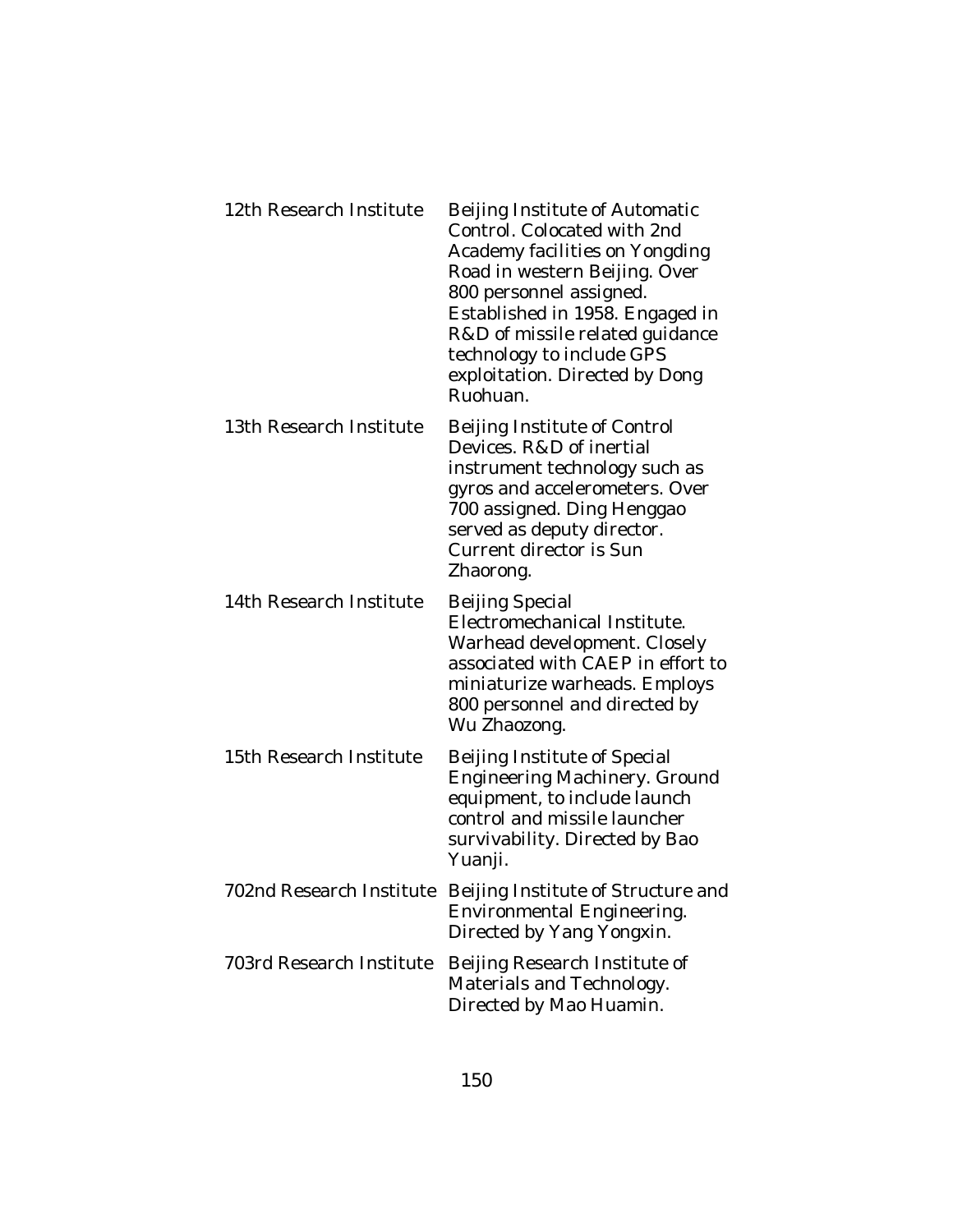| 704th Research Institute               | Beijing Research Institute of<br>Telemetry (BRIT). Since 1991,<br>engaged in exploitation of GPS.<br>Employs over 1000 personnel.<br>Li Bingchang.                               |
|----------------------------------------|----------------------------------------------------------------------------------------------------------------------------------------------------------------------------------|
| 200 Factory                            | Guanghua Radio Factory.<br>Control system electronic<br>components.                                                                                                              |
| 210 Factory                            | Beijing Jianhua Electronic<br>Instrument Factory. Inertial<br>components. More than 1200<br>employees. Close association<br>with 13th Research Institute.<br>Located in Nanyuan. |
| 211 Factory                            | <b>Capital Space Machinery</b><br>Corporation. General Assembly<br>Plant (Liquid systems).<br>Located in Nanyuan complex.                                                        |
| 230 Factory                            | Beijing Xinghua Machinery<br>Factory. Located on Yongding<br>Road.                                                                                                               |
| 7107 Factory                           | <b>Inertial Devices Factory. Located</b><br>in Baoji. Associated with 230<br>Factory.                                                                                            |
| <b>Beijing Experimental</b><br>Factory | Electronic hydrolic servo<br>systems. Located in Muxidi,<br>West Beijing.                                                                                                        |
| Beijing Wanyuan Sealing                |                                                                                                                                                                                  |

**Factory** 

## **2nd ACADEMY**

#### **CHANGFENG ELECTROMECHANICAL TECHNOLOGY DESIGN ACADEMY**

**Director**: Chen Dingchang. Replaced Liu Congjun.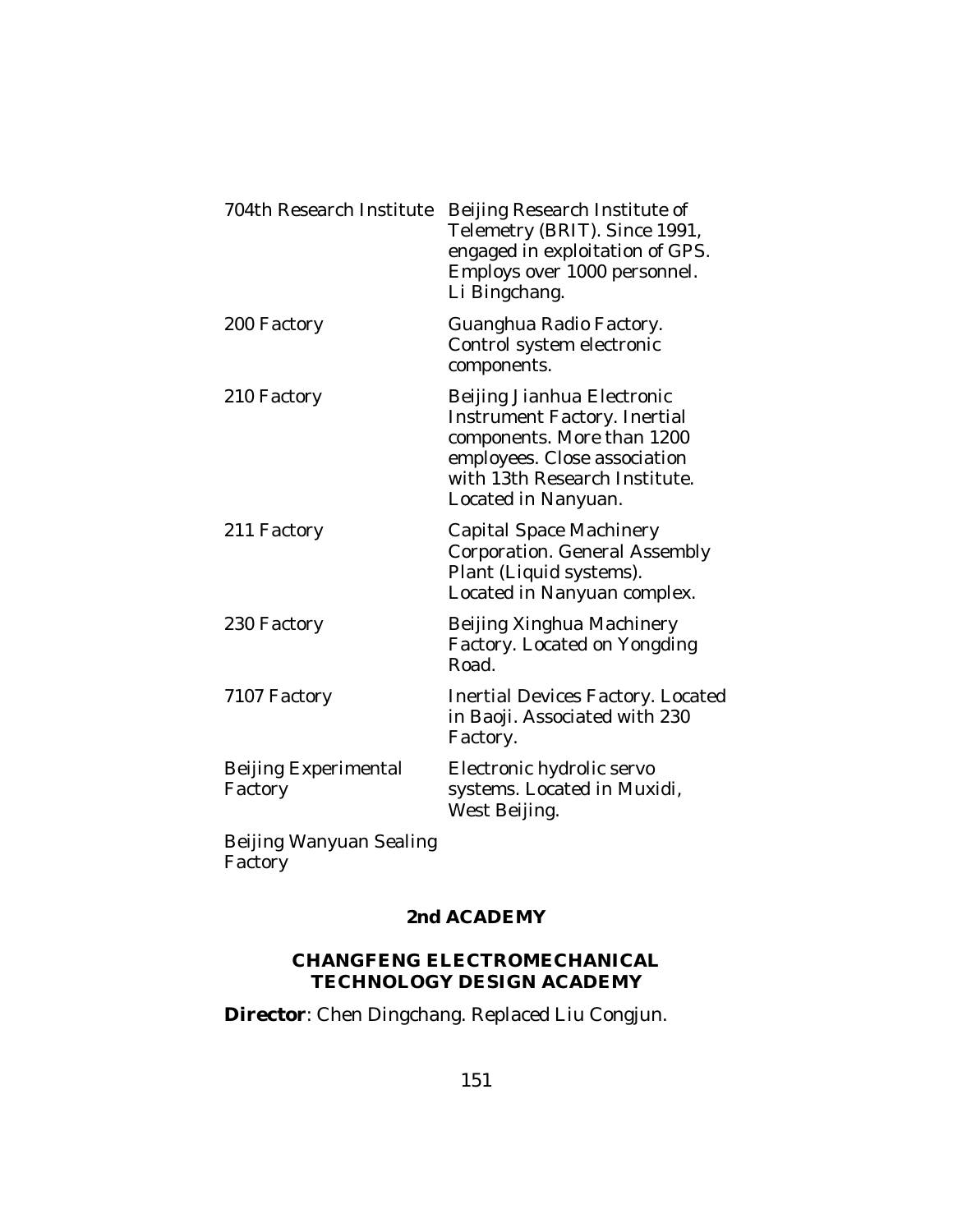**Location**: Yongding Road, western suburbs of Beijing

**Mission:** R&D and production of air and missile defense, ASAT, and associated radar systems.

### **Number of personnel**: 12,800

### **Important departments, institutes, and factories:**

|                          | 2nd Planning Department Beijing Institute of Electronic<br>Systems Engineering.<br>Department-level institute<br>responsible for air/missile<br>defense and ASAT systems<br>engineering. Employs over<br>700 engineers. Directed by Yuan<br>Qi. |
|--------------------------|-------------------------------------------------------------------------------------------------------------------------------------------------------------------------------------------------------------------------------------------------|
| 17th Research Institute  | Beijing Institute of Control and<br>Electronic Technology. Located<br>in Muxidi, West Beijing.                                                                                                                                                  |
| 23rd Research Institute  | Beijing Institute of Radio<br>Measurement. R&D of radar<br>systems. More than 1300 people.<br>Located on Yongding Road and<br>directed by Huang Huai.                                                                                           |
| 25th Research Institute  | Beijing Institute of Remote<br>Sensing Equipment. Radar and<br>optical terminal guidance<br>systems. Directed by Sun<br>Zhaoxin.                                                                                                                |
| 203rd Research Institute | Beijing Institute of Radio<br>Metrology and Measurement.<br>More than 250 engineers.<br>Directed by Miao Fuquan.                                                                                                                                |
| 204th Research Institute | Beijing Institute of Computer<br>Applications and Simulation<br>Technology. Computer software<br>and simulation technology.                                                                                                                     |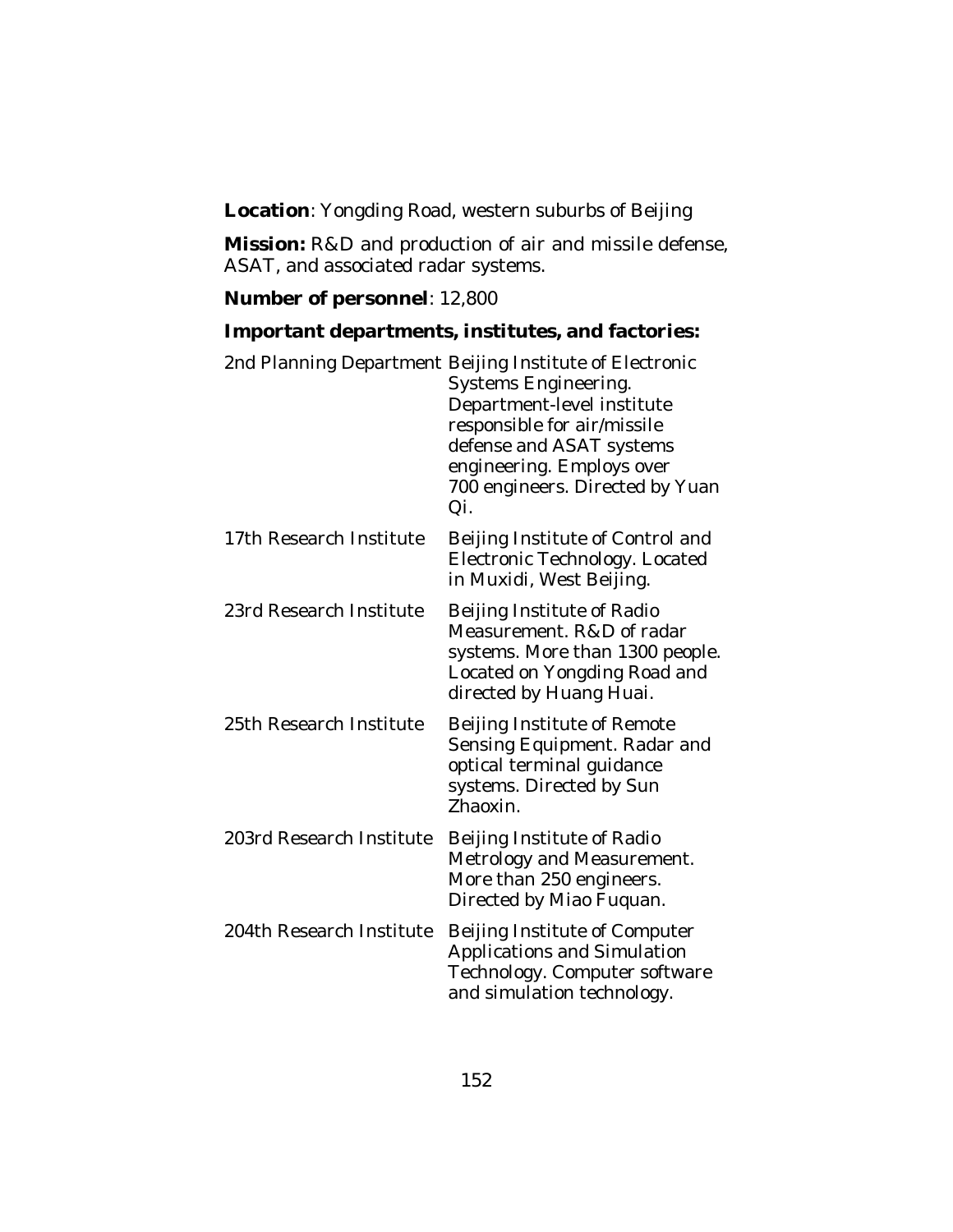| 206th Research Institute | Beijing Institute of Mechanical<br>Equipment (Jixie Shebei).<br>Launchers and other ground<br>equipment. Employs 570 people.<br>Directed by Qin Ye.                                                                                                             |
|--------------------------|-----------------------------------------------------------------------------------------------------------------------------------------------------------------------------------------------------------------------------------------------------------------|
| 207th Research Institute | Beijing Institute of<br>Environmental Features. R&D<br>into target characteristics.<br>Microwave, optical, and laser<br>environmental engineering.<br>Manages microwave<br>anechoic chamber and laser<br>laboratory. Space observation.<br>Directed by Zhao Ji. |
| 208th Research Institute | <b>Information Center and</b><br>publisher of 2nd Academy's<br>journal, Systems Engineering<br>and Electronics Technology.                                                                                                                                      |
| 210th Research Institute | Xian Changfeng<br>Electromechanical Institute.<br>Electromechanical systems<br>engineering. Employs over<br>1500 personnel. R&D on<br>telemetry, dynamic strength and<br>heat/cold testing. Directed by<br>Huang Wangsheng.                                     |
| 706th Research Institute | Computer development                                                                                                                                                                                                                                            |
| 112 Factory              | Xinfeng Machinery Factory.<br>Final assembly plant for SAMs,<br>etc.                                                                                                                                                                                            |
| 123 Factory              | Air Defense Missile Warheads                                                                                                                                                                                                                                    |
| 283 Factory              | <b>Ground Control Systems</b>                                                                                                                                                                                                                                   |
| 284 Factory              | Control Systems Manufacturing.<br>Xinjian Power Machinery Plant.<br>Located on Yongding Road.                                                                                                                                                                   |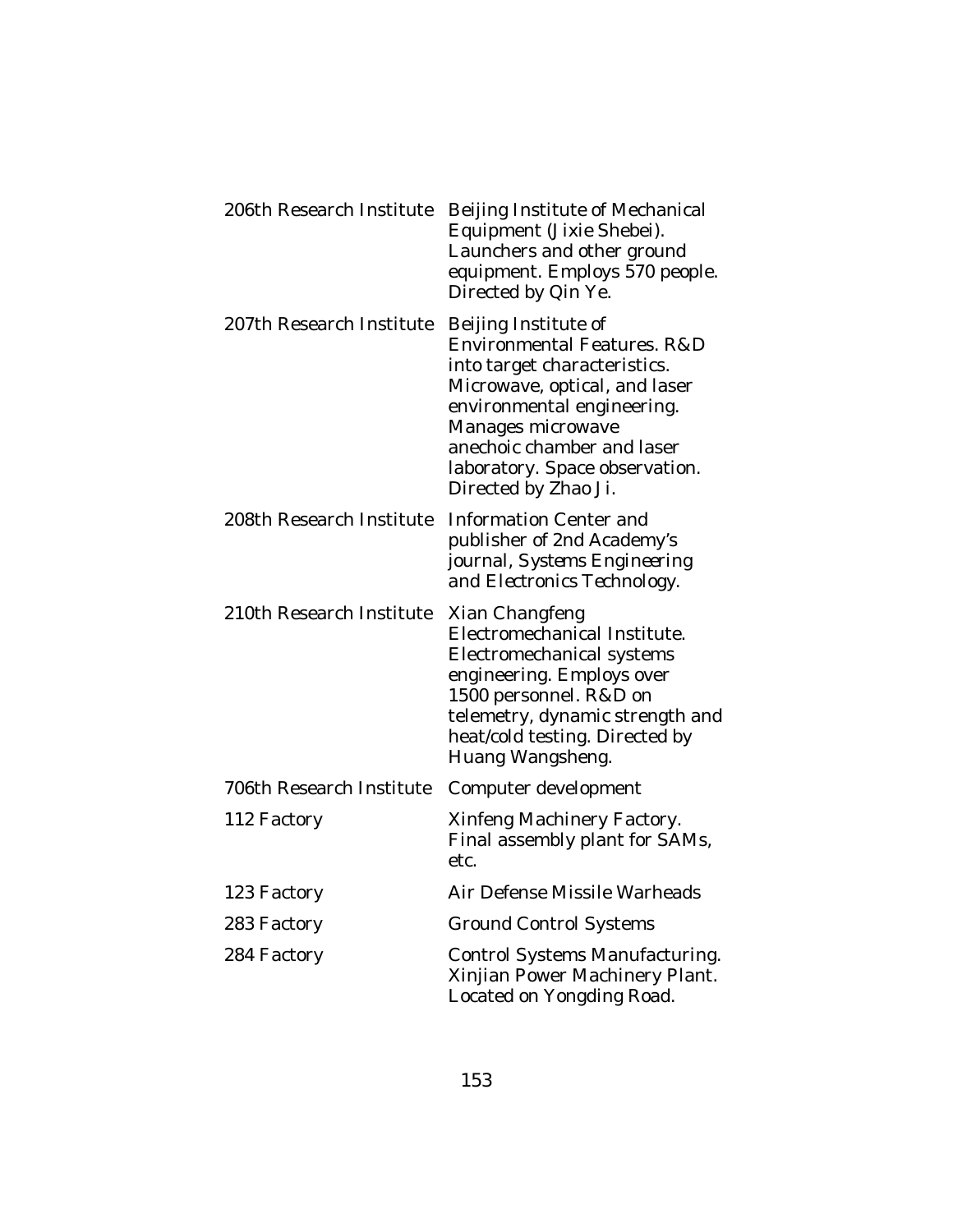786 Factory **Radar and Guidance Systems** Plant

### **3rd ACADEMY**

#### **HAIYING ACADEMY OF ELECTROMECHANICAL TECHNOLOGY**

**Director**: Wang Jianmin

**Location:** Yungang, in southwestern suburbs of Beijing

**Number of personnel**: 14,500 in 10 research institutes and two factories.

**Mission**: R&D and production of anti-ship and land attack cruise missiles and associated systems. Established in 1961. S&T Commission headed by Yao Shaofu.

| 3rd Design Department   | Beijing Institute of<br>Electromechanical Engineering.<br>Responsible for anti-ship/land<br>attack cruise missile design and<br>systems engineering. Directed by<br>Li Huiting. Over 1200 personnel<br>assigned.             |
|-------------------------|------------------------------------------------------------------------------------------------------------------------------------------------------------------------------------------------------------------------------|
| 31st Research Institute | Power Machinery Research<br>Institute. Develops cruise missile<br>propulsion systems. Employs<br>more than 1,300 personnel.<br>Established in 1957, predating<br>establishment of 3rd Academy.<br>Directed by Zhang Zhenjia. |
| 33rd Research Institute | Beijing Institute of Automated<br>Control Equipment. Cruise<br>missile autopilot and inertial<br>naval systems. Located in<br>Yungang.                                                                                       |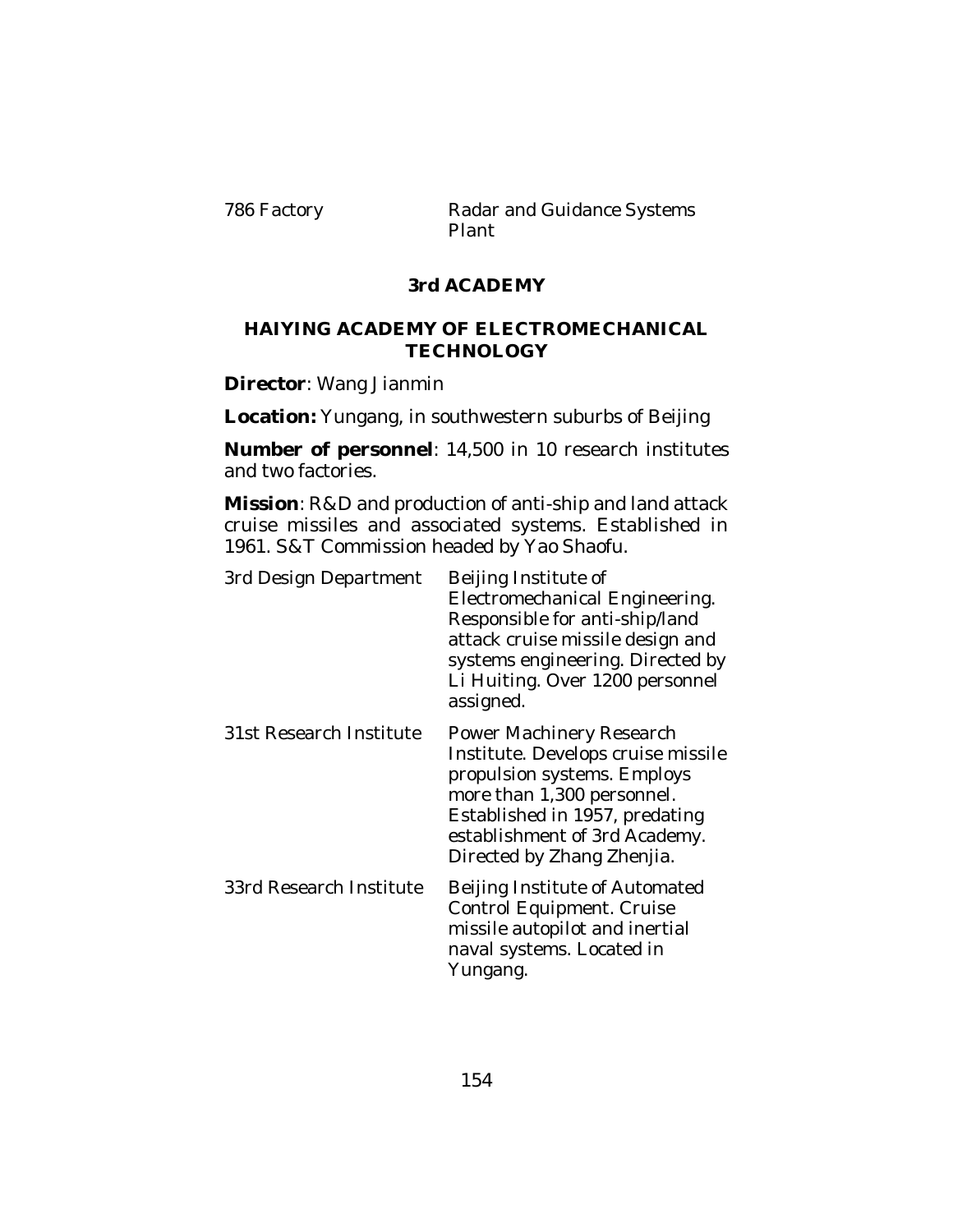| 35th Research Institute  | Huahang Institute of Radio<br>Measurement. Located in<br>Hepingli, Beijing.                                                                                                  |
|--------------------------|------------------------------------------------------------------------------------------------------------------------------------------------------------------------------|
| 310th Research Institute | Information collection, analysis,<br>and dissemination. Produces<br>advocacy papers on cruise missile<br>systems.                                                            |
|                          | 8357th Research Institute Jinhang Institute of Computing<br>Technology. Control systems and<br>on-board computer systems.<br>Located in Tianjin. 470<br>personnel.           |
|                          | 8358th Research Institute Jinhang Institute of Technical<br>guidance. Located in Tianjin.<br>Publishes technical journal<br>Infrared and Laser Engineering.                  |
|                          | 8359th Research Institute Beijing Special Machinery<br>(Tezhong Jixie) Institute. Cruise<br>missile launching equipment<br>(tube, air, etc). Russian<br>exchanges.           |
| 119 Factory              | Autopilot systems                                                                                                                                                            |
| 159 Factory              | Xinghang Electromechanical<br>Factory. Located in Yungang.                                                                                                                   |
| 239 Factory              | Beijing Hangxing Machine<br>Building Factory. Located on<br>Hepingli Street in Beijing.<br>General assembly of cruise<br>missiles. Led by Hu Zongyin,<br>over 3000 assigned. |
| 558 Factory              | Autopilot and altimeter<br>production.                                                                                                                                       |
| 781 Factory              | <b>Terminal Guidance System Plant</b>                                                                                                                                        |
| 786 Factory              | <b>Ground Tracking Radar Factory</b>                                                                                                                                         |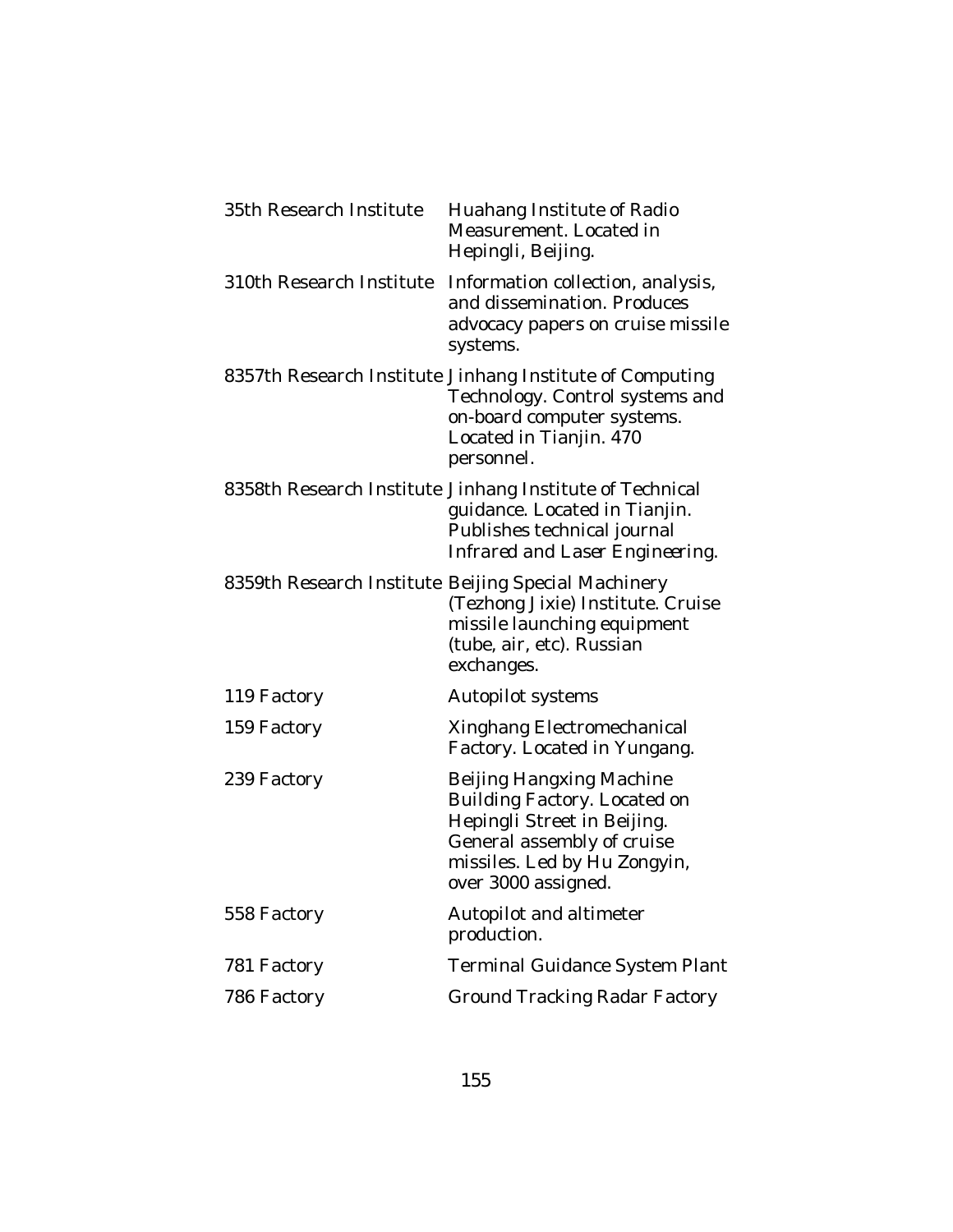5013 Factory Warhead Plant

#### **4th ACADEMY**

#### **Director:** Ye Dingyou

#### **Number of personnel:** 3500

**Mission:** R&D and production of solid fueled motors for ballistic missiles and satellite kick motors. Founded in 1965. Fourth Academy corporate name of Hexi Chemical Machinery Company.

| 41st Research Institute                 | <b>Shaanxi Institute of Power</b><br>Machinery. Solid rocket motor<br>design. Located near Hohhot.<br>Directed by Wang Desheng. |
|-----------------------------------------|---------------------------------------------------------------------------------------------------------------------------------|
| 42nd Research Institute                 | Red Star Chemical Institute of<br>Hubei                                                                                         |
| 43th Research Institute<br>Non-Metallic | Shaanxi Institute of                                                                                                            |
|                                         | Materials and Technology.<br>Filament winding machines.                                                                         |
| 44th Research Institute                 | <b>Shaanxi Institute of Electronics</b>                                                                                         |
| 46th Research Institute                 | Hexi                                                                                                                            |
| 47th Research Institute                 | Xiangyang Chemical Machinery<br>Corporation                                                                                     |
| 7414 Factory                            | Shaanxi Hongchuan Machinery<br>Factory                                                                                          |
| 7416 Factory                            | Shaanxi Changhong Chemical<br>Plant. Assembly factory.                                                                          |
| 7422 Factory                            | Xian Space Lanling Factory                                                                                                      |
| 7424 Factory                            |                                                                                                                                 |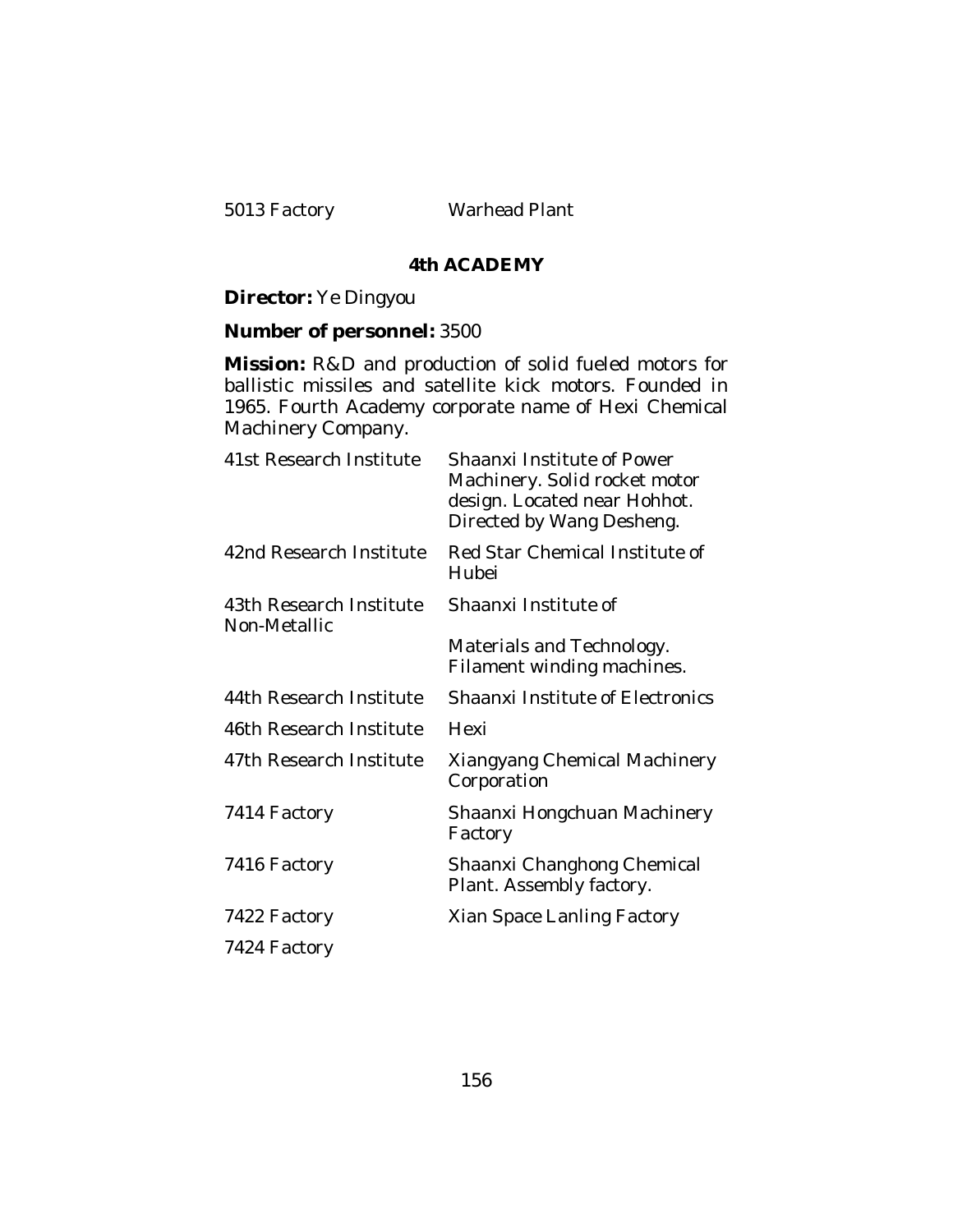Shaanxi Xianfeng Institute of Machinery Hexi Corporation

- Synthetic Chemical Engineering Institute
- Inner Mongolia Hongguang Machinery Plant
- Inner Mongolia Hongxia Chemical Plant
- Inner Mongolia Power Machinery Plant

### **5th ACADEMY**

## **CHINA ACADEMY OF SPACE TECHNOLOGY**

**Director:** Xu Fuxiang (recently replaced Qi Faren after series of satellite failures)

**Vice-Directors:** Zhang Guofu, Yuan Jiajun, and Ma Xingrui

**Location:** Haidian district of northeastern Beijing, on Baishigiao Road.

**Mission:** R&D and production of communications, space-based ISR systems, and weather satellites. Laying groundwork for future navigation satellites; data relay satellites; space shuttle; and space station. Established 1968. With 10,000 personnel, oversees 14 research institutes and factories. Current capability to produce 4-6 satellites per year.

| 501st Research Institute | Beijing Institute of Spacecraft<br><b>Systems Engineering</b><br>(Department-level entity).<br>Established in 1968. Responsible<br>for satellite systems engineering. |
|--------------------------|-----------------------------------------------------------------------------------------------------------------------------------------------------------------------|
|                          | 502nd Research Institute Beijing Institute of Control<br>Engineering. R&D of attitude<br>control systems. Established                                                 |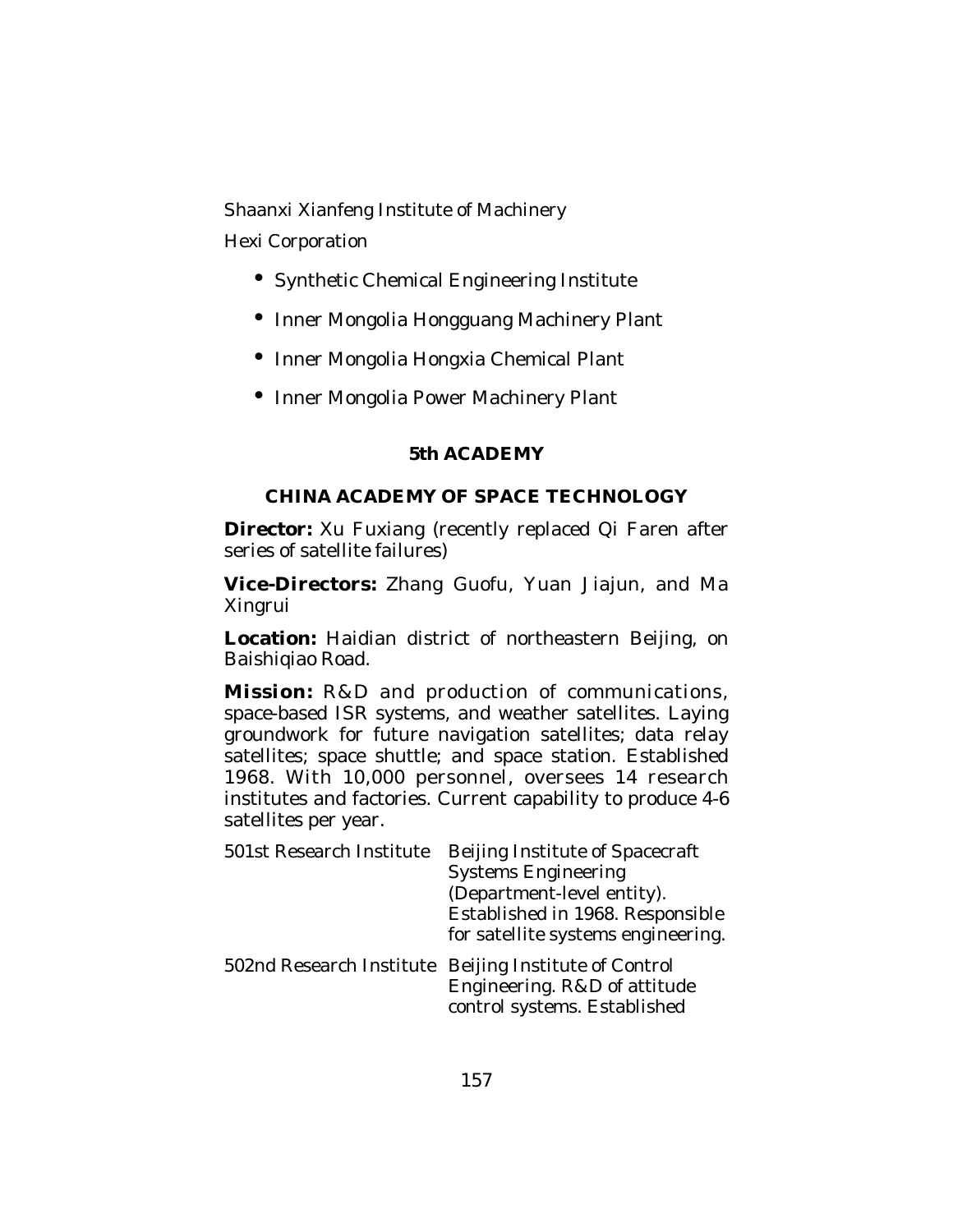|                          | 1956 under CAS. Employs over<br>1400.                                                                                                                                                                                                                                                                                                                                |
|--------------------------|----------------------------------------------------------------------------------------------------------------------------------------------------------------------------------------------------------------------------------------------------------------------------------------------------------------------------------------------------------------------|
| 503rd Research Institute | Beijing Institute of Satellite<br>Information Engineering. R&D of<br>satellite applications and<br>communications technology,<br>including ground segments of<br>FY-2 weather satellite and GPS<br>receivers. Involved in China's<br>indigenous effort to develop<br>satellite nagivation system<br>(RDSS). Established 1986.<br>Employs more than 300<br>personnel. |
| 504th Research Institute | Xian Institute of Space Radio<br>Engineering. R&D of space<br>communications, remote sensing,<br>and spacecraft TT&C. Produces<br>space electronic systems,<br>including TWTs, CCD camera<br>and microwave data links,<br>and antennas. Personnel total<br>1200.                                                                                                     |
| 508th Research Institute | Beijing Institute of Space<br>Machinery and Electronic<br>Engineering. Located adjacent to<br>1st Academy facilities<br>in Nanyuan. R&D of remote<br>sensing and recoverable vehicle<br>technology.                                                                                                                                                                  |
| 510th Research Institute | Lanzhou Institute of Physics.<br>Conducts research into optical<br>cryogenics, microgravity, and<br>radiation effects.                                                                                                                                                                                                                                               |
| 511th Research Institute | Beijing Institute of<br><b>Environmental Test</b><br>Engineering.<br>Facilities in Beijing and Huairou.                                                                                                                                                                                                                                                              |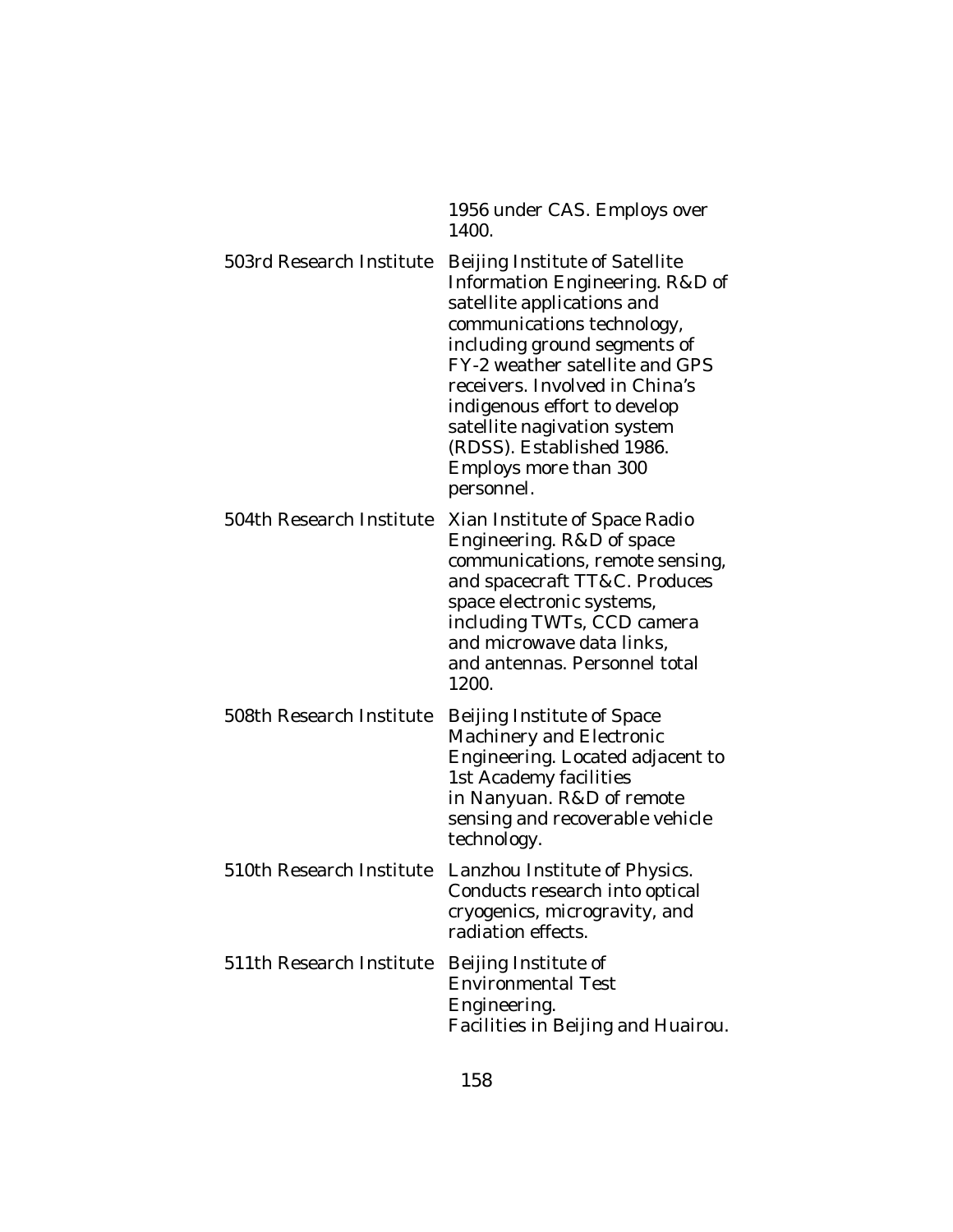513rd Research Institute Yantai Telemetry Technology Institute

529 Factory Beijing Orient Scientific InstrumentFactory. Final assembly for satellite systems. 1200 personnel.

# **8th ACADEMY**

# **SHANGHAI ACADEMY OF SPACE TECHNOLOGY**

**Director:** Zhang Wenzhong

**Mission:** Created in 1961, employs 30,000 personnel in 17 institutes and 11 factories. SAST supplies the first two stages of the LM-2, LM-3, and LM-4 and Fengyun meteorological satellites.

- Shanghai Institute of Electromechanical Engineering (8th Design Department). Directed by Jin Zhuanglong. Employs 478 personnel.
- Shanghai Institute of Satellite Engineering (509th Research Institute). SAST's key unit for satellite systems engineering and environmental testing. Established in 1969 and employs more than 600 people. Directed by Lu Zili. Primary products include FY-1 and FY-2 satellites. (CAST brochure has this institute under CAST)
- Shanghai Precision Machinery Research Institute
- Shanghai Institute of Power Machinery
- Shanghai Institute of Radio Equipment (802nd Institute). SAM guidance and fuzes.
- Shanghai Institute of Precision Instruments. Guidance systems. Xinyue Institute.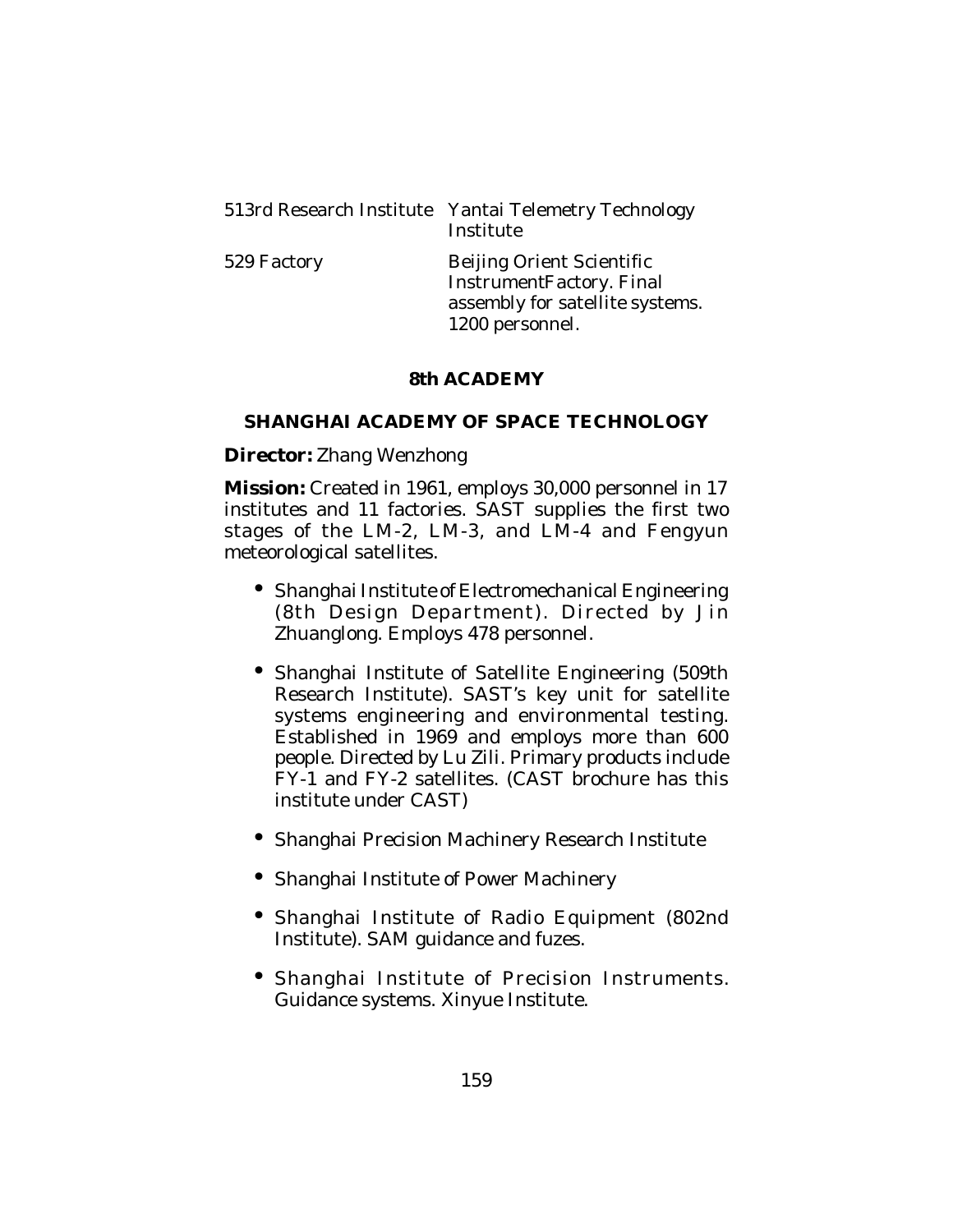- Shanghai Institute of Electronic Communications Equipment Engineering
- Shanghai Institute of Electromechanical Equipment
- Shanghai Xinfeng Chemical Engineering Institute. Propellant technology.
- Shanghai Institute of S&T Information for Electromechanical Engineering
- Shanghai Institute of Precision Metrology and Test Engineering
- Shanghai Xinwei Electronic Equipment Research Institute (809th Institute). LV and tactical weapons computer automation launch control systems design and satellite control computers. Established 1979.
- Shanghai Xinli Institute of Power Equipment. Engines and motors.
- Shanghai Institute of Space Power Sources
- Shanghai Spaceflight Automatic Control Equipment Research Institute
- Shanghai Institute of Spaceflight Telemetry, Control, & Telecommunications Engineering
- Shanghai Institute of Video & Telecommunications Equipment Engineering
- Shanghai Spaceflight Architecture Design Institute
- Shanghai Xinzhonghua Machinery Factory
- Shanghai Xinjiang Machinery Factory
- Shanghai Xinxin Machinery Factory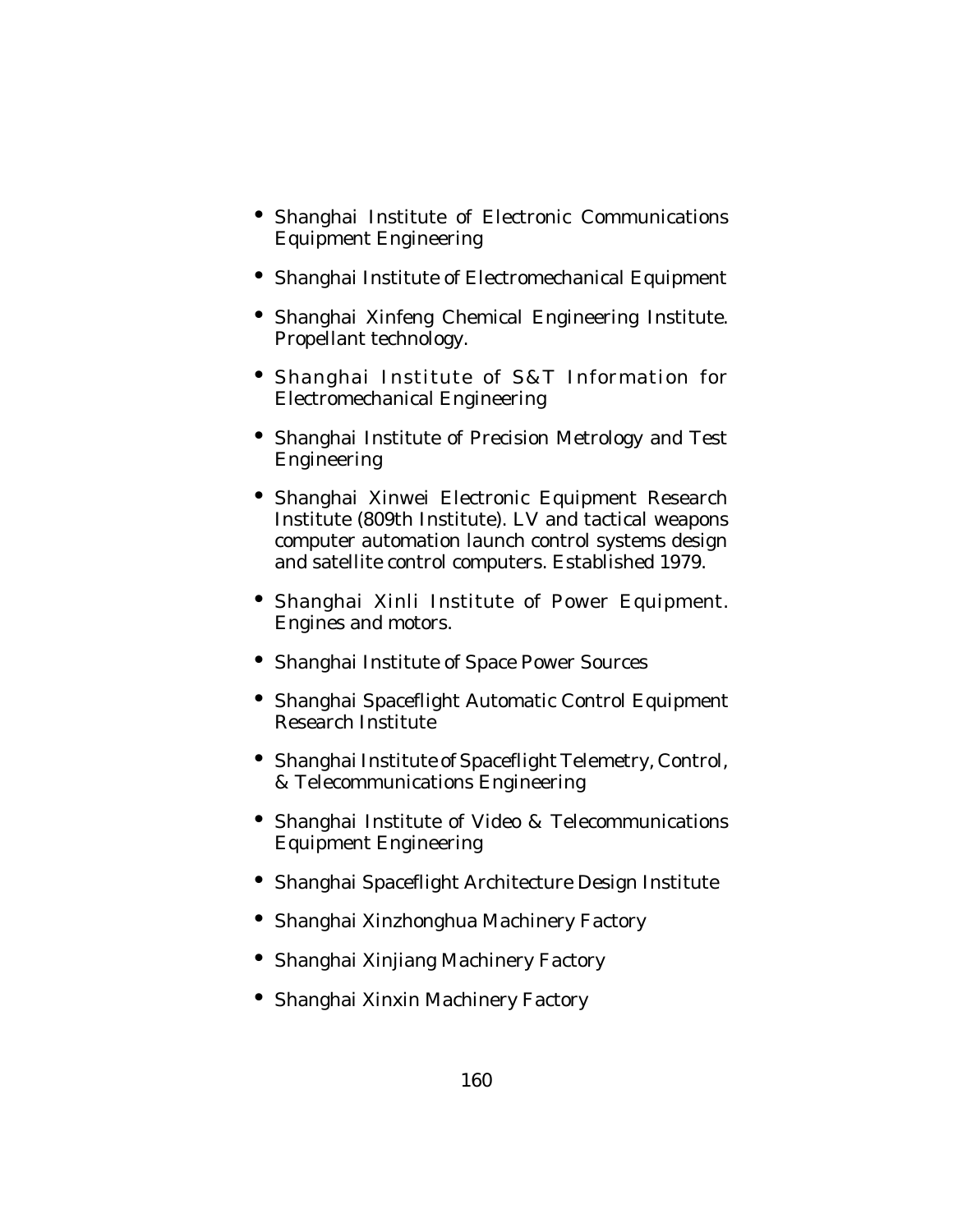- Shanghai Xinhua Radio Factory
- Shanghai Xinya Radio Factory
- Shanghai Xinguang Telecommunications Factory
- Shanghai Xinyu Power Supply Factory
- Shanghai Xinli Machinery Factory
- Shanghai Broadcast Equipment Factory
- Shanghai Instrument Factory
- Shanghai Wire Communication Factory

# **9th ACADEMY**

## **CHINA ACADEMY OF SPACE ELECTRONICS TECHNOLOGY**

## **Director:** Tao Jiaqu

**Location:** Headquartered in Beijing's Haidian district (8 Fucheng Road), sites in Nanyuan and near Xian. Established in 1993.

**Mission:** Development of specialized computers, integrated circuits, and other microelectronic devices in support of CASC projects.

**Number of employees:** More than 10,000 in 9 institutes, 10 manufacturing plants, and 5 technical centers.

# **Important institutes and factories:**

| 771st Research Institute Lishan Microelectronics | Institute.<br>Established 1960s, R&D and<br>manufacturing of missile |
|--------------------------------------------------|----------------------------------------------------------------------|
|                                                  | satellite-related computers and                                      |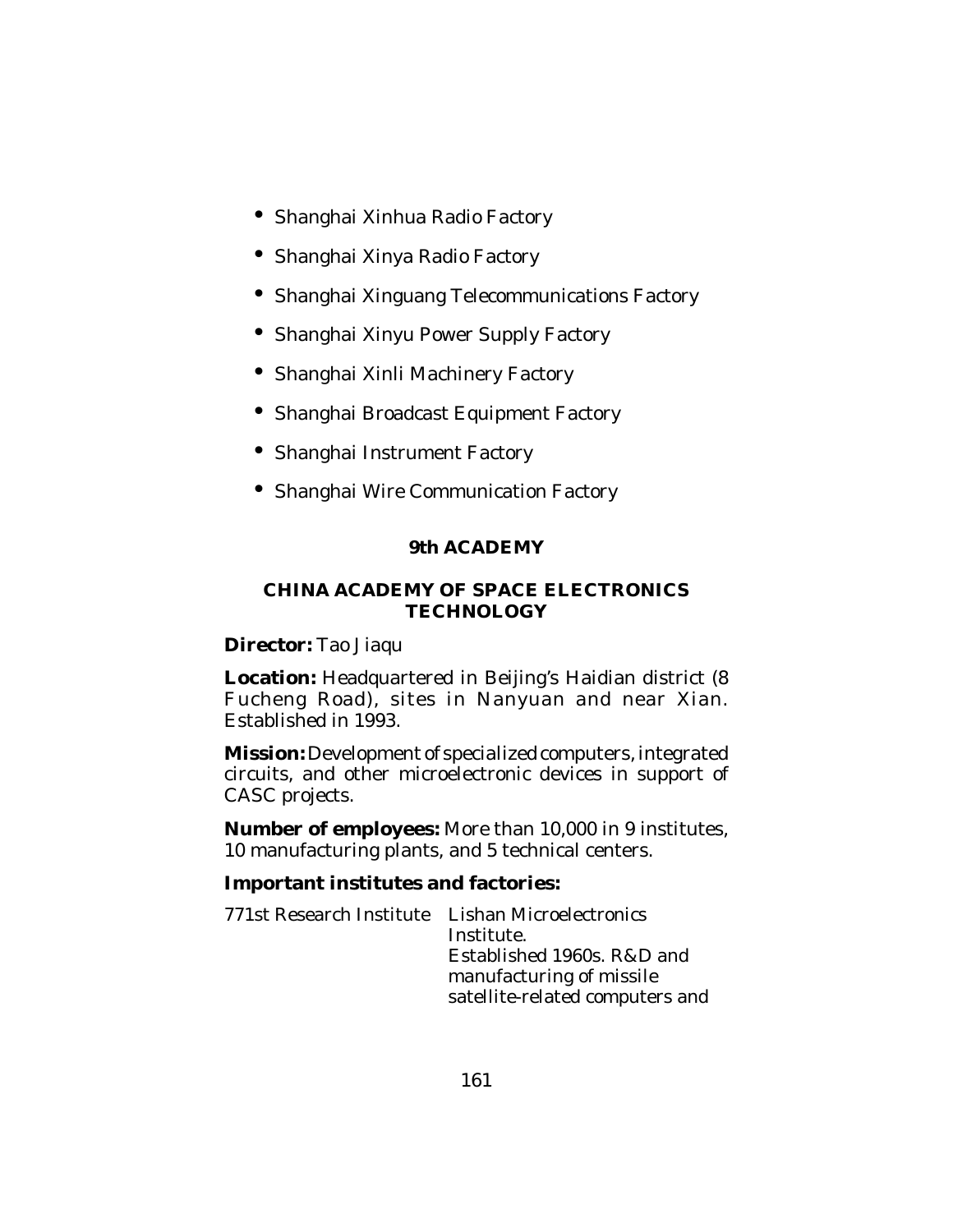integrated circuits. 3800 personnel.

165 Factory

# **061 BASE**

# **CHINA JIANGNAN SPACE INDUSTRY GROUP**

**Director:** Li Guozhong

**Mission:** Development of systems associated with surface-to-air missiles.

**Scope:** 35 institutes, factories, and companies

## **Number of personnel:** 6400

**Location:** Zunyi and Kaishan, Guizhou Province

- 302nd Research Institute (General Institute of Military Products)
- Jiangnan Electromechanical Design Institute
- 38th Research Institute
- 303rd Research Institute
- Wujiang Machinery Factory
- Nanfeng Factory
- Xinfeng Instrument Manufacturing Corporation. Tracking and control systems.
- Qunjian Machinery Factory
- Chaohui Electromechanical Factory
- Meiling Factory
- Honggang Electromechanical Factory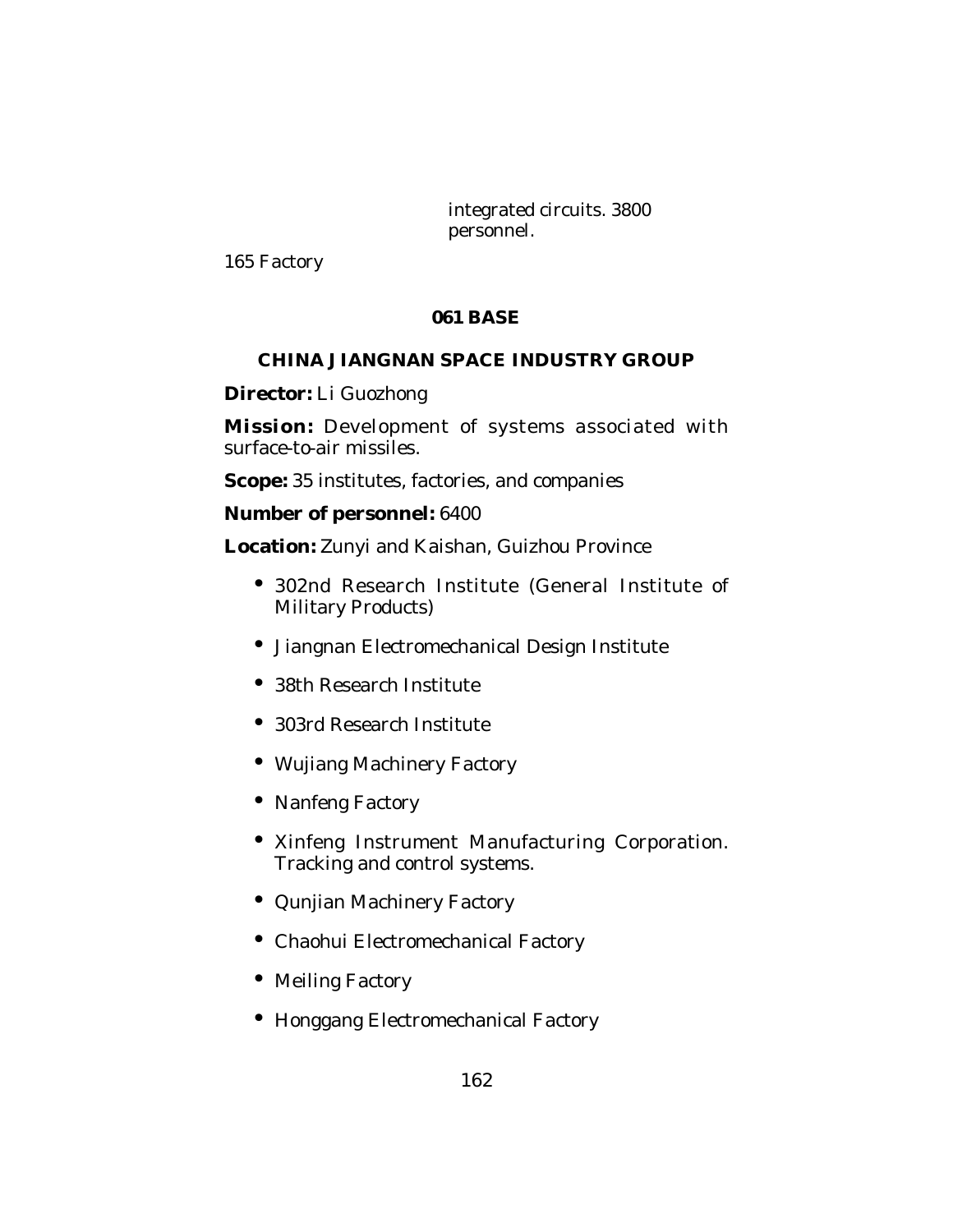• Guizhou Gaoyuan Machinery Factory. SAM launchers.

#### **062 BASE**

## **SICHUAN AEROSPACE CORPORATION**

**Director:** Yu Ruihua

**Number of Personnel:** More than 20,000

**Headquarters:** Chengdu, Sichuan province

**Mission:** Development of systems associated with liquid-fueled ballistic missiles, launch vehicles, and anti-ship missiles.

- Chongqing Aerospace Electromechanical Design Institute (800 personnel)
- Sichuan Changzheng Mechanical Factory. Located in Wanyuan, in northern Sichuan (5,000 personnel).
- Chongqing Bashan Instrument Factory. Telemetry equipment.
- Fenghuo Machinery Factory. Servo-mechanical devices.
- Liaoyuan Radio Factory. Space flight controls. Located in Xuanhua, Sichuan province.
- Tongjiang Machinery Factory. Metals processing.
- Mingjiang Machinery Factory. Located in Dachuan.
- Pingjiang Instrument Factory. Control systems. Located in Dachuan.
- Chuannan Machinery Factory. Missile system ignitors.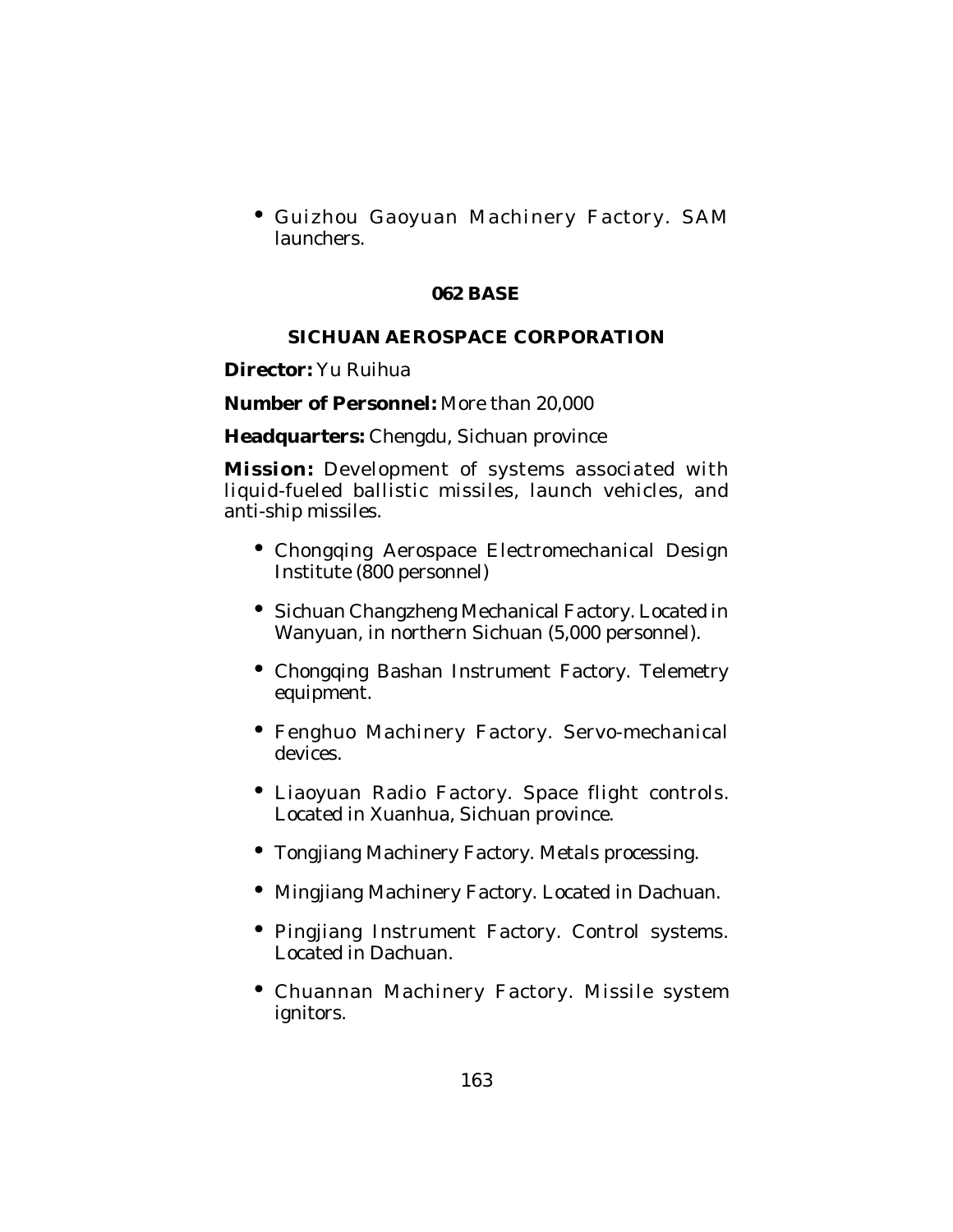## **O66 BASE**

## **SANJIANG SPACE GROUP**

**Director:** Cao Lijia

## **Number of personnel:** 17,000.

**Headquarters:** Xiaogan, north of Wuhan. Production centered in Yuan'an, in western Hubei province. Maintains office in Wuhan.

**Mission:** R&D of solid-fueled tactical ballistic missiles and stealth/counterstealth technology. Base 066 established in August 1969 as Third Line production base for 3rd Academy anti-ship missiles. In 1975, began independent R&D of M-11 missile, designed by Wang Zhenhua, who completed system R&D in 1984.

- Sanjiang Space Group Design Institute
- Hubei Redstar (Hongxing) Chemical Institute, 42nd Research Institute, located in Xiangfan, Hubei province.
- Hubei Hongfeng Machinery Plant. Established 1970. Electromechanical integration. Located in Yuan'an.
- Wanshan Special Vehicle Machinery Factory. Located in Yuan'an.
- Hubei Jianghe Chemical Factory. Located in Yuan'an
- Xianfeng Machinery Factory. Located in Yuan'an.
- Wanli Radio Factory. Located in Yuan'an.
- Honglin Machinery Factory. Located in Xiaogan.
- Hubei Hongyang Machinery Factory. Located in Yuan'an.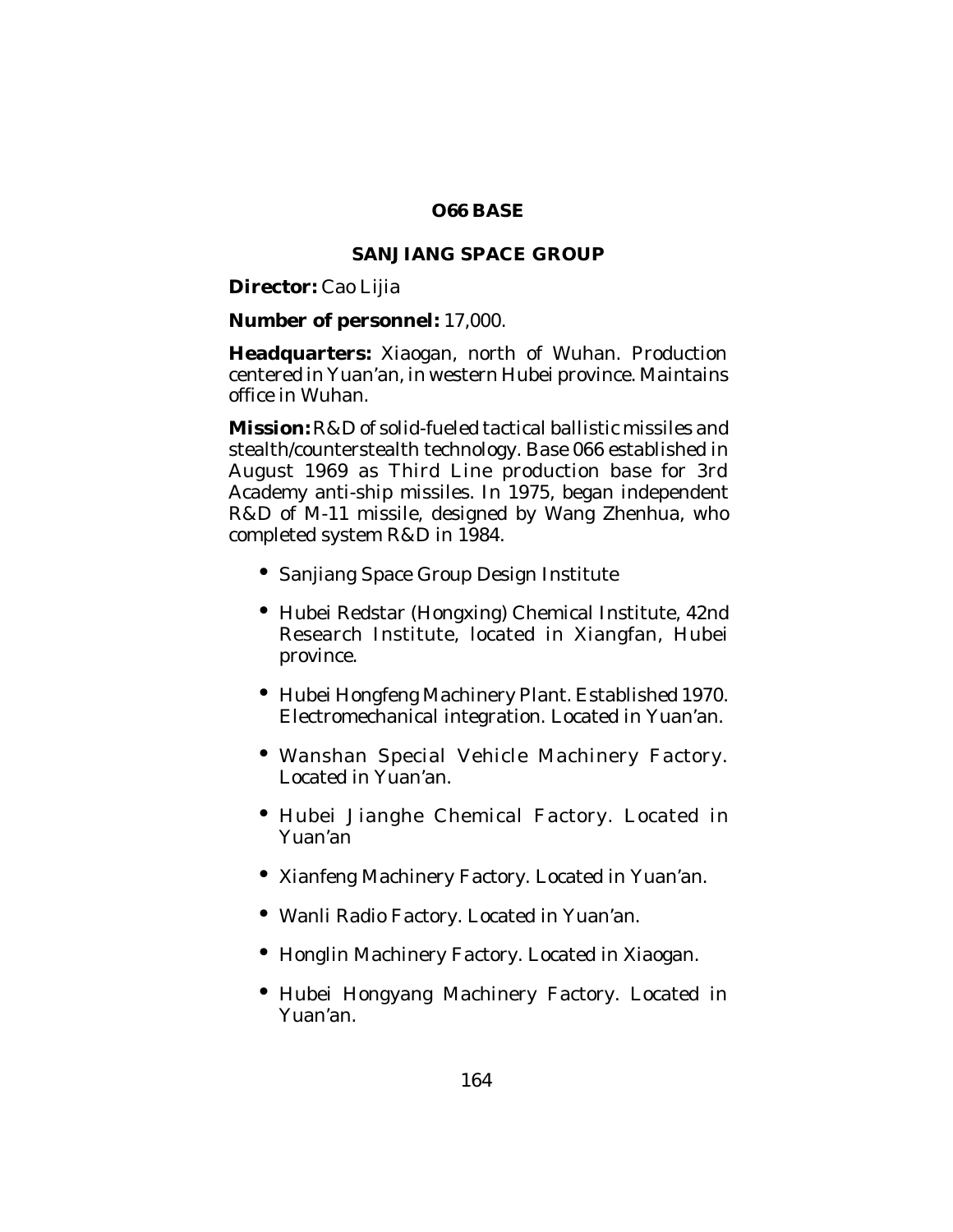- Jiangbei Machinery Factory. Located in Yuan'an.
- Wanfeng Factory. Located in Yuan'an.

# **067 BASE**

# **SHAANXI LINGNAN MACHINERY CORPORATION**

**Director:** Hu Hongfu

**Mission:** R&D base for liquid engines and inertial guidance systems for launch vehicles. Oversees five research institutes and four factories.

**Number of personnel:** More than 1,100

- Shaanxi Engine Design Institute
- Beijing Fengyuan Machinery Institute
- Shaanxi Institute of Power Test Technology
- Xian Changda Precision Electromachinery Institute
- Shaanxi Hongguang Machinery Factory
- Shaanxi Cangsong Machinery Factory
- 16th Research Institute
- 165 Research Institute
- 204 Factory
- 710 Factory
- 7103 Factory (Hongguang)
- 7107 Factory
- 7171 Factory. Inertial devices.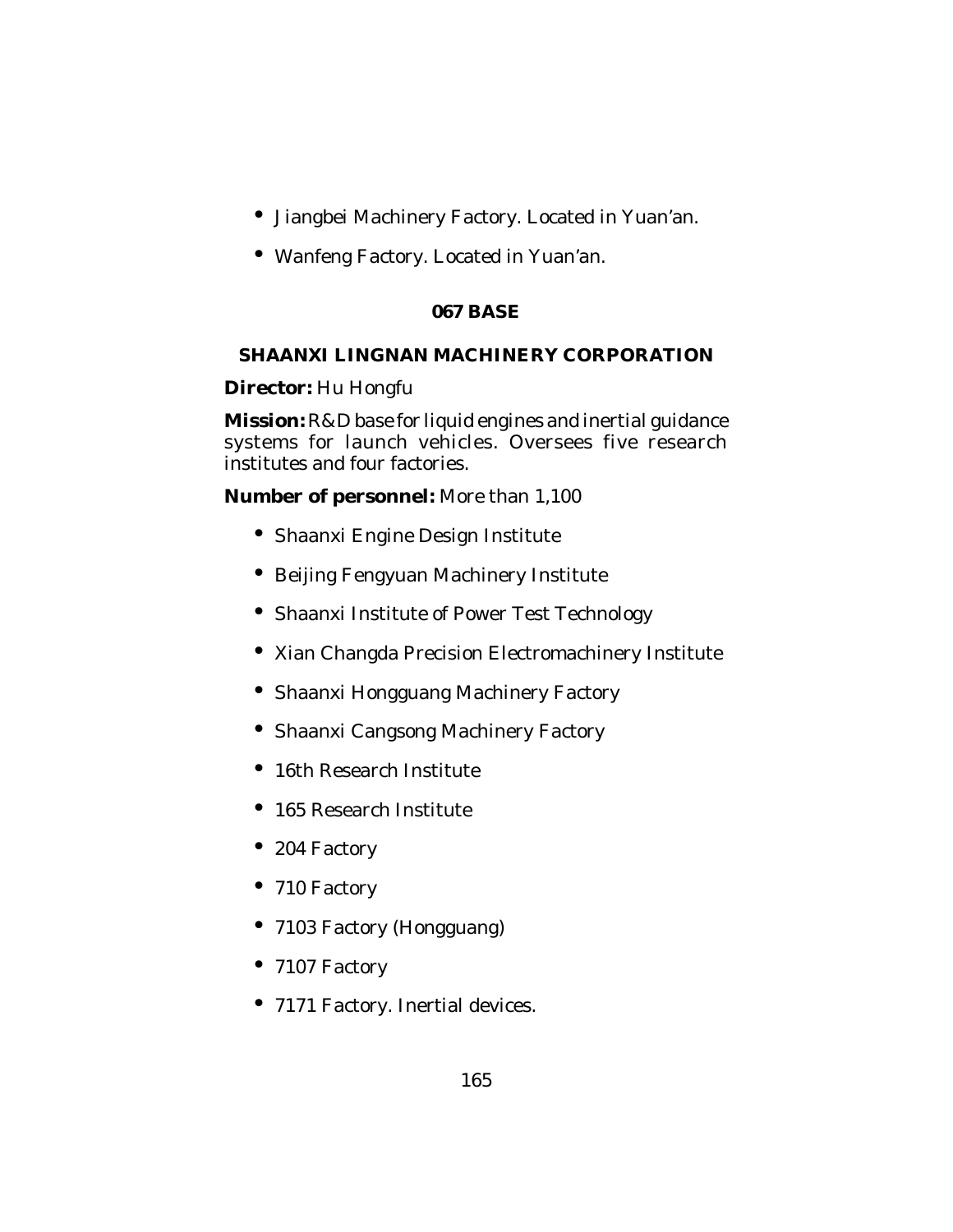### **068 BASE**

# **HUNAN SPACE AGENCY**

**Director:** Hu Zhigang

**Mission:** Aerospace electromechanical equipment associated with surface-to-air missiles, and R&D of special materials. Oversees one research institute and five factories.

**Location:** Changsha, Hunan province

## **Important research institutes and factories:**

- 7801 Research Institute. Directed by Yan Hailiang. Located in Changsha, Hunan province.
- 7803 Factory. Directed by Huang Yaoyue, produces superhard materials (chaoying cailiao). Hunan Taishan Machinery Factory.
- 804 Factory
- 861 Factory
- Hunan Zhujiang Instrument Factory
- Hunan Electromechanical Instrument Factory

## **YUNNAN SPACE GROUP**

## **Director:** Wang Shirong

**Mission:** Formerly tied to 3rd Academy. Established 1969. Formerly a Third Line unit within Yunnan province, moved to Kunming in 1987. Current responsibilities unclear. Manages six factories and eight companies.

## **Number of Personnel:** 3,500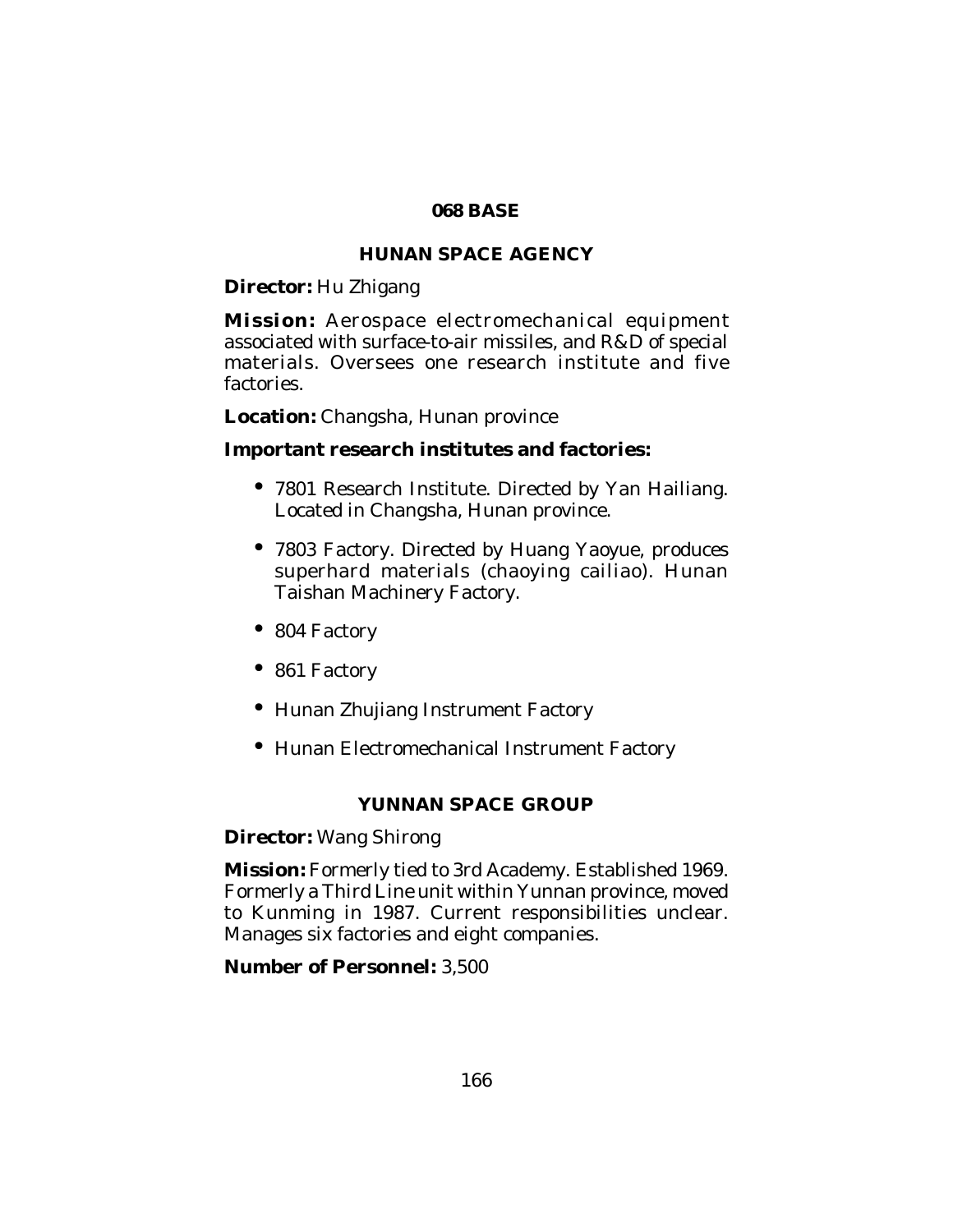## **HARBIN INSTITUTE OF TECHNOLOGY**

Academy of Astronautics Academy of Material Science and Engineering Department of Astronautics and Physics Department of Applied Chemistry Department of Applied Physics Department of Communications Engineering Department of Computer Science and Engineering Department of Control Engineering Department of Electrical Engineering Department of Mathematics Department of Mechanical Engineering Department of Power Engineering Department of Precision Instrumentation Department of Radio Engineering Department of Space and Opto-Electronic Engineering Robotics Research Institute Plating Research Center Analysis and Measurement Center Inertial Navigation Test Equipment Center Simulation Center

**Sources:** *Zhongguo Hangtian (China Space News)* (weekly), July 1992-June 1995 and July 1996-January 1997; *China Today: Defense Science and Technology,* 1993; John Lewis and Xue Litai, *China's Strategic Seapower,* 1993; brochures from 1st, 2nd, 3rd, 4th, 5th, and 8th Academies, and various research institutes; *China Astronautics and Missilery Abstracts* (selected issues); John Lewis and Hua Di, *China's Ballistic Missile Development;* and *A Survey of China's Space S&T Industr*y, 1994, Beijing: CASC.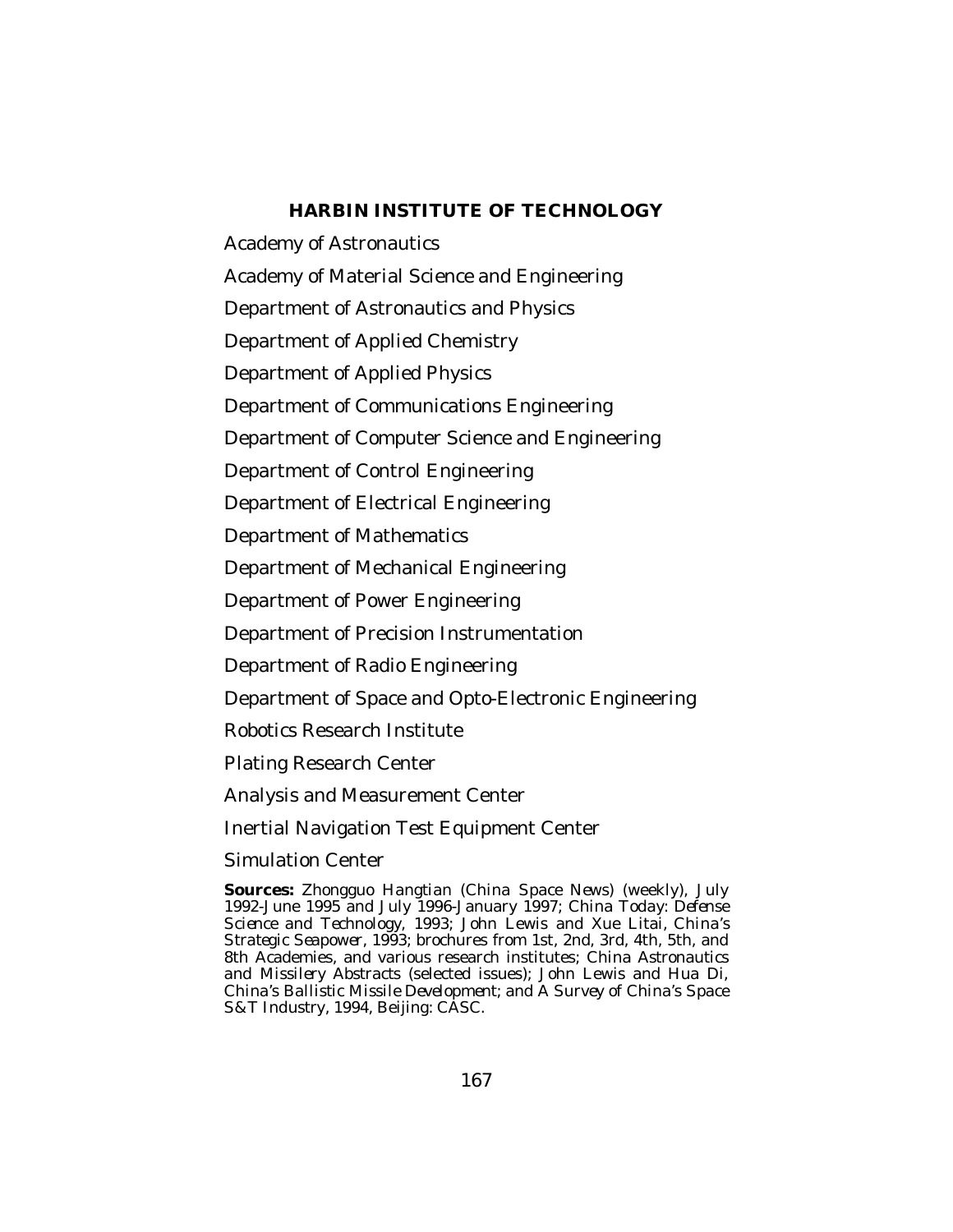### **APPENDIX II**

### **THE LEGEND OF QIAN XUESEN**

The father of China's space and missile industry is Qian Xuesen. Sent to the United States on scholarship in 1935, Qian was educated at Massachusetts Institute of Technology and CalTec and became one of the initial cadre of the Jet Propulsion Laboratory. As one of the world's foremost experts in propulsion and aerodynamics, Qian worked on a number of advanced aircraft and missile projects. In 1944, General Henry Arnold recruited Qian to work as a scientific consultant to the Army Air Corps' Scientific Advisory Group. Their task was to search nationwide and abroad for developments that would make American air power the very best in the world. Given an Air Force officer commission, Qian traveled throughout the country and drafted a report, *Future Trends of Development of Military Aircraft*, one of the U.S. Air Force's first long-range studies. At the conclusion of World War II, Qian and the Scientific Advisory Group traveled to Germany to interview German rocket scientists, including Werner von Braun.

Upon his return, Qian played a major role in the Scientific Advisory Group's production of *Toward New Horizons*, the blueprint for the long-range development of the U.S. Air Force. Qian led writing of aspects of the report which dealt with aerodynamics, pulsed engines, ramjet engines, solid and liquid rockets, and jet-propelled supersonic wing missiles. Between 1945 and 1950, as a member of the Scientific Advisory Board, he authored futuristic concepts including nuclear powered aircraft propulsion, manned space flight, and rocket powered transcontinental aerospace vehicles that travel at speeds in excess of 10,000 mph.

Qian Xuesen's promising career as a leading U.S. scientist and visionary was cut short, however, in the mania of the McCarthy era. Accused of being a communist, he was stripped of his security clearances. Under a cloud of suspicion, Qian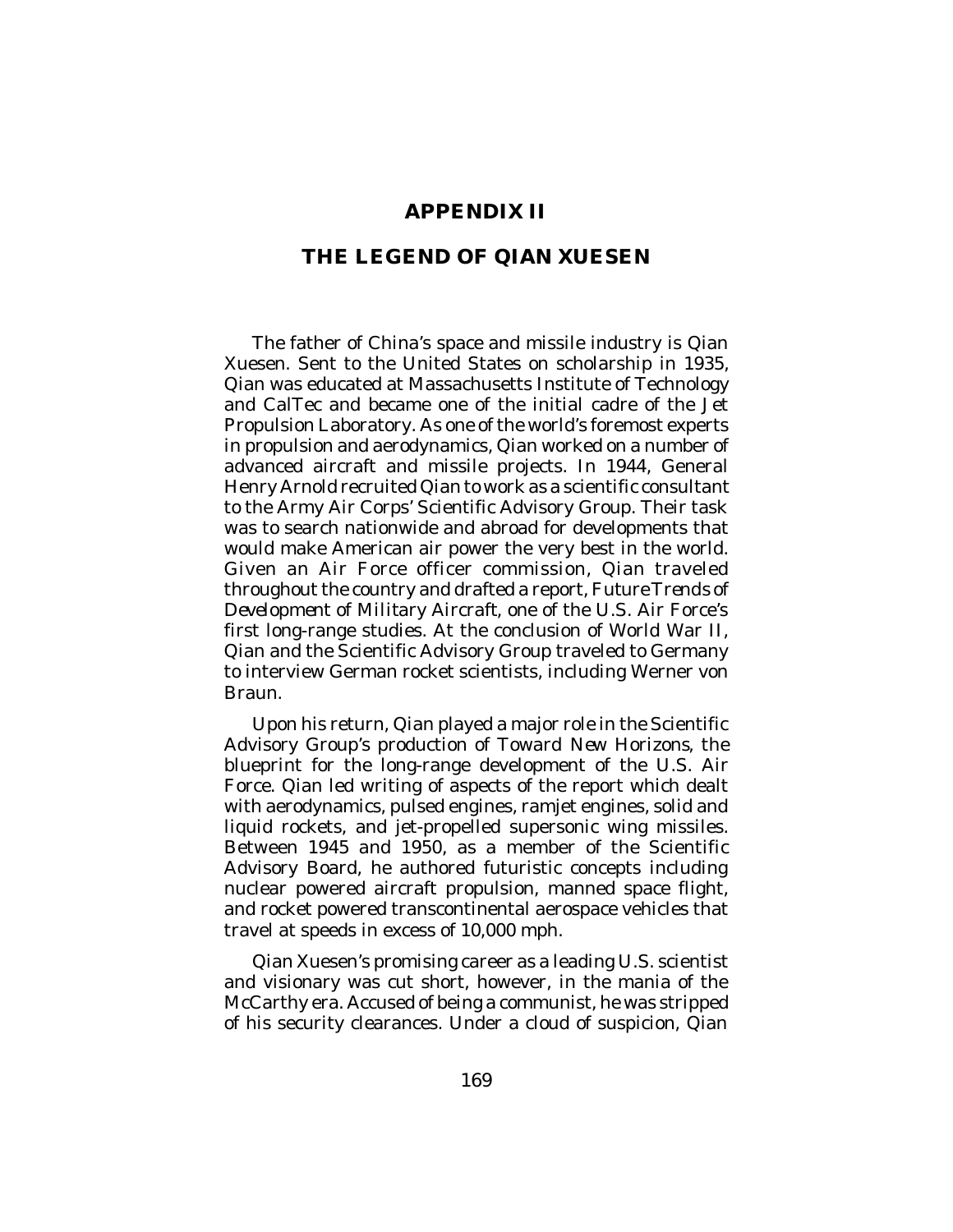was deported to China in 1955. In Beijing, Qian joined a group of other scientists and engineers who had returned to China after the establishment of the People's Republic of China (PRC) in 1949. Bent on extracting revenge on the United States, Qian quickly gained the confidence of Mao Zedong and Zhou Enlai and passionately accepted the responsibility of leading the development of China's aerospace capability. Qian was obsessed with the belief that China could do anything that the United States and the West could do, and he instilled this view in the cadre of engineers around him.

Qian's first task was to assemble a team of foreign-trained engineers and establish an aerospace research and development organization. In 1956 Qian shaped a plan that bears a striking resemblance to the U.S. Air Force's *Toward New Horizons*, which prompted China to adopt a long-range perspective in its weapons development. The plan placed emphasis on atomic energy, missiles, computer science, semiconductors, electronics, and automation technology. Qian also emphasized the exploitation of foreign—especially U.S.—technical materials to use as guides for indigenous development. Most importantly, Qian convinced the Chinese government that missile development should take precedence over aircraft development.

Based on a February 1956 proposal of Qian's, Zhou Enlai approved the establishment of the Fifth Academy of the Ministry of National Defense. Qian and the Fifth Academy lacked even the most fundamental resources, such as rubber, and tools to accomplish their objectives. In 1957, Qian led a military delegation to Moscow to lay the foundation for a Sino-Russian technical relationship. The relationship involved hundreds of Soviet engineers working in Chinese research institutes, Chinese students studying in the Union of Soviet Socialist Republics (USSR), and the transfer of technical designs to China. In all, the Soviets and the Chinese were engaged in 343 contracts and 257 technical projects. In August 1960, however, the relationship was abruptly ended.

During the next two decades, Qian guided the development of a family of ballistic and cruise missiles, aerodynamic testing facilities, satellites, and a TTC network,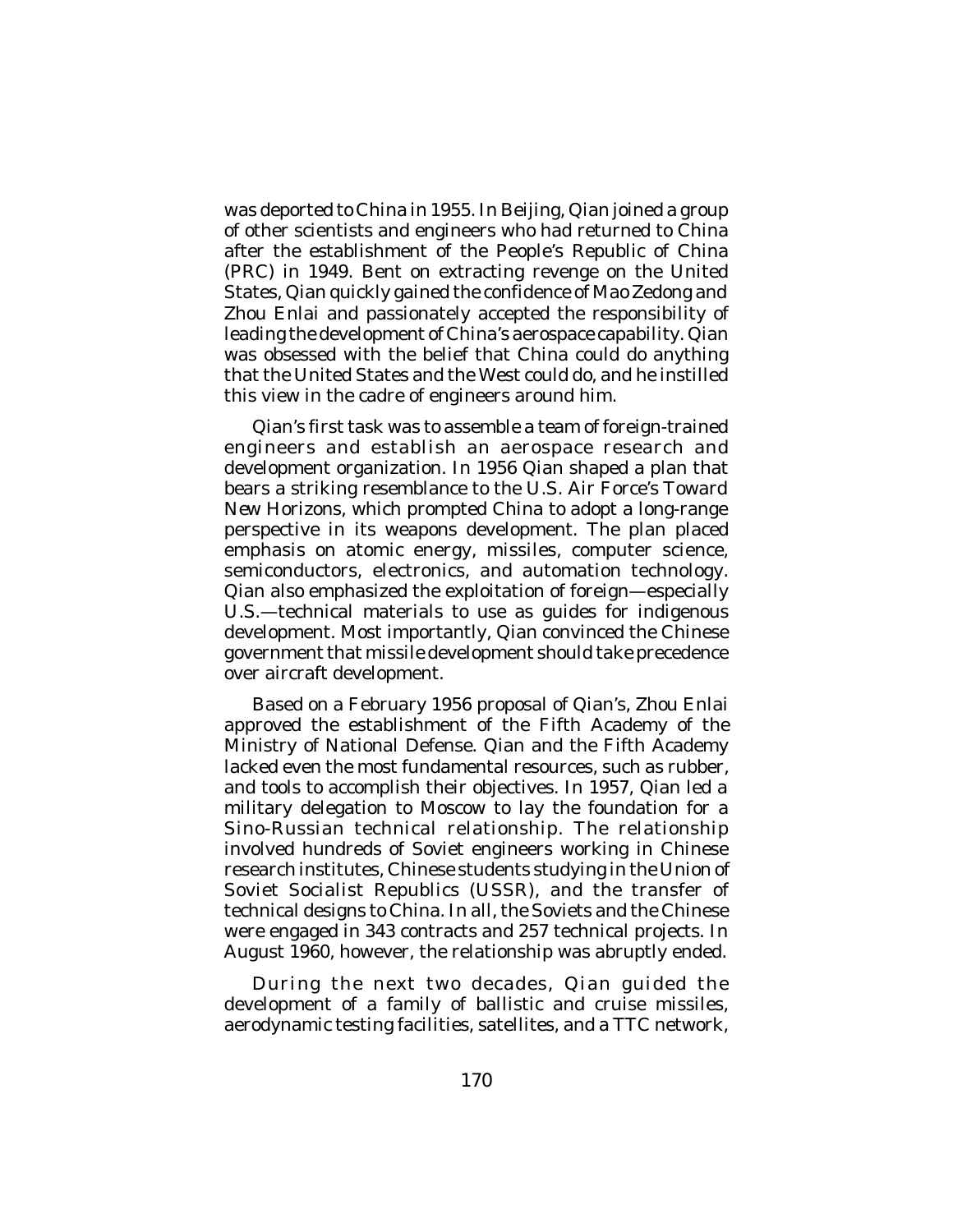and was a strong advocate of nuclear power. Qian was harassed during the Cultural Revolution but was a crucial factor in the Central Committee's declaration of the space and missile industry as a top priority and therefore immune from the ravages of the Cultural Revolution.

In the years that followed, Qian became identified with the conservative factions of the government. In 1977 Qian spoke out against Deng Xiaoping and his supporters, including Commission of Science and Technology for National Defense Director Zhang Aiping. Qian's opposition to Deng and his dabbling in the supernatural resulted in a loss in credibility among China's scientific and technological elite.

Qian, however, regained status after supporting Deng Xiaoping's actions in cracking down on anti-government protests in 1989. Qian's protégé, Song Jian, was appointed as State Science and Technology (S&T) Committee chairman, and Qian again became active in scientific circles. Qian was showered with awards and accolades in 1991. Qian's most recent influence was felt during the March 1994 COSTIND S&T Committee Meeting when he pressed the Chinese leadership and COSTIND to adopt a visionary outlook and establish technologies and systems such as remote sensing satellites, hypersonic aerospace planes, adaptive optics, and communications systems as national priorities. Qian currently serves as special advisor to COSTIND's S&T Committee.

In sum, Qian's legacy still exists to this day. First of the Qian legacies is the confidence that China can match the West in technological development. The desire to develop and field systems simply for status sake is a driving force behind China's research and development strategy. Another legacy is Qian's preference of missiles over aircraft. In effect, he influenced the Chinese leadership to place strategic nuclear and missile industries first in the defense industrial hierarchy, including greater funding and prestige. Its historically lower status plagues the aviation industry to this day. Qian also instilled a forward looking approach to defense S&T strategy. He imbued a generation of China's scientific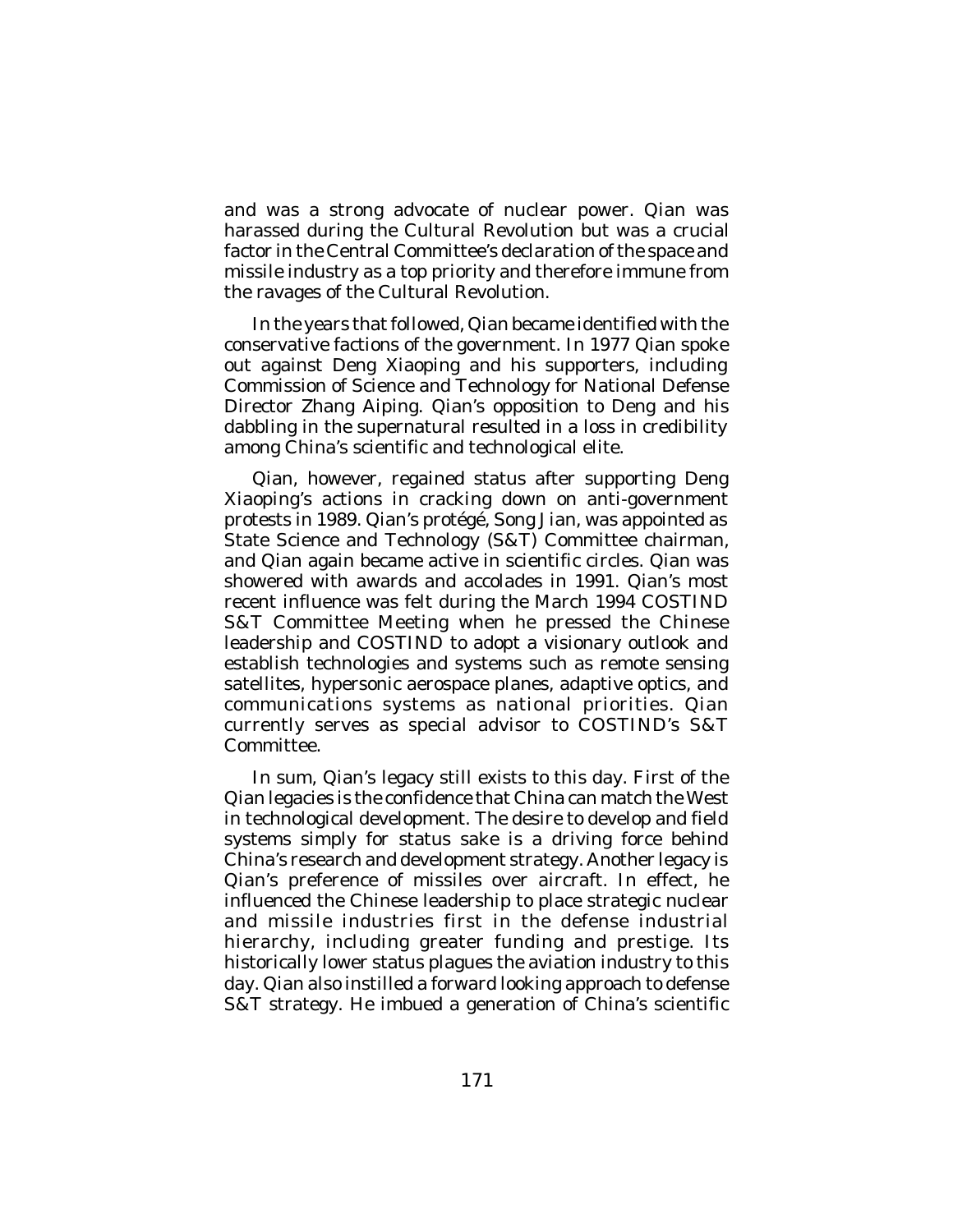elite with the need to be forward looking and bold in their engineering ambitions.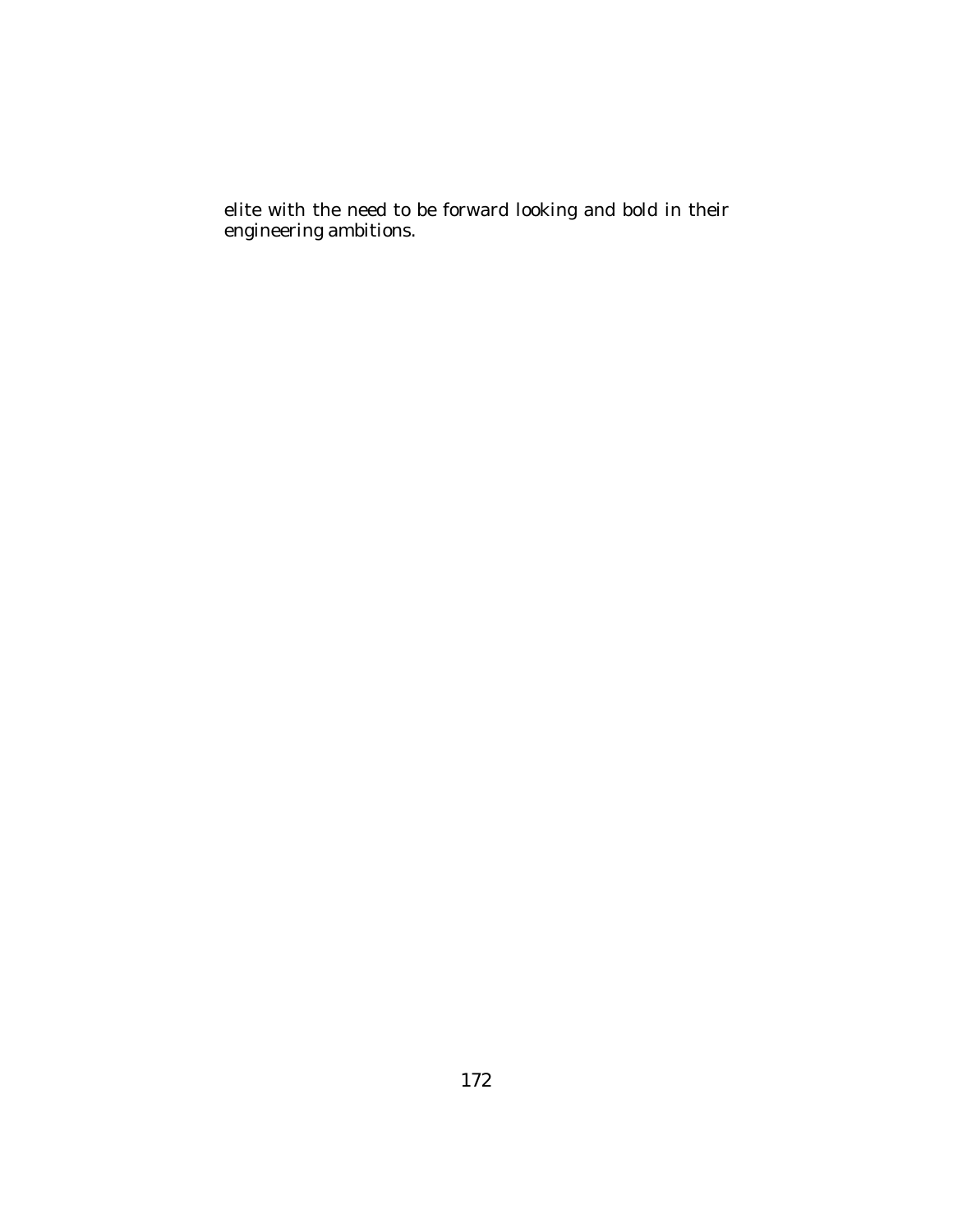#### **APPENDIX III**

## **SPACE SUPPORT FOR STRATEGIC MODERNIZATION**

Development of a viable space force is a vital aspect of China's strategic modernization. There appears to be a clear long-range path to support an emerging doctrine which views space as an arena for competition. The basic building block of China's future capability in space is their launch vehicles. Up until the last few years, Chinese launch vehicles had one of the best success rates in the world, opening the door for international launch services. A recent spate of failures, however, has reduced foreign confidence. Domestic confidence has continued, though, and they are proceeding with other space transportation programs, to include a manned space capsule, a space shuttle, and preliminary research into single stage-to-orbit transatmospheric vehicles. China's premier space research and development entity, the China Academy of Space Technology (CAST) under CASC, is also developing a spectrum of new generation satellites.

China's Space Leading Group, under the State Council, oversees and coordinates all space activities in China. The group is composed of six members: COSTIND director, State Science and Technology Commission (SSTC) deputy director, vice-minister of the Ministry of Foreign Affairs (MFA), deputy director of the State Planning Commission, and the director of CASC. The Space Leading Group coordinates among various industries and agencies.

China has several approaches to developing a space capability to meet the demands of 21st century warfare. First is development of smaller boosters able to launch satellites at a moment's notice in a contingency. Solid-fueled launch vehicles would probably be a natural transition after fielding the next generation of solid-fueled missiles around the turn of the century. Second is a movement toward various constellations of small satellites, which are more resistant to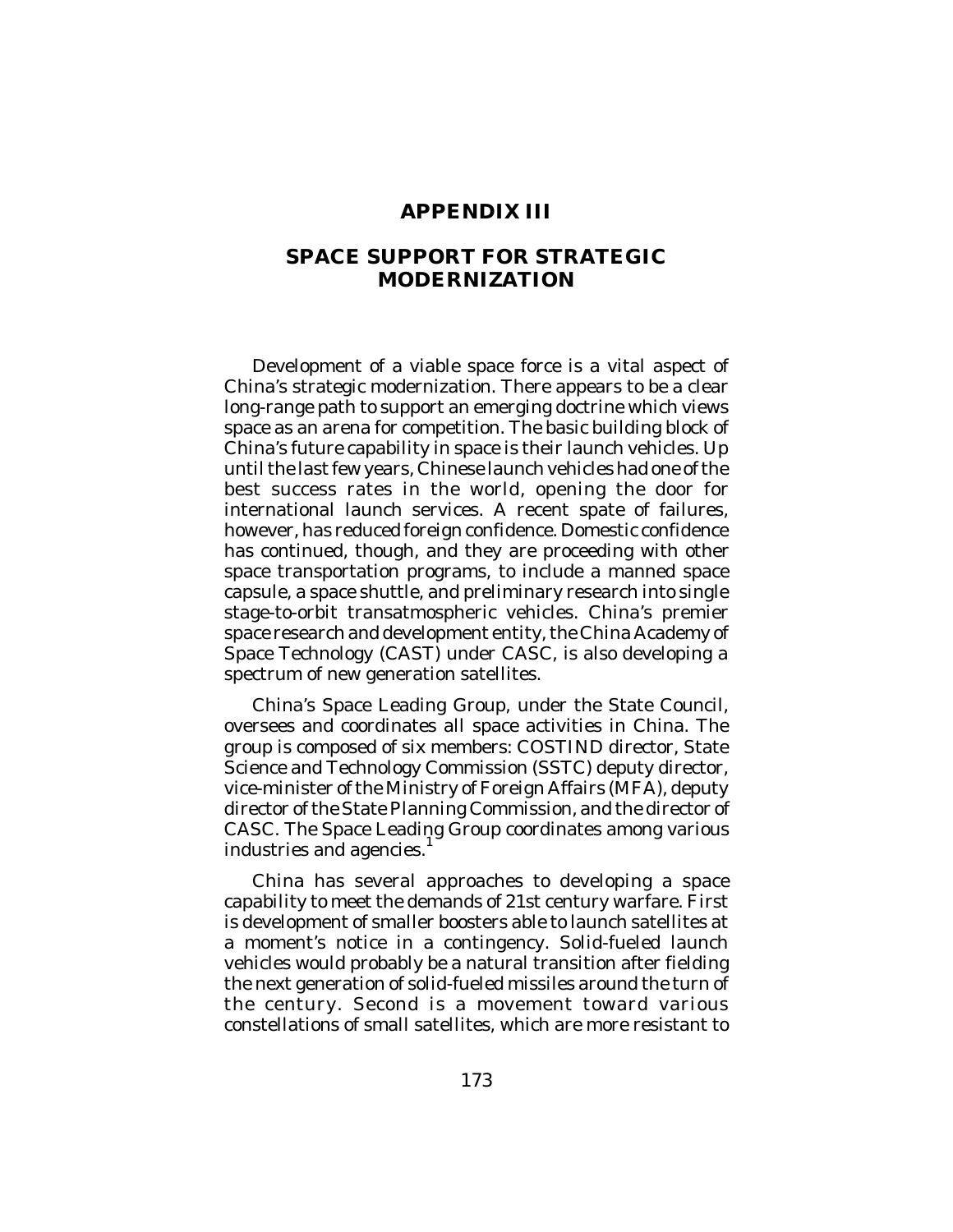anti-satellite (ASAT) weapons and can be produced cheaply in large numbers. China is already investing in the U.S. Iridium program, a constellation of 66 small satellites, and is prepared to invest in their own indigenous answer to Iridium. China is also working with others in the region to jointly develop a smallsat constellation of imaging satellites. The next area is counterspace. Open source literature strongly suggests China's ASAT program is in the model development stage where the space industry is identifying various design proposals for seekers and propulsion systems.

CASC has a huge, bloated space infrastructure waiting to be filled to capacity. CAST's 529 Factory and SAST's 509 Factory currently only manufacture a few satellites a year. China Academy of Launch Technology's (CALT) 211 Factory only assembles a few launch vehicles, but, as of 1994, has the capacity to produce up to 10 vehicles a year. COSTIND's space tracking network provides tracking, telemetry and control<br>(TTBC) servises to a handful of demostic satellites <sup>2</sup> (TT&C) services to a handful of domestic satellites.

### **Space Transportation.**

Essential to China's future in space is its launch vehicle infrastructure and systems. COSTIND has operated a network of space launch bases since their space program began in the 1970s. Launch centers include the following:

- Xichang Space Launch Center (XSLC). Xichang is China's primary site for the launch of space vehicles intended for geosynchronous orbit. The site is equipped with two launch pads, one for LM-3 launches and the other for LM-2E, LM-3A, and LM-3B vehicles.
- Jiuquan Space Launch Center. Jiuquan is used for the launch of remote sensing and scientific satellites, and will be center for China's manned space program. Primary LVs include LM-2C and LM-1D.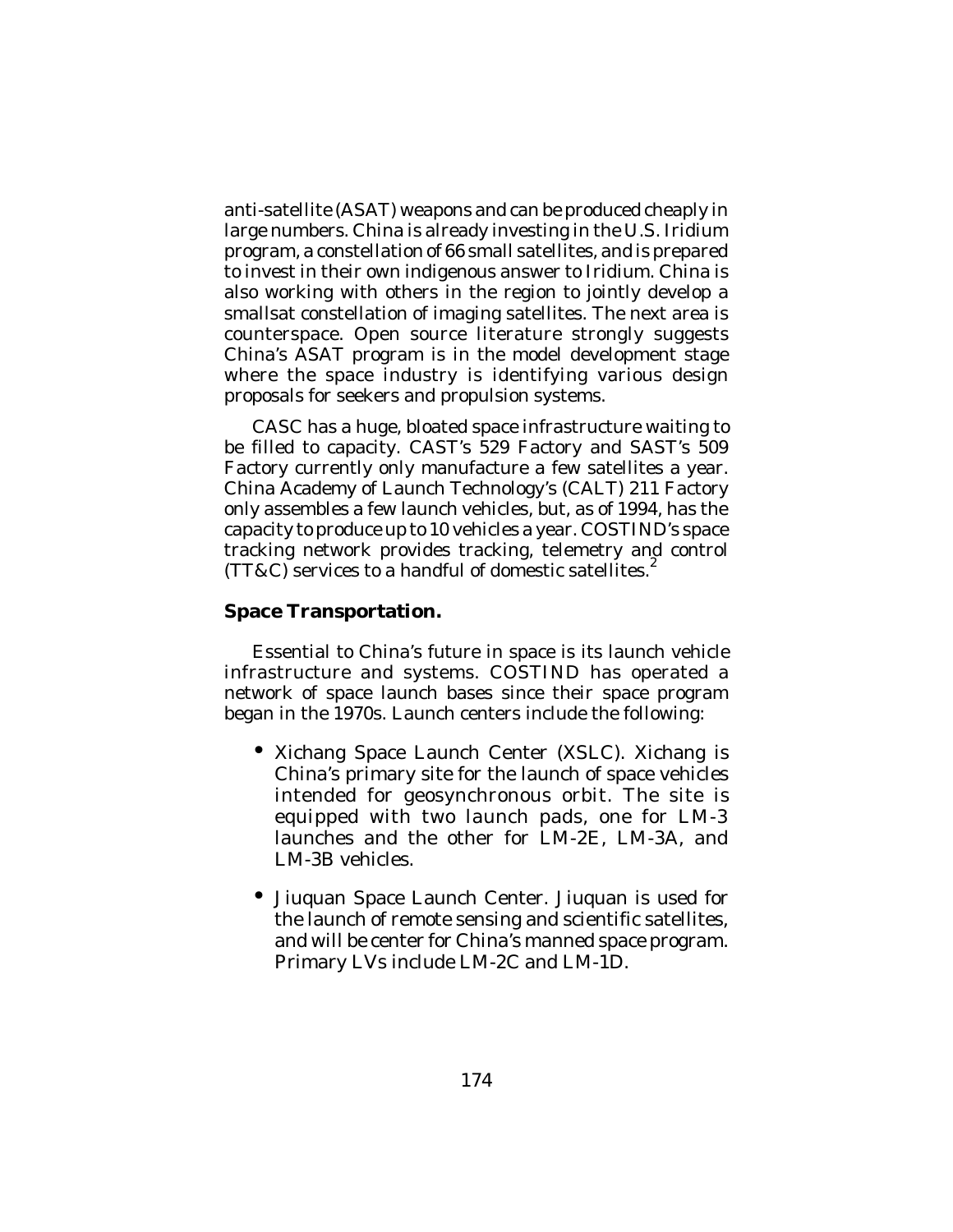• Taiyuan Space Launch Center. Taiyuan is used for polar orbit satellites and plays a major role in launching the Iridium satellite constellation.

To augment COSTIND's three main launch centers, Chinese engineers are examining alternative launch modes for the 21st century. Concepts under consideration include a small solid-fueled launch vehicle which is air-launched; a sea-based launch platform; and a compressed-air launch system. These new approaches to space launches are viewed as simple, mobile, and capable of accommodating heavy loads. The lead COSTIND organization for exploring future launch modes is Beijing Academy of Special Engineering Design.<sup>3</sup>

There is a large volume of literature which outlines China's current family of launch vehicles, which includes several variants of the Long March (LM)-1, LM-2, LM-3, and LM-4. Their heaviest lift launch vehicle is the LM-3B which integrates a cryogenic third stage engine. All launch vehicles are manufactured by the CASC First Academy (CALT) and Eighth Academy in Shanghai. Current efforts are aimed at producing a small launch vehicle which can send small satellites into low and medium orbits. Critical to the small effort is microelectronics technology, new materials, and low power loss electronic devices. 4

CALT is also striving to further increase the carrying capacity of their heavy launch vehicles. The launch vehicle which will carry China's manned space capsule will be a variant of the LM-2E, likely designated as the LM-2E(A). It will be launched from Jiuquan Space Launch Center and able to lift 12 tons to low earth orbit. CALT is looking at developing a nontoxic propellant launch vehicle with a single engine over 100 tons and a vehicle whose single cryogenic liquid oxygen/liquid hydrogen engine is capable of 50 tons of thrust.  $^5$ 

China is working to develop a new *Ariane V* class heavy-lift booster which utilizes cryogenic oxygen/hydrogen engine in the first stage. CALT currently utilizes a cryogenic third stage on the LM-3A and LM-3B launch vehicles. CALT is also researching large kerosene/oxygen engines, building upon engines purchased from Russia in 1993. China hopes to field a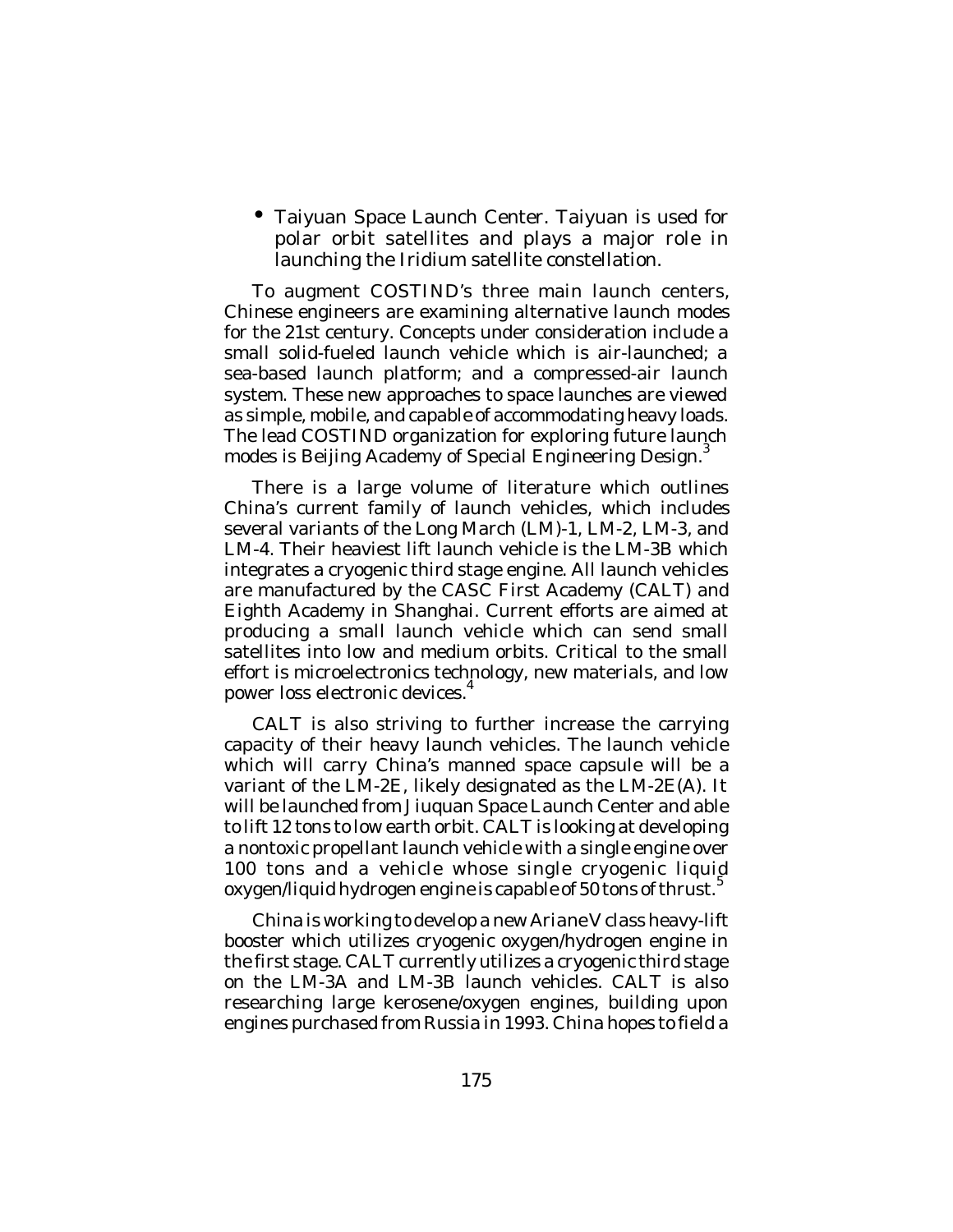new generation launch vehicle which has the capacity to hurl 20 tons into low earth orbit. This vehicle will serve as the basis for China's lunar and planetary exploration. 6

The Shanghai Academy of Space Technology's LM-4 will have the ability to launch dual payloads and is slated to boost the new FY-1C and an 880-pound magnetosphere research satellite in late 1998. Other modifications include a new third stage which will give the vehicle the capability to loft medium sized (2,200-3,300 pounds) payloads into highly elliptical orbits. The new stage will also have a restart capability.<sup>7</sup>

#### **Launch Business.**

China has made the launching of satellites a money making venture. Since the first commercial launch of ASIASAT 1, COSTIND and CASC have launched several more, each bringing in an average of \$40-70 million. COSTIND and CASC are expected to increase the cost of launch services to bring them on a par with western launch providers. Recent launches include a Philippine satellite, Mabuhay, which was launched by a LM-3B, during summer 1997. 8

Revenues from the commercial launch arena are significant. Since 1991, COSTIND and CASC have grossed approximately \$500 million in U.S. dollars (10 launches, average 50 million each). With the cost of a launch vehicle estimated at five to ten million U.S. dollars, the commercial launch business is extremely profitable. In fact, one commercial launch matches the entire annual CASC investment into dual-use space technology. Revenues are shared between COSTIND and CASC, with the proportion varying based on the specific contract. Within CASC, profits are shared between CALT entities involved in manufacturing the launch vehicle; China Great Wall Industry Corporation, the marketing and contracting agent; and CASC headquarters.<sup>9</sup>

Despite a recent spate of failures, China's launch business will increase in the future. COSTIND and CASC have contracted to launch 12 U.S. manufactured *Globalstar*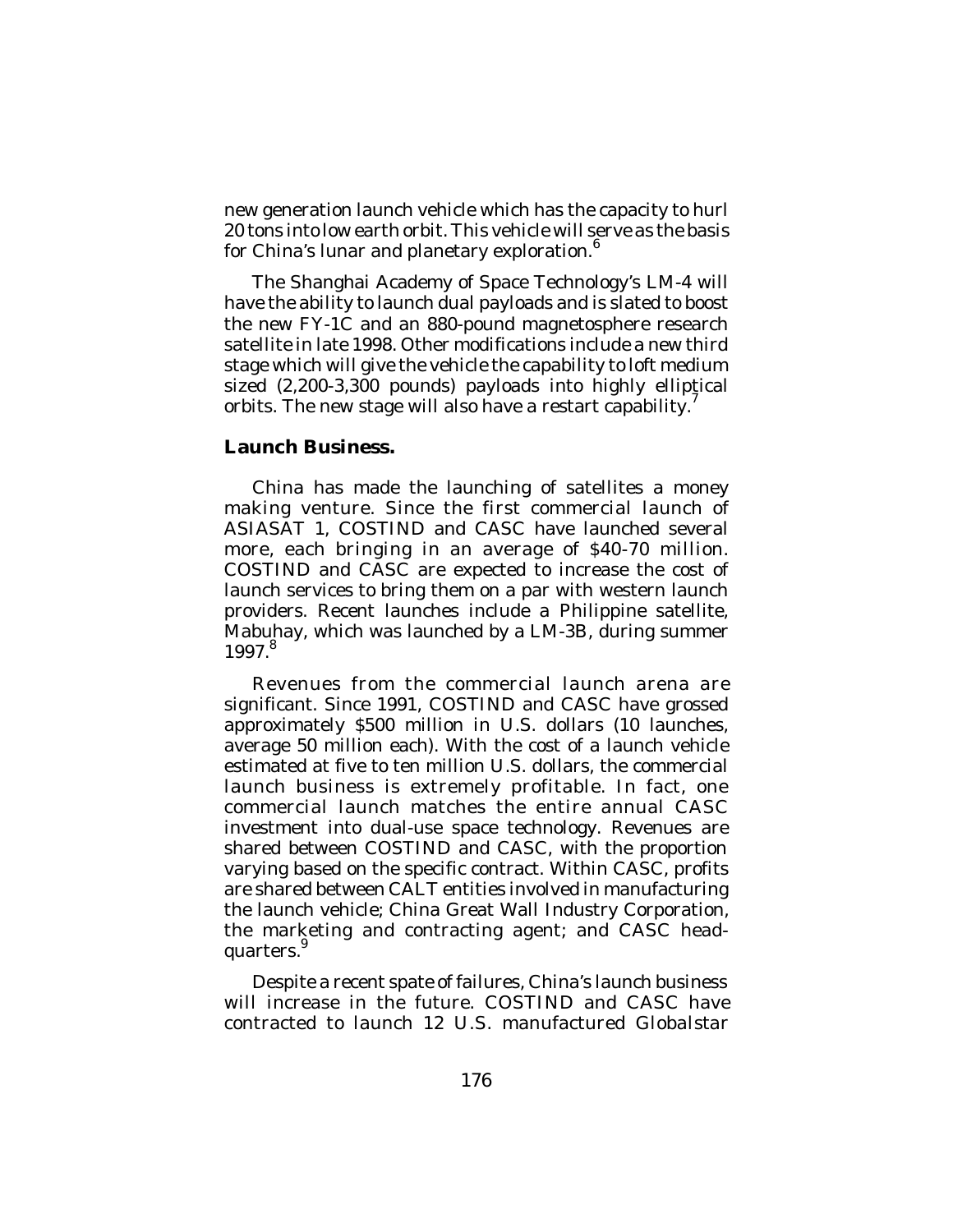satellites on a single LM-2E rocket and 22 Iridium satellites on 11 LM-2C vehicles. CGWIC and Hughes Space and Communications Company have struck a long-term deal under which China will launch 10 satellites through the end of 2006.<sup>10</sup> Assuming no serious rash of failures, the number of planned Chinese commercial launches total 27 in the next 7 years, approximately \$1.35 billion in revenue.

### **Other Space Transportation Programs.**

COSTIND and CASC will need this cash flow to augment budgets for a wide variety of planned space programs. The decision to proceed in R&D into manned space platforms and reusable space vehicles was made in formulating the SSTC's Mid- to Long-Term S&T Development Program.

• Space Capsule (*Feichuan*). China has been conducting research into manned space flight since 1970s. Under Project 921, China is planning to launch two astronauts into space in 1999 for 5 days to celebrate the 50th anniversary of the founding of the communist state. The initial test of the KM-6 space capsule, roughly comparable to the two-man U.S. *Gemini* spacecraft, will be launched in 1998, probably from Jiuquan Space Launch Center in Gansu province. The launch vehicle will most likely be a variant of the LM-2E. Under a 1995 contract with CAST, Russia's Yuri Gagarin Center near Moscow is providing training for 70-80 Chinese astronauts, engineers, and managers in 1997-98. Russia's Krunichev Space Center and Energia Company and the Ukrainian space agency are assisting in the development of the capsule and booster capable of lifting 20 tons. <sup>13</sup> China's domestic astronaut training has been underway at COSTIND's Beijing Institute of Space Medical Engineering (507th Research Institute) since 1968. A new astronaut training facility, the Beijing Space Technology Experiment Center, was opened in 1995 in northwestern Beijing.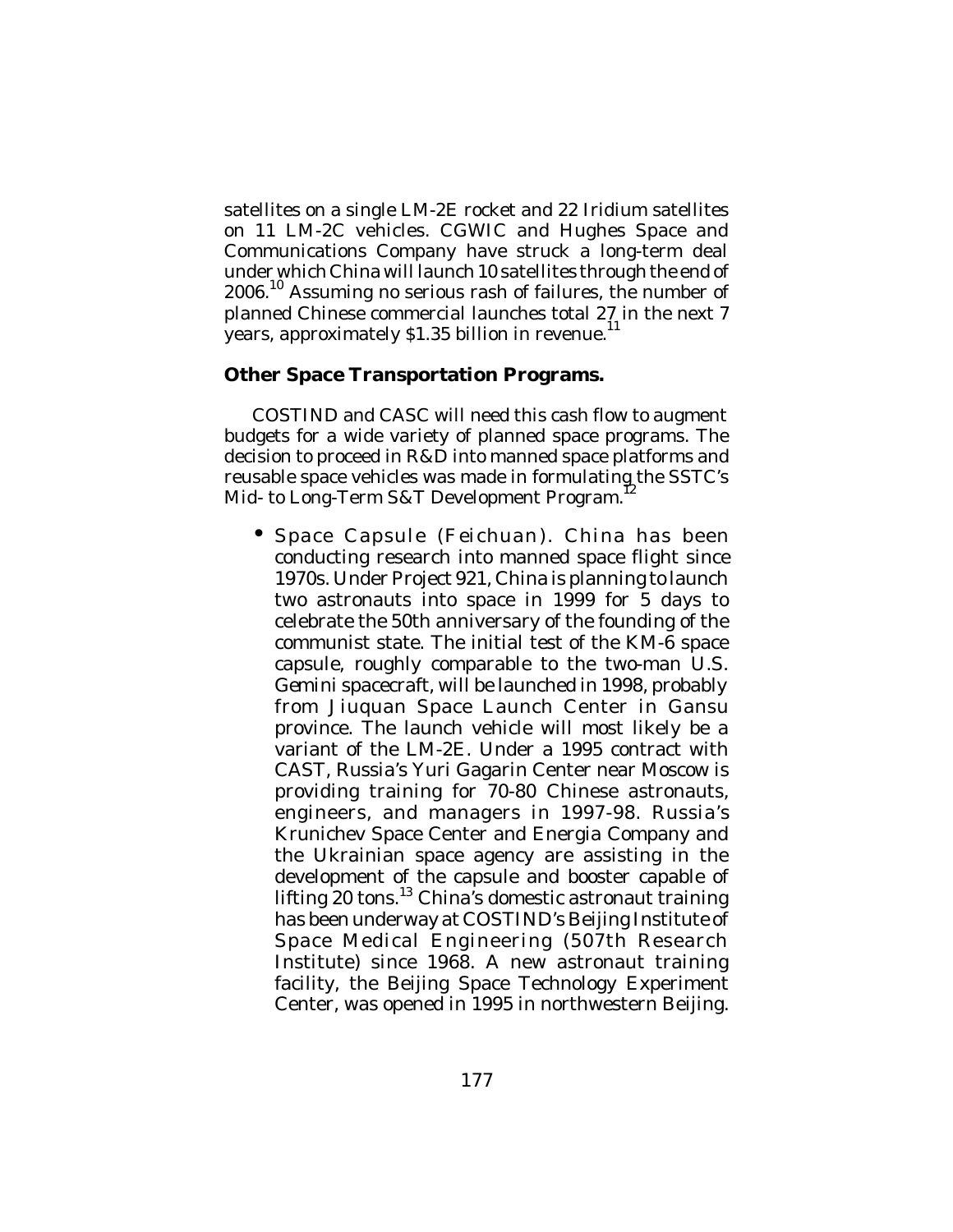All astronauts in training are experienced pilots with at least 1000 hours of flying time.<sup>14</sup>

- Space Shuttle (*Hangtian Feiji*). Since 1989, China has embarked upon a serious effort to deploy a space shuttle. With COSTIND and CASC in the lead, Chinese aerospace engineers are absorbing technologies and lessons learned from the Soviet and U.S. experiences with space shuttles. In fact, Russia is granting significant assistance to China's space shuttle. 15 Space shuttle designs are somewhat alarming. According to one U.S. analysis, a 1991 design was meant to optimize transfer between coplanar orbits, essential for military related space activities to include ASAT operations. Other Chinese studies confirm interest in coplanar transfers. <sup>16</sup> Some observers note that the first experimental launch could occur as early as 2005. The project is valued at RMB 11 billion (approximately \$1.35 billion in U.S. dollars), weighs 22 tons, carries a payload of up to 3.5 tons, and is operated by a crew of three. The shuttle will have a service life of 30 missions, with a typical mission length being 3-5 days.<sup>17</sup>
- Aerospace Plane (*Kongtian Feiji*). Taking space shuttle concepts a step further, COSTIND is directing an effort to master technologies associated with a hypersonic single stage-to-orbit (SSTO, or *danji rugui*) aerospace plane. COSTIND's Beijing Institute of Systems Engineering (BISE), with technical assistance from the launch vehicle/ballistic missile and cruise missile industries (CASC's First and Third Academies), is responsible for the aerospace plane's systems design, which will incorporate scramjet engine (*chaoran chongya fadongji*) technology. 18 First Academy President Li Jianzhong indicated one design concept weighs 2,000 tons and will have manned and unmanned versions.<sup>19</sup> Possibly in preparation for testing, COSTIND's China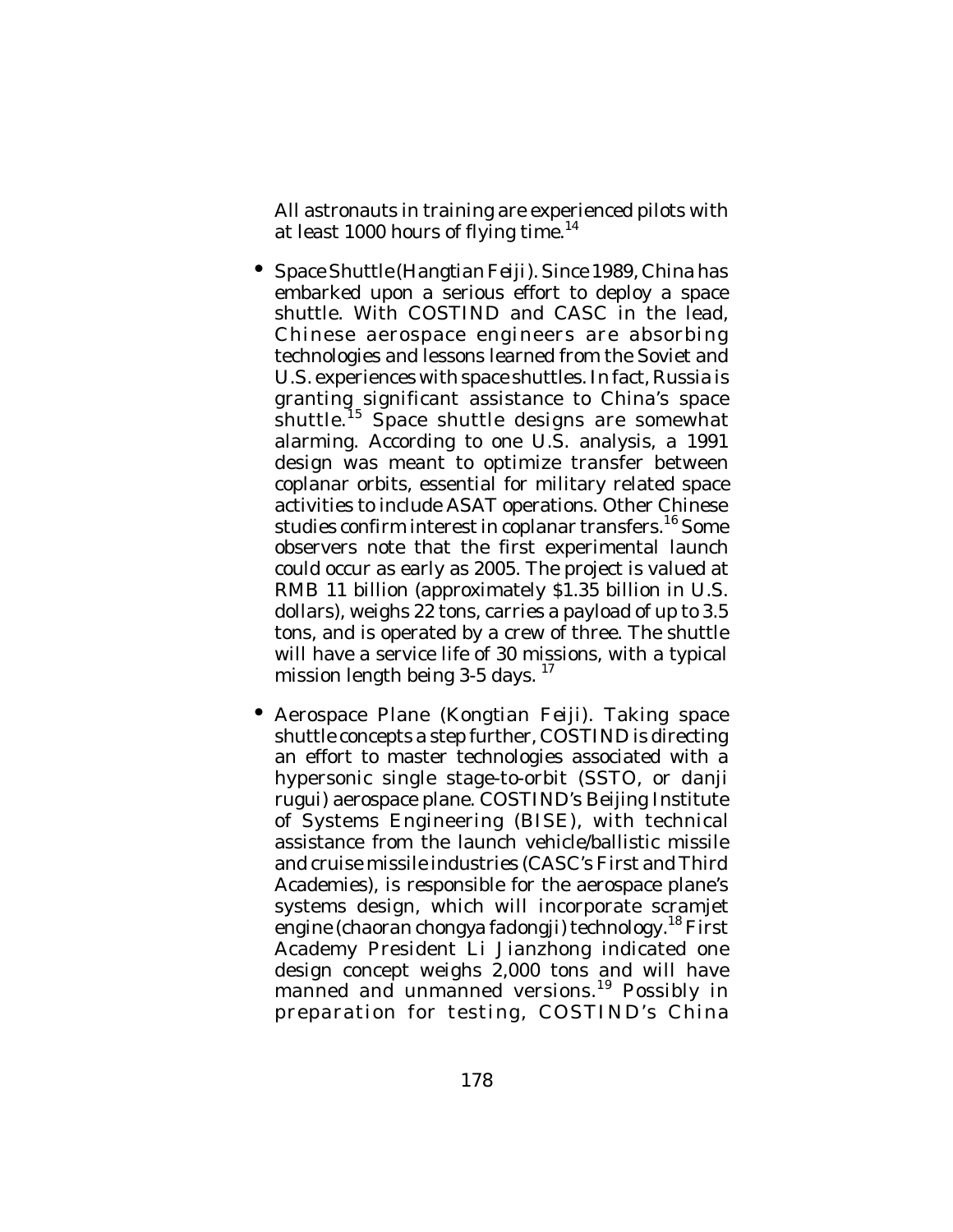Aerodynamic Research and Development Center has upgraded its hypersonic wind tunnel complex in Mianyang, outside of Chengdu, Sichuan province. The wind tunnel will be able to test various systems traveling at Mach 5-10.<sup>20</sup> The First Academy (11th Research Institute), Shanghai Academy of Space Technology (Institute of Power Machinery), and the Beijing University of Aeronautics and Astronautics have also proposed other aerospace launch vehicle concepts. 21

- Tethered Satellites (*Xisheng weixing*). China has initiated R&D into space tether technology for generating power and in the repositioning of satellites. A tether system reels out what is in effect a small satellite which can generate a large amount of electricity. Tethers have generally been used on U.S. space shuttle systems.<sup>22</sup>
- Space Station. China is laying the groundwork for a space station around the year 2020.<sup>23</sup>
- Moon Missions, Mars Probes, and Deep Space Exploration. China's space community is also planning to launch a scientific satellite to orbit the moon around the year 2000. This scientific satellite will serve as the initial step in a long-range program in lunar exploration. Specific approaches to exploration of the moon includes an unmanned lunar surveyer as well as landing a man on the moon. China's space community is evaluating feasibility of a Mars probe, and also intends to field a initial pair of satellites for scientific exploration of deep space. $^{24}$

### **Satellite Development.**

Since the 1970s China has fielded seven COMSATs, two METSATs, 17 retrievable photoreconnaissance satellites, and 12 other scientific systems. One of China's objectives is to eliminate reliance on foreign communications, weather,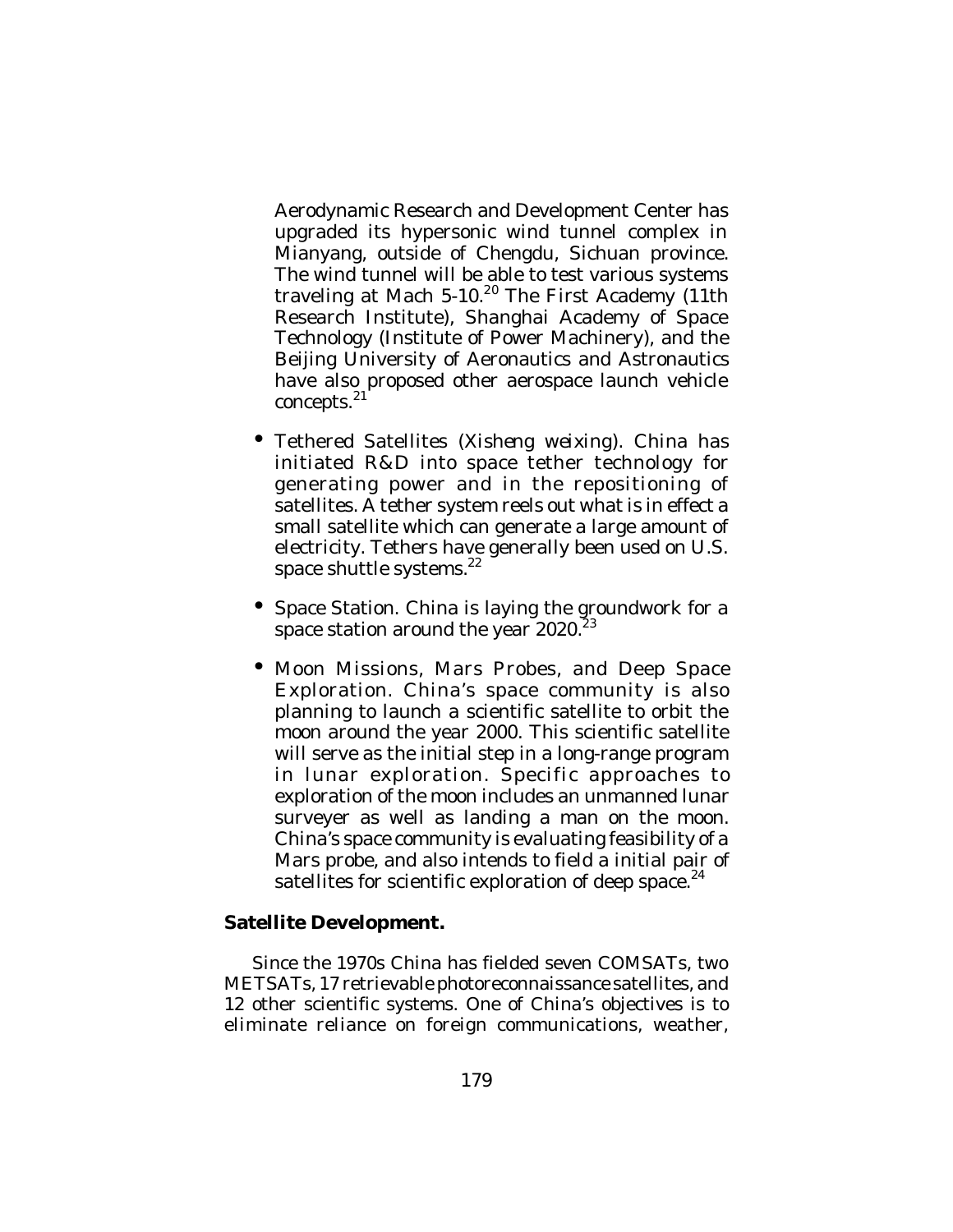navigation, and photo-reconnaissance satellites. For example, as of June 1996, China depended on foreign satellites for up to 80 percent of its satellite communications. Besides reducing vulnerabilities related to foreign dependence, COSTIND, CASC, and MPT view marketing of communications and other satellites as an extraordinary source of revenue. Besides renting transponder space, CAST is formulating plans to sell satellites by 2000.<sup>25</sup>

The general direction of China's satellite development is to reduce the number of components and reduce the weight of their satellite systems. Power supplies make up to 40 percent of the weight, satellite structure around 30 percent, and attitude control system around 20 percent.<sup>26</sup> CAST is striving to develop larger antennas, multiple beams, onboard processing, and more capable power sources. For better satellite control, the Fifth Academy (CAST) has integrated GPS onto their satellite platforms. After initiating preliminary research in 1991 and model R&D in 1994, the 503rd Research Institute tested its first GPS system on board China's 17th remote sensing satellite launched in October 1996. 27

To expand the lifespan of their space systems, the PLA and the space and nuclear industry have advocated using a nuclear generator to power satellites and other platforms in space. Some preliminary research had been done already between 1970-78 when the Institute of Atomic Energy and COSTIND jointly carried out research on space reactors. In May 1994, 50 military and civilian experts from various entities participated in a space nuclear power technology seminar. At the conclusion, participants petitioned the State Council to allocate increased funding for nuclear powered satellites in order to place a trial nuclear powered satellite into orbit within 10 years. The group strongly argued for cooperating with foreign space industries.<sup>28</sup> Since 1988, China has been carrying out research into arcjet satellite engines which provide an efficient manner of utilizing propellant.<sup>29</sup>

In their satellite development, China is working toward launching their second generation communication satellites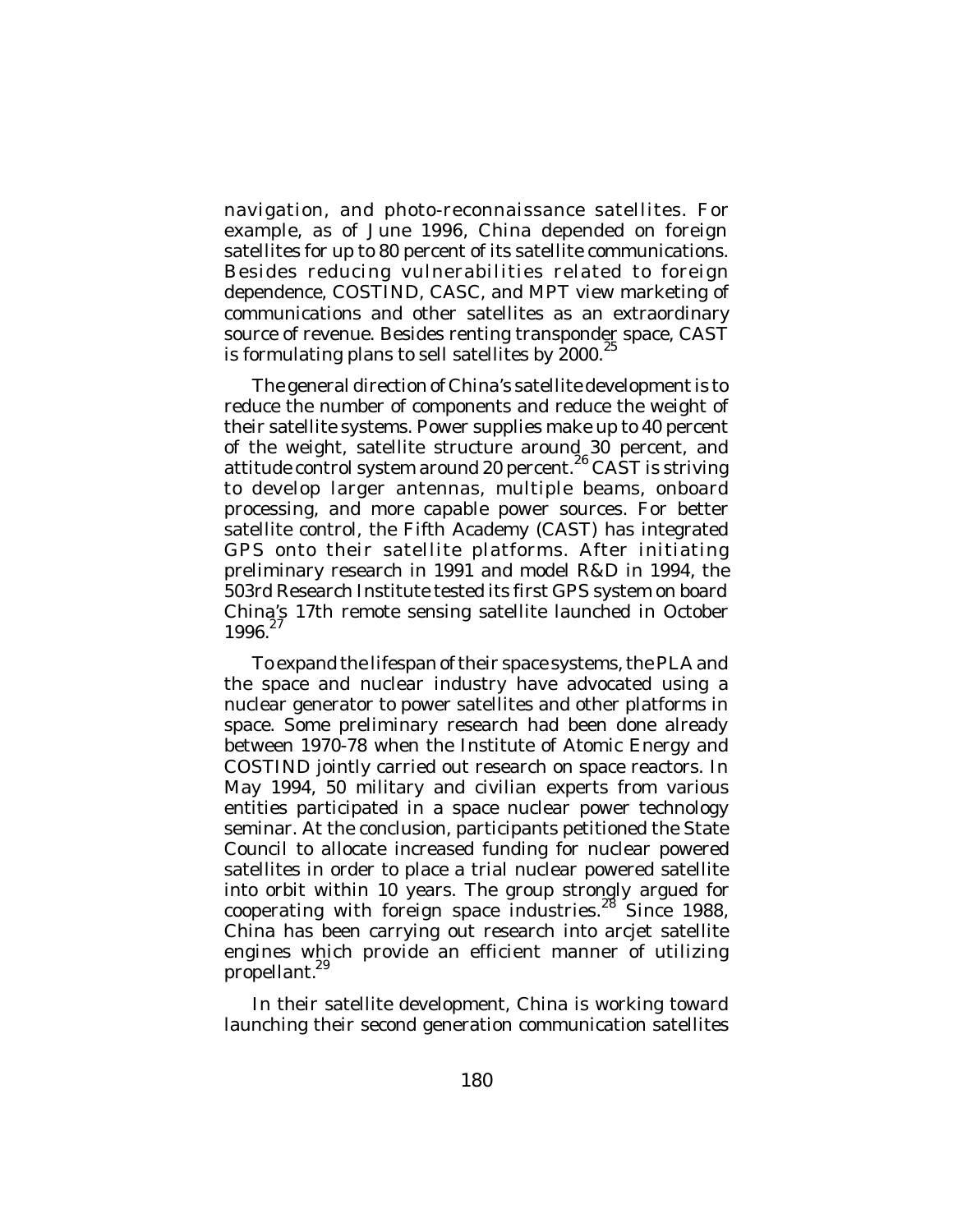which will be a vital component to their national information infrastructure. With General Staff Department (GSD) and COSTIND guidance, the space industry is working toward fielding a full constellation of reconnaissance systems, including high resolution EO, radar, and infrared systems, which, in the outyears, could give them a near real time imaging and missile early warning capability. The space industry is also working to field their second generation weather satellite and first generation navigational satellites.

CAST has had significant problems, however, in its satellite development. The satellite R&D cycle is usually 7-8 years long, and operating lives of less than 4 years are too short; resolution of remote sensing platforms is low; and capacity of communications satellites are low. Only about one-third of the space industry is devoted to advanced research, design selection studies; and engineering management.

China's communications and remote sensing satellites are discussed in detail in the main body of this report. Besides communications, scientific, and remote sensing platforms, CASC is also working on fielding a sophisticated weather satellite. The new generation weather satellite, the *Fengyun-2* (FY-2), exploded at the Xichang Space Launch Center. After completion and launch of a replacement, China expects to complete the FY-3 follow-on. FY-2 will be positioned in a geosynchronous orbit over Singapore (105 degrees east). 30 Weather satellites are essential for the conduct of a variety of military operations.

CASC is also carrying out R&D on navigation satellites. Chinese exploitation of GLONASS and NAVSTAR GPS is well-documented. China, however, loathe to be dependent on any foreign system, is busy developing its own navigation satellite constellations. The initial design, the Twinstar (*shuangxing*) Rapid Positioning System, is an RDSS design with two satellites in geosynchronous orbit, due for launch around the year 2000. The follow-on system under design consists of four satellites also in a geosynchronous orbit.<sup>31</sup>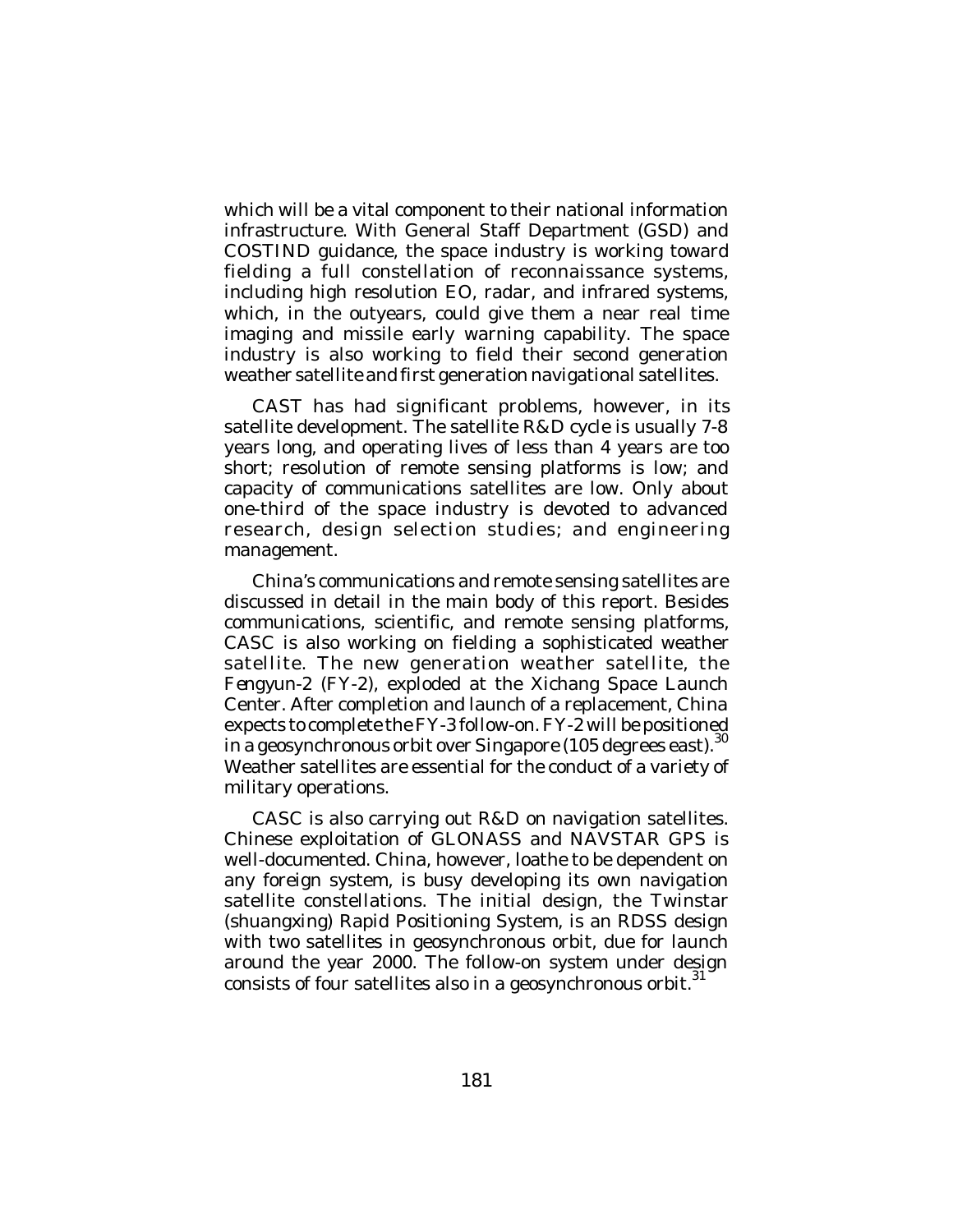Unlike GLONASS and NAVSTAR GPS, these geosynchronous systems will only provide regional navigation services, and will probably not provide enough precision for use on missile systems. CASC, however, has been instructed to proceed with design of a more complex global navigation system. CAST's systems engineering design institute has forwarded two conceptual designs which would provide global coverage. One design employs a constellation of five satellites in five orbital planes at an inclination of 43.7 degrees. An alternative calls for seven satellites in seven orbital planes at a 61.8 degree inclination. $^{32}$ 

CAST is also engaged in preliminary R&D into even more advanced satellite systems. For example, CAST has an active R&D program for a data relay satellite, crucial for a global near real-time imaging capability. They are also conducting conceptual studies on a space-based satellite tracking system which would serve as a potentially important component of any ASAT system.

## **Satellite Miniaturization.**

China has embarked on a program to develop a family of small satellites as a measure to reduce costs, increase revisit rates, and increase survivability. General classifications of these satellites include small satellites (100-500 kilograms); microsatellites (10-100 kilograms); and nanosatellites (less than 10 kilograms). Critical steps in developing small satellites include smaller, more efficient power sources, smaller on-board computers and attitude control systems, and<br>reduced structure size  $^{34}$ reduced structure size.

The Chinese clearly recognize the military implications of small satellites. Chinese defense officials advocate small satellite development in order to reduce vulnerability of fixed launch sites. Chinese engineers are examining the utility of using mobile, solid-fueled launch vehicles, such as a modified DF-21, or future variants of the DF-31 and DF-41. They are also interested in satellite launches from transport aircraft.  $^{\rm 35}$ Reduced size and complexity allows for faster R&D and manufacturing time, and production in significant numbers.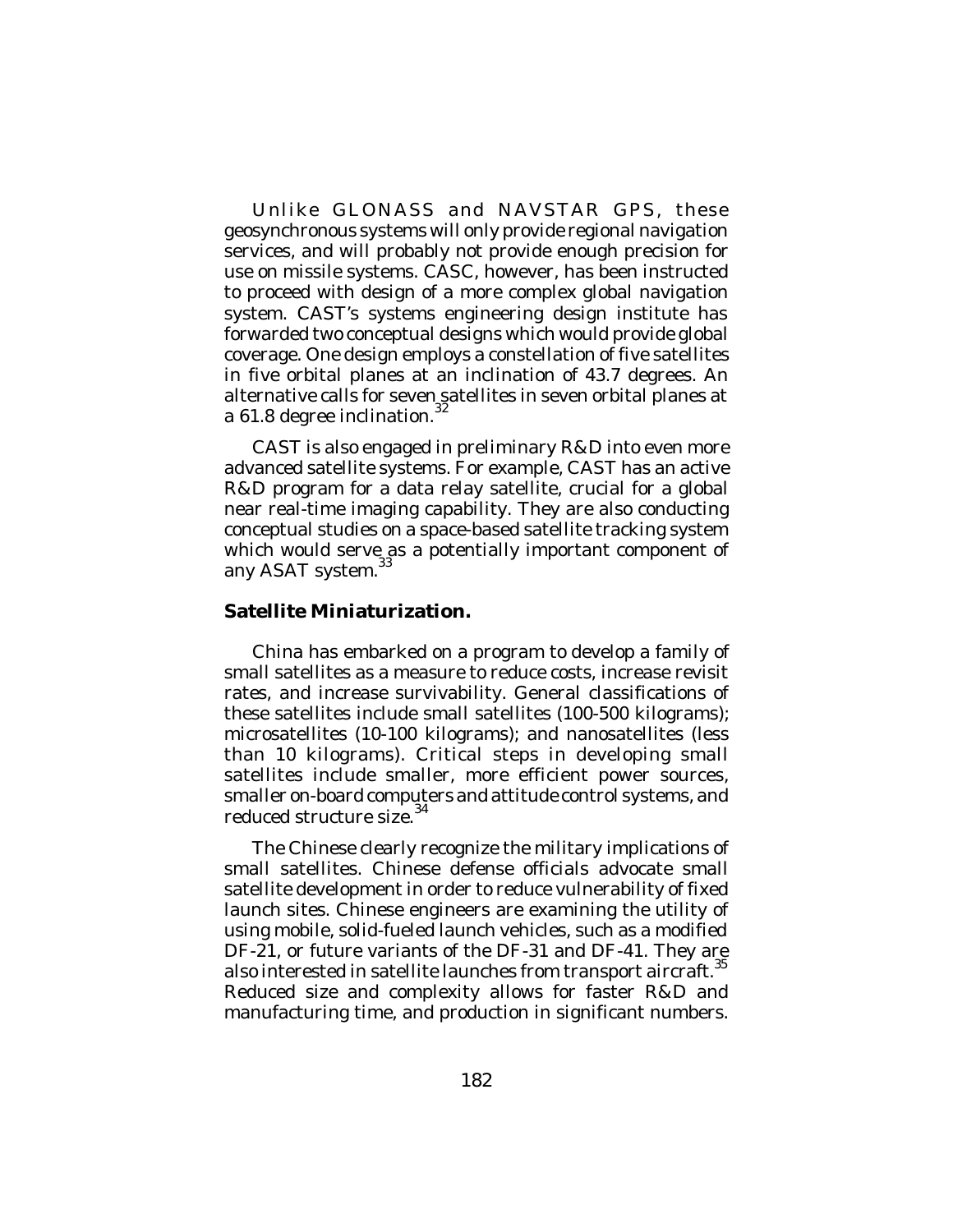In a contingency situation, tactical communications and imagery satellites can be launched on demand. Mobile launch platforms allow for increased survivability. As seen by China's Globalstar contract, multiple small satellites can be launched on a single launch vehicle. Furthermore, ASAT attacks on small satellite constellations will encounter greater targeting difficulties and be costly. Destruction of one satellite will have minimal effect on the overall functioning of the constellation. 36

Preliminary research has been conducted on small satellite photo-reconnaissance and electronic reconnaissance constellations. CAST is also examining future generation small satellite communications, satellite constellations which are put into low earth, sun synchronous orbit, transmit via a digital storage and forward system, incorporate spread 37 spectrum, and other secure methodologies.

One of the first family of small satellites is the *Shijian* (SJ) series. The SJ-4 was a small satellite experiment which included a package of various scientific experiments. With 863 Program funding and COSTIND oversight, the SJ-4 weighed 400 kilograms and, after launch by a LM-3A, was placed in a 200-36000 kilometer geosynchronous transfer orbit. CAST provided the bus while CAS's Space Science and Application Research Center provided the payload. The follow-on SJ-5 system is expected to be the common bus for China's first generation of small satellite constellations. SJ-4 was the fourth in a series of scientific platforms. SJ-1 was launched in March 1971, while SJ-2, SJ-2A, and SJ-2B were three space physics satellites launched on a single launch vehicle in September 1981. SJ-3 was designed but aborted.<sup>38</sup>

### **Foreign Assistance.**

Beijing clearly understands China cannot develop a viable space capability without significant foreign technical assistance. After establishing a relationship with Germany and France in the 1980s, CASC has expanded its contacts with a number of countries, including the former Soviet Union, Brazil, and the United States.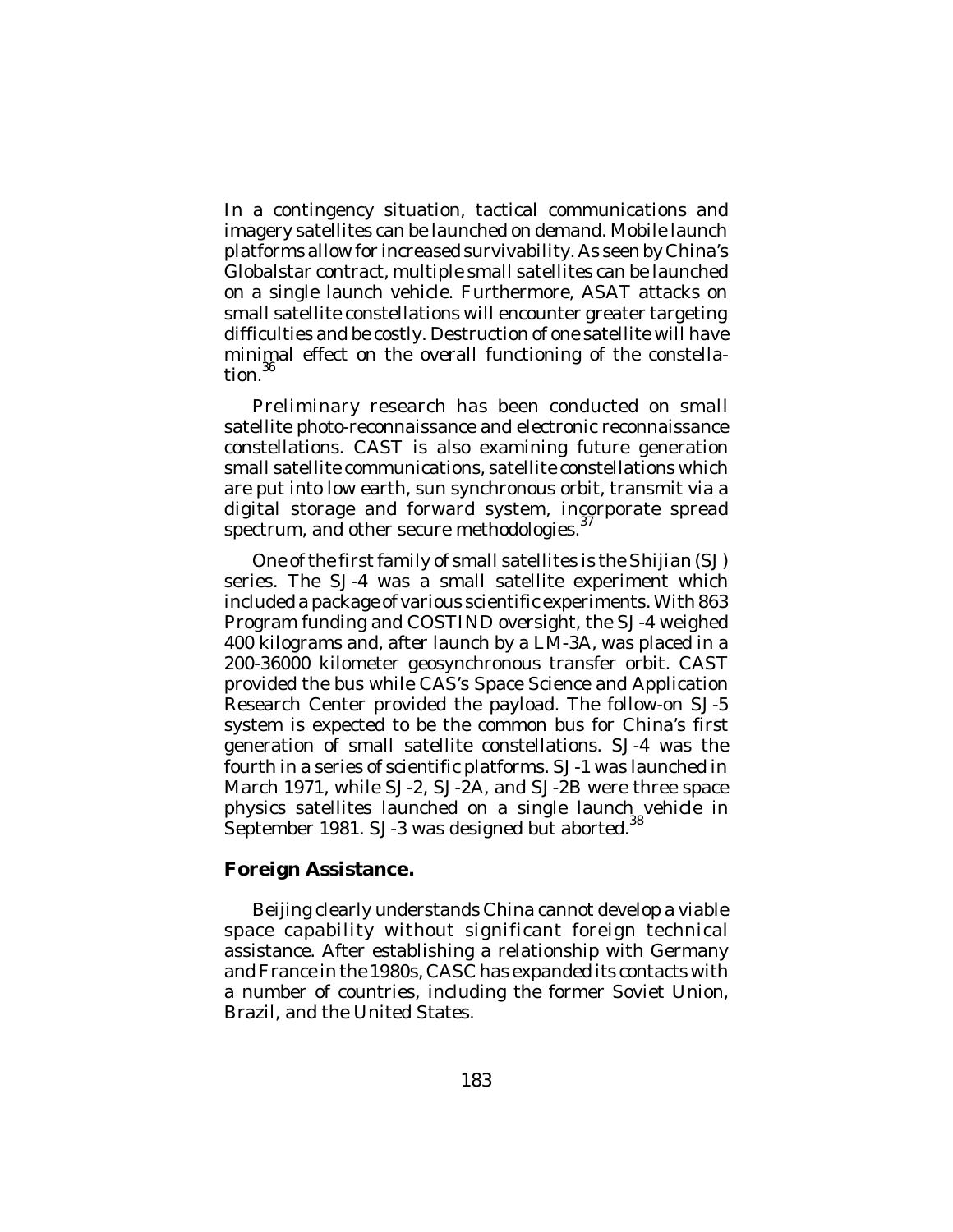The greatest source of foreign assistance for its space program is from countries of the former Soviet Union. Space cooperation between China and Russia has been formalized into a series of agreements between CASC and the Russian space agencies. Representatives from Chinese and Soviet space industries signed an initial agreement in Moscow in May 1990 on 10 cooperative projects, the first of which addressed joint efforts to develop a GLONASS/GPS compatible receiver. A formal contract was signed 2 years later. The relationship was solidified when, on December 18, 1992, CASC and the Russian Space Agency signed an official protocol for the sharing of space technology. This agreement was formalized during President Yeltsin's visit to Beijing where he also signed a no-first-use pledge with the Chinese.

A follow-on agreement, signed by CASC Vice-director Wang Liheng and the head of the Russian Space Agency, outlined at least ten areas of space cooperation including exchanges in satellite navigation, space surveillance, propulsion, satellite communications, joint design efforts, materials, intelligence sharing, scientific personnel exchanges, and space systems testing.<sup>40</sup> For program management, the two sides agreed to annual meetings to review the various cooperative programs. In addition, China, Russia, and Ukraine's space community have held annual exchange conferences attended by as many as 250 engineers. The fourth annual trilateral conference was held in September 1996 in Kiev, Ukraine.<sup>41</sup> Space cooperation agreements have also been concluded with Ukraine (March 1994), Belarus (June 1994), and Kazakhstan (May 1998). Areas of cooperation with Ukraine include remote sensing, satellite communications, and aerospace material research and development.<sup>42</sup>

Much of the Sino-Russian and Sino-Ukrainian cooperation is centered on China's manned space program and supporting launch vehicles. Russia and Ukraine have provided assistance to China in developing cryogenic upper stages for launch vehicles. Russia sold three RD-120 cryogenic upper stage engines, the same as that used on the Zenit space launch vehicle, to China.<sup>43</sup> A formal agreement for Russian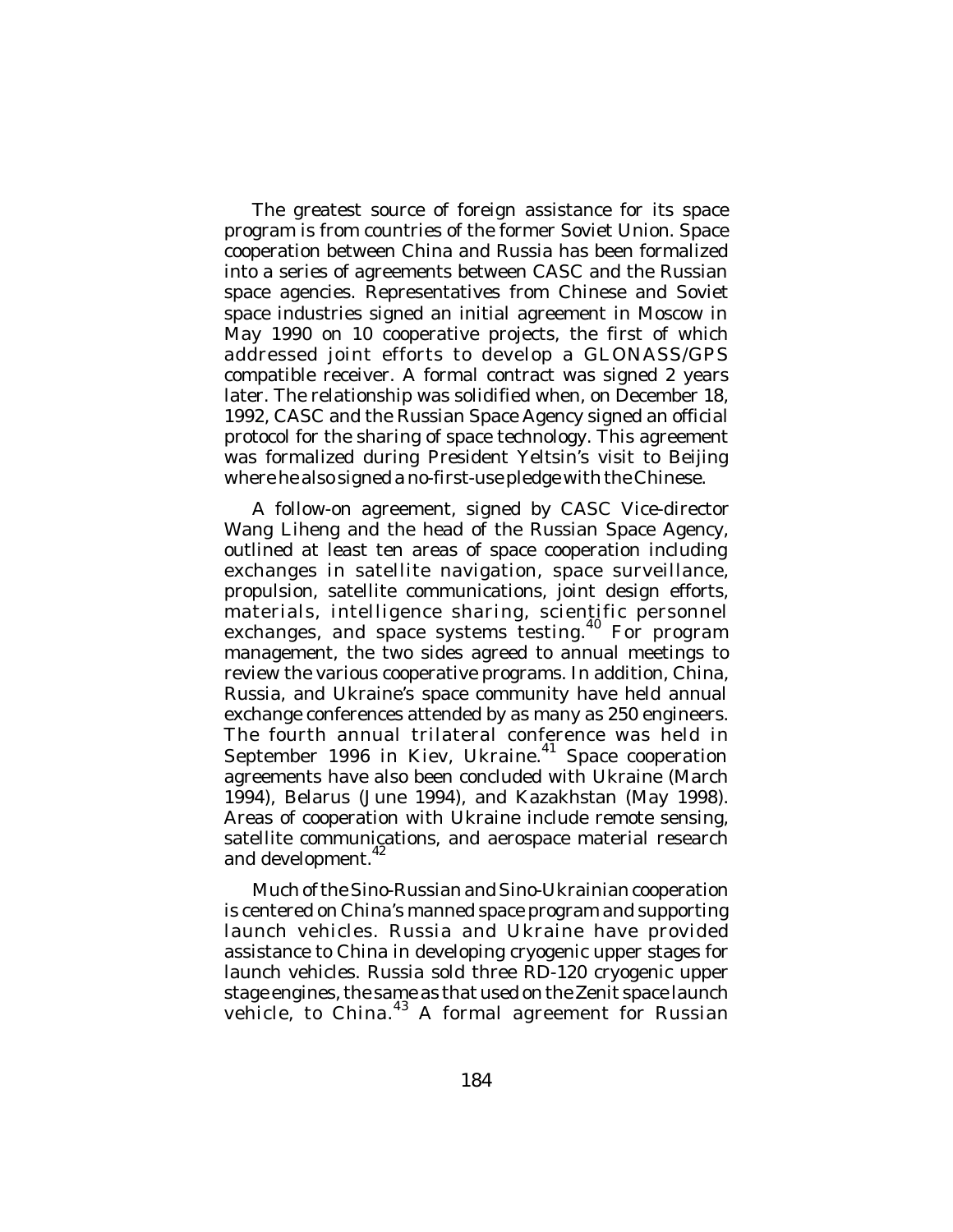assistance in the manned space program was slated to be signed during Li Peng's visit to Moscow in May 1995 or during Yeltsin's late 1995 visit to Beijing. China is allegedly paying "billions of dollars" for Russian assistance in its manned space program, although a small proportion can be paid in bartered goods. Items of special interest include emergency rescue, thermal control, and space docking.<sup>44</sup>

China has not limited its international cooperation to the former Soviet Union. Building upon a foundation established in the 1980s, recent contacts between French and Chinese space communities were initiated during June 1994 space industry negotiations between France's National Center for Space Studies (CNES) and COSTIND and CASC. Specific areas of discussion included small launch vehicle technology and R&D of small satellites. Two follow-up meetings were held in September 1994 and November 1995. Since 1994, at least 10 Chinese space delegations have visited French space industry facilities. Besides small launch vehicle and satellite technology, cooperation focuses on GPS/GLONASS exploitation, satellite attitude control systems, communication satellites, and meteorological satellite technology.<sup>4</sup> China will work with France in developing the Proteus small satellite bus. 46

The space relationship between China and Germany started in the early 1980s, culminating in a contract between the CASC and DASA in 1987 on the DFH-3. A follow-up agreement between CASC and Deutsche Aerospace AG was signed in November 1993 which directed the establishment of a joint venture between EuraSpace and CASC called Sinosat. Sinosat's first satellite is Nahuel, a communications satellite scheduled for launch in 1997.<sup>47</sup> Other areas of cooperation include SATCOM transponder technology, solar panels, and orbital control systems. <sup>48</sup> China is also working with Germany on a two ton solar telescope which will orbit around the moon about 2002.<sup>49</sup>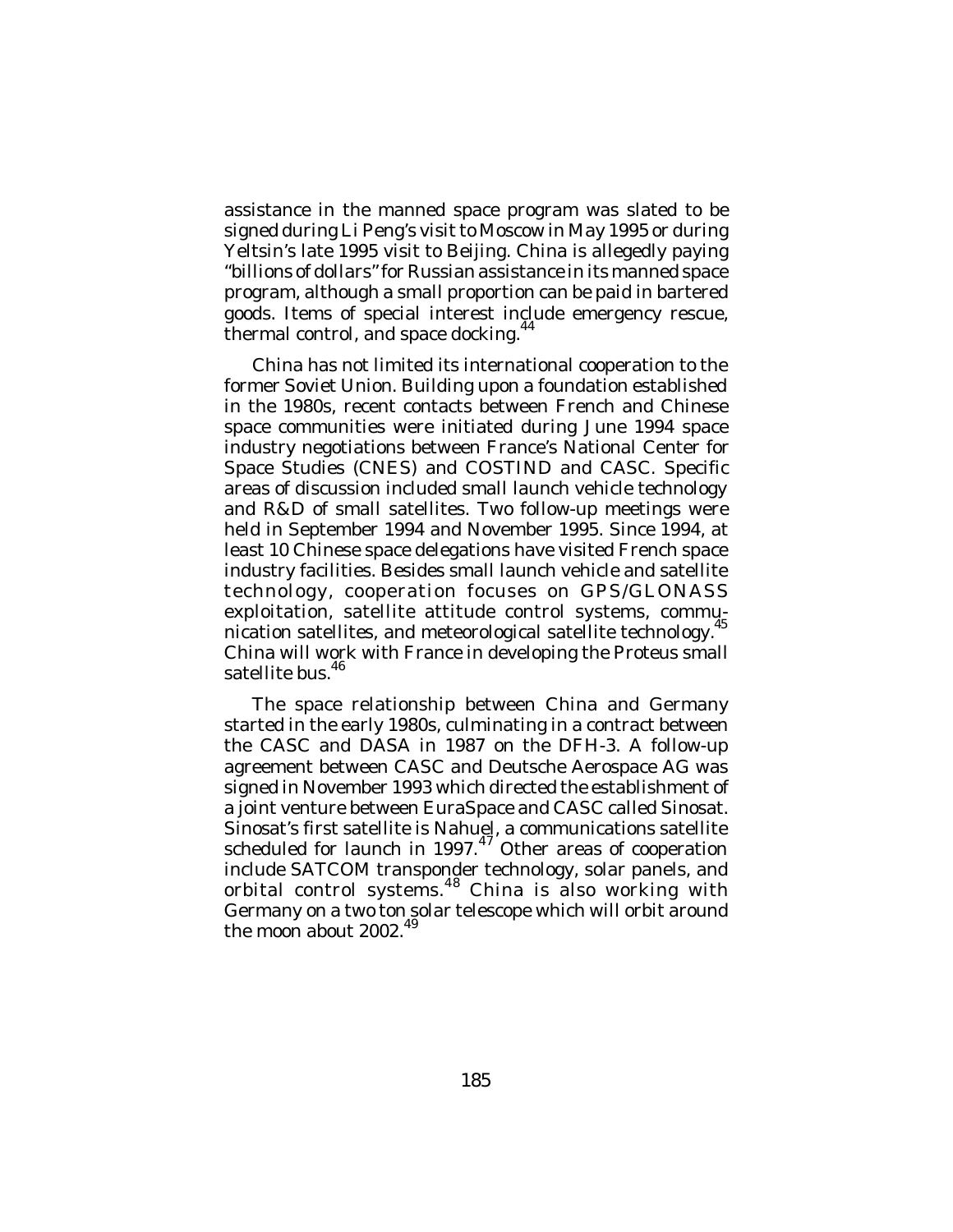### **Space Warfare.**

Chinese strategists have grasped the concept of space dominance. Writings and speeches by the PLA leadership acknowledge space as an essential dimension of regional warfare. Space systems, under the responsibility of CASC's CAST, are emphasized in China's 863 program and the 5- and 15-year plans. These systems include a new generation of COMSATs, data relay satellites, remote sensing platforms, a navigation satellite constellation, weather satellites, space shuttle, and space station. Chinese space advocates place special emphasis on small satellite technology.

Chinese writings indicate a significant interest in anti-satellite warfare, an issue usually shrouded in extensive secrecy.<sup>50</sup> When discussing ASAT principles, internal writings omit sections which address China's domestic programs. However, a number of systems now under development could be used in an ASAT role. First, China has an extensive satellite tracking network which may be upgraded to provide precision tracking for space intercepts. Sites are located throughout the country, and COSTIND has approached a number of foreign countries, including Chile and Brazil, to jointly build and use space tracking facilities. Besides tracking and controlling satellites, these sites could receive downlinked imagery for transmittal to Beijing.

With some modification, China's solid fueled missile systems, the DF-21 or DF-31, could be used in a direct ascent ASAT role. One Chinese article referred to the potential use of an older launch vehicle, the *Long March-1*, in an ASAT mode. Warheads would most likely rely on kinetic or RF energy. The successful development of a ballistic missile defense system will give the Chinese an inherent ASAT capability as well.

Other ASAT concepts which have appeared in Chinese writings include a satellite which can spread steel balls along an enemy satellite's path or spread dust on satellite reflectors. Finally, COSTIND has acknowledged research into the use of enhanced radiation weapons, which could be most useful in a nuclear pumped laser system. China probably has the technological capability to jam satellite uplinks or downlinks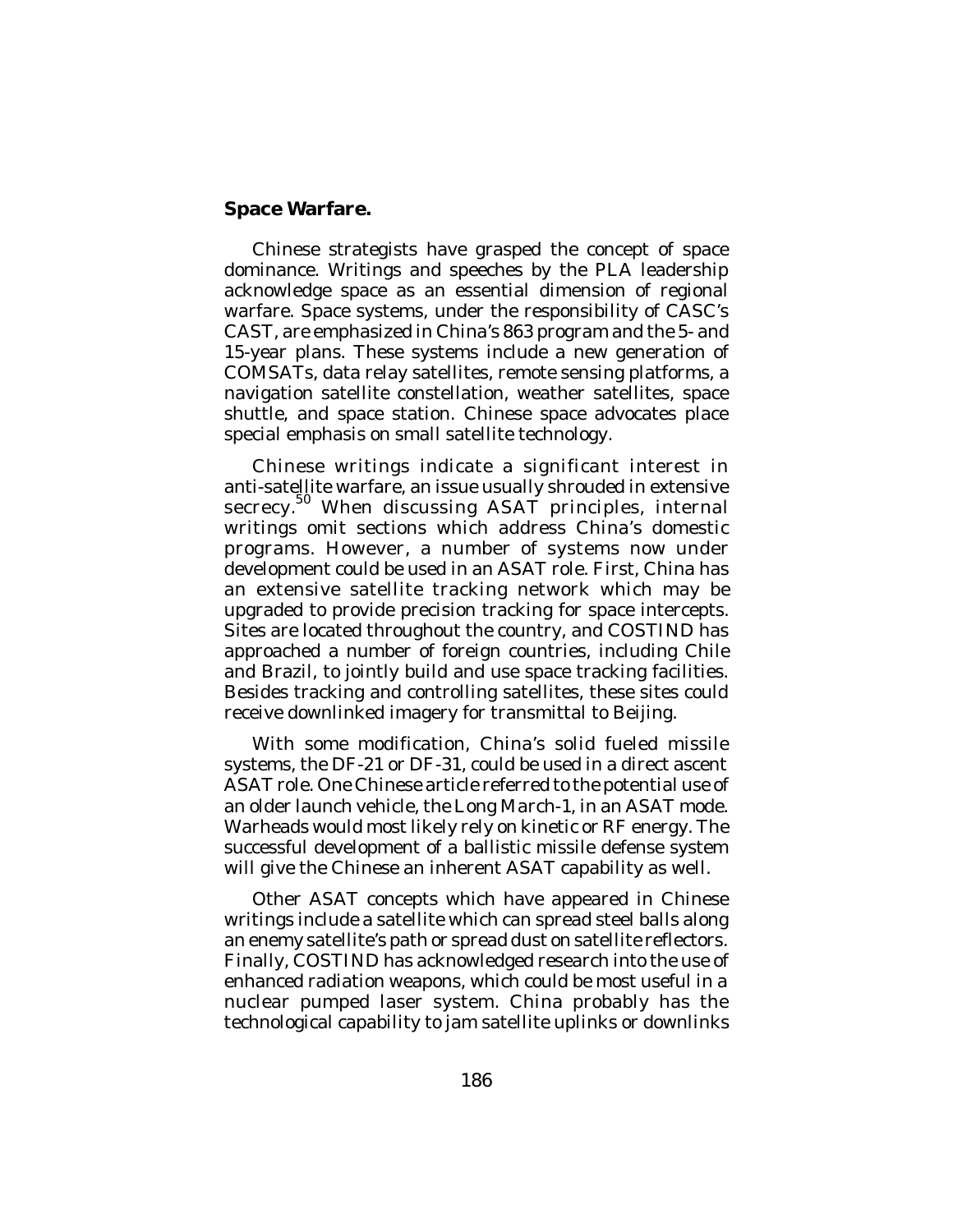with some effectiveness, and could use ground-based lasers for opto-electronic countermeasures.

Chinese strategists are thinking about satellite defense as well. Satellite hardening measures, such as thermal shielding or armor, are likely being examined by COSTIND and CAST. Deception or hiding measures could be employed as well. The use of small satellites, as CASC analysts have acknowledged, will reduce satellite vulnerability. The use of gallium arsenide (GAAS) integrated circuits will provide additional resistance against space EMP weapons. China's most recent photoreconnaissance satellite, the FSW-2, displayed some in-orbit maneuvering ability. As a side note, one cannot dismiss the possibility that Russian institutes have provided some results from previous Soviet ASAT tests.<sup>51</sup>

Finally, China's increasing reliance on internationally shared space platforms could complicate attempts to deny access to or destroy space systems used by the Chinese. China and Brazil have a joint project to deploy two remote sensing satellites. Beijing utilizes transponder space on the Hong Kong controlled Asia-Pacific Telecommunications satellite. Besides complicating ASAT efforts, the joint development and use of satellites reduces the cost of the wide range of satellite development programs.

Who should oversee China's fledgling space force is a subject of internal debate.<sup>52</sup> The most likely candidate for running a space organization is COSTIND's China Launch and Tracking Control (CLTC). CLTC oversees China's three main launch centers and its satellite tracking and control network. There have been discussions within the PLA leadership on splitting off CLTC into a independent space command, or under control of the PLAAF, but there has been no concrete action to date. 53

In summary, China has a wide variety of programs which indicate it intends to become a major player in space in the 21st century. China's emphasis is on dual use systems which could provide significant value added benefits to future PLA operations. PLA strategists understand that without a presence in space, national security cannot be assured.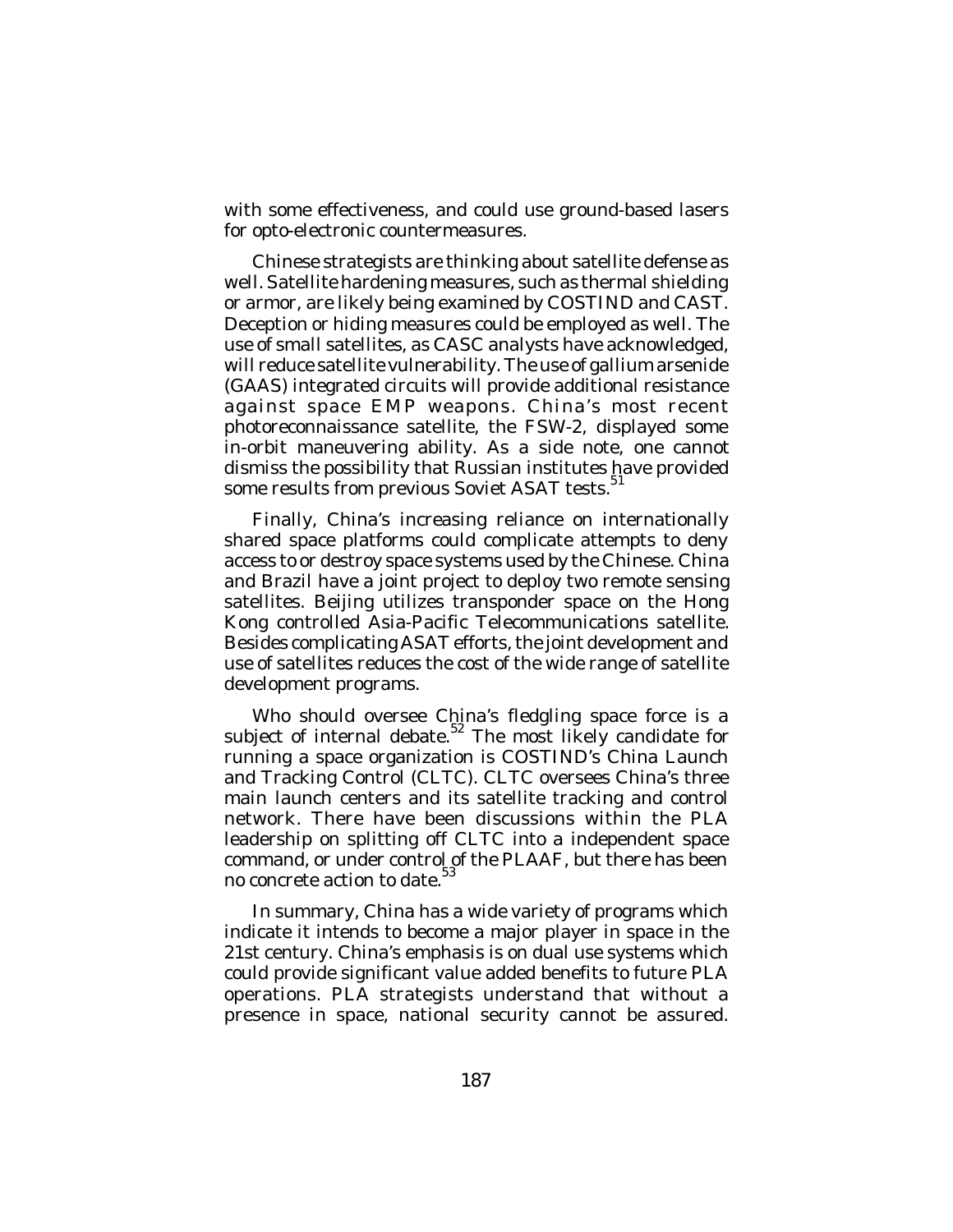Foreign assistance is crucial in their efforts. Launch vehicles, besides providing an important source of revenue, serve as the foundation of their future in space. A broad family of satellite systems will provide critical  $C^4$ I services for their emerging reconnaissance/strike complex. For greater space survivability, greater production capacity, and lower costs, China is emphasizing small satellite development. Finally, extensive R&D is being carried out on a counterspace capability in order to potentially deny future adversaries access to their own space systems.

#### **ENDNOTES - APPENDIX III**

1. Wang Chunyuan, *China's Space Industry and Its Strategy of International Cooperation*, Stanford University Center for International Security and Arms Control, July 1996, p. 16.

2. Author's 1994 visit to 211 Factory, Weinan Satellite Control Site, and Xian Satellite Control Center; Zhang Rufan, "Development and Prospects for China's Space Technology," *Zhongguo Hangtian*, June 1994, pp. 6-10, in *JPRS-CST*-94-019.

3. Chang Yuyan, "New Launch Forms for Spacecraft," paper presented at the China Astronautics Society Conference on Launch Engineering and Ground Equipment, July 1994, 5 pp.

4. Zhang Xinzhai, "Achievements and Future Development of China's Space Technology," *Zhongguo Hangtian*, June 96, in *Foreign Broadcast Information Service-CST* (hereafter *FBIS-CST*)-96-015.

5. *Ibid*. Also see Chen Lan, "Chinese Manned Space Program," in *Dragon in Space*, an internet site managed out of Singapore, April 10, 1998.

6. Craig Covalt, "Chinese Manned Flight Set for 1999 Liftoff," *Aviation Week and Space Technology Review*, October 21, 1996, pp. 22-23. "Ambitious Space Program Gears Up for Competitive Edge," in *Xinhua*, October 31, 1996, in *FBIS-CHI*-96-215; and "Scientist Urges Developing Large Launch Vehicles," *Xinhua*, March 22, 1998, in *FBIS-CHI*-98-081.

7. Covalt, pp. 22-23.

8. Chen Chunmei, "Long March Booked For Two More Satellites," *China Daily*, in *FBIS-CHI*-96-146, July 29, 1996, p. 1.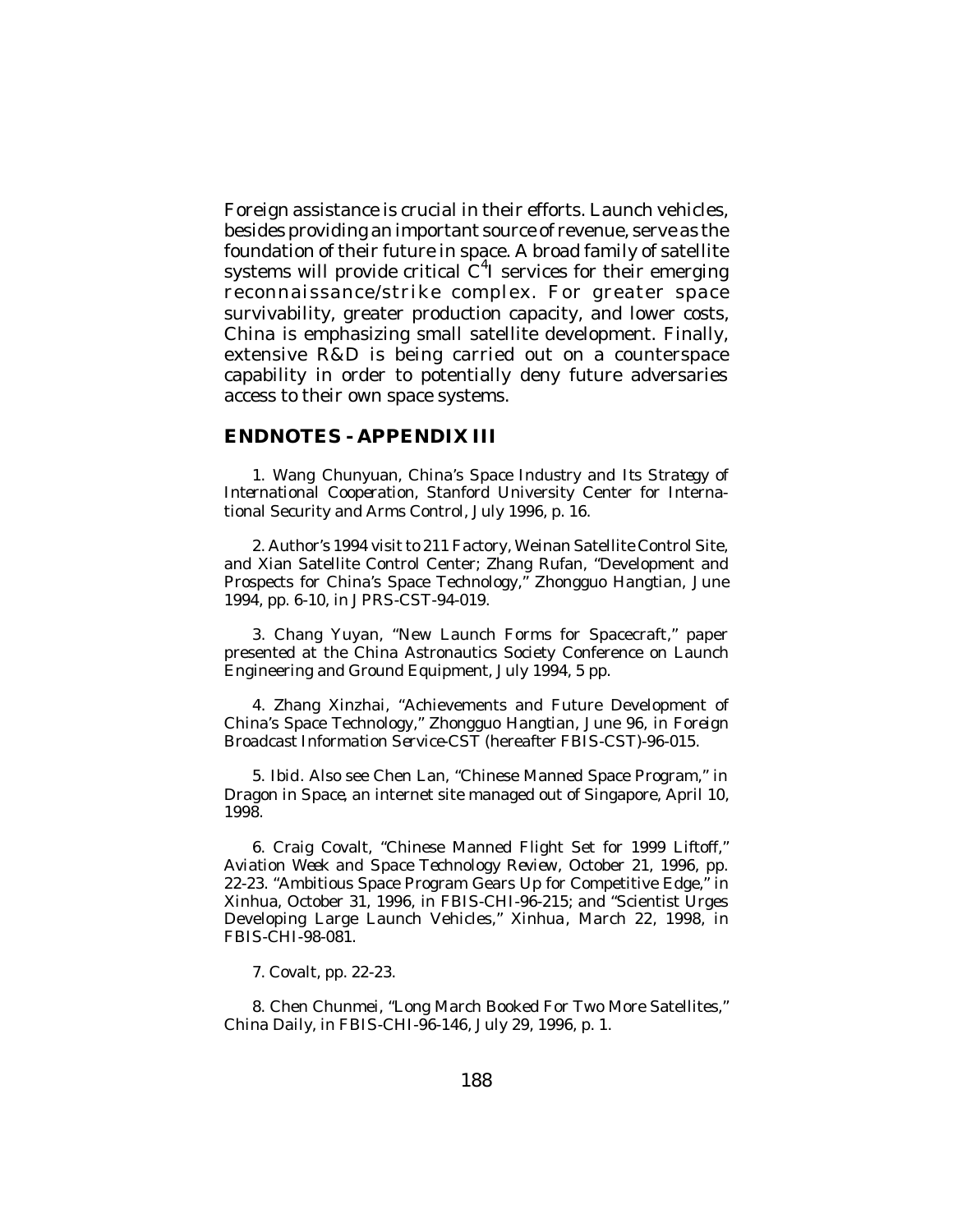9. Based on author's discussions with various COSTIND and CASC space officials, 1992-95. CASC's annual expenditure dual use space R&D and production amounts to RMB 400 million, at an exchange rate of 8.5, which equals U.S. \$47 million. Total state space budget is around \$100 million (0.035 percent of overall Gross National Product). On average, a launch vehicle or missile costs between 3.5 and 10 million U.S. dollars, and a satellite costs between 5 and 12 million. See "Luan Enjie Fuzongjingli Tan Hangtian Zhiliang," *Zhongguo Hangtian Bao*, March 21, 1994, p.1; and author's unpublished report, "The Role of China's Space and Missile Industry in PLA Strategic Modernization," May 1995.

10. "China to Launch 10 Satellites For Hughes Through 2006," *Xinhua* News Release, June 21, 1997.

11. Total based on a conservative average of \$5,000 U.S. dollars per launch. See Wang Chunyuan, p. 21.

12. Si Liang, "Only the East Wind is Lacking," *Zhongguo Tongxun She*, August 11, 1994, in *FBIS-CHI*-94-158.

13. Craig Covalt, "Chinese Manned Flight Set for 1999 Liftoff," *Aviation Week and Space Technology Review*, October 21, 1996, pp. 22-23; and "Chinese Cosmonauts To Train at Gagarin Space Center," *Interfax*, December 27, 1996, in *Foreign Broadcast Information Service-Soviet Union* (hereafter *FBIS-SOV*)-96-250. For indications of Jiuquan serving as the base for China's manned launch program, see Xu Kejun, "Safety Support of Space Launching For Astronauts," *Daodan Shiyan Jishu*, 1997 (1), in *CAMA*, 1997, Vol. 4, No. 5, pp. 1-9.

14. *China Today: Defense Science and Technology*, Beijing: National Defense Industry Press, 1993, pp. 386-390; and "Astronauts Trained for Chinese Manned Spacecraft," *Zhongguo Tongxun She*, March 29, 1995, in *FBIS-CHI*-95-062.

15. "China Dedicates Itself to the Research of Space Shuttle, to Send Men Into Space in the Next Few Years," *Wen Wei Po*, September 24, 1994, p. A1, in *FBIS-CHI*-94-204.

16. For a technical analysis of one of China's space shuttle concepts, see Philip A. Smith, "The Chinese Space Shuttle: A Great Leap Forward," unpublished Naval War College paper, June 1996; and Wang Xiaojun, "Study on Minimum-fuel Low Thrust Multiple Burn Transfer Between Coplanar Circular Orbits," *Yuhang Xuebao*, 1996, Vol. 17, No. 3, in *CAMA*, 1996, Vol. 3, No. 6.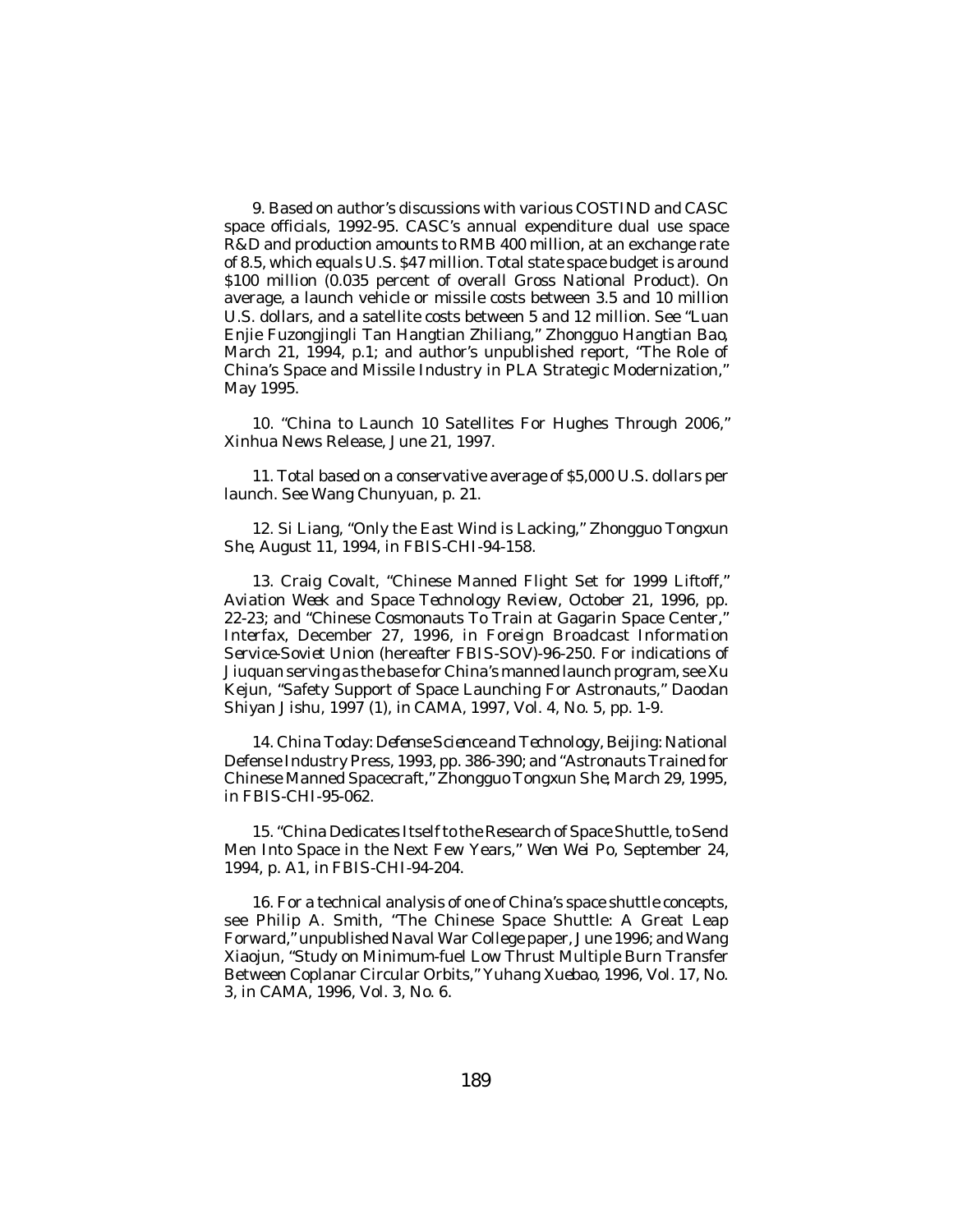17. Viacheslav A. Frolov, "China's Armed Forces Prepare for High Tech Warfare," *Defense and Foreign Affairs: Strategic Policy*, January 1998, pp. 12-13. The 2005 timeframe appears overly ambitious.

18. See Liu Xingzhou, "*Chongya Fadongji de Fazhan He Yingyong" (Development and Applications of Pulsed Engines), Zhongguo Hangtian*, Vol. 3, 1993, pp. 34-37; Huang Zhicheng, "Real Gas Effects for the Aerospace Plane," *Aerodynamic Experiment and Measurement Control*," Vol. 8, No. 2, 1994, pp. 1-9; also see Huang Zhicheng, "Aerodynamic Design of Nozzles for the Aerospace Plane, "*Aerodynamic Experiment and Measurement Control*," Vol. 7, No. 4, 1994, pp. 1-7; Qiu Qianghua and Huang Zhicheng, "Aerodynamic Design Of Single Stage to Orbit Winged Rocket," *Liuti Lixue Shiyan Yu Celiang*, 1997, 11 (2), pp. 19-25, in *CAMA*, 1997, Vol. 4, No.6; Wang Yali, "Hybrid Propulsion System for a Single-Stage-To-Orbit Engine," *Huojin Tuijin*, 1997, Vol. 3, pp. 39-49, in *CAMA*, Vol. 4, No. 6; and Yue Jialing, "Preliminary Design of a Hydrocarbon-Fueled Dual Mode Scramjet Engine for a Hypersonic Vehicle," *Liuti Lixue Shiyan yu Celiang*, 1997, Vol. 11, No. 2, pp. 1-13, in *CAMA*, Vol. 4, No. 6. China's interest in an aerospace plane is not unusual. Almost all the major powers, including the United States, Europe, Japan, and India, have active hypersonic vehicle programs.

19. Presentation delivered at 47th International Astronautical Federation, March 1996, Beijing, China.

20. Liu Xiaojun and Liu Jun, "Nation's Largest Hypersonic Wind Tunnel Gets Facelift," *Keji Ribao*, July 24, 1996, p. 2, in *FBIS-CST*-96-017.

21. Qi Feng, "Preliminary Analysis on Single Stage to Orbit Launch Vehicle," *Tuijin Jishu* (*Propulsion Technology*), 1996 17 (4), in *CAMA*, Vol. 3, No. 6; Zhang Xuehe, "Investigation of Propulsion Systems For SSTO Rocket Engines," *Hangtian Qingbao Yanjiu*, HQ-96023, in *CAMA*, 1997, Vol. 4, No. 2; and Nan Ying, "Optimal Ascent Trajectories for Horizontal Take Off and Landing Two-Stage-to-Orbit Aerospace Plane," paper presented at the 7th Meeting of the National Space and Launch Vehicle Control Technology Society, September 1996, in *CAMA*, 1997, Vol. 4, No. 3; and Nan Ying, "Optimum Trajectory and Propulsion Chacteristics of An Aerospace Plane," *Feixing Lixue*, 1997, Vol. 15, No. 2, pp. 27-32, in *CAMA*, Vol. 4, No. 6.

22. Zhu Renzhang, "On the Use of Tethers for Re-entry of Space Capsules," *Yuhang Xuebao* (*Journal of Astronautics*), 1994, Vol. 15, No. 4, pp. 24-30, in *CAMA*, 1995, Vol. 2, No.1; Lin Huabao, "Development and Application of Space Tether Technology," *Kongjian Jishu Qingbao Yanjiu*, July 1994, pp. 314-341, in *CAMA*, Vol. 1, No. 6; Gou Xingyu,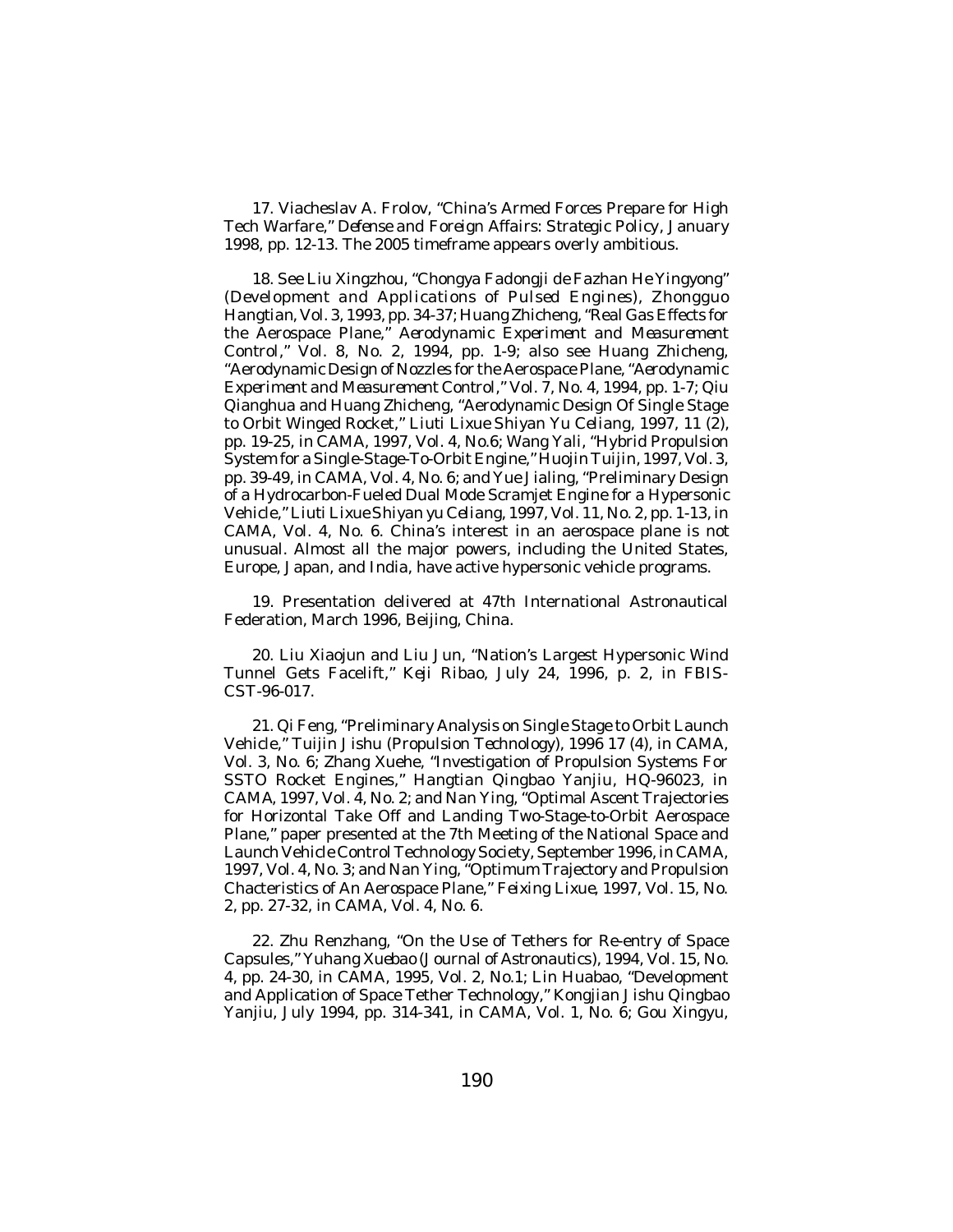"Research on Tethered Satellite System," *Hangtianqi Gongcheng*, 1995, Vol. 4, No. 4, pp. 34-42, in *CAMA*, Vol. 3, No. 3; and Cui Naigang, "Calculation of Orbital Elements For Released Tethered Satellite," *Journal of Harbin Institute of Technology*, April 1997, Vol. 2, pp. 126-130, in *CAMA*, Vol. 4, No. 6; and Yu Shaohua, "Periodic Motion of a Tethered Satellite System," *Yuhang Xuebao*, 1997, Vol. 18, No. 3, pp. 51-58, in *CAMA*, Vol. 4, No. 6.

23. "China Preparing for Manned Space Program," *Neimenggu Ribao*, July 28, 1995, p. 2, in *FBIS-CST*-95-015.

24. "Beijing Preparing for Moon Mission," *Xinhua*, January 13, 1995; Chen Jianxiang, "Approaches to Earth-to-Moon Trajectories," *Kongjian Kexue Xuebao,* 1997, 17 (1), pp. 90-96, in *CAMA*, 1997, Vol. 4, No. 2; Chen Ji and Li Xiguang, "PRC Scientist on Lunar, Mars Probe Feasibility Studies," *Xinhua*, March 20, 1998, in *FBIS-CHI*-98-079; Chen Ji and Li Xiguang, "China Considers Venturing Into Space Exploration, *Xinhua*, March 20, 1998, in *FBIS-CHI*-98-082; and Zeng Guoqiang, "Study on Soft Landing Orbit of Lunar Detector," *Guofang Keji Daxue Xuebao*, 1996, 18 (4), pp. 40-43, in *CAMA*, 1997, Vol. 4, No. 2. As expected, COSTIND appears to have the lead in R&D on China's lunar exploration program.

25. Ding Henggao, "Speeding Up Development of Space Industry To Meet New Challenges," *Zhongguo Hangtian*, June 1996, in *FBIS-CST*-96-015; Zhang Rufan, "Prospects and Development of China's Space Technology"; and "Official On Plans to Export Satellites by Year 2000," *Zhongguo Xinwen She*, November 16, 1996, in *FBIS-CHI*-96-223.

26. Zhang Xinzhai, "Achievements and Developments of China's Space Technology," *Zhongguo Hangtian*, June 1996, in *FBIS-CST*-96-015.

27. Liu Zhen, "*Gaodongtai GPS Jieshouji Zai Weixingshang Tazai Chenggong*"(GPS Receiver Carried on Satellite Successful), *Zhongguo Hangtian Bao*, November 16, 1996, p. 1.

28. Russia is the obviously best candidate for foreign cooperation. See Yang Qifa, "Research and Applications of Space Nuclear Power," *Hangtianqi Gongcheng* (*Spacecraft Engineering*), Vol. 4, No. 4, 1995; also see "Experts Urge Research on Space Nuclear Power Supply," *Zhongguo Tongxun She*, June 17, 1994, in *FBIS-CHI*-94-138 and Li Huailin, "Chinese Research on Space Nuclear Reactors Highlighted," *Keji Ribao*, August 29, 1996, p. 7, in *FBIS-CST*-96-017.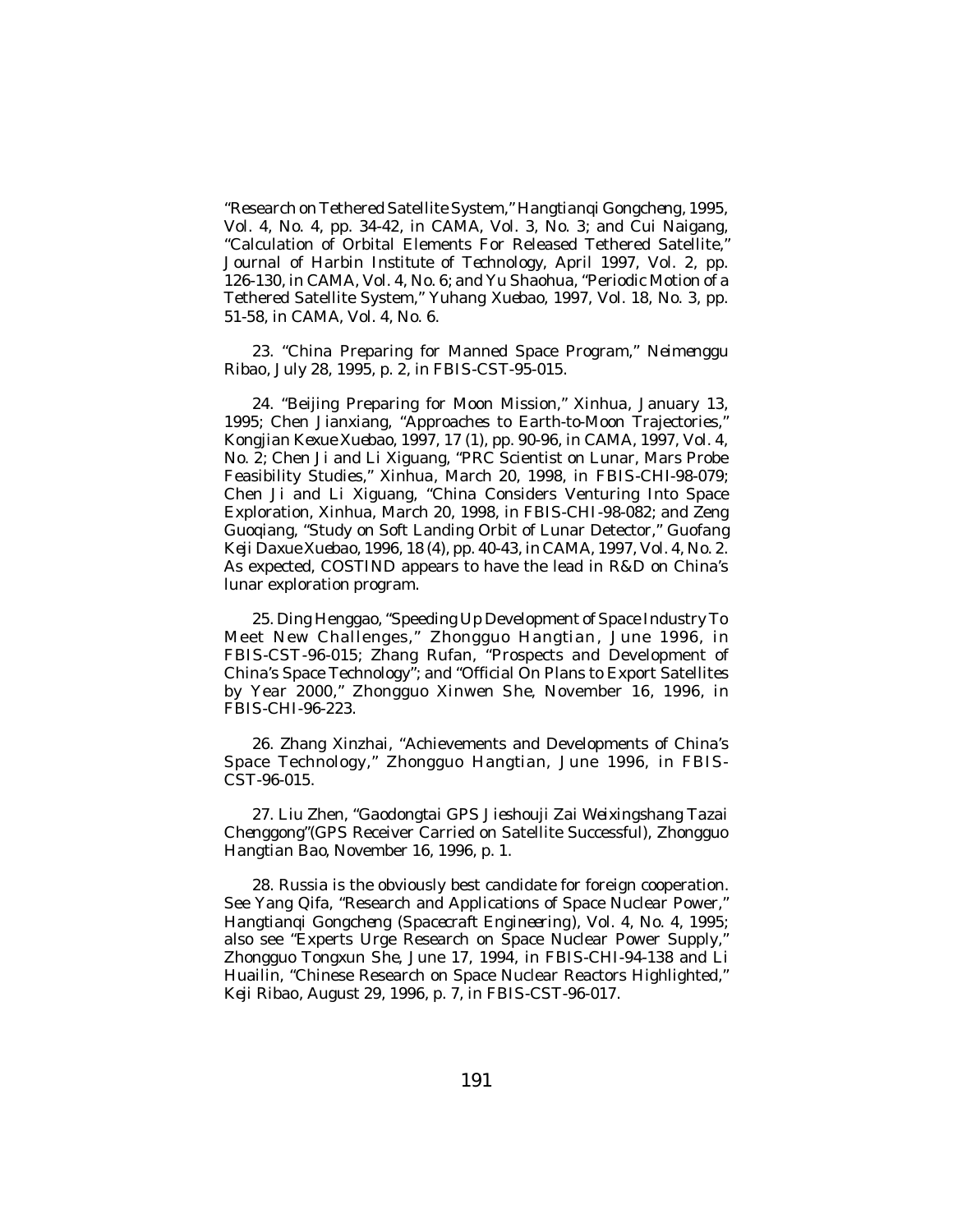29. Wu Hanji, Feng Xuezhang, and Liu Wenxi, "Experimental Investigation of Arcjet Engines," *Zhongguo Kongjian*, August 1997, pp. 41-48, in *FBIS-CHI*-98-111. State funding began in 1992.

30. Zhang Xinzhai, "Achievements, Future Development of China's Space Technology," *Zhongguo Hangtian*, June 1996, in *FBIS-CST*-96-015.

31. Zhong Xiaojun, "Synchronous Satellite Navigation on the Large Regional Earth Surface and in the Near-Earth Space," *Kongjian Jishu Qingbao Yanjiu*, July 1994, pp. 243-253, in *CAMA*, Vol. 1, No. 6. Zhong is from the Lanzhou Institute of Physics.

32. Yu Mingsheng and Dai Chao, "Design of Satellite Constellations," paper presented at the China Space Society, Ninth Meeting of Space Surveying, November 1996, in *CAMA*, 1997, Vol. 4, No. 3. The satellites are inserted into orbit at 72 degrees and 51.4 degrees.

33. Cheng Yuejin, "Information Transmission System of Data Relay Satellites," *Kongjian Jishu Qingbao Yanjiu*, July 1994, pp. 185-193, in *CAMA*, Vol. 1, No. 6. Cheng is from the Xian Institute of Radio Technology. Also see Tan Liying, "Selection of Wavelength Region for Optical Intersatellite Communication," *Haerbin Gongye Daxue Xuebao*, 1994, Vol. 26, No. 3, pp. 24-27, in *CAMA*, Vol. 1, No. 6; Chen Daoming, "Frequency and Orbit of Data Relay Satellites," in *Zhongguo Kongjian Kexue Jishu*, 1996, Vol. 16, No. 1, pp. 26-31, in *CAMA*, Vol. 3, No. 3.

34. Wang Jingquan, "*Xiaoweixing Jiang Yinqi Kongjian Jishu Fazhan de Yichang Geming*," (Revolution in Small Satellite in Space Technology Development), *Zhongguo Hangtian*, September 1994, pp. 31-33; Zhang Guofu, "*Xiaoxing Weixing Qishilu*" (Accomplishments in Small Satellites), *Zhongguo Hangtian*, June 1992, pp. 23-27.

35. These concepts has been closely examined and strongly advocated by the space and missile industry. See Zhang Dexiong, "*Guowai Xiaoxing Weixing de Guti Huojian Tuijin Xitong*" (Solid Rocket Propulsion Systems for Foreign Small Satellites), in *Hangtian Qingbao Yanjiu*, HQ-93011, pp. 139-155; Wang Zheng, "Screening Studies and Technology for All-Solid Space Launch Vehicles," *Guti Huojian Fadongji Sheji Yu Yanjiu* (*Solid Rocket Engine Design and Research*), April 1996, pp. 63-73, in *CAMA*, 1996, Vol. 3, No. 6; Zhang Song, "Design and Optimization of Solid Launch Vehicle Trajectory," *Guti Huojian Jishu*, 1997, 20 (1), pp. 1-5; and Zhang Dexiong, "China's Development Concept for Small Solid Launch Vehicles," CASC Fourth Academy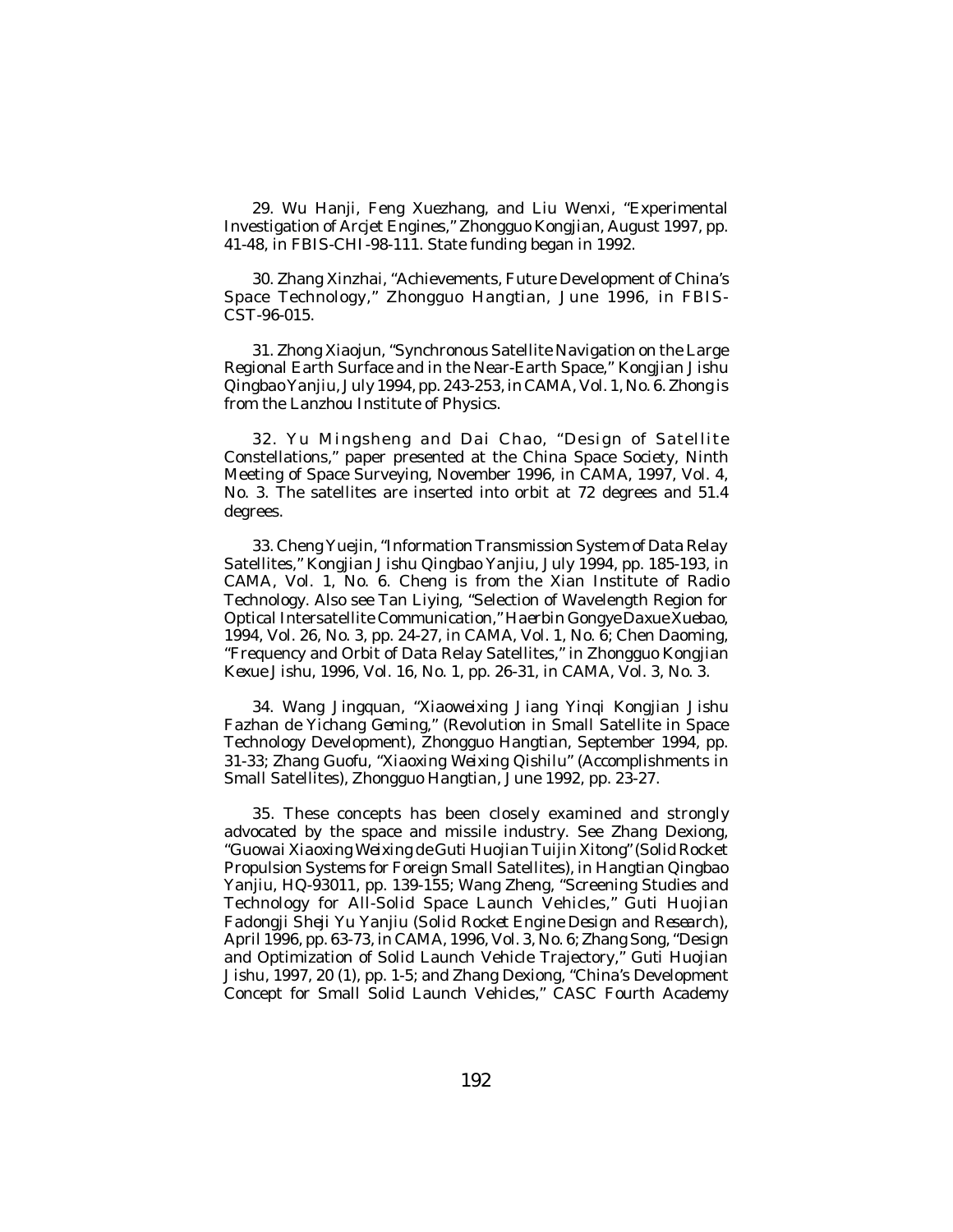Information Research Reports, the Fourth Edition, October 1995, pp. 1-11, in *CAMA*, Vol. 5, No. 2.

36. Mao Genwang and Wang Liang, "*Weixing de Junshi Yingyong Tedian, Fazhan Xianshi yu Yingyong Qianjing*" (Key Applications of Microsatellites and Prospects for Development), *Zhongguo Hangtian*, May 1992, pp. 33-53.

37. Wang Mingyuan, "Digital Storage and Forward Communication Small Satellite," *Kongjian Dianzi Jishu* (*Space Electronics Technology*), February 1996, pp. 23-36, in *CAMA*, 1996, Vol. 3, No. 6. The ELINT and remote sensing constellations are discussed in the main report.

38. "Ambitious Space Program Gears Up for Competitive Edge," and Zhu Yilin, "China's Shijian-4 Satellite," unpublished paper.

39. Wang Chunyuan, *China's Space Industry and Its Strategy of* International Cooperation, Stanford University Center for International Security and Arms Control, July 1996, p. 4; Marat Abulkhatin, "Official on Prospects for Space Cooperation," *Itar-Tass*, October 10, 1996, in *FBIS-SOV*-96-198.

40. "*Wang Liheng Fujuzhang Lutuan Fangwen E'Wu Lianggu*o" (CASC Deputy Director Wang Liheng Leads Delegation to Russia and Ukraine), *Zhongguo Hangtian Bao*, April 11, 1994, p. 1.

41. Chen Chang, "Ukrainian Deputy Prime Minister Says There Are Broad Prospects for Ukrainian-Chinese Cooperation," *Xinhua*, September 17, 1996, in *FBIS-CHI*-96-182.

42. "*Zhong, E, Wu, Disanjie Yuhang Keji Dahui Zai Xigongda Zhaokai*" (China, Russia, Ukraine, Open the Third Space Science Meeting at Northwest Polytechnical University), *Zhongguo Hangtian Bao*, October 3, 1994, p. 1. The 1994 meeting was held from September 17-20. Sun Jiadong chaired the Chinese team for the Sino-Kazak.

43. "Russia Sells Launch Vehicle Technology," *Military Space*, August 21, 1995.

44. Andrey Kirillov, "China to Buy Russian Equipment for Manned Space Missions," *Itar-Tass*, March 14, 1995, in *FBIS-SOV*-95-049.

45. Christian Lardier, "Chinese Space Industry Ambitions," *Air & Cosmos/Aviation International*, October 25, 1996, in *FBIS-CST*-96-020; and author's unpublished report, "The Role of China's Space and Missile Industry in Strategic Modernization," May 1995.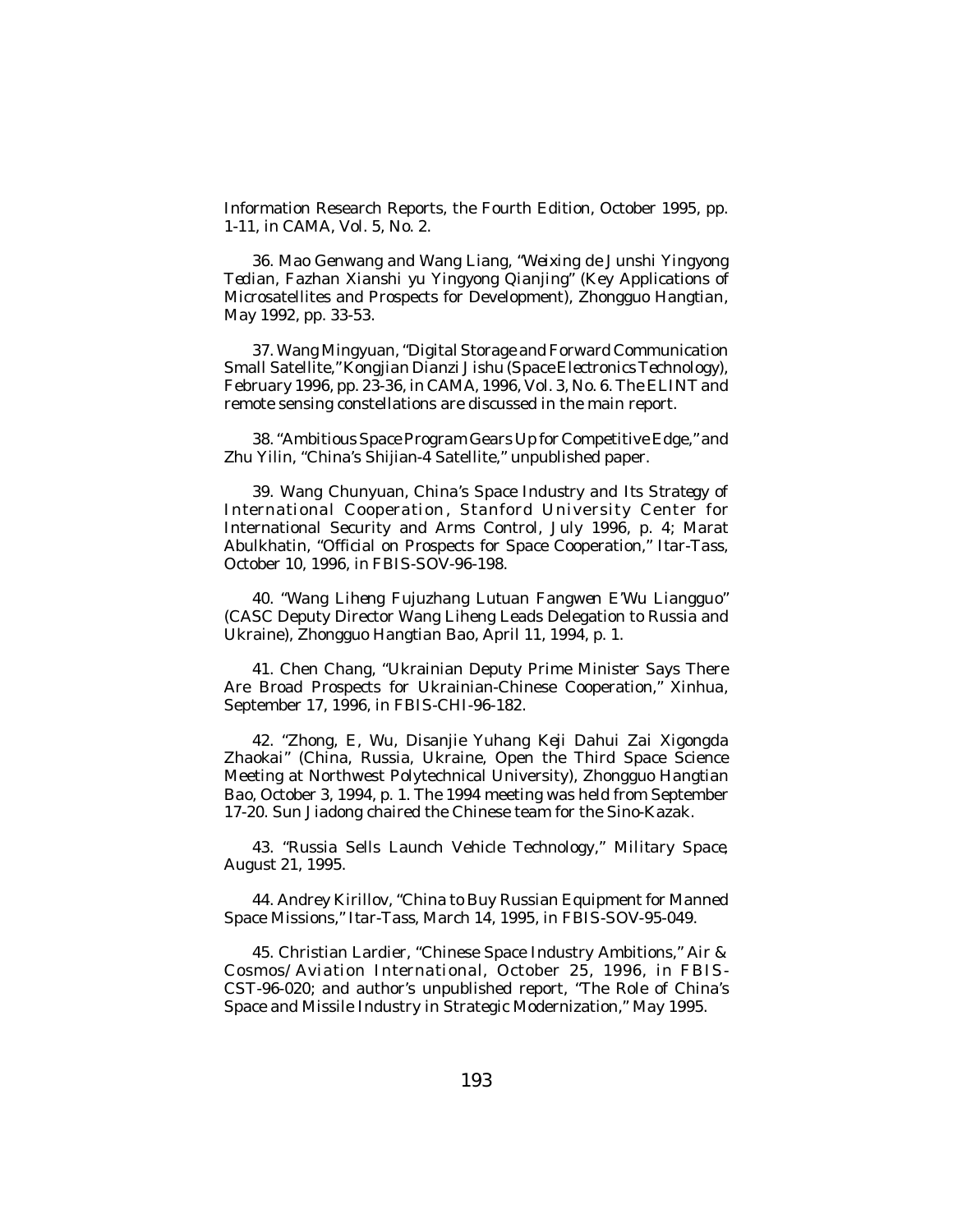46. "Paris, Beijing Discuss Strategic Space Partnership," *Les Echos*, January 29, 1997, p. 11, in *FBIS-CHI*-97-020.

47. Liu Jiyuan, "Strengthening Space Cooperation, Looking Forward to the 21st Century," *Zhongguo Hangtian*, June 1996, pp. 7-8, in *FBIS-CST*-96-015.

48. "*Zhongguo Hangtian Kaizhan Quanfangwei Guoji Hezuo*" (China Space Opens Comprehensive International Cooperation Meeting), *Zhongguo Hangtian Bao*, October 3, 1994, p. 1.

49. "Ambitious Space Program Gears Up for Competitive Edge."

50. ASAT development is discussed in detail in the main body of this report.

51. For a discussion of the increased need for space system defense, see Ping Fan and Li Qi, "A Theoretical Discussion of Several Matters Involved in the Development of Military Space Forces," *Zhongguo Junshi Kexue* (*China Military Science*), May 20, 1997, pp. 127-131. Ping and Li are from COSTIND's Command Technology Academy.

52. For an overview of the debate, see Ping Fan and Li Qi article on development of space forces.

53. Frolov, p. 13.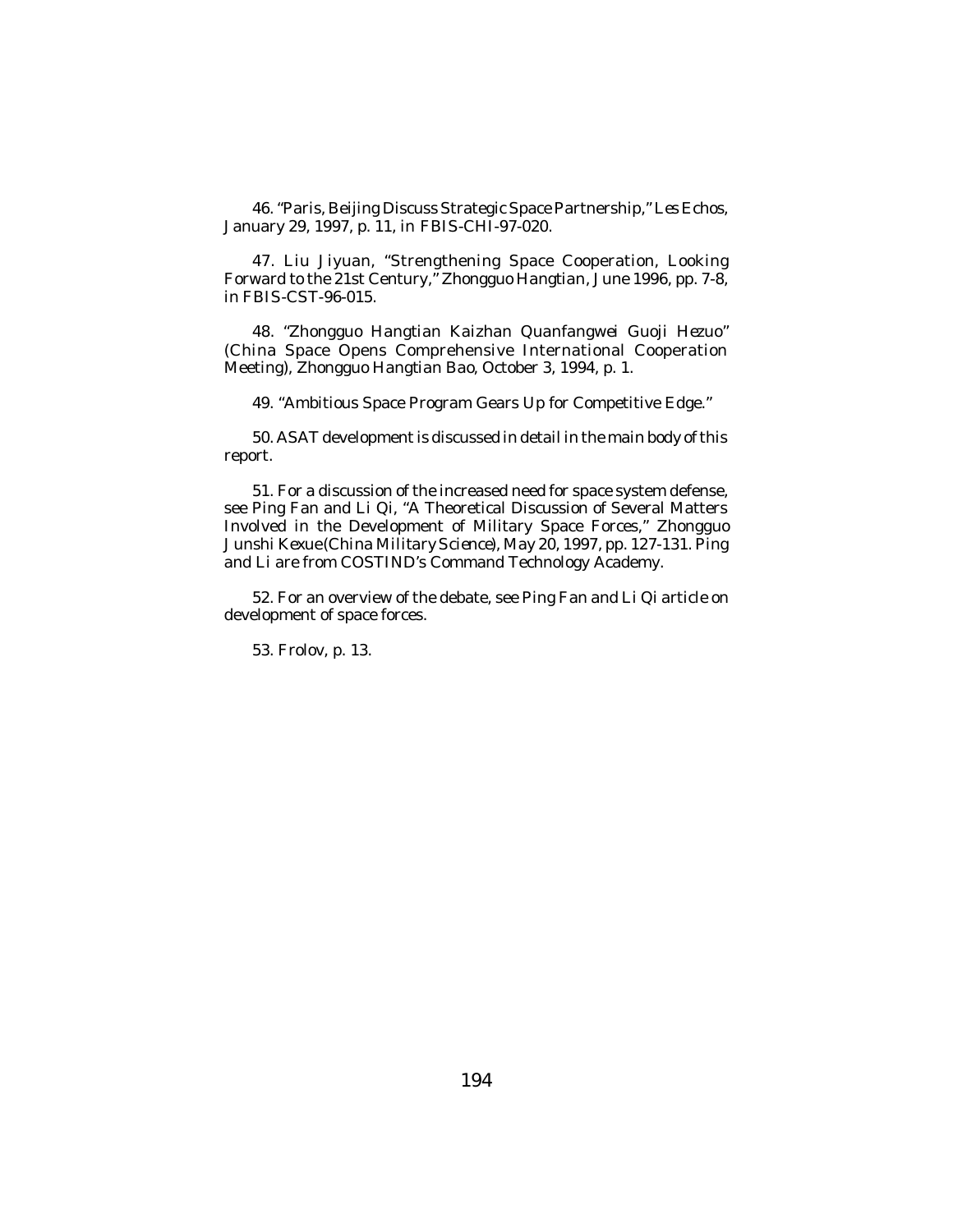## **APPENDIX IV**

## **CHINA'S DIRECTED ENERGY WEAPONS**

China is examining and testing the critical engineering technologies needed to develop a host of directed energy weapons (DEW). The world, including China, has long been fascinated with the notion of projecting energy at the speed of light in the pursuit of warfare. American and former Soviet Union DEW programs are well-known. Very little, however, is publicly known about research and development (R&D) of DEW in China. However, the number of papers on directed energy weapon-related technology is in itself an indication of the amount of work done in this field. DEW are part of a larger class of weapons known to the Chinese as "new concept weapons" (*xin gainian wuqi*), which include high power lasers, high power microwaves, railguns, coil guns, particle beam weapons, etc.

### **Organization of China's DEW Program.**

The two most important organizations involved in R&D of DEW are the China Academy of Sciences and the Commission of Science, Technology, and Industry for National Defense (COSTIND).

*China Academy of Sciences (CAS).* CAS is China's leading institute for basic research into the basic sciences. Institutes involved in DEW affiliated research include the following:

- Shanghai Institute of Optics and Fine Mechanics (solid state lasers; adaptive optics)
- Anhui Institute of Optics and Fine Mechanics (adaptive optics)
- Institute of Optoelectronics (adaptive optics)
- Dalian Institute of Chemistry and Physics (COIL).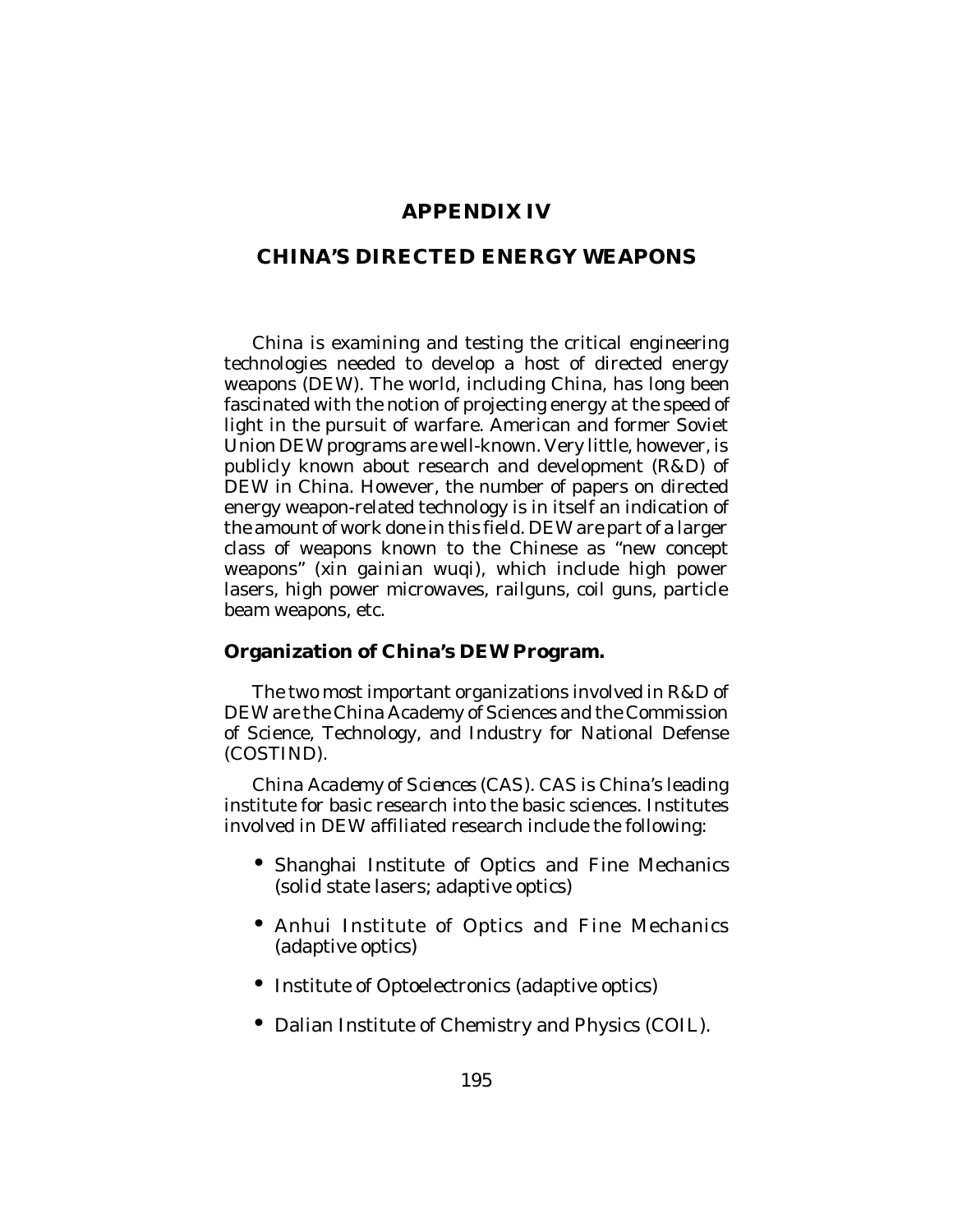*China Academy of Engineering Physics (CAEP).* CAEP is an outgrowth of the nuclear industry's 9th Academy (Northwest Nuclear Weapons Research and Design Academy) which has developed and tested China's nuclear warheads. The 9th Academy, subordinate to COSTIND, was previously located in Haiyan, Qinghai Province, but moved to Mianyang, Sichuan province in the late 1960s. With its headquarters in Sichuan, CAEP has offices and research entities in Shanghai and Beijing.<sup>1</sup> CAEP's traditional purview has been the development of nuclear weaponry, and R&D efforts into DEW systems reflect a significant diversification of its mission. Subordinate research institutes include the following:

- Southwest Institute of Applied Electronics (HPM)
- Southwest Institute of Fluid Physics (accelerators and HPM drivers)
- Southwest Institute of Nuclear Physics and Chemistry (X-ray lasers)
- Southwest Institute of Nuclear Physics
- Institute of Computer Applications

### **Chinese Lasers and Other Directed Energy Weapons Under Development.**

One area receiving a substantial amount of emphasis is lasers. Work on lasers has been going on since the 1960s, when Mao Zedong approved the 640 Plan, an advanced weapons development project focused on missile defense. The high powered laser portion was designated as Project 640-3 and was intended to counter high altitude bombers and reconnaissance platforms, such as the SR-71 which was then under development. Primary responsibility was awarded to the China Academy of Sciences' Shanghai Institute of Optics and Fine Mechanics. Research was focused in two directions: laser nuclear fusion under the leadership of Deng Ximing, and laser weapons under the leadership of Wang Zhijiang.<sup>2</sup>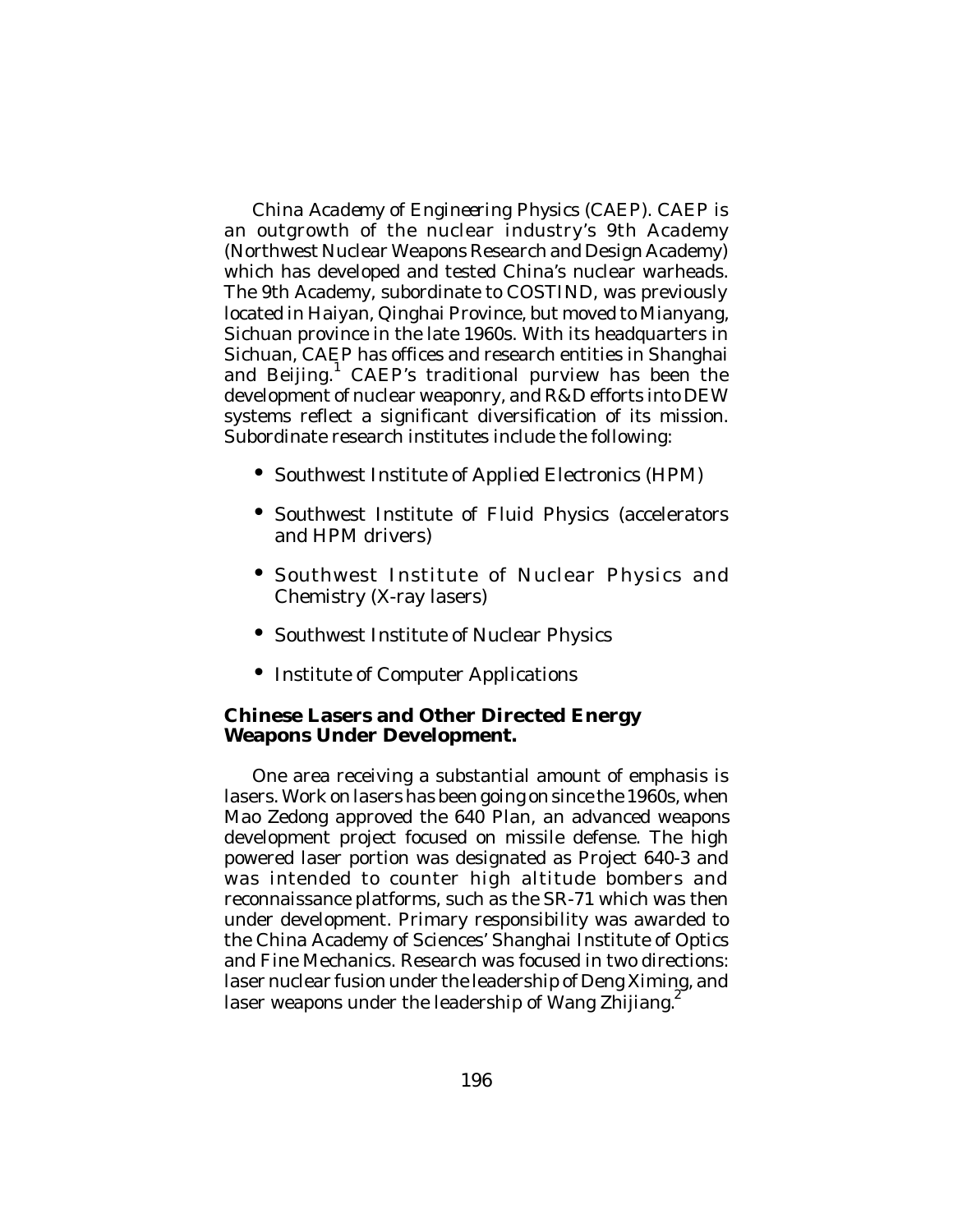In 1979, under threat of scaling back high powered laser R&D, COSTIND's Sun Wanlin successfully convinced the Central Military Commission to maintain the pace and even raise the priority of laser development, and then represented the laser community in the formulation of the 863 Program.<sup>3</sup> Today, lasers, together with space, are key COSTINDmanaged programs. 4 The Chinese recognize the role lasers will play in 21st century warfare and are laying the foundation for eventual weaponization of wide range of systems. The Chinese defense industrial complex, under management of COSTIND, are carrying out R&D on a variety of lasers. China's research into lasers began in the 1960s. An estimated 10,000 people, including approximately 3,000 engineers, in 300 organizations are involved in China's laser program. Almost 40 percent of China's laser R&D is for military purposes.<sup>5</sup>

*Solid-State Lasers.* Solid state lasers make use of artificial crystals. China is a world leader in crystal growth and is expected to further improve its capabilities through the use of parallel processing computers which allow for complex calculations for analysis of crystalline materials.<sup>6</sup> China developed one of its first high powered solid laser devices, the Shenguang-1 (Magic Light) in 1986. This high energy Nd:glass laser system, also known as LF-12, was developed by CAS's Shanghai Institute of Optics and Fine Mechanics (SIOFM) reportedly has an output power of one terawatt.<sup>7</sup> The Shenguang-II Nd:Glass laser has an output power of two terawatts, and will be a major facility for China's inertial confined fusion program.<sup>8</sup> China Academy of Science's Shanghai Institute of Optics and Fine Mechanics (SIOFM) has developed an Nd:YAG laser with an output power of 62.5 MW.<sup>9</sup> An Nd:Glass laser, the Xingguang-II, has also been developed and tested. SIOFM, together with China's University of Science and Technology, developed a tunable titanium-sapphire laser with an output power of 650MW.<sup>10</sup>

*Free Electron Laser (FEL).* Chinese defense S&T community views free electron lasers (*ziyou dianzi jiguang*) as having a number of advantages, including their adjustable wavelength and bandwidth and their potential range of 5000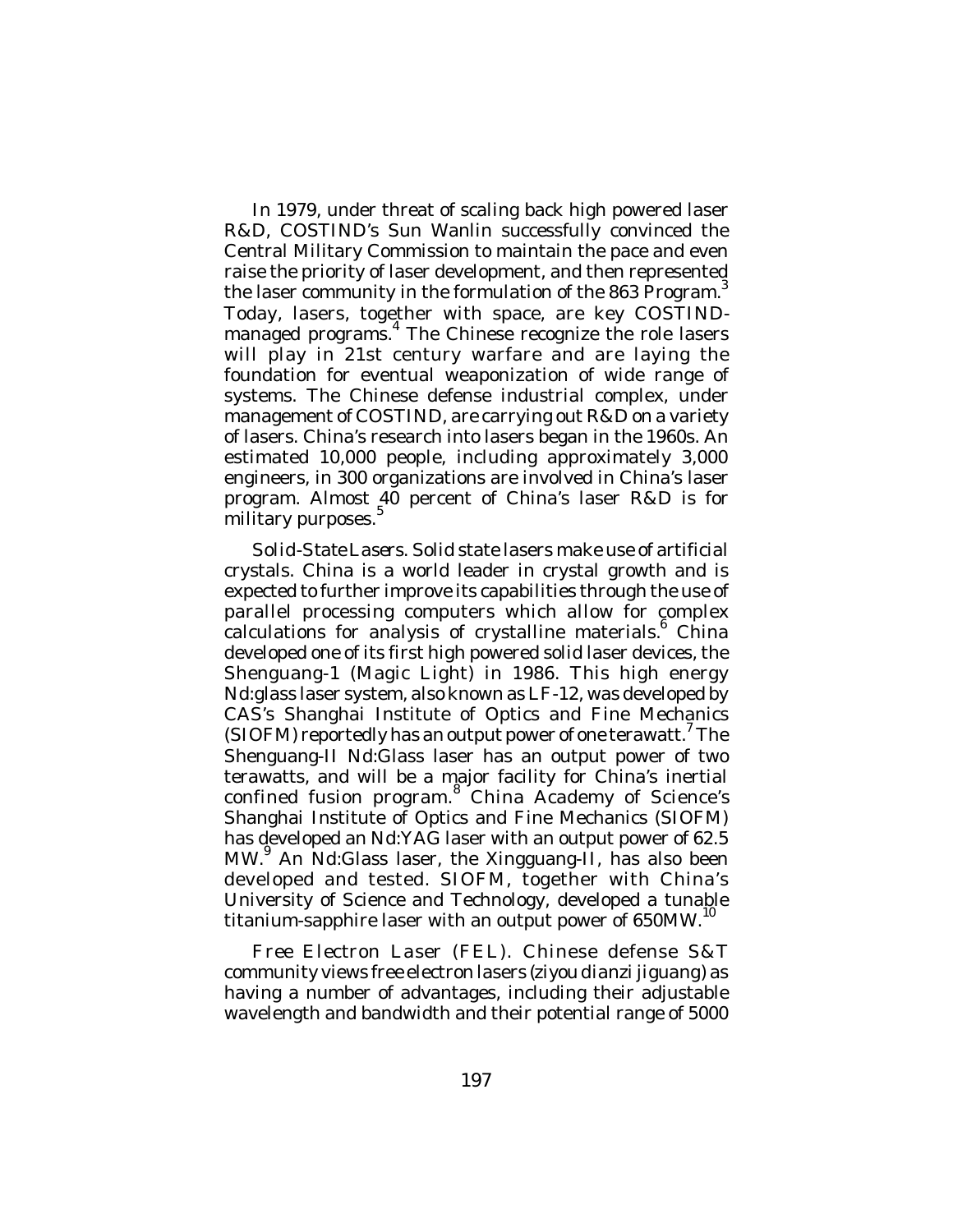kilometers. CAEP began holding meetings on FEL development in 1985. China's first FEL, the Shuguang-1, was activated in May 1993 and achieved a power of 140 MW in July 1994, with a theoretical maximum output of 10GW. The Shuguang-1 was developed by CAEP's Southwest Institute of Fluid Physics (SWIFP). <sup>11</sup> The size of FEL systems currently limit deployment options. However, MEI's Southwest Institute of Electronic Engineering is working to reduce the size of FEL systems through the miniaturization of electronic devices.<sup>12</sup> A second FEL facility located in Beijing was developed by the China Academy of Sciences Institute of High Energy Physics.<sup>13</sup> Chinese FEL systems, including Raman, Compton, electromagnetic wave pumped, and Cherenkov lasers, have been modeled and simulated by an organziation with close links to CAEP, the Institute of Applied Physics and Computational Mathematics (IAPCM). 14

*X-ray Laser.* X-ray lasers, in principle, can destroy electrical circuitry, possibly trigger some types of munitions, set off nuclear weapons, and make humans sick or worse. The preferred energy source is a small nuclear explosion. However, China, which claims certain aspects of its X-ray laser program to be the most advanced in the world, appears to be focusing on using high powered lasers to produce X-ray lasing.<sup>15</sup> China Academy of Engineering Physics (CAEP) is China's leading institute on the development of X-ray laser systems. At least one prototype X-ray driver, the Shenguang-1 device, was tested as early as 1988.<sup>16</sup> CAEP's Institute of Nuclear Physics and Chemistry is also working on the Xingguang-II laser to support its ICF and X-ray laser programs. 17

*Gas Lasers*. China's Tianguang-1 excimer laser will probably drive CAEP's inertial confinement fusion (ICF) program. <sup>18</sup> CAEP's Southwest Institute of Nuclear Physics and Chemistry has developed and tested a fast breed reactor-pumped xenon laser.<sup>19</sup> China Institute of Atomic Energy has experimented a krypton-flouride excimer laser.<sup>20</sup> CAEP's Southwest Institute of Nuclear Physics and Chemistry and SIOFM have tested a nuclear pumped helium-argon-xenon laser, using their China Fast Breed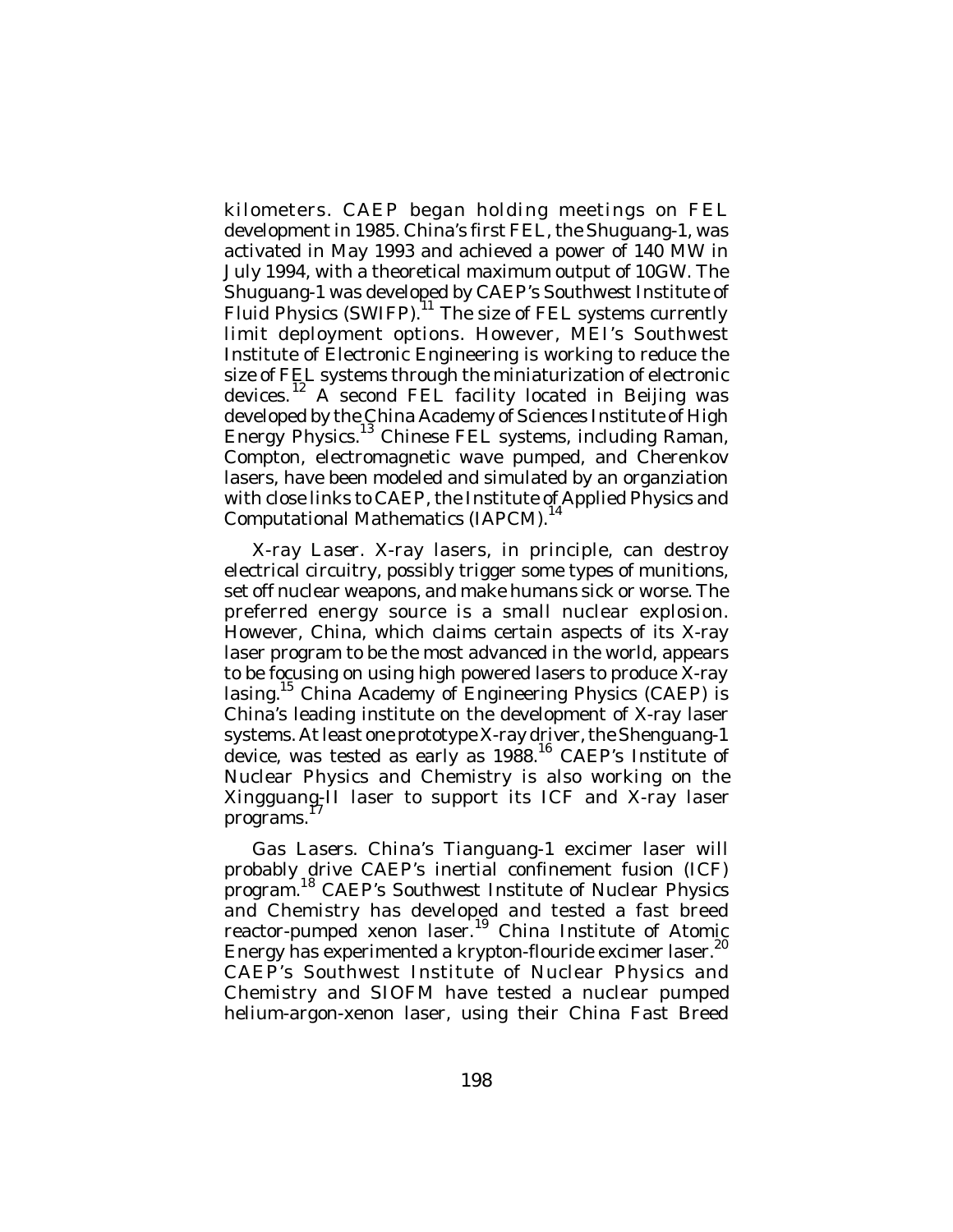Reactor (CBFR-II). The power output reached 7.5MW with a peak power of 926MW.

*Chemical Oxygen-Iodine Laser (COIL)***.** CAS' Dalian Institute of Chemistry and Physics (DICP) is responsible for China's COIL development program, which they acknowledge has the potential to be an effective DEW. COIL research in Dalian began in the early 1980s and was formally accepted as an 863 project in April 1991. Progress has been made into both pulsed and CW modes. DICP scientists claim they are among the world's leaders in COIL research. $22$  In May 1995, DICP conducted one of its first tests of a COIL against a target at **140 meters, achieving a power of 10 kilowatts with an output** energy of 40-50 kilojoules for 3-4 seconds. $^{23}$ 

*KrF Laser***.** China National Nuclear Corporation's Institute of Atomic Energy (IAE) has developed a krypton flouride (KrF) excimer laser. IAE began its laser development program in 1982 and on the KrF laser, named Heaven, in 1986. The laser, a potential candidate for an ICF driver, was tested in 1991 and achieved an output power of 20GW.<sup>24</sup>

*Carbon Dioxide (CO 2 ) Laser*. China's CO2 laser development program has been led by SIOFM which has developed a 3.2 GW system. 25 Researchers have tested the effects a CO<sup>2</sup> laser can have on certain composite materials, such as fiberglass epoxy. $2^{6}$ 

*Semiconductor Laser***.** R&D into semiconductor lasers is a major program supported by the Ninth Five Year Plan and 2010 Long Range Plan. Semiconductor lasers have a number of advantages over conventional laser systems that make them ideal for many military applications. They are highly efficient (i.e., greater than 60 percent, as compared to 10 percent or less for conventional lasers); are scalable to higher powers; are microelectronics-based which means they can be mass produced, resulting in low cost; require low voltages, therefore, can be battery operated; are compact; and because they are solid state, they are reliable. Semiconducter lasers are also wavelength agile. A new CAS subordinated facility dedicated to the development of semiconductor lasers is being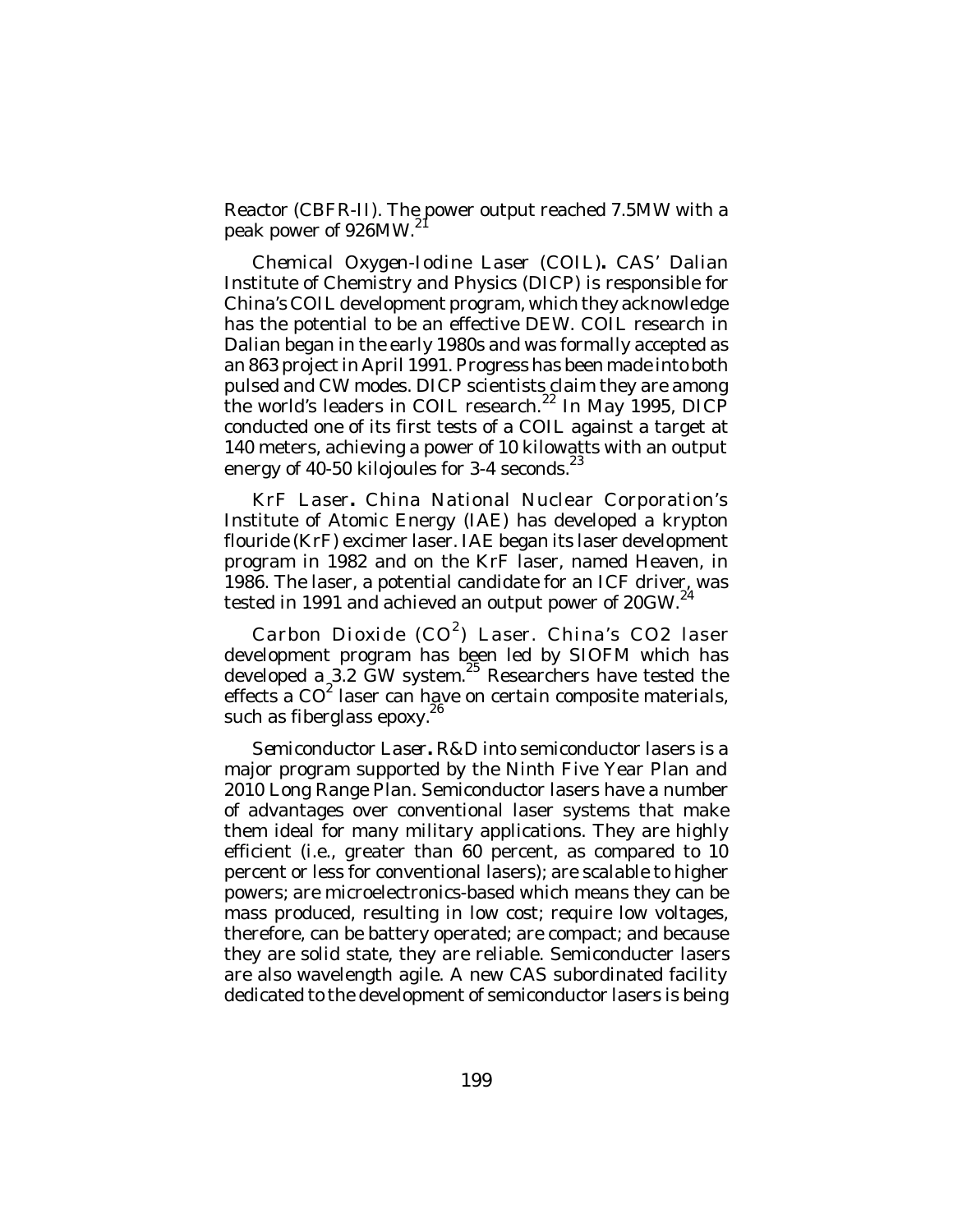constructed in Shandong province. The Shandong Semiconductor General Plant will lead the project.<sup>27</sup>

*Optics*. China's ability to generate high powered lasers is well-established. However, a high powered laser is not enough to make a weapon system. First, optics must focus the laser energy onto a target. Generally, the larger the mirror is relative to the wavelength, the smaller the focal spot and higher the energy density. Optics must compensate for atmospheric turbulence through the use of adaptive mirrors which use numerous electronic devices to shape and achieve the optimal beam pattern. These mirrors must also be able to withstand tremendous heat generated by the laser.<sup>28</sup>

China has placed high priority on development of adaptive optics and deformable mirrors to support its DEW program. During an annual COSTIND science and technology (S&T) meeting, one of China's most prominent scientists and COSTIND advisor, Qian Xuesen, recognized the criticality of this technology and asserted that adaptive optics, or "magic mirrors," are one of China's most critical technologies in need of further development.<sup>29</sup>

Some progress in the development of adaptive optics has already been made. Concentrated efforts into adaptive optics began in 1980 when CAS formed an adaptive optics research group and laboratory within its Institute of Optoelectronic Jechnology.<sup>30</sup> CAS certified an adaptive optics system, developed by its Institute of Optoelectronics, which they believe has made China a world leader—third behind the United States and Germany-in adaptive optics.<sup>31</sup> CAS' SIOFM and Anhui Institute of Optics and Fine Mechanics are leading organizations responsible for development of deformable mirrors and adaptive optics.<sup>32</sup> Beijing's Institute of Applied Physics and Computational Mathematics (IAPCM) has conducted modeling work on atmospheric effects on ground based high power laser weapons.<sup>33</sup> To further boost its capabilities in optics, China is seeking assistance in laser-related optics technology from former Soviet states.<sup>34</sup>

*High Powered Microwave (HPM) Weapons*. HPM weapons are one of the world's most sought after tools of information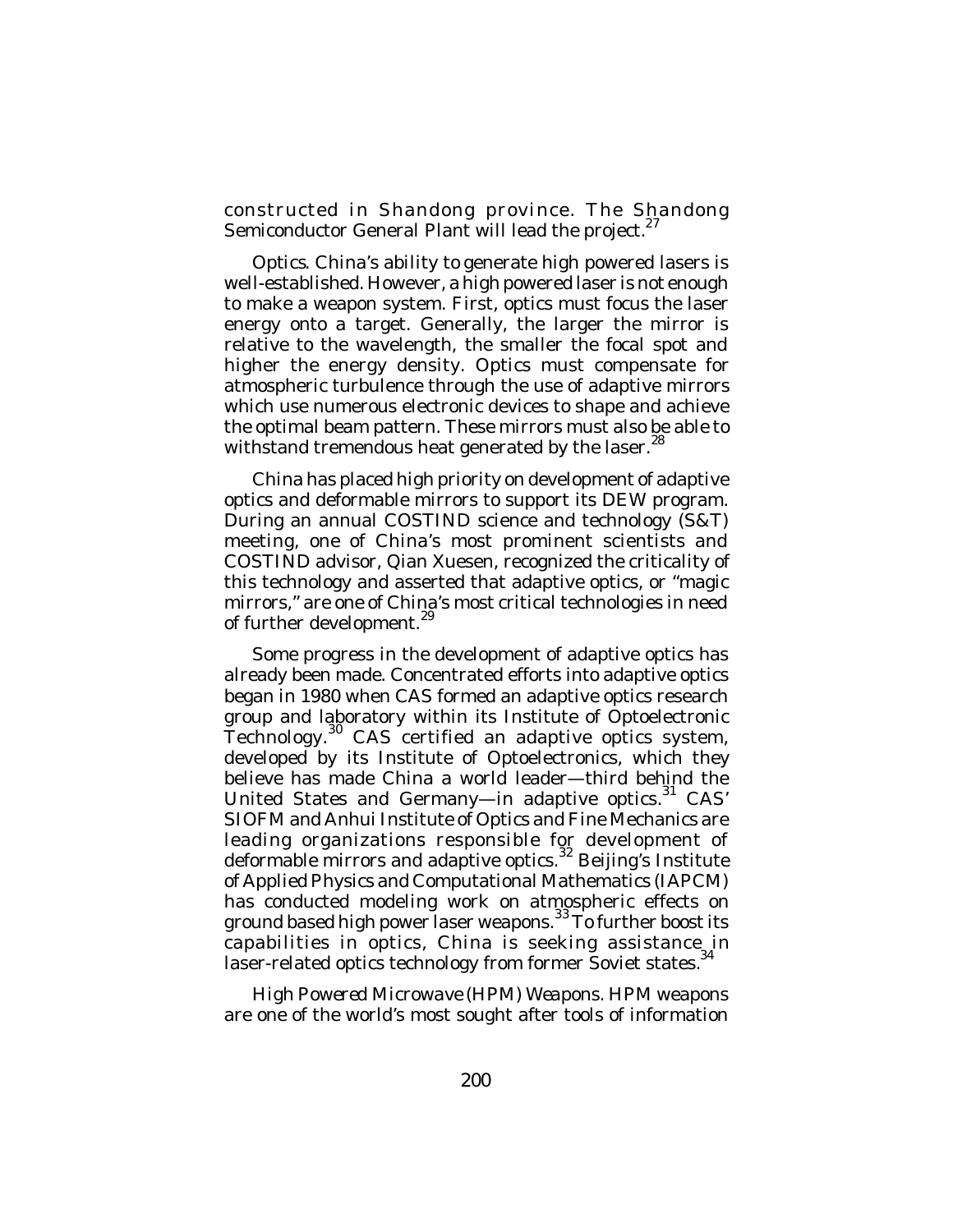warfare. Intended to exploit the growing reliance on dense microelectronics packed into modern military platforms, HPM weapons can degrade computer systems used in data processing systems, displays, signal processors, electronic flight controls, receivers, radars, electronic warfare equipment, satellite ground stations, and a wide range of communication systems. China—like the United States, Russia, and France—has a national program aimed at exploring the feasibility of HPM weapons. Protective measures against nuclear related EMP effects generally do not perform well against HPM weapons.<sup>35</sup>

China's technology base which could be applied to design of an HPM device is diverse and, in many areas, seemingly quite mature. HPM weapons are generally envisioned as part of an air defense system or, if successfully miniaturized, as a air-delivered munition, or a cruise or ballistic missile warhead. As an air defense system, HPM weapons have a number of advantages. First, there are virtually no target acquisition, pointing, or tracking requirements in any HPM employment scenario. The radiation, traveling at the speed of light, can envelop a large volume and engage multiple targets at once. It may be possible to design a system that acts as both a radar and weapon, which first tracks the target and then increases the power and engages the target.

CAEP's Institute of Applied Electronics and the Northwest Institute of Nuclear Technology in Xian are two organizations engaged in research, design, and testing of HPM devices.<sup>36</sup> COSTIND's National University of Defense Technology has also conducted theoretical analysis of HPM generators, as has the Southwest Institute of Electronic<br>Equipment.<sup>37</sup> Equipment.

Chinese military strategists, COSTIND analysts, and electronic warfare specialists believe HPM weapons will serve a useful purpose in the 21st century and strongly advocate their weaponization. HPM systems, called the "superstar" of directed energy weapons, can be used as "superjammers" which focus microwave energy onto a wide range of potential targets. HPM weapons are praised as being able to counter stealthy air targets and antiradiation missiles, and can be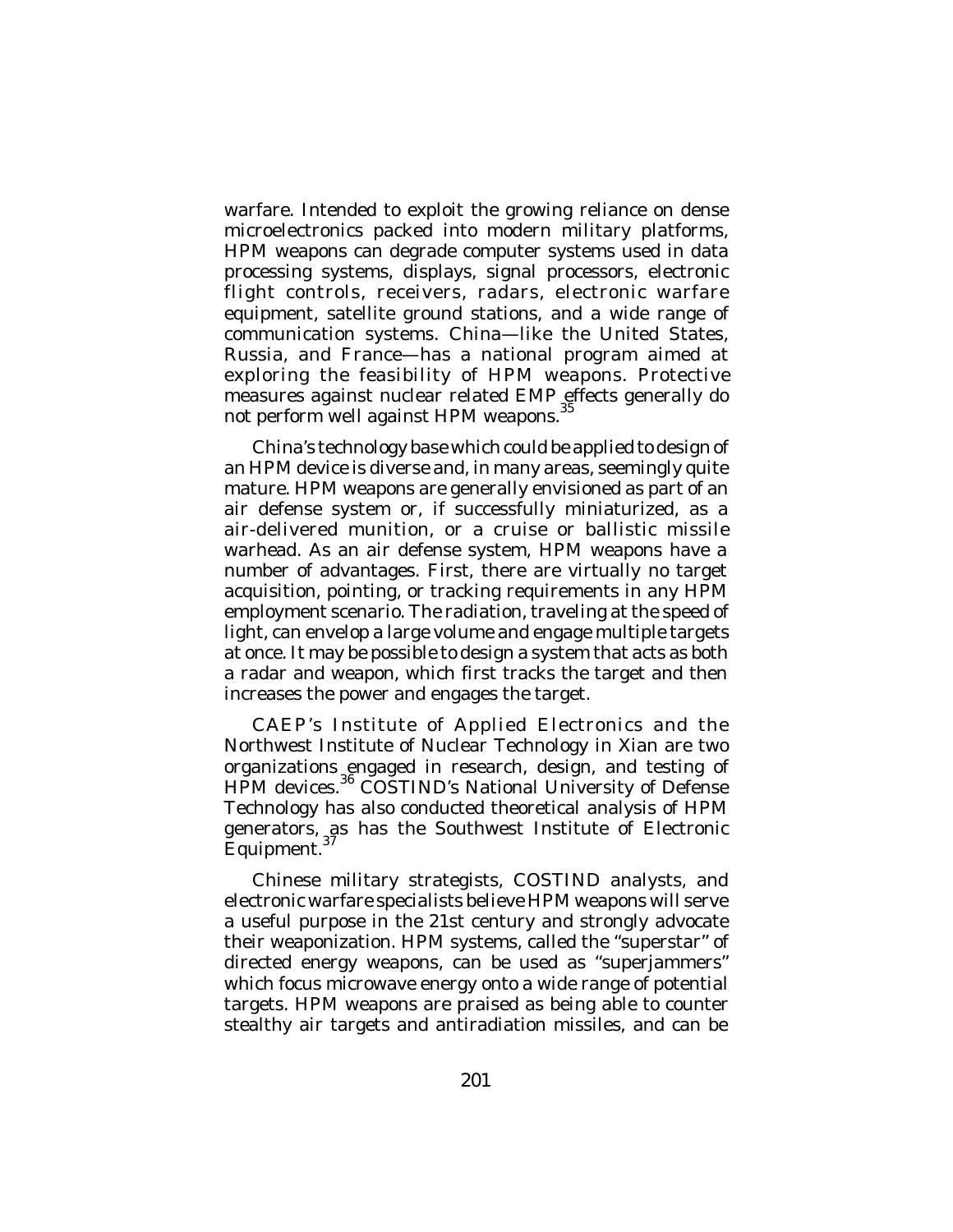used against wide area targets at long distances. Other DEWs praised include plasma guns, high energy ultrasonic weapons, and subsonic wave weapons which affect the cognitive processes of a enemy pilots or soldiers. Besides HPM weapons, these include particle beam "death ray" weapons with "the power of a thunderbolt" which can carry out both hard and soft kills against ground and air targets. Space-based neutral particle beam weapons can engage missiles during all phases<br>of flight <sup>38</sup> of flight.

China's HPM program is the outgrowth of research into the effects nuclear EMP would have on its electronic equipment in a general war. Since 1964, Chinese engineers have developed a series of EMP devices to simulate ground, low altitude, and high altitude nuclear bursts. These simulators have been used to test EMP resistance of radars,  $\texttt{C}^2$  centers, missile sites, underground command bunkers, and other large fixed facilities.<sup>39</sup>

Several power sources could drive such a weapon. For example, energy from China's FEL could be converted to a powerful electromagnetic beam. 40 Other potential generators include gyrotrons, explosively-driven magneto-cumulative generators (MCGs), magneto-hydrodynamic (MHD) generators, flux compression generators (FCG), vircators, klystons, magnetrons, or beam plasma devices, as well as backward wave oscillators. An HPM weapon could also be generated through a high explosive charge used to create a short pulse of RF energy. The explosive charge could be carried by an artillery shell, or as a warhead on a surface-to-surface or cruise missile. 41

Numerous entities within China's defense industrial complex are conducting R&D into the most critical segment of an HPM weapon system, its power source. For example, University of Electronic Science and Technology of China (UESTC), supported by CAEP's Southwest Institute of Applied Electronics, has been conducting developmental work on a backward wave oscillator (BWO) as an HPM source since at least 1989 and acknowledges the BWO as a leading candidate for a mobile HPM system.<sup>42</sup> UESTC has also developed a high-powered microwave source in support of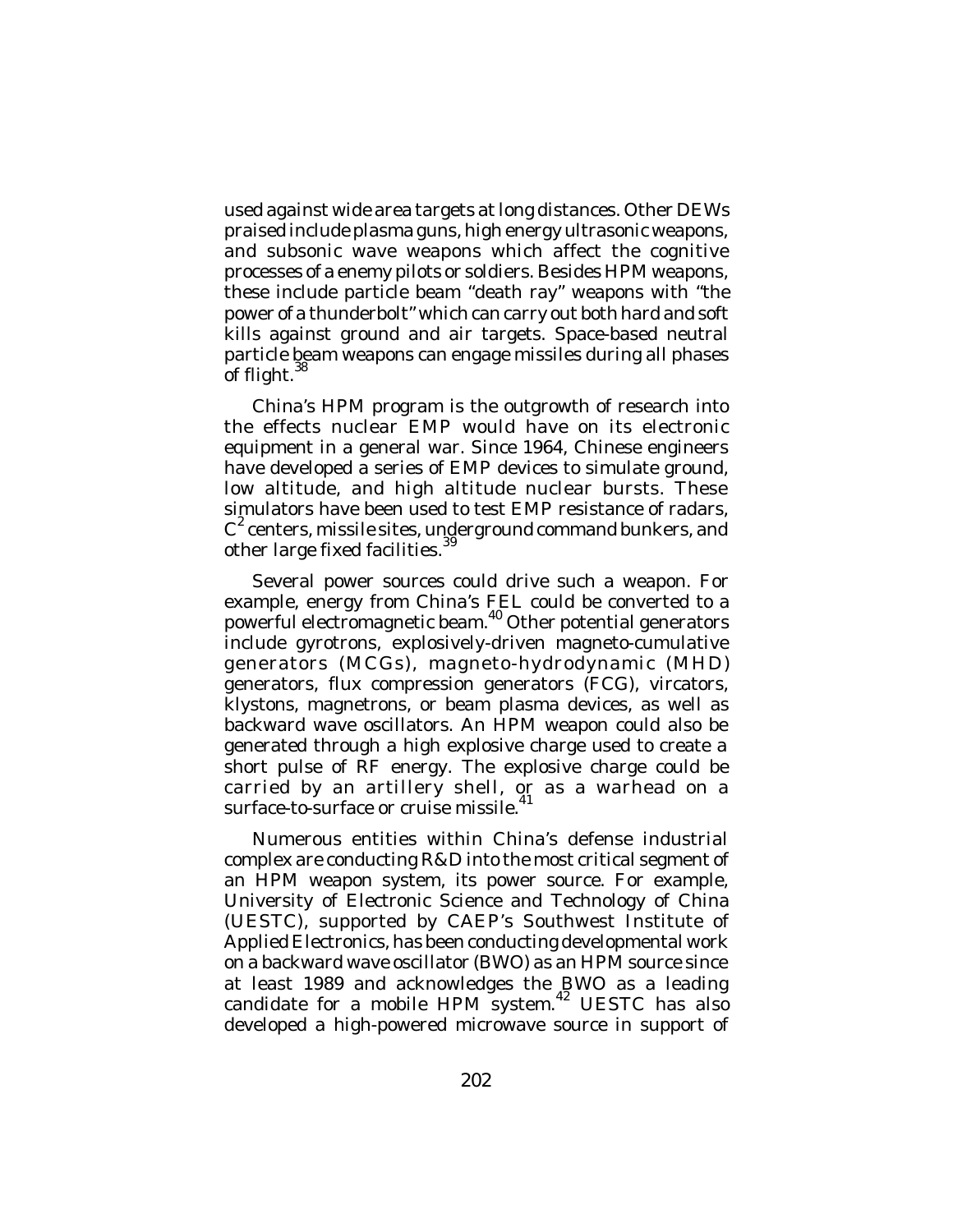CAEP's FEL program.<sup>43</sup> They have also experimented with an electron beam-plasma interaction with an HPM system which increases the operating efficiency and power.<sup>44</sup> UESTC, directed by Liu Shenggang, has also developed gyrotrons as an HPM source, while CAS' Institute of Electronics has been conducting R&D into broadband megawatt-class klystrons as an HPM source since 1992.<sup>45</sup> CAEP's SWIFP and IAPCM are carrying out R&D into a magnetic flux compression generator.<sup>46</sup>

Also under development at UESTC is an HPM variant known as an electromagnetic missile (*dianci daodan*), characterized by burst of RF energy which attenuates very slowly (*manshuaijian*). As a jammer, the electromagnetic missile (EMM) covers a broad frequency range from 1-40 GHZ and has a longer range than more conventional jammers. As a radar, an EMM has strong ECCM properties due to its wide bandwidth, and can effectively counter antiradiation missiles. Chinese engineers also tout its counterstealth capabilities, and ability to detect low flying targets. EMM systems can function as a most desirable means of communication due to their high capacity, long-range, ECCM properties. When boosted by a small nuclear explosion, Chinese engineers point out, an EMM can also conduct hard kills against a range of targets.<sup>47</sup>

One of China's first experiments in HPM weapon research was the Flash-I system which utilized a vircator as a power source. CAEP began development of the Flash-I in 1975. After completion in 1983, the Flash-I operated at approximately 1 GhZ and had a microwave power of 1GW.<sup>48</sup> The Northwest Institute of Nuclear Technology (NWINT) has developed the Flash-II (Shanguang) electron beam accelerator with a maximum power of 1 terawatt. After a feasibility study in 1982, the Flash-II project, designed to aid China's electromagnetic simulation and HPM weapons research, began in 1983 and was first tested in 1990. $^{49}$  NWINT has also conducted developmental work on vircators as an HPM power source and is a strong proponent for their use.<sup>50</sup> Finally, the 2nd Academy has also done technical assessments of directional transmissions of EMP bursts.<sup>51</sup>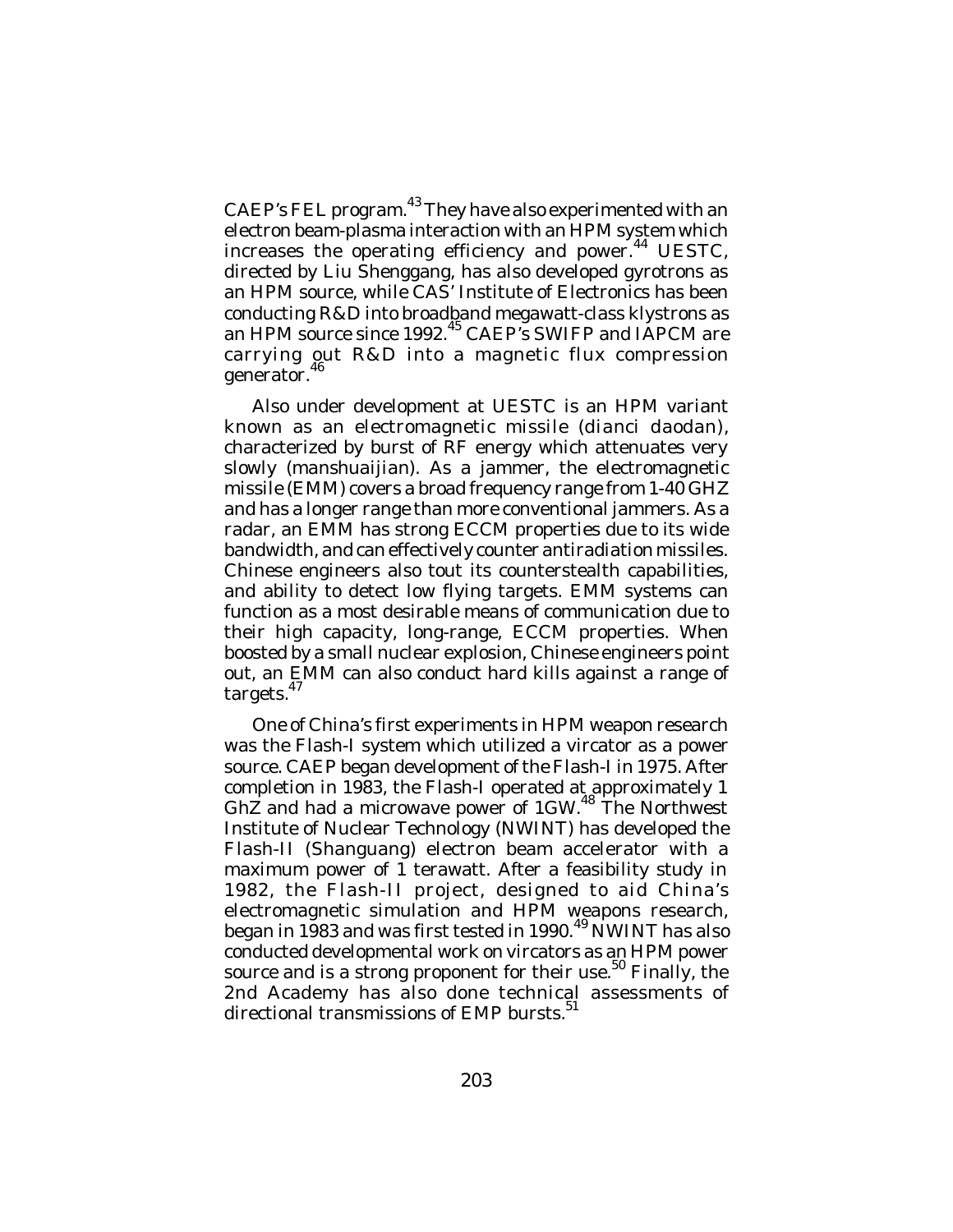If successful, HPM and other RF weapons could cause a military technical revolution by sharply limiting the battlespace use of advanced electronics and severely interrupting enemy communications without the use of nuclear weapons. Russia's Institute of Applied Physics and Lebedev Physics Institute are currently believed to be the world leaders in some of the basic technology involved in HPM and RF weapons.<sup>52</sup> In light of the large number of Russian scientists assisting China's conventional and strategic military modernization, one cannot ignore the possibility that Russian engineers are providing assistance to China's DEW program.

There is no proof or strong indication that development of HPM or RF weapons is in a more advanced stage in China than in the United States. Chinese engineers are probably working hard along the same lines as U.S. engineers on strategic and tactical applications of laser technology.

CAEP has done significant work on particle accelerator technology. Besides serving as a key component of an FEL system, accelerator technology can be used as a particle beam source, a driver for an ICF program, or to simulate a nuclear explosion. SWIFP's 3.3 MeV linear induction accelerator drives the SG-1 FEL.<sup>53</sup>

### **Potential Applications.**

The PLA is placing greater emphasis on lasers and their potential military applications. The Academy of Military Science, the PLA's leading think-tank on future warfare, believes lasers will be an integral aspect of 21st century war. Strategists note a wide range of military applications of lasers, including ranging, laser radars, communications, reconnaissance, high power directed energy weapons, nuclear fusion and neutron bombs, laser gyroscopes, and laser computing. At the same time, strategists highlight the importance of countering an enemy's use of lasers.<sup>54</sup>

*Air and Missile Defense*. China's defense industrial complex is researching potential applications of a tactical laser system to counter aircraft; ballistic, cruise, and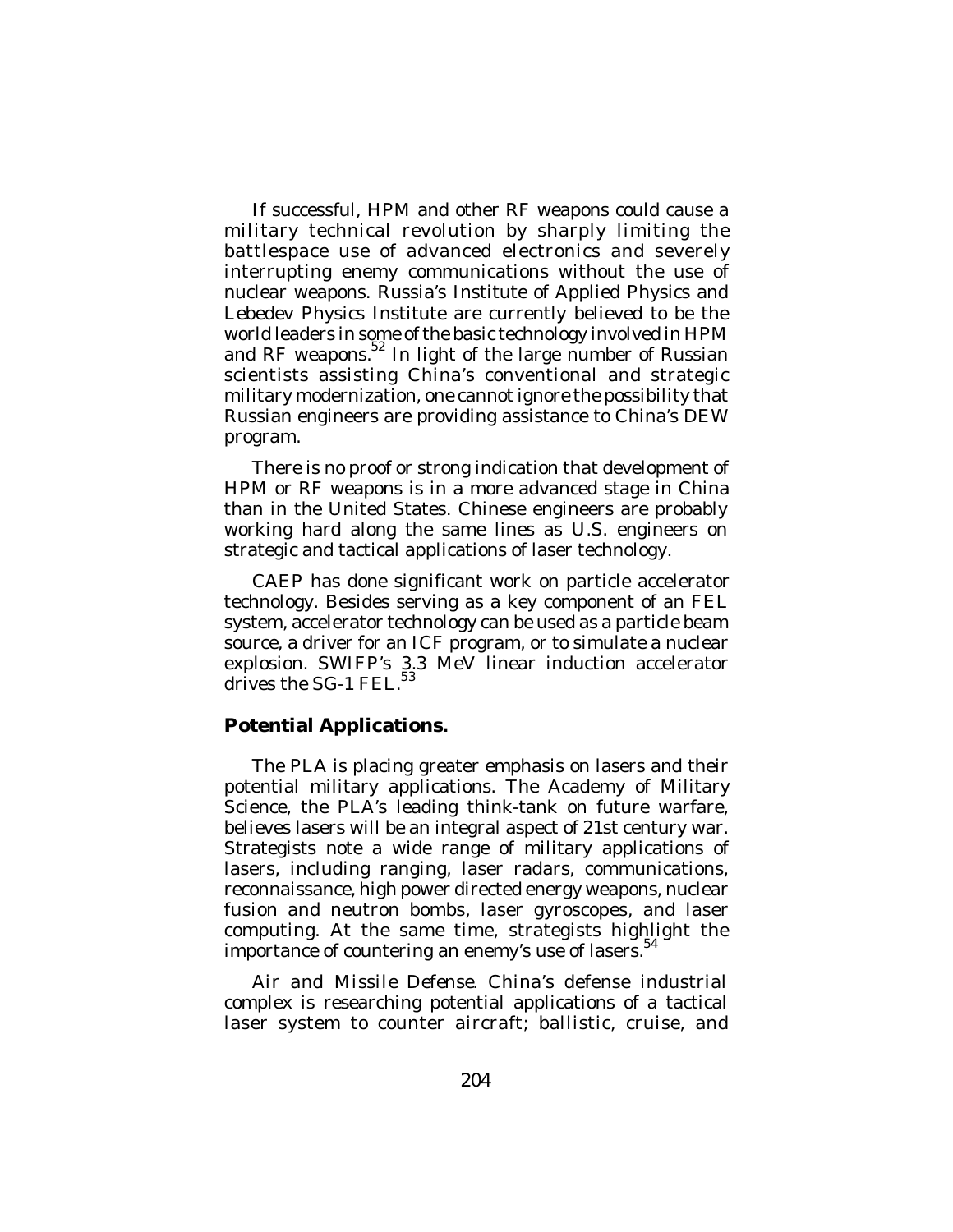anti-radiation missiles; and a wide range of precision guidance munitions. As an air defense weapon, lasers can be highly effective against pilots and vulnerable parts of the aircraft itself, including the wing root, radar, and engine.  $CO^2$ , chemical, FEL, and X-ray laser systems have been examined as potential candidates. Research has, in large part, been budgeted under the 863 program. 55

*Satellite Tracking*. For more than a decade, China has used lasers to track satellites in space. Laser range finders are located at space observatories in Wuhan, Nanjing, Beijing, Kunming, Lintong, and Shanghai. Anhui Institute of Optics and Fine Mechanics plays a large role in the development of these systems, as well as excimer lasers and the atmospheric effects on laser transmission. China's satellite laser range finders, which have an accuracy of 3-4 centimeters, assist in satellite orbit calculations and real-time tracking and adjustment in support of COSTIND's China Launch and Tracking Control (CLTC). The lasers can track satellites at both low earth and geosynchronous orbit.<sup>56</sup> While apparently not operationally subordinated to CLTC, the laser range finders are most likely tied into their space tracking network. The laser ranging systems can support China's domestic satellite tracking requirements and, if upgraded, any future ASAT campaign.

*Anti-Satellite (ASAT)***.** Chinese engineers have conducted at least theoretical research into the use of high powered lasers and other directed energy weapons against satellites and have closely studied U.S. and former Soviet ASAT systems, including the U.S. MIRACL, COIL, EMRLD projects, and former Soviet DEW systems at Sary Sagan.<sup>57</sup> Satellites as currently constructed are particularly susceptible to laser attack. Typical antisatellite concepts have a 100 second engagement time, which is the exposure time of a low earth orbit satellite to a ground station.

*Laser Radar*. Chinese engineers strongly advocate the development of  $CO^2$  laser radars (lidar), especially for countering a potential adversary's cruise missiles. Supported by the 863 Program, Anhui Institute of Optics and Fine Mechanics has developed one of China's first lidars, which has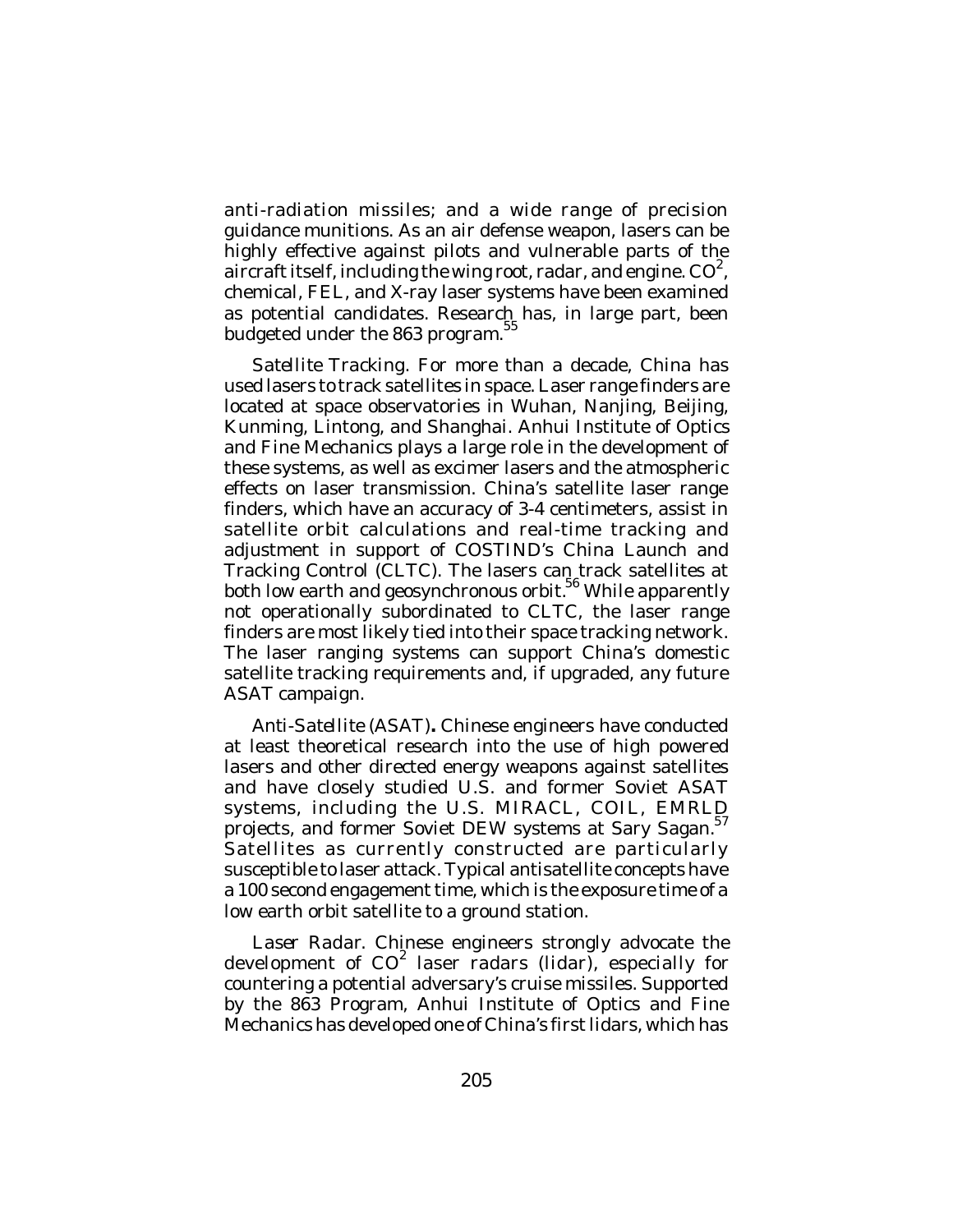a maximum detection range of 50 kilometers. Other applications include GEO satellite tracking, target tracking, fire control, and terrain following for helicopters and cruise missiles.<sup>58</sup> One study noted the utility of  $CO^2$  laser radars, combined with other sensors, in countering stealthy cruise missiles and aircraft. 59

In summary, directed energy weapons are an integral component of China's strategic modernization program. Key programs include a variety of high powered lasers and high powered microwave weapons. Chinese analysts see directed energy technology as important for China's air defense and counterspace efforts. DEW efforts also reflect a diversification of China's nuclear weapons industry.

#### **ENDNOTES - APPENDIX IV**

1. *Nuclear Weapons Databook*, Vol. V.

2. Huang He, "A Dust-Laden Secret: Review and Prospects for China's Optical Instruments and Laser Weapons," *Ch'uan-ch'iu Fang-wei Tsa-chih* (*Defense International*), April 1, 1998, pp. 110-115.

3. "Achievements of the 863 Program Celebrated," *Jiefangjun Bao*, April 5, 1996, in *FBIS-CHI*-96-089.

4. Of the seven areas in the 863 Program, COSTIND views space and lasers as two of the most important. See "COSTIND Minister on Aerospace, Laser Advances," *Renmin Ribao*, April 3, 1996, in *FBIS-CHI*-96-082.

5. "Situation, Development of Laser Industry in China," *Yingyong Jiguang* (*Applied Laser Technology*), June 1990, *JPRS-CST*-90-028.

6. "CAS High Performance Parallel Computing Initiative," in *FBIS-CST*-96-025.

7. "China Scores Marked Results in Laser Technology Research," *Jiefangjun Bao*, February 13, 1996, in *FBIS-CHI*-96-038. Also see "ICF, X-ray Laser Experiments With LF-12 (Shenguang) Apparatus Described," *Renmin Ribao*, May 3, 1991, *JPRS-CST*-91-019. The LF-12 was developed by SIOFM's Deng Ximing, Yu Wenyan, Fan Dianyuan, Hu Shaoyi, and Huang Zhenjiang.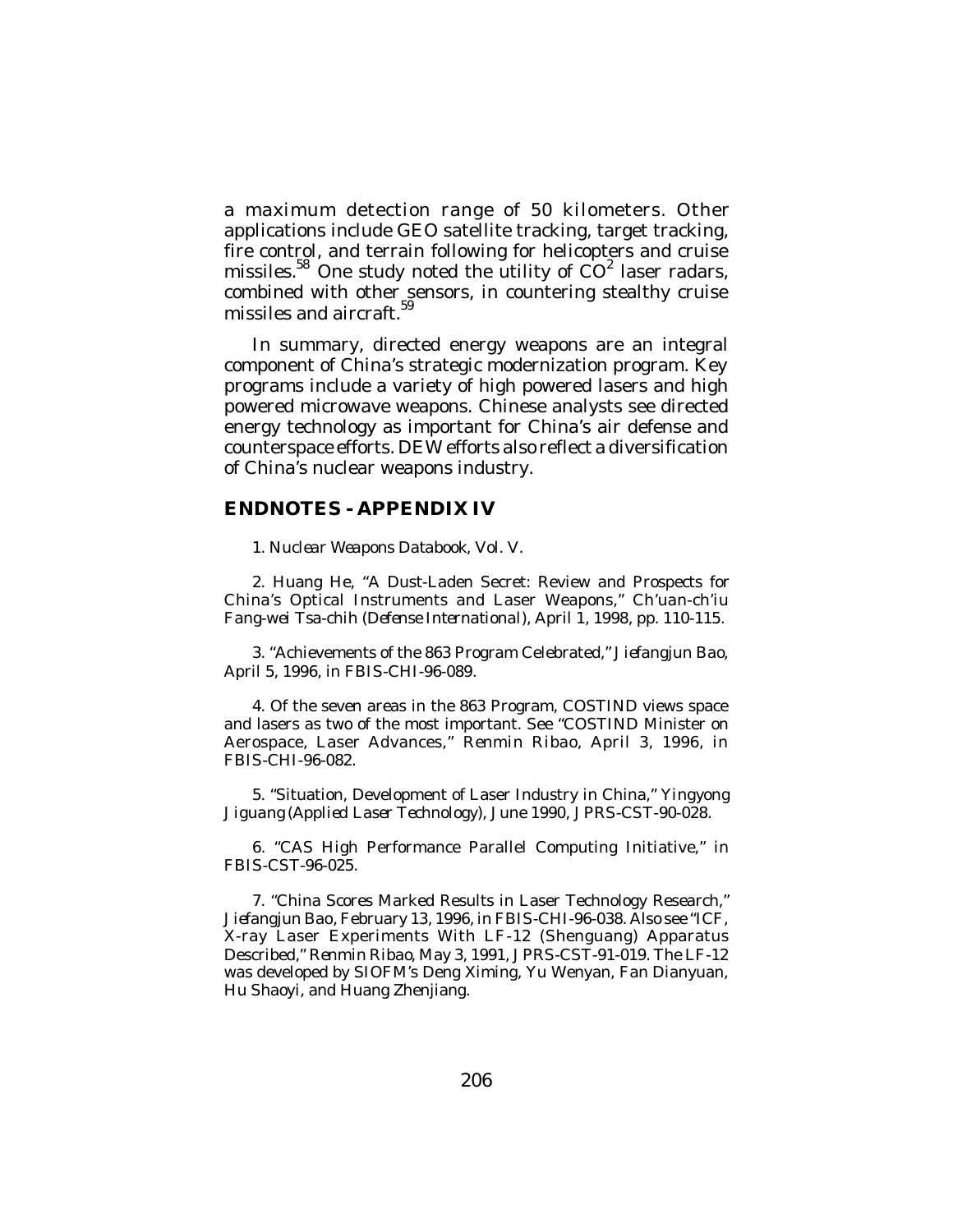8. Achievements of the 863 Program Celebrated," *Jiefangjun Bao*, April 5, 1996, in *FBIS-CHI*-96-089. As part of the ICF and X-ray laser program, CAEP opened up a lab within SIOFM.

9. "LD-Pumped Nd:YAG Microchip Laser with 62.5MW CW Output Power*, Zhongguo Jiguang* (*Chinese Journal of Lasers*), May 3, 1994, in *JPRS-CST*-94-007.

10. "Ti-Sapphire Laser Attains CW Output Power of 650MW," *Zhongguo Jiguang* (*Chinese Journal of Lasers*), December 1994, in *JPRS-CST*-95-004.

11. Hui Zhongxi, "Research, Design of SG-1 Free Electron Laser," *Qiang Jiguang Yu Lizishu*, August 1990, *JPRS-CST*-91-014; "COSTIND Minister on Aerospace, Laser Advances," *Renmin Ribao*, April 3, 1996, in *FBIS-CHI*-082; and "SG-1 FEL Amplifier Output Reaches 140MW," *Qiang Jiguang yu Lizishu*, December 1994, in *JPRS-CST*-94-019; Also see "SG-1 FEL, BFEL Certified; Asia's First IR-Spectrum FEL Light Generated," *Keji Ribao*, June 8, 1993, *JPRS-CST*-93-013. Performance Improvements of 3.3 MeV LIA," *Qiang Jiguang yu Lizishu,* May 1994, in *JPRS-CST*-94-014.

12. "High Performance Short-Period FEL Wiggler," *Qiang Jiguang Yu Lizishu*, May 1992, in *JPRS-CST*-92-019. SWIEE is developing a "microwiggler" as one means to reduce the FEL's overall size.

13. "SG-1 FEL, BFEL Certified; Asia's First IR-Spectrum FEL Light Generated," *Keji Ribao*, June 8, 1993, *JPRS-CST*-93-013.

14. Du Xiangwan, Dong Zhiwei, and Gao Tieda, "Recent Progress of FEL Research in China - Experiment and Simulation," paper presented at Modeling and Simulation of Laser Systems III Conference, Los Angeles, January 24-25, 1994.

15. "China Scores Marked Results in Laser Technology Research," *Jiefangjun Bao*, February 13, 1996, in *FBIS-CHI*-96-038. Also see "Bipulse Drive Generated High Gain X-Ray Laser Experiment Successful," *Qiang Jiguang Yu Lizishu*, February 1994, in *JPRS-CST*-94-008.

16. "China: 863 Program Achievements in High-Power Laser Research Highlighted," *Keji Ribao*, February 13, 1996, in *FBIS-CST*-96-013; and "COSTIND Minister on Aerospace, Laser Advances," *Renmin Ribao*, April 3, 1996, in *FBIS-CHI*-96-082. The follow-on laser for use in China's ICF program will be a neodymium glass laser, the Shenguang-2.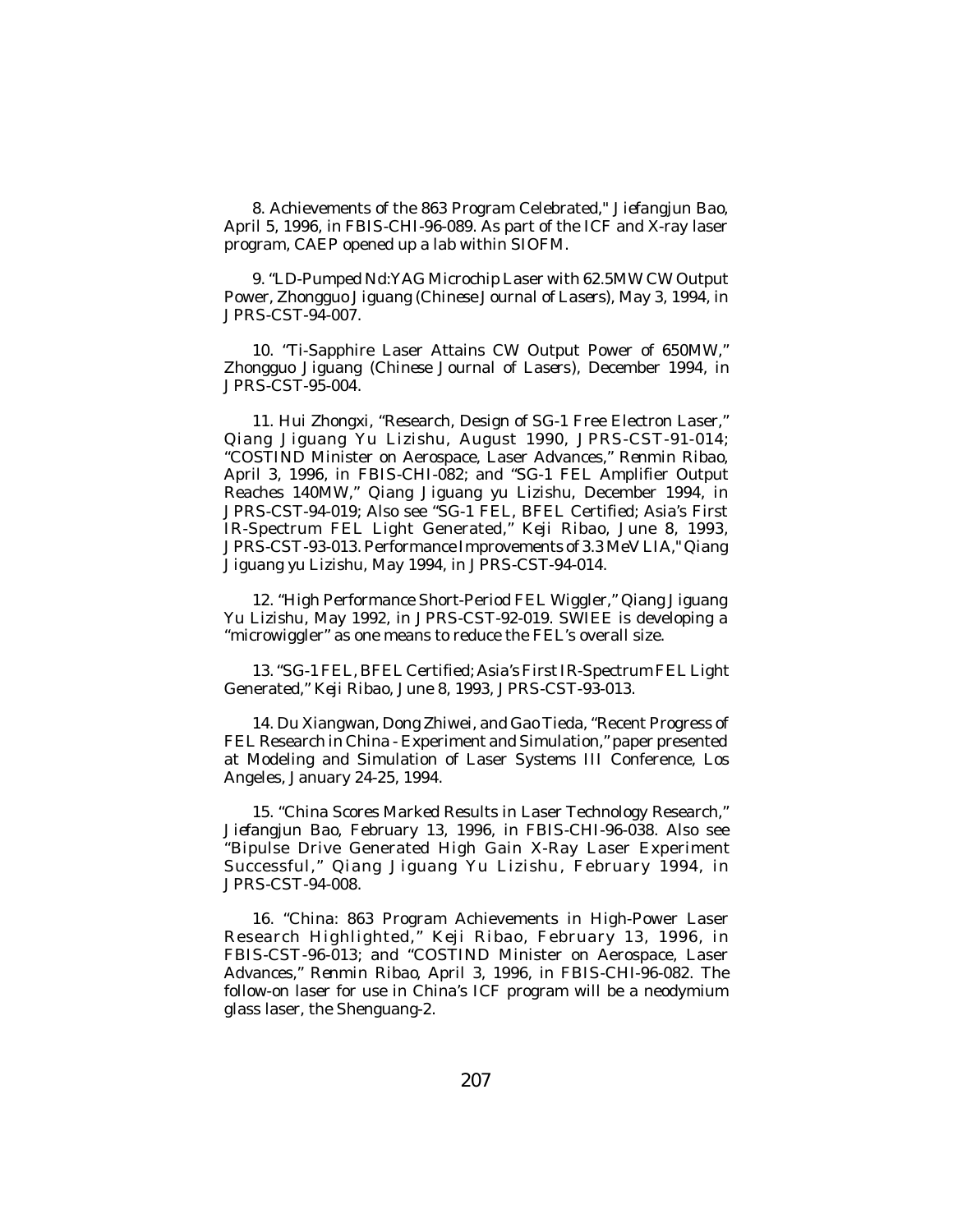17. "Xingguang-II Laser Certified for ICF, X-Ray Laser Experiments," *Zhongguo Kexue Bao*, November 6, 1995, in *FBIS-CST*-96-003.

18. "China Scores Marked Results in Laser Technology Research," *Jiefangjun Bao*, February 13, 1996, in *FBIS-CHI*-96-038.

19. "Laser Cell for Reactor Pumped He-Ar-Xe Laser Experiments," *Qiang Jiguang Yu Lizishu*, August 1994, in *JPRS-CST*-94-019.

20. "Experimental Investigation of a Large-area Diode for Hundred-Joule KrF Laser," *Qiang Jiguang yu Lizishu*, May 1994, in *JPRS-CST*-94-014.

21. "Principle Tests of Reactor Pumped Laser of He-Ar-Xe System," *Qiang Jiguang Yu Lizishu*, August 1994, *JPRS-CST*-94-019.

22. "Novel High Power COIL Described," *Wuli (Physics),* July 1992, in *JPRS-CST*-92-025; "Kilowatt-Class CW Oxygen-Iodine Chemical Laser Developed," *Zhongguo Kexue Bao* (*China Science News* ), September 1, 1993, *JPRS-CST*-93-017. The chemical oxygen iodine laser is the basis of the USAF's Airborne Laser which is slated for IOC around 2005.

23. Xie Ping, "Dalian Laser Achievements," *Qiang Jiguang yu Lizishu*, August 1995, Vol. 7, No. 3, back cover, in *FBIS-CST*-96-001.

24. "100J KrF Laser Pumped by Intense Electron Beam," *Qiang Jiguang Yu Lizishu*, November 1991, *JPRS-CST*-92-008. Leaders in the IAE effort include Wang Ganchang and Wang Naiyan.

25. "A GW Power Level High Power CO 2 Laser System," *Zhongguo Jiguang*, June 1990, *JPRS-CST*-90-029.

26. Wang Lijun, "Experimental Study on CO<sup>2</sup> Laser on Fiberglass Epoxy," *Hongwai Yu Jiguang Gongcheng*, 1996, Vol. 25, No. 2, in *CAMA*, Vol. 3, No. 4.

27. "Shandong Gets Nation's Largest Semiconductor Laser Facility," *Zhongguo Dianzi Bao* , March 18, 1997, p. 9, in *FBIS-CST*-97-010; and Han Lixin, "Shandon Builds Semiconductor Laser Production Base," *Keji Ribao*, January 16, 1997, p. 5, in *FBIS-CST*-97-005.

28. For details, see Major General Bengt Anderberg and Dr. Myron Wolbarsht, *Laser Weapons: The Dawn of a New Military Age*, New York: Plenum Press, 1992, p. 130.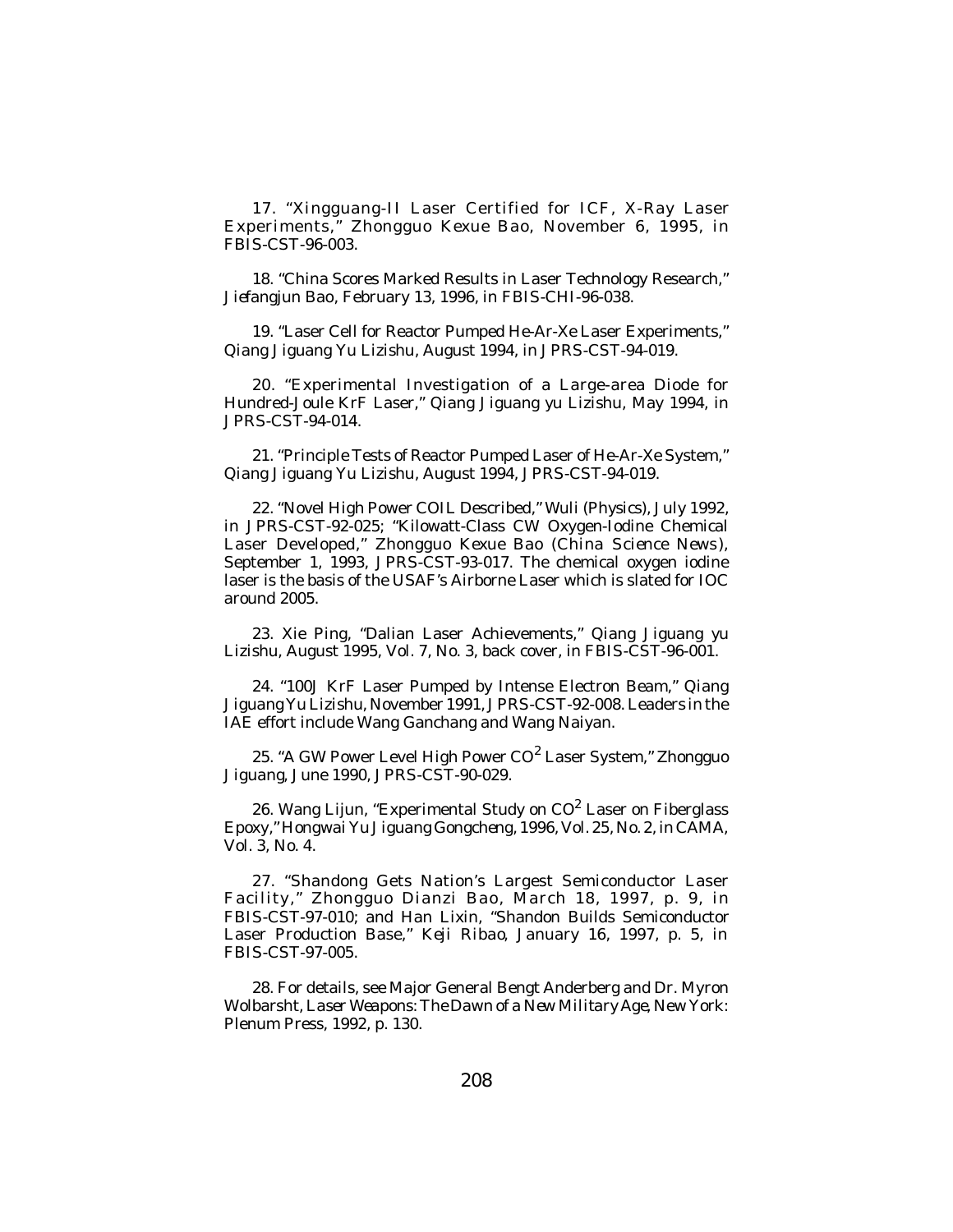29. See *Keji Ribao* (*Science and Technology Daily*), March 14, 1994.

30. "Nation's Adaptive Optics Technology in World's Front Ranks," *Zhongguo Kexue Bao*, May 21, 1991, *JPRS-CST*-91-015. The research group was led by Jiang Wenhan.

31. "Adaptive Optics Technology Is World-Class," *Keji Ribao*, October 30, 1992, in *JPRS-CST*-92-025. The adaptive optics system can also identify space targets, such as satellites.

32. "Effects of Deformable-Mirror/COAT System Finite Subaperature Size on Compensation Efficiency," *Zhongguo Jiguang (Chinese Journal of Lasers),* February 1992, in *JPRS-CST*-92-010; and "Deomonstration of Uniform Illumination on Target by Focusing High Power Laser Beam," *Guangxue Xuebao (Acta Optica Sinica),* March 1992, in *JPRS-CST*-92-013.

33. "Methods for Investigating Near-Field Power in Ground-Based High Power Laser Weapons Testing," *Zhongguo Jiguang* (*Chinese Journals of Lasers*), December 1992, *JPRS-CST*-93-008.

34. One particular laser optics facility with which China hopes to cooperate is subordinated to the AGAT R&D establishment in Belarus. Chi Haotian visited AGAT in early June 1997. See "Prime Minister Linh Meets Chinese Defense Minister," *Moscow Interfax*, June 3, 1997, in *FBIS-SOV*-97-154.

35. For a comprehensive overview of the technologies associated with HPM weapons, see Carlo Kopp, "The E-Bomb—A Weapon of Electrical Mass Destruction," in Winn Schwartau, *Information Warfare*, New York: Thunder's Mouth Press, 1994, pp. 296-297. Also see J. Swegle and J. Benford, "State of the Art in High Power Microwaves: An Overview," paper presented at the Lasers 1993 International Conference on Lasers and Applications, Lake Tahoe, Nevada, December 6-10, 1993. Swegle and Benford point out that the United States, Russia, France, and the United Kingdom have HPM programs in addition to China.

36. Most technical papers on HPM are published by engineers from these three organizations. See, for example, "Numerical Simulations of Propagation of Intense Microwave Pulses," *Qiang Jiguang yu Lizishu* (*High Power Laser and Particle Beams*), November 1994, in *JPRS-CST*-95-006; and "Microwave Pulse Generation," *Qiang Jiguang yu Lizishu*, May 1994, in *JPRS-CST*-94-014.

37. "Theoretical Analysis of Dual-REB Microwave Generators," *Qiang Jiguang Yu Lizi Shu*, February 1992, in *JPRS-CST*-92-015; and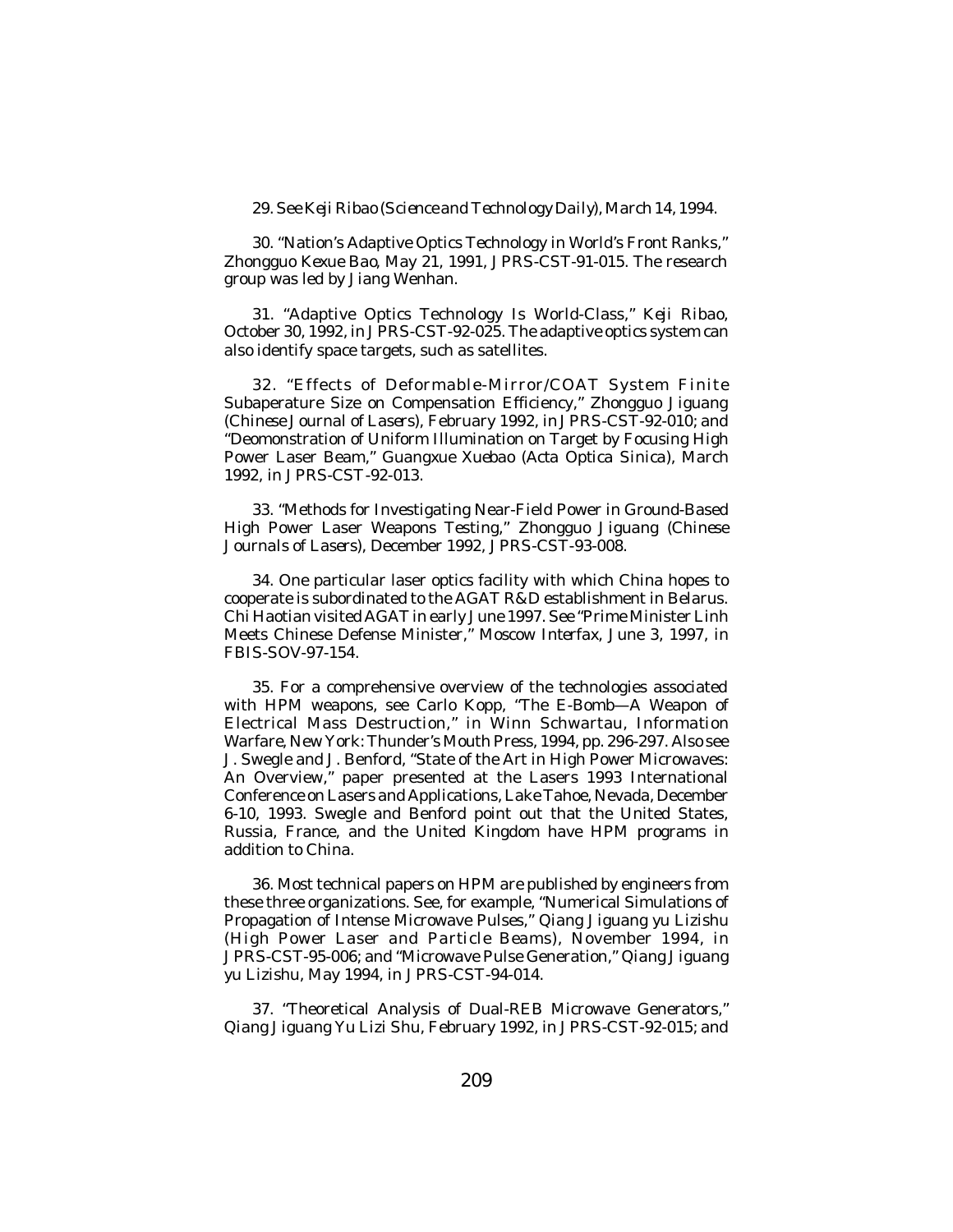Deng Yangjian, "Research on Focus Radiation Performance Microwave Directed Energy System," *Dianzi Duikang Jishu*, May 1996, pp. 1-8, in *CAMA*, 1997, Vol. 4, No. 2.

38. "Beam Energy Weaponry: Powerful as Thunder and Lightening," *Jiefangjun Bao*, December 25, 1995, in *FBIS-CHI*-96-039. Also see "Outlook for 21st Century Information Warfare," *Guoji Hangkong* (*International Aviation*), March 5, 1995, in *FBIS-CHI*-95-114. The author, Chang Mengxiong, is from COSTIND's Beijing Institute of Systems Engineering and is a leading advocate for China's rapid pursuit of information warfare capabilities, to include HPM weapons. He is widely regarded as China's foremost expert of national C<sup>4</sup>I issues. Also see Gong Jinxuan, "High Powered Microwave Weapons: A New Concept for Electronic Warfare Weaponry," *Dianzi Duikang Jish*u, February 1995, in *CAMA*, Vol. 2, No. 5. Gong is from the Southwest Institute of Electronic Equipment (SWIEE), China's premier radar ECM research institute; and Zhang Hongqi, "High Power Microwaves and Weaponry," *Xiandai Fangyu Jishu*, April 1994, pp. 38-46, in *CAMA*, Vol. 2, No. 5. Zhang is also from SWIEE.

39. Peng Guixin, "Development of Electromagnetic-Pulse Simulators," *Shijie Daodan Yu Hangtian* (*Missiles and Spacecraft*), November 1990, in *JPRS-CST*-91-010. The paper was sponsored by the Beijing Institute of Electronic Engineering. Designators for the EMP simulators have been the DM-140, DM-1200, and DMF-600.

40. See Henry Freund and Robert Parker, "Free Electron Lasers," *Scientific American*, April 1989, p. 84, for the technological explanation.

41. Neil Munro, *The Quick and the Dead: Electronic Combat and Modern Warfare*, New York: St. Martin's Press, 1991, p. 50. Also see David Shukman, *Tommorrow's War: The Threat of High-Technology Weapons*, New York: Harcourt Brace, 1996, p. 207. According to Shukman, the United States has not fielded such a HPM warhead, but could within 3 years at a cost of \$20 million.

42. "3-cm Relativistic Backward Wave Oscillator," *Qiang Jiguang Yu Lizishu*, May 1992, in *JPRS-CST*-92-019.

43. "More on Completion of First Domestic EMW-Pumped FEL Experimental System," *Keji Ribao*, September 9, 1992, in *JPRS-CST*-92-018.

44. "High Power Microwave Radiation From Beam-Plasma Interaction," *Qiang Jiguang Yu Lizishu*, May 1992, in *JPRS-CST*-92-016; and Wu Jianqiang, Liu Shenggang, and Mo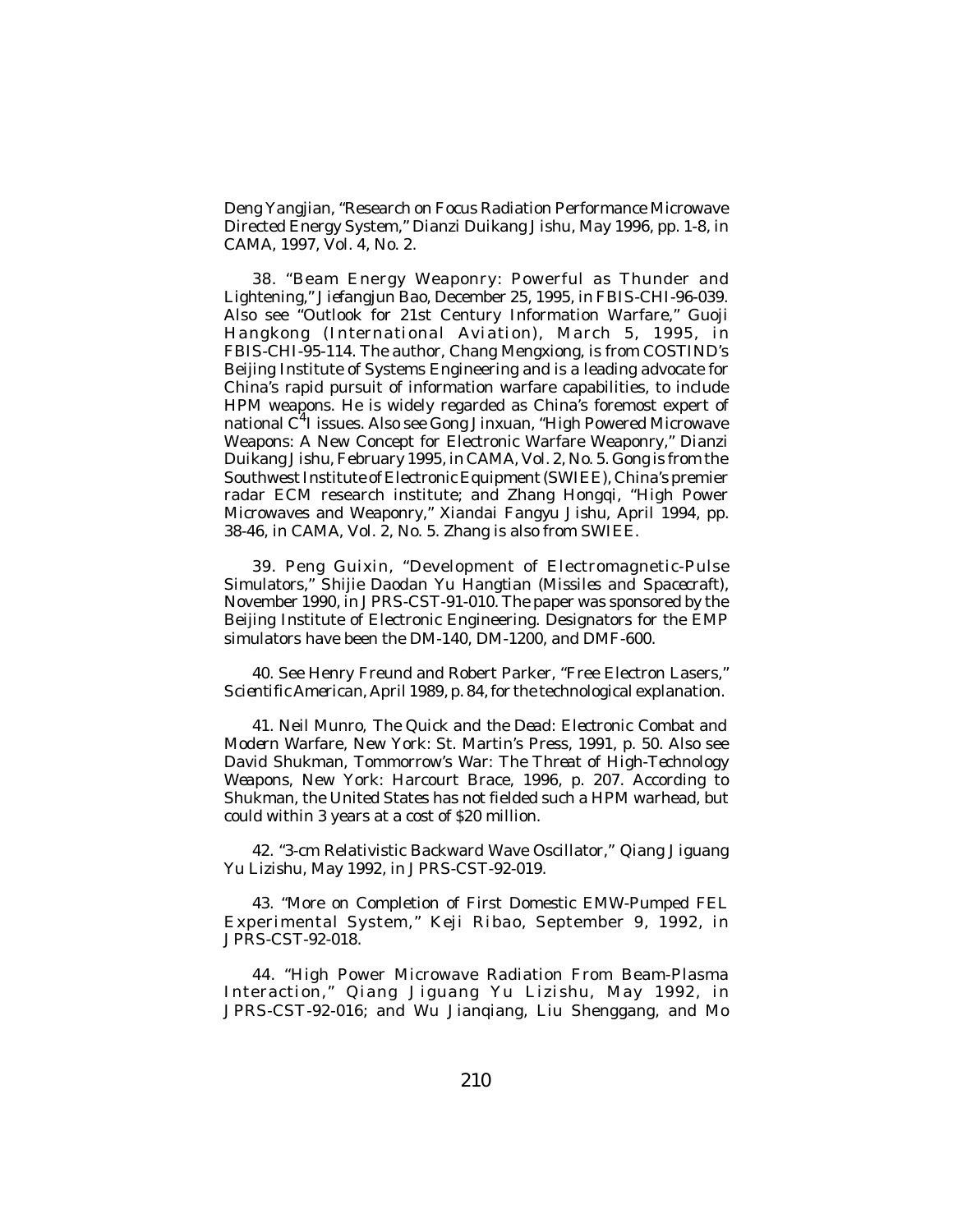Yuanlong, "Plasma-Filled Dielectric Cherenkov Maser," *Qiang Jiguang yu Lizishu*, February 1997, pp. 51-58, in *FBIS-CST*-97-012.

45. Tang Changjian, Yang Zhonghai, and Liu Shenggang, *Science in China*, Vol. 36, September 1993; Yan Yang, Li Hongfu, Du Pingzhong, and Liu Shenggang, "Numerical Modeling of Large Orbit Magnetron-Type Gyrotron Through Self-Consistent Nonlinear Theory," in *IEEE Transactions on Plasma Science*, Vol 22, No. 6, December 1994, pp. 1010-1014; Li Jiayin, Xiong Xiangzheng, Liu Shenggang, "Experimental Study of Relativistic Magentron," *Qiang Jiguang yu Lizishu*, November 1997, pp. 563-567, in *FBIS-CHI*-98-128; and Ding Yaogen and Peng Jun, "Multibeam Klystron—New Type of High Power Microwave Amplifier," *Dianzi Kexue Xuekan*, January 1996, pp. 64-71, in *FBIS-CST*-96-008.

46. Yu Chuan, Li Liangzhong, Yan Chengli, Zeng Fanqun, Chen Yingshi, Cai Mingliang, Sun Chengwei, Xie Weiping, "Experimental Study of MFCG Explosive Tube," *Qiang Jiguang yu Lizishu*, November 1997, pp. 578-580, in *FBIS-CHI*-98-058. Specific SWIFP entity doing the FCG development is the Shock Wave and Detonation Physics Laboratory. Also see Dong Zhiwei, Wang Guirong, and Tian Shihong, "Performance Analysis of Helical Explosively- Driven MFCG," *Qiang Jiguang yu Lizishu*, August 1997, pp. 353-358, in *FBIS-CHI*-98-076; and Yang Libing and Gao Shunshou, "Numerical Simulation of High-Voltage Pulsed Power Conditioning Systems," *Qiang Jiguang yu Lizishu*, August 1996, pp. 400-406, in *FBIS-CHI*-97-003. Yang and Gao are from SWIFP.

47. For an overview, see Wang Ying and Ma Fuxue, *Xin Gainian Wuqi Yuanli (Principles of New Concept Weaponry*), Beijing: Ordnance Industry Press, 1997, pp. 276-295; "Preliminary Experimental Study of Electromagnetic Missiles Conducted," *Dianzi Keji Daxue Xuebao*, February 1992, in *JPRS-CST*-92-013; "Study of Backscattering of Electromagnetic Missiles," *Dianzi Xuebao*, June 1992, in *JPRS-CST*-92-023; Ruan Chengli and Lin Weigan, "Electromagnetic Missiles and Counterstealth Technology," *Xiandai Leida*, No. 3, 1992. China's leading experts on electromagnetic missiles include Ruan Chengli, Shen Haoming, Wu Dacun (T. T. Wu), and Lin Weigan, who earned his Ph.D. from the University of California, Berkley in 1950. Wu authored one of the world's first studies on this subject in 1985; see Wu Tai Tsun, "Electromagnetic Missiles," *Journal of Applied Physics*, 1985, Vol. 57 (7), pp. 2370-2373. Also see Ruan Chengli, *Dianci Daodan Gailun* (*Concepts of Electromagnetic Missiles*), Beijing: MPT Press, 1994; and Zhou Shuigeng, *Dianci Daodan Jiqi Dui Weilai Dianzizhan de Yingxiang*, ("Effect of Electromagnetic Missiles on Future Electronic Warfare") *Shanghai Hangtian*, 1994 (1), pp. 33-37.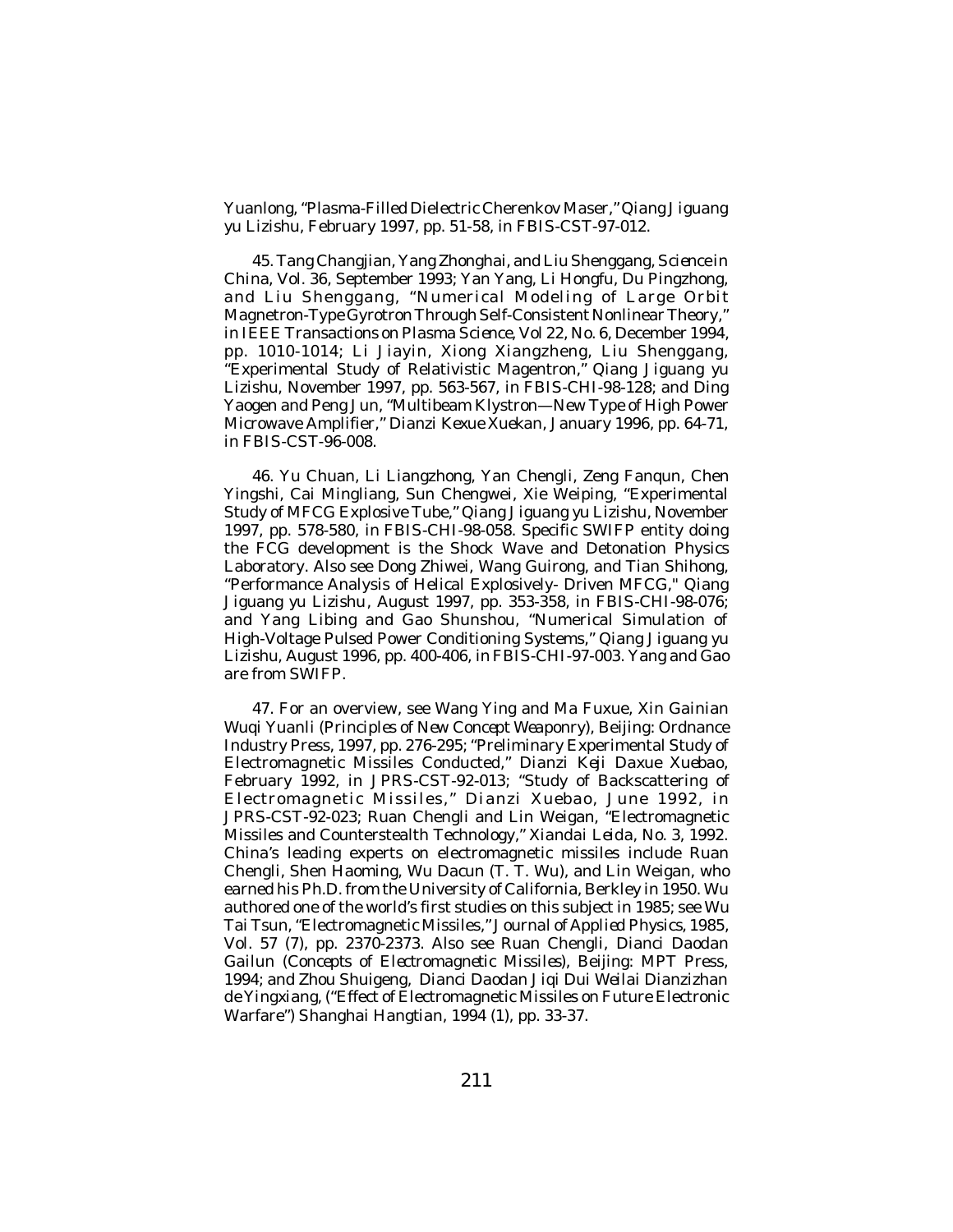48. "Development of Flash X-ray Machines at CAEP," *Qiang Jiguang Yu Lizishu*, August 1991, *JPRS-CST*-92-001.

49. "Flash-II: China's Accelerator Reaches World Level," *Zhejiang Ribao*, July 3, 1993, *JPRS-CST*-93-015; "Flash-II: Relativistic Electron-Beam Accelerator," *Qiang Jiguang Yu Lizishu*, August 1991, *JPRS-CST*-92-001; "Flash-II Pulsed IREB Accelerator Certified," *Renmin Ribao*, July 3, 1993, *JPRS-CST*-93-013. One of leading developers of the Flash-II at NWINT is Qiu Aici.

50. "Numerical Simulation of Vircator Oscillation for HPM Generation*," Qiang Jiguang Yu Lizishu*, August 1992, *JPRS-CST*-93-002.

51. Zhang Zhenzhou, "Directional Transmission of EMP Burst," *Xiandai Fangyu Jishu*, April 1994, pp. 47-58, in *CAMA*, Vol. 2, No. 5. Selected source of EMP burst is FCG and vircator. Zhang is from the Second Academy's Beijing Institute of Electronic Engineering.

52. Neil Munro, *The Quick and the Dead: Electronic Combat and Modern Warfare*, New York: St. Martin's Press, 1991, p. 49.

53. "Performance Improvements of 3.3 MeV LIA," *Qiang Jiguang Yu Lizishu*, May 1994, *JPRS-CST*-94-014.

54. Wang Qingsong, ed., *Xiandai Junyong Gaojishu* (*Contemporary Military Use of High Technology*), Beijing: AMS Press, 1993, pp. 139-152.

55. Ji Shifan, "Domestic and Foreign Development of Tactical Air Defense Lasers," *Zhongguo Hangtian*, December 1991. The paper was sponsored by the Beijing Institute of Electronic Engineering. Also see Wan Xuying, "Lun Zhanshu Daodan Weixie yu Duikang Cuoshi" (Discussion of the Tactical Missile Threat and Countermeasures), *Zhongguo Hangtian*, November 1992. COSTIND oversees laser and space areas of the 863 Programs. The other five 863 Program areas are managed by the State Science and Technology Commission.

56. Tong B. Tang, *Science and Technology in China*, London: Longman, 1984, p. 184. Also see Xia Zhihong, Ye Wenwei, and Cai Qingfu, "New Progress of Ranging Technology at Wuhan Satellite Laser Ranging Station," Conference Paper for the Eighth International Workshop on Laser Ranging Instrumentation at the Goddard Space Flight Center, June 1993.

57. Yang Qunfu and Liu Xiaoen, "Fanweixing Wuqi Xiting Fazhan Qianjing de Yanjiu" (Study on the Development Prospects for ASAT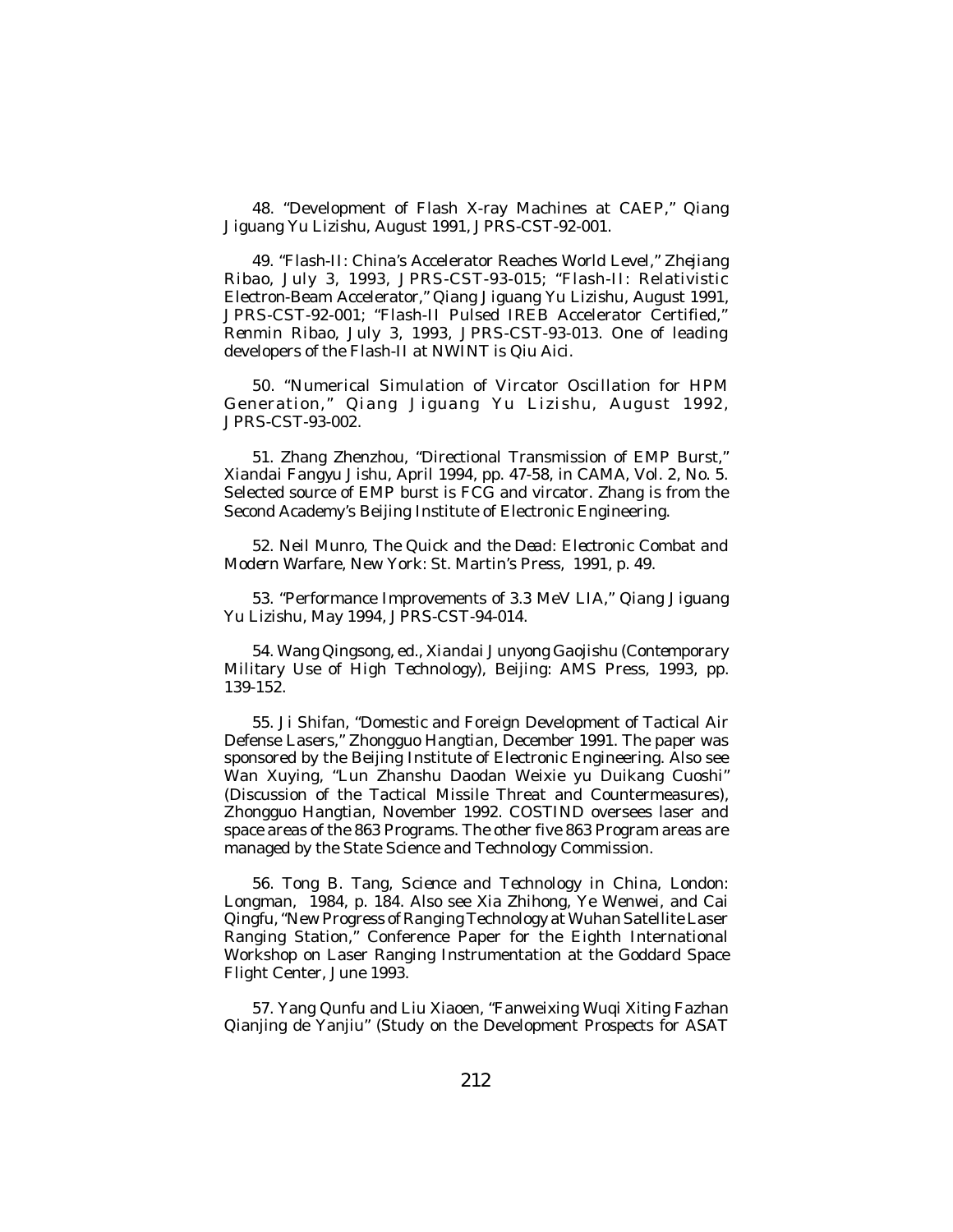Weapon Systems), *Hangtian Qingbao Yanjiu* (*Aerospace Information Research*), March 1993. The U.S. MIRACL is a U.S. Navy program for ship defense against cruise missiles. During one test at White Sands, the laser achieved 2.2 MW output power with a 3800 nanometer wavelength.

58. Sun Baoju and Chen Gang, "CO 2 Radar Applications," *Zhongguo Hangtian* (*Aerospace China*), February 1993.

59. The study was sponsored by China Aerospace Corporation's Sanjiang Aerospace Group, also known as 066 Base. Liu Shiliang, "Development of Foreign Counterstealth Technology," *Zhongguo Hangtian*, September 1995; on the AIOFM lidar, see "Nation's First UV Differential Absorption Lidar System Operational," *Keji Ribao*, February 18, 1997, in *FBIS-CST*-97-008.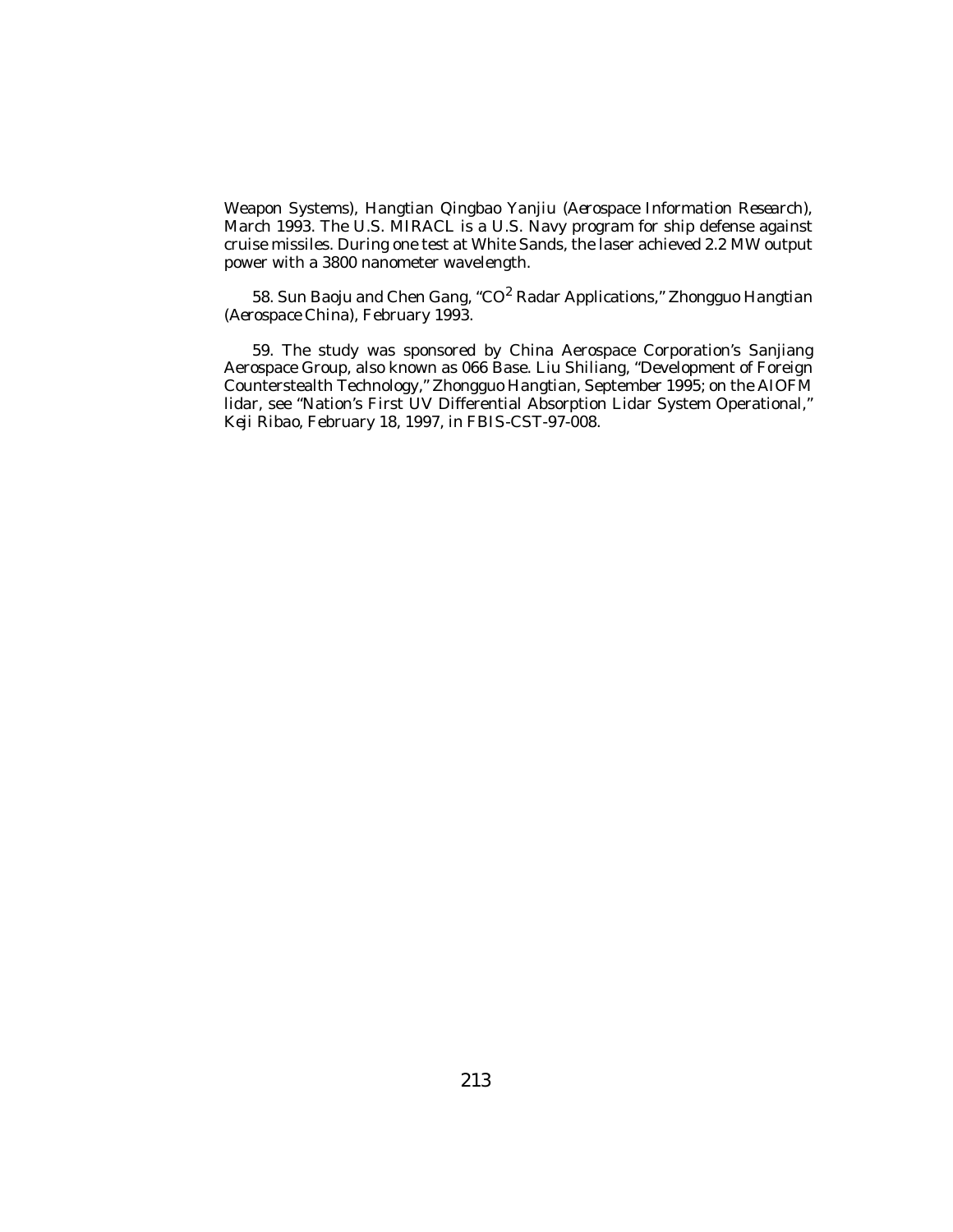# **APPENDIX V**

# **COMMISSION OF SCIENCE, TECHNOLOGY, AND INDUSTRY FOR NATIONAL DEFENSE**

The focal point for coordinating People's Liberation Army (PLA) requirements with the SSTC is the Commission of Science, Technology, and Industry for National Defense (COSTIND). COSTIND is directed by Lieutenant General Cao Gangchuan, who transfered from his previous position as director of the GSD Equipment Department. Cao has at least four deputy directors who each hold different portfolios.<sup>1</sup> COSTIND senior advisors include Qian Xuesen, the father of China's space and missile development (see Appendix II) and Chen Fangyun, an electronics expert who in the 1960s and 1970s organized the effort to develop a space tracking network. Important departments, committees, and institutes include the following:

- **S&T Committee.** COSTIND's S&T Committee, directed by Zhu Guangya, is made up of some of China's most talented engineers, who provide consultative guidance for the COSTIND leadership.
- **Comprehensive Planning Department.** COSTIND's Comprehensive Planning Department (*zonghe jihua bu*) is a key organization responsible for long-range planning for developing of critical enabling technologies and weapons systems.<sup>2</sup>
- **S&T Department.** Directed by Major General Jiang Laigen, the S&T Department likely oversees preliminary and model R&D efforts of the various COSTIND and defense industry research institutes. $3$

COSTIND also oversees the development and operation of China's space facilities and a series of engineering and test bases.<sup>4</sup>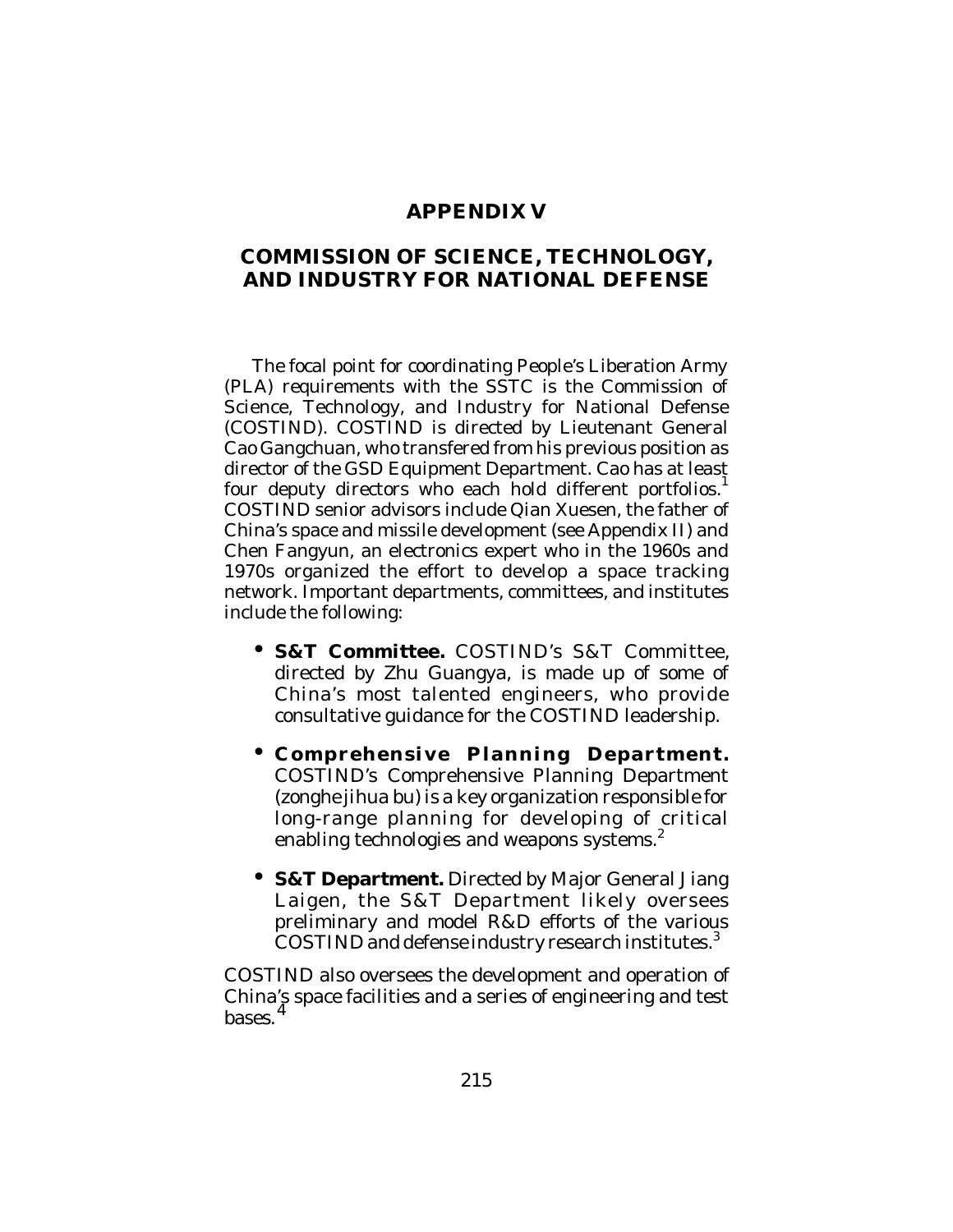- **Base 20.** Jiuquan Satellite Launch Center (JSLC), located in Gobi desert, is China's earliest and largest satellite launch center. From here, CLTC conducts medium and low earth orbit satellite launches at high inclinations. More than 20 satellites, mostly photoreconnaissance platforms, have launched from Jiuquan. Beijing has TT&C station under XSCC.
- **Base 21.** Nuclear weapons testing in Xinjiang, near the town of Lop Nur.
- **Base 22.** SAM testing near Jiuquan, Gansu province.
- **Base 23.** Naval Test area SLBM testing; antiship missiles at Huludao, Liaoning province. Established in 1957 for joint Sino-Soviet anti-ship missile testing.
- **Base 25.** Taiyuan Space Launch Center, in northern Shanxi province in the area of Kelan, Wuzhai, and Xingxian counties, one of China's primary satellite launch and missile testing sites. Commanded by Major General Jiang Xuefu.
- **Base 26.** Xian Satellite Control Center is directed by Major General Li Hengxing, who recently replaced Major General Shangguan Shipan.
- **Base 27.** Xichang Space Launch Center, directed by Major General Hu Shixiang.
- **Base 29.** China Aerodynamic Research and Development Center (CARDC) in Mianyang, Sichuan province.
- **Base 31.** Baicheng Conventional Weapons Testing **Center**

**China Launch and Tracking Control General (CLTC)**. CLTC (*Weixing Fashe Cekong Xitong Zongbu*) is a departmental level entity which functions as an operational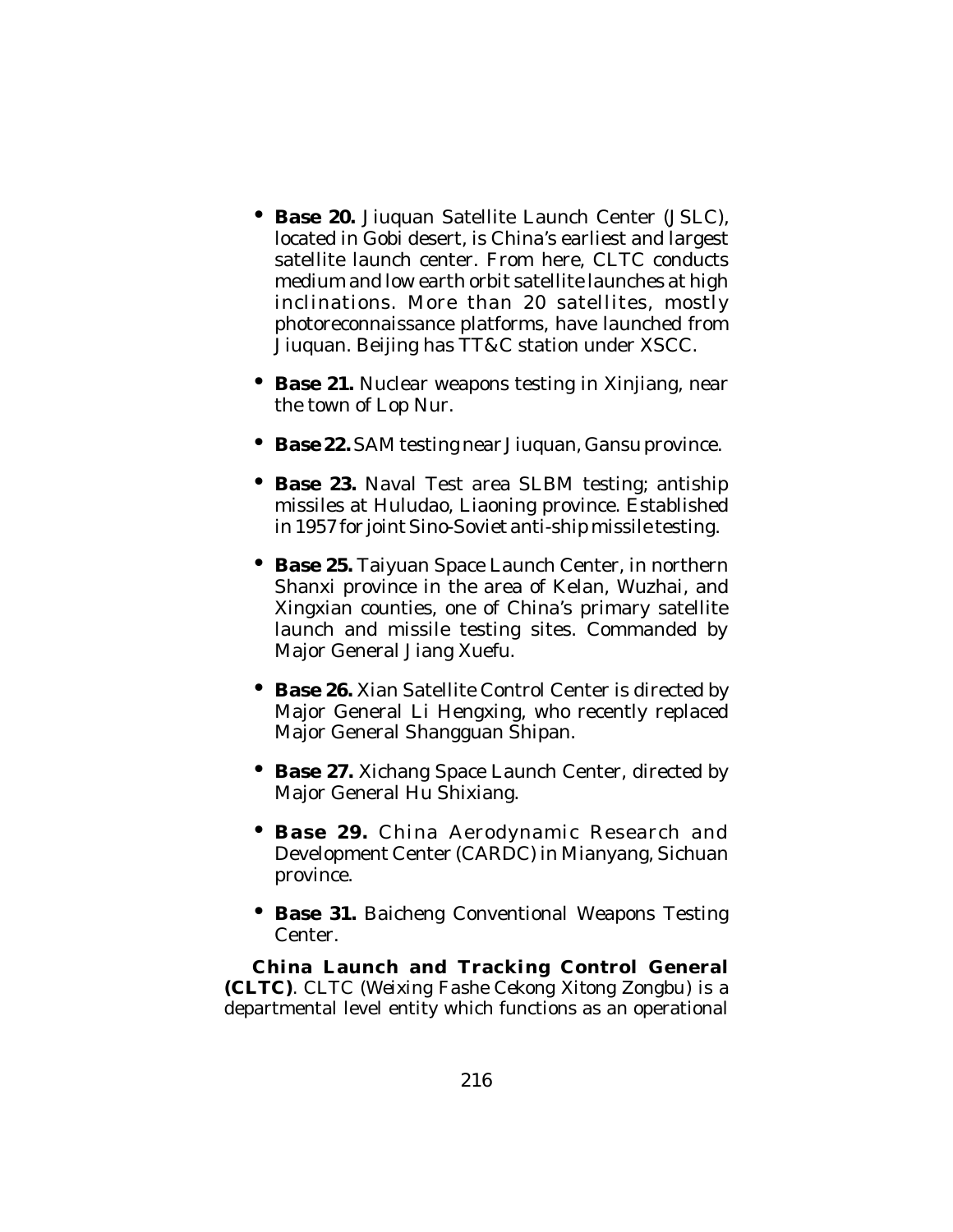arm of COSTIND. CLTC, commanded by Major General Li Yuanzheng, is roughly analagous to U.S. Space Command. With over 5000 engineers and technicians, CLTC oversees three satellite launch centers and China's vast tracking, telemetry, and control (TT&C) network. CLTC headquarters, which occupies a large facility on Beijing's North Third Ring Road, is made up of a planning department, development department, tracking and control department, logistics department and liaison department. Two research institutes under CLTC include the Luoyang Institute of Tracking, Telecommunications, Technology (LITTT) and the Beijing Special Engineering and Design Research Institute (BSEDI).<sup>5</sup> The COSTIND entity responsible for constructing launch and tracking sites and testing facilities is the Beijing Special Engineering and Design Research Institute (BSEDI).

### **ENDNOTES - APPENDIX V**

1. Deputy Directors include Lieutenant General Zhang Xuedong, Lieutenant General Shen Rongjun, Lieutenant General Huai Guomo, Lieutenant General Shen Chunnian, Major General Chen Dazhi, and Major General Wang Tongye. Portfolios include conventional systems R&D and testing; space and missile systems R&D (*Shen Rongjun*); telecommunications (*Wang Tongye*); nuclear issues; and defense conversion (*Huai Guomo*). At the time of this writing, much of COSTIND was being placed under a new general department, the General Armaments Department, co-equal to the GSD, GPD, and GLD.

2. At least since 1991, the Comprehensive Planning Department has been directed by Major General Chen Dazhi. Chen, however, has been recently promoted to become a deputy director of COSTIND. See Xinhua press release, March 31, 1997, in *FBIS-CHI*-97-091.

3. Organizational information drawn from "Directory of PRC Military Personalities," Defense Liaison Office, U.S. Consulate General, Hong Kong, October 1996, pp. 25-27. For an excellent overview of COSTIND, see Shirley A. Kan*, China: Commission of Science Technology, and Industry for National Defense*, Congressional Research Service Report for Congress, November 7, 1996.

4. Lewis and Xue, pp. 85, 189, 191, and 279 endnote 64; and "Directory of PRC Military Personalities," pp. 25-27. Bases within China's military industrial complex can be divided into series. For example, the 20 and 30 series are COSTIND bases for space launch and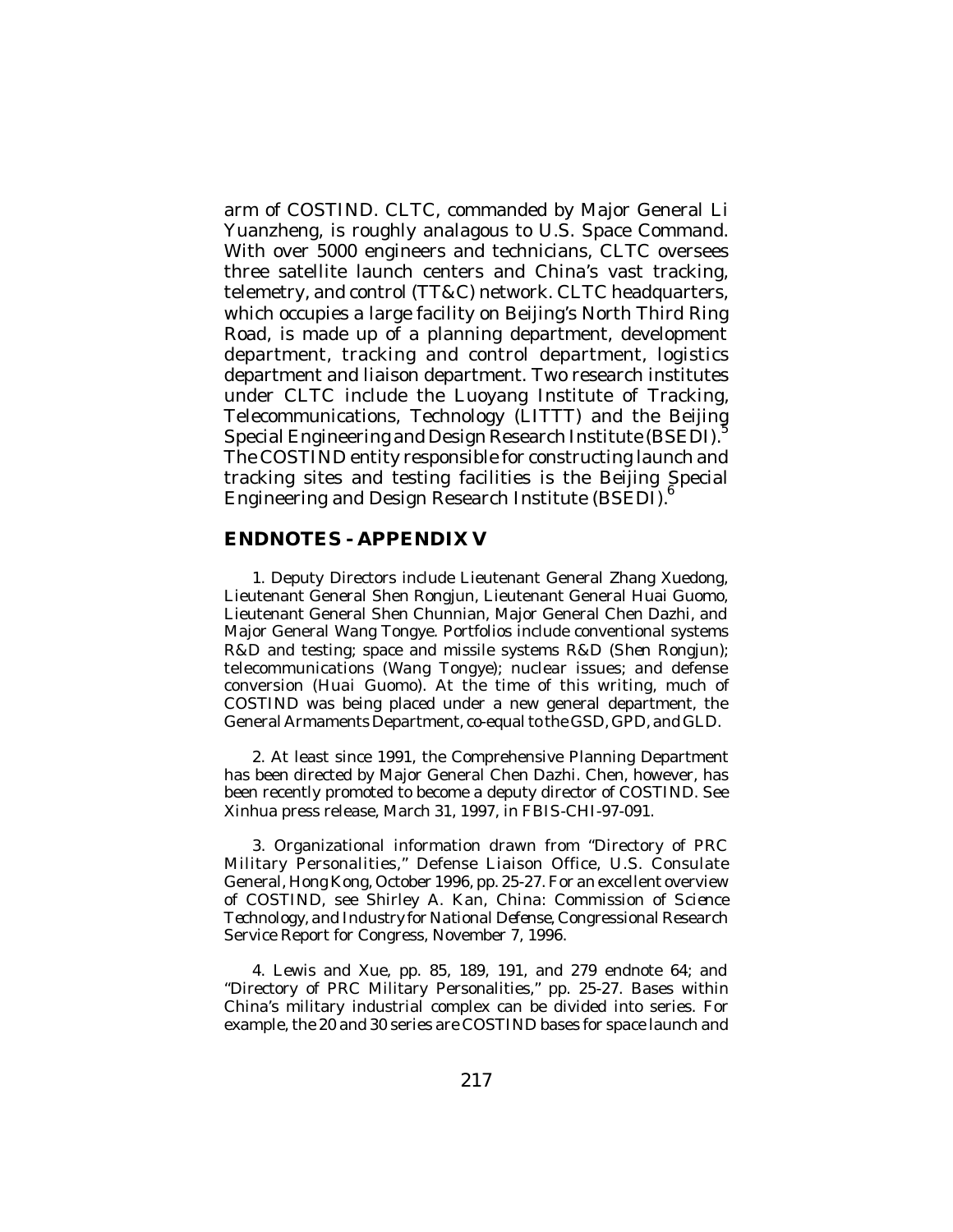weapons testing. The 50 series are Second Artillery strategic missile bases. The 60 series are subordinate to China Aerospace Corporation, China's space and missile industry.

5. Undated CLTC brochure; "Directory of PRC Military Personalties," Defense Liaison Office, U.S. Consulate General, Hong Kong, October 1996, pp. 25-27.

6. Undated BSEDI brochure. Founded in 1958, BSEDI has over 450 personnel.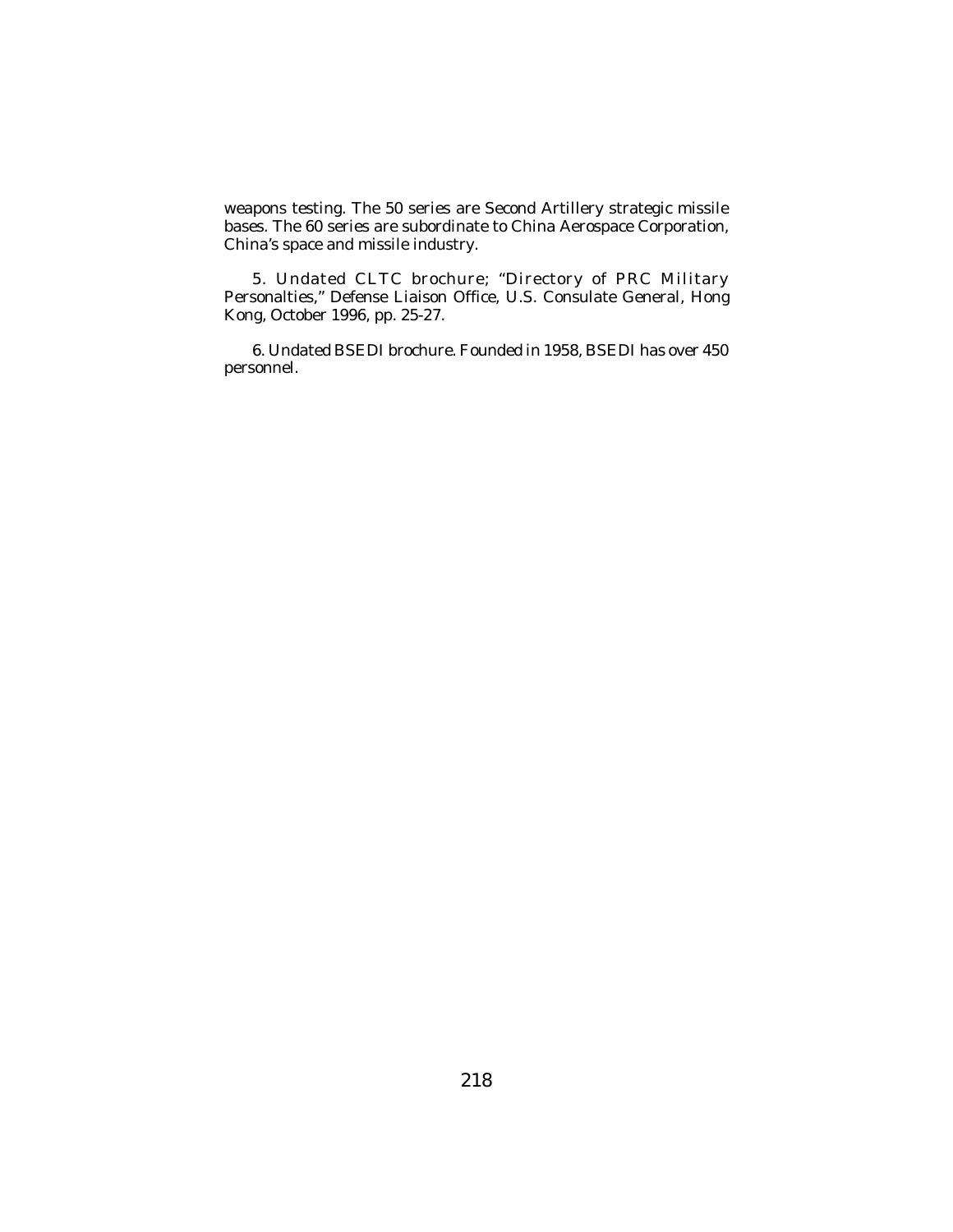# **APPENDIX VI**

# **CHINA'S MINISTRY OF ELECTRONICS INDUSTRY (MEI)**

Minister: Hu Qili

Vice-ministers: Liu Jianfeng (dual-hatted as Chairman of Liantong. Next in line to replace Hu Qili) Zhang Jinqiang Lu Xinkui

Chief Engineer: Yu Zhongyu

**China Academy of Electronics and Information Technology (CAEIT).** General systems design department. Heavily involved in formation of national information infrastructure. Works closely with COSTIND's Beijing Institute of Systems Engineering (BISE) in developing China's national C 4 I infrastructure.

#### **Research Institutes.**

| 2nd Research Institute | Taiyuan                                                                                                                                                                    |
|------------------------|----------------------------------------------------------------------------------------------------------------------------------------------------------------------------|
| 5th Research Institute | Associated with environmental<br>testing.                                                                                                                                  |
| 6th Research Institute | Computer systems engineering.<br>Also known as Huasun<br>Computer Company.                                                                                                 |
| 7th Research Institute | <b>Guangzhou Communications</b><br>Research Institute. Has<br>conducted R&D on field mobile<br>communications systems, such as<br>digital mobile communications<br>system. |
| 8th Research Institute | Anhui Fiber Optical Fiber<br>Research Institute.                                                                                                                           |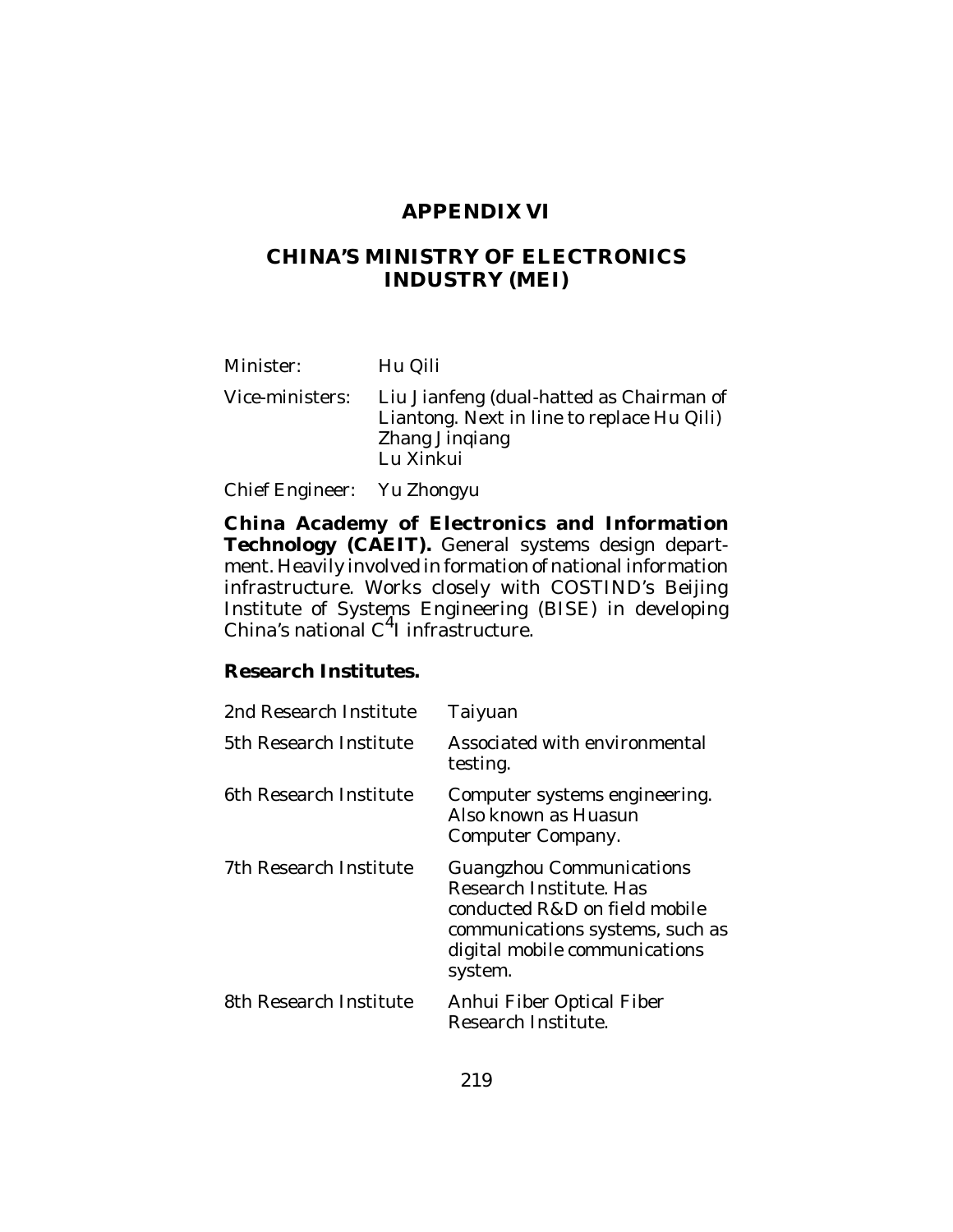| 10th Research Institute | Southwest Institute of<br>Electronics Technology (SWIET).<br>Located in Chengdu. Involved in<br>a range of defense-related<br>programs including UHF,<br>microwave, and millimeter<br>communications and radar<br>equipment. |
|-------------------------|------------------------------------------------------------------------------------------------------------------------------------------------------------------------------------------------------------------------------|
| 11th Research Institute | R&D into solid state laser<br>systems, to include laser range<br>finders.                                                                                                                                                    |
| 12th Research Institute | TACAN systems.                                                                                                                                                                                                               |
| 13th Research Institute | Located in Shijiazhuang.<br>Involved in development of<br>integrated circuits and<br>solid state lasers. Best known for<br>work in gallium arsenide<br>integrated circuits. Importing<br>advanced French technology.         |
| 14th Research Institute | Leading radar institute, located<br>in Nanjing. Involved in<br>development of early warning,<br>phased array, HF, and<br>space tracking radars.                                                                              |
| 15th Research Institute | North China Computer Institute.<br>Located in Beijing and known as<br>Taiji.                                                                                                                                                 |
| 18th Research Institute | Tianjin Institute of Power<br>Sources.                                                                                                                                                                                       |
| 20th Research Institute | China's primary navigation<br>research institute located in<br>Xian.                                                                                                                                                         |
| 21st Research Institute | Located in Shanghai.                                                                                                                                                                                                         |
| 22nd Research Institute | China Institute of Radiowave<br>Propagation. Involved in timing                                                                                                                                                              |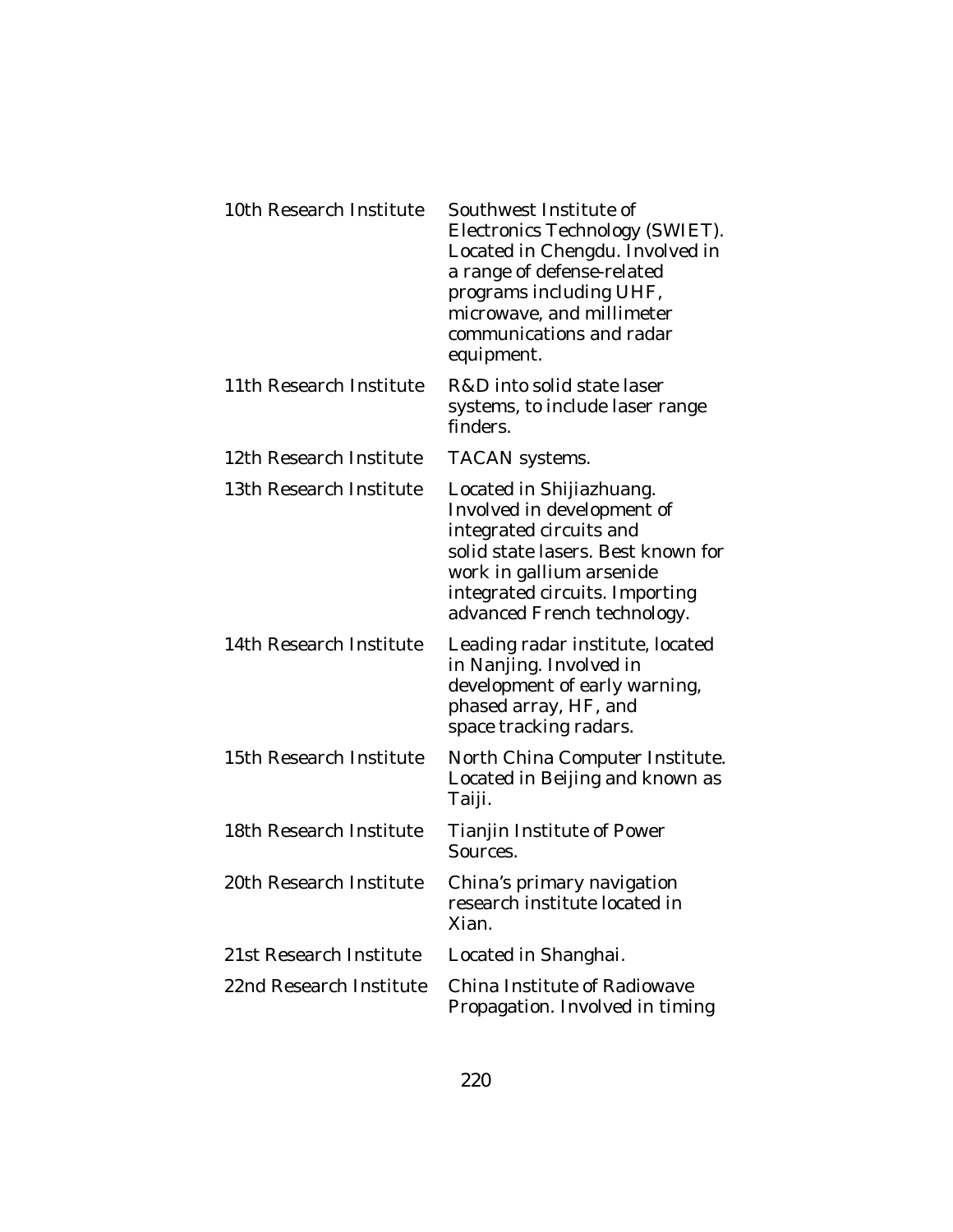|                         | sources, such as those associated<br>with Shaanxi Astronautical<br>Observatory Timing Station.                                                                                 |
|-------------------------|--------------------------------------------------------------------------------------------------------------------------------------------------------------------------------|
| 25th Research Institute | R&D on signal processing<br>systems. Working on long wave<br>infrared (LWIR) imaging seeker.                                                                                   |
| 26th Research Institute | Located in Chongqing. R&D into<br>surface acoustic wave (SAW)<br>devices, piezoelectronic<br>acousto-optics, electronic<br>ceramics, and crystals.                             |
| 28th Research Institute | Nanjing Research Institute of<br><b>Electrical Engineering.</b><br>Responsible for C <sup>4</sup> I systems<br>integration for air defense<br>and air traffic control systems. |
| 29th Research Institute | Southwest Institute of Electronic<br>Engineering (SWIEE). Located in<br>Chengdu. Responsible for radar<br>reconnaissance and electronic<br>countermeasures.                    |
| 30th Research Institute | R&D on switching systems,<br>to include advanced common<br>channel signalling seven (SS7)<br>software.                                                                         |
| 33rd Research Institute | Located in Taiyuan.                                                                                                                                                            |
| 34th Research Institute | <b>Guilin Institute of Optical</b><br>Communications. One of China's<br>principle entities engaged in<br>R&D on fiber optics. JV with<br>Nokia.                                |
| 36th Research Institute | Responsible for communications<br>electronic countermeasures.                                                                                                                  |
| 38th Research Institute | East China Institute of<br><b>Electronic Engineering</b>                                                                                                                       |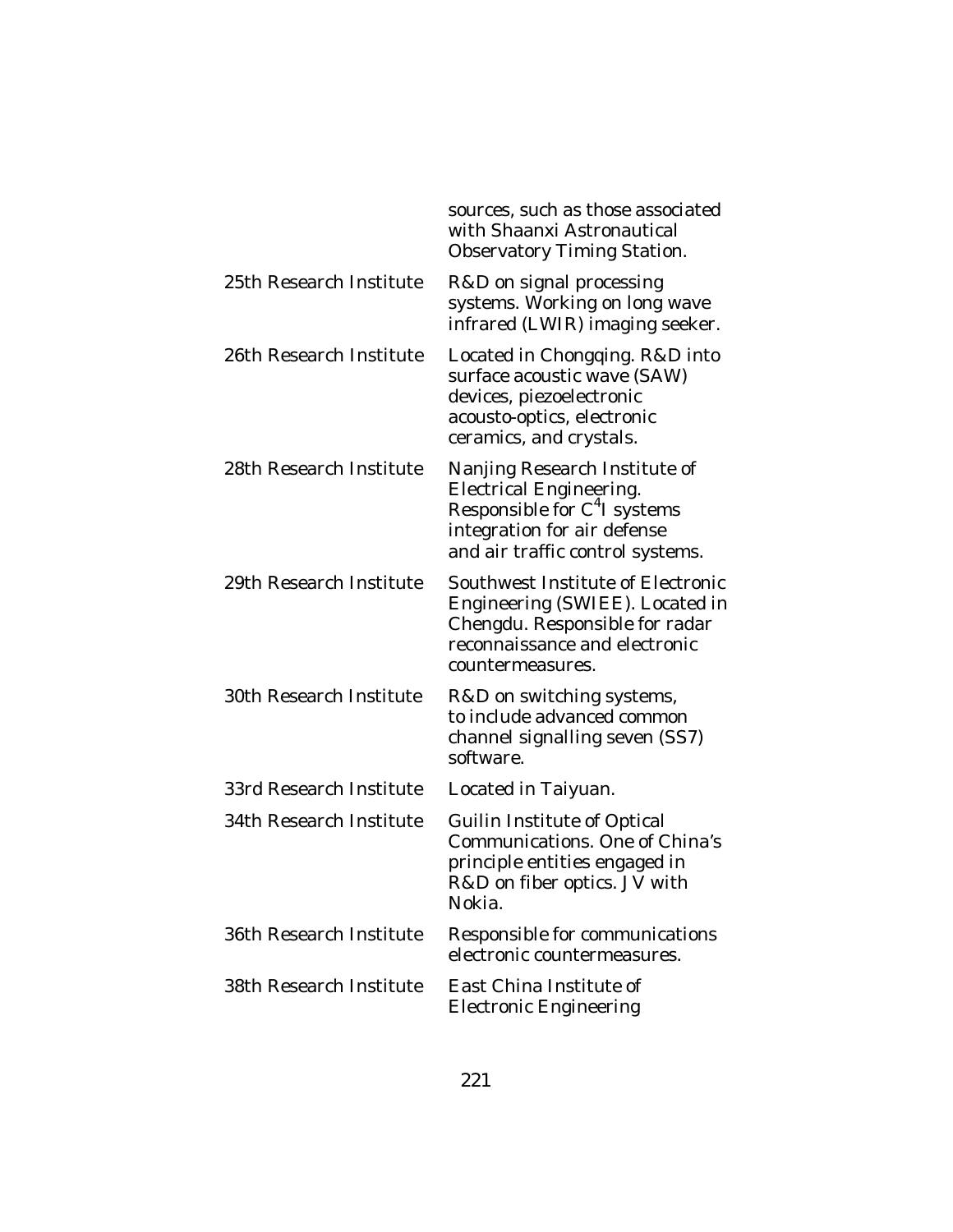|                         | (ECRIEE). Specializes in<br>early warning and artillery<br>radars. Located in Hefei.                                                             |
|-------------------------|--------------------------------------------------------------------------------------------------------------------------------------------------|
| 39th Research Institute | Northwest Institute of Electronic<br>Equipment (NWIEE). Develops<br>SATCOM ground stations,<br>microwave relays, and missile<br>range equipment. |
| 40th Research Institute | Responsible for connectors and<br>relays. Located in Bengbu.                                                                                     |
| 41st Research Institute | R&D into signal generators and<br>test equipment for infrared focal<br>plane arrays.                                                             |
| 43rd Research Institute | Hengli Electronics Development<br>Corporation. Located in Hefei.                                                                                 |
| 44th Research Institute | Chongqing Institute of<br>Optoelectronics. R&D into<br>charged couple devices (CCDs),<br>infrared focal plane arrays, and<br>fiber optics.       |
| 45th Research Institute | R&D into integrated circuit<br>production technology, i.e.,<br>steppers. Located in Pingliang,<br>Gansu province.                                |
| 46th Research Institute | Located in Tianjin. R&D and<br>testing of silicon and gallium<br>arsenide materials.                                                             |
| 47th Research Institute | R&D into reduced instruction set<br>computing (RISC) integrating<br>circuits.                                                                    |
| 49th Research Institute | Northeast Institute of Sensor<br>Technology. Located in Harbin.<br>Develops vibration and other<br>sensors.                                      |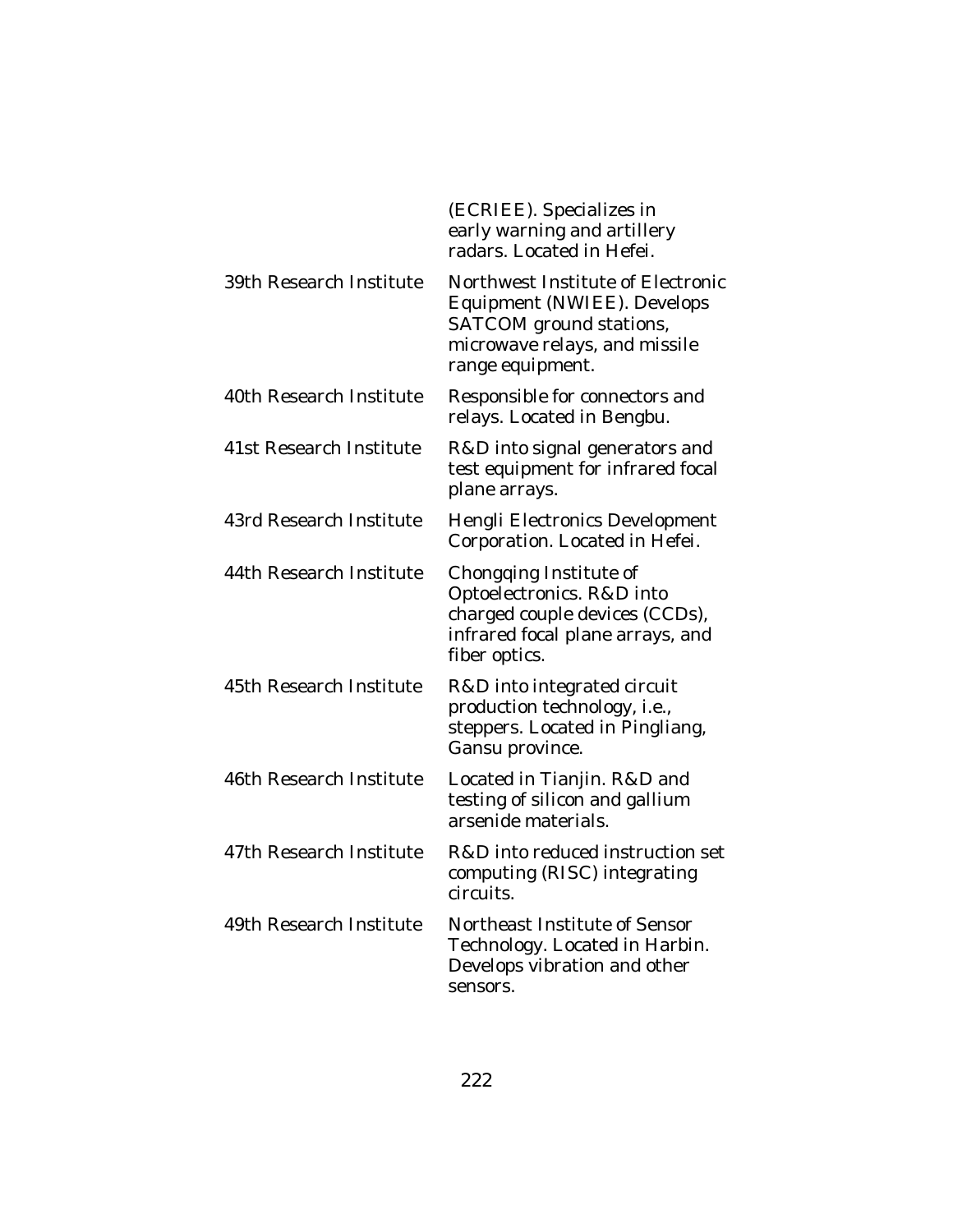| 50th Research Institute | Shanghai Institute of Microwave<br>Technology. Has worked on<br>automated command systems for<br>SAM units.                         |
|-------------------------|-------------------------------------------------------------------------------------------------------------------------------------|
| 51st Research Institute | Conducts R&D on radar recon-<br>naissance and jamming.                                                                              |
| 53rd Research Institute | Institute of Applied Infrared<br>Technology. Located in Liaoning.<br>Engaged in passive jamming and<br>optoelectronics.             |
| 54th Research Institute | <b>Communications Technology</b><br>Institute. Located in<br>Shijiazhuang. Major player in<br>wide range of military systems.       |
| 55th Research Institute | R&D on semiconductors.                                                                                                              |
| <b>Factories.</b>       |                                                                                                                                     |
| 605th Factory           | Fiber optic cable.                                                                                                                  |
| 701 Factory             | Radios                                                                                                                              |
| 707 Factory             | <b>Chenxing Radio Factory</b>                                                                                                       |
| 710 Factory             | Zhongyuan Radio Factory.<br>Located in Wuhan. Engaged in<br>production of civilian and<br>military telecommunications<br>equipment. |
| 711 Factory             | Shipborne UHF systems.                                                                                                              |
| 712 Factory             | Airborne UHF systems. Located<br>in Tianjin.                                                                                        |
| 713 Factory             | unknown                                                                                                                             |
| 714 Factory             | Panda Electronics Factory. HF<br>and airborne UHF systems.                                                                          |
| 716 Factory             | Digital communications<br>equipment                                                                                                 |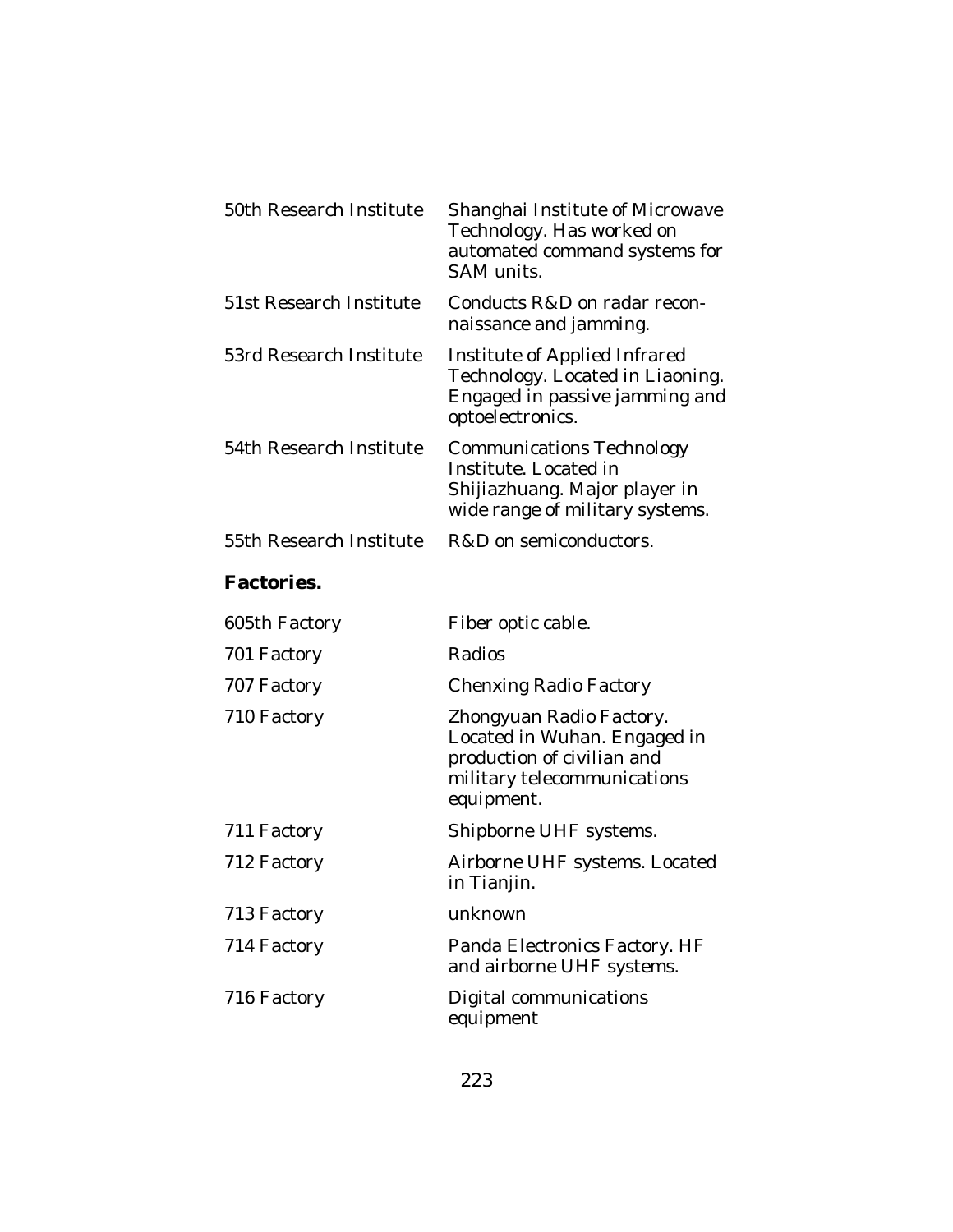| 719 Factory | Airborne navigation equipment                                                                        |
|-------------|------------------------------------------------------------------------------------------------------|
| 720 Factory | One China's primary radar<br>factories. Works closely with<br>14th Research Institute in<br>Nanjing. |
| 722 Factory | ECM plant. Works closely with<br>29th Research Institute.                                            |
| 730 Factory | Submarine cable                                                                                      |
| 734 Factory | Fiber optic cable and wireless<br>equipment                                                          |
| 738 Factory | Computers. Works closely with<br>15th Research Institute.                                            |
| 741 Factory | Optoelectronics and infrared<br>systems.                                                             |
| 750 Factory | <b>Guangdong Radio Group</b><br>Telecommuications Company.<br>HF SSB.                                |
| 754 Factory | Located in Tianjin.                                                                                  |
| 756 Factory | Aviation navigation equipment                                                                        |
| 760 Fatory  | Troposcatter systems                                                                                 |
| 761 Factory | Beijing Broadcast Factory. High<br>powered VLF systems.                                              |
| 764 Factory | <b>Tianjin Broadcasting Equipment</b><br>Company. Aviation navigation<br>equipment                   |
| 765 Factory | Aviation navigation equipment.<br>Located in Baoji.                                                  |
| 769 Factory | Airborne UHF systems                                                                                 |
| 780 Factory | Airborne radar countermeasures                                                                       |
| 781 Factory | ECM plant and bombing control<br>radars                                                              |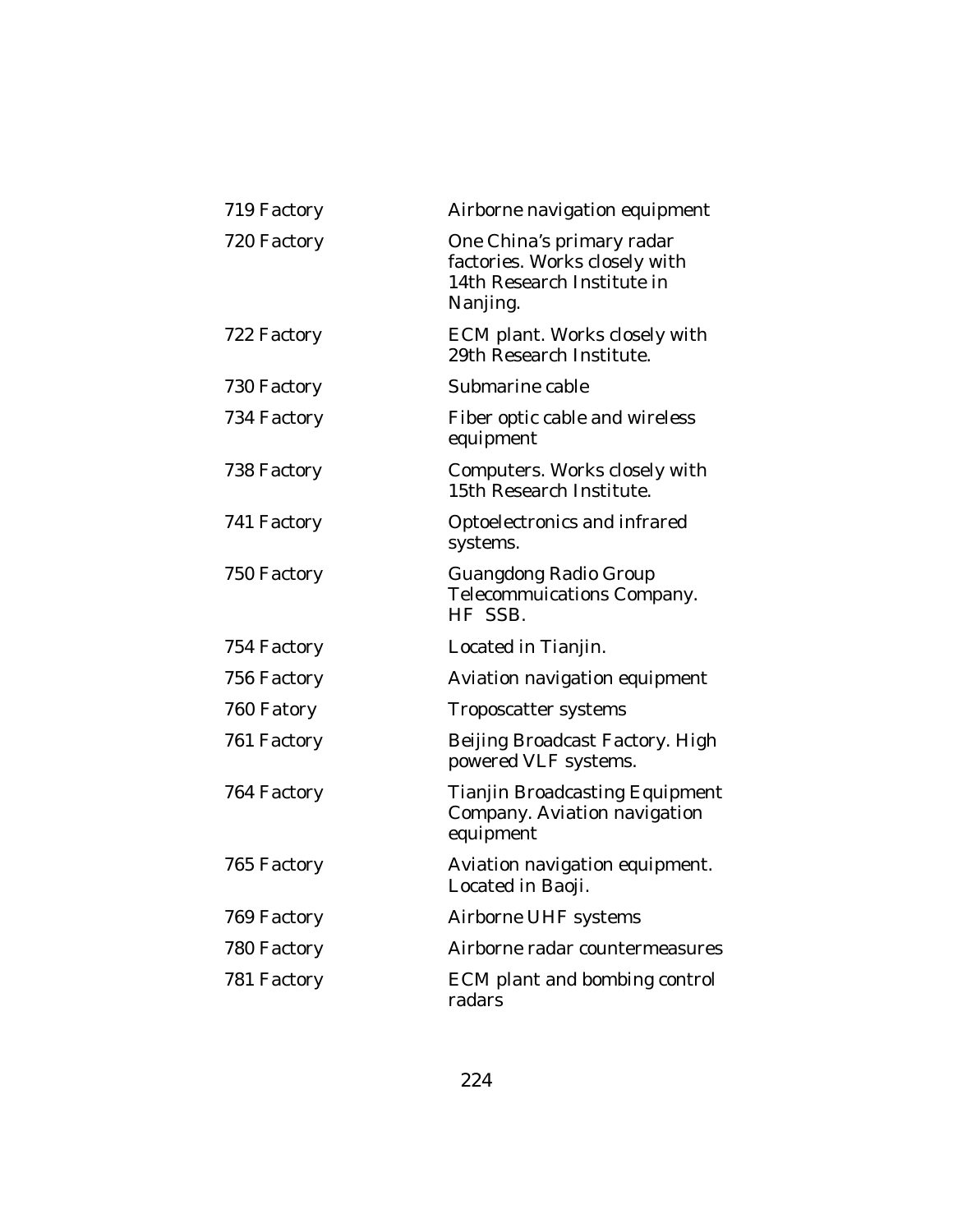| Airborne radars and trans-<br>ponders. Located in Baoji.                                                                                                                |
|-------------------------------------------------------------------------------------------------------------------------------------------------------------------------|
| Fujiang Machinery Factory.<br>Also known as Sichuan Jiuzhou<br><b>Electronic Factory. Produces</b><br>secondary radars and IFF<br>transponders. Located in<br>Mianyang. |
| Jinjiang Electronic Machinery<br>Factory. Located in Chengdu.<br>Produces surveillance radars.                                                                          |
| Produces optoelectronics<br>equipment and SAM guidance<br>radars, and AAA computers.                                                                                    |
| SAM guidance radars. Located in<br>Xian.                                                                                                                                |
| <b>AAA</b> computers                                                                                                                                                    |
| <b>Tactical communications</b><br>equipment                                                                                                                             |
| ECM plant. Works closely with<br>36th Research Institute.                                                                                                               |
| Lanxin Radio Factory. Located in<br>Lanzhou.                                                                                                                            |
| Radar reconnaissance and jam-<br>ming equipment. Works closely<br>with 29th Research Institute.                                                                         |
| Computer systems                                                                                                                                                        |
| Located in Tianjin.                                                                                                                                                     |
| <b>ECM</b> plant                                                                                                                                                        |
|                                                                                                                                                                         |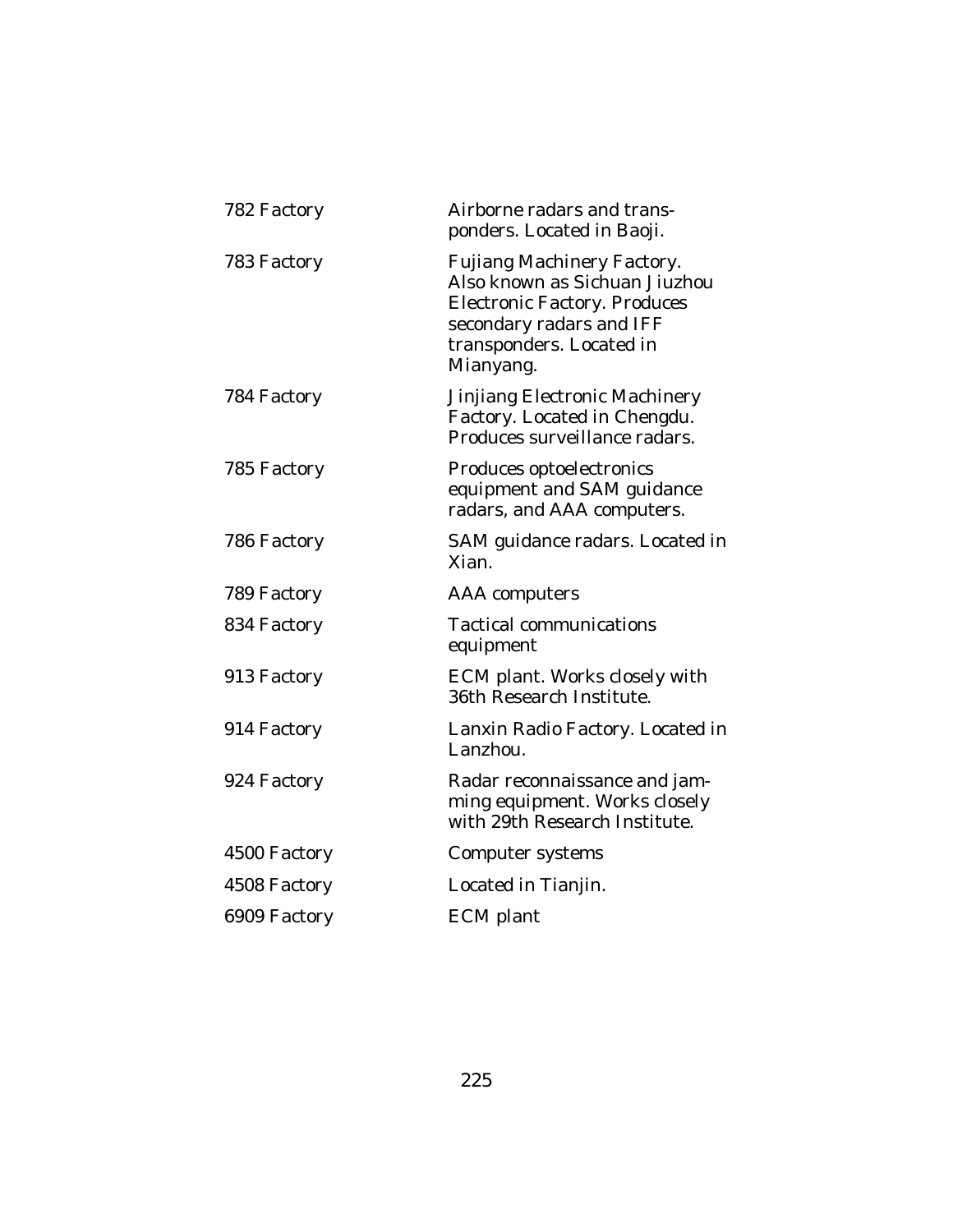## **Other Entities**

Factory

Technology Institute minisupercomputer.

Group

Electronic Technology system. Applications

Electronics materials and devices.

Zhongchen Electronics Engaged in systems Corporation Corporation.

Zhongruan Corporation Computer software.

Nanjing Radio Factory Tactical communications systems.

Nanhai Machinery Airborne navigation radars

Huajing Electronics Working on submicron Group integrated circuits under 908 project. Located in Wuxi. Joint venture with AT&T.

Huadong Computer Developed China's first

Great Wall Computer Largest computer firm in China.

Beijing Institute of Developed Internet firewall

North China Research Works on sub-systems for lidar Institute of Opto-<br>
system. Develops infrared

Industry Development engineering. JV with US Lotus

# **China's Top Integrated Circuit Producers:**

Shougang-NEC

Tianjin-Motorola

Huajing Microelectronics Group

Shanghai Beijing Microelectronics Company

Shanghai Advanced Semiconductor Corporation

Shaoxing Huayue Microelectronics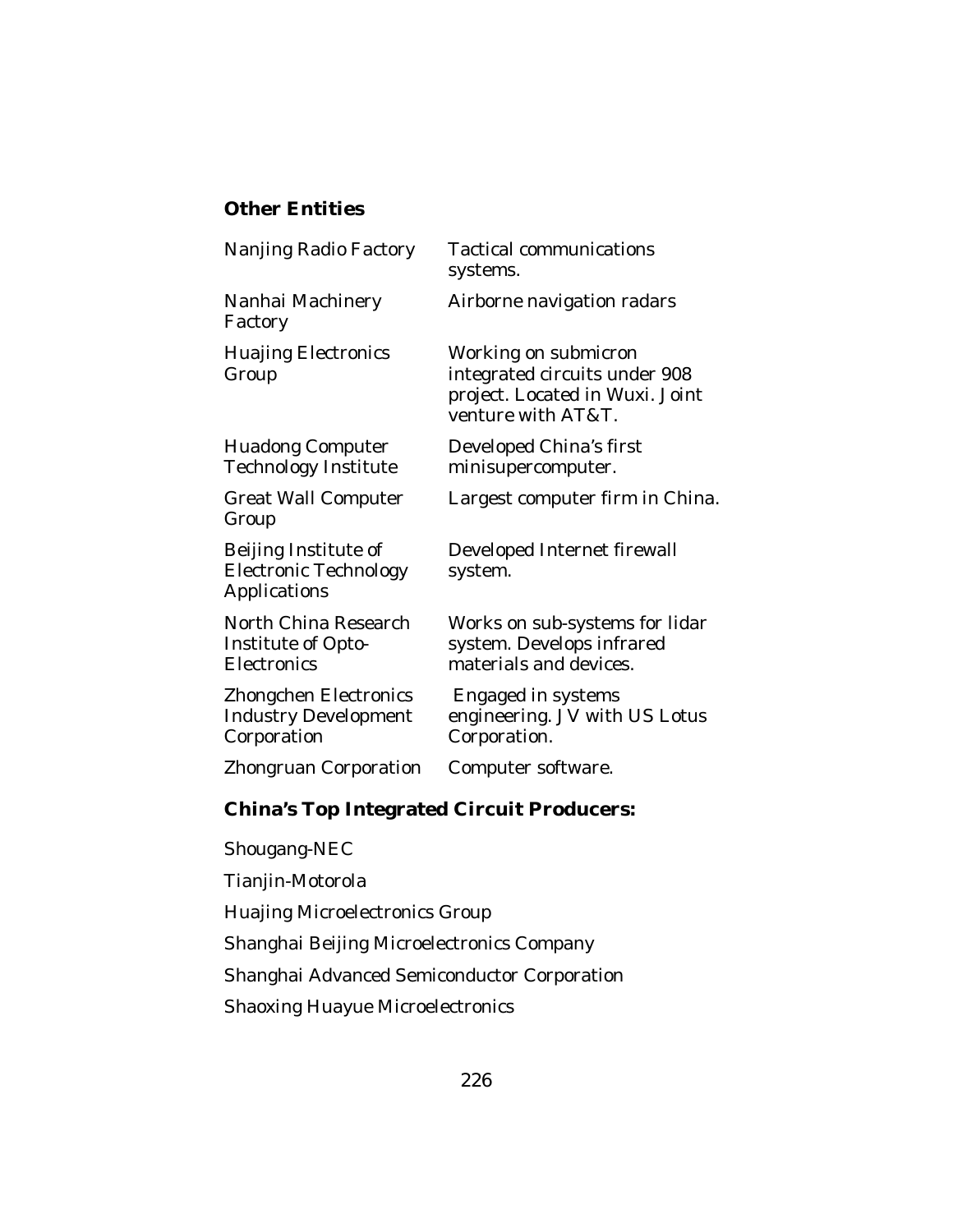**Sources:** Various *Foreign Broadcast Information Servic*e (*FBIS*) reports, 1995-present; *China Today: Defense Science and Technology*, Vol. II, pp. 719-764; author's unpublished study, *Ministry of Electronics Research Institutes and Factories: Organizations Engaged in Research and Development of Command, Control, Communications, and* Intelligence (C<sup>3</sup>I), U.S. Defense Attache Office, Beijing, May 1995; and Lynn Crisanti, *Report on Ministry of Electronics Industry Research Institutes and Factories*, Kamsky Associates, 1998.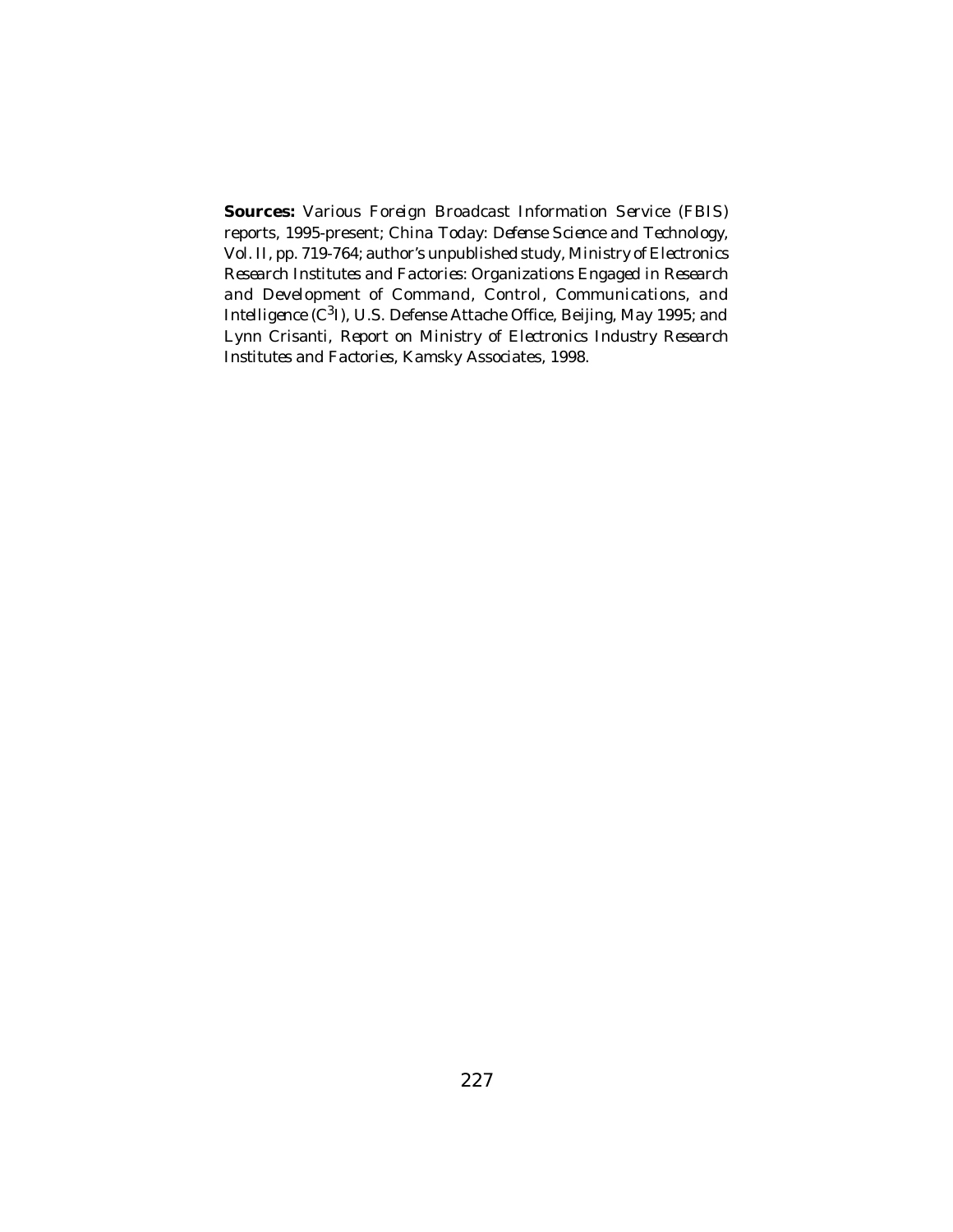## **ABOUT THE AUTHOR**

MARK A. STOKES is Country Director for the PRC and Taiwan within the Office of the Secretary of Defense, International Security Affairs (OSD/ISA). Major Stokes has previous assignments as a signals intelligence and electronic combat support officer in the Philippines and West Berlin. He served as assistant air attaché at the U.S. Defense Attaché Office in Beijing, China, from 1992-95. Before assignment to OSD/ISA, he was the Asia-Pacific regional planner within the HQ USAF Operations and Plans Directorate from 1995-97. He holds graduate degrees in International Relations and Asian Studies from Boston University and the Naval Postgraduate School. He received his formal Chinese Mandarin language training from the Defense Language Institute in Monterey, California, and the Diplomatic Language Services in Rosslyn, Virginia.